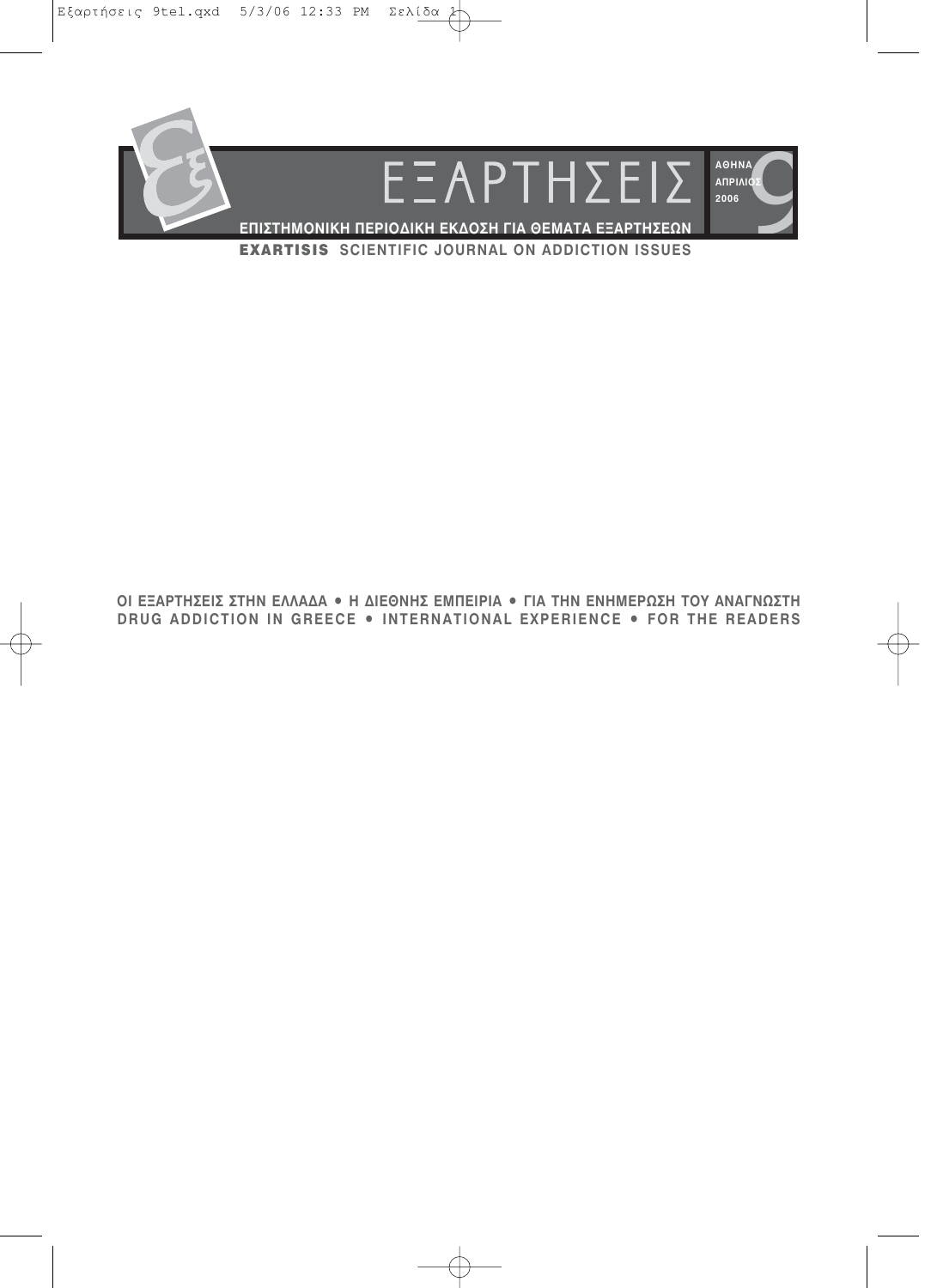$\overline{\phantom{a}}$ Εξαρτήσεις



NTIFIC JOURNAL ON ADDICTION ISSUES

## Ιδιοκτησία

Κέντρο Θεραπείας Εξαρτημένων Ατόμων  $(KE. \Theta.E.A.)$ Σορβόλου 24, 116 36 ΑΘΗΝΑ τηλ.: 210 9241993-6, φαξ: 210 9241986 ηλεκτρονική διεύθυνση: exartisis@kethea.gr ιστοσελίδα: www.exartiseis.gr

## Εκδότης-Διευθυντής

Γεράσιμος ΝΟΤΑΡΑΣ

Αναπληρώτρια Διευθύντρια Έκδοσης Άννα ΤΣΙΜΠΟΥΚΛΗ

## Συντακτική Ομάδα

Σταματία ΑΛΙΦΡΑΓΚΗ, Ρέμος ΑΡΜΑΟΣ, Ελένη ΑΡΓΥΡΙΑΔΟΥ, Μίρκα ΓΟΝΤΙΚΑ, Μαρίνα ΔΑΣΚΑΛΟΠΟΥΛΟΥ, Ξενοφών ΣΕΛΠΕΣΑΚΗΣ, Αλεξάνδρα ΤΖΑΛΑ, Κωνσταντίνα ΥΦΑΝΤΗ, Γεωργία ΧΡΙΣΤΟΦΙΛΗ

Σύμβουλος Έκδοσης Griffith EDWARDS, Εκδότης του Addiction

## Διεθνής Συμβουλευτική Επιτροπή

David DEITCH, καθηγητής Κλινικής Ψυχιατρικής στο Πανεπιστήμιο Καλιφόρνια Σαν Ντιέγκο Δημήτρης ΙΑΤΡΙΔΗΣ, καθηγητής Έρευνας και Κοινωνικής Πολιτικής στο Boston College Edward KAUFMAN, καθηγητής Κλινικής Ψυχιατρικής στο Πανεπιστήμιο Καλιφόρνια, Irvine και εκδότης του American Journal of Drug and Alcohol Abuse

## Επιστημονική Επιτροπή Έκδοσης

Δημοσθένης ΑΓΡΑΦΙΩΤΗΣ, Παναγιώτης ΓΕΩΡΓΑΚΑΣ, Δήμητρα ΓΚΕΦΟΥ-ΜΑΔΙΑΝΟΥ, Ανδρέας ΔΗΜΗΤΡΙΟΥ, Αθανάσιος ΔΟΥΖΕΝΗΣ, Γιώργος ΚΑΛΑΡΡΥΤΗΣ, Χάρις ΚΑΤΑΚΗ, Νέστωρ ΚΟΥΡΑΚΗΣ, Άννα ΚΟΚΚΕΒΗ, Χρήστος ΚΟΚΚΟΡΗΣ, Ευάγγελος ΚΡΟΥΣΤΑΛΑΚΗΣ, Αχιλλέας ΚΡΥΣΤΑΛΛΗΣ, Ιωάννα ΚΥΡΙΤΣΗ, Χρήστος ΛΑΣΚΑΡΑΤΟΣ, Ιωάννης ΛΙΑΠΠΑΣ, Βασίλειος ΜΑΡΚΗΣ, Μάριος ΜΑΡΣΕΛΟΣ, Κατερίνα ΜΑΤΣΑ, Βενετσάνος ΜΑΥΡΕΑΣ, Γιώργος ΜΠΑΡΔΑΝΗΣ, Αλίκη ΜΟΣΤΡΙΟΥ, Δημοσθένης ΜΠΟΥΚΗΣ, Κλήμης ΝΑΥΡΙΔΗΣ, Γεράσιμος ΠΑΠΑΝΑΣΤΑΣΑΤΟΣ. Νικόλαος ΠΑΡΑΣΚΕΥΟΠΟΥΛΟΣ, Βασίλης ΠΑΣΣΑΣ, Άννα ΠΕΤΡΙΔΟΥ, Πέτρος ΠΟΛΥΧΡΟΝΗΣ, Χαράλαμπος ΠΟΥΛΟΠΟΥΛΟΣ, Χρήστος ΡΟΓΚΟΤΗΣ, Καλλιόπη ΣΠΙΝΕΛΛΗ, Ιωάννης ΤΣΙΑΝΤΗΣ, Ανδρέας ΦΑΚΟΣ, Ιάκωβος ΦΑΡΣΕΔΑΚΗΣ, Μάρθα ΦΩΣΤΕΡΗ

## **Publishing Body**

Therapy Centre for Dependent Individuals (KETHEA) 24, Sorvolou str., 116 36 ATHENS tel.: +30 210 9241993-6, fax: +30 210 9241986 e-mail: exartisis@kethea.gr website: www.exartiseis.gr

## **Editor in Chief** Gerassimos NOTARAS

**Assistant Editor** Anna TSIBOUKLI

## **Editorial Group**

Stamatia ALIFRAGI, Remos ARMAOS, Eleni ARGYRIADOU, Mirka GONTIKA, Marina DASKALOPOULOU, Xenofon SELPESAKIS, Alexandra TZALA, Constantina YFANTI, Georgia CHRISTOFILI

**Consultant Editor** Griffith EDWARDS, Editor in Chief of Addiction

# **International Editorial Advisory Group**

David DEITCH, Professor of Clinical Psychiatry, University of California San Diego Demetrius IATRIDIS, Professor, Social Policy Planning, Boston College Graduate School of Social Work Edward KAUFMAN, Professor of Clinical Psychiatry, University of California, Irvine and Editor of the American Journal of Drug and Alcohol Abuse

## **National Editorial Advisory Group**

Dimosthenis AGRAFIOTIS, Panagiotis GEORGAKAS, Dimitra GEFOU-MADIANOU, Andreas DIMITRIOU, Athanassios DOUZENIS, Giorgos KALARRYTIS, Charis KATAKI, Nestor KOURAKIS, Anna KOKKEVI, Christos KOKKORIS, Evangelos KROUSTALAKIS, Achilleas KRYSTALLIS, Ioanna KYRITSI, Christos LASKARATOS, Ioannis LIAPPAS, Vasileios MARKIS, Marios MARSELOS, Katerina MATSA, Venetsanos MAVREAS. Giorgos BARDANIS, Aliki MOSTRIOU, Dimosthenis BOUKIS, Klimis NAVRIDIS, Gerassimos PAPANASTASATOS. Nikolaos PARASKEVOPOULOS, Vasilis PASSAS, Anna PETRIDOU, Petros POLYCHRONIS, Charalampos POULOPOULOS, Christos ROGOTIS, Kalliopi SPINELLI, Ioannis TSIADIS, Andreas FAKOS, lakovos FARSEDAKIS, Martha FOSTERI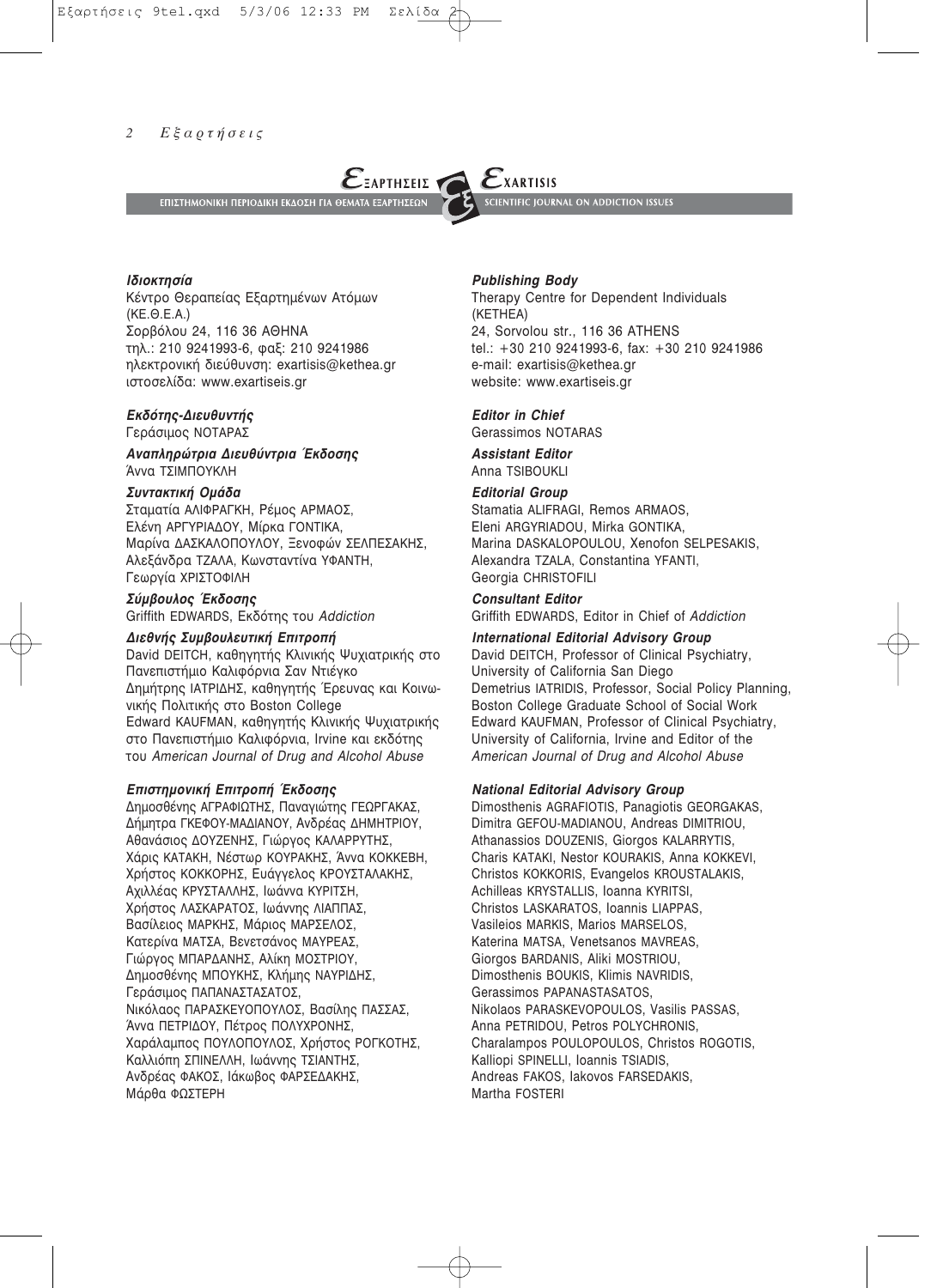# $E \xi \alpha \varrho \tau \eta \sigma \varepsilon \iota \varsigma = 3$

# **ΠΕΡΙΕΧΟΜΕΝΑ - CONTENTS**

| Εκδοτικό σημείωμα - Editorial                                                                                                                                                                                                                                                                                                                                                                                                                                                                                                                                                                                              | 5              |
|----------------------------------------------------------------------------------------------------------------------------------------------------------------------------------------------------------------------------------------------------------------------------------------------------------------------------------------------------------------------------------------------------------------------------------------------------------------------------------------------------------------------------------------------------------------------------------------------------------------------------|----------------|
| ΣΥΝΕΝΤΕΥΞΗ με τον Dr David Deitch – INTERVIEW with Dr David Deitch                                                                                                                                                                                                                                                                                                                                                                                                                                                                                                                                                         | $\overline{7}$ |
| OI ΕΞΑΡΤΗΣΕΙΣ ΣΕ ΕΛΛΑΔΑ-ΚΥΠΡΟ – DRUG ADDICTION IN GREECE-CYPRUS<br>Συγκριτική μελέτη της χρήσης τοξικών ουσιών από άρρενες εφήβους<br>στην Κύπρο, ηλικίας 17 και 18 ετών μεταξύ 1998 - 2003, καθώς και<br>των παραγόντων που την επηρεάζουν. Πορίσματα από δύο διαδοχικές<br>παγκύπριες αντιπροσωπευτικές έρευνες.<br>Β. Χατζηβασίλης, Χ. Παναγιωτόπουλος<br>Comparative study of substance abuse by male adolescents in Cyprus,<br>aged 17-18 years old, between 1998-2003, as well as of the factors that<br>affect it. Outcomes of two Pancypriot representative researches.<br>V. Hadjivassilis and C. Panagiotopoulos | 21             |
| Ευρωπαϊκό πρόγραμμα "Daily Dose": Ζώντας με την καθημερινή χρήση<br>Ε. Ιωαννίδη & Δ. Αγραφιώτης<br>Living With The Daily Dose - The Greek Case<br>E. Ioannidi & D. Agrafiotis                                                                                                                                                                                                                                                                                                                                                                                                                                              | 42             |
| Η μαθητεία μέσα σε προστατευμένο περιβάλλον η περίπτωση<br>των παραγωγικών εργαστηρίων του ΚΕ.Θ.Ε.Α.<br>Θ. Τζιούμπας<br>Apprenticeship within a sheltered environment: the case of KETHEA's<br>productive units<br>Th. Tzioubas                                                                                                                                                                                                                                                                                                                                                                                            | 60             |
| ΠΕΡΙ ΟΥΣΙΩΝ – ABOUT SUBSTANCES                                                                                                                                                                                                                                                                                                                                                                                                                                                                                                                                                                                             |                |
| Κόκα-αιθυλένη: Μια «επιπλοκή» της παράλληλης κατάχρησης<br>οινοπνεύματος και κοκαΐνης<br>Ε. Πέππας, Π.Γ. Θεοδωρόπουλος, Ι.Α. Λιάππας<br>Cocaethylene: An "implication" of the concurrent abuse of alcohol and cocaine<br>E. Peppas, P. Theodoropoulos, J.A. Liappas                                                                                                                                                                                                                                                                                                                                                        | 87             |
| ΕΙΔΙΚΟ ΑΦΙΕΡΩΜΑ ΣΤΟ ΑΛΚΟΟΛ - LETS'S FOCUS ON ALCOHOL                                                                                                                                                                                                                                                                                                                                                                                                                                                                                                                                                                       | 101            |
| ΓΙΑ ΤΗΝ ΕΝΗΜΕΡΩΣΗ ΤΟΥ ΑΝΑΓΝΩΣΤΗ – FOR THE READERS                                                                                                                                                                                                                                                                                                                                                                                                                                                                                                                                                                          |                |
| Νέα και γεγονότα – News and notes<br>Οδηγίες προς τους συγγραφείς - Guidance to the authors                                                                                                                                                                                                                                                                                                                                                                                                                                                                                                                                | 143<br>150     |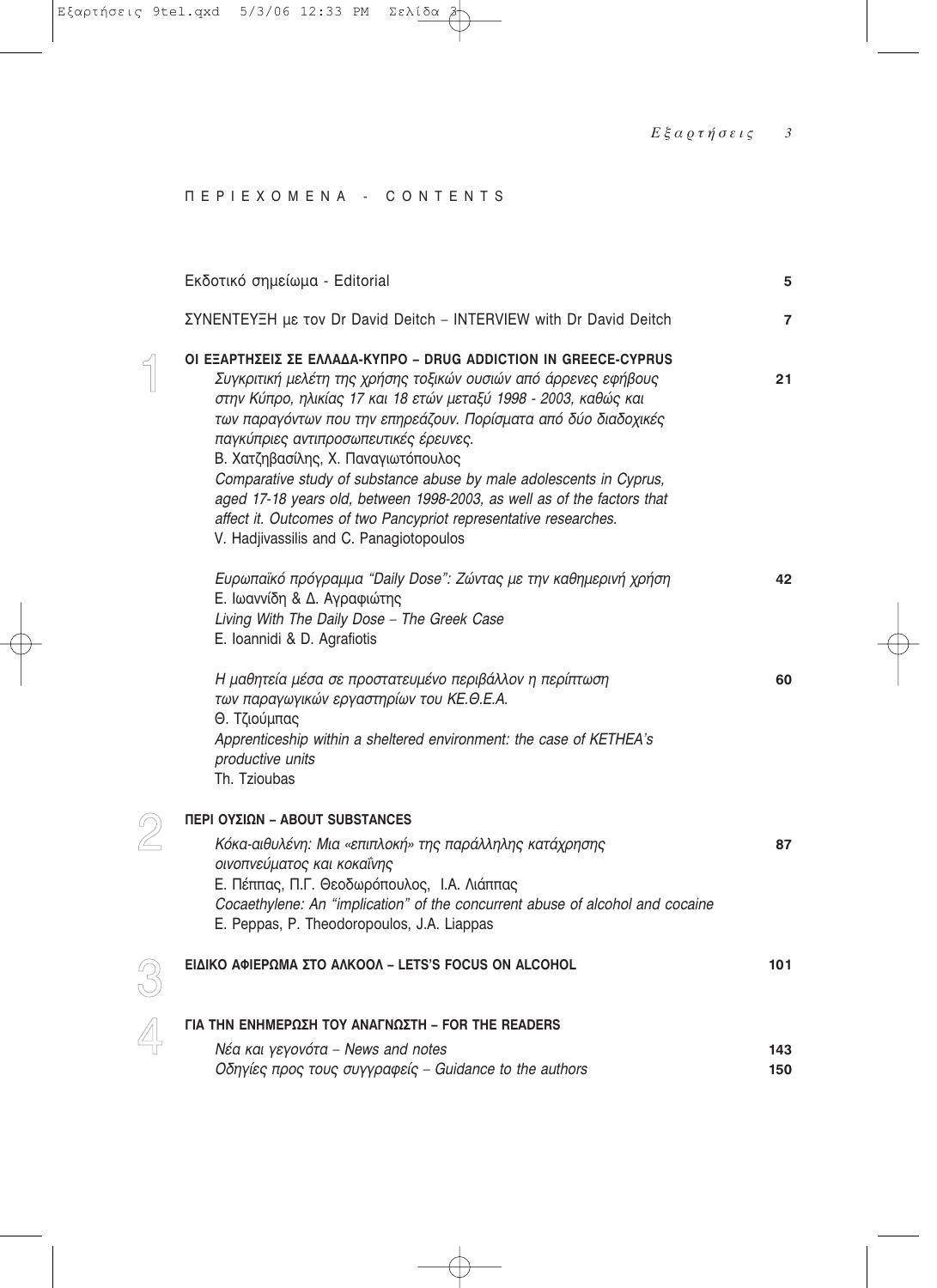Εξαρτήσεις  $\overline{4}$ 

Για την καλύτερη ενημέρωση των αναγνωστών του περιοδικού τα περιεχόμενα, οι τίτλοι των άρθρων και των περιλήψεων είναι δίγλωσσοι.

Η αναδημοσίευση των πρωτότυπων ελληνικών άρθρων επιτρέπεται μόνο με έγγραφη άδεια από τον εκδότη και θα πρέπει υποχρεωτικά να αναφέρονται η πηγή και οι συγγραφείς. Επίσης, η αναδημοσίευση των μεταφρασμένων άρθρων του περιοδικού επιτρέπεται μόνο με έγγραφη άδεια από τον εκδότη και θα πρέπει υποχρεωτικά να αναφέρονται η πηγή, οι συγγραφείς και το όνομα του μεταφραστή του άρθρου.

For the better information of the readers of this journal the contents, the titles of the articles and of the abstracts are translated into two languages.

Reprint of the original Greek articles is only allowed after the written permission of the editor, and they should always refer the source and the authors. Also reprint of the translated articles is only allowed after the written permission of the editor and they should always refer the source, the authors and the translator.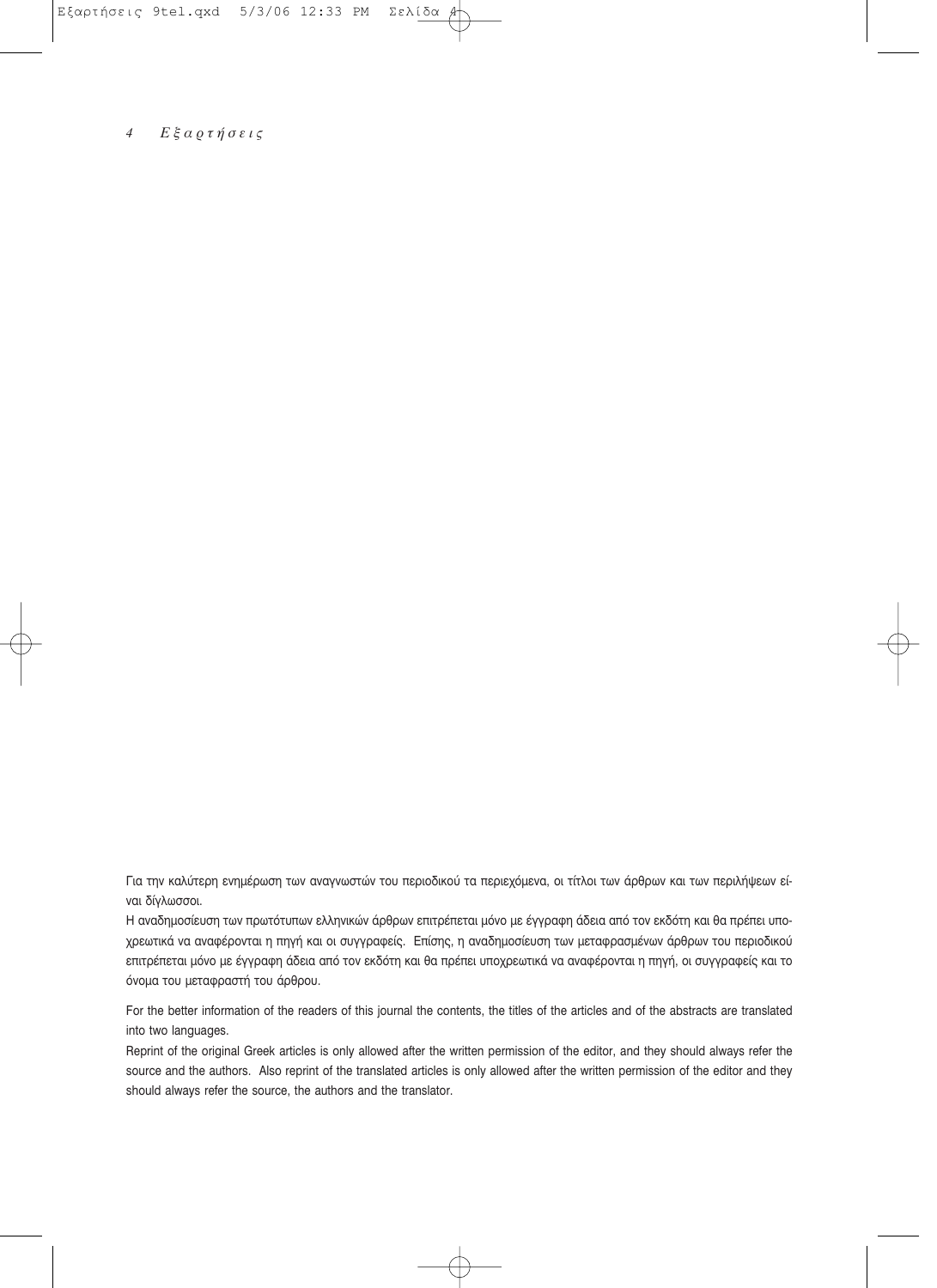# *Eκδοτικό Σημείωμα*

ΣΤΟ ΕΚΔΟΤΙΚΟ ΣΗΜΕΙΩΜΑ ΤΟΥ ΠΡΩΤΟΥ ΤΕΥΧΟΥΣ των *Εξαρτήσεων* γράφουμε: «Φιλοδοξία της έκδοσης είναι, παράλληλα με την ενημέρωση του ελληνικού κοινού για τα τεκταινόμενα εκτός Ελλάδος, να αποτελέσει το βήμα των μελών της ελληνικής επιστημονικής κοινότητας, καθώς και των επαγγελματιών του κλάδου, δημοσιεύοντας τα αποτελέσματα της ερευνητικής τους δουλειάς». Το στόχο αυτό πραγματοποιήσαμε από το πρώτο ήδη τεύχος του περιοδικού, δημοσιεύοντας τα αποτελέσματα της επιστημονικής έρευνας που είχε πραγματοποιηθεί στην Ελλάδα. Την πρακτική αυτή ακολουθήσαμε και στα επόμενα τεύχη.

Το μέρος του περιοδικού που φέρει τον τίτλο: *Οι Εξαρτήσεις στην Ελλάδα*, με την πάροδο του χρόνου, είδαμε να εμπλουτίζεται με περισσότερες ελλη-VIΚές συμβολές, για να φθάσουμε το σημερινό 9° τεύχος του περιοδικού να έχει καλύψει την κύρια ύλη του μόνο με άρθρα, προϊόν επιστημονικής έρευνας ελλήνων και κυπρίων συγγραφέων. Ιδιαίτερη σημασία έχει το εύρος της θεματολογίας των άρθρων αυτών:

- Διαχρονική μελέτη (1998– 2003) των παραγόντων που επηρεάζουν τη χρήση τοξικών ουσιών σε εφήβους ηλικίας 17 και 18 ετών στην Κύπρο.
- · Παρουσίαση των αποτελεσμάτων της ευρωπαϊκής έρευνας "Daily Dose" στην Ελλάδα, η οποία εξετάζει τις συνήθειες που επικρατούν στη χώρα μας για τους χρήστες που έχουν προσβληθεί από τον ιό του HIV.
- Παρουσίαση του παραγωγικού και μαθησιακού έργου που επιτελείται στις παραγωγικές μονάδες του ΚΕ.Θ.Ε.Α. και των αποτελεσμάτων τους στην επανένταξη ενηλίκων, μελών κοινωνικά αποκλεισμένων ομάδων.
- Επιπλοκές συννοσηρότητας που προκαλούνται από την παράλληλη κατάχρήση κοκαΐνης και οινοπνεύματος.

Η θεματολογία αυτή υποδηλώνει μια ανάπτυξη της πρωτογενούς έρευνας σε πολλαπλές πτυχές του προβλήματος των εξαρτήσεων. Ας σημειώσουμε ακόμα ότι είναι δείγμα εδραίωσης του περιοδικού στην εκτίμηση της επιστημονικής κοινότητας που ασχολείται με το πρόβλημα της εξάρτησης η ολοένα αυξανόμενη προσφορά άρθρων προς δημοσίευση από επιστήμονες ερευνητές οι οποίοι δεν σχετίζονται άμεσα με τον οργανισμό που εκδίδει τις *Εξαρτήσεις.* 

Στο τεύχος αυτό έχουμε τη χαρά να δημοσιεύουμε και μια συνέντευξη με τον καθηγητή David Deitch. Η συνέντευξη αυτή, κατά τη γνώμη μας, αποτελεί ένα διπλά σημαντικό τεκμήριο για την ιστορία των θεραπευτικών κοινοτήτων γενικά και την ανάπτυξή τους στη χώρα μας. Πράγματι ο David Deitch είναι η ζωντανή ιστορία των θεραπευτικών κοινοτήτων, ξεκινώντας από το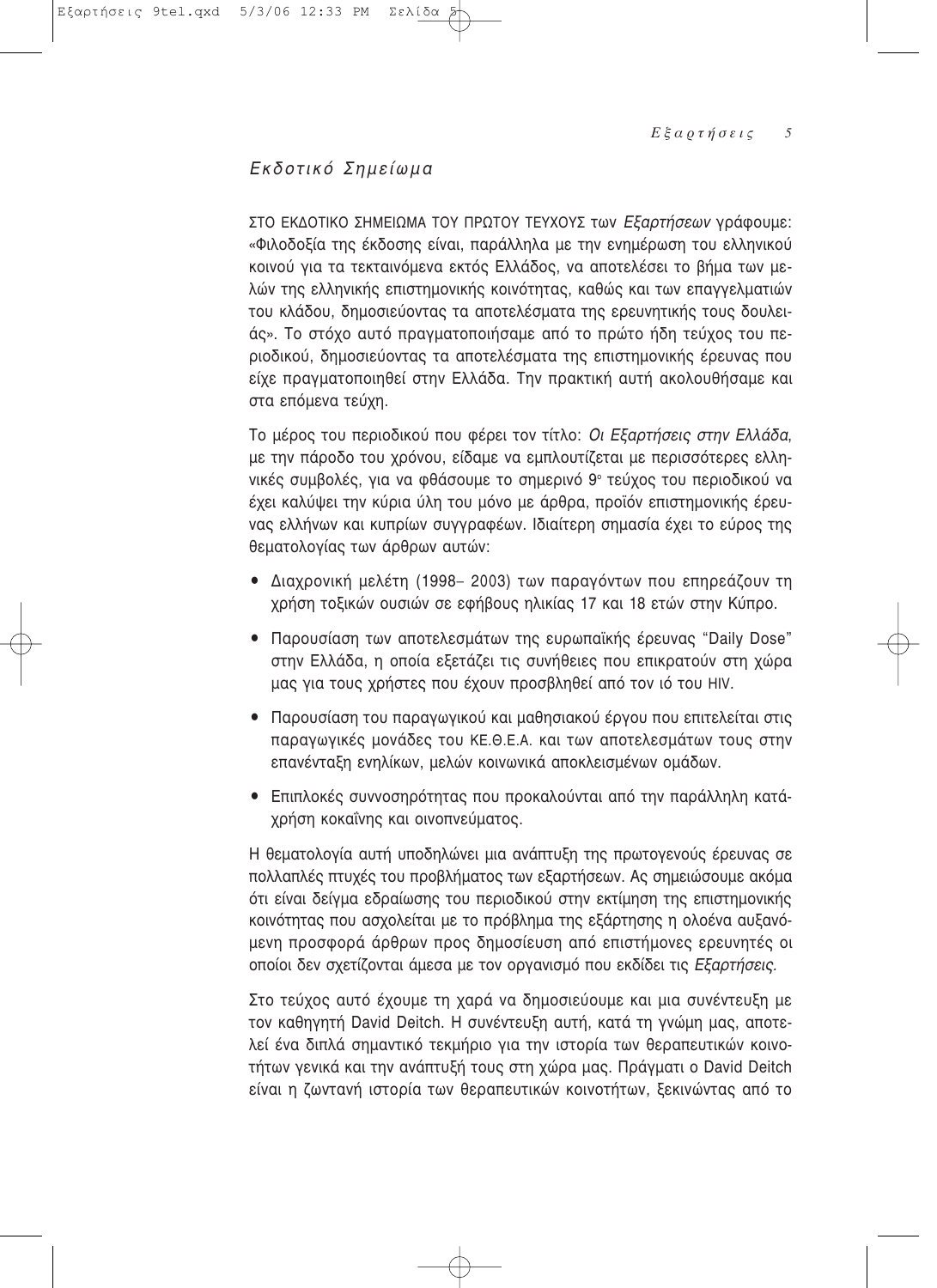SYNANON και το DAYTOP, και παραμένει στην «αιχμή του δόρατος» μέχρι σήμερα ως καθηγητής του πανεπιστημίου της Καλιφόρνιας Σαν Ντιέγκο με ιδιαίτερη δράση στη μεταφορά τεχνογνωσίας στα θέματα των εξαρτήσεων.

Αλλά και στη χώρα μας ο Deitch ανέπτυξε μακρόχρονη δραστηριότητα από την εποχή του πειραματικού προγράμματος της *ΙΘΑΚΗΣ* μέχρι σήμερα, προσφέροντας τεχνογνωσία, αξιολόγηση αλλά και εποπτεία σε στελέχη του ΚΕ.Θ.Ε.Α. Σε αυτόν άλλωστε οφείλουμε το «εναρκτήριο λάκτισμα» αλλά και τη συνεχή συμβολή στα εκπαιδευτικά προγράμματα του "California" που πραγματοποιούνται τρεις φορές το χρόνο στην Ελλάδα και διανύουν εφέτος τον ένατο χρόνο. Τα προγράμματα αυτά έχουν εκπαιδεύσει και δώσει τα εφόδια για να πιστοποιηθούν ως σύμβουλοι σε θέματα εξαρτήσεων δεκάδες εργαζόμενοι, όχι μόνο στο ΚΕ.Θ.Ε.Α. αλλά σχεδόν σε όλους τους φορείς της Ελλάδας και της Κύπρου που ασχολούνται με πρόληψη, θεραπεία, επανένταξη, προγράμματα οικογένειας και φυλακών.

Το ανά χείρας τεύχος περιλαμβάνει και όλη την άλλη συνηθισμένη ύλη. Πε- $\pi$ ριλήψεις από τις ξένες δημοσιεύσεις, εστιασμένες τη φορά αυτή στο *αλκοόλ* καθώς και τα ενημερωτικά θέματα.

Κλείνοντας το σημείωμα αυτό θα ήθελα να αναγγείλω ότι το επόμενο τεύχος μας θα είναι αφιερωμένο στα θέματα των εξαρτήσεων που σχετίζονται με τις Φυλακές.

> Για την Εκδοτική Ομάδα ΓΕΡΑΣΙΜΟΣ ΝΟΤΑΡΑΣ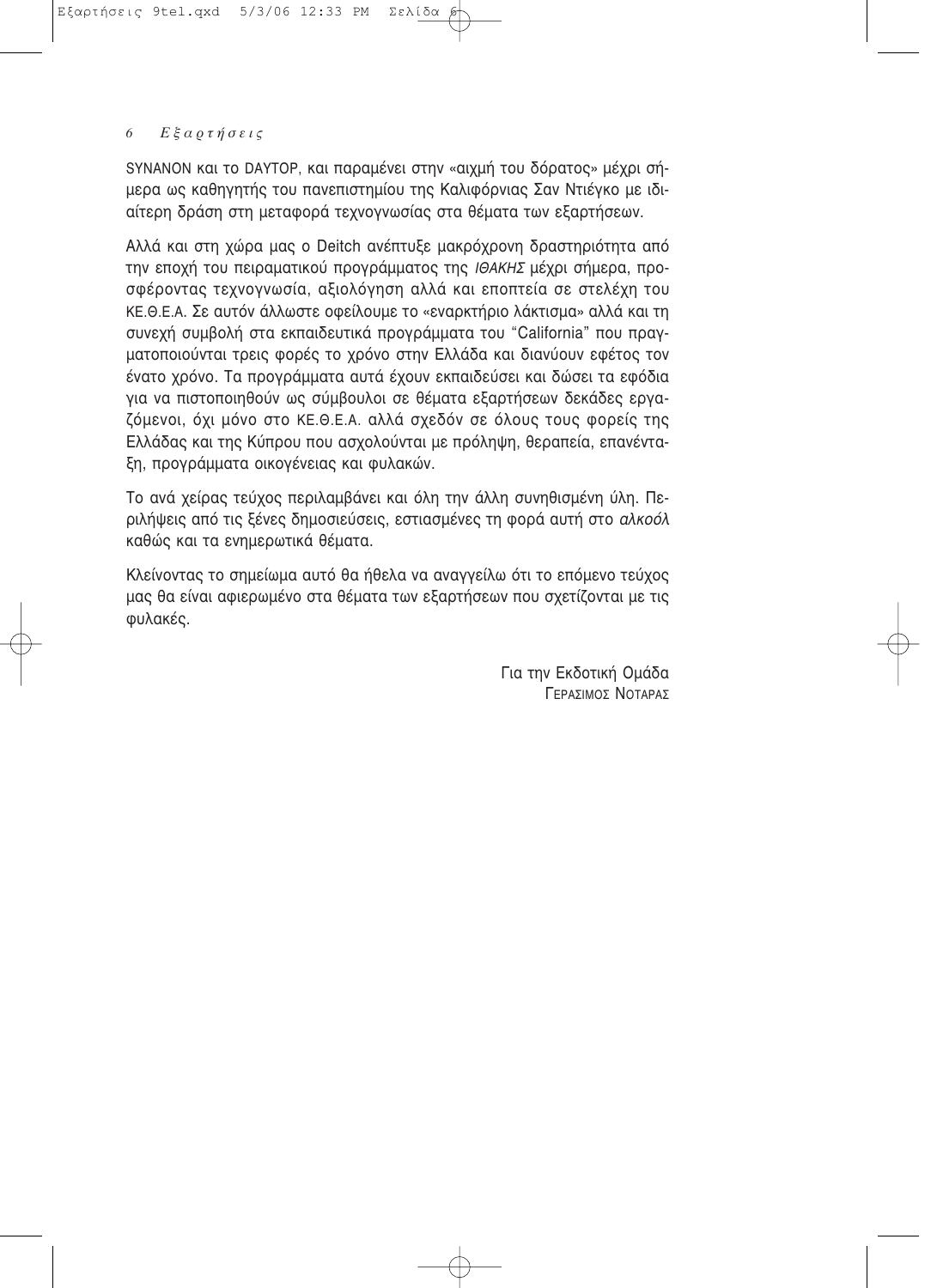*Ε ξ α ρ τ ή σ ε ι ς , τεύχος 9, 2006*

 $\Sigma$ *UVέντευξη με τον Dr David Deitch Interview with Dr David Deitch*

*Μετάφραση* ΓΕΩΡΓΙΑ ΧΡΙΣΤΟΦΙΛΗ *Translation* GEORGIA CHRISTOFILI



- Την άνοιξη του 2005, στο πλαίσιο της συνεργασίας μας με τον καθηγητή David Deitch, είχαμε την ευκαιρία να συζητήσουμε μαζί του για θέματα που σχετίζονται με τη χρήση ουσιών, την απεξάρτηση καθώς και το θεωρητικό μοντέλο και την ιστορία των Θεραπευτικών Κοινοτήτων. Αναφέρθηκε στην προσωπική του εμπειρία από τη μακρόχρονη συνεργασία του με το ΚΕ.Θ.Ε.Α., και έτσι μας δόθηκε η ευκαιρία να ακούσουμε κάποιες πληροφορίες για την ιστορία του φορέα καθώς και για το πώς βλέπει την πορεία του μέχρι σήμερα.
- Λίγα λόγια για τον David A. Deitch PhD: Είναι καθηγητής Κλινικής Ψυχιατρικής και Διευθυντής Tou Center for Criminality and Addiction Research, Training and Application (CCARTA) του Πανεπιστημίου της Καλιφόρνιας. Επίσης είναι Πρόεδρος της Επιτροπής του Δικτύου των Κέντρων Εκπαίδευσης στον τομέα των Εξαρτήσεων (Addiction Training Centers-ATCs) και του Κέντρου Θεραπείας των Εξαρτήσεων (Center for Substance Abuse Treatment - CSAT). O Dr. David A. Deitch απέκτησε την ειδικότητα του στην Ψυχολογία το 1975 και στην Κλινική και Κοινωνική Ψυχολογία το 1977 από το Ινστιτούτο Wright του Berkeley της Καλιφόρνιας. Από το 1973 μέχρι σήμερα είναι σύμβουλος σε θέματα Ψυχικής Υγείας, Οργάνωσης και Ανάπτυξης της Κοινότητας και Διευθυντής του Θεραπευτικού και Διοικητικού Συμβουλίου του Pacific Institute, το οποίο ασχολείται με την εκπαίδευση και τη συμβουλευτική θεραπευτών. Το 1977 ήταν Διευθυντής του Τομέα Πρόληψης και Επιθεώρησης των Δραστηριοτήτων Πρόληψης της Χρήσης Ουσιών στο Λευκό Οίκο. Επίσης διετέλεσε Αντιπρόεδρος και Κλινικός Διευθυντής στο Θεραπευτικό Πρόγραμμα του Phoenix House της Νέας Υόρκης (1981-86), Γενικός Διευθυντής των Υπηρεσιών Εξάρτησης στο Ψυχιατρικό Τμήμα του Πανεπιστημίου της Καλιφόρνιας (1978-1982) και βοηθός καθηγητής Ψυχιατρικής στην Ιατρική Σχολή του Πανεπιστημίου του Temple (1967-1969). Η πείρα του από θεραπευτικά προγράμματα είναι ιδιαίτερα σημαντική, καθώς υπήρξε ιδρυτής και Διευθυντής του Daytop Village Inc. (1964-1968).

Aκολουθεί η συνέντευξη που παρουσιάζουν οι Κωνσταντίνα Υφαντή και η Γεωργία Χριστοφίλη.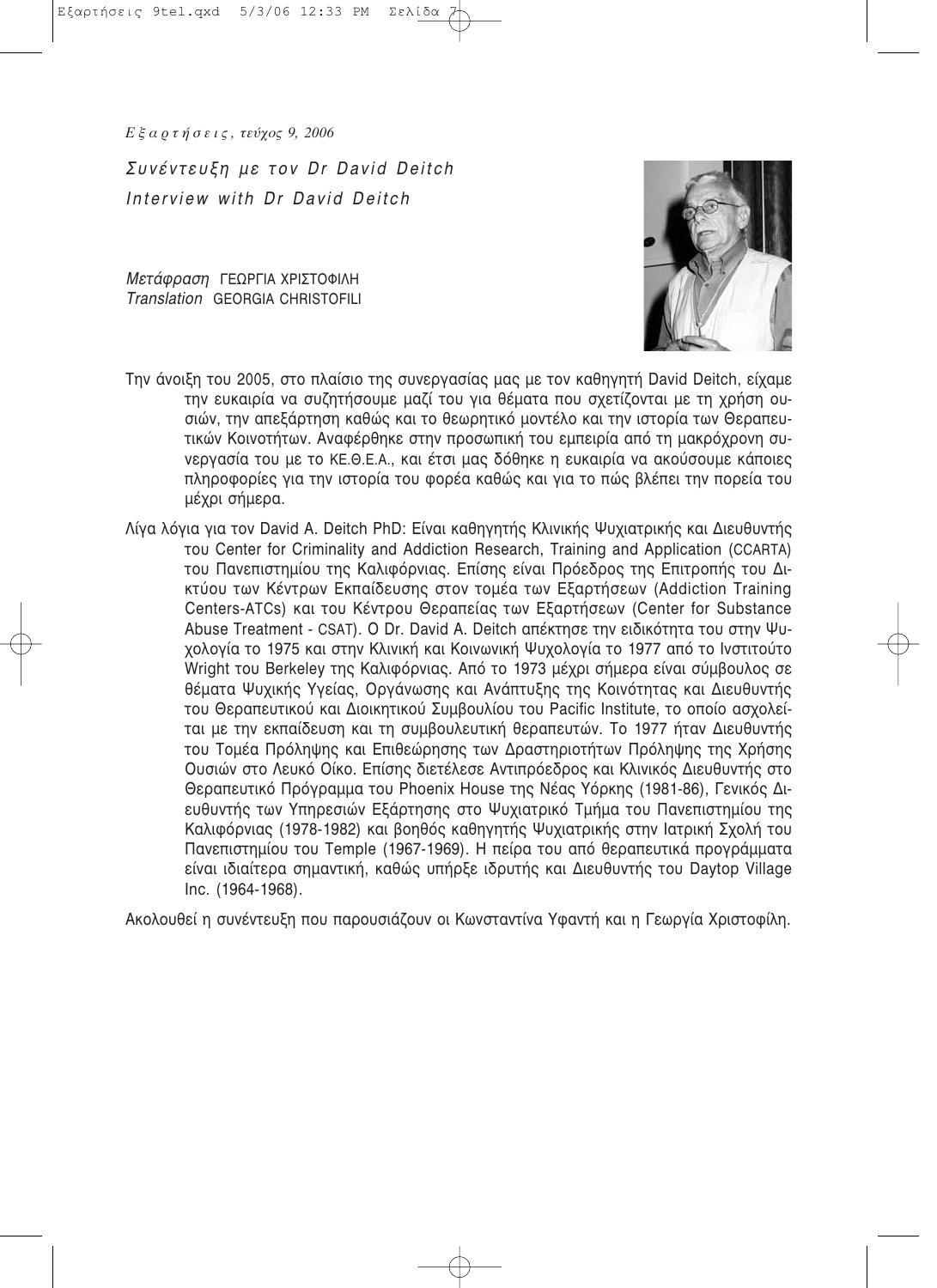Eξαρτήσεις (Ε): Είναι πραγματικά τιμή μου που σας παίρνω συνέντευξη, το περίμενα με **ανυπομονησία και χαίρομαι πολύ γι'αυτό. Πείτε μας: Πώς ξεκίνησε η ενασχόλησή σας με τις εξαρτήσεις;** 

David Deitch (DD): Δυστυχώς, θα πρέπει να ξεκινήσω αναφέροντας την προσωπική μου εμπλοκή με την εξάρτηση από τις ουσίες. Έτσι, λοιπόν, θα μπορούσε να είναι αποτέλεσμα αυτής της εμπλοκής και της αγωνίας μου να βρω την ταυτότητά μου. Ας δούμε λοιπόν. Καταρχήν πρέπει να πούμε ότι, επειδή έμπλεξα με την εξάρτηση από τις ουσίες σε πολύ νεαρή ηλικία, τα άλλα στάδια ανάπτυξης, δημιουργίας κοινωνικής ταυτότητας και δεξιοτήτων είτε υπήρξαν πολύ σύντομα είτε δεν αναπτύχθηκαν καθόλου. Αντίθετα, αυτό που συνέβη τελικά ήταν να αναπτύξω χαρακτηριστικά ταυτότητας που σχετίζονταν με τη χρήση ουσιών και την ανεύρεση των ναρκωτικών. Έτσι, ενώ είχα και άλλα ενδιαφέροντα, στην τέχνη και στις επιστήμες, ιδιαίτερα στις επιστήμες που αφορούσαν την ψυχολογία και την κοινωνιολογία δεν κατάφεραν να αναπτυχθούν. Στάθηκαν καλό σημείο έναρξης, αλλά δεν μπόρεσαν να φτάσουν μέχρι το τέλος. Μου ήταν εύκολο να κάνω το πρώτο βήμα και με τις κοινωνικές επιστήμες και με την ψυχολογία και με το θέατρο και με τις τέχνες, αλλά δεν κατάφερνα να προχωρήσω στη δεύτερη πράξη και να τελειώσω αυτό που ξεκίνησα. Με απασχολούσε πολύ το θέμα της εξάρτησης.

## **E: Υπήρχαν αυτά πιο πριν;**

DD: Η καριέρα μου ήταν πολύ ασταθής και μπερδεμένη, πραγματικά πάρα πολύ. Ένα στοιχείο που μου έσωσε τη ζωή ήταν η ικανότητά μου να διαβάζω. Το ενδιαφέρον μου για το διάβασμα και η ενίσχυση που έπαιρνα σε πνευματικό επίπεδο από αυτό. Κανένας άλλος στην οικογένειά μου και στη γειτονιά μου δεν ασχολιόταν με το διάβασμα, αλλά ούτε και με εμένα με συστηματικό και οργανωμένο τρόπο, ώστε να διευκολυνθεί η πνευματική μου εξέλιξη. Ουσιαστικά, η δική μου ενασχόληση με το διάβασμα ήταν αυτό που με βοήθησε, με ενίσχυσε θετικά και μου αύξησε την περιέργεια. Έτσι, μου βγήκε και το πρώτο μου παρατσούκλι.

# **E:** Το οποίο ήταν;

DD: «Ο καλόγερος». Αυτό προέκυψε επειδή διάβαζα πάρα πολύ, και κάποια φορά η παρέα μου από τη γειτονιά είχε πάει σινεμά και είδε μια ταινία με κάτι καλόγερους, οι οποίοι περπατούσαν γύρω γύρω στο μοναστήρι και διάβαζαν εδάφια και αποσπάσματα από τη Bίβλο. Έτσι μου «κόλλησαν» αυτό το παρατσούκλι. Το οποίο με ακολούθησε πολύ, πολύ καιρό. Ακόμη και μετά που έκανα καριέρα ως επαγγελματίας θεραπευτής, πάντα υπήρχε κάποιος που ερχόταν και μου έλεγε «Τι γίνεται, καλόγερε;».

# **Ε: Τι σας ώθησε στο να ξεκινήσετε τις σπουδές σας;**

DD: Είχα ήδη το ενδιαφέρον να σπουδάσω. Δεν είχα σκεφτεί να ασχοληθώ με τις εξαρτήσεις ωστόσο, μέχρι που βρήκα κάποια σχετικά άρθρα και, καθώς αντιμετώπιζα το πρόβλημα της εξάρτησης και σε προσωπικό επίπεδο, μου κίνησε την περιέργεια. Ακόμη όμως δεν είχα σαφή εικόνα, πώς να το καταφέρω.

# E: Αυτό είναι κάτι που ήθελα να σας ρωτήσω, το ότι σας ενδιέφερε το διάβασμα ήταν κάτι το οποίο σας βοήθησε να παραμείνετε μακρυά από τις ουσίες και να ακολουθή-*O* ετε μια καριέρα που σας έσωσε τη ζωή:

DD: Έτσι νομίζω. Πιστεύω ότι τελικά μπόρεσα να διατηρήσω την πνευματική μου υγεία και να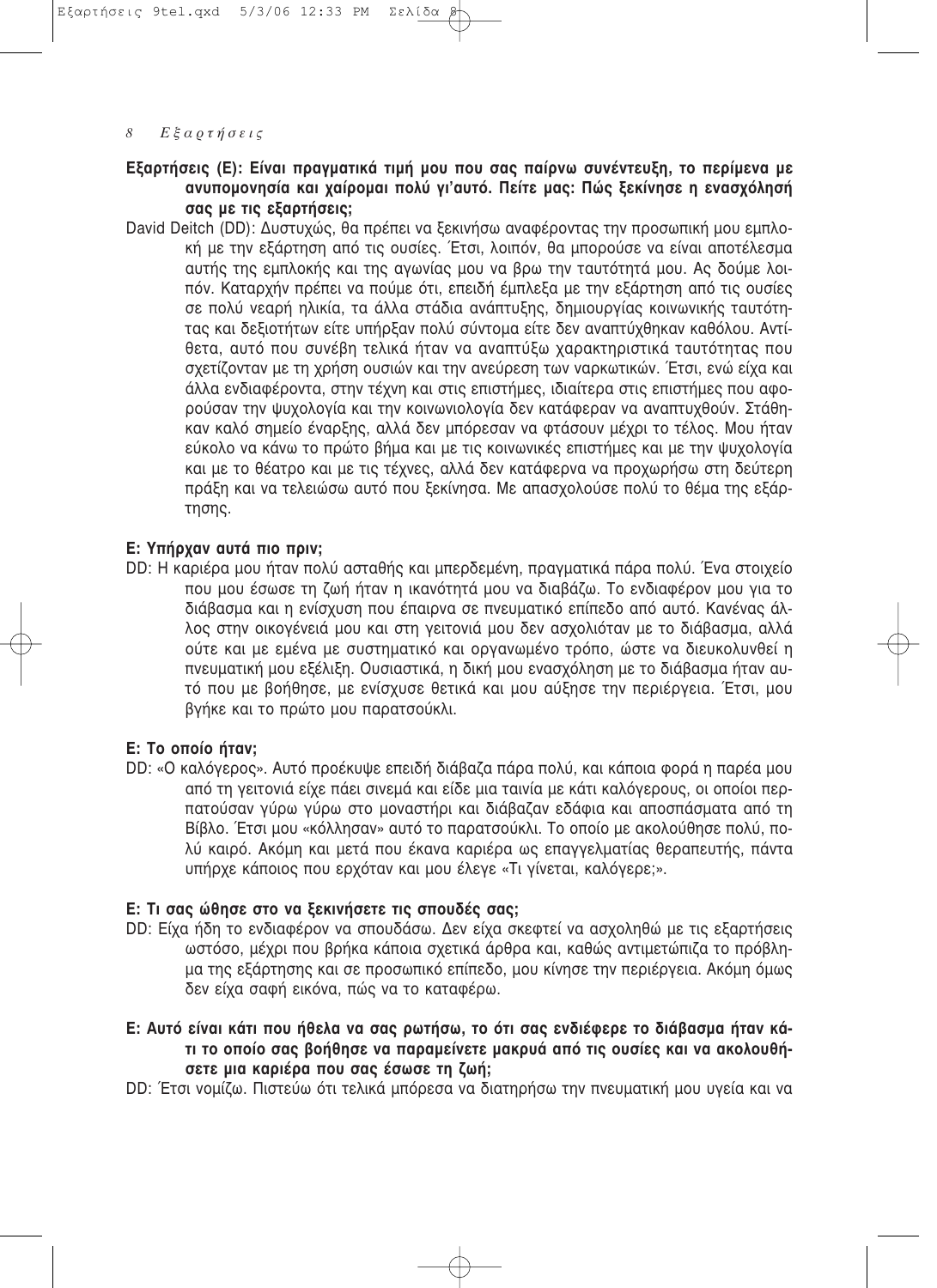είμαι δεκτικός σε νέες ιδέες και νέες αντιλήψεις, λόγω αυτής της ευτυχούς συγκυρίας, της πίστης μου και της ιδιαίτερης «χημείας» που με οδήγησε να διαβάζω πολύ, να μαθαίνω και να παίρνω ενίσχυση από αυτό εύκολα. Αυτό που είναι σαφές σχετικά με τη νεαρή μου ηλικία, είναι ότι δεν είχα κάποιον να με βοηθήσει να ορνανωθώ, Έτσι, το διάβασμα ήταν πολύ ευρύ αλλά αρκετά επιφανειακό. Όμως υπήρχαν τουλάχιστον τα θεμέλια. Έτσι μπόρεσα αργότερα να στηριχθώ σε αυτά και να εμβαθύνω.

# Ε: Μιλήσατε λοιπόν για το περιβάλλον σας, την οικογένειά σας. Πώς ήταν η κατάσταση καθώς μεγαλώνατε; Ο πατέρας σας σάς επηρέασε στις επιλογές σας;

DD: Μεγάλωσα μέσα σε ένα χαοτικό και ανοργάνωτο οικογενειακό περιβάλλον. Ανήκα σε μια οικογένεια της εργατικής τάξης, σε μια κοινωνία υποβαθμισμένη, σε μια γειτονιά μεταναστών, παιδιών και ενηλίκων. Εκεί, δεν ενισχυόταν ιδιαίτερα η αναβολή της ανταμοιβής ή η μακροπρόθεσμη ανταμοιβή. Το περιβάλλον μου έλεγε: «Αφού, εάν περιμένεις, μπορεί ποτέ να μην πάρεις κανενός είδους ανταμοιβή, γιατί να αναβάλεις κάτι που θέλεις για αργότερα; Πάρε ό,τι μπορείς». Ήταν λοιπόν ένα περιβάλλον παρόρμησης. Ήταν το τυπικό χαοτικό περιβάλλον εγκληματικότητας και παραβατικότητας. Ένα σύστημα που δεν αποτελούσε μέρος της επικρατούσας κουλτούρας. Ήταν μια υπο-κουλτούρα, με πολύ λίγες πιθανότητες να ενταχθεί στην επικρατούσα κουλτούρα.

# Ε: Σε ποια πόλη;

DD: Στο Σικάνο.

- Ε: Πώς βλέπατε το μέλλον σας τότε; Φανταζόσαστε ποτέ ότι θα γίνετε αυτός που είστε; Φανταστήκατε ποτέ τι θα κάνετε;
- DD: Ποτέ, είναι αλήθεια. Με φαντάστηκα πολλές φορές ποιητή, βασανισμένο ποιητή, για να είμαστε πιο ακριβείς.

## Ε: Καλλιτέχνης λοιπόν;

DD: Ναι, καλλιτέχνης ίσως.

- Ε: Πώς τελικά κάποιος καταφέρνει να πετύχει αυτό που πραγματικά τον ενδιαφέρει; Πώς το πετύχατε; Αναζητήσατε, ψάξατε, πώς τα καταφέρατε τελικά με όλες αυτές τις δυσκολίες;
- DD: Όπως σας είπα και πριν, η πορεία που ακολούθησα δεν ήταν μια σαφής, γραμμική εξέλιξη σταδιακών θετικών επιτευγμάτων που θα οδηγούσαν σε συγκεκριμένο ρόλο. Η πορεία μου δεν καθοδηγούταν από στόχους και δεν υπήρχε κάποιο μακροχρόνιο σχέδιο. Το ζητούμενο ήταν «να βγει η μέρα». Ήδη από την ηλικία των 17-18 ετών αντιμετώπιζα πολύ σοβαρά προβλήματα. Τότε είχα τη μοναδική ευκαιρία να έρθω πάλι σε επαφή με τον πατέρα μου, ο οποίος έως τότε ήταν περιστασιακά παρών στη ζωή μου. Το είχα σκάσει από το σπίτι, για να μπορέσω να επιβιώσω, παρότι έτσι οδηγήθηκα σε άλλα προβλήματα. Παρόλο που έμπλεξα με άλλα προβλήματα όμως, το ότι έφυγα από το σπίτι νομίζω πως με βοήθησε να επιβιώσω μέχρι ένα βαθμό. Μετά όμως μου δόθηκε μια ευκαιρία. Είναι μια πολύπλοκη ιστορία αυτή. Με βρήκε ο πατέρας μου και μου είπε: «Γιατί δεν έρχεσαι να μείνεις μαζί μου;». Όμως, η κατάσταση δεν ήταν απλή, διότι εκείνος είχε μια σύντροφο τότε, η οποία με αντιμετώπιζε ως εισβολή στον προσωπικό τους χώρο. Έτσι ενώ, για να το αντιμετωπίσω αυτό σαν οικονενειακό σύστημα -εάν το σκεφτούμε ως σύστημα- είπα: «Αφού είχα μπλέξει με προβλήματα και τώρα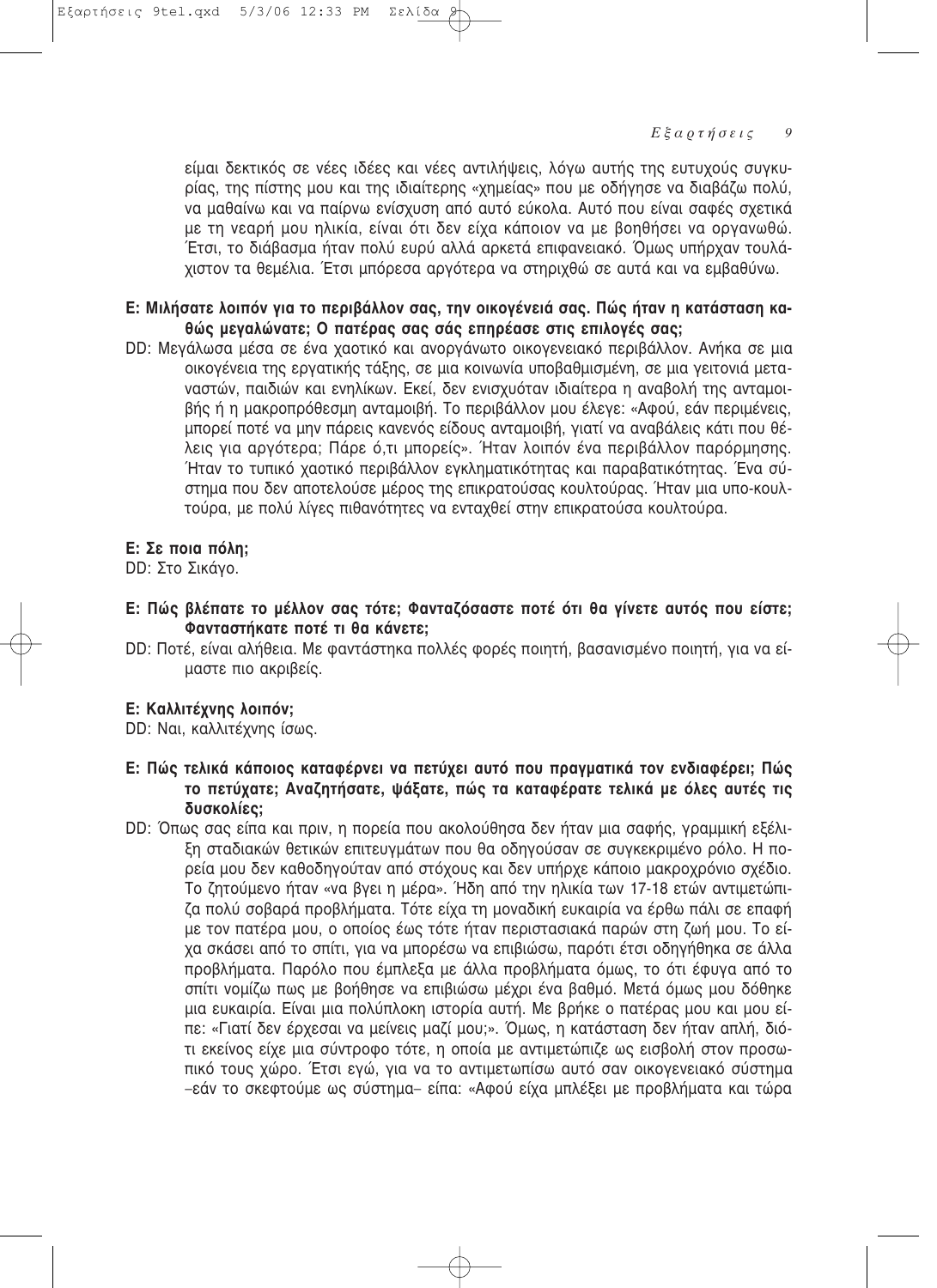τελείωσαν, γιατί να μη φύγω να πάω στο πανεπιστήμιο;». Και όντως έφυγα, και ήταν η πρώτη φορά στη ζωή μου μέχρι τότε που βρέθηκα σε σταθερό περιβάλλον και στη σχολή. Τα πήγαινα αρκετά καλά και εντόπιζα νέες πηγές και νέες δυνάμεις σε πνευματικό επίπεδο. Όχι μόνο τα πήναινα καλά σε ακαδημαϊκό επίπεδο, αλλά ανακάλυψα και πράγματα που με βοήθησαν να σκεφτώ τι θα ήθελα να ακολουθήσω ως καριέρα.

# Ε: Τι σπουδές ακολουθήσατε:

- DD: Όλες μου οι σπουδές αφορούσαν τις ανθρωπιστικές επιστήμες. Στην πραγματικότητα το μόνο μου ενδιαφέρον τότε ήταν να διδάξω φιλοσοφία, λογοτεχνία και να ανεβάσω θεατρικές παραστάσεις. Δεν θεωρούσα ότι είμαι ιδιαίτερα ικανός. Μπορεί να έπαιρνα καλούς βαθμούς, αλλά δεν θεωρούσα ότι μπορούσα να ασχοληθώ με κάποια ανώτερη επιστήμη. Όμως, καθώς βίωνα έντονη ψυχολογική αγωνία εκείνη τη χρονική περίοδο της ζωής μου, άρχισε να με ενδιαφέρει πολύ η ψυχολογία. Αργότερα η ψυχολογία έγινε το κυριότερό μου ενδιαφέρον και η σημαντικότερη επιρροή για μένα. Και μάλιστα τότε ήταν κυρίως ενδιαφέρον από κλινικής πλευράς, δεν ήταν ερευνητικό το ενδιαφέρον μου. Ήταν κλινικό ενδιαφέρον για τον εγκέφαλο, για το πώς λειτουργούσε ο εγκέφαλος και για θεραπείες μέσω της αλληλεπίδρασης. Για να τα συνοψίσω όλα αυτά όμως, η ζωή μου εξακολουθούσε να είναι χαοτική ακόμη και μετά αυτές τις ανακαλύψεις. Οι επαναλαμβανόμενες υποτροπές στη χρήση ουσιών και στην εγκληματικότητα τότε με έστειλαν φυλακή. Έτσι το 1961-62 πήγα σε ένα μέρος με το όνομα SYNANON. Αυτό αποτέλεσε ορόσημο στη ζωή μου, για να μπορέσω να δημιουργήσω καινούργια ταυτότητα. Να καταφέρω να μεταβώ από την ταυτότητα του εξαρτημένου, είτε θα ήταν εξαρτημένος ποιητής, ξέρεις, ρομαντικός, λίγο τρελός, λίγο παραβάτης, είτε θα ήταν άλλες ρομαντικές εικόνες, όπως αυτή του βασανισμένου συγγραφέα που έχει πολύ ωραία αντιμετώπιση από τον κοινωνικό περίγυρο. Από όλες αυτές τις ρομαντικές εικόνες πέρασα λοιπόν σε μια νέα ταυτότητα. Φυσικά, όπως σας είπα, ήταν πολύ σημαντική στιγμή στη ζωή μου και μου έδωσε τη δυνατότητα να μάθω να τελειώνω ό,τι ξεκινάω (αυτό που ανέφερα πριν ότι μπορούσα να κάνω το πρώτο βήμα αλλά όχι το δεύτερο ή το τρίτο), να μπορέσω να δημιουργήσω μια άλλη πιο σταθερή ταυτότητα. Ήταν μια ιδιαίτερη διαδικασία.
- Έτσι αρχίζει να δημιουργείται μια νέα ταυτότητα. Είναι η ταυτότητα αυτού που βοηθά, «του θεραπευτή» με μια μοναδική μεθοδολογία. Βρίσκεσαι στη βάση και με το συνδυασμό της ευκαιρίας και της θετικής ενίσχυσης αρχίζει να δημιουργείται επιπλέον ανάπτυξη. Είναι λοιπόν πολύ σημαντικό για μένα τόσο όσον αφορά στο χρόνο όσο και στο μέρος. Μπορώ να πω ότι πήρα εξίσου σημαντικά πράγματα τόσο όταν μπήκα στην κοινότητα SYNANON όσο και με το ότι μπόρεσα να φύγω πριν το SYNANON με καταπνίξει. Είχα την ευκαιρία να κάνω κάτι επαναστατικό, προσφέροντας όμως ταυτόχρονα κάτι θετικό. Έτσι είχα πολλή κοινωνική ενίσχυση και το περιβάλλον μου το εκτίμησε. Αυτό με βοήθησε να ξεπεράσω τον αποχωρισμό μου από το SYNANON, γιατί ο χωρισμός μου από την κοινότητα ήταν απότομος. Επέλεξα να μην ακολουθήσω μια οδηγία, μια εντολή. Η οδηγία αυτή ήταν να σταματήσουμε να επικοινωνούμε με τα άτομα που ήταν στο δεύτερο στάδιο της θεραπείας. Στο δεύτερο στάδιο της θεραπείας βρίσκονταν τα άτομα που παλαιότερα έμεναν μέσα και μετά βρήκαν δουλειά εκτός κοινότητας (δεύτερο στάδιο), σαν μεταβατική φάση πριν από το στάδιο που θα εργάζονταν εκτός και θα έμεναν εκτός (τρίτο στάδιο). Ήθελαν λοιπόν να καταργήσουν το δεύτερο στάδιο και να γυρίσουν πίσω ανθρώπους από το τρίτο στάδιο ή να διακόψουν την υποστήριξή τους. Εγώ αρνήθηκα να το κάνω αυτό και έτσι με «αφόρισαν» με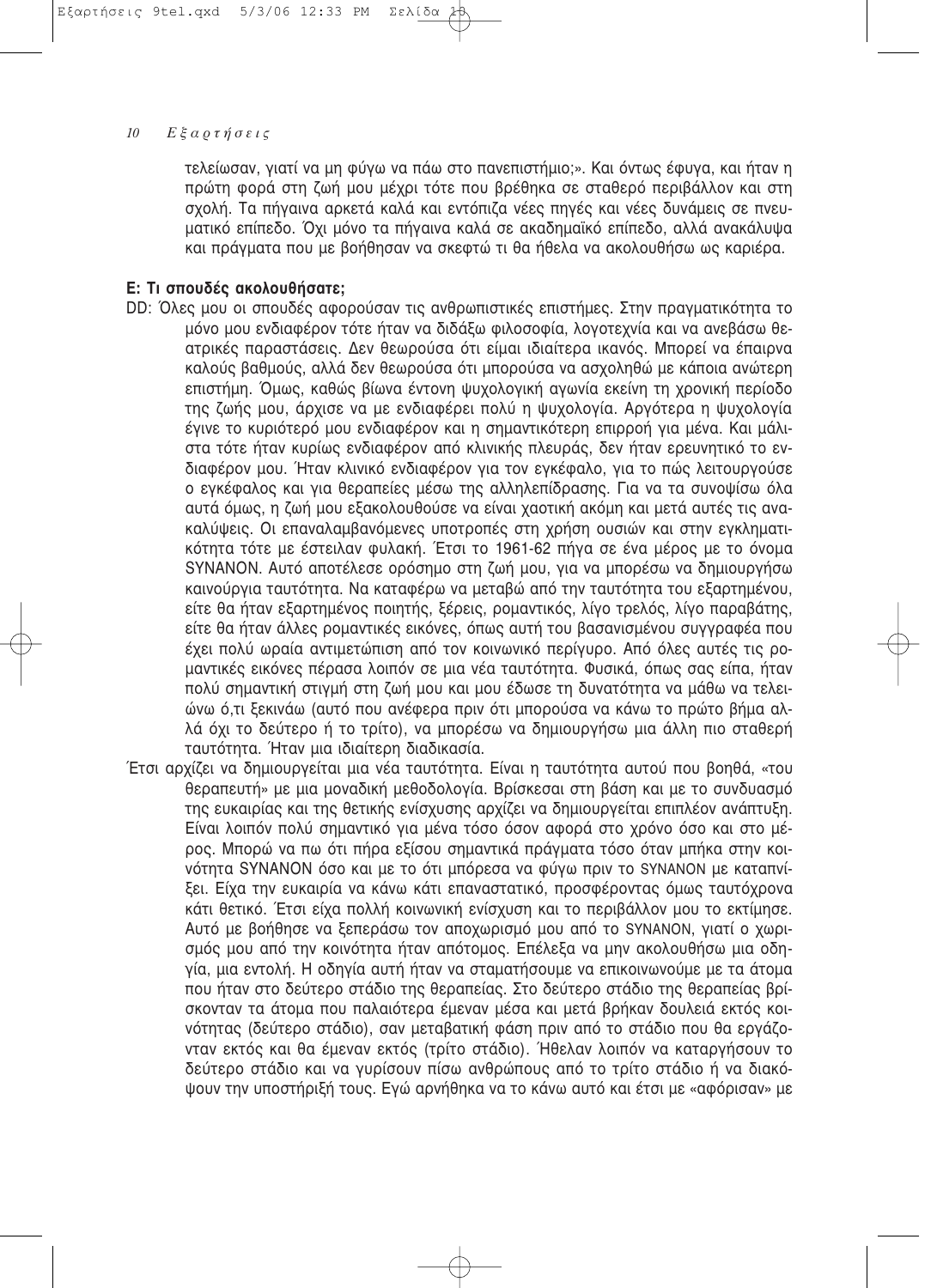το δικό τους τρόπο. Εάν δεν είχα την ευκαιρία να βρίσκομαι μακριά από τον πυρήνα του SYNANON (νωρίτερα από τους οκτώ ή εννέα μήνες), θα ξεκινούσα ένα άλλο πρόγραμμα 3.000 μίλια μακριά, στο Westport του Κονέκτικατ. Δεν ήμουν επικεφαλής τότε, αλλά βρέθηκα σε αυτή τη θέση, επειδή αυτός που ήταν επικεφαλής αρρώστησε. Έτσι επωφελήθηκα από την εμπειρία όλων όσα είχα μάθει ξεκινώντας αλλά και από αυτή τη μεταβατική κατάσταση. Εδώ με βοήθησε και η περιέργεια που είχα σε πνευματικό επίπεδο. Είχα έτσι την ευκαιρία να εμπλακώ με ανθρώπους εκτός του SYNANON, με ανθρώπους από το Yale, το Harvard και τη Νέα Υόρκη και να τους φέρω στις εγκαταστάσεις μας στο Westport του Κονέκτικατ. Ήρθα έτσι σε επαφή με απόψεις διαφορετικές από αυτές που κυριαρχούσαν στο SYNANON σχετικά με τη ζωή και έμαθα να σκέφτομαι και να δρω με καινούργιους τρόπους. Τέλος πάντων, αυτή η πλούσια εμπειρία ήταν που πιθανά μου έδωσε τη δύναμη να αντισταθώ στις οδηγίες που μας έδωσε το SYNANON να σταματήσουμε το δεύτερο και το τρίτο στάδιο και να διακοπεί εντελώς η επικοινωνία με τα μέλη σε αυτά τα στάδια, εάν αρνούνταν να επιστρέψουν στη διαβίωση μέσα στο SYNANON. Εν συντομία, το SYNANON είχε αποφασίσει πλέον να μην είναι μια μεταβατική κοινότητα «αλλαγής» αλλά μια δια βίου ουτοπική κοινότητα εναλλακτικού τρόπου ζωής. Έτσι λοιπόν μου είπαν να επιστρέψω στην Καλιφόρνια και με υποβίβασαν από διευθυντή μονάδας. Στο Κέντρο Westport ήμουν επικεφαλής και ξαφνικά «βρέθηκα πακέτο» να κοιμάμαι στους κοιτώνες και να ασχολούμαι με τη «λάντζα». Πρέπει, μάλλον, να ομολογήσω ότι υποβιβάστηκα.

## **E**: Πάλι στα χαμηλά;

DD: ...πάλι στα χαμηλά και έκανα πάλι όλα αυτά που έχεις να κάνεις όταν υποβιβάζεσαι. Ξανανέβηκα γρήγορα όμως και αναγκάστηκαν να με στείλουν πίσω στο Κονέκτικατ. Τότε λοιπόν με έκαναν υποδιευθυντή του οργανισμού, έτσι μπορούσα να ασχοληθώ με την ανάπτυξη της κοινότητας και ταυτόχρονα να βοηθήσω αυτόν που θα ερχόταν επικεφαλής στο Westport. Αυτό όμως κράτησε περισσότερο από όσο θα έπρεπε. Επιστρέφω στο Westport του Κονέκτικατ και καλύπτω όλες τις οργανωτικές ανάγκες ως επικεφαλής του κέντρου, μέχρι που παίρνω ακόμη μία ανεξάρτητη απόφαση. Η γυναίκα μου είχε μείνει στην Καλιφόρνια, στο SYNANON. Την παίρνω στο τηλέφωνο και της λέω: «Γιατί δεν έρχεσαι μαζί μου στο Κονέκτικατ; Να μείνουμε δυο τρεις εβδομάδες εδώ και μετά να προχωρήσουμε στο τρίτο στάδιο; Εξακολουθώ να είμαι επικεφαλής του κέ-Vτρου». Το επόμενο όμως που ακολούθησε είναι ένα τηλεφώνημα, όχι από τον ίδιο τον Dederick\* αλλά από το βοηθό του, που μου είπε: «Μέχρι εδώ ήταν, τελείωσε». Όντως αυτό ήταν. Μου είπαν ότι το να πω στη γυναίκα μου να περάσει στη φάση της επανένταξής μου ήταν μια απόφαση που μπορούσε να πάρει μόνο ο Dederick. Έτσι γινόταν. Έτσι λοιπόν αυτό που έπρεπε να κάνω, κυριολεκτικά, ήταν να πάω στον Ted (επικεφαλής της κοινότητας εκεί ήταν ένας άντρας με το όνομα Ted Dibble) και να του πω: «Ted, πρέπει να με διώξεις». Είπα λοιπόν στον Ted: «Αύριο το πρωί έχω μια ομιλία στο Hartford του Κονέκτικατ και μια σημαντική παρουσίαση στον επικεφαλής των αναστολών. Θα πάω και θα ολοκληρώσω τις υποχρεώσεις μου». Πήγα και ολοκλήρωσα τις υποχρεώσεις μου ως εκπρόσωπος του SYNANON. Όταν γύρισα ο καημένος ο Ted ήταν αγχωμένος και αβέβαιος, και του είπα: «Λοιπόν, σύμφωνα με τους κανονισμούς, αυτό

<sup>\*</sup> Ιδρυτής και επικεφαλής της κοινότητας SYNANON.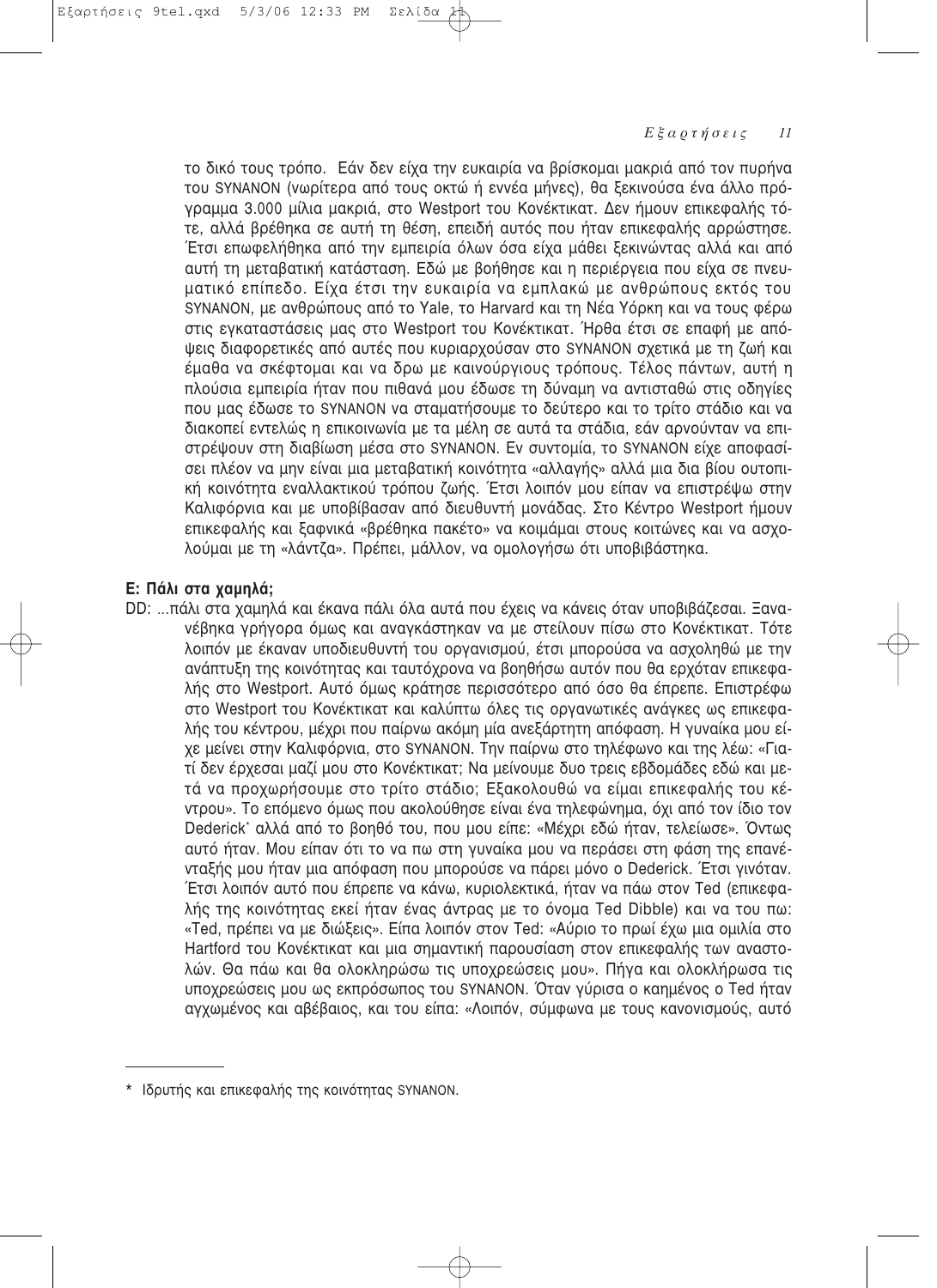πρέπει να κάνεις. Ωραία! Θα μου δώσεις 2 δολάρια και θα με πας στο κέντρο του Westport του Κονέκτικατ». Έτσι ξεκίνησε να δημιουργείται η νέα μου ταυτότητα.

Τώρα βρίσκομαι ξαφνικά χωρίς πόρους, χρήματα, σπίτι, δουλειά κ.λπ. Ήταν λοιπόν μια δύσκολη αρχή. Η Σούζυ με ακολούθησε. Δανειστήκαμε κάποια χρήματα από τον πατέρα της και νοικιάσαμε μια μικρή σοφίτα και αποφάσισα να ξεκινήσω -μου δόθηκε η ευκαιρία- να κάνω ομαδική θεραπεία με κάποιον στο New Haven του Κονέκτικατ, καθώς και με τον Dan Casriel στη Νέα Υόρκη. Έτσι έκανα ομάδες για τον Dan και ομαδική θεραπεία με άλλους. Απόκτησα λοιπόν μια πηγή εισοδήματος και επέστρεψα στο σχολείο, γύρισα στο Πανεπιστήμιο.

## Ε: Σε ποια επιστήμη: Με τι αντικείμενο;

DD: Ασχολούμουν ήδη με την κοινωνική ψυχολογία και αυτό ταίριαζε. Τώρα πρέπει να καταλάβετε ότι όλο αυτό το διάστημα εγώ είμαι σοσιαλιστής, ένα άτομο που θεωρητικά πρόσκειται στην αριστερά. Δεν είναι κάτι όμως που έχω σκεφτεί διεξοδικά. Είναι μια ρομαντική προσκόλληση στην ιδέα της αντίστασης. Αντίσταση κατά της εκμετάλλευσης της εργατικής τάξης, της κακοποίησης των κατώτατων κοινωνικών στρωμάτων.

## Ε: Και της ανθρώπινης ύπαρξης.

DD; Ναι, και με τη θεραπεία των μειονοτικών ομάδων. Έτσι κατανοούσα τη σύνδεση με την κοινωνική ψυχολογία εκείνη την περίοδο. Αργότερα ήρθε σε επαφή μαζί μου ο επικεφαλής μιας ομάδας στο Ανώτατο Δικαστήριο του Μπρούκλυν, όπου είχαν ξεκινήσει ένα έργο με χρηματοδότηση από το Εθνικό Ίδρυμα για την Ψυχική Υγεία (National Institute of Mental Health) και το ονόμαζαν DAYTOP. Το πρόγραμμα αφορούσε στη θεραπεία ατόμων που είχαν καταδικαστεί και ήταν σε αναστολή. Εάν το εξετάσουμε από ιστορικής πλευράς, ήταν πολύ σημαντική αυτή η προσπάθεια γιατί ήταν η πρώτη φορά που επιχειρήθηκε από την πλευρά του νομικού συστήματος η λύση της θεραπείας αντί της φυλάκισης. Ήταν η εφαρμογή μιας πρωτοποριακής μεθόδου, και είχαν πρόβλημα να τη σταθεροποιήσουν. Με ρώτησαν λοιπόν εάν ήθελα να το αναλάβω εγώ. Αυτό έγινε χάρη στον Dan Casriel και τον ψυχολόγο Alex Bassin που ασχολούταν με τις αναστολές στο Ανώτατο Δικαστήριο στο Μπρούκλυν. Η απάντησή μου ήταν θετική και έτσι αναλαμβάνω αυτό το έργο και ξεκινώ να το χτίζω λίγο λίγο. Το πρώτο λάθος με αυτήν την προσπάθεια ήταν ότι αφορούσε μόνο άντρες και μάλιστα άντρες που θα πήγαιναν στη φυλακή, για κακουργήματα. Αυτό όμως είναι μια άλλη ιστορία, την οποία ευχαρίστως να σας πω, όταν θα έχουμε περισσότερο χρόνο.

# Ε: Πώς ήταν το ξεκίνημα της καριέρας σας;

DD: Ήταν πολύ ενδιαφέρον! Ξαφνικά βρέθηκα επικεφαλής και είχα ήδη την εμπειρία από το SYNANON, όπως σας περιέγραψα νωρίτερα. Είχα αγωνία να κάνω κάτι διαφορετικό, για να φανεί η διαφορά. Έπρεπε να διαφέρω. Προσπάθησα πολύ να φτιάξω ένα συμβούλιο υπευθύνων, χρειαζόμουν ένα συμβούλιο. Εκείνη την περίοδο έκανα λάθη για τα οποία μετάνιωσα αρκετά χρόνια αργότερα. Ξεκινώ να επεκτείνω τον οργανισμό εκτός του Συστήματος Αναστολών. Αλλάζω, λοιπόν το όνομα του προγράμματος αλλά κρατώ το ίδιο ακρωνύμιο. Έτσι το όνομα ένινε Drua Addiction Yields to Persuasion "DAYTOP" και, αυτομάτως, ξεκινήσαμε να ασχολούμαστε με περισσότερους ανθρώπους και όχι μόνο με κατάδικους εγκληματίες. Αρχίσαμε να δεχόμαστε περισσότερους ανθρώπους από όσους μπορούσαμε να αντέξουμε οικονομικά, περισσότερους ανθρώπους από τα κρεβάτια που είχαμε. Αργότερα, ήθελα να προσθέσω και γυναίκες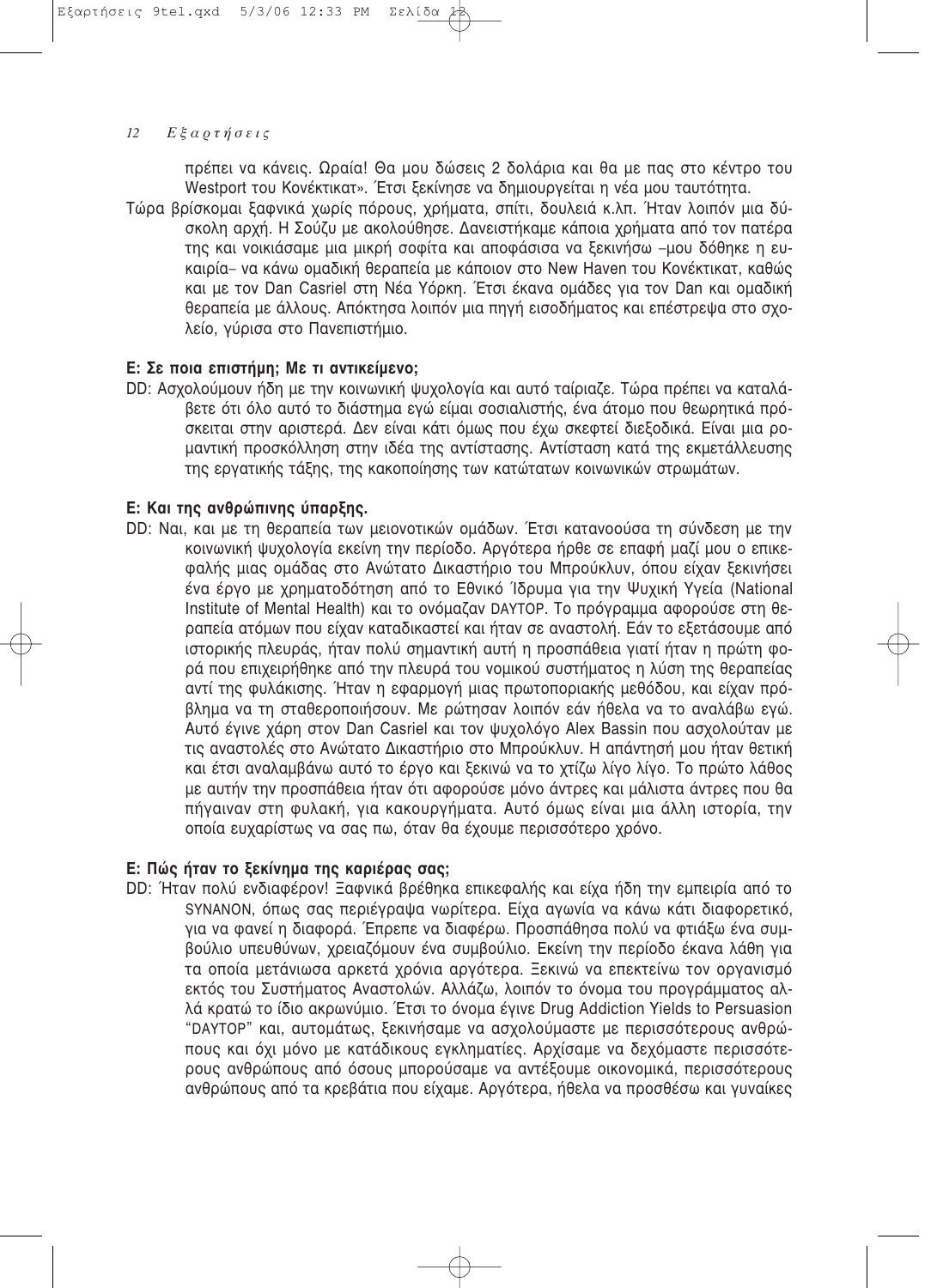που είχαν ανάγκη. Αυτό σήμαινε ότι έπρεπε να αναζητήσουμε μεγαλύτερη χρηματοδότηση από το κράτος. Ο Μονσινιόρ Ο'Brien, που εργαζόταν στην Κεντρική Διοίκηση της αρχιεπισκοπής της Νέας Υόρκης, γνώριζε το Δήμαρχο της Νέας Υόρκης και μας έφερε σε επαφή μαζί του, για να προσπαθήσουμε να τον πείσουμε να μας δώσει κάποια χρηματοδότηση. Πήραμε, όντως, επιπλέον χρηματοδότηση και καταφέραμε να φτιάξουμε αυτό που αργότερα ονομάστηκε DAYTOP VILLAGE. Έτσι, μπορούσαμε να προσφέρουμε θεραπεία και σε άντρες και σε γυναίκες χωρίς να είναι σε αναστολή. Μετά αρχίσαμε να επεκτεινόμαστε κι άλλο. Από 35 άτομα γίναμε 100, 200, 400 σε διαφορετικές εγκαταστάσεις φυσικά. Αυτό θυμάμαι εγώ. Ήταν πολύ ενδιαφέρον και πολύ κουραστικό. Ήταν ένα περιβάλλον στο οποίο η διαίσθηση με τη βοήθεια της επιστήμης οδηγούσε σε πρωτοποριακές, κοινωνικές και πρακτικές δραστηριότητες. Πολλές από αυτές τις δραστηριότητες ήταν «επαναστατικές» και πάρα πολύ σημαντικές. Μέρος αυτού ήταν και η ευρύτερη κοινωνική κατάσταση. Για να κατανοήσουμε αυτό το κλίμα, πρέπει να σκεφτούμε τον κόσμο όπως ήταν στη δεκαετία του 1960, στα τέλη της δεκαετίας του 1960. Υπήρχαν πολλές κοινωνικές αλλαγές. Έγιναν πολλές πρωτοποριακές δράσεις, δημιουργήσαμε κάτι που ονομάσαμε «κοινωνική θεραπεία» ("social therapy"). Ήταν η διεύρυνση της θεραπείας για τον υπόλοιπο κόσμο. Όλοι όσοι δούλευαν μαζί μου εκείνη την περίοδο, εκτός από τη δουλειά που έκαναν στο DAYTOP, θα έπρεπε να κάνουν και κάτι για την κοινότητα στην οποία ζούσαν, για τη γειτονιά τους. Θα έπρεπε να κάνουν μια ομάδα στη γειτονιά τους, μια ομάδα για τους ανθρώπους στην πολυκατοικία που έμεναν, κ.λπ. Μπορούσαν, εάν ήθελαν να δουλέψουν με ιατρικά προβλήματα, ή με ζητήματα αυτοπραγμάτωσης, ό,τι ήθελαν. Όσοι συμμετείχαν σε αυτές τις ομάδες, αντί να πληρώνουν με χρήματα για τη θεραπεία, τους ζητούσαμε να προσφέρουν κοινωνικό έργο. Έρχεσαι λοιπόν σε μένα και κάνεις θεραπεία; Ωραία! Τώρα, για να πληρώσεις το αντίτιμο, δεν θέλω χρήματα, αλλά να κάνεις κάτι για την κοινότητα στην οποία ζεις. Έτσι, είχαμε ομάδες εθελοντών παντού. Υπήρχαν άνθρωποι που πρόσεχαν παιδιά, υπήρχαν εθελοντές σε οργανισμούς για νέους, που φρόντιζαν ψυχικά ασθενείς, υπήρχαν άνθρωποι που απαντούσαν σε τηλεφωνήματα, διοργάνωναν καλλιτεχνικές δραστηριότητες κ.λπ. Υπήρχε μια ομάδα καλλιτεχνών, ηθοποιών, οι οποίοι για να ξεπληρώσουν την ομαδική θεραπεία που λάμβαναν από εμάς, έδιναν δωρεάν παραστάσεις για το κοινό.

# E: Τι πιστεύετε λοιπόν για το κίνημα των Θεραπευτικών Κοινοτήτων; Ποια είναι τα θετικά **σημεία και ποιοι οι στόχοι αυτού του μοντέλου; Πώς εξελίχθηκε;**

DD: Ο όρος Θεραπευτική Κοινότητα έχει διαφορετική έννοια σε διαφορετικές χώρες, για διαφορετικούς ανθρώπους. Ιδιαίτερα τον καιρό που ξεκίνησαν οι Θ.Κ. να κάνουν αυτό που κάνουν, ήταν το παιδί μιας εποχής όπου δεν υπήρχαν άλλες επιτυχημένες παρεμβάσεις, ιδιαίτερα για τους χρήστες ηρωίνης. Το μοντέλο των 12 βημάτων των Ανώνυμων Αλκοολικών δεν έδειχνε να μπορεί να κρατήσει τους χρήστες ηρωίνης, αλλά ούτε και είχε ιδιαίτερη επιτυχία με τα περιστατικά αυτά. Αυτό ήταν επίσης αποτέλεσμα της κοινωνικής κατάστασης που επικρατούσε στις Ηνωμένες Πολιτείες εκείνη την περίοδο. Υπάρχει ένα άρθρο μου, από την Παγκόσμια Συνάντηση των Θεραπευτι-Ικών Κοινοτήτων που πρανματοποιήθηκε στην Αθήνα το 1990, το οποίο δημοσιεύθηκε στα πρακτικά της συνάντησης «Γνῶθι σαυτόν» ["Know thyself"]. Μάλιστα πρόσφατα είχα προτείνει στο Διευθυντή του ΚΕ.Θ.Ε.Α. να διαβάσει αυτό το άρθρο γιατί είχε γράψει κάτι που ήταν λες και το είχε πάρει από αυτό το άρθρο κατευθείαν, από το άρθρο που έγραψα 15 χρόνια πριν. Αυτό που πρέπει να τονιστεί εδώ, εκτός από το άρθρο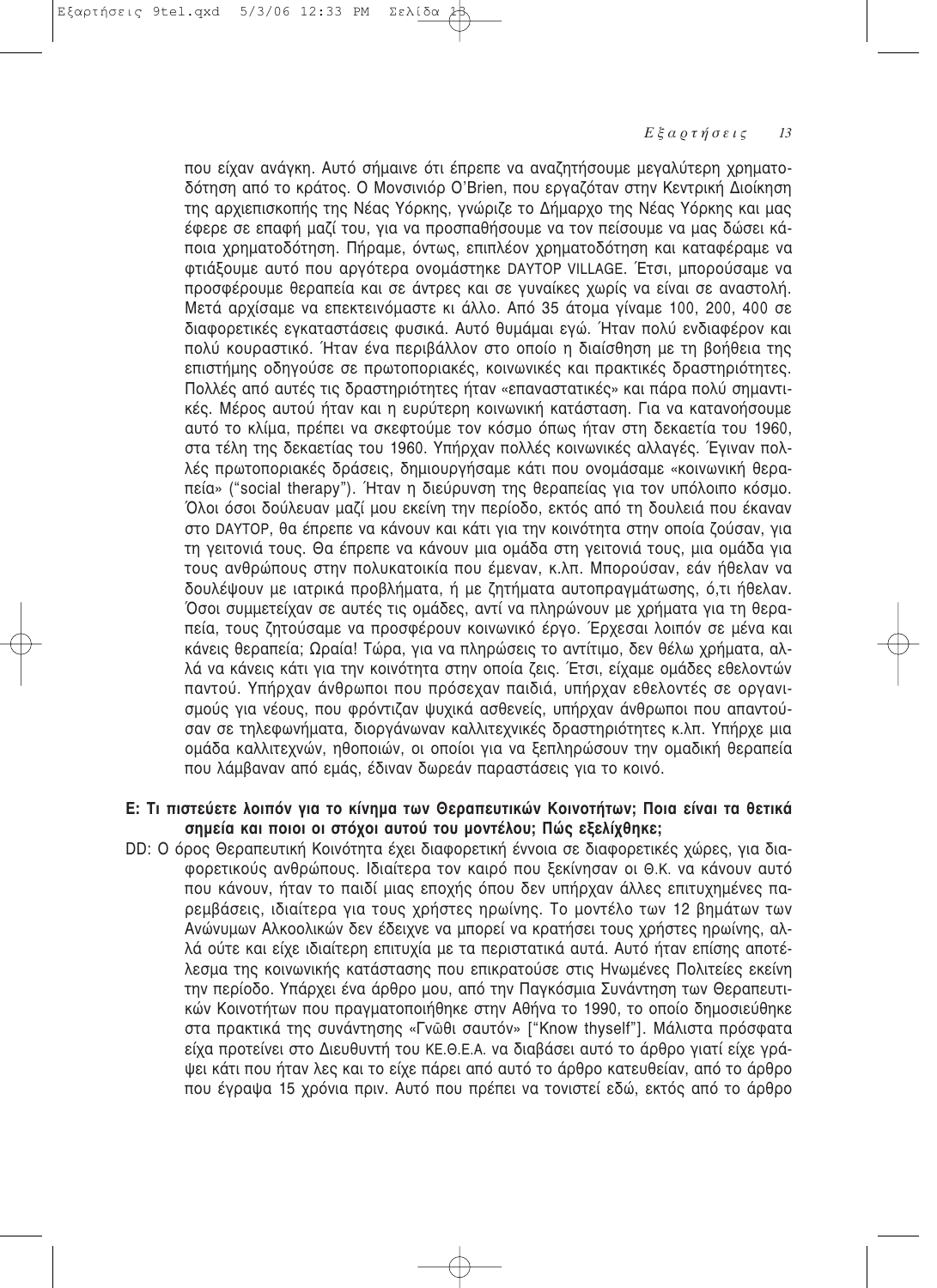που έγραψα, είναι ότι ακόμη και τότε οι εξωτερικοί παράγοντες έπαιξαν πολύ σημαντικό ρόλο. Έξω από τα συνηθισμένα στο κίνημα των Θ.Κ. στην Αγγλία είναι ο Maxwell Jones. Τι εννοώ με αυτό; Ήταν ένας ψυχίατρος που δούλευε στην υπηρεσία του βασιλιά. Είναι ψυχίατρος από τη Σκωτία, που εργάζεται σε βρετανικό ίδρυμα. Το βρετανικό σύστημα στο Ηνωμένο Βασίλειο είχε τους δικούς του εξέχοντες επιστήμονες. Έτσι, αυτός ήταν «παρείσακτος» σε αυτό το χώρο. Επέλεξε λοιπόν να συνδεθεί με τον αντίποδα αυτής της τάξης, τους νοσηλευτές, οι οποίοι πάντα αντιμετωπίζονταν ως υποδεέστεροι: Οι γιατροί επικεφαλείς και οι νοσηλευτές έπονται. Δημιούργησε στενότερες σχέσεις με τους ασθενείς, διότι ήταν και αυτοί «παρείσακτοι». Το ίδιο συνέβη και με το κίνημα για τις εξαρτήσεις στη Βόρειο Αμερική. Αυτό που έχει σημασία είναι ότι εφαρμόστηκε μια πολύ ενδιαφέρουσα, επαναστατική προσέγγιση, όταν δεν λειτουργούσε τίποτα άλλο. Σήμερα όμως η κατάσταση είναι διαφορετική. Διαφέρει ο τρόπος χρήσης ουσιών, οι αντιλήψεις της κοινωνίας και η επικράτηση της χρήσης ουσιών, το γεγονός επίσης ότι υπάρχουν άλλα μοντέλα. Δεν υπάρχουν μόνο μοντέλα αυτό-βοήθειας αλλά και αμοιβαίας βοήθειας καθώς και μοντέλα επαγγελματικής φροντίδας, κάτι που οι παλαιότερες προσεγγίσεις είχαν απορρίψει.

Παρά το γεγονός ότι είχε επιβεβαιωθεί στο παρελθόν ότι οι Θ.Κ. έχουν χάσει το ανθρωπιστικό τους στοιχείο, το ΚΕ.Θ.Ε.Α. αποτελεί παράδειγμα κέντρου θεραπείας που έχει διατηρήσει αυτή την ανθρωπιστική διάσταση. Ο οργανισμός αυτός σήμερα αξιοποιεί και την επιστήμη και την ανθρωπιά. Το ΚΕ.Θ.Ε.Α. καλείται να αντιμετωπίσει τις κοινωνικές απαιτήσεις που μπορεί να περιορίσουν την αποτελεσματικότητά του. Η τάση που επικρατεί είναι η ιατρικοποίηση της φροντίδας, ως ένας τρόπος ιδρυματοποίησης και περιορισμού της φροντίδας. Το ΚΕ.Θ.Ε.Α. θα κληθεί να αντιμετωπίσει τα ίδια διλήμματα: Πώς να πραγματοποιήσει τις ίδιες δραστηριότητες με την ίδια ποιότητα; Πώς να πείσει τους ανθρώπους να ενταχθούν στα προγράμματα με τον ίδιο τρόπο; Πώς να διατηρηθεί η τέχνη της φροντίδας που υπήρχε σε όλα τα προγράμματα; Θα υπάρχει ο απαραίτητος χρόνος και το απαραίτητο προσωπικό για να γίνουν αυτά; Μήπως οι κανονισμοί και η γραφειοκρατία μας εγκλωβίσουν σε διαδικασίες διαρκούς αιτιολόγησης για κάθε πελάτη που είχαμε, κάθε μέρα, κάθε ώρα; Μήπως καταλήξουν, λοιπόν, οι θεραπευτές να ασχολούνται λιγότερο με αυτό που ξέρουν να κάνουν καλύτερα, δηλαδή να αλληλεπιδρούν με τους πελάτες; Αυτό που θέλω να πω είναι ότι οι Θ.Κ. γενικά πρέπει να εξελιχθούν κι άλλο. Πρέπει να δουν καινούργια πράγματα, να είναι ανοιχτές. Πρέπει να εξετάσουν όλες τις πρακτικές που εφαρμόζουν και να βεβαιωθούν ότι υλοποιούν όλες τις σημαντικές πτυχές του μοντέλου, και δεν είμαι σίγουρος ότι αυτό γίνεται από όλες τις Θεραπευτικές Κοινότητες. Είναι πολύ δύσκολο σήμερα να ξέρουμε τι πραγματικά εννοούν οι άνθρωποι, όταν αναφέρονται στον όρο «Θεραπευτικές Κοινότητες».

# Ε: Μπορώ να συνεχίσω ή θέλετε να προσθέσετε και κάτι ακόμη;

DD Όχι, συνέχισε! Ήταν πολύ καλή η ερώτηση που μου έκανες.

- Ε: Χαίρομαι που σας άρεσε και εσείς μαντέψατε την επόμενή μου ερώτηση, ποια είναι η εμπειρία σας μέσα από τη συνεργασία σας με το ΚΕ.Θ.Ε.Α.; Μπορείτε να θυμηθείτε περιστατικά από τη συνεργασία σας με το ΚΕ.Θ.Ε.Α., καλές ή και δύσκολες στιγμές που θα θέλατε να τις μοιραστείτε μαζί μας;
- DD: Εμπειρίες από τη συνεργασία μου με το ΚΕ.Θ.Ε.Α. που με έχουν εντυπωσιάσει; Αυτή είναι μια ακόμη μακριά και πολύπλοκη ιστορία. Η σχέση μου με το ΚΕ.Θ.Ε.Α. ξεκίνησε πολλά χρόνια πριν, στα πρώτα χρόνια ίδρυσής του ακόμη. Μετά απομακρύνθηκα για ένα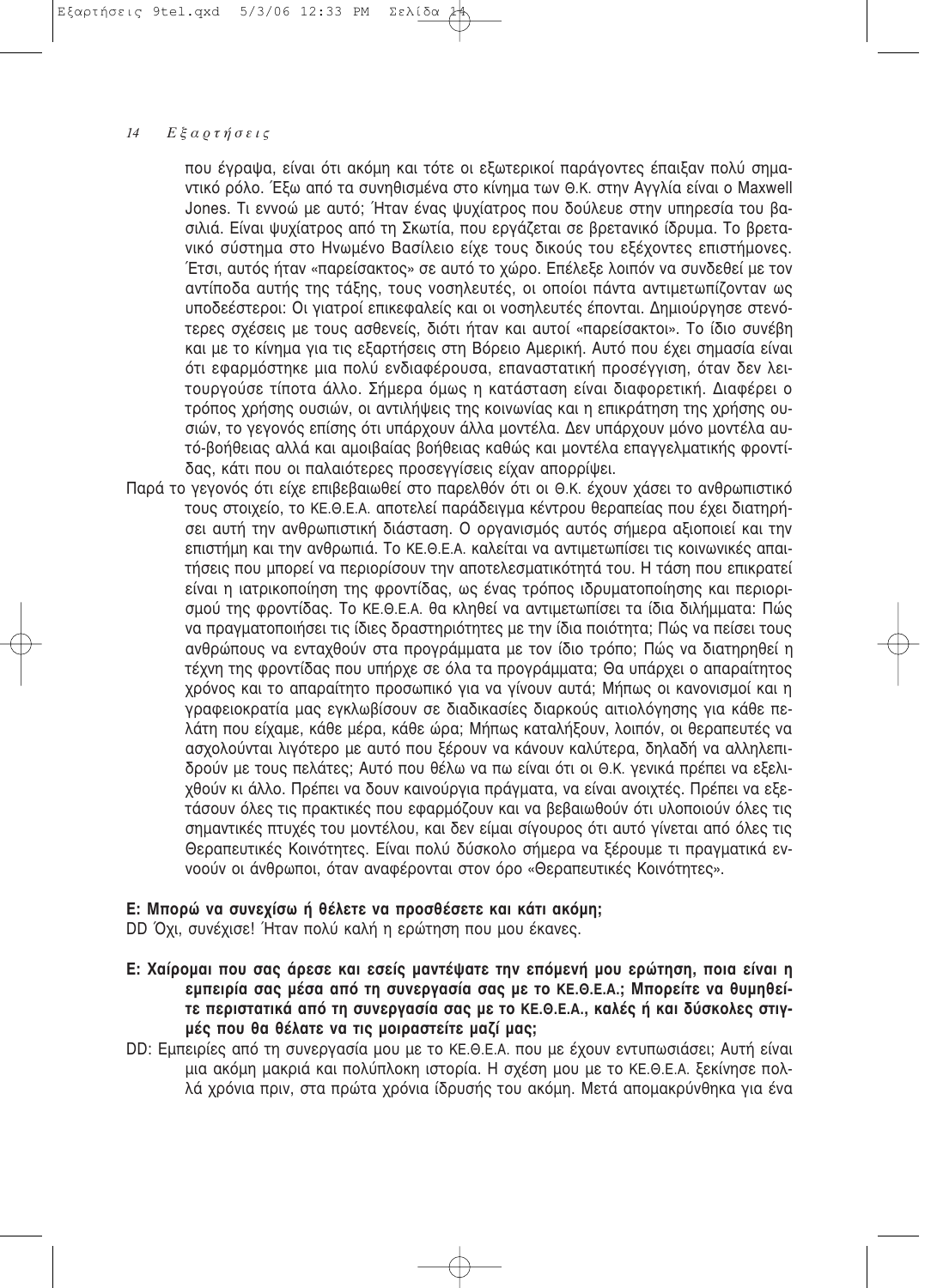διάστημα, καθώς ένιωθα ότι ο ιδρυτής του φορέα, ο οποίος έκανε εξαιρετική δουλειά, προσπάθησε αργότερα να κάνει τον οργανισμό να εξαρτάται απόλυτα από αυτόν. Πραγματικά η κατάσταση οδηγούταν στο να μην μπορεί κανείς να κάνει κάτι, ανεξάρτητα από τις ικανότητες που διέθετε, χωρίς να έχει δοθεί εντολή από το Διευθυντή, Ήταν όμως πραγματικά πολύ ευφυής, κάποιες από τις καινοτομίες που εισήγαγε ήταν πραγματικά ασυνήθιστες. Ακόμη κι αν τελικά δεν συνέβαλε στην ωρίμανση και το «μεγάλωμα» του οργανισμού. Έτσι, όταν είδα ότι το κλίμα άρχισε να γίνεται καταστροφικό, απομακρύνθηκα. Αργότερα όμως αυτό που είδα ήταν ότι το ΚΕ.Θ.Ε.Α., υπό νέα καθοδήγηση, μπόρεσε να διατηρήσει την αφοσίωσή του προς τις αξίες των Θεραπευτικών Κοινοτήτων. Κατάφερε να το πετύχει αυτό παρά τα πολυάριθμα πολιτικά εμπόδια που αντιμετώπισε. Είναι ιδιαίτερα σημαντικό να επιτρέπεται στους ανθρώπους να κάνουν αυτό που μπορούν να κάνουν καλά και να είναι ανοιχτός ο δρόμος στην εξέλιξη και την ανάπτυξη. Οι αρετές των σημερινών ηγετικών στελεχών του ΚΕ.Θ.Ε.Α., δημιουργούν μια εξαιρετική ατμόσφαιρα, αυτό είναι μοναδικό. Αν θα μπορούσε αυτό να συμβεί εκτός Ελλάδας με την ίδια δεξιοτεχνία και τις ίδιες προθέσεις; Ίσως και να μπορούσε. Αναμφίβολα, όμως, ό,τι συμβαίνει εδώ αντικατοπτρίζει την ελληνική κοινωνία, τουλάχιστον μια πτυχή της ελληνικής κοινωνίας. Είναι επίσης μια πολιτική πτυχή της ελληνικής κοινωνίας, δεν είναι μόνο η πολιτιστική διάσταση της οικογένειας. Αυτά βοήθησαν πραγματικά στην πραγμάτωση των στόχων του ΚΕ.Θ.Ε.Α. Ένα σημαντικό θέμα εδώ αφορά το εάν ο οργανισμός θα εξακολουθήσει να αναπτύσσεται και να ευημερεί χωρίς το μοναδικό συνδυασμό που προσφέρουν οι δεξιότητες της διοίκησης και ηγεσίας του. Μόνο ο χρόνος θα μπορέσει να το δείξει αυτό, και πρόκειται για μια πρόκληση για το ιδιαίτερα αφοσιωμένο διοικητικό συμβούλιο του ΚΕ.Θ.Ε.Α.

# Ε: Ποιους θεωρείτε δασκάλους, καθοδηγητές και μέντορές σας στη ζωή;

DD: Νομίζω ότι ωφελήθηκα από όλες μου τις εμπειρίες, από όλες μου τις επαφές, καλές και κακές. Όπως λέει και ο Aaron Nevil: "It made me who I am, both the good and the bad" («Με έκαναν αυτό που είμαι τόσο τα καλά όσο και τα κακά»). Εάν αναφέρεστε στη θεραπεία και στις διαταραχές των εξαρτήσεων είχα κάποιες φιλοσοφικές επιρροές, αλλά επηρεάστηκα και από τα βιβλία που διάβασα, ιδιαίτερα από τους υπαρξιστές φιλοσόφους και τις αναλύσεις τους, και φυσικά θα πρέπει να αναφερθούμε και στον καλό και κακό Deitch. Επιπλέον, θεωρώ τις προσεγγίσεις του Ethran Ramirez ιδιαίτερα ευφυείς, αν και στο χώρο της τοξικοεξάρτησης δεν αναφέρεται ούτε μνημονεύεται ιδιαίτερα συχνά, όσον αφορά στην ανάπτυξη του θεσμού των Θ.Κ. Εμείς, στο DAYTOP, αναφερόμασταν σε αυτή τη δραστηριότητα ως «ανθρωπιστική κοινότητα». Ο Ethran Ramirez ήταν ο άνθρωπος που μου πρότεινε τότε να χρησιμοποιήσω μια έκφραση που να έχει εντονότερη χροιά «κοινωνικής υγείας». Ήταν οπαδός του Maxwell Jones. Όταν ο Jones δούλευε στην Ευρώπη και στο Σηάτλ, στην Ουάσινγκτον, ήταν ο πρώτος «τσάρος» στο χώρο της θεραπείας από την τοξικοεξάρτηση, αν και ήταν στην πόλη της Νέας Υόρκης. Είχαμε πολύ στενή σχέση. Εγώ ήμουν επικεφαλής της επανένταξης στη Νέα Υόρκη, έτσι αποτέλεσε ορόσημο για μένα. Έπειτα, όσον αφορά την ανάπτυξη και την εξέλιξή μου ήταν ο Jerry Jaffe. Ο Jaffe ήταν και εξακολουθεί να είναι καταπληκτικός μέντορας, πολύ καλός δάσκαλος, μια προσωπικότητα που συνέβαλε πολύ στην ανάπτυξή μου. Ένας άλλος άνθρωπος που δεν αναφέρεται αρκετά συχνά είναι ο Sidney Cohen, στον οποίο οφείλω μεγάλη ευγνωμοσύνη για την καθοδήγησή που μου πρόσφερε. Ο άνθρωπος αυτός ήταν πρωτοπόρος στην ανάπτυξη της θεραπείας στις Ηνωμένες Πολιτείες. Ένας άνθρωπος ο οποίος πραγματικά έψαχνε το ασυνήθιστο,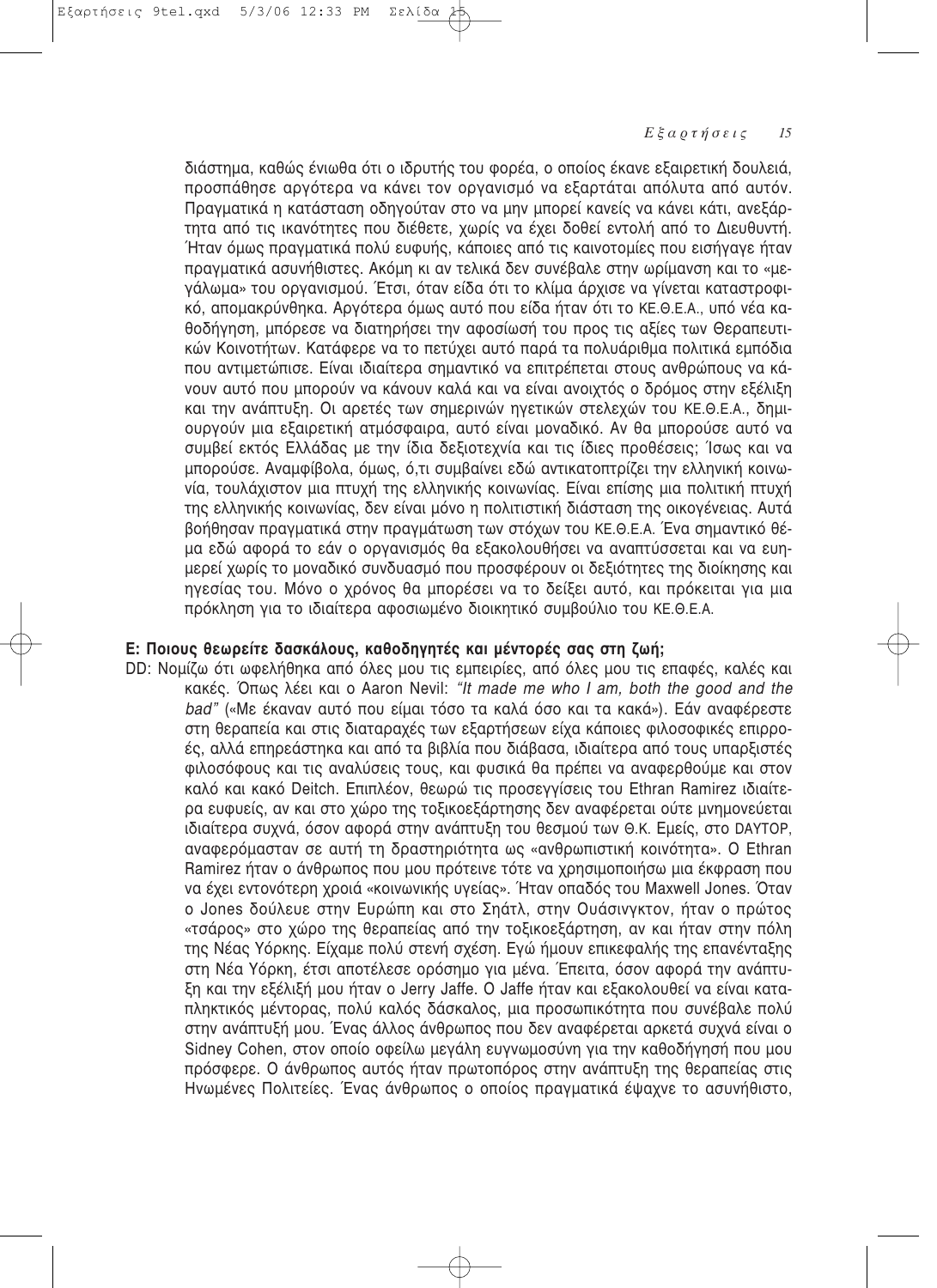που ήταν πάντοτε πρόθυμος να πειραματιστεί πέραν των καθιερωμένων. Σημαντική επιρροή για μένα ήταν επίσης ένας άντρας με το όνομα Arnold Mindel, ο οποίος ήταν Πρόεδρος στη Σχολή Ψυχιατρικής στο Πανεπιστήμιο της Καλιφόρνιας Σαν Ντιέγκο όταν πρωτοπήνα εκεί. Σημαντικός μέντορας και πολύ δυνατό μυαλό, Και φυσικά ο Lou Judd, ο οποίος είναι σημαντικός μέντορας και ένας πραγματικά πολύ πιστός φίλος. Ένας άνθρωπος στον οποίο πάντοτε θα είμαι ευγνώμων για τη διαρκή υποστήριξη και ενθάρρυνσή του, καθώς επίσης και για την ευκαιρία που μου έδωσε.

# Ε: Ύστερα από όλα αυτά τα χρόνια εμπειρίας τι πιστεύετε ότι πραγματικά βοηθάει στο να παραμείνει κανείς «καθαρός»;

- DD: Αυτό είναι πολύ εύκολο, Κωνσταντίνα. Εάν αυτά που έχει μάθει κανείς από τη θεραπεία του τον βοηθούν να αναπτύξει ικανότητες, συμπεριφορικές δεξιότητες και να μπορέσει να πάρει θετική ενίσχυση, εάν του δοθούν οι κατάλληλες ευκαιρίες, για να βρει μια κοινωνική ταυτότητα η οποία θα παρέχει επαρκή υποστήριξη στις περιόδους κρίσης (που πρέπει να συμβούν) τότε αυτό το άτομο θα πετύχει. Φυσικά όλα αυτά είναι πολλά. Έτσι, ας καταλήξουμε κάπου. Εάν λειτουργήσει αυτό, και αυτά που μαθαίνει κάποιος του δίνουν θετική ενίσχυση, τότε θα μπορέσει να πετύχει, υπό την προϋπόθεση ότι θα του δοθεί η ευκαιρία για τη δημιουργία ουσιαστικής κοινωνικής ταυτότητας.
- Τώρα, ποιο μοντέλο θα μας βοηθήσει να το καταφέρουμε αυτό: Πιστεύω ότι θα πρέπει να είναι ένα μοντέλο που θα περιλαμβάνει όλους τους παράγοντες: τους ψυχοκοινωνικούς και, εάν χρειαστεί, να πάρει και τη βοήθεια της ιατρικής επιστήμης. Όλα αυτά πρέπει να εφαρμοστούν σε ένα περιβάλλον κατανόησης, έρευνας και πρακτικής (για να μπορέσουμε να μελετήσουμε τη συμπεριφορά). Χρειάζονται ακόμα μια θεραπευτική ατμόσφαιρα και φυσικά χρόνος. Για κάποιους ανθρώπους χρειάζεται και κάποια φαρμακευτική αγωγή. Η φαρμακευτική αγωγή, σε συνδυασμό με υπηρεσίες υποστήριξης, μπορεί να βοηθήσει ορισμένους ανθρώπους να αποκτήσουν πάλι τις φυσιολογικές τους λειτουργίες. Για τους περισσότερους ανθρώπους ωστόσο τα ζητήματα που αφορούν την καρδιά και το μυαλό, απαιτούν ένα περιβάλλον φροντίδας. Μόνο η φαρμακευτική αγωγή δεν αρκεί!

# Ε: Πόσο σημαντική ήταν η προσωπική σας θεραπεία και πόσο σημαντικό πιστεύετε ότι είναι για ένα θεραπευτή να κάνει προσωπική θεραπεία.

DD: Όλοι οι θεραπευτές που κατά καιρούς είχα στη ζωή μου ήταν χρήσιμοι, και αυτό φάνηκε σε διάφορα βήματά μου. Εάν σε κάποιο συγκεκριμένο βήμα αυτό σήμαινε προσωπική μεταμόρφωση ή ενόραση, δεν ξέρω να σας απαντήσω. Αυτό που θέλω να πω είναι ότι ακόμη και ο λιγότερο αποτελεσματικός θεραπευτής, ακόμη και αυτός που έκανε λάθος, μου έδωσε την ευκαιρία να διερευνήσω και να αντιμετωπίσω τον εαυτό μου. Μπορεί να μην μπόρεσαν εκείνη τη χρονική περίοδο της ζωής μου να την επηρεάσουν, όμως σταδιακά φάνηκαν χρήσιμοι. Έτσι δημιουργήθηκε η προσωπική μου ιστορία, το ταξίδι στην αυτογνωσία, στην ικανότητα να γνωρίζεις ποιος είσαι και να μπορείς να είσαι ευαίσθητος απέναντι στους φόβους σου, να μπορείς να βρεις τη σύνδεση ανάμεσα στο ποιο είναι το ευαίσθητο σημείο της αντίδρασής σου και πότε μπορείς να φτάσεις σε αυτό το σημείο, να μπορείς να διατηρήσεις καλές διαπροσωπικές σχέσεις σε κάθε επίπεδο, να μπορέσεις να ξαναδομήσεις την προσωπική και επαγγελματική σου ζωή. Μπορεί να είσαι καλός τεχνικός όχι όμως καλός θεραπευτής. Αυτό νομίζω πως είναι το δεύτερο σημαντικό στοιχείο στη ζωή ενός ατόμου, η προσωπική ευαισθησία, η ενόραση, η συνείδηση, όχι μόνο οι τεχνικές προσεγγίσεις...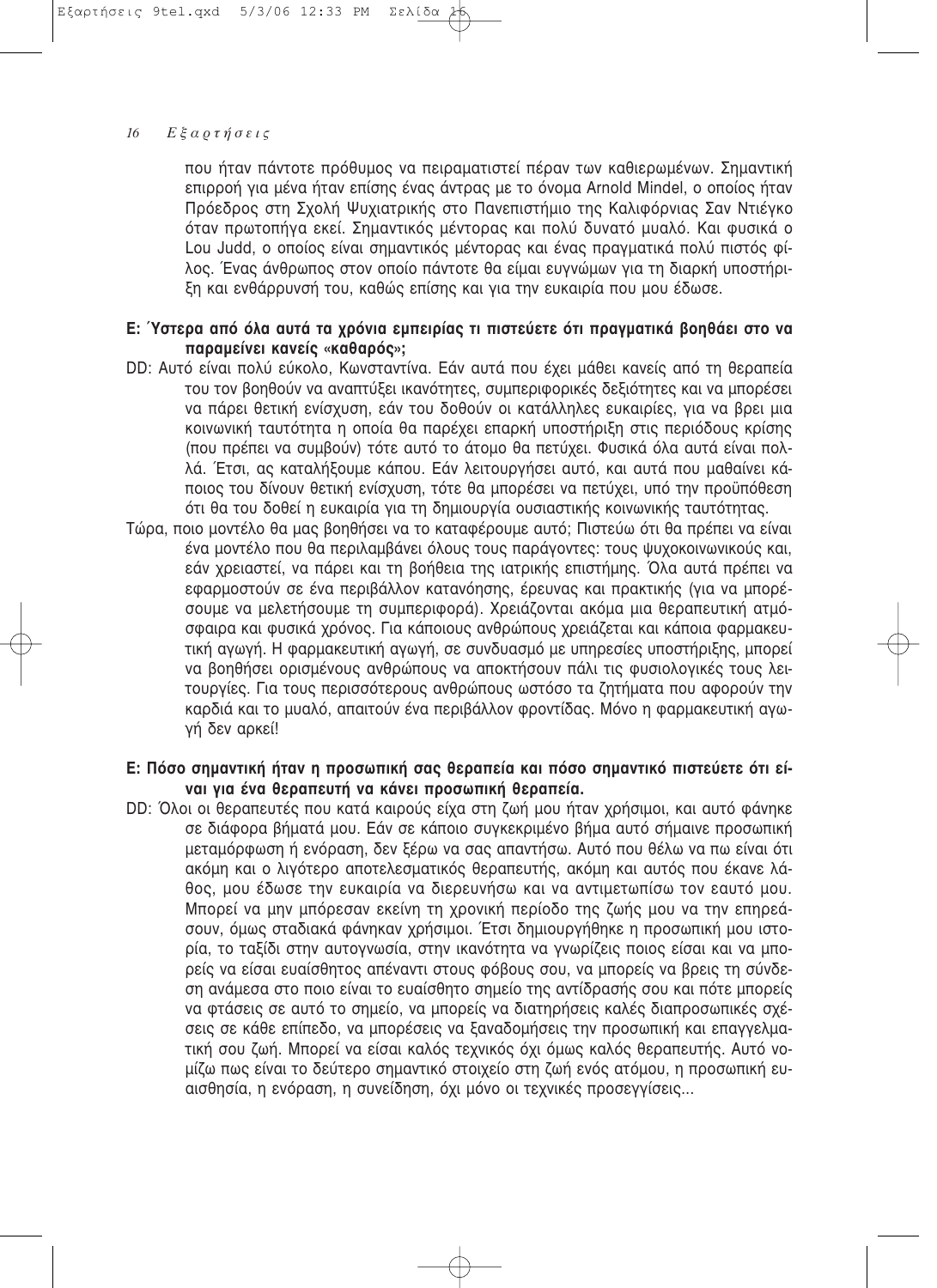## Ε: Συμφωνώ μαζί σας.

DD: Τώρα όσον αφορά στην πρόσληψη ατόμων για να δουλέψουν ως θεραπευτές, θα πρέπει να είναι αρκετά έξυπνοι και αρκετά ευαίσθητοι, ώστε να μπορούν να συνδεθούν με τον άλλο άνθρωπο. Αναμφίβολα χρειάζονται η ενσυναίσθηση και η συμπόνια, η ικανότητα να μοιραστείς αυτά τα συναισθήματα με άλλους και η ικανότητα να λύνεις προβλήματα. Έτσι χρειάζεται ένας βαθμός αμεσότητας, σε συνδυασμό με χαρακτηριστικά ανθρωπιάς, συμπόνιας και ενσυναίσθησης. Νομίζω αυτές είναι βασικές προϋποθέσεις. Χρήσιμο επίσης είναι να μπορείς να προβλέπεις τι προβλήματα θα προκύψουν, κι όχι να περιμένεις απλά τι θα συμβεί. Και σε σχέση με αυτό χρήσιμη είναι μια φράση που συνήθιζα να χρησιμοποιώ: Η προβολή είναι πολύτιμη!

Ε: Η τελευταία μου ερώτηση: Από τις προηγούμενες δουλειές με τις οποίες ασχοληθήκατε ποια σας άρεσε περισσότερο, ποια σας ικανοποιούσε περισσότερο; Και τι θα λέγατε σε ένα νέο θεραπευτή;

- DD: Τι μου άρεσε περισσότερο;
- Ε: Ναι, είστε συγγραφέας, είστε δάσκαλος, είστε θεραπευτής και έχετε υπάρξει και διευθυντής προγράμματος.
- DD: Νομίζω πως από όλα προτιμώ να διδάσκω. Μου αρέσει ακόμη η θεραπεία, αλλά παίρνω περισσότερη θετική ενίσχυση από τη διδασκαλία και έτσι είναι σαφές ότι γίνεται εις βάρος της θεραπείας (διαρκούς θεραπείας) με κάποιον άνθρωπο. Συντονίζω μια ομάδα, είναι μια ομάδα επαγγελματιών, και μπορώ να είμαι leader της ομάδας διδάσκοντας ταυτόχρονα. Το να κάνω ομαδική θεραπεία με μια ομάδα ψυχικά ασθενών ατόμων, δεν θα ήταν σωστό και ηθικό, διότι ταξιδεύω πολύ συχνά. Έτσι αυτό που μου δίνει τη μεγαλύτερη ενίσχυση είναι η διδασκαλία. Σίγουρα αυτό είναι που με ικανοποιεί περισσότερο στη ζωή μου.
- Τώρα, τι θα έλεγα σε ένα νεαρό θεραπευτή; Σίγουρα θα του έλεγα να αναπτύξει την τέχνη του. Ο τρόπος με τον οποίο θα αναπτύξει την τέχνη του θα καθορίσει και το ποιος είναι. Θα του πρότεινα να αναζήτησει εμπειρίες που θα τον βοηθήσουν να μάθει για άλλους πολιτισμούς, για άλλους ανθρώπους. Εννοώ κυριολεκτικά. Αναζήτησε τη μοναδικότητα, ασχολήσου είκοσι λεπτά κάθε μέρα με το να κρατάς σημειώσεις για σένα, όχι για κάποιον άλλο, γράψε ένα ποίημα, ή δύο εάν μπορείς... και κράτα ημερολόγιο, εγώ το έκανα πολλές, πολλές φορές στη ζωή μου. Εξαρτάται κυρίως από το είδος θεραπείας που εφαρμόζεις. Εάν θέλεις να εξελιχθείς ως «μικρός θεραπευτής», κάνε ό,τι και ένας προπονητής ομάδας μπάσκετ. Κατάγραφε τις κινήσεις που ήταν πετυχημένες, όχι μόνο τις κινήσεις που δεν ήταν πετυχημένες. Έτσι σιγά σιγά θα αποκτήσεις μια βάση αναφοράς για τον εαυτό σου και τελικά μπορεί και να το εκδόσεις κάποια στιγμή. Αυτό θα έλεγα.

## Ε: Σας ευχαριστώ πάρα πολύ, θεωρώ ότι ήταν πολύ σημαντικά όσα μας είπατε. DD: Κι εγώ σας ευχαριστώ πολύ.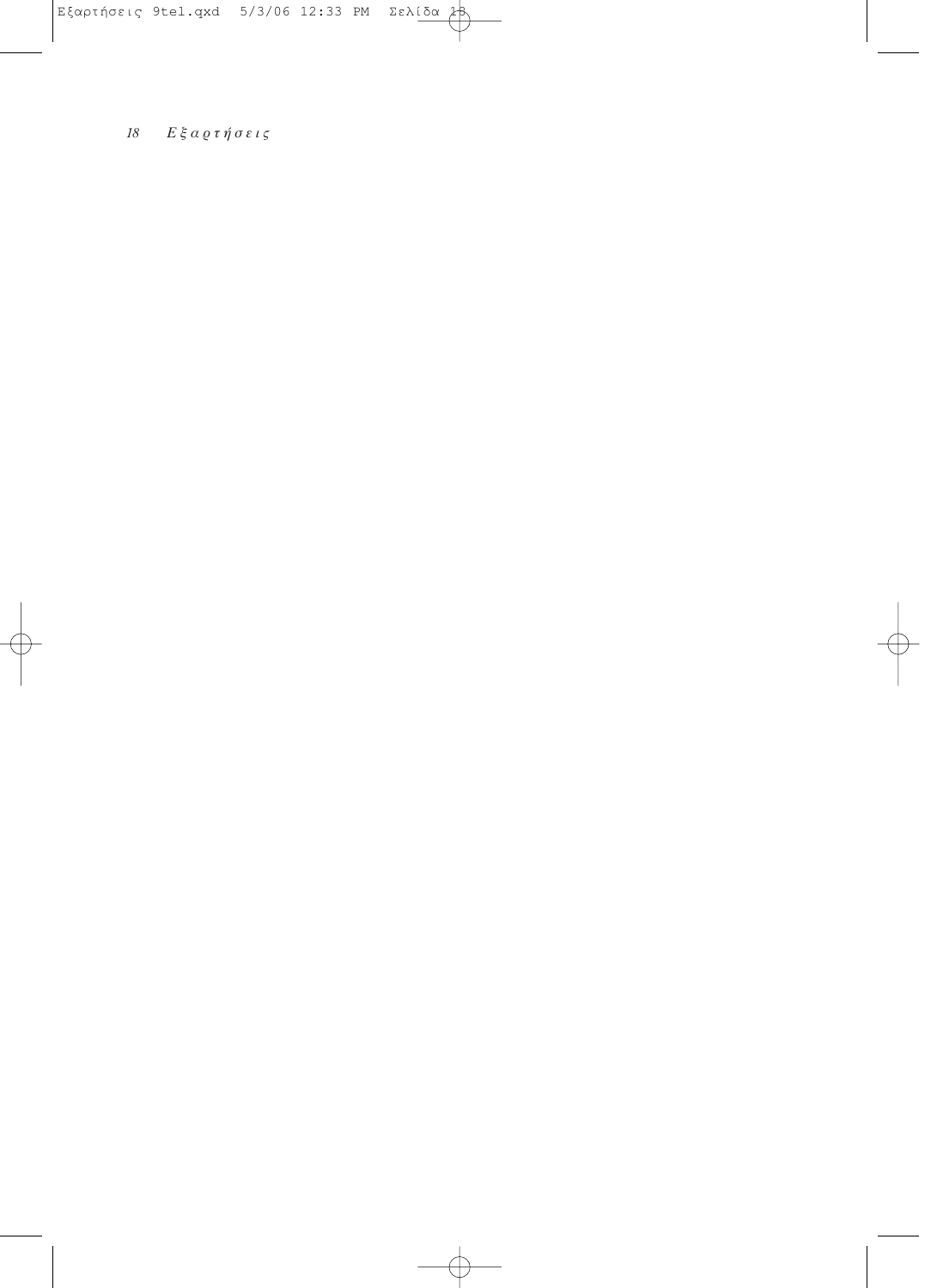Εξαρτήσεις 9tel.qxd 5/3/06 12:33 PM Σελίδα λε

 $E \xi a \varrho \tau \eta \sigma \varepsilon \iota$ ς 19

# <u>ΟΙ ΕΞΑΡΤΗΣΕΙΣ ΣΕ ΕΛΛΑΔΑ-ΚΥΠΡΟ</u><br>DRUG ADDICTION IN GREECE-CYPRUS</u>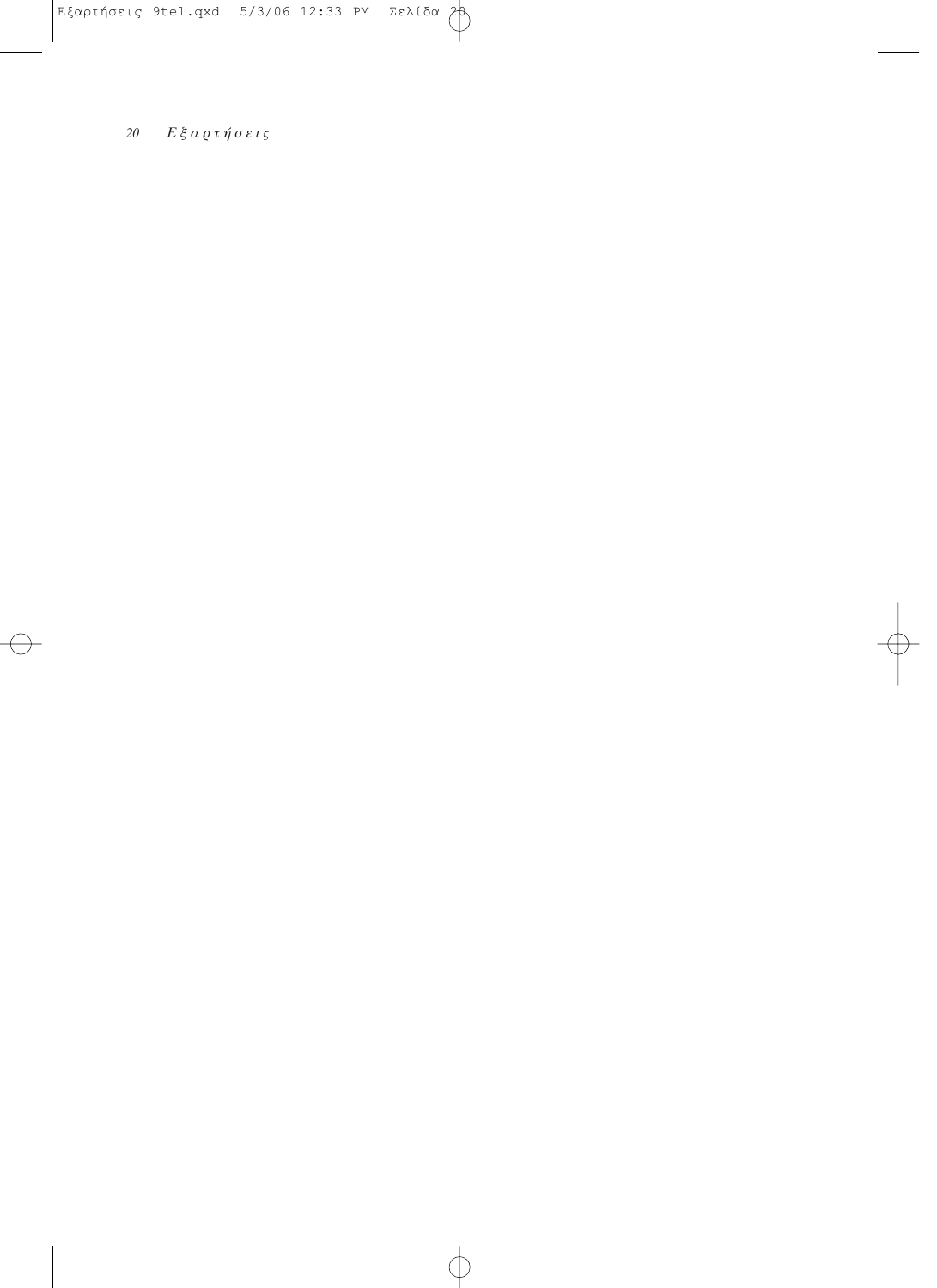*Ε ξ α ρ τ ή σ ε ι ς , τεύχος 9, 2006*

COMPARATIVE STUDY OF SUBSTANCE ABUSE BY MALE ADOLESCENTS IN CYPRUS, AGED 17-18 YEARS OLD, BETWEEN 1998-2003, AS WELL AS OF THE FACTORS THAT AFFECT IT. OUTCOMES OF TWO PANCYPRIOT REPRESENTATIVE RESEARCHES.

V. HADJIVASSILIS AND C. PANAGIOTOPOULOS

Abstract

- Background: Despite the severity of the problem of toxic substances' consumption, the relevant research here in Cyprus, is scanty.
- Purpose: The present study aims to explore the differences, if any, in the consumption of toxic substances in Cyprus among male adolescents aged 17 and 18 years old within the period 1998 and 2003.
- Methodology: 1935 and 1224 male adolescents aged 17 and 18 years old constituted our sample in the 1998 and the 2003 survey, respectively. For the statistical analysis a t-test was performed.
- Results: Results Showed: A) An increase in the consumption of toxic substances within the studied period, which was also found to be statistically significant, B) Alcohol and tobacco consumption had a considerable increase, whereas heroin consumption remained steady.
- Conclusion: Despite the limitations of the present study i.e. male sample, the consumption of alcohol and tobacco among male adolescent in Cyprus is emerging as a serious public health problem.

Key words: toxic substances, psychopathology, delinquency, adolescents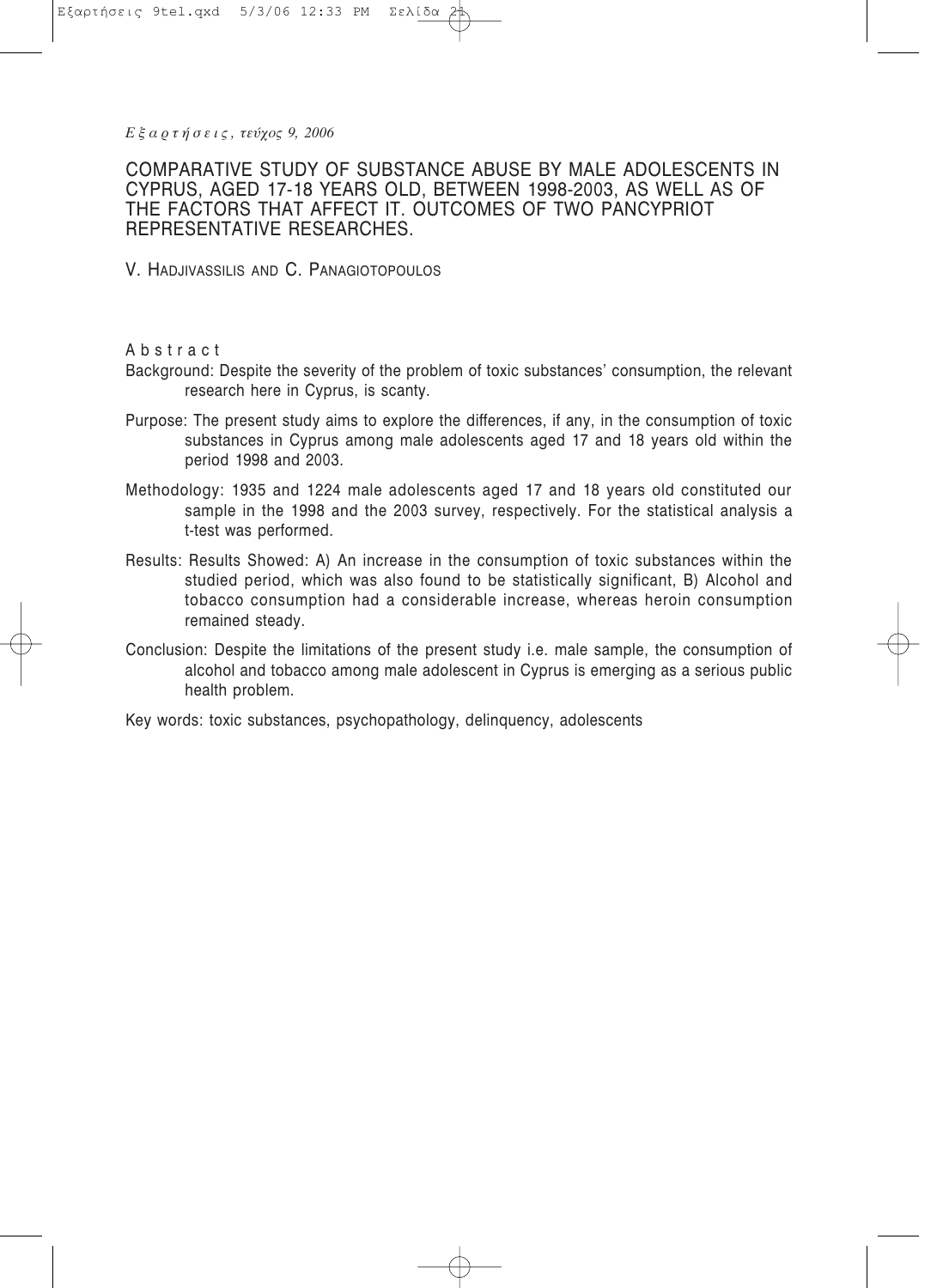*Ε ξ α ρ τ ή σ ε ι ς , τεύχος 9, 2006*

# ΣΥΓΚΡΙΤΙΚΗ ΜΕΛΕΤΗ ΤΗΣ ΧΡΗΣΗΣ ΤΟΞΙΚΩΝ ΟΥΣΙΩΝ ΑΠΟ ΑΡΡΕΝΕΣ ΕΦΗΒΟΥΣ ΣΤΗΝ ΚΎΠΡΟ, ΗΛΙΚΙΑΣ 17 ΚΑΙ 18 ΕΤΩΝ ΜΕΤΑΞΎ 1998 – 2003. ΚΑΘΩΣ ΚΑΙ ΤΩΝ ΠΑΡΑΓΟΝΤΩΝ ΠΟΥ ΤΗΝ ΕΠΗΡΕΑΖΟΥΝ. ΠΟΡΙΣΜΑΤΑ ΑΠΟ ΔΥΟ ΔΙΑΔΟΧΙΚΈΣ ΠΑΓΚΥΠΡΙΕΣ ΑΝΤΙΠΡΟΣΩΠΕΥΤΙΚΈΣ ΕΡΕΥΝΕΣ.

Χatzhbaziлhe Baziлhe†, ΠanaгiΩtoπoyлoe Xphetoe<sup>2</sup>

- Περίληψη
- Παρά τη σοβαρότητα του προβλήματος της χρήσης τοξικών ουσιών, η έρευνα γύρω από το θέμα αυτό παρουσιάζεται εξαιρετικά περιορισμένη στον τόπο μας.
- Στόχοι: Η παρούσα εργασία αποτελεί την πρώτη στο είδος της, η οποία επιχειρεί να αξιοποιήσει δεδομένα από δύο διαδοχικές μεγάλες παγκύπριες έρευνες που πραγματοποιήθηκαν με χρονικό διάστημα μεταξύ τους μία πενταετία. Η εργασία αποσκοπεί στην επισήμανση τυχόν διαφορών στη χρήση τοξικών ουσιών από μερίδα του εφηβικού μας πληθυσμού μεταξύ των ετών 1998 και 2003, ενώ επιπρόσθετα επιχειρεί να αναδείξει εκείνους τους δημογραφικούς ή άλλους ψυχοκοινωνικούς παράγοντες που επηρεάζουν τη χρήση τοξικών ουσιών.
- Συμμετέχοντες: Το τελικό μας δείγμα στην έρευνα του 1998 απετέλεσαν 1935 άρρενες, έφηβοι, Ελληνοκύπριοι, ηλικίας 17 και 18 ετών, ενώ το αντίστοιχο δείγμα του 2003 ήταν 1224 *άτοιια*.
- Μετρήσεις: Οι συμμετέχοντες και στις δύο περιπτώσεις συμπλήρωσαν ένα ερωτηματολόγιο εθελοντικά και ανώνυμα. Η στατιστική ανάλυση ένινε με Ανάλυση της Μεταβλητότητας (ANOVA) και όπου κρίθηκε απαραίτητο εφαρμόσθηκε η δοκιμασία του κριτηρίου t (student t-test).
- Ευρήματα: Τα αποτελέσματα έδειξαν: A) Μία αύξηση στην χρήση τοξικών ουσιών μεταξύ 1998 και 2003 και η διαφορά αυτή βρέθηκε να είναι στατιστικά σημαντική. Β) Οι ακόλουθες μεταβλητές βρέθηκε να επηρεάζουν την χρήση τοξικών ουσιών: 1) Η απασχόληση, 2) Το εκπαιδευτικό επίπεδο, 3) Η σχέση του εφήβου με τη θρησκεία, 4) Το επίπεδο επιθετικότητας μεταξύ των γονέων και 5) Η δομή της οικογένειας. Τα πορίσματά μας αυτά μπορούν να αποτελέσουν τη βάση ανάπτυξης προληπτικών προγραμμάτων ενάντια στην χρήση τοξικών ουσιών στον τόπο μας.

Λέξεις κλειδιά: τοξικές ουσίες, ψυχοπαθολογία, παραβατικότητα, έφηβοι

<sup>1</sup> Ψυχίατρος – κοινωνιολόγος, Επικεφαλής Μονάδας Έρευνας, Υπηρεσίες Ψυχικής Υγείας, και Γενικό Νοσοκομείο Λεμεσού

<sup>2</sup> Ψυχιατρικός Κοινωνικός Λειτουργός – Σύμβουλος Θεραπευτής, Ass. Professor in Social Work/ Course Coordinator, Intercollege, Nicosia Cyprus, Ηλ.διεύθυνση; chrispan\_73@hotmail.com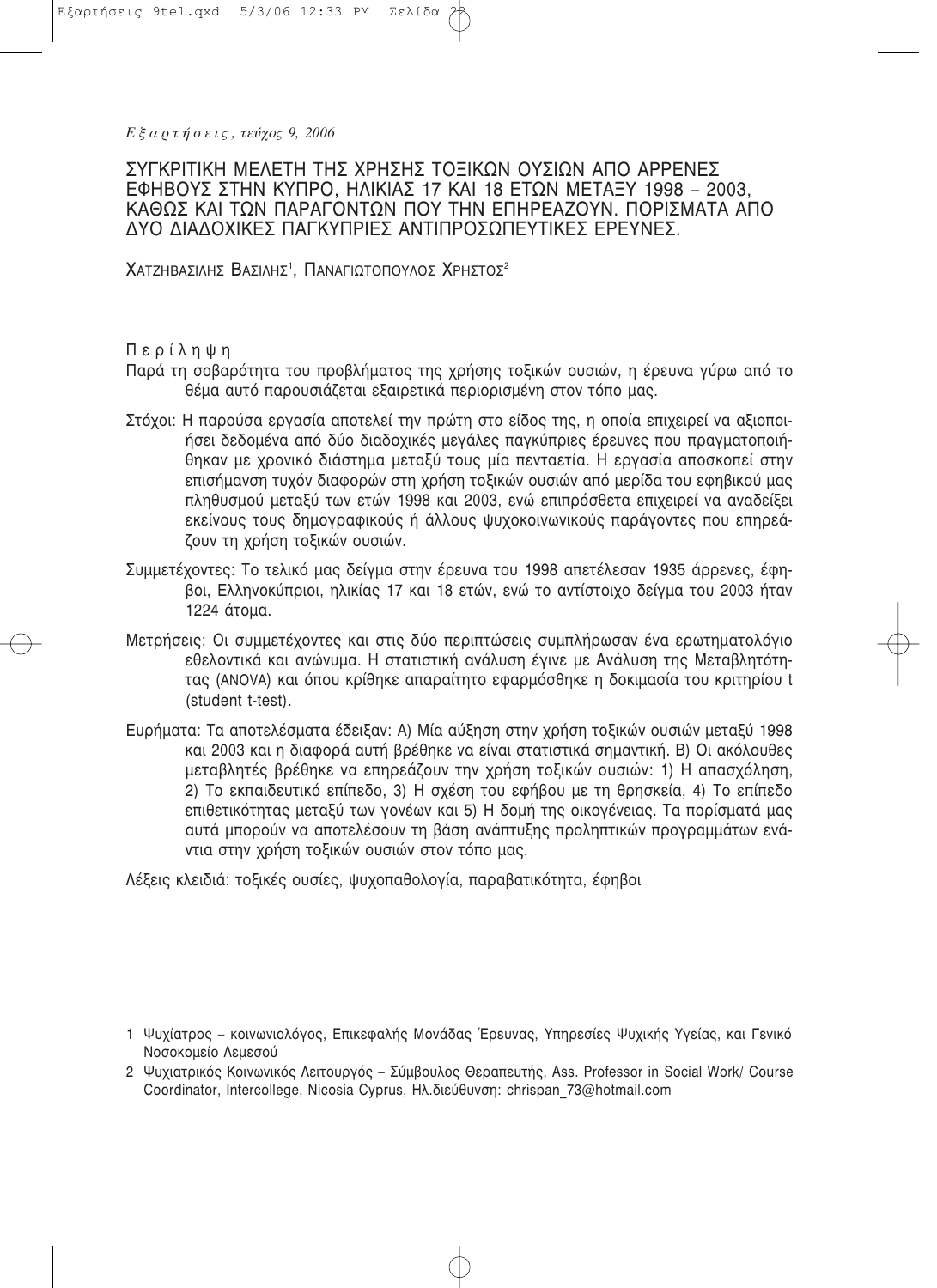ΕΙΣΑΓΩΓΗ

Εξαρτήσεις 9tel.qxd 5/3/06 12:33 PM Σελίδα

- Κατά το έτος 2000 έχει υπολογισθεί παγκόσμια ότι περίπου 199.000 δολοφονίες (9,2 ανά 100.000 πληθυσμού) έχουν διαπραχθεί από ανήλικους. Στην ευρωπαϊκή ήπειρο, οι περισσότερες χώρες με επίπεδα διαπραγμένων δολοφονιών πάνω από 10,0 ανά 100.000 κατοίκους είναι χώρες με ραγδαίες κοινωνικές, πολιτικές και οικονομικές αλλαγές, όπως η Αλβανία (28,2 ανά 100.000) και η Ρωσική Ομοσπονδία (18,0 ανά 100.000). Οι χώρες με χαμηλά επίπεδα φαίνεται να είναι οι δυτικοευρωπαϊκές, όπως η Γαλλία, η Γερμανία και η Βρετανία (WHO, 2002).
- Ωστόσο, η βία στην κοινωνία, η βία μέσα στην οικογένεια και το διαζύγιο αποτελούν φαινόμενα με ολοένα αυξανόμενη συχνότητα και στις δυτικές κοινωνίες, περιλαμβανομένης και της κυπριακής. Ειδικότερα, διαχρονική μελέτη της διακύμανσης της συχνότητας εμφάνισης του διαζυγίου στην Κύπρο δείχνει ότι σε διάστημα μίας δεκαπενταετίας και πιο συγκεκριμένα μεταξύ των ετών 1988 και 2002, το ακαθάριστο ποσοστό διαζυγίων κυμάνθηκε από 0,56 (1988) σε 1,86 (2002). Σύμφωνα με το σχεδιάγραμμα που ακολουθεί, το οποίο δείχνει παραστατικά αυτά τα δεδομένα, η Κύπρος φαίνεται να παρουσιάζει τον υψηλότερο δείκτη διαζυγίων (ακαθάριστο ποσοστό διαζυγίων) σε σχέση με όλες τις γειτονικές της χώρες αλλά και αρκετές άλλες ευρωπαϊκές χώρες, ιδιαίτερα τις μεσογειακές.



**ΣΧΕΔΙΑΓΡΑΜΜΑ 1.1:** ΠΟΣΟΣΤΑ ΔΙΑΖΥΓΙΩΝ ΣΕ ΕΠΙΛΕΓΜΕΝΕΣ ΧΩΡΕΣ

Οι κοινωνικές διαφοροποιήσεις και κυρίως οι μεταλλαγές στο σύστημα των κοινωνικών αξιών, οι οποίες σηματοδοτούν μια μεταλλαγή της σύγχρονης κοινωνίας μας, αλλά ταυτόχρονα και του πυρήνα της με απότοκες διαφοροποιήσεις στο επίπεδο της δομής και λειτουργίας της σύγχρονης οικογένειας, φαίνεται να επιφέρουν δυσλειτουργικά κοινωνικά φαινόμενα με πρώτο εκείνο της παραβατικότητας των ανηλίκων που δυστυχώς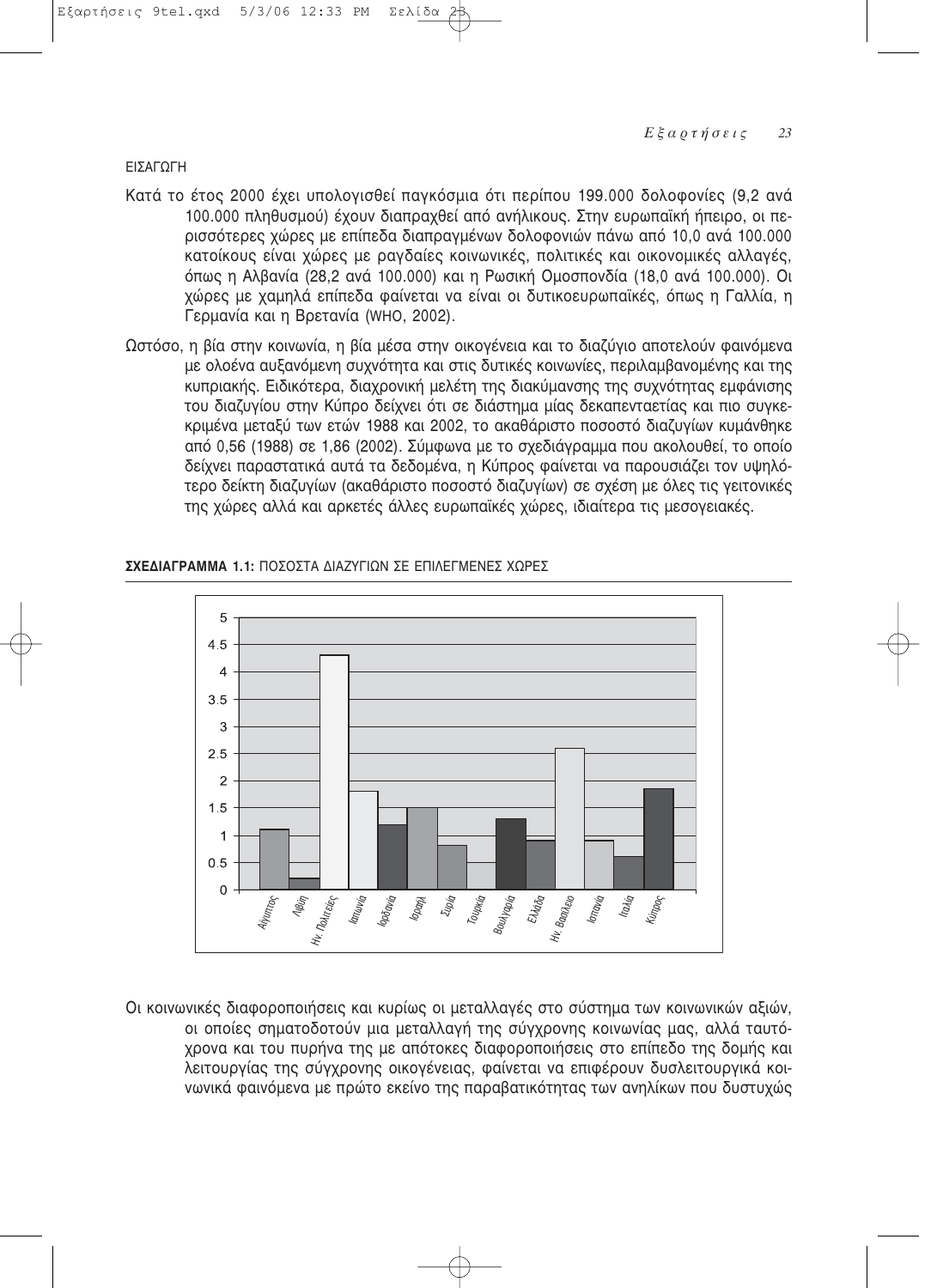διαρκώς διογκώνεται σ' όλες τις δυτικού τύπου κοινωνίες. Ωστόσο, το φαινόμενο της ταραβατικότητας αποτελεί ένα σύνθετο κοινωνικό φαινόμενο, το οποίο συντίθεται και από άλλα επί μέρους φαινόμενα, όπως η χρήση ή κατάχρηση τοξικών ουσιών από εφήβους, η βίαιη συμπεριφορά των εφήβων ή ακόμη και η αχαλίνωτη σεξουαλική τους συμπεριφορά (Hadjivassilis et al. 2004).

<u>Το πρόβλημα της διαπιστούμενης αυξητικής τάσης στη χρήση τοξικών ουσιών απασχολεί πα-</u> γκόσμια σχεδόν όλες τις χώρες σήμερα. Επαναλαμβανόμενες, ανά τριετία ή πενταετία, έρευνες πληθυσμού σε διάφορες χώρες καταγράφουν τη συχνότητα χρήσης τοξικών ουσιών στο σύνολο του πληθυσμού ή κατά ηλικιακές ομάδες. Η μέθοδος αυτή επιτρέπει την παρακολούθηση της πορείας του προβλήματος. Ο πίνακας που ακολουθεί δείχνει τέτοιου είδους στατιστικά δεδομένα, που από μόνα τους αποτυπώνουν το εύρος του προβλήματος στις χώρες που αναφέρονται και την αυξητική του πορεία.

|         |                                          | НПА                                       |                                          |                                          | Οι Κάτω Χώρες                             |                                          |                                          | Ελλάδα                                   |
|---------|------------------------------------------|-------------------------------------------|------------------------------------------|------------------------------------------|-------------------------------------------|------------------------------------------|------------------------------------------|------------------------------------------|
| Ουσίες  | Πάντα<br>χρησιμο-<br>ποιούνταν<br>(2002) | Χρήση τον<br>τελευταίο<br>χρόνο<br>(2002) | Χρήση τον<br>τελευταίο<br>μήνα<br>(2002) | Πάντα<br>χρησιμο-<br>ποιούνταν<br>(1999) | Χρήση τον<br>τελευταίο<br>χρόνο<br>(1999) | Πάντα<br>χρησιμο-<br>ποιούνταν<br>(2001) | Πάντα<br>χρησιμο-<br>ποιούνταν<br>(1984) | Πάντα<br>χρησιμο-<br>ποιούνταν<br>(1998) |
| Αλκοόλ  | 195 екат.<br>83,1%                       | 155 екат.<br>66,1%                        | 119 εκατ.<br>51%                         | 90,2%                                    | 82,5%                                     |                                          |                                          |                                          |
| Καπνός  | 171 εκατ.<br>73,1%                       | <b>84 єкат.</b><br>36,0%                  | 71 εκατ.<br>30,4%                        | 67,9%                                    | 38,1%                                     |                                          |                                          |                                          |
| Μαρ/άνα | 94 єкат.<br>40,4%                        | 25 екат.<br>11,0%                         | 14 єкат.<br>6,2%                         | 15,6%                                    | 4,5%                                      | 17,0%                                    | 3.9%                                     | 12,2%                                    |
| Κοκαΐνη | 33 єкат.<br>14,4%                        | <b>6 єкат.</b><br>2,5%                    | 2 εκατ.<br>0.9%                          | 2.1%                                     | 0.6%                                      | 2,9%                                     | 0,2%                                     | 1,1%                                     |
| Κράκ    | 8 εκατ.<br>3.6%                          | 1.6 εκατ.<br>0,7%                         | $0,6$ εκατ.<br>0.2%                      | * not<br>tracked                         | * not<br>tracked                          |                                          |                                          |                                          |
| Ηρωίνη  | 3,7 εκατ.<br>1,6%                        | 0,4 екат.<br>0,2%                         | 0,17 εκατ.<br>0,1                        | 0,3%                                     | 0.1%                                      | 0,4%%                                    | 0,2%                                     | 0,4%                                     |

## **ΓΙΙΝΑΚΑΣ 1.1:** ΧΡΗΣΗ ΕΠΙΤΡΕΠΟΜΕΝΩΝ ΚΑΙ ΠΑΡΑΝΟΜΩΝ ΟΥΣΙΩΝ ΣΤΟ ΓΕΝΙΚΟ ΠΛΗΘΥΣΜΟ ΕΠΙΛΕΓΜΕΝΩΝ ΧΩΡΩΝ

*Source: a) Substance Abuse and Mental Health Services Administration, Us Department of Health and Human Services, Results from the 2002 National Survey on Drugs Use and Health: National Findings (Rockville, MD: Office of Applied Studies, Sept. 2003), table H.12, p. 199. b) University of Amsterdam, Center of Drug Research, Licit and Illicit Drug Use in the Netherlands, 1997, 1999. c) European Monitoring Center for Drugs and Drug Addiction, 2002* 

Ιδιαιτέρου ενδιαφέροντος εξ' άλλου, είναι και οι έρευνες που αναφέρονται στους θανάτους, οι οποίοι συνδέονται άμεσα με τη χρήση τοξικών ουσιών. Έτσι, σύμφωνα και πάλι με τα διαθέσιμα στατιστικά δεδομένα, στη συγγενική και κοντινή μας Ελλάδα, οι θάνατοι αυτοί (Πίνακας 1.2) παρουσιάζουν διαχρονικά μια σταθερή αύξηση, ενώ το ηλικιακό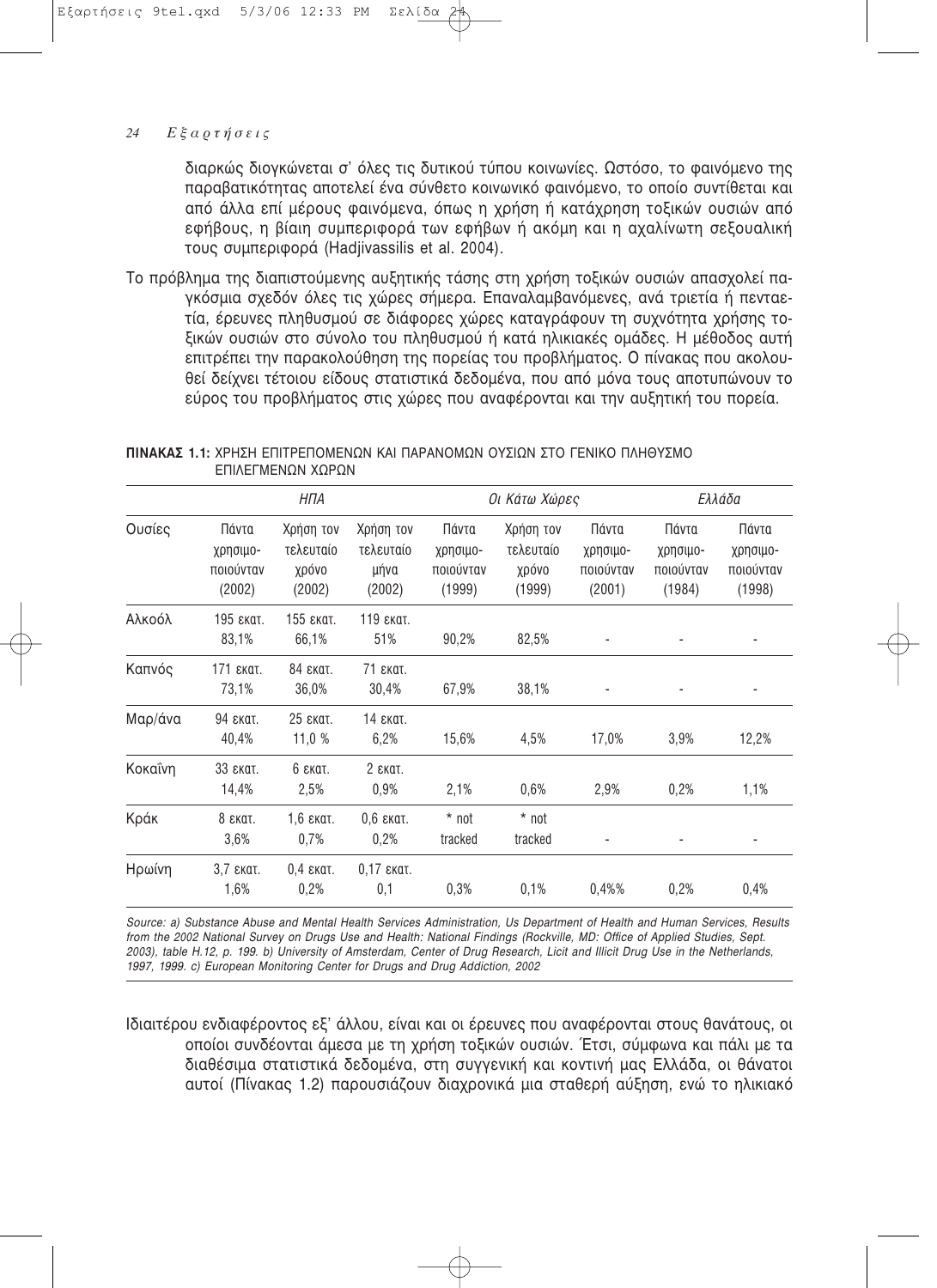φάσμα των ατόμων μέχρι 20 ετών φαίνεται διαρκώς να αυξάνει τη συμμετοχή του σ' αυτό το τραγικό φαινόμενο.

| ΠΙΝΑΚΑΣ 1.2: ΔΙΑΠΙΣΤΩΜΕΝΟΙ ΘΑΝΑΤΟΙ ΠΟΥ ΑΠΟΔΙΔΟΝΤΑΙ ΣΤΗΝ ΧΡΗΣΗ ΤΟΞΙΚΩΝ ΟΥΣΙΩΝ ΣΤΗΝ ΕΛΛΑΔΑ. |  |  |  |  |
|-------------------------------------------------------------------------------------------|--|--|--|--|
| 1990-2000.                                                                                |  |  |  |  |

| Ηλικία    | 1991                                                                        | 1992   | 1993         | 1994        | 1995   | 1996         | 1997          | 1998          | 1999          | 2000          |  |
|-----------|-----------------------------------------------------------------------------|--------|--------------|-------------|--------|--------------|---------------|---------------|---------------|---------------|--|
| < 20      | 2<br>(0,02)                                                                 | (0,01) | 4<br>(0, 05) | 8<br>(0,05) | (0,03) | 14<br>(0,06) | 24<br>(0, 10) | 33<br>(0, 13) | 47<br>(0, 18) | 51<br>(0, 17) |  |
| $21 - 30$ | 44                                                                          | 47     | 49           | 71          | 90     | 98           | 102           | 112           | 122           | 130           |  |
| >31       | 33                                                                          | 31     | 25           | 67          | 79     | 110          | 106           | 100           | 96            | 123           |  |
| Σύνολο    | 79                                                                          | 79     | 78           | 146         | 176    | 222          | 232           | 245           | 265           | 304           |  |
|           | <i>Finyn: European Monitoring Center for Drugs and Drug Addiction, 2002</i> |        |              |             |        |              |               |               |               |               |  |

- Αξίζει να τονισθεί ότι παρ' όλη τη σοβαρότητά του θέματος της χρήσης ή κατάχρησης τοξικών ουσιών από εφήβους στον τόπο μας, μέχρι σήμερα καμία παγκύπρια επιδημιολογική έρευνα δεν έχει γίνει ακόμη, έτσι ώστε να καταγράφεται το εύρος και η σοβαρότητα του προβλήματος βάσει αξιόπιστων ερευνητικών δεδομένων και να θέτει τη βάση για μελλοντικές έρευνες παρόμοιου τύπου. Πρόσφατοι, κατά συρροή θάνατοι νεαρών ατόμων από χρήση τοξικών ουσιών φέρνουν και πάλι το συγκεκριμένο φαινόμενο στην επικαιρότητα.
- Η εργασία αυτή λοιπόν, αποτελεί την πρώτη προσπάθεια προς αυτή την κατεύθυνση. Σκοπός της είναι η καταγραφή της χρήσης τοξικών ουσιών σε μία διαχρονική προοπτική, αξιοποιώντας τα δεδομένα που προέκυψαν από δύο παγκύπριες έρευνές μας, οι οποίες πραγματοποιήθηκαν το 1998 και 2003 αντίστοιχα και οι οποίες είχαν ως κεντρικά θέματα την παραβατικότητα και την ψυχοπαθολογία των εφήβων στη χώρα μας. Παράλληλα, επιδιώκει μέσα από την παρουσίαση των αποτελεσμάτων να αναδείξει τους δημογραφικούς ή άλλους ψυχοκοινωνικούς παράγοντες που πιθανά να συνδέονται με τη χρήση των τοξικών ουσιών στην Κύπρο.
- Η κεντρική υπόθεση στην οποία στηρίζεται η εργασία αυτή είναι ότι μεταξύ των δύο χρονικών περιόδων που αναφέρονται πιο πάνω αναμένεται να υπάρχει μια αύξηση στη χρήση τοξικών ουσιών από τον εφηβικό πληθυσμό στον τόπο μας.

Επιμέρους υποθέσεις για επιβεβαίωση είναι ότι:

- Α) Οι ακόλουθοι δημονραφικοί ή άλλοι ψυχοκοινωνικοί παράνοντες σχετίζονται με την αυξημένη χρήση τοξικών ουσιών, τόσο στην έρευνα του 1998 όσο και σε εκείνη του 2003:
	- 1. Οι συγκρούσεις μεταξύ των γονιών.
	- 2. Η απασχόληση του εφήβου.
	- 3. Η δομή της οικογένειας του εφήβου.
	- 4. Η θρησκευτικότητα του εφήβου (η σχέση του εφήβου με τη θρησκεία).
	- 5. Το εκπαιδευτικό επίπεδο του εφήβου.
	- 6. Ο τόπος διαμονής του εφήβου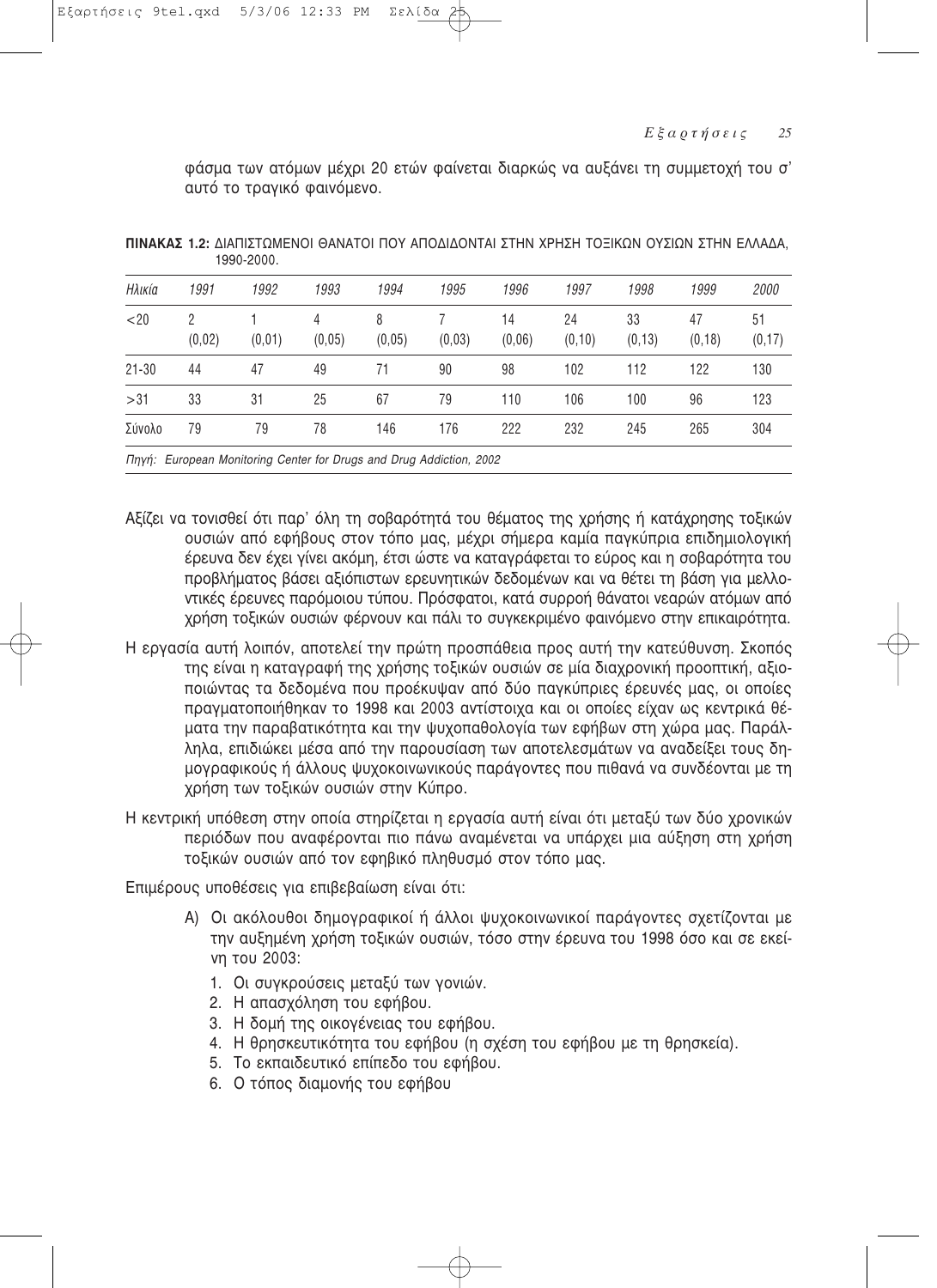## ΜΕΘΟΔΟΛΟΓΙΑ

Κατά το 1998 και 2003, δύο διαδοχικές έρευνες σε παγκύπριο αντιπροσωπευτικό δείγμα εφήβων ηλικίας 17 και 18 ετών πραγματοποιήθηκαν, οι οποίες αποσκοπούσαν στη διερεύνηση της ψυχοπαθολογίας και της παραβατικής τους συμπεριφοράς. Οι δύο αυτές έρευνες ακολούθησαν πανομοιότυπη μεθοδολογία (Χατζηβασίλης κ.ά. 2002β). Η παρούσα εργασία αξιοποιεί τα ευρήματα των δύο αυτών μεγάλων ερευνών καταγράφοντας τα δεδομένα που αφορούν μόνο στη χρήση τοξικών ουσιών και στις δύο αυτές χρονικές περιόδους.

# Συμμετέχοντες

- Τα δύο δείγματα πληθυσμού, εκείνο του 1998 και αυτό του 2003, υπήρξαν απόλυτα συμβατά μεταξύ τους και συγκρίσιμα όπως διαφαίνεται παρακάτω.
- *Δείγματα έρευνας 1998 και 2003* Το αρχικό μας δείγμα αποτέλεσαν άρρενες έφηβοι που κατετάγησαν στην κυπριακή Εθνική Φρουρά σε δύο φάσεις κατάταξης, δηλαδή εκείνη του Ιουλίου (1998) και εκείνη του Ιανουαρίου (1999). Συλλέχθηκαν με τη μέθοδο της απλής τυχαίας δειγματοληψίας στις αναφερόμενες δύο αυτές χρονικές περιόδους, 1591 και 344 ερωτηματολόγια αντίστοιχα, δηλαδή συνολικά 1935 ερωτηματολόγια. Το τελικό μας δείγμα αφορά τα 1935 έγκυρα ερωτηματολόγια που απαντήθηκαν από άρρενες εφήβους ηλικίας 17 έως 18 ετών. Ειδικότερα, οι 690 συμμετέχοντες ήταν 17 ετών (από ένα σύνολο 5286 ανδρικού πληθυσμού της χώρας ηλικίας 17 ετών, δηλαδή ποσοστό 13%) ενώ 1248 συμμετέχοντες ήταν 18 ετών (από ένα σύνολο 5500 του ανδρικού πληθυσμού της χώρας ηλικίας 18 ετών, δηλαδή ποσοστό 22%). Ένα δείγμα αποτελούμενο από 340 συμμετέχοντες ηλικίας 17 ή 18 ετών, είχε προϋπολογισθεί ως ελάχιστο απαραίτητο δείγμα προκειμένου να έχουμε ένα παγκύπριο αντιπροσωπευτι-KÓ δείγμα εφήβων ηλικίας 17 και 18 ετών (με δειγματοληπτικό σφάλμα –5%, +5%).
- Όπως στην έρευνα του 1998 έτσι και σε εκείνη του 2003, συλλέχθηκαν με τη μέθοδο της απλής τυχαίας δειγματοληψίας στις αναφερόμενες δύο αυτές χρονικές περιόδους, 793 και 634 ερωτηματολόγια αντίστοιχα, δηλαδή συνολικά 1427 ερωτηματολόγια. Aπό το σύνολο αυτό, 1224 έγκυρα ερωτηματολόγια απαντήθηκαν από εφήβους ηλικίας 17 ή 18 ετών, οι οποίοι αποτέλεσαν και το τελικό μας δείγμα. Ειδικότερα, οι 595 συμμετέχοντες ήταν 17 ετών (από ένα σύνολο 5760 του ανδρικού πληθυσμού της χώρας ηλικίας 17 ετών, δηλαδή ποσοστό 10%) και οι 616 συμμετέχοντες ήταν 18 ετών (από ένα σύνολο 5870 του ανδρικού πληθυσμού της χώρας ηλικίας 18 ετών, δηλαδή πάλι ποσοστό 10%). Ένα δείγμα 373 εφήβων, ηλικίας 17 ή 18 ετών, είχε υπολογισθεί ως ελάχιστο απαραίτητο δείγμα προκειμένου να έχουμε ένα παγκύπριο αντιπροσωπευτικό δείνμα εφήβων ηλικίας 17 και 18 ετών (με δεινματοληπτικό σφάλμα –5%, +5%). Τελικά το δείγμα ήταν αριθμητικά μεγαλύτερο από εκείνο που στατιστικά απαιτείται.
- Η συμμετοχή των εφήβων στις έρευνες αυτές ήταν εθελοντική και σε ανώνυμη βάση. Η συμμετοχή και στις δύο περιπτώσεις υπολογίσθηκε ότι φθάνει στο εξαιρετικά υψηλό επίπεδο του 99% των ατόμων που ενημερώθηκαν και προσκλήθηκαν για να συμμετέχουν. Το γεγονός αυτό μπορεί να ερμηνευθεί από το ότι οι έφηβοι που συμμετείχαν στην έρευνα και στις δύο χρονικές περιόδους βρίσκονταν στα Κέντρα Νεοσυλλέκτων, ένα χώρο σχετικά ελλιπή από ερεθίσματα.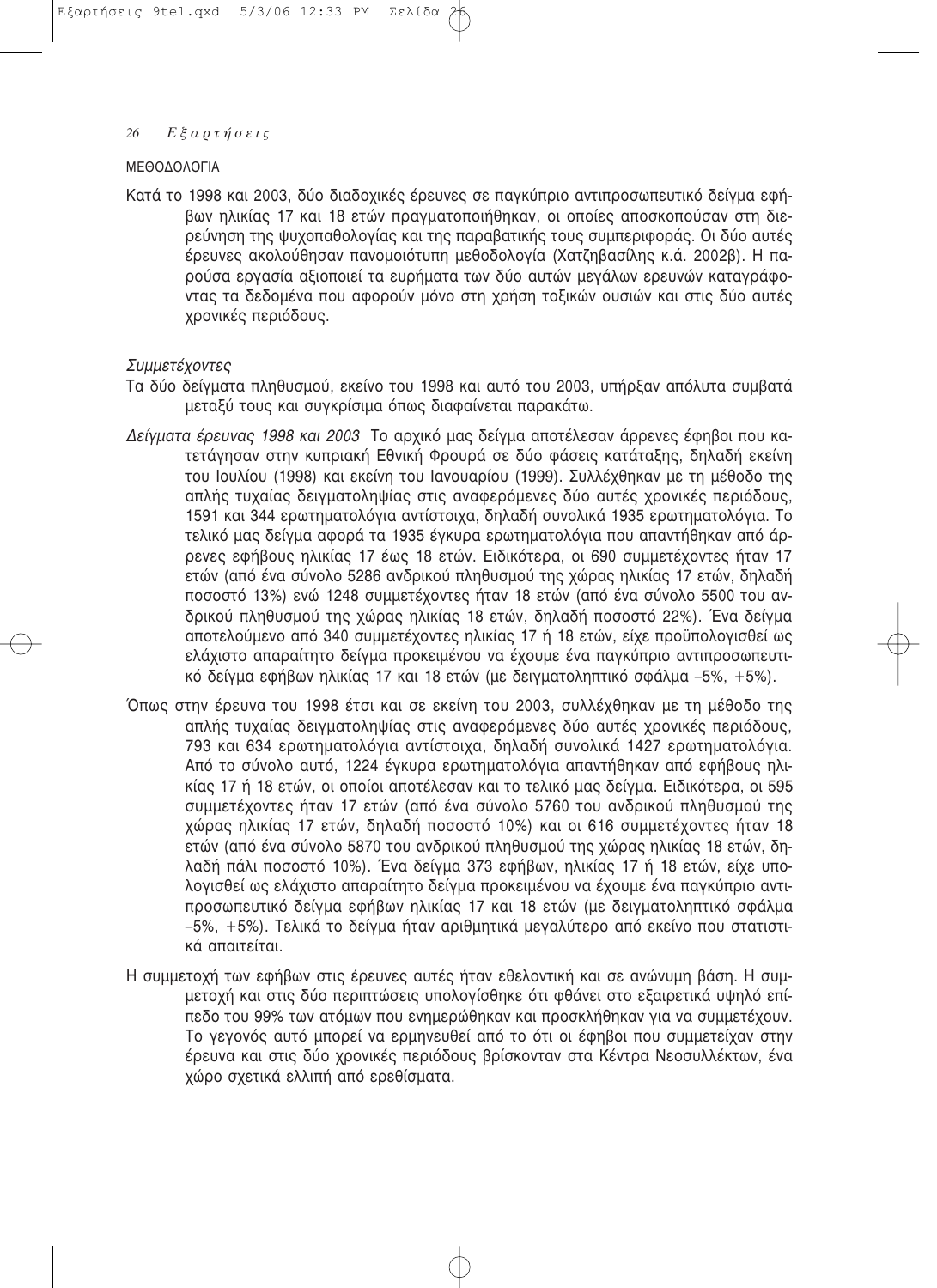Η συλλογή των πληροφοριών και στις δύο περιπτώσεις έγινε τη δεύτερη ή τρίτη μέρα της κατάταξης των εφήβων στην Εθνική Φρουρά, στα κέντρα κατάταξης νεοσυλλέκτων, έτσι ώστε να περιορισθούν όσο γίνεται οι αρνητικοί παράγοντες που σχετίζονται με το γεγονός της κατάταξης, οι οποίοι πιθανόν να επιδρούν στην ψυχική κατάσταση ή τη νενική συμπεριφορά των εφήβων. Επίπεδο στατιστικής σημαντικότητας ορίσθηκε το γενικά παραδεκτό, για τέτοιου τύπου έρευνες, επίπεδο του 0,05. Η στατιστική επεξεργασία των δεδομένων έγινε χρησιμοποιώντας το πρόγραμμα SPSS για ηλεκτρονικό υπολογιστή (Nurisis, 1993).

# *Ερωτηματολόγια*

Εξαρτήσεις 9tel.qxd 5/3/06 12:33 PM Σελίδα

- Το Αυτό-Βαθμολογούμενο Ερωτηματολόγιο Παραβατικής Συμπεριφοράς (ΑΒΕΠΣ), χρησιμοποιήθηκε και στις δύο έρευνες (Χατζηβασίλης κ.α. 2002α). Αποτελείται από 46 ερωτήσεις και συμπληρώθηκε από κάθε άτομο που συμμετείχε σε κάθε έρευνα προκειμένου να καταγραφεί η πιθανά υπαρκτή, το είδος καθώς και η συχνότητα της παραβατικής του συμπεριφοράς. Αυτό έχει δομηθεί κατά παρόμοιο τρόπο με το γνωστό *"General Delinquency Scale"* πού έχει χρησιμοποιηθεί ευρέως στις Η.Π.Α. (Elliot & Huizinga, 1983). Στις ερωτήσεις ο ερωτώμενος καλείται να απαντήσει μια από τις εναλλακτικές επιλογές: «Ποτέ», «1-2 φορές», «3-9 φορές», «10 φορές και περισσότερο». Για τους σκοπούς της παρούσας εργασίας αξιολογήθηκαν μόνο έξι ερωτήσεις από το πλήθος των ερωτήσεων του ΑΒΕΠΣ και στις δύο έρευνες και πιο συνκεκριμένα εκείνες που αναφέρονται στη χρήση τοξικών ουσιών.
- Ο συντελεστής αξιοπιστίας του πιο πάνω ερωτηματολογίου, ο οποίος αναφέρεται σε ολόκληρο το ερωτηματολόγιο συμπεριλαμβανομένων και των ερωτήσεων που αποτελούν την ενότητα «κατάχρηση τοξικών ουσιών», (Cronbach's a reliability coefficient) υπολογίσθηκε σε 0,7244, ο οποίος δείχνει ένα ικανοποιητικά υψηλό βαθμό αξιοπιστίας.

## ∞¶√Δ∂§∂™ª∞Δ∞

*Μέρος Α: Σύγκριση ποσοστών χρήσης τοξικών ουσιών μεταξύ 1998 - 2003.* 

1. Κάπνιζες τουλάχιστον 10 τσιγάρα την ημέρα; Όπως προκύπτει από τον παρακάτω πίνακα το δείγμα του 2003 παρουσιάζει μία υπολογίσιμη ποσοστιαία αύξηση στη χρήση καπνού με πλέον φανερή διαφοροποίηση (+2,7%), στην τέταρτη επιλογή της ερώτησης (δηλαδή, 10 φορές και περισσότερο κατά το έτος που πέρασε). Το εύρημα αυτό δείχνει ότι:

**ΠΙΝΑΚΑΣ 2.Α.Ι.** ΣΥΓΚΡΙΣΗ ΕΚΑΤΟΣΤΙΑΙΩΝ ΠΟΣΟΣΤΩΝ ΣΤΗΝ ΧΡΗΣΗ ΚΑΠΝΟΥ ΑΝΑΜΕΣΑ ΣΤΟ ΔΕΙΓΜΑ ΤΟΥ 1998 KAI TOY 2003.

| Κάπνιζες τουλάχιστον<br>10 τσιγάρα την ημέρα; | Συχνότητα<br>(1998) | Συχνότητα<br>(2003) | %<br>(1998) | %<br>(2003) | % μεταβολή μεταξύ<br>1998 каі 2003 |
|-----------------------------------------------|---------------------|---------------------|-------------|-------------|------------------------------------|
| 1) Ποτέ                                       | 1126                | 669                 | 58,19       | 54,70       | $-3,49$                            |
| 2) 1-2 φορές                                  | 196                 | 133                 | 10, 12      | 10,90       | $+0,78$                            |
| $3)$ 3-9 φορές                                | 110                 | 75                  | 5,70        | 06,10       | $+0,40$                            |
| 4) $10+$                                      | 483                 | 339                 | 25,00       | 27,70       | $+2,70$                            |
| Δεν δήλωσαν                                   | 20                  | 8                   | 1,00        | 0,70        | $-0,70$                            |
| Σύνολο                                        | 1935                | 1224                | 100         | 100         |                                    |
| Συνολική % μεταβολή<br>1998-2003              |                     |                     |             |             | $+3,88$                            |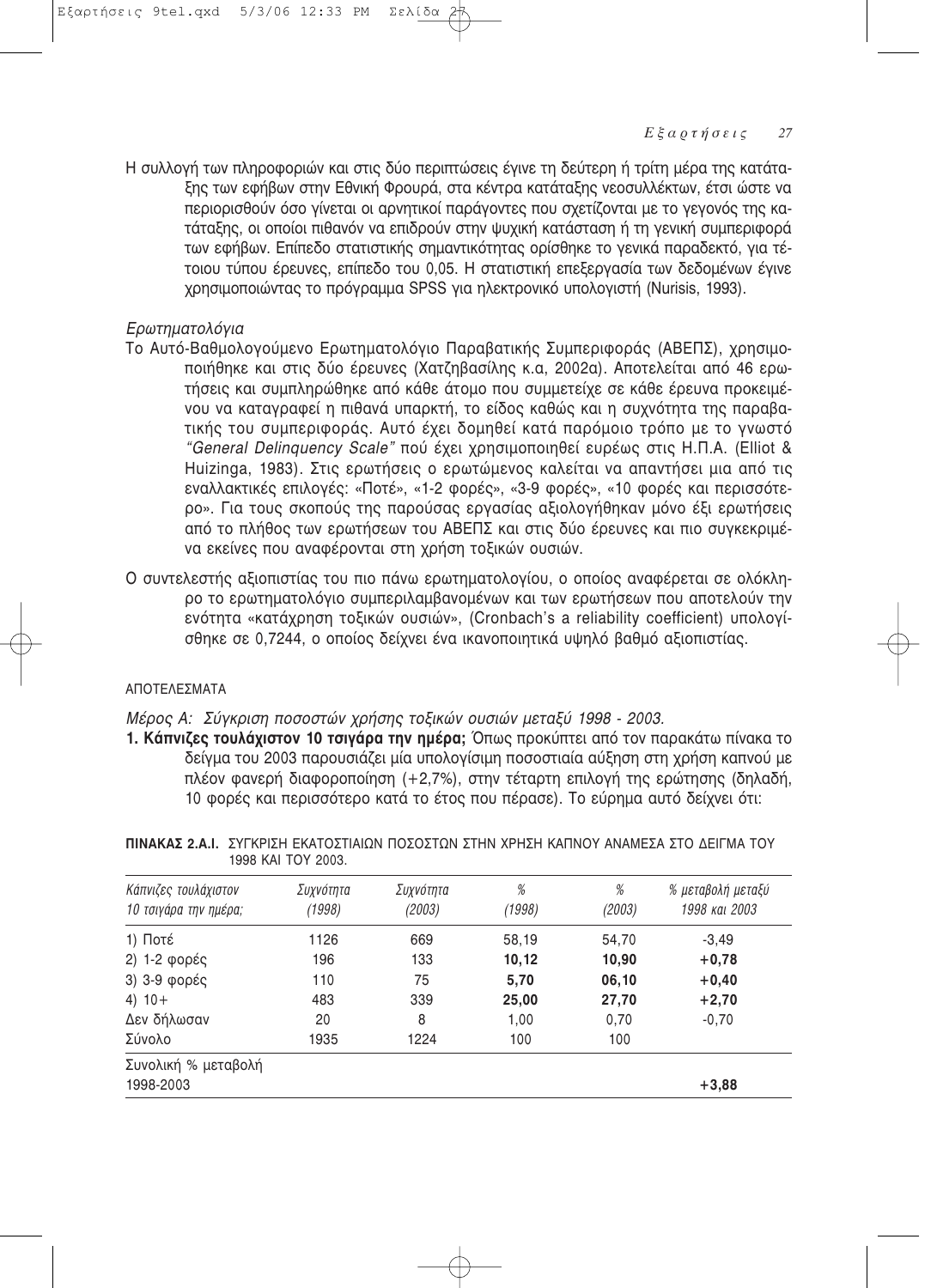2. Χρησιμοποίησες μαριχουάνα ή χασίς; Όπως και στην παραπάνω σύγκριση έτσι και σε αυτήν την περίπτωση παρουσιάζονται μεταβολές στην εκατοστιαία αντιπροσώπευση του δευτέρου μας δείγματος, που αφορά στη χρήση μαριχουάνας ή χασίς, με την καταγραφή μίας αύξησης του ποσοστού αυτού. Η αύξηση αυτή επικεντρώνεται κυρίως στην πρώτη (1-2 φορές) και δεύτερη επιλογή (3-9 φορές) της ερώτησης. Το εύρημα αυτό υποδηλώνει ότι ένας επιπρόσθετος και υπολογίσιμος αριθμός εφήβων του δείγματός μας, συγκριτικά μεταξύ 1998 και 2003, για διάφορους λόγους, δοκιμάζει τη χρήση μαριχουάνας ή χασίς.

**FIINAKAΣ 2.Α.ΙΙ.** ΣΥΓΚΡΙΣΗ ΕΚΑΤΟΣΤΙΑΙΩΝ ΠΟΣΟΣΤΩΝ ΣΤΗ ΧΡΗΣΗ ΜΑΡΙΧΟΥΑΝΑΣ Ή ΧΑΣΙΣ ΑΝΑΜΕΣΑ ΣΤΟ ¢EI°MA TOY 1998 KAI TOY 2003.

| Χρησιμοποίησες<br>μαριχουάνα ή χασίς; | Συχνότητα<br>(1998) | Συχνότητα<br>(2003) | %<br>(1998) | %<br>(2003) | % μεταβολή μεταξύ<br>1998 каі 2003 |
|---------------------------------------|---------------------|---------------------|-------------|-------------|------------------------------------|
| Ποτέ                                  | 1731                | 1045                | 89,45       | 85,40       | $-4,05$                            |
| 1) 1-2 φορές                          | 89                  | 70                  | 4,60        | 5,70        | $+1,10$                            |
| 2) 3-9 φορές                          | 31                  | 53                  | 1,60        | 4,30        | $+2,70$                            |
| $3) 10+$                              | 60                  | 49                  | 3,10        | 4,00        | $+0.90$                            |
| Δεν δήλωσαν                           | 24                  | 7                   | 1.24        | 0,60        | $-0.64$                            |
| Σύνολο                                | 1935                | 1224                | 100         | 100         |                                    |
| Συνολική % μεταβολή<br>1998-2003      |                     |                     |             |             | $+4,70$                            |

3. Έχεις κάνει χρήση ηρωίνης ή άλλων σκληρών ναρκωτικών; Αντίθετα η χρήση σκληρών vαρκωτικών δεν παρουσιάζει αύξηση, αλλά δείχνει μια πολύ μικρή μείωση (-1,3%) κατά τη δεύτερη χρονική περίοδο, σε σύγκριση με την πρώτη χρονική περίοδο και ιδιαίτερα αναφορικά με την τρίτη επιλογή της ερώτησης (3-9 φορές το προηγούμενο έτος), όπως φαίνεται και στον πίνακα που ακολουθεί.

**ΠΙΝΑΚΑΣ 2.Α.ΙΙΙ.** ΣΥΓΚΡΙΣΗ ΕΚΑΤΟΣΤΙΑΙΩΝ ΠΟΣΟΣΤΩΝ ΣΤΗ ΧΡΗΣΗ ΗΡΩΙΝΗΣ Ή ΑΛΛΩΝ «ΣΚΛΗΡΩΝ» NΑΡΚΩΤΙΚΩΝ ΑΝΑΜΕΣΑ ΣΤΟ ΔΕΙΓΜΑ ΤΟΥ 1998 ΚΑΙ ΤΟΥ 2003.

| Χρήση ηρωίνης ή άλλων<br>«σκληρών» ναρκωτικών ουσιών; | Συχνότητα<br>(1998) | Συχνότητα<br>(2003) | %<br>(1998) | %<br>(2003) | % μεταβολή μεταξύ<br>1998 каі 2003 |
|-------------------------------------------------------|---------------------|---------------------|-------------|-------------|------------------------------------|
| 1) Ποτέ                                               | 1839                | 1167                | 95,03       | 95,30       | $+0.27$                            |
| 2) 1-2 φορές                                          | 39                  | 29                  | 2,01        | 2,40        | $+0.39$                            |
| $3)$ 3-9 φορές                                        | 13                  | 15                  | 2,50        | 1,20        | $-1,30$                            |
| 4) $10+$                                              | 24                  | 9                   | 0,67        | 0,07        | $+0.03$                            |
| Δεν δήλωσαν                                           | 20                  | 4                   | 1.00        | 0,30        | $-0.30$                            |
| Σύνολο                                                | 1935                | 1224                | 100         | 100         |                                    |
| Συνολική % μεταβολή<br>1998-2003                      |                     |                     |             |             | $-0.88$                            |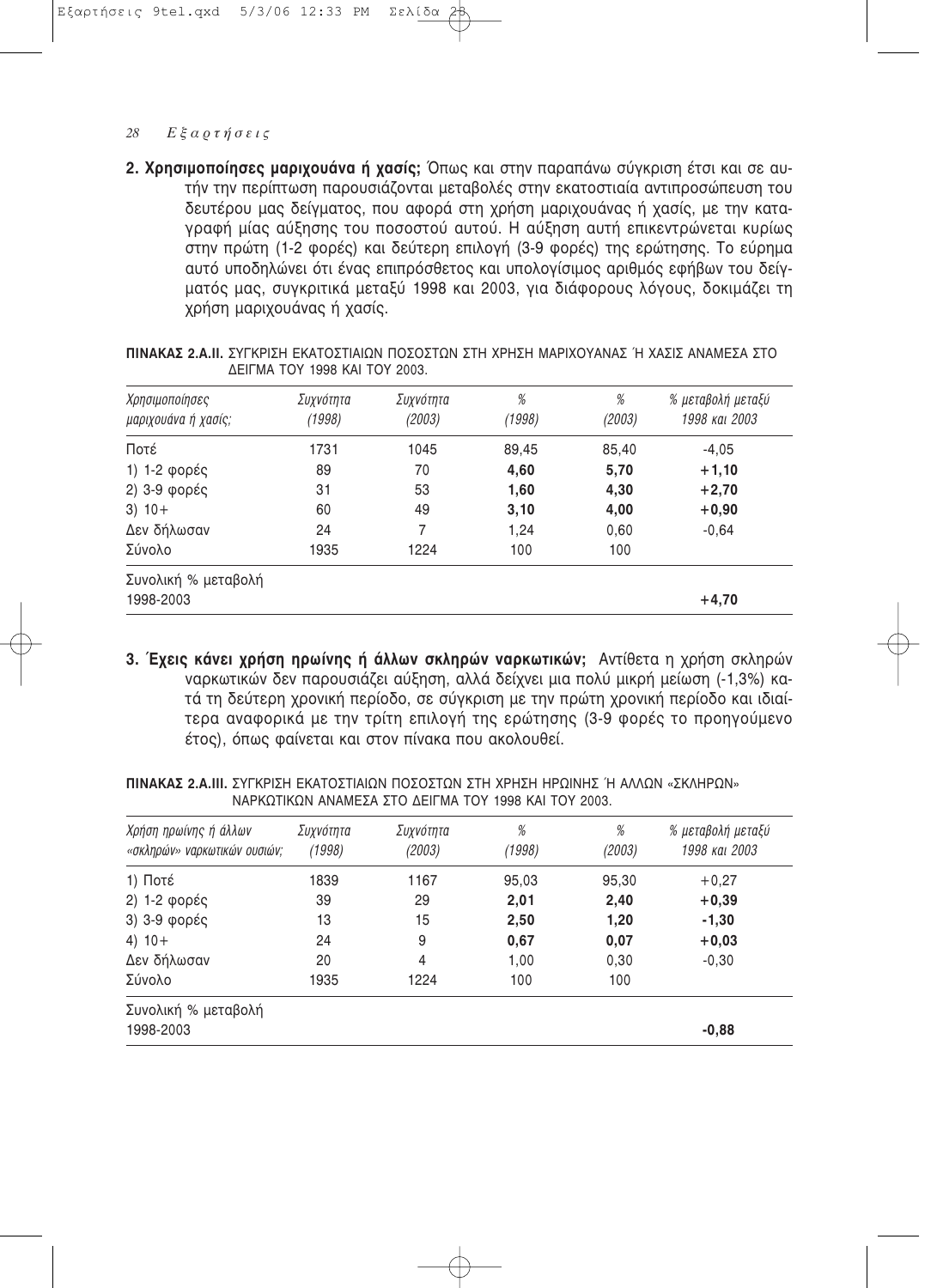4. Χρησιμοποίησες από μόνος σου ηρεμιστικά χάπια; Η χρήση ηρεμιστικών χαπιών, χωρίς ιατρική συνταγή, δείχνει πολύ μικρή αύξηση στο δεύτερό μας δείγμα, σε σχέση με το πρώτο, ιδιαίτερα αναφορικά με τη δεύτερη επιλογή της ερώτησής μας (1-2 φορές κατά τον προηνούμενο χρόνο), δηλαδή αναφέρεται σε περιστασιακή χρήση,

| ΠΙΝΑΚΑΣ 2.Α.ΙΝ. ΣΥΓΚΡΙΣΗ ΕΚΑΤΟΣΤΙΑΙΩΝ ΠΟΣΟΣΤΩΝ ΣΤΗ ΧΡΗΣΗ ΗΡΕΜΙΣΤΙΚΩΝ ΧΑΠΙΩΝ ΑΝΑΜΕΣΑ ΣΤΟ |  |
|-----------------------------------------------------------------------------------------|--|
| AEIFMA TOY 1998 KAI TOY 2003.                                                           |  |

| Χρησιμοποίησες από μόνος<br>σου ηρεμιστικά χάπια; | Συχνότητα<br>(1998) | Συχνότητα<br>(2003) | %<br>(1998) | %<br>(2003) | % μεταβολή μεταξύ<br>1998 каі 2003 |
|---------------------------------------------------|---------------------|---------------------|-------------|-------------|------------------------------------|
| 1) Ποτέ                                           | 1776                | 1086                | 91,78       | 88,70       | $-3,08$                            |
| 2) 1-2 φορές                                      | 88                  | 86                  | 4,54        | 7,00        | $+2,46$                            |
| $3)$ 3-9 φορές                                    | 28                  | 28                  | 1,44        | 2,30        | $+0.86$                            |
| 4) $10+$                                          | 23                  | 20                  | 1,18        | 1,60        | $+0,42$                            |
| Δεν δήλωσαν                                       | 20                  | 4                   | 1,00        | 0,30        | $-0,70$                            |
| Σύνολο                                            | 1935                | 1224                | 100         | 100         |                                    |
| Συνολική %                                        |                     |                     |             |             |                                    |
| μεταβολή 1998-2003                                |                     |                     |             |             | $+3,74$                            |

5. Χρησιμοποίησες αναβολικές ουσίες με σκοπό να διογκώσεις τους μυς του σώματός **σου;** Όπως και η πιο πάνω ερώτηση, η χρήση αναβολικών ουσιών επίσης δείχνει μία σχετικά μικρή αύξηση στο δεύτερο μας δείγμα, σε σχέση με το πρώτο, ιδιαίτερα και πάλι, αναφορικά με τη δεύτερη επιλογή της ερώτησής μας (1-2 φορές κατά τον προηγούμενο χρόνο).

**ΠΙΝΑΚΑΣ 2.Α.V.** ΣΥΓΚΡΙΣΗ ΕΚΑΤΟΣΤΙΑΙΩΝ ΠΟΣΟΣΤΩΝ ΣΤΗ ΧΡΗΣΗ ΑΝΑΒΟΛΙΚΩΝ ΟΥΣΙΩΝ ΑΝΑΜΕΣΑ ΣΤΟ ¢EI°MA TOY 1998 KAI TOY 2003.

| Χρησιμοποίησες αναβολικές<br>ουσίες με σκοπό να διογκώσεις<br>τους μυς του σώματός σου; | Συχνότητα<br>(1998) | Συχνότητα<br>(2003) | %<br>(1998) | %<br>(2003) | % μεταβολή μεταξύ<br>1998 каі 2003 |
|-----------------------------------------------------------------------------------------|---------------------|---------------------|-------------|-------------|------------------------------------|
| 1) Ποτέ                                                                                 | 1808                | 1130                | 93,43       | 92,30       | $-1,13$                            |
| 2) 1-2 φορές                                                                            | 52                  | 58                  | 2,68        | 4,70        | $+2,02$                            |
| 3) 3-9 φορές                                                                            | 23                  | 12                  | 1,18        | 1,00        | $-0,18$                            |
| 4) $10+$                                                                                | 30                  | 20                  | 1,55        | 1,60        | $+0.05$                            |
| Δεν δήλωσαν                                                                             | 22                  | 4                   | 1,10        | 0,30        | $-0,70$                            |
| Σύνολο                                                                                  | 1935                | 1224                | 100         | 100         |                                    |
| Συνολική % μεταβολή                                                                     |                     |                     |             |             |                                    |
| 1998-2003                                                                               |                     |                     |             |             | $+1,89$                            |

6. Μέθυσες; Στον πίνακα που ακολουθεί παρατηρούνται οι πιο μεγάλες μεταβολές από οποιονδήποτε άλλο πίνακα, που προηγήθηκε. Το δείγμα των εφήβων του 2003, συγκρινόμενο με εκείνο του 1998, παρουσιάζει μια υπολογίσιμη αύξηση αναφορικά με τη χρήση οινο-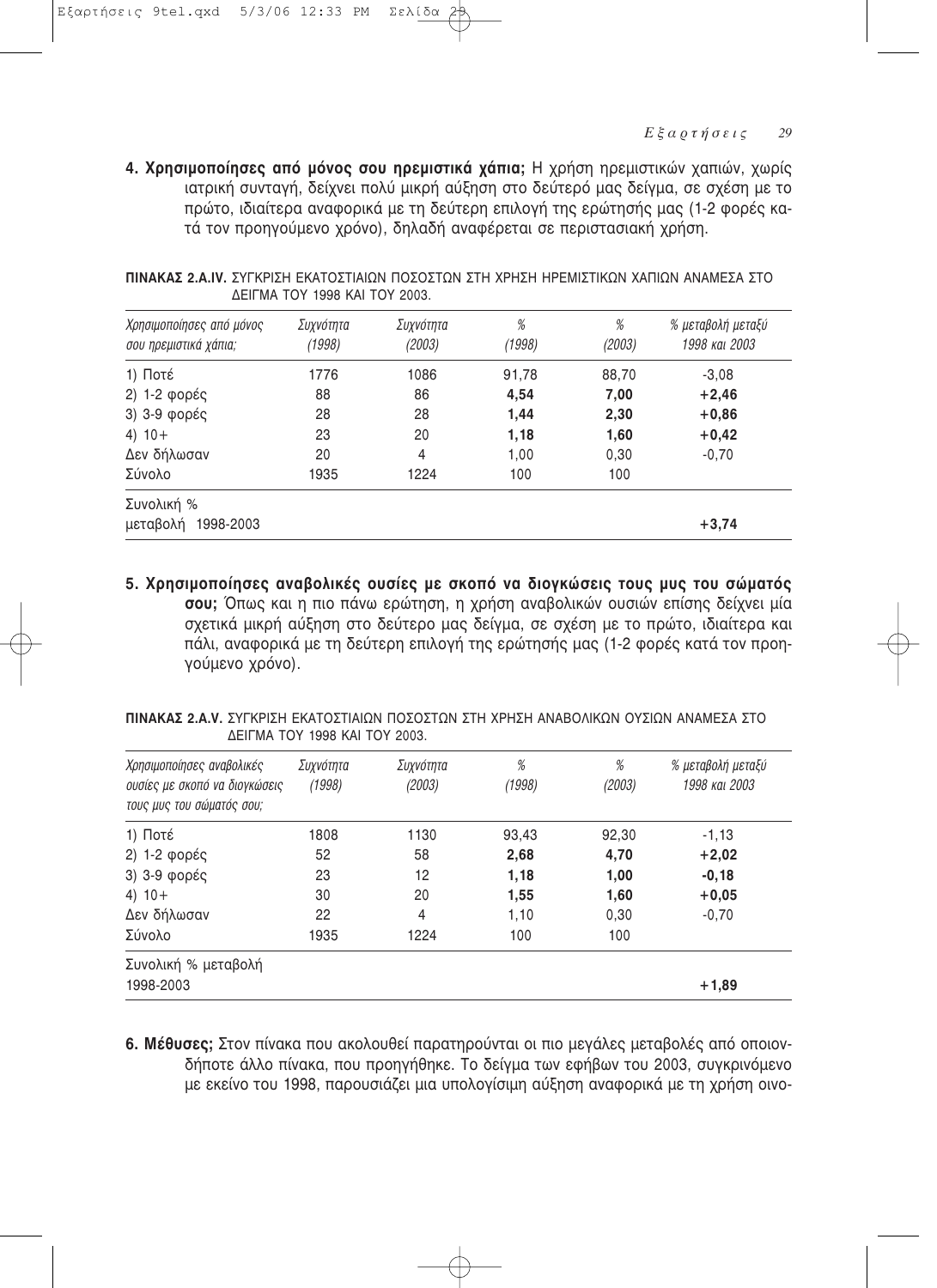#### 30  $E$ ξαρτήσεις

πνεύματος, η οποία επικεντρώνεται κυρίως στην τέταρτη επιλογή της ερώτησης (10 φορές και περισσότερο κατά τον προηγούμενο χρόνο). Το εύρημα αυτό υποδηλώνει ότι η παρατηρούμενη αυξημένη χρήση οινοπνεύματος στους εφήβους μας, ηλικίας 17 και 18 ετών κατά το έτος 2003, παίρνει χαρακτηριστικά συστηματικής χρήσης.

|  |                               |  | ΠΙΝΑΚΑΣ 3.Α.VΙ: ΣΥΓΚΡΙΣΗ ΕΚΑΤΟΣΤΙΑΙΩΝ ΠΟΣΟΣΤΩΝ ΣΤΗ ΧΡΗΣΗ ΟΙΝΟΠΝΕΥΜΑΤΟΣ ΑΝΑΜΕΣΑ ΣΤΟ |  |
|--|-------------------------------|--|------------------------------------------------------------------------------------|--|
|  | AEIFMA TOY 1998 KAI TOY 2003. |  |                                                                                    |  |

| Μέθυσες:            | Συχνότητα<br>(1998) | Συχνότητα<br>(2003) | %<br>(1998) | %<br>(2003) | % μεταβολή μεταξύ<br>1998 каі 2003 |
|---------------------|---------------------|---------------------|-------------|-------------|------------------------------------|
| 1) Ποτέ             | 652                 | 360                 | 33,69       | 29,40       | $-4,29$                            |
| 2) 1-2 φορές        | 643                 | 418                 | 33,22       | 34,20       | $+0.98$                            |
| 3) 3-9 φορές        | 321                 | 218                 | 16,58       | 17,80       | $+1,22$                            |
| 4) $10+$            | 292                 | 227                 | 15,09       | 18,50       | $+3,41$                            |
| Δεν δήλωσαν         | 27                  |                     | 1,30        | 0,10        | $-1,20$                            |
| Σύνολο              | 1935                | 1224                | 100         | 100         |                                    |
| Συνολική % μεταβολή |                     |                     |             |             |                                    |
| 1998-2003           |                     |                     |             |             | $+5,61$                            |

Στον πίνακα που ακολουθεί επιχειρείται μία σύνοψη όλων των πιο πάνω δεδομένων. Έτσι προκύπτει ότι οι σημαντικότερες μεταβολές μεταξύ των δύο χρονικών περιόδων, αναφέρονται κυρίως στα ευρήματα της ερώτησης έξι.

| ΠΙΝΑΚΑΣ 3.Α.VII: ΣΥΓΚΡΙΣΗ ΕΚΑΤΟΣΤΙΑΙΩΝ ΠΟΣΟΣΤΩΝ ΜΕΤΑΒΟΛΗΣ ΣΤΗ ΧΡΗΣΗ ΤΟΞΙΚΩΝ ΟΥΣΙΩΝ ΚΑΙ ΑΝΑ |                                                   |  |  |  |  |
|--------------------------------------------------------------------------------------------|---------------------------------------------------|--|--|--|--|
|                                                                                            | ΕΡΩΤΗΣΗ ΑΝΑΜΕΣΑ ΣΤΟ ΔΕΙΓΜΑ ΤΟΥ 1998 ΚΑΙ ΤΟΥ 2003. |  |  |  |  |

| ΕΡΩΤΗΣΗ                        | (1)<br>καπνός | (2)<br>χασίς | (3)<br>ηρωίνη | (4)<br>ηρεμιστικά | (5)<br>αναβολικά | (6)<br>αλκοόλ | % μεταβολή μεταξύ<br>1998-2003 |
|--------------------------------|---------------|--------------|---------------|-------------------|------------------|---------------|--------------------------------|
| 1) Ποτέ                        | $-7,68$       | $-4,05$      | $+0.27$       | $-3.08$           | $-1,13$          | $-4.29$       | $-19.96$                       |
| 2) 1-2 φορές                   | $-0,30$       | $+1,10$      | $+0.39$       | $+2,46$           | $+2,02$          | $+0,98$       | $+6,65$                        |
| $3)$ 3-9 $\phi$ ορές           | $+0.40$       | $+2,70$      | $-1,30$       | $+0.86$           | $-0,18$          | $+1,22$       | $+3,02$                        |
| 4) $10+$                       | $+2,70$       | $+0.90$      | $+0.03$       | $+0.42$           | $+0.05$          | $+3,41$       | $+7,51$                        |
| % μεταβολή<br>μεταξύ 1998-2003 | $+3.10$       | $+4.70$      | $-0.88$       | $+3.74$           | $+1,89$          | $+5,61$       |                                |

Τα ευρήματά μας περιστρέφονται γύρω από δύο βασικά σημεία προβληματισμού, τα οποία απαντούν στις υποθέσεις που έχουμε αρχικά θέσει:

- 1. Υπάρχει διαφορά στη χρήση τοξικών ουσιών από εφήβους, ηλικίας 17 και 18 ετών στην Κύπρο στο χρονικό διάστημα μεταξύ των ετών 1998 - 2003;
- 2. Αν διαπιστώνεται οποιαδήποτε διαφορά, είναι η διαφορά αυτή στατιστικά σημαντική;

<sup>\*</sup> Σε όλους τους πίνακες των αποτελεσμάτων τα ποσοστά μεταβολής δεν έχουν υπολογισθεί ούτε καταχωρηθεί καθώς σκοπός των πινάκων είναι να δείξει την συχνότητα χρήσης μόνο.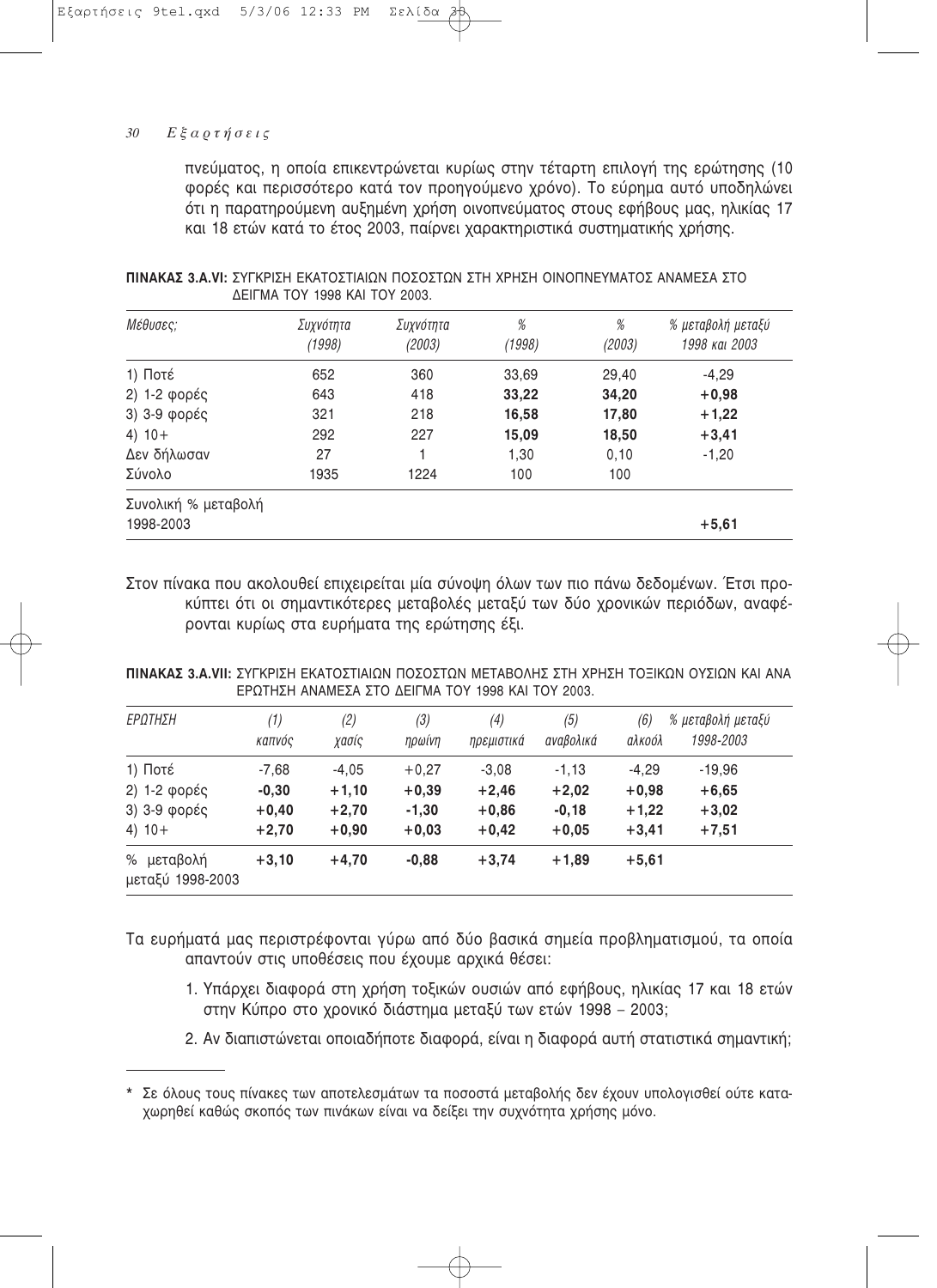- 1) Σύγκριση ανάμεσα στα ποσοστά που καταγράφηκαν στην πρώτη και στη δεύτερη χρονική περίοδο αναφορικά με τη χρήση τοξικών ουσιών.
- Παρατηρήθηκαν, λοιπόν, κάποιες αξιοσημείωτες μεταβολές μεταξύ των δύο δειγμάτων στις δύο αυτές χρονικές περιόδους. *Ύστερα από εφαρμογή της δοκιμασίας του κριτηρίου* t (student t-test), που έγινε ανάμεσα στα δύο δείγματα (εκείνο του 1998 και αυτό του 2003) και λαμβάνοντας υπόψη τις απαντήσεις των εφήβων στις έξι ερωτήσεις, οι οποίες καταγράφουν τη συμπεριφορά της «λήψης τοξικών ουσιών», παρατηρήθηκαν στατιστικά σημαντικές διαφορές στις αντίστοιχες ομάδες εφήβων των δύο δειγμάτων.
- Έτσι, οι έφηβοι που απαντούν στο ερωτηματολόγιο χρήσης τοξικών ουσιών με χρήση «μία ή δύο φορές», «τρεις μέχρι εννέα φορές» και «δέκα φορές και περισσότερο», θεωρούνται ως χρήστες για την αντίστοιχη χρονική περίοδο, 1998 ή 2003. Η διαφορά αυτή ανάμεσα σε αυτές τις ομάδες χρηστών τοξικών ουσιών, χρησιμοποιώντας τη δοκιμασία κριτηρίου t (για ανεξάρτητα δείγματα), αναδεικνύεται σε στατιστικά σημαντική  $διαφορά (t=4.549, p* < 0,000).$
- *Μέρος Β: Η επίδραση των δημογραφικών και ψυχοκοινωνικών μεταβλητών στη μεταβλητή της* «χρήσης τοξικών ουσιών» και στις δύο μας έρευνες.
- Το δεύτερο σκέλος των αποτελεσμάτων επικεντρώνεται στην πιθανή επίδραση των μεταβλητών αυτών στη μεταβλητή «χρήση τοξικών ουσιών». Για την επίτευξη του σκοπού αυτού χρησιμοποιήθηκε άλλοτε η δοκιμασία της Ανάλυσης της Μεταβλητότητας (ANOVA) και όπου κρίθηκε απαραίτητο εφαρμόσθηκε η δοκιμασία του κριτηρίου t (student t-test).

Οι μεταβλητές που μελετήθηκαν ήταν οι ακόλουθες:

- 1. Το εργασιακό καθεστώς-απασχόληση του εφήβου
- 2. Ο τόπος μόνιμης διαμονής του εφήβου
- 3. Οι συγκρούσεις των γονέων κατά τους τελευταίους 12 μήνες
- 4. Η σχέση του έφηβου με τη θρησκεία
- 5. Το εκπαιδευτικό επίπεδο
- 6. Η δομή της οικογένειας του εφήβου
- 7. Η διαμονή του εφήβου

# 3.Β.Ι Η ΑΠΑΣΧΟΛΗΣΗ

# *Έρευνα του 1998*

Σύμφωνα με τα δεδομένα της έρευνας του 1998, η πλειοψηφία των εφήβων που συμμετείχαν στην έρευνα του 1998 ήταν τελειόφοιτοι μαθητές λυκείου (84,2%). Προκειμένου να αυξηθεί η στατιστική ισχύς του δείγματός μας, ενοποιήθηκε η υποομάδα των εργαζομέ-Vων (14,5%) και ανέργων (1,1%) σε μία νέα υποομάδα, εκείνη των εφήβων που δεν ήταν  $\mu$ αθητές, αλλά ερναζόμενοι ή άνερνοι και συνκρίθηκε με την ομάδα των εφήβων που είχαν ως απασχόλησή τους τη φοίτησή τους στο σχολείο. Από τη σύγκριση των δύο αυτών υποομάδων χρησιμοποιώντας τη δοκιμασία του κριτηρίου t (t-test) προκύπτει μία στατιστικά σημαντική διαφορά στις απαντήσεις των δύο αυτών υποομάδων εφήβων στις  $\epsilon$ ρωτήσεις της μεταβλητής «χρήση τοξικών ουσιών» (t=8,360, p\* <0,000).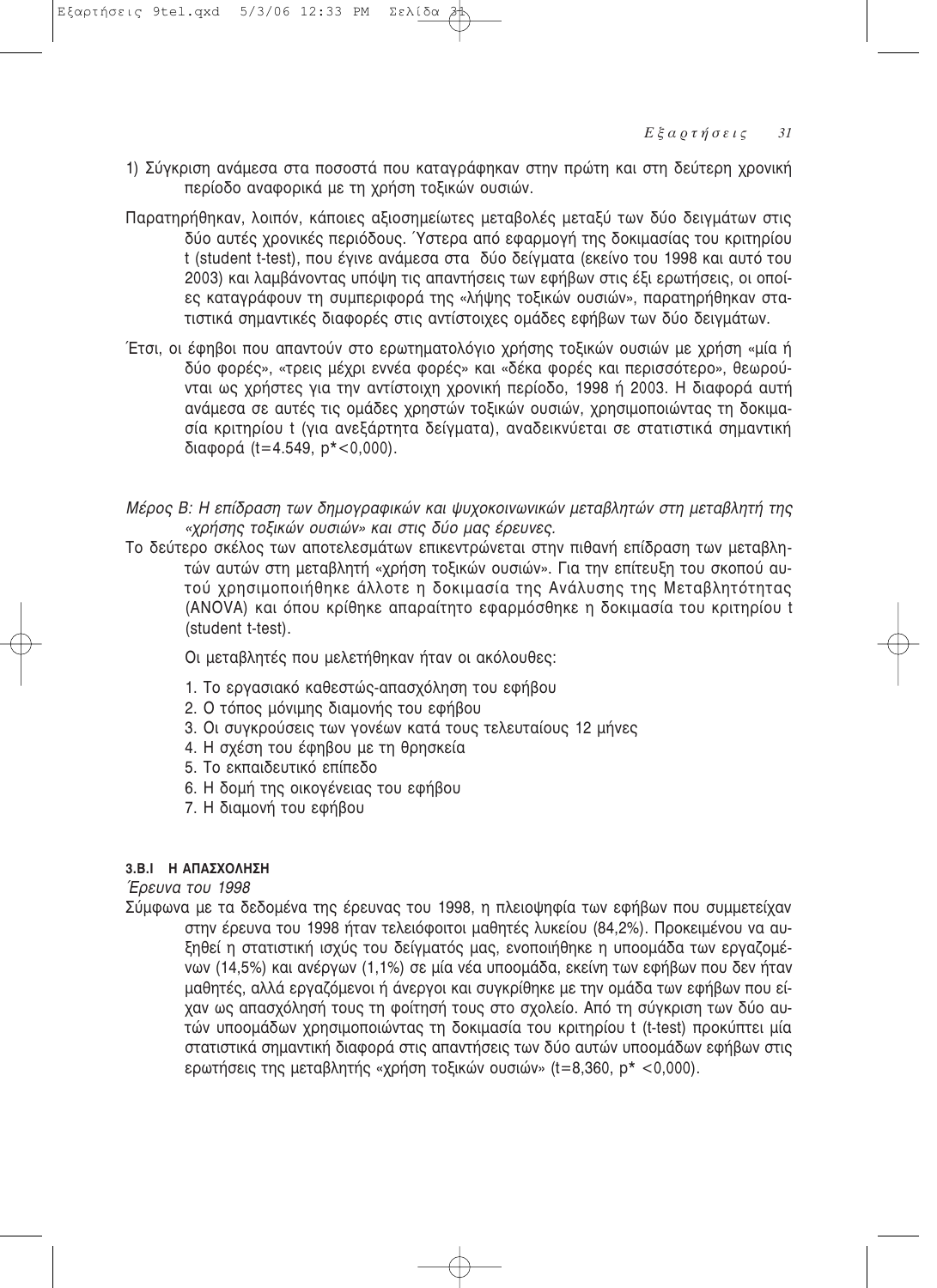## *Έρευνα του 2003*

- Ο έλεγχος της επίδρασης της μεταβλητής «απασχόληση» στη μεταβλητή «χρήση τοξικών ουσιών» έγινε με Ανάλυση της Μεταβλητότητας (ANOVA), από την οποία προκύπτει ότι η μεταβλητή «απασχόληση» επηρεάζει τη μεταβλητή «χρήση τοξικών ουσιών», σε βαθμό στατιστικά σημαντικό (F=11,215, p\*<0,000).
- Πιο συγκεκριμένα και σύμφωνα με τη δοκιμασία Tukey, η οποία ακολούθησε την Ανάλυση της Μεταβλητότητας, προκύπτει ότι εκείνοι οι έφηβοι που δεν συνέχισαν τη σχολική τους εκπαίδευση, αλλά ήταν εργαζόμενοι, φάνηκε να έχουν την τάση να είναι πιο επιρρεπείς στη χρήση τοξικών ουσιών, απ' ό,τι αυτοί που δεν εργάζονται αλλά εξακολουθούν να είναι μαθητές. Η σύγκριση των δύο αυτών υποομάδων εφήβων παρουσίασε μια στατιστικά σημαντική διαφορά (p\*<0,000).
- Συμπερασματικά προκύπτει ότι τόσο από την έρευνα του 1998, όσο και εκείνη του 2002, οι εργαζόμενοι ή οι άνεργοι έφηβοι παρουσίαζαν μεγαλύτερη συχνότητα χρήσης τοξικών ουσιών, συγκρινόμενοι με τους εφήβους, που διατηρούσαν τη μαθητική τους ιδιότητα.

# 3.Β.ΙΙ Ο ΤΟΠΟΣ ΜΟΝΙΜΗΣ ΔΙΑΜΟΝΗΣ

- Στην έρευνα του 1998, ο έλεγχος της επίδρασης της μεταβλητής αυτής στη χρήση τοξικών ουσιών έγινε με την εφαρμογή της δοκιμασίας του κριτηρίου t. Το αποτέλεσμα έδειξε ότι οι έφηβοι, που διαμένουν σε αστική περιοχή, συγκρινόμενοι με εκείνους, που διαμένουν σε αγροτική περιοχή, διαφοροποιούνται αναφορικά με τις απαντήσεις που έδωσαν. Η διαφορά αυτή αναδεικνύεται σε στατιστικά σημαντική διαφορά  $(t=30.971, p^* < 0.000)$ .
- Στην αντίστοιχη έρευνα του 2003, μετά από εφαρμογή της δοκιμασίας του κριτηρίου t (student t-test), προκύπτει ότι η διαφορά στις απαντήσεις των εφήβων, οι οποίοι προέρχονται είτε από αστική είτε από αγροτική περιοχή, δεν αναδεικνύεται ως διαφορά σε βαθμό στατιστικά σημαντικό (t=-473, p=0,636).
- Συμπερασματικά, οι έφηβοι που διέμεναν κατά το 2003 σε αστική, σε σύγκριση με τους εφήβους που ζούσαν σε αγροτική περιοχή δεν παρουσίαζαν πλέον καμία διαφοροποίηση αναφορικά με τη χρήση τοξικών ουσιών σε αντίθεση με το δείγμα του 1998.

## 3.**Β.ΙΙΙ ΟΙ ΣΥΓΚΡΟΥΣΕΙΣ ΜΕΤΑΞΥ ΤΩΝ ΓΟΝΕΩΝ**

*Έρευνα του 1998* 

Ο έλεγχος της επίδρασης της μεταβλητής «οι συγκρούσεις μεταξύ των γονέων» στη μεταβλητή «χρήση τοξικών ουσιών» έγινε με Ανάλυση της Μεταβλητότητας (ANOVA), από την οποία προκύπτει ότι η μεταβλητή «συγκρούσεις μεταξύ των γονέων» επηρεάζει τη μεταβλητή «χρήση τοξικών ουσιών» σε βαθμό στατιστικά σημαντικό (F=8,572,  $p^*$ < 0,000). Πιο συγκεκριμένα και σύμφωνα με τη δοκιμασία Tukey, η οποία ακολούθησε την Ανάλυση της Μεταβλητότητας, προκύπτει ότι εκείνοι οι έφηβοι που προέρχονται από χαμηλό, ή μέτριο, επίπεδο επιθετικότητας μεταξύ των γονέων τους παρουσιάζουν τη μεγαλύτερη διαφοροποίηση στις απαντήσεις τους, η οποία φαίνεται να είναι και στατιστικά σημαντική.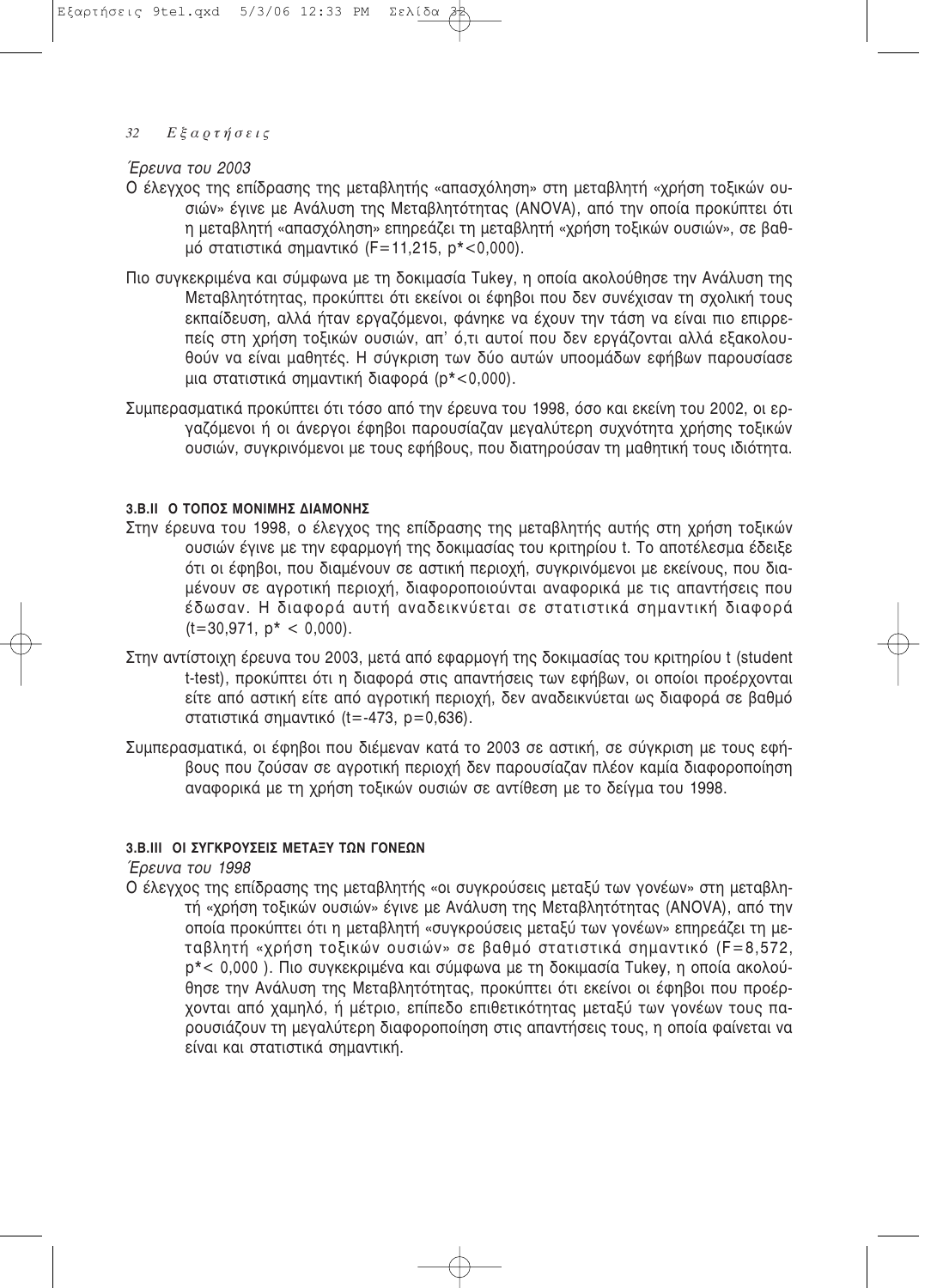*Έρευνα του 2003* 

- Η μεταβλητή αυτή έδειξε να επηρεάζει τη χρήση τοξικών ουσιών μεταξύ των εφήβων που συμμετείχαν στην έρευνά μας. Είναι αξιοσημείωτο ότι σε ένα ποσοστό 37% των οικογε-Vειών των εφήβων μας, δηλώθηκε από αυτούς ότι οι νονείς τους παρουσιάζουν συχνούς καυγάδες, χωρίς όμως ξυλοδαρμούς και μόλις ένα πολύ μικρό ποσοστό (2,5%), εμπίπτει στην κατηγορία των ζευγαριών που εκδηλώνουν ψηλά επίπεδα συγκρούσεων μεταξύ τους. Ιδιαίτερο ενδιαφέρον παρουσιάζει η διαφορά στις απαντήσεις των εφήβων που προέρχονται από οικογένειες μετρίου και χαμηλού επιπέδου επιθετικότητας σε σχέση με την χρήση τοξικών ουσιών, όπως και στην έρευνα του 1998. Σύμφωνα με το αποτέλεσμα της εφαρμογής της δοκιμασίας Tukey, η οποία ακολούθησε την Ανάλυση της Μεταβλητότητας προέκυψε ότι το αποτέλεσμα αυτό είναι στατιστικά σημα-VTIKÓ (F=5,743,  $p* < 0,001$ ).
- Εκτιμάται ότι η μη ανάδειξη στατιστικά σημαντικής διαφορά μεταξύ χαμηλού και ψηλού επιπέδου συγκρούσεων μεταξύ των γονιών, μετά από την εφαρμογή της δοκιμασίας κατά Tukey, και στις δύο μας έρευνες, πιθανόν να οφείλεται στο εξαιρετικά χαμηλό ποσοστό των εφήβων, οι οποίοι δήλωσαν ότι οι γονείς τους παρουσίαζαν υψηλό επίπεδο συγκρούσεων μεταξύ τους και ήταν μόλις 2,5% του συνολικού μας δείγματος για το 2003, ενώ μόλις 1,0% στο δείγμα του 1998.
- Πιο συγκεκριμένα, αν στην έρευνα του 2003 ενώσουμε τις υποομάδες των εφήβων που δηλώ-VOUV ΌΤΙ ΟΙ ΥΟΥΕίς ΤΟυς παρουσιάζουν είτε μέτριο είτε υψηλό επίπεδο επιθετικότητας μεταξύ τους και τους συγκρίνουμε με εκείνους, που δηλώνουν ότι οι γονείς τους παρουσιάζουν χαμηλό επίπεδο επιθετικότητας μεταξύ τους και να εφαρμόσουμε στη συνέχεια τη δοκιμασία του κριτηρίου t. Προκύπτει ότι οι έφηβοι που ανήκουν σε οικογέ-VEIEC με ψηλό ή μέτριο επίπεδο επιθετικότητας έδειξαν ότι υπάρχει στατιστικά σημα-Vτική συνάφεια με τη μεταβλητή «τοξικές ουσίες», σε σύγκριση με τους εφήβους που ανήκουν σε οικογένειες, στις οποίες δεν εκδηλώνονται ακραία φαινόμενα επιθετικότητας (t=5,034, p\*<0,000). Παραπλήσια ευρήματα προκύπτουν αν ακολουθήσουμε την ίδια διαδικασία ως ανωτέρω και για την έρευνα του 1998 (t=-29,40, p\* < 0,000).

# 3.**B.IV Η ΣΧΕΣΗ ΜΕ ΤΗ ΘΡΗΣΚΕΙΑ**

## *Έρευνα του 1998*

Η μεταβλητή της «σχέσης με τη θρησκεία» φάνηκε να επηρεάζει τη χρήση τοξικών ουσιών, μετά από εφαρμογή της Ανάλυσης της Μεταβλητότητας (F=11,752, p\*=0,000). Με πεpαιτέρω ανάλυση των δεδομένων μας, χρησιμοποιώντας και τη δοκιμασία κατά Tukey, προκύπτει ότι η διαφορά αυτή εντοπίζεται μεταξύ δύο υποομάδων. δηλαδή εκείνων οι οποίοι δηλώνουν ότι πιστεύουν στο Θεό και εκκλησιάζονται τακτικά, και εκείνων που δηλώνουν ότι πιστεύουν στο Θεό αλλά δεν εκκλησιάζονται τακτικά.

## *Έρευνα του 2003*

Η μεταβλητή της θρησκείας φάνηκε αρχικά να μην επηρεάζει τη χρήση τοξικών ουσιών, μετά από εφαρμογή της Ανάλυσης της Μεταβλητότητας (F=1,271, p=0,279). Ωστόσο, στατιστικά σημαντική διαφορά προέκυψε και πάλι στη σύγκριση των απαντήσεων των εφήβων, οι οποίοι δηλώνουν ότι πιστεύουν στο Θεό και εκκλησιάζονται τακτικά και σε εκείνους που δηλώ-VOUV ότι πιστεύουν μεν στο Θεό, αλλά δεν εκκλησιάζονται τακτικά (t=-2,365, p\* < 0,019).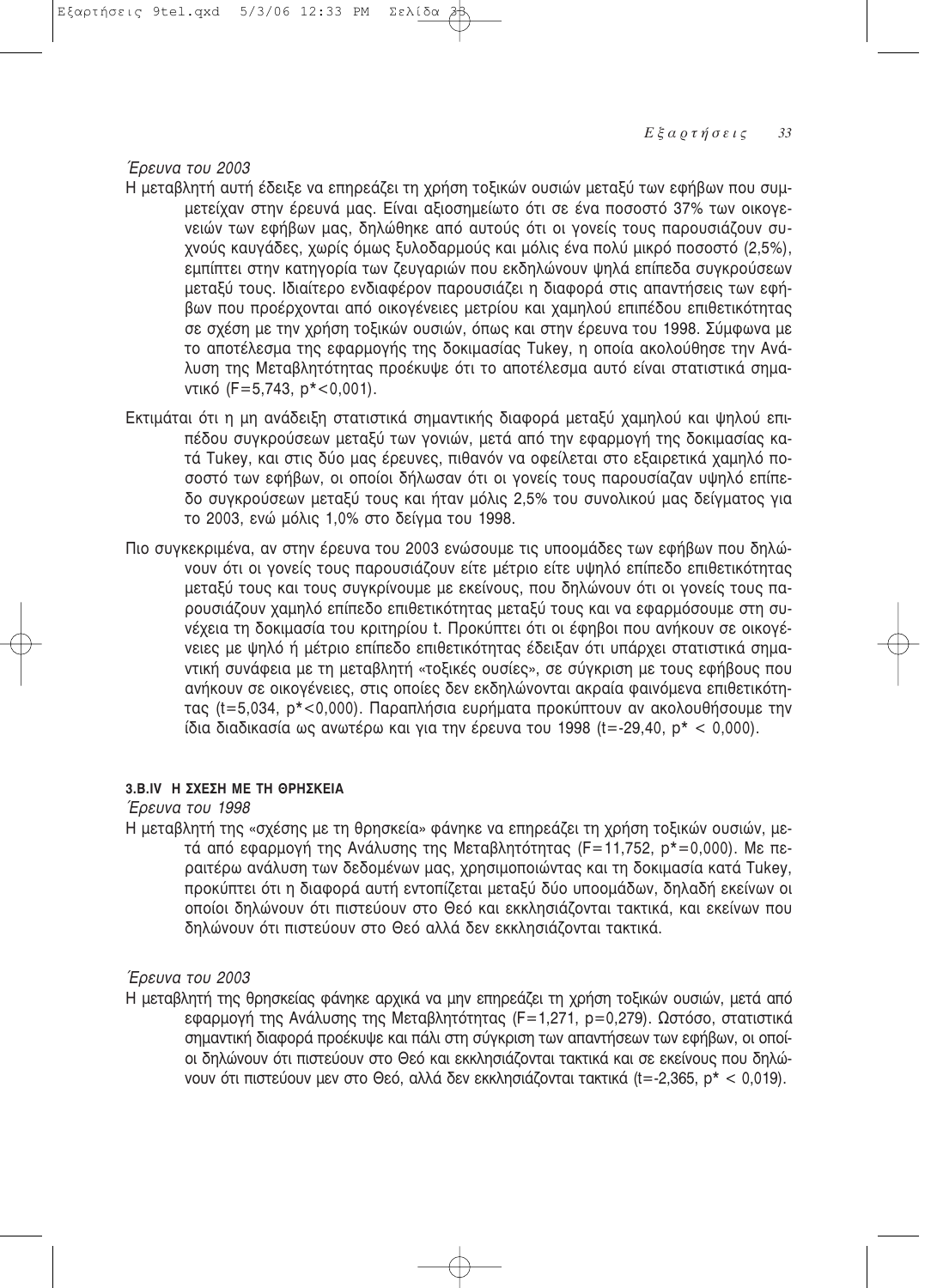Συμπερασματικά, τόσο στην έρευνα του 1998 όσο και σε εκείνη του 2003, προκύπτει ότι η μεταβλητή «σχέση με τη θρησκεία» επηρεάζει σε βαθμό στατιστικά σημαντικό τη μεταβλητή «χρήση τοξικών ουσιών».

# **3.Β.V ΤΟ ΕΚΠΑΙΔΕΥΤΙΚΟ ΕΠΙΠΕΔΟ**

*Έρευνα του 1998* 

- Ο αριθμός των εφήβων που συμμετείχαν στην έρευνα του 1998 και δήλωσαν απόφοιτοι δημοτικού (3,8%) ή γυμνασίου (11,2%), ήταν σχετικά μικρά ποσοστά, σε σύγκριση με τους εφήβους που δήλωσαν απόφοιτοι λυκείου (84,9%). Προκειμένου να αυξηθεί η στατιστική ισχύς του δείγματός μας ενοποιήσαμε τις δύο αυτές πρώτες υποομάδες σε μία ευρύτερη και συγκρίναμε τις απαντήσεις των εφήβων αυτών με εκείνες της τρίτης υποομάδας. Από τη σύγκριση που έγινε και μετά από εφαρμογή της δοκιμασίας του Κριτηρίου t, προκύπτει ότι η διαπιστούμενη διαφορά στις απαντήσεις στο ερωτηματολόγιο χρήσης τοξικών ουσιών, είναι στατιστικά σημαντική (t=-9,157, p\*<0,000).
- Στο ίδιο αποτέλεσμα καταλήξαμε και στην έρευνα του 2003, χρησιμοποιώντας τη δοκιμασία της Ανάλυσης της Μεταβλητότητας, όπως φαίνεται αμέσως πιο κάτω. Αρχικά διαπιστώθηκε μια στατιστικά σημαντική διαφορά (F=8,408, p\*<0,000), ενώ ύστερα από έλεγχο που έγινε σε δεύτερο χρόνο χρησιμοποιώντας τη δοκιμασία Tukey, προέκυψαν επιπρόσθετα στατιστικά σημαντικές διαφορές ανάμεσα στις δύο από τις τρεις υποομάδες των εφήβων δηλαδή των αποφοίτων δημοτικού, γυμνασίου και λυκείου.

# **3.Β.VI Η ΔΟΜΗ ΤΗΣ ΟΙΚΟΓΕΝΕΙΑΣ**

*Έρευνα του 1998* 

Η μελέτη της επίδρασης της «δομής της οικογένειας» στη μεταβλητή της «χρήσης τοξικών ουσιών» έγινε με εφαρμογή της δοκιμασίας του κριτηρίου t. Από το σύνολο των εφήβων που συμμετείχαν στην έρευνα του 1998, η πλειοψηφία (95%) ανήκαν σε οικογένεια και ιμε τους δύο φυσικούς γονείς, ενώ οι υπόλοιποι σε άλλους είδους οικονενειακού σχηματισμού. Η εφαρμογή της δοκιμασίας του κριτηρίου t, μεταξύ των δύο αυτών υποομάδων εφήβων έδειξε ότι η διαφορά στις απαντήσεις στο ερωτηματολόγιο χρήσης τοξικών ουσιών είναι στατιστικά σημαντική διαφορά (t=56,418, p\*<0,000).

## *Έρευνα του 2003*

- Η μελέτη της επίδρασης της «δομής της οικογένειας» στη μεταβλητή της «χρήσης τοξικών ουσιών» έγινε και πάλι με εφαρμονή της δοκιμασίας του κριτηρίου t. Από το σύνολο των 1224 εφήβων, 1094 διαβιούν με τη φυσική οικογένειά, δηλαδή και με τους δύο φυσικούς τους γονείς (οικογένεια και με τους δύο γονείς), ενώ οι υπόλοιποι 129, βρίσκονται είτε σε οικογένειες με ένα διαζευγμένο γονέα (60), είτε σε οικογένειες με πατριό-μητριά (37), ή ακόμη σε οικογένειες με ένα χήρο γονέα (32).
- Σύμφωνα με την εφαρμογή της δοκιμασίας του κριτηρίου t που έγινε, προκύπτει μια στατιστικά σημαντική διαφορά μεταξύ όλων των εφήβων που προέρχονται από οικονένειες με τους φυσικούς γονείς και όλων των υπολοίπων, δηλαδή τους εφήβους προερχόμενους από οικογένεια, είτε με διαζευγμένους γονείς, είτε πατριό/μητριά, ή χήρο/χήρα γονιό  $(t=3,113, p^* < 0.002)$ .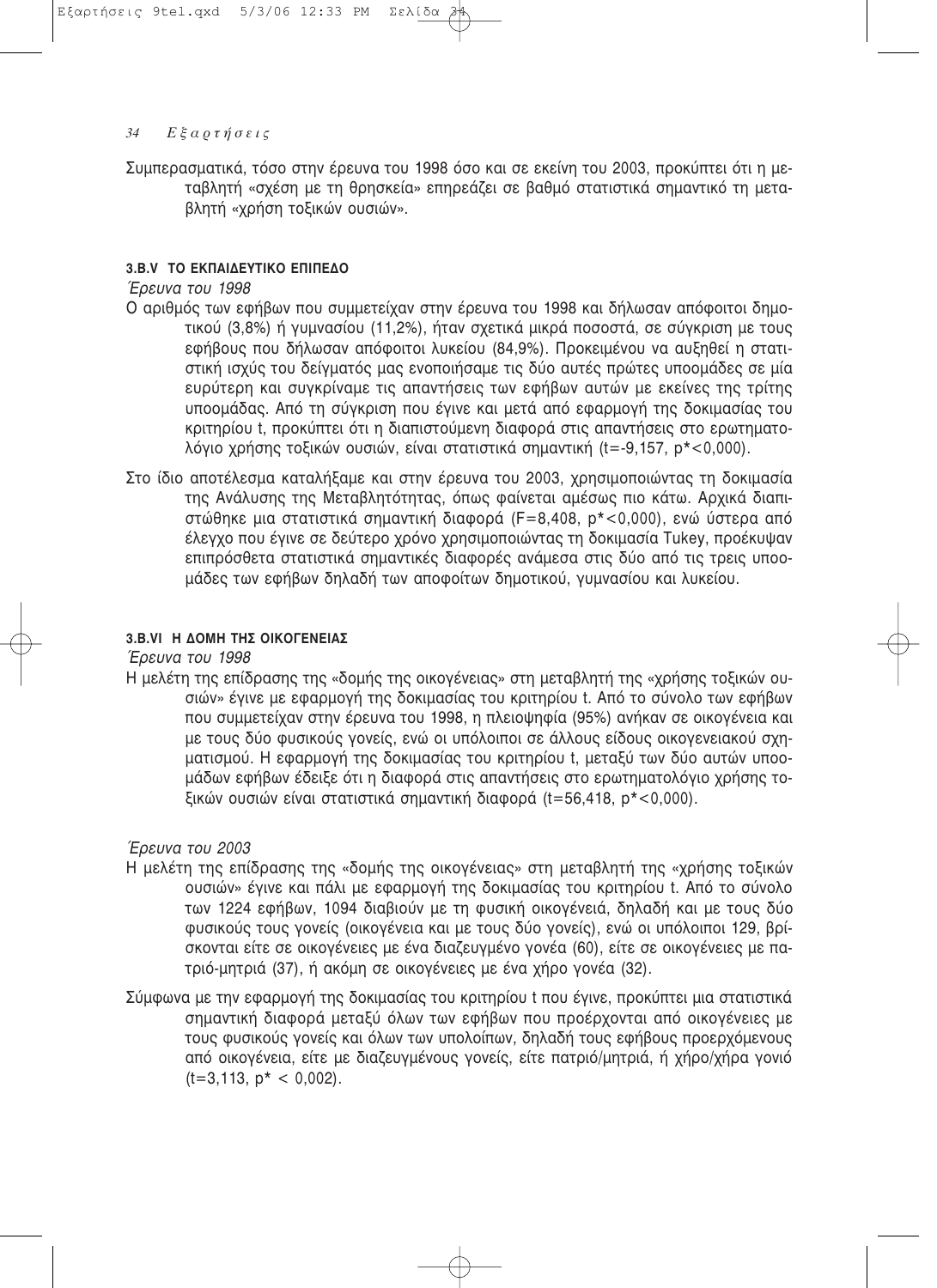## ΣΥΖΗΤΗΣΗ

Tα πρώτα πορίσματά μας είναι τα ακόλουθα:

- A) Διαπιστώνεται μία αύξηση, στατιστικά σημαντική, στη χρήση τοξικών ουσιών από εφήβους ηλικίας 17 και 18 ετών στην Κύπρο μεταξύ των ετών 1998 και 2003.
- Β) Η αύξηση που διαπιστώνεται στη χρήση τοξικών ουσιών αφορά κυρίως στη χρήση οινοπνεύματος, με μία ποσοστιαία μεταβολή της τάξης του 6%, μεταξύ των δύο υπό μελέτη χρονικών περιόδων [64,89% (1998) και 70,5% (2003)].
- Γ) Οι υπόλοιπες τοξικές ουσίες είχαν την ακόλουθη ποσοστιαία μεταβολή στη χρήση τους από εφήβους μεταξύ 1998 και 2003:

Kαπνός: +3,88% [40,82% (1998) και 44,70% (2003)].  $Xa\sigma\zeta$  – Μαριχουάνα: +4,70 [9,30% (1998) και 14% (2003)]. Ηρωίνη ή άλλα «σκληρά ναρκωτικά»: -0,88 [5,18% (1998) και 4,3% (2003)]. Χρήση ηρεμιστικών: +3,74 [7,16% (1998) και 10,90% (2003)]. Χρήση αναβολικών: +1,89 [5,41% (1998) και 7,30% (2003)].

- Για μία ακόμη φορά αναδεικνύεται η χρήση οινοπνεύματος, αλλά και ο ρυθμός αύξησής του στον εφηβικό μας πληθυσμό, ως ο μεναλύτερος κίνδυνος για τα άτομα της ηλικίας αυτής. Εξειδικευμένα προγράμματα για τη μείωση της χρήσης οινοπνεύματος, φαίνεται να προβάλλουν ως μια αναγκαιότητα τέτοια, που να μπορούν να φθάνουν και στους έφηβούς μας, οι οποίοι έχουν διακόψει τη σχολική τους φοίτηση (ομάδα υψηλού κινδύνου) και βρίσκονται σε εργασιακούς χώρους. Ειδικότερα για τη χρήση οινοπνεύματος, θα πρέπει να δοθεί ιδιαίτερη σημασία, καθότι η καταγραφείσα συχνότητα χρήσης οινοπνεύματος αναφερόταν κυρίως στην κατηγορία της συστηματικής χρήσης (10 φορές και περισσότερο το χρόνο).
- Ιδιαίτερη προσοχή θα πρέπει να δοθεί και στην αύξηση χρήσης χασίς, αν και η αύξηση αυτή επικεντρώνεται περισσότερο στη χρήση «1-2 φορές» ή «3-9 φορές το προηγούμενο έτος). Δοθέντος ότι η χρήση χασίς μπορεί να υποδηλώνει εμπλοκή του εφήβου με άλλους συστηματικά παραβατικούς εφήβους ο κίνδυνος της μεταπήδησης στη χρήση «σκληρών» ναρκωτικών δεν θα πρέπει να υποτιμηθεί (Χατζηβασίλης, 2003).

## **4.I ∞¶A™XO§H™H / ∂K¶AI¢EYTIKO E¶I¶E¢O**

- Επειδή η απασχόληση των εφήβων ουσιαστικά συνδέεται και με το εκπαιδευτικό τους επίπεδο, επιχειρείται εδώ ένας συνολικός σχολιασμός και των δύο αυτών μεταβλητών.
- H υπόθεσή μας, ότι η απασχόληση των εφήβων μας αντί της φοίτησής τους στο σχολείο επηρεάζει αρνητικά τη σχέση τους με τη χρήση τοξικών ουσιών, φαίνεται να επιβεβαιώνεται από τα ευρήματα της εργασίας αυτής.
- Τα αποτελέσματά και στις δύο μας έρευνες, καταδεικνύουν ότι, όσοι έφηβοι συνέχισαν τη σχολική τους εκπαίδευση μέχρι την ολοκλήρωσή της και δεν ήταν εργαζόμενοι σε σύγκριση με εκείνους που τη διέκοψαν και ήταν είτε εργαζόμενοι είτε άνεργοι, παρουσιάζονται να κάνουν λιγότερη χρήση τοξικών ουσιών και η διαφορά αυτή είναι στατιστικά σημαντική  $[(t=8,360, p* < 0,000), 1998]$  και  $[(t=19,311, p* < 0,000), 2003]$ .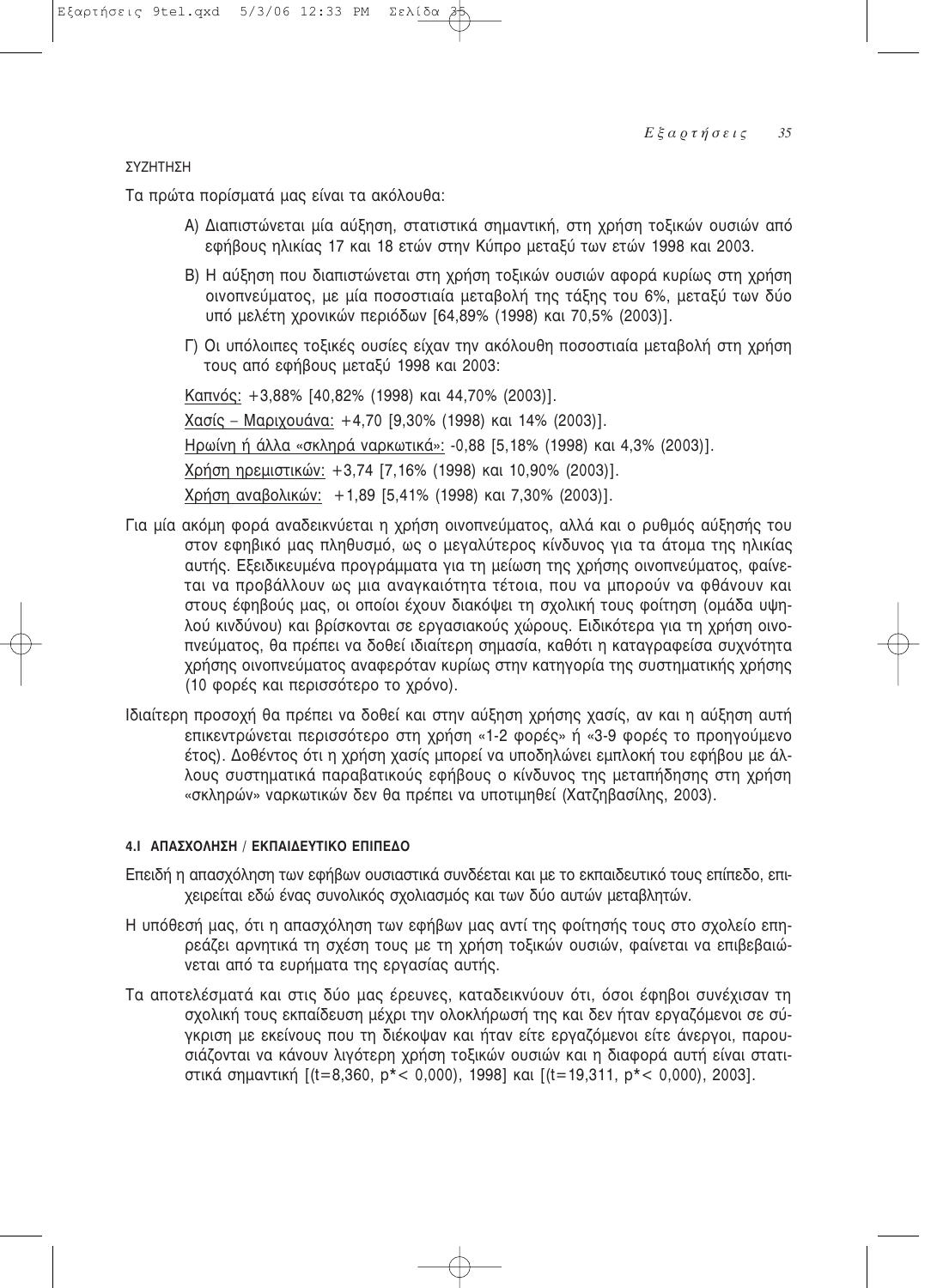- Τα ευρήματα αυτά είναι συμβατά και με τα ευρήματα της μεγάλης έρευνάς για την εφηβική παραβατικότητα που έγινε παλαιότερα, όπου επίσης βρέθηκε ότι τόσο η μεταβλητή «απασχόληση» όσο και η μεταβλητή «εκπαίδευση» επηρεάζουν τη γενική συμπεριφορά των εφήβων μας (Χατζηβασίλης, 2003).
- Aνάλογα επίσης ευρήματα έχουν προκύψει και από μεγάλο αριθμό ερευνών που έχουν γίνει σε άλλες χώρες. Έτσι, σε μία έρευνα που πρανματοποιήθηκε πρόσφατα στο Βέλνιο προέκυψε ότι τα άτομα που συμμετείχαν σ' αυτή και δήλωναν χαμηλό εκπαιδευτικό επίπεδο, σε σύγκριση με τους υπολοίπους, παράλληλα δήλωναν και λιγότερη υγιεινή διατροφή, λιγότερη φροντίδα της υγιεινής του στόματός τους, λιγότερη χρήση της ζώνης ασφαλείας στο αυτοκίνητο, περισσότερες ώρες τηλεθέασης ημερησίως, περισσότερη χρήση καπνού, περισσότερη χρήση οινοπνεύματος, περισσότερη χρήση μαριγουάνας και περισσότερη γρήση γαπιών ecstasy (Vereeken et al. 2004). Πανομοιότυπα ευρήματα βρέθηκαν και από άλλη έρευνα που πραγματοποιήθηκε στη Φιλανδία (Koivusilta et al. 1998).
- Το παραπάνω εύρημα που παρουσιάζει τους εργαζόμενους εφήβους, σε σύγκριση με όσους εξακολουθούν να φοιτούν στο σχολείο, να σχετίζονται περισσότερο με την χρήση τοξικών ουσιών μπορεί να ερμηνευθεί με διάφορους τρόπους. Μία βάσιμη ερμηνεία πιστεύουμε είναι ότι το περιβάλλον εργασίας των εφήβων αποτελεί ουσιαστικό παράνοντα, όπου εύκολα μπορεί να επηρεασθούν οι έφηβοι από ενήλικες χρήστες τοξικών ουσιών, κυρίως σε σχέση με το κάπνισμα και το οινόπνευμα. Αυτό υποστηρίζεται και από πορίσματα πρόσφατης μεγάλης έρευνας που έγινε στις Ηνωμένες Πολιτείες (Paschall et al. 2002). Σε παρόμοια ευρήματα κατέληξε ακόμη μία έρευνα από τις Hνωμένες Πολιτείες (Wu et al. 2003).
- Μία άλλη ερμηνεία που έχει προταθεί για την αιτιολόγηση των ευρημάτων αυτών είναι ότι οι έφηβοι που εργάζονται μπορούν πιο εύκολα, σε σχέση με τους εφήβους μαθητές, οι οποίοι είναι και οικονομικά εξαρτώμενοι από τους γονείς τους, να χρηματοδοτήσουν από μόνοι τους τη χρήση τοξικών ουσιών (Maddahian et al. 1986), (Gullen et al. 1985), (Gullen et al. 1997).
- Τα πιο πάνω ευρήματα υποδεικνύουν ότι τα προγράμματα παρέμβασης για την πρόληψη της χρήσης τοξικών ουσιών θα πρέπει να λαμβάνουν υπόψη κυρίως τον εφηβικό πληθυσμό που έχει διακόψει τη σχολική του φοίτηση και βρίσκεται ήδη σε εργασιακό περι- $\beta$ άλλον (Bauman & Phongsavan, 1999).

## **4.II ΔΙΑΜΟΝΗ ΣΕ ΑΣΤΙΚΗ Η ΑΓΡΟΤΙΚΗ ΠΕΡΙΟΧΗ**

Η υπόθεσή μας ότι η διαμονή των εφήβων μας σε αστική ή αγροτική περιοχή δεν επηρεάζει τη χρήση τοξικών ουσιών, φαίνεται να επιβεβαιώνεται από τα ευρήματα της ερευνά μας στο 2003. Ωστόσο, η έρευνα του 1998, παρουσιάζει τις δύο αυτές ομάδες εφήβων να διαφέρουν σε βαθμό στατιστικά σημαντικό (t=30,971, p\*<0,000). Παρόλα αυτά, αριθμός εργασιών έχει δείξει το πόσο σημαντική είναι η επιρροή του τόπου διαμονής και της εμπλοκής του εφήβου στη χρήση τοξικών ουσιών (Spoth et al. 2001), (James et al. 2002), (Atav & Spencer, 2002), (Fatoye &, Morakinyo, 2002). Είναι γενικά αποδεκτό ότι η διαμονή σε ένα περιβάλλον όπου τα ερεθίσματα (θετικά ή αρνητικά) είναι περισσότερα και τα ήθη πιο φιλελεύθερα, όπως γίνεται στην αστική περιοχή, οι πιθανότητες χρήσης τοξικών ουσιών αυξάνονται.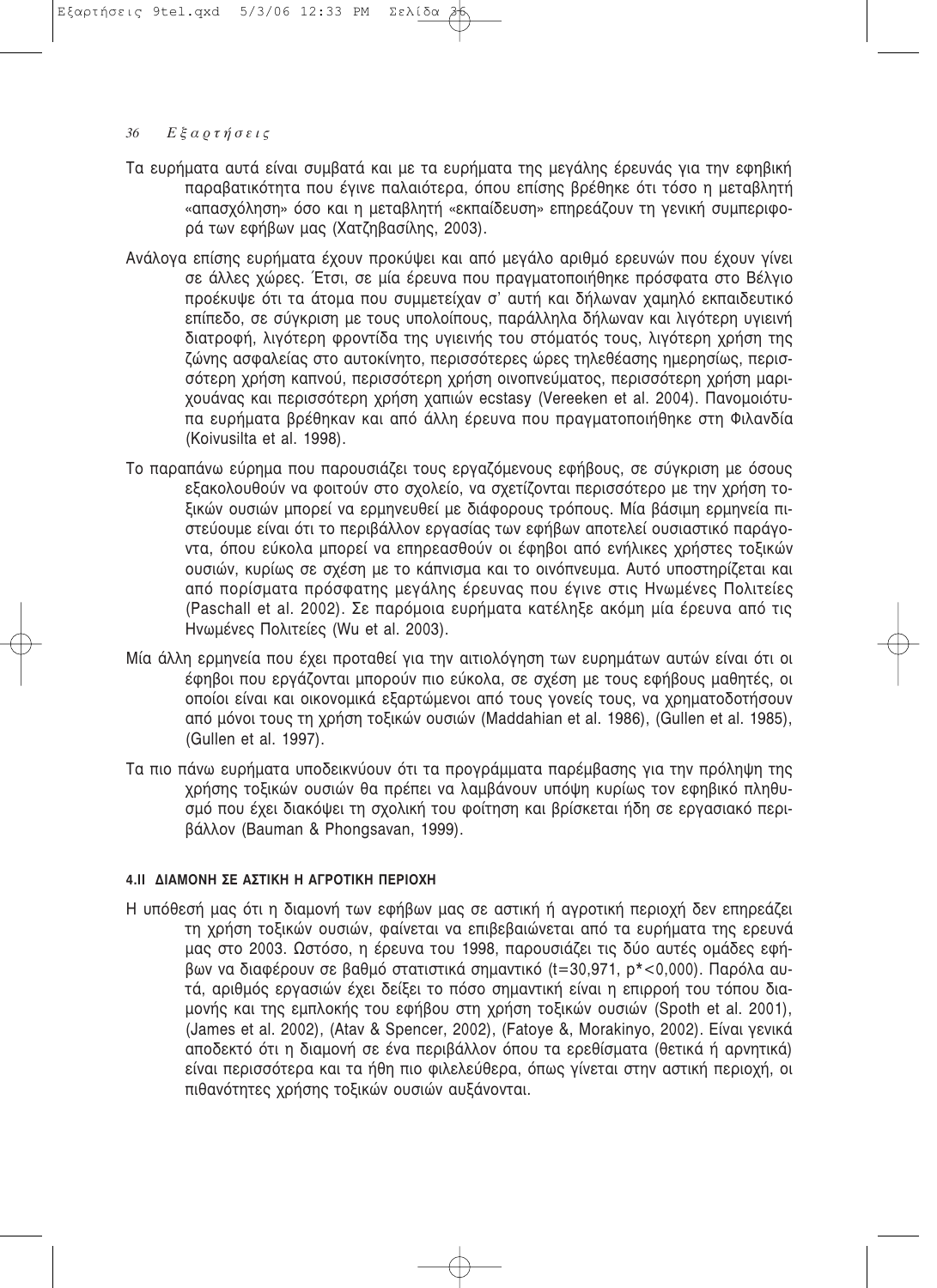- Η ερμηνεία του δικού μας διαφορετικού αποτελέσματος κατά το 2003, σε σχέση με τα αποτελέσματα των πιο πάνω ερευνών, αλλά και της δικής μας κατά το 1998, μπορεί να αποδοθεί στη διαπιστούμενη σημαντική αύξηση της χρήσης τοξικών ουσιών στον τόπο στο υπό μελέτη χρονικό διάστημα (ΕΚΤΕΠΝ, 2004). Έτσι, βάσιμα μπορεί να υποστηριχθεί ότι η αύξηση αυτή έχει επεκταθεί και στις αγροτικές μας περιοχές κατά τρόπο που να μην διαπιστώνεται πλέον οποιαδήποτε διαφορά στη χρήση τοξικών ουσιών τόσο από εφήβους αστικών, όσο και αγροτικών περιοχών. Ένα εύρημα που συνάδει ακριβώς και με τη μεγάλη έρευνά μας για την παραβατικότητα και την ψυχοπαθολογία των εφήβων μας (Χατζηβασίλης, 2003).
- Έτσι, δραματικές αλλαγές που έχουν επισυμβεί στις τελευταίες δεκαετίες, αναφορικά με την αλλαγή στον τρόπο ζωής του ανθρώπου, δυνατόν να έχουν τροποποιήσει διαφορές που παλαιότερα, πραγματικά να υπήρχαν στον τρόπο ζωής μεταξύ αστικών και αγροτικών περιοχών. Τέτοιες αλλαγές στη ζωή του σύγχρονου ανθρώπου είναι η σημαντική επίδραση των μέσων μαζικής επικοινωνίας, τα οποία συνήθως έχουν πανεθνική εμβέλεια κάλυψης, η μείωση των αποστάσεων με τη χρήση ιδιόκτητων ταχέων μεταφορικών μέσων και η χρήση μηχανών στην αγροτική εργασία (Srole, 1972). Έτσι, και άλλες έρευνες, όπως και η δική μας του 2003, απέτυχαν να διαπιστώσουν οποιαδήποτε διαφορά στη χρήση τοξικών ουσιών μεταξύ κατοίκων αστικών ή αγροτικών περιοχών (Peltzer et al. 2002), (Mainous et al. 2001).
- Τέλος, αξίζει να επισημανθεί ότι η διάκριση μεταξύ αστικής και αγροτικής περιοχής στην Κύπρο θα πρέπει ουσιαστικά να θεωρείται ασαφής, καθότι οποιαδήποτε αγροτική περιοχή απέχει λιγότερο από μια ώρα από το κέντρο, εφόσον χρησιμοποιηθεί ιδιόκτητο όχημα. Στην Κύπρο, η κατοχή ιδιωτικού οχήματος και τηλεόρασης από τις οικογένειες που διαμένουν στην επαρχία, είναι ο κανόνας.

### **4.III Η ΘΡΗΣΚΕΥΤΙΚΟΤΗΤΑ ΤΟΥ ΕΦΗΒΟΥ**

- Η υπόθεσή μας ότι η θρησκευτικότητα του εφήβου επηρεάζει τη χρήση τοξικών ουσιών απ' αυτόν, φαίνεται να επιβεβαιώνεται από τα αποτελέσματα της παρούσας συγκριτικής εργασίας μας. Η διαφορά των απαντήσεων των εφήβων στο ερωτηματολόγιο χρήσης τοξικών ουσιών, μεταξύ εκείνων που δηλώνουν ότι είναι θρησκευόμενοι, σε αντιδιαστολή με εκείνους που δηλώνουν ότι είναι άθεοι, δεν αναδεικνύεται σε στατιστικά σημαντική διαφορά [(t=0,53, p=0,958), 2003]. Ένα αποτέλεσμα που θα μπορούσε να αποδοθεί στον πολύ μικρό αριθμό των ατόμων που δήλωσαν «άθεοι» (n=53), θεωρώντας ότι θα απαιτούνταν ένα πολύ μεγαλύτερο τελικό δείγμα πληθυσμού για να αναδείξει μία στατιστικά σημαντική διαφορά, εφόσον βέβαια αυτή υπήρχε.
- Ωστόσο, στατιστικά σημαντική διαφορά προκύπτει στις απαντήσεις των εφήβων, που δηλώ-VOUV ότι πιστεύουν στο Θεό και εκκλησιάζονται τακτικά και σε εκείνους, οι οποίοι δηλώνουν ότι πιστεύουν στο Θεό μεν, αλλά δεν εκκλησιάζονται τακτικά [F=11,752,  $p*$  0,000), 1998  $Kat$  (t=-2,365,  $p*$  <0,019), 2003].
- Έτσι, μεγάλος αριθμός εργασιών έχει δείξει τον προστατευτικό ρόλο που μπορεί να έχει, αναφορικά με τη χρήση τοξικών ουσιών σε εφήβους, η θρησκευτικότητά τους, δηλαδή η ένταξή τους σε οποιαδήποτε θρησκεία ή θρησκευτικό δόγμα (Cronin, 1995), (Stylianou, 2004), (Cook et al. 1997), (Francis, 1997), (Francis & Mullen, 1993), (Hawks & Bahr, 1992), (Patock-Peckham et al. 1998).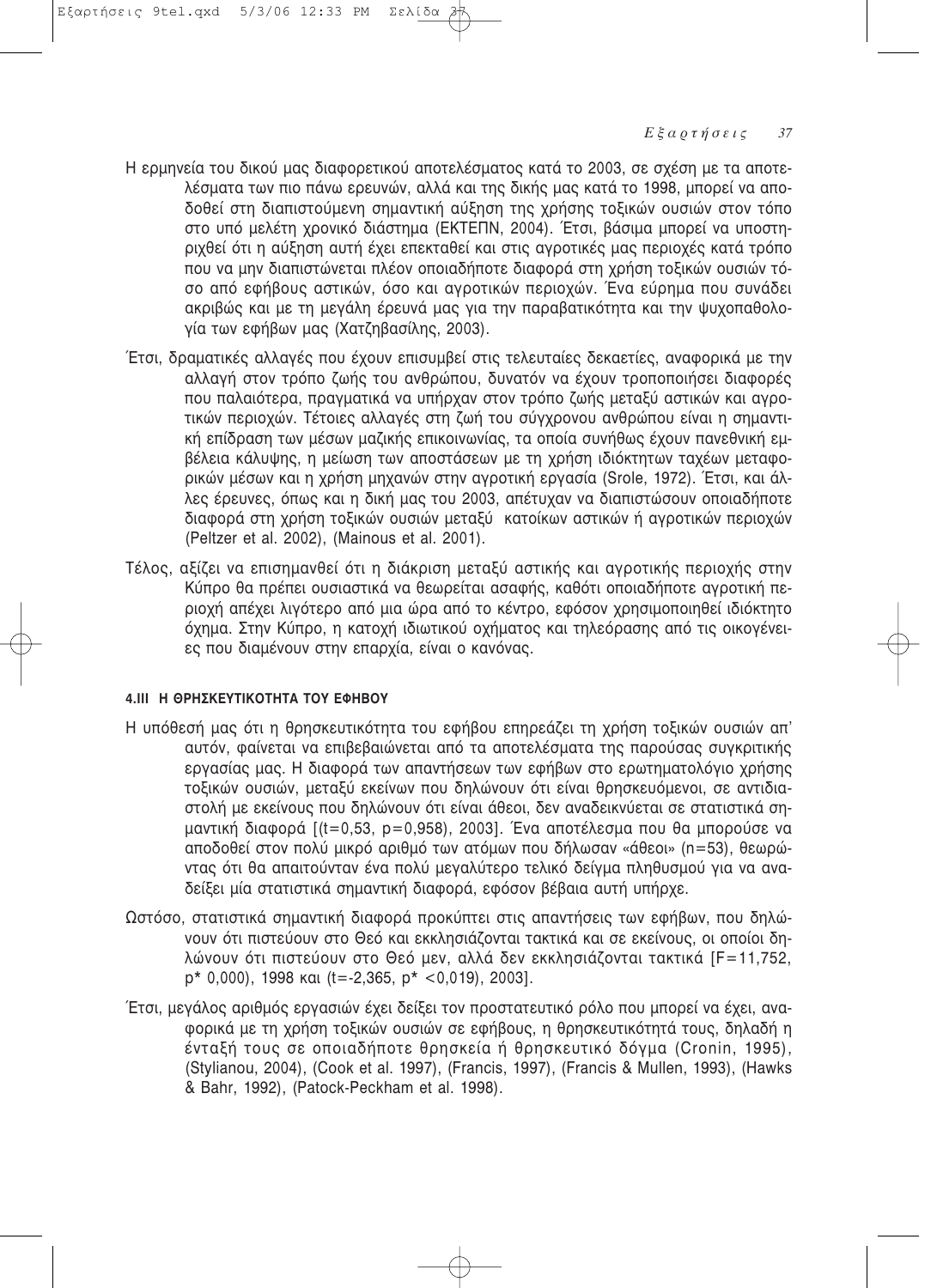## 4.IV Η ΕΠΙΘΕΤΙΚΟΤΗΤΑ ΤΩΝ ΓΟΝΕΩΝ

- Η υπόθεσή μας ότι η εκδήλωση επιθετικής συμπεριφοράς μεταξύ γονέων επηρεάζει τη χρήση τοξικών ουσιών στους εφήβους φαίνεται να επιβεβαιώνεται από τα ευρήματα και των δύο ερευνών μας.
- Η διαφορά μεταξύ των δύο υποομάδων εφήβων (χαμηλού και μέτριου επιπέδου επιθετικότητας μεταξύ των γονέων), έτσι όπως περιγράφηκαν στα αποτελέσματα, στις απαντήσεις τους στο ερωτηματολόγιο χρήσης τοξικών ουσιών αναδεικνύεται σε στατιστικά σημαντική διαφορά και στις δύο μας έρευνες [(t=-29,40, p\*< 0,000), 1998 και  $(t=5.034, p*<0.000), 2003$ ].
- Στην παρούσα εργασία τα ευρήματά μας, αναφορικά με την επίδραση της μεταβλητής αυτής στη χρήση τοξικών ουσιών, που είναι ευρήματα δύο διαδοχικών παγκύπριων ερευνών, «συγκλίνουν» με τα ευρήματα μεγάλου αριθμού άλλων εργασιών (Denton & Kapmpfe, 1994), (Barnes & Windle, 1987), (Rask et al. 2003), (Stephenson et al. 1996), που αναδεικνύουν τη σχέση μεταξύ των μεταβλητών «χρήση τοξικών ουσιών» από εφήβους και «περιβάλλον βίας μέσα στην οικογένεια» όπως αυτή έχει μελετηθεί αρκετά τα τελευταία χρόνια.

## 4.V Η ΔΟΜΗ ΤΗΣ ΟΙΚΟΓΕΝΕΙΑΣ

- Η υπόθεσή μας ότι η δομή της οικογένειας των εφήβων επηρεάζει τη χρήση από τους εφήβους τοξικών ουσιών, φαίνεται να επαληθεύεται από τα αποτελέσματα τόσο της έρευνας του 1998, όσο και εκείνης του 2003.
- Η διαφορά στις απαντήσεις των εφήβων των δύο υποομάδων, εκείνων δηλαδή που προέρχονταν από οικογένεια με τους δύο φυσικούς γονείς, σε σύγκριση με τους εφήβους που απάντησαν το ερωτηματολόγιο και προέρχονταν, είτε από οικογένεια με διαζευγμένο γονιό, είτε από οικογένεια με πατριό/μητριά, ή χήρο γονιό, αναδεικνύεται μετά την εφαρμογή του κριτηρίου t, σε στατιστικά σημαντική διαφορά [(t=56,418, p\*< 0,000), 1998 και (t=3,113, p\* < 0,002), 2003]. Ευρήματα τα οποία βρίσκονται σε απόλυτη ομοφωνία με τα ευρήματα όλων των παρακάτω εργασιών.
- Το θέμα της σχέσης της μεταβλητής αυτής με τη χρήση τοξικών ουσιών στους εφήβους έχει από παλαιά απασχολήσει την έρευνα διεθνώς. Πολλές εργασίες έχουν καταδείξει την άμεση σχέση των δύο αυτών μεταβλητών (Bjarnason et al. 2003a), (Bjarnason et al. 2003b), (Miller, 1997), (McArdle et al. 2002), (Sutherland & Shepherd, 2001), (Challier et al. 2000), (Ledoux et al. 2002).
- Από τις μεταβλητές που ερευνήθηκαν, φαίνεται ότι οι ακόλουθες επηρεάζουν σταθερά κατά τις δύο χρονικές στιγμές (1998 - 2003) τη χρήση τοξικών ουσιών από άρρενες, εφήβους, Ελληνοκύπριους, ηλικίας 17 και 18 ετών:
	- 1. Η απασχόληση του εφήβου,
	- 2. Το εκπαιδευτικό επίπεδο του εφήβου,
	- 3. Το επίπεδο θρησκευτικότητας του εφήβου,
	- 4. Το επίπεδο επιθετικότητας μεταξύ των γονέων του,
	- 5. Η δομή της οικογένειας.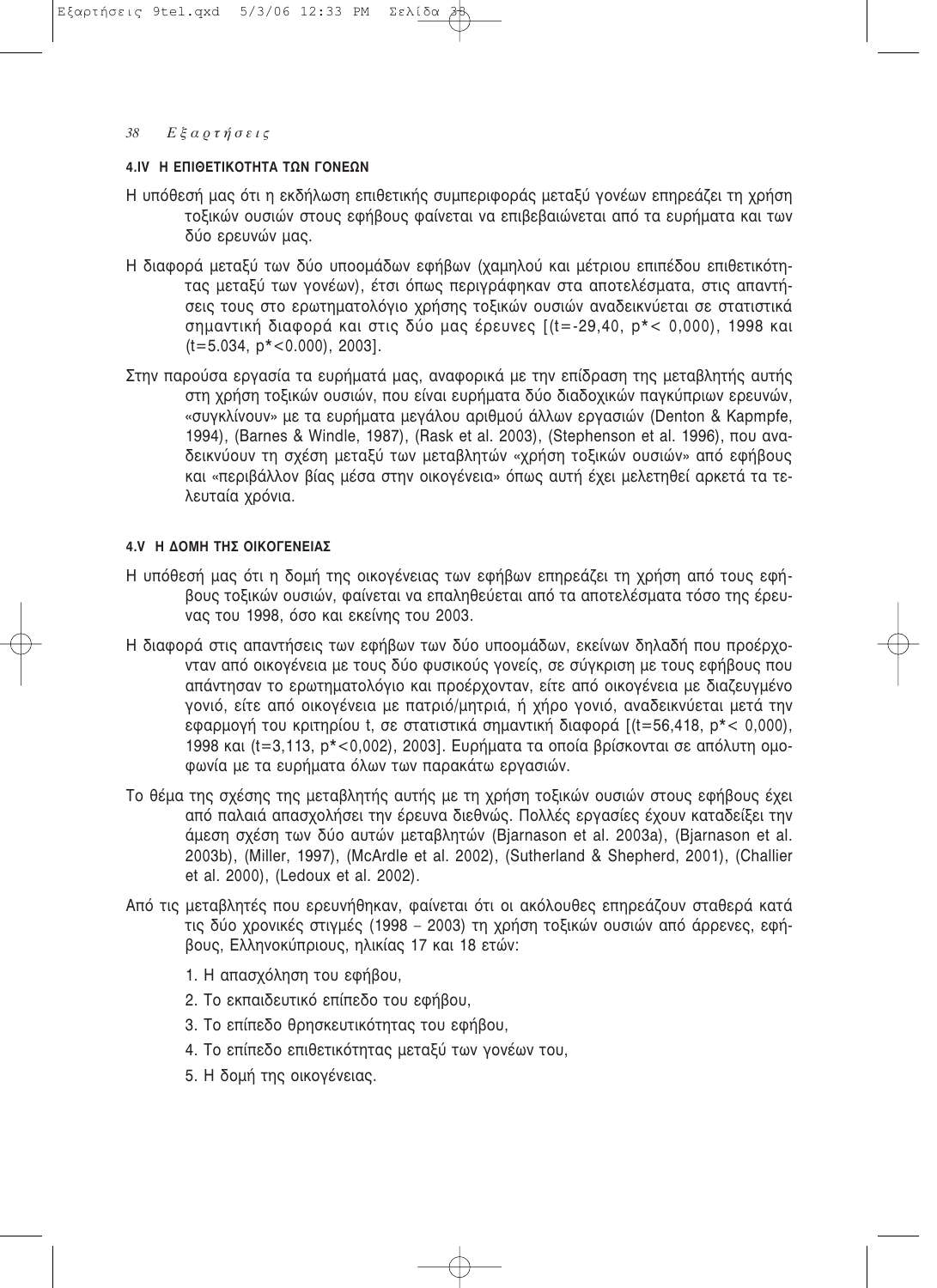Εν κατακλείδι, αξίζει να σημειωθεί ότι, παρόλο που η έρευνα και στις δύο χρονικές στιγμές χρησιμοποίησε δείγμα μόνο από άρρενες εφήβους ηλικίας 17-18 ετών, μπορούμε να χρησιμοποιήσουμε τα δεδομένα που προέκυψαν και από τις δύο παγκύπριες έρευνες ως μια βάση για μελλοντικά προνράμματα πρόληψης της χρήσης τοξικών ουσιών στην Κύπρο με δυνατότητα επέκτασης και στο γυναικείο φύλο.

## *<i>Ελληνική βιβλιογραφία*

Εξαρτήσεις 9tel.qxd 5/3/06 12:33 PM Σελίδα

Δημογραφική Έκθεση, Στατιστική Υπηρεσία, 2002, Λευκωσία.

- ΕΚΤΕΠΝ (2004). Ετήσια Έκθεση 2004 του Ευρωπαϊκού Κέντρου Παρακολούθησης Ναρκωτικών και Τοξικομανίας. Λευκωσία: Εθνικό Κέντρο Τεκμηρίωσης και Πληροφόρησης για τα Ναρκωτικά.
- Χατζηβασίλης Β., (1997). <u>Το Διαζύγιο στην Κύπρο</u>, *σήμερα και χθες και η Παρένθεση, έκδ*οση του συγγραφέα, Λευκωσία.
- Χατζηβασίλης Β., (2001). «Ψυχοκοινωνικές διαστάσεις του διαζυγίου στη σύγχρονη Κύπρο», Επιθεώρηση Κοινωνικών × Ερευνών, 104-105 (Α-Β): 43-62.
- Χατζηβασίλης Β., Μαδιανός Μ. και Φαρσεδάκης Ι., (2002α). «Ψυχοπαθολογία, παραβατική συμπεριφορά, θρησκευτικότητα και εμπειρία διαζυγίου σε αντιπροσωπευτικό δείγμα αρρένων εφήβων Ελληνοκυπρίων», εργασία που παρουσιάσθηκε στο 180 Παγκύπριο Ιατρικό Συνέδριο, Λευκωσία, 12-15/9/2002.
- Χατζηβασίλης Β., Μαδιανός Μ. και Φαρσεδάκης Ι., (2002β). «Ψυχοπαθολογία και παραβατική συμπεριφορά σε αντιπροσωπευτικό δείγμα αρρένων εφήβων Ελληνοκυπρίων», εργασία που παρουσιάσθηκε στο 180 Παγκύπριο Ιατρικό Συνέδριο, Λευκωσία, 12-15/9/2002.
- Χατζηβασίλης Β. (2003). Κύπριοι Έφηβοι: Η Παραβατικότητα Και Τα Ψυχικά Τους Προβλήματα, έκδοση του συγγραφέα, Λεμεσός.

# *Αγγλόφωνη βιβλιογραφία*

- Atav S, Spencer GA, (2002). "Health risk behaviors among adolescents attending rural, suburban, and urban schools: a comparative study", Jul; 25(2): 53-64.
- Barnes GM & Windle M, (1987). "Family factors in adolescent alcohol and drug abuse", Pediatrician, 14(1- 2): 13-8.
- Bauman A, Phongsavan P, (1999). "Epidemiology of substance use in adolescence: prevalence, trends and policy implications", Drug Alcohol Depend; 55(3): 187-207.
- Bjarnason T, Andersson B, Choquet M, Elekes Z, Morgan M & Rapinett G, (2003a) "Alcohol culture, family structure and adolescent alcohol use: multilevel modeling of frequency of heavy drinking among 15-16 year old students in 11 European countries", J Stud Alcohol, 64(2): 200-8.
- Bjarnason T, Davidaviciene AG, Miller P, Nociar A, Pavlakis A & Stergar E, (2003b). "Family structure and adolescent cigarette smoking in eleven European countries". Addiction, 98(6): 815-24.
- Challier B, Chau N, Predine R, Choquet M & Legras B, (2000) "Associations of family environment and individual factors vs. tobacco, alcohol, and illicit drug use in adolescents", Eur. J Epidemiol., 16(1): 33-42.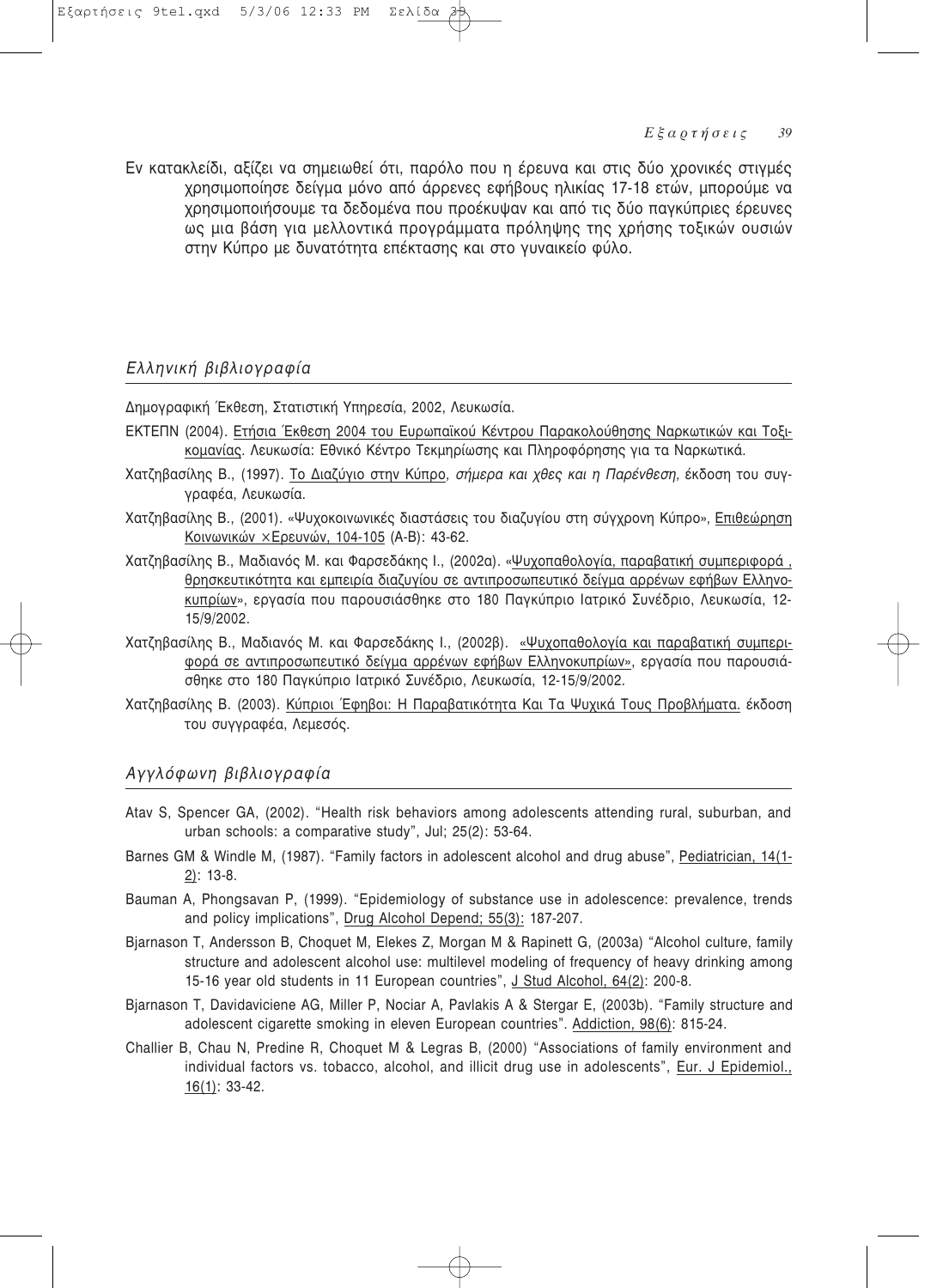- Cook CC, Goddard D & Westall R, (1997). "Knowledge and experience of drug use amongst church affiliated young people", Drug Alcohol Depend, 6:46(1-2), 9-17.
- Cronin C, (1995). "Religiosity, religious affiliation, and alcohol and drug use among American college students living in Germany". Int. J. Addict., 30(2): 231-8.
- Denton RE & Kapmpfe CM, (1994). "The relationship between family variables and adolescent substance abuse: a literature review". Journal of Adolescence; 29(114): 475-95.
- Elliot D.S. & Huizinga D., (1983). "Social class and delinquent behavior in a nation youth panel: 1976- 1980". Criminology, 21: 149-177.
- Francis LJ & Mullen K, (1993) "Religiosity and attitudes towards drug use among 13-15 year olds in England".Addiction, 88(5): 665-72.
- Fatoye FO, Morakinyo O, (2002). "Substance use amongst secondary school students in rural and urban communities in western Nigeria". East Afr. Med. J, 79(6): 299-305.
- Francis LJ, (1997). "The impact of personality and religion on attitude towards substance use among 13- 15 years olds". Drug Alcohol Depend. 14; 44(2-3): 95-103.
- Gullen FT, Larson MT, & Mothers RA, (1985). "Having money and delinquent involvement: The neglect of power in delinquency theory". Criminal Justice and Behavior, 12:171-192.
- Gullen FT, Williams N & Wright JP, (1997). "Work conditions and juvenile delinquency: Is youth employment criminogenic?". Criminal Justice Policy and Research, 8: 119-143.
- Hadjivassilis V., Onisiforou K. and Madianos M., 2004, "Promiscuity in a nationwide representative sample of male Greek-Cypriot adolescents". Sexual and Relationship Therapy, Vol. 19, No 1:57-64.
- Hawks RD & Bahr SH, (1992) "Religion and drug use". J of Drug Educ., 22(1): 1-8.
- James KE, Wagner FA, Antony JC, (2002). "Regional variation in drug purchase opportunity among youths in the United States, 1996-1997", J Urban Health, 79(1): 104-12.
- Koivusilta L, Rimpela A, Rimpela M., 1998, "Health related lifestyle in adolescence predicts adult educational level: a longitudinal study from Finland", J Epidemiol. Community Health, 52(12): 794-801.
- Maddahian E, Newcomb MD, Bentler PM, (1986). Adv. Alcohol Subst. Abuse, 5(3): 63-780.
- Ledoux, S., Miller, P., Choquet, M., Plant, M. (2002). Family structure, parent-child relationship, and alcohol and other drug use among teenagers in France and the United Kingdom, Alcohol and Alcoholism, 37(1): 52-60.
- Mainous RO, Mainous AG, Martin CA, Oler MJ & Haney As, (2001). "The importance of fulfilling unmet needs of rural and urban adolescents with substance abuse", J Child Adolesc Psychiatry Nurs., 14(1): 32-40.
- McArdle P, Wiegersman A, Gilvarry E, Kolte B, McCarthy S, Fitzgerald M, Brinkley A, Blom M, Stoeckel I, Pierolini A, Michels I, Johnson R & Quensel S, (2002). "European adolescent substance use: the roles of family structure, function and gender" .Addiction, Mar.; 97(3): 329-36.
- Miller P, (1997). "Family structure, personality, drinking, smoking and illicit drug use: a study of UK teenagers". Drug Alcohol Depend., 14; 45(1-2): 121-9.

Nurisis M., (1993). SPSS for windows. Base system, users guide, Release 6.0. Chicago: SPSS inc.

- Paschall MJ, Ringwalt CL, Flewelling RL, (2002). "Explaining higher levels of alcohol use among working adolescents: an analysis of potential explanatory variables". J Stud Alcohol, 63(2): 169-78.
- Patock-Peckham JA, Hutchinson GT, Cheong J & Nagoshi CT, (1998). "Effects of religion and religiosity on alcohol use in a college student sample: Drug Alcohol Depend., 49(2): 81-8.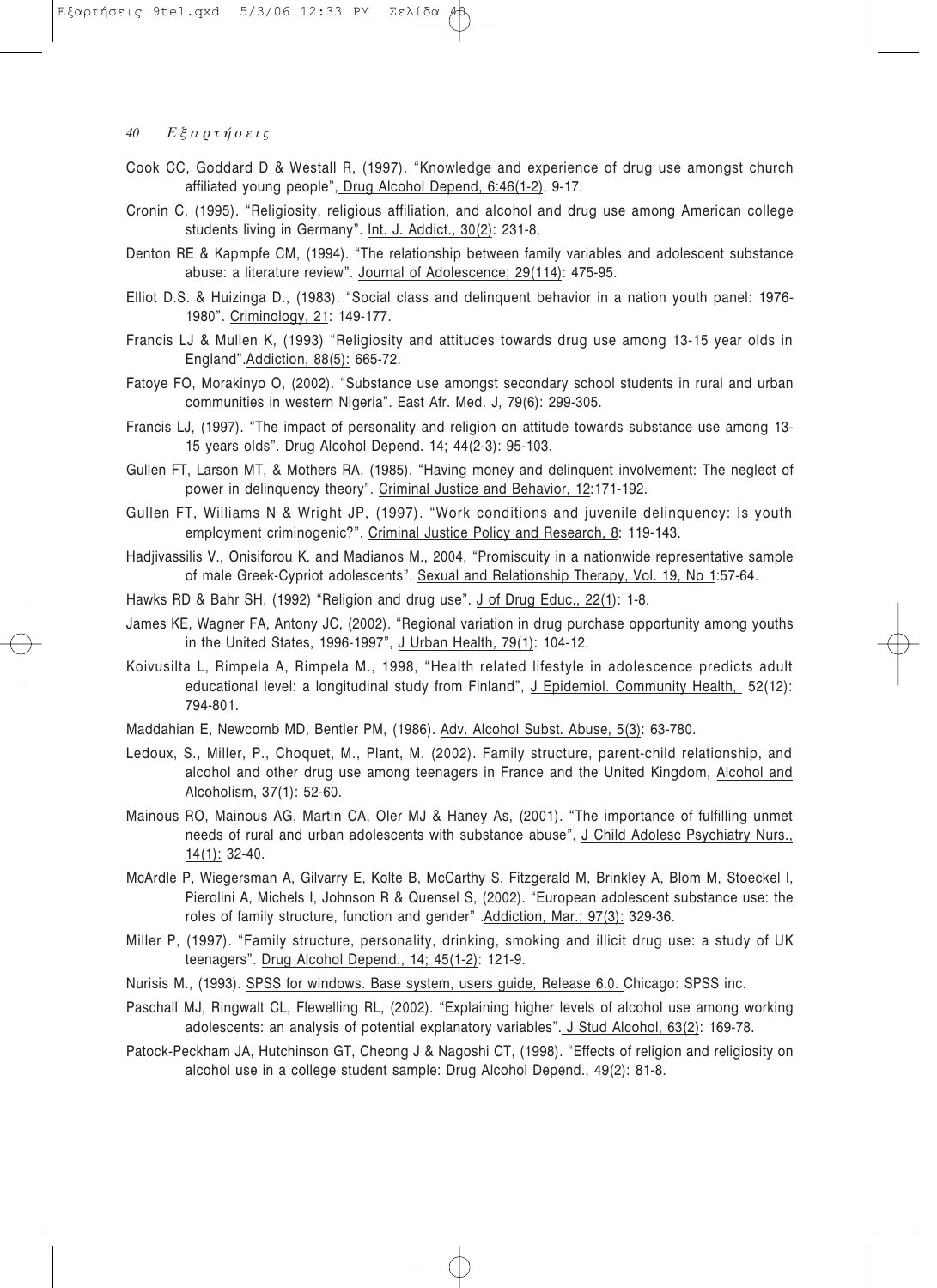- Peltzer K, Malaka DW, Phaswana N, (2002). "Sociodemographic factors, religiosity, academic performance, and substance use among first-year university students in South Africa", Psychol. Rep. 91(1): 105-13.
- Rask K, Astedt-Kurki P, Paavilainen E & Laippala P, (2003). "adolescent subjective well-being and family dynamics". Scand. J. Caring Sci., 17(2): 129-38.
- Spoth R, Goldberg C, Neppl T, Trudeau L, Ramisetty-Mikler S, (2001). "Rural-urban differences in the distribution of parent-reported risk factors for substance use among young adolescents. J Subst. Abuse, 13(4): 609-23.
- Srole, (1972). "Urbanization and mental health: some reformations". Am. Scientist, 60: 576-583.
- Stephenson AL, Henry CS & Robinson LC, (1996). "Family characteristics and adolescent substance use". Adolescence, 31(121): 59-77.
- Stylianou S, (2004). "The role of religiosity in the opposition to drug use", Int. J. Offender Ther. Comp. Criminol., Aug; 48(4): 429-48.
- Sutherland I & Shepherd JP, (2001). "Social dimensions of adolescent substance use", Addiction, Mar.; 96(3): 445-58.
- Vereeken CA, Maes L, DE Bacquer D., (2004). "The influence of parental occupation and the pupils' educational level on lifestyle behaviors among adolescents in Belgium". J. Adolesc. Health, 34(4): 330-8.
- WHO World report on violence and health Fact sheet 10/02, Copenhagen, October 2002: http://www.who.int/violence-injury-prevention).
- Wu LT, Schlenger, WE, Galvin DM, (2003). "The relationship between employment and substance use among students aged 12 to 17". J Adolesc. Health, Jan; 32(1): 5-15.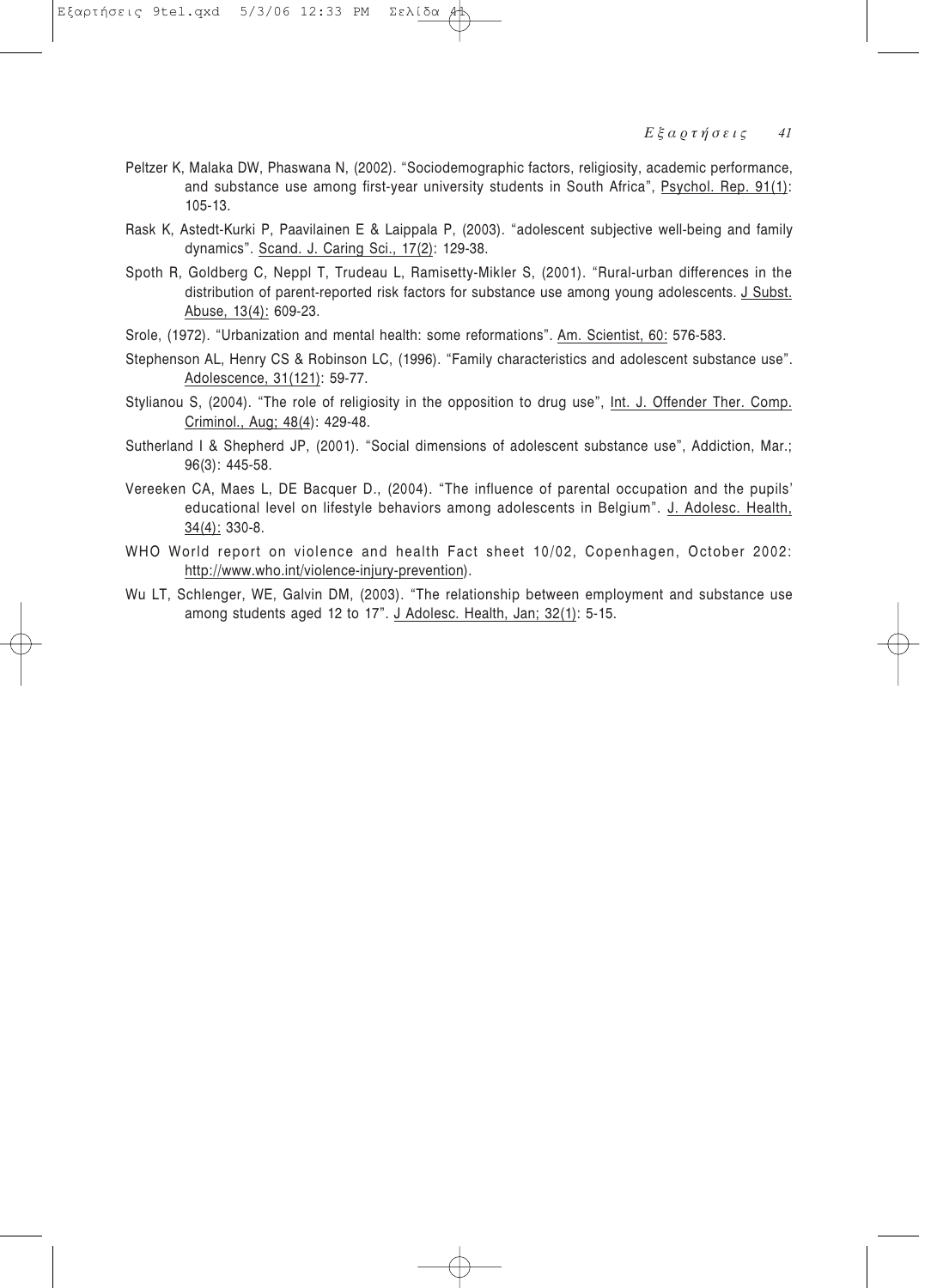*Ε ξ α ρ τ ή σ ε ι ς , τεύχος 9, 2006*

# LIVING WITH THE DAILY DOSE- THE GREEK CASE

ELIZABETH IOANNIDI, DEMOSTHENES AGRAFIOTIS DEPT. OF SOCIOLOGY, NATIONAL SCHOOL OF PUBLIC HEALTH

- The aim of this research was to collect and compare first hand data concerning HIV- infected drug users and their access and adherence to anti-retroviral therapy in 12 E.U countries. The final objective was to improve treatment effectiveness through formulating "best practices" implemented in different European countries supporting patients to adhere to anti-retroviral treatment. The project was carried out in the framework of the European program 'AIDS and other STIs' (SANCO/G/4)
- Design Semi-structured interviews were carried out with: 1) 25 HIV+ drug users a) following antiretroviral therapy at the time of the interviews b) not following any therapy and c) drug users on and off antiretroviral therapy. 2) Interviews with medical staff actively involved in the antiretroviral therapy of drug users (doctors, nurses, psychologists, social workers etc)
- Findings In our country access did not present any striking features as it is available to anyone with the medical indication to follow the suggested treatment. The interviewees referred to problems with adherence, the main reasons for not continuing their medication being: Side-effects, Resistance, Low adherence due to difficult regime while difficult life conditions cause the biggest problem.
- Conclusions In the case of adherence professionals reported the need for a better collaboration and a link between the Special Units in Hospitals, the AIDS Reference centres, the support services of KEEL (mainly counselling) and the Drug users services such as OKANA and KETHEA so they can follow together an individual from the time he/she is diagnosed HIV+ till the moment he/she starts treatment.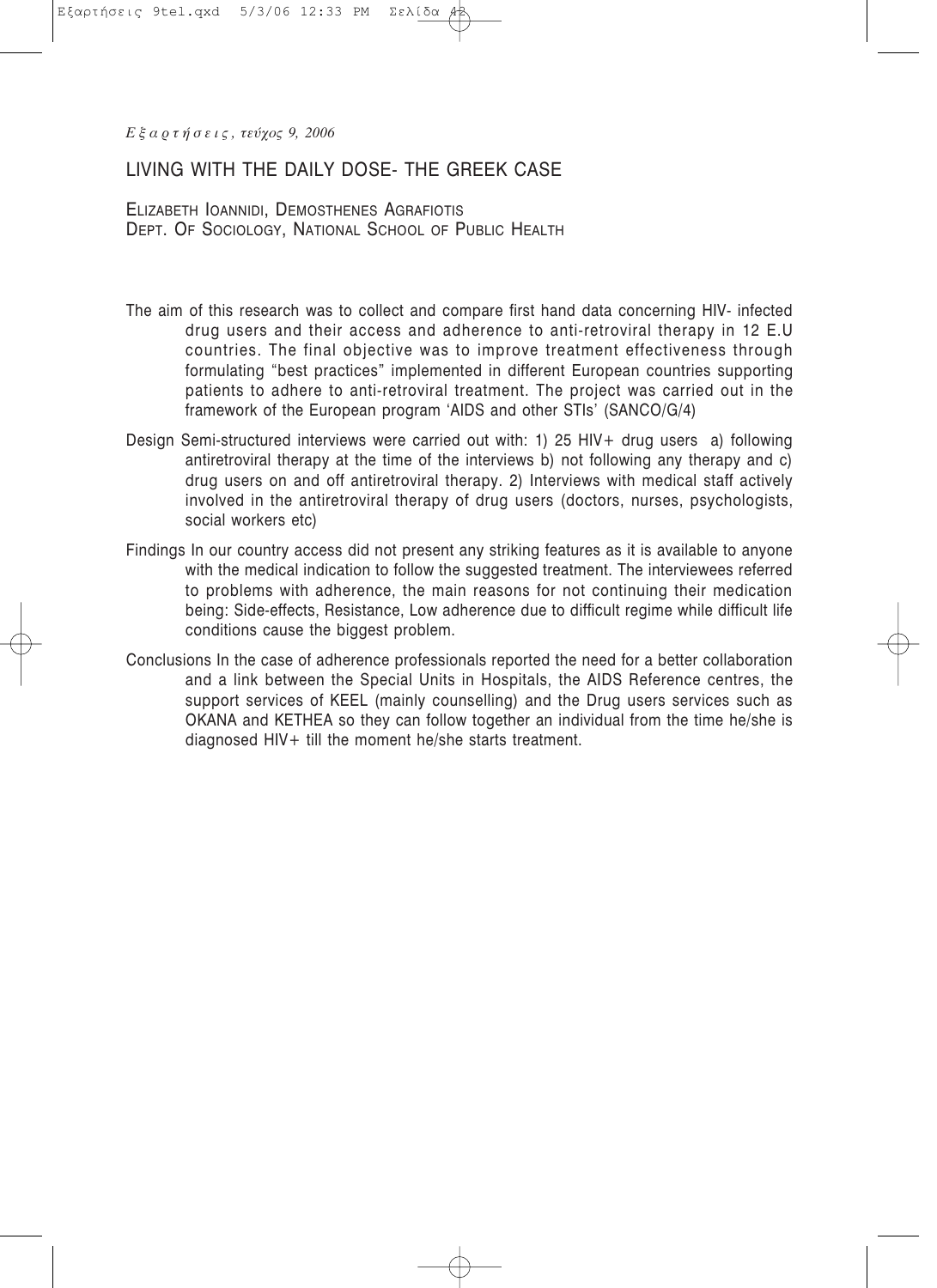*Ε ξ α ρ τ ή σ ε ι ς , τεύχος 9, 2006*

# EYPΩΠΑΪΚΟ ΠΡΟΓΡΑΜΜΑ "DAILY DOSE": ΖΩΝΤΑΣ ΜΕ ΤΗΝ ΚΑΘΗΜΕΡΙΝΗ XPH∑H

E. ΙΩΑΝΝΙΔΗ<sup>\*</sup>, ΔΡ. ΚΟΙΝΩΝΙΟΛΟΓΙΑΣ-ΕΡΕΥΝΗΤΡΙΑ, Δ. ΑΓΡΑΦΙΩΤΗΣ, ΚΑΘ. ΚΟΙΝΩΝΙΟΛΟΓΙΑΣ

Περίληψη

- Ο σκοπός της εργασίας ήταν η διερεύνηση της πρόσβασης και της συμμόρφωσης σε αντιρετροϊκή θεραπεία των οροθετικών ατόμων που είναι παράλληλα και χρήστες τοξικών ουσιών. Η έρευνα έγινε στο πλαίσιο του Ευρωπαϊκού προγράμματος με τίτλο: Daily Dose (Ζώντας με την καθημερινή χρήση). Συμμετείχαν 12 Ευρωπαϊκές χώρες με κύριο στόχο τη συγκριτική μελέτη μεταξύ της πολιτικής και των πρακτικών που ισχύουν στις χώρες της Ε.Ε. που συμμετείχαν στο πρόγραμμα για τη θεραπεία οροθετικών ατόμων που είναι χρήστες ουσιών.
- Η έρευνα βασίστηκε σε: 1) ημι-κατευθυνόμενες συνεντεύξεις σε 25 οροθετικούς χρήστες τοξικών ουσιών που α) ακολουθούσαν αντιρετροϊκή θεραπεία, β) δεν ακολουθούσαν καμία θεραπεία και γ) άτομα που ακολουθούσαν αλλά κατά διαστήματα διέκοπταν την αντιρεοτροϊκή θεραπεία. 2) Συνεντεύξεις με το προσωπικό (γιατρούς, νοσηλευτές, ψυχολόγους, κοινωνικούς λειτουργούς και άλλες ειδικότητες) που συμμετέχουν ενεργά στη θεραπεία και αποτοξίνωση αυτών των ατόμων
- Στη χώρα μας φαίνεται ότι οι οροθετικοί χρήστες τοξικών ουσιών δεν αντιμετωπίζουν ιδιαίτερα προβλήματα. δυσκολίες ή εμπόδια ως προς την πρόσβασή τους στις υπηρεσίες υγείας καθώς η θεραπεία είναι δωρεάν για όλα τα άτομα, όπου η αντιρετροϊκή θεραπεία κρίνεται απαραίτητη. Οι ιδιαιτερότητες παρατηρούνται ως προς την τήρηση και τη συμμόρφωση στη θεραπεία. Εκεί φαίνεται, ότι αρκετά άτομα δεν ακολουθούν συστηματικά την υποδεικνυόμενη θεραπεία. Αυτό οφείλεται περισσότερο σε δυσκολίες που σχετίζονται με τη διαχείριση της καθημερινής ζωής (έλλειψη σταθερότητας, συνθήκες διαβίωσης κλπ).
- Οι ιδιαιτερότητες της συγκεκριμένης κοινωνικής ομάδας σε θέματα συμμόρφωσης στην αντιρετροϊκή θεραπεία θα μπορούσαν να αντιμετωπιστούν αρχικά με τη στενότερη συνεργασία μεταξύ των φορέων που εμπλέκονται στο χώρο της παροχής υπηρεσιών υγείας σε οροθετικά άτομα με τους αντίστοιχους φορείς στο χώρο των χρηστών ουσιών.

## ΕΙΣΑΓΩΓΗ

Το ερευνητικό αυτό έρνο σχεδιάσθηκε και κατατέθηκε από τη Mn Κυβερνητική Ορνάνωση Stichting Mainline (Ολλανδία), που ήταν και οι συντονιστές του έργου, και εγκρίθηκε από τη SANCO/G/4 στα πλαίσια του Προγράμματος AIDS και άλλα μεταδοτικά νοσήματα (SPC.2002434).

<sup>\*</sup> Διεύθυνση Επικοινωνίας: Τομέας Κοινωνιολογίας, Εθνική Σχολή Δημόσιας Υγείας, Λ. Αλεξάνδρας 196, ∞ı‹Ó· 115 21, ΔËÏ. 2106466243, 2106460958, eioannid@nsph.gr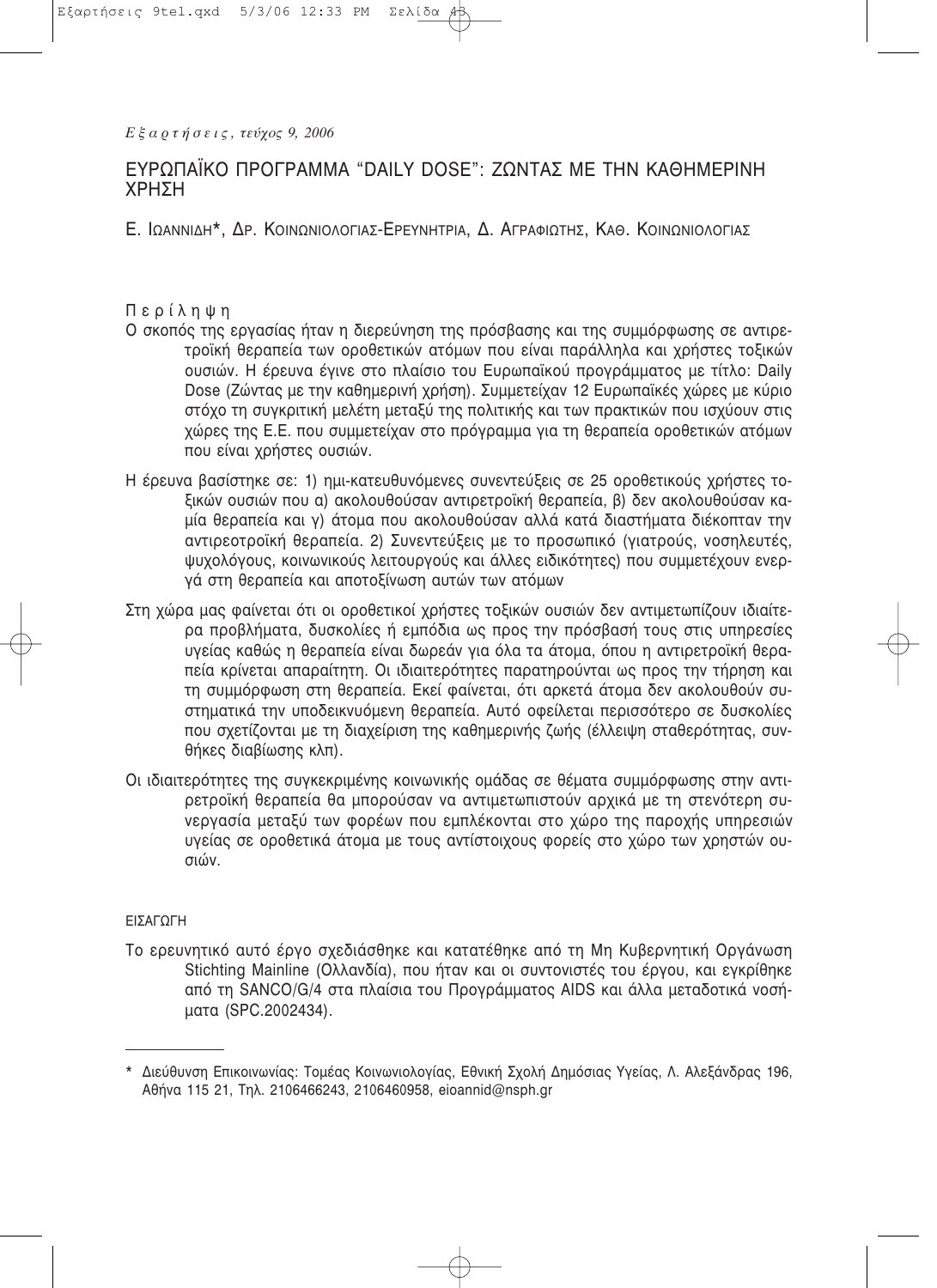- Ο σκοπός του έργου ήταν διττός: αφενός η συγκριτική μελέτη μεταξύ της πολιτικής και των πρακτικών που ισχύουν στις 12 χώρες της Ε.Ε - Ολλανδία, Γερμανία, Αυστρία, Βέλγιο, Ελλάδα, Ιρλανδία, Δανία, Σουηδία, Ηνωμένο Βασίλειο, Ιταλία, Πορτογαλία, Ισπανία-(που συμμετείχαν στο Ευρωπαϊκό πρόνραμμα Daily Dose (Ζώντας με την καθημερινή χρήση), για την πρόσβαση σε αντιρετροϊκή θεραπεία των HIV+ ατόμων που είναι χρήστες τοξικών ουσιών και αφετέρου η συμμόρφωση τους στην αντιρετροϊκή θεραπεία.
- Για την υλοποίηση του έργου κάθε χώρα που συμμετείχε συγκέντρωσε αρχικά όλα τα στοιχεία τα οποία σχετίζονται με την υπάρχουσα νομοθεσία, την πολιτική και τις πρακτικές που ακολουθεί: α) σχετικά με την πρόσβαση στις υπηρεσίες υγείας και την παροχή αντιρετροϊκής θεραπείας σε άτομα με AIDS β) σε σχέση με τους χρήστες τοξικών ουσιών.
- Η σημαντικότητα του έργου σχετίζεται με τις ιδιαιτερότητες οι οποίες παρατηρούνται ως προς την τήρηση της θεραπείας από την πλειοψηφία των χρηστών. Μέσα από τα συγκριτικά αποτελέσματα επιχειρείται σε Ευρωπαϊκό επίπεδο ο εντοπισμός των κυριοτέρων προβλημάτων, που θα μπορούσαν να αντιμετωπισθούν με την επιλογή και εφαρμογή επιτυχημένων πρακτικών, οι οποίες έχουν δοκιμασθεί σε κάποιες από τις συμμετέχουσες χώρες και αποδεδειγμένα βελτιώνουν την κατάσταση.
- 1. HIV / AIDS KAI XPHΣΤΕΣ ΤΟΞΙΚΩΝ ΟΥΣΙΩΝ ΣΤΗΝ ΕΛΛΑΔΑ
- Ο συνολικός αριθμός των ατόμων με HIV/AIDS στην Ελλάδα, μέχρι τον Ιούνιο του 2003, (περίοδο που διεξήχθη η έρευνα) ήταν 6.521, από τους οποίους οι 87 ήταν κάτω των 15 ετών. Ο συνολικός αριθμός των ενδοφλέβιων χρηστών ναρκωτικών με HIV/AIDS ήταν 237.
- Ο αριθμός των χρηστών που προσβλήθηκαν από τον ιό του HIV το έτος 2003 (Ιούνιο) ήταν 239, από τους οποίους οι 178 ήταν άντρες και οι 61 γυναίκες. Ανάμεσα σε αυτούς, οι 5 έκαναν ενδοφλέβια χρήση ναρκωτικών.
- Οι νέες διαγνώσεις περιπτώσεων του AIDS το 2003 ήταν 25, από τους οποίους οι 2 έκαναν ενδοφλέβια χρήση ναρκωτικών.
- Οι συνολικές περιπτώσεις του AIDS που είχαν αναφερθεί στην Ελλάδα μέχρι τις 30/6/2003 ήταν 2.394, από τους οποίους οι 93 αναφέρθηκαν ως ενδοφλέβιοι χρήστες ναρκωτικών, 71 άντρες και 22 γυναίκες.
- Ο συνολικός αριθμός των θανάτων από AIDS από το ξεκίνημα της επιδημίας είναι 1.359, από τους οποίους οι 1.193 ήταν άντρες και οι 166 ήταν γυναίκες. Η πλειοψηφία των ατόμων αυτών ήταν ηλικίας 25 - 49 ετών.
- Σε αυτούς τους θανάτους θα πρέπει να περιλαμβάνεται σημαντικός αριθμός ενδοφλέβιων χρηστών με AIDS/HIV. Δεν υπάρχουν επίσημα στοιχεία για τους θανάτους όσον αφορά στον τρόπο μόλυνσης, αλλά είναι γνωστό ότι στη χώρα μας το ποσοστό των θανάτων στους χρήστες ηρωίνης είναι υψηλό. Το 2002 σημειώθηκαν 259 θάνατοι τοξικομανών, από τους οποίους το 99,2% ήταν χρήστες ηρωίνης. Σύμφωνα με το ΕΚΤΕΠΝ (2002), είναι η πρώτη φορά από το 1990 που υπήρξε μείωση στον αριθμό των θανάτων τοξικομανών. Αυτή η μείωση ήταν σε ποσοστό 19,3% σε σχέση με το 2001. Αυτό σημαίνει ότι ο συνολικός αριθμός των χρηστών με HIV/AIDS εν ζωή σήμερα ενδέχεται να είναι μικρότερος από τον αναφερόμενο συνολικό αριθμό των 239.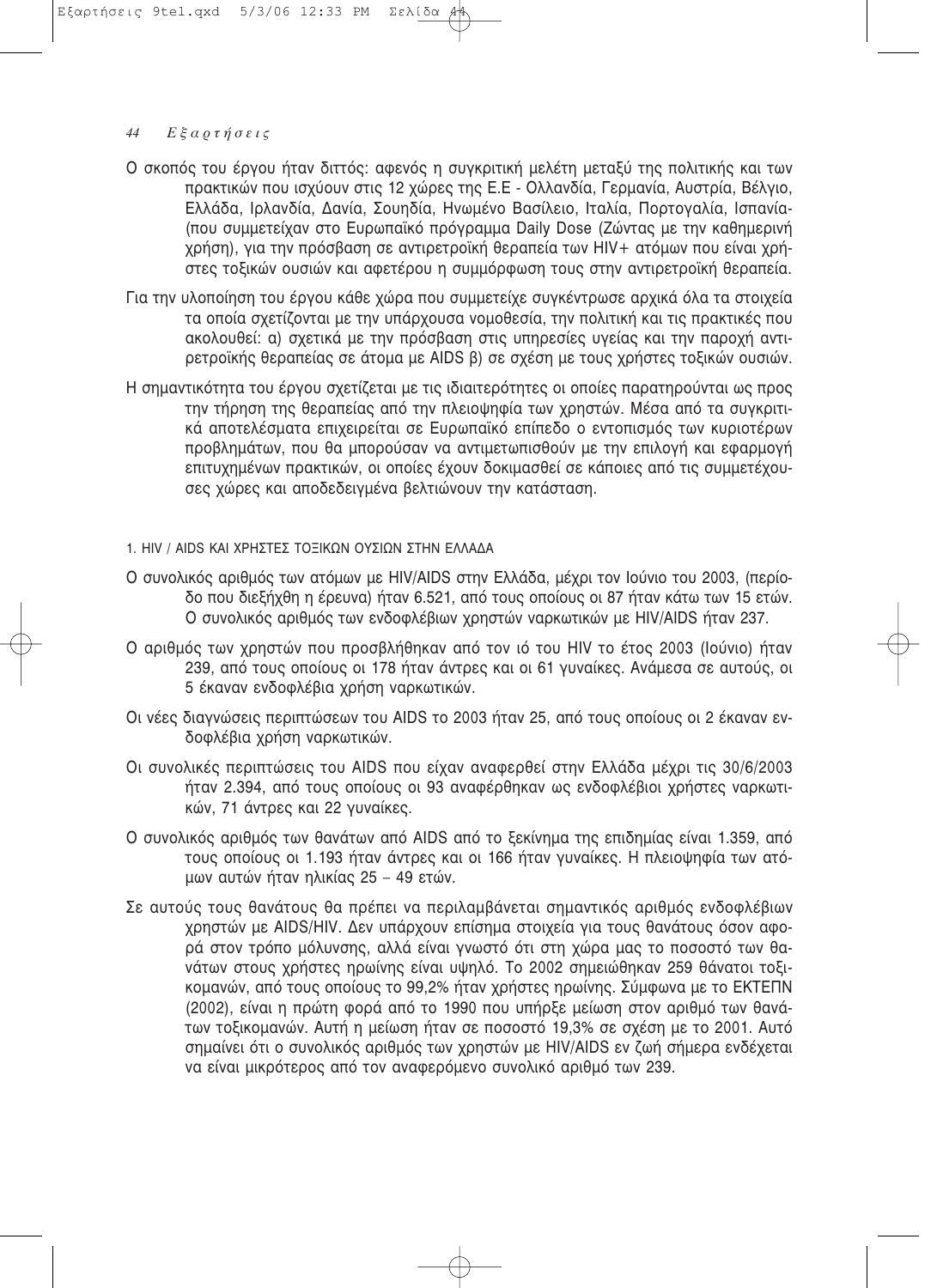- Συνολικά, για τη συντριπτική πλειοψηφία των αναφερόμενων περιπτώσεων του HIV σε ενήλικες/ εφήβους ευθύνεται η σεξουαλική μετάδοση. Οι περισσότεροι από αυτούς είναι άντρες (40%) που έχουν μολυνθεί από ομοφυλοφιλική επαφή και περίπου ένα ποσοστό 18,6% είναι άντρες και γυναίκες που έχουν μολυνθεί από ετεροφυλοφιλική μετάδοση. Η αναλογία των μεθόδων μετάδοσης δείχνει μείωση στον αριθμό των αντρών που έχουν σεξουαλική επαφή με άλλους άντρες την περίοδο μεταξύ 1996 - 1999, αλλά σταθεροποιείται τα τελευταία χρόνια σε μικρή αλλά σταθερή αύξηση της ετερο-Φυλοφιλικής μετάδοσης. Στις 1.214 συνολικά περιπτώσεις με θετική διάγνωση HIV, στις οποίες περιλαμβάνονται και οι περιπτώσεις του AIDS, με μετάδοση από ετεροφυλοφιλική επαφή, η πλειοψηφία είναι γυναίκες (756). Η ετεροφυλοφιλική επαφή είvαι η μόνη μέθοδος μετάδοσης της νόσου όπου υπερέχουν οι γυναίκες στις περισσότερες περιπτώσεις (ΚΕΕΛ, 2003).
- Την ίδια χρονική περίοδο, είχαν καταγραφεί 21 κρατούμενοι με HIV και κανένα άτομο με HIV στα ψυχιατρικά νοσοκομεία.

## 2. ΜΕΘΟΔΟΛΟΓΙΑ ΤΩΝ ΣΥΝΕΝΤΕΥΞΕΩΝ

- Η συλλογή στοιχείων βασίσθηκε σε ποιοτική έρευνα με την εφαρμογή ημι-κατευθυνόμενων συνεντεύξεων σε 25 οροθετικούς χρήστες τοξικών ουσιών. Τα άτομα αυτά έπρεπε να είναι χρήστες τοξικών ουσιών που κατά τη διάρκεια της έρευνας: α) ακολουθούσαν αντιρετροϊκή θεραπεία, β) δεν ακολουθούσαν καμία θεραπεία και γ) ακολουθούσαν αλλά κατά διαστήματα διέκοπταν την αντιρετροϊκή θεραπεία. Παράλληλα, έπρεπε να διεξαχθούν συνεντεύξεις με 10-15 άτομα από το προσωπικό (ιατρούς, νοσηλευτές, ψυχολόνους, κοινωνικούς λειτουργούς και άλλες ειδικότητες) που συμμετέχουν ενεργά στη θεραπεία και στην αποτοξίνωση αυτών των ατόμων.
- Ένα από τα μεγαλύτερα εμπόδια στη χώρα μας ήταν η ανεύρεση των ατόμων, καθώς ο αριθμός των χρηστών που είναι φορείς του HIV είναι αξιοσημείωτα μικρός, και δεν είναι εύκολο να εντοπίσει κανείς αυτή την υποομάδα. Κατά το σχεδιασμό της τακτικής προσέλκυσης των χρηστών, οι ερευνητές αποφάσισαν να παραλείψουν τα στέκια των χρηστών καθώς έμοιαζε σχεδόν αδύνατο να επιλέξουν ανάμεσα σε αυτούς τους ελάχιστους που είναι οροθετικοί. Το επόμενο βήμα ήταν να απευθυνθούν στους μη-κυβερνητικούς οργανισμούς που προσφέρουν υποστήριξη στους ασθενείς με AIDS. Εκείνη την περίοδο δεν υπήρχαν χρήστες μεταξύ των ατόμων που επισκέπτονταν αυτά τα κέντρα, με την εξαίρεση του ΞΕΝΩΝΑ για άτομα με AIDS, όπου λειτουργεί βραδινό κατάλυμα. Η εξήγηση που δόθηκε ήταν ότι αρκετοί χρήστες δεν αναφέρουν την ασθένειά τους και δεν αναζητούν βοήθεια στους χώρους όπου μπορούν να απευθυνθούν σε οροθετικά άτομα. Έτσι ο μόνος τρόπος να βρεθούν ήταν μέσα από τα θεραπευτικά κέντρα για τοξικομανείς, τα νοσοκομεία, τις φυλακές και το KENTPO ΒΟΗΘΕΙΑΣ, όπου πάνε οι χρήστες για ανταλλαγή συριγγών και για δωρεάν αιματολογικές, οδοντιατρικές και ιατρικές εξετάσεις. Σε αυτό το κέντρο δεν προσφέρονται θεραπευτικά προγράμματα αλλά μόνο υπηρεσίες υποστήριξης. Τέλος, δύο συνεντεύξεις πραγματοποιήθηκαν σε συνεργασία με το ΚΕΕΛ Θεσσαλονίκης.
- Στην προσπάθεια να βρεθεί το δείγμα έγινε πρώτα επικοινωνία με τους επαγγελματίες υγείας στους παραπάνω φορείς. Αυτό είχε ως αποτέλεσμα ένα μεγάλο αριθμό συνεντεύξεων (27) με επαγγελματίες οι οποίοι έχουν σχέση με την ομάδα-στόχο. Αυτός αποδείχθη-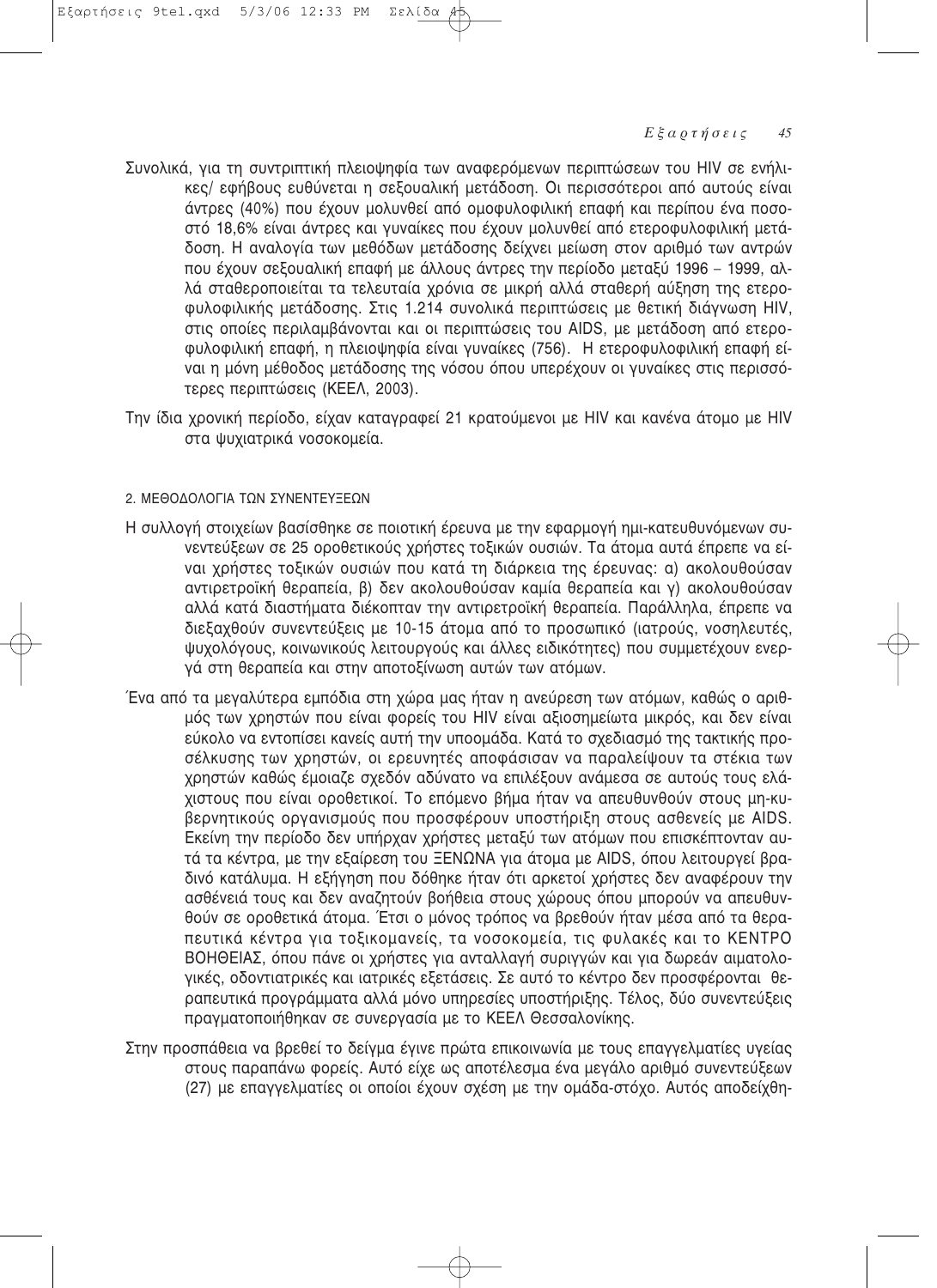κε ένας έμμεσος τρόπος πληροφόρησης σχετικά με το αντικείμενο της έρευνας. Όταν εξαντλήθηκαν όλες οι δίοδοι που θα οδηγούσαν στην ομάδα-στόχο χωρίς να βρεθούν περισσότερα άτομα οι ερευνητές αποφάσισαν να συμπεριλάβουν μεγάλο αριθμό κρα**τουμένων.** 

- Πρέπει επίσης να σημειωθεί ότι 4 άτομα δεν προσήλθαν στη συνάντηση που είχε ορισθεί από τους επαγγελματίες υγείας στις Ειδικές Μονάδες και στα κέντρα υποκατάστασης.
- Τελικά έγιναν 25 συνεντεύξεις με χρήστες-φορείς του HIV, 14 με χρήστες-φορείς του HIV που εκείνο το διάστημα βρισκόταν σε αντιρετροϊκή θεραπεία, 5 με χρήστες-φορείς του HIV που δεν ακολουθούσαν αντιρετροϊκή θεραπεία και 6 με χρήστες-φορείς του HIV που είχαν ξεκινήσει και διέκοπταν κατά διαστήματα την αντιρετροϊκή θεραπεία.
- Η μεγαλύτερη εκπροσώπηση της ομάδας που βρισκόταν σε αντιρετροϊκή θεραπεία εξηγείται από τον τρόπο συλλογής του δείγματος καθώς οι χρήστες στα κέντρα υποκατάστασης και στη φυλακή αποτελούσαν την πλειοψηφία του δείγματός μας. Συγκεκριμένα, μεταξύ των 10 κρατουμένων που έδωσαν συνέντευξη, οι 8 ακολουθούσαν εκείνο το διάστημα θεραπεία. Την ίδια στιγμή από τα άτομα που νοσηλεύονταν μερικά ακολουθούσαν κάποια θεραπεία ή την ξεκινούσαν και τη διέκοπταν κατά διαστήματα.
- Οι συνεντεύξεις δεν ηχογραφήθηκαν καθώς οι περισσότεροι ασθενείς αρνήθηκαν. Το διπλό στίγμα του χρήστη και του φορέα HIV κάνει τους περισσότερους καχύποπτους στο φόβο της αναγνώρισης. Οι ερευνητές κρατούσαν λεπτομερείς σημειώσεις στο ερωτηματολόγιο ενώ παράλληλα διατηρούσαν οπτική επαφή με τον ερωτώμενο. Μετά την ολοκλήρωση της συνέντευξης ο ερευνητής, καθώς μπορούσε να ανακαλέσει με ευκολία τις πληροφορίες που μόλις είχε συλλέξει, σημείωνε πρόσθετες σημαντικές πληροφορίες οι οποίες προέκυπταν κατά τη διάρκεια της συνέντευξης, αλλά δεν ήταν δυvατό να καταγραφούν εκείνη τη στιγμή για να μη διακοπεί η επικοινωνία με τον ερωτώμενο.
- Σε γενικές γραμμές, οι ερωτώμενοι μίλησαν ανοικτά, δεν ζήτησαν χρήματα προκειμένου να λά-' βουν μέρος στην έρευνα και οι περισσότεροι συστήθηκαν στους ερευνητές μέσα από κάποιον επαγγελματία, όπως γιατρό, ψυχολόγο, κοινωνικό λειτουργό, κ.α. Οι περισσότεροι ήταν πεπεισμένοι ότι η συμβολή τους θα βελτίωνε την κατάσταση άλλων ατόμων στην ίδια θέση.
- Οι συνθήκες υπό τις οποίες επιλέχθηκε το δείγμα θέτουν ορισμένους περιορισμούς όσον αφορά στη γενίκευση των συμπερασμάτων. Οι ερευνητές θεωρούν πως η δυσανάλογη εκπροσώπηση κρατουμένων περιορίζει την παρουσίαση μιας πραγματικής εικόνας αυτής της ομάδας ανθρώπων. Για το λόγο αυτό ένιναν συνεντεύξεις με περισσότερους επαγγελματίες, ώστε να συμπεριληφθούν οι διάφορες αντιλήψεις και στάσεις των επαγγελματιών που έρχονται σε επαφή με την ομάδα-στόχο. Ήταν επίσης και ένας τρόπος να συλλεχθούν οι απαραίτητες πληροφορίες που θα συνέβαλλαν σε μια πιο ολοκληρωμένη αποτύπωση της πραγματικότητας που έπρεπε να μελετηθεί.

## 2.1 Δημονραφικά χαρακτηριστικά του δείνματος

Aνάμεσα στους 25 ερωτώμενους υπήρχαν 22 άνδρες και 3 γυναίκες. Η κατανομή αυτή είναι αντιπροσωπευτική του προφίλ των τοξικομανών στην Ελλάδα, όπου οι άνδρες αποτελούν την πλειοψηφία (84,6%) (ΚΕΘΕΑ, 2003; ΕΚΤΕΠΝ, 2002).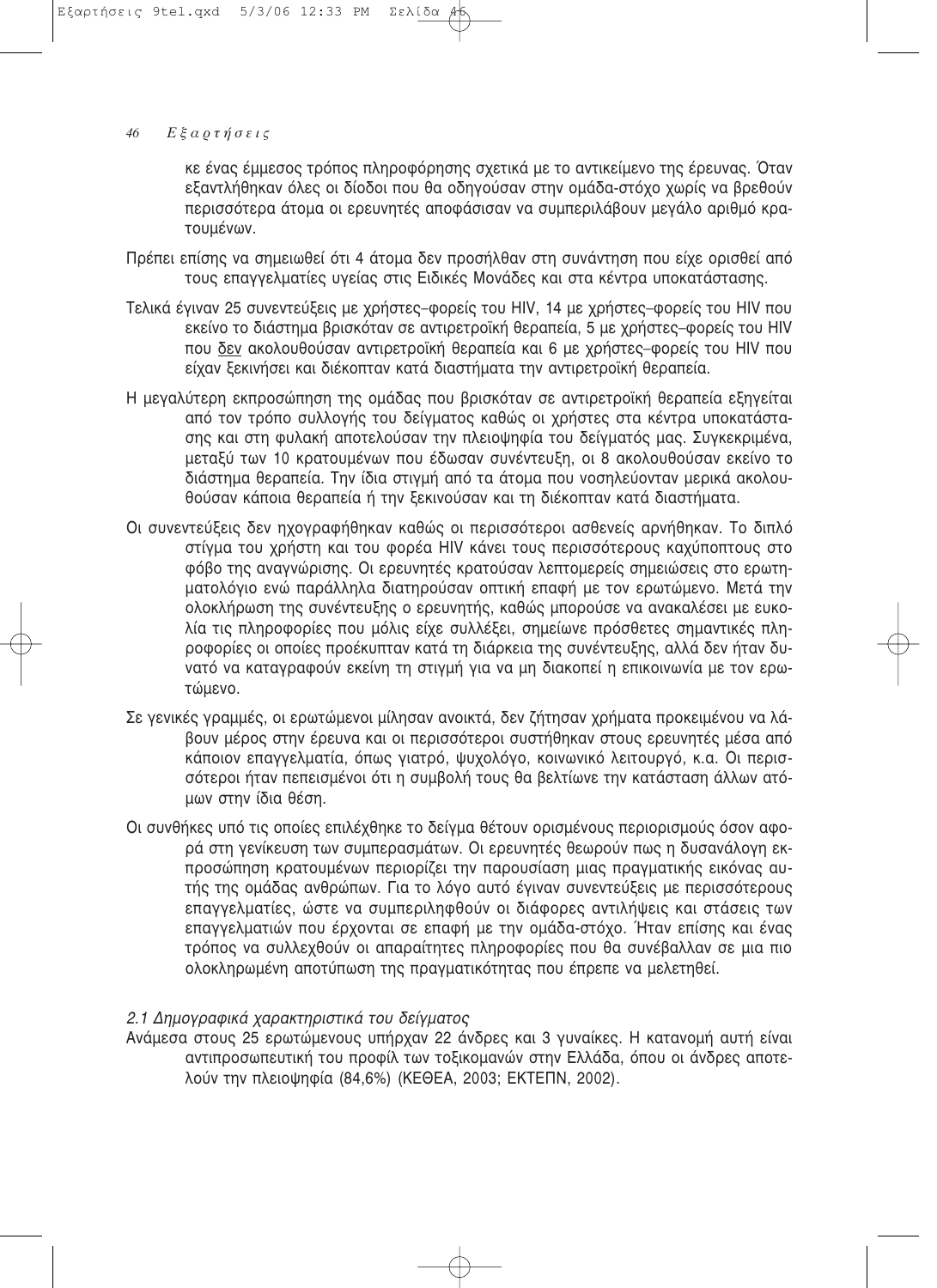Η ηλικιακή κατανομή τους ήταν η εξής: 11 ανήκαν στην ηλικιακή ομάδα των 24-35, και 14 στην ηλικιακή ομάδα των 36-45. Δεν υπήρχαν άτομα στις ομάδες ηλικιών 16-23 και 46-60+. Σε ό,τι αφορά τη στέγη, εκτός από τους 10 κρατούμενους, οι 4 μοιράζονται διαμέρισμα (3 άτομα με σύντροφο, 1 άτομο με τη μητέρα του). 5 ζουν μόνοι, 5 ζουν σε καταλύματα νυκτός και ένας ήταν άστεγος την περίοδο που διεξήχθη η συνέντευξη. Ανάμεσα στους 25 ερωτώμενους, οι 12 ήταν παντρεμένοι, οι 2 διαζευγμένοι, οι 3 σε διάσταση και οι 8 ήταν άγαμοι.

Σελίδα

- Το επίπεδο εκπαίδευσης, σύμφωνα με το εκπαιδευτικό σύστημα της χώρας μας, ήταν τρεις απόφοιτοι δημοτικού, δεκατρείς απόφοιτοι βασικής εκπαίδευσης (γυμνασίου), επτά απόφοιτοι λυκείου και δύο απόφοιτοι πανεπιστημίου.
- Σε ό,τι αφορά την οικονομική τους κατάσταση οι περισσότεροι εξαρτώνται από την κοινωνική παροχή που δικαιούνται τα άτομα με HIV της τάξεως των 750 ευρώ κάθε δύο μήνες. Τρία άτομα ανέφεραν επίσης ότι έχουν περιστασιακό εισόδημα από τη δουλειά τους και αυτά ήταν τα άτομα που είχαν κάποια εξειδίκευση.
- Στο δείγμα μας τα άτομα που διέθεταν κάποια ιατρική ασφάλιση ήταν είτε μέσω του συντρόφου τους είτε μέσω της κοινωνικής πρόνοιας.
- Οι 27 συνεντεύξεις με επαγγελματίες υγείας περιελάμβαναν:
	- 11 με ιατρικό προσωπικό

Εξαρτήσεις 9tel.qxd 5/3/06 12:33 PM

- 2 με προσωπικό κέντρων υποκατάστασης
- 1 με ιατρικό προσωπικό στη φυλακή
- 1 με προσωπικό σε καταλύματα ημέρας και νυκτός
- 4 με κοινωνικούς λειτουργούς
- 4 με θεραπευτές συμβούλους
- 4 με άλλες ειδικότητες 1 με άτομο που κάνει προσέγγιση στο δρόμο, 1 με κοινωνιολόγο. 1 με νοσηλευτή, 1 με προϊστάμενο δημόσιας υγείας

### 3. ΠΑΡΟΥΣΙΑΣΗ ΤΩΝ ΑΠΟΤΕΛΕΣΜΑΤΩΝ

### 3.1 HIV μόλυνση και 1<sup>η</sup> θεραπεία

- Ο τρόπος με τον οποίο έμαθαν για τη λοίμωξή τους δεν είναι ίδιος σε όλες τις περιπτώσεις. Οι περισσότεροι ανέφεραν ότι παρουσίαζαν συμπτώματα που τους οδήγησαν στο νοσοκομείο ή σε ιδιωτικό ιατρείο και με υπόδειξη του γιατρού έκαναν το τεστ και πληροφορήθηκαν για τη μόλυνση από τον ιό HIV.
- Κανένας από τους ερωτώμενους δεν ανέφερε τη χρήση κοινής σύριγγας ως πιθανή μέθοδο μόλυνσης. Οι περισσότεροι υποστηρίζουν ότι είχαν έρθει σε σεξουαλική επαφή με άλλους χρήστες χωρίς καμία προφύλαξη, ένα άτομο ανέφερε ότι μολύνθηκε από μετάγγιση αίματος σε νοσοκομείο, όπου νοσηλευόταν μετά από ατύχημα, ενώ 5 άτομα δεν απάντησαν, λένοντας ότι ακόμα αννοούν τον τρόπο με τον οποίο μολύνθηκαν. Ενδιαφέρον παρουσιάζει το γεγονός ότι η γυναίκα που ισχυρίζεται ότι μολύνθηκε από μετάγγιση αίματος έκανε χρήση ηρωίνης για πολλά χρόνια. Παραδέχτηκε ότι είχε κάνει χρήση κοινής σύριγγας και ανέφερε επίσης σεξουαλικές επαφές χωρίς προφυλάξεις.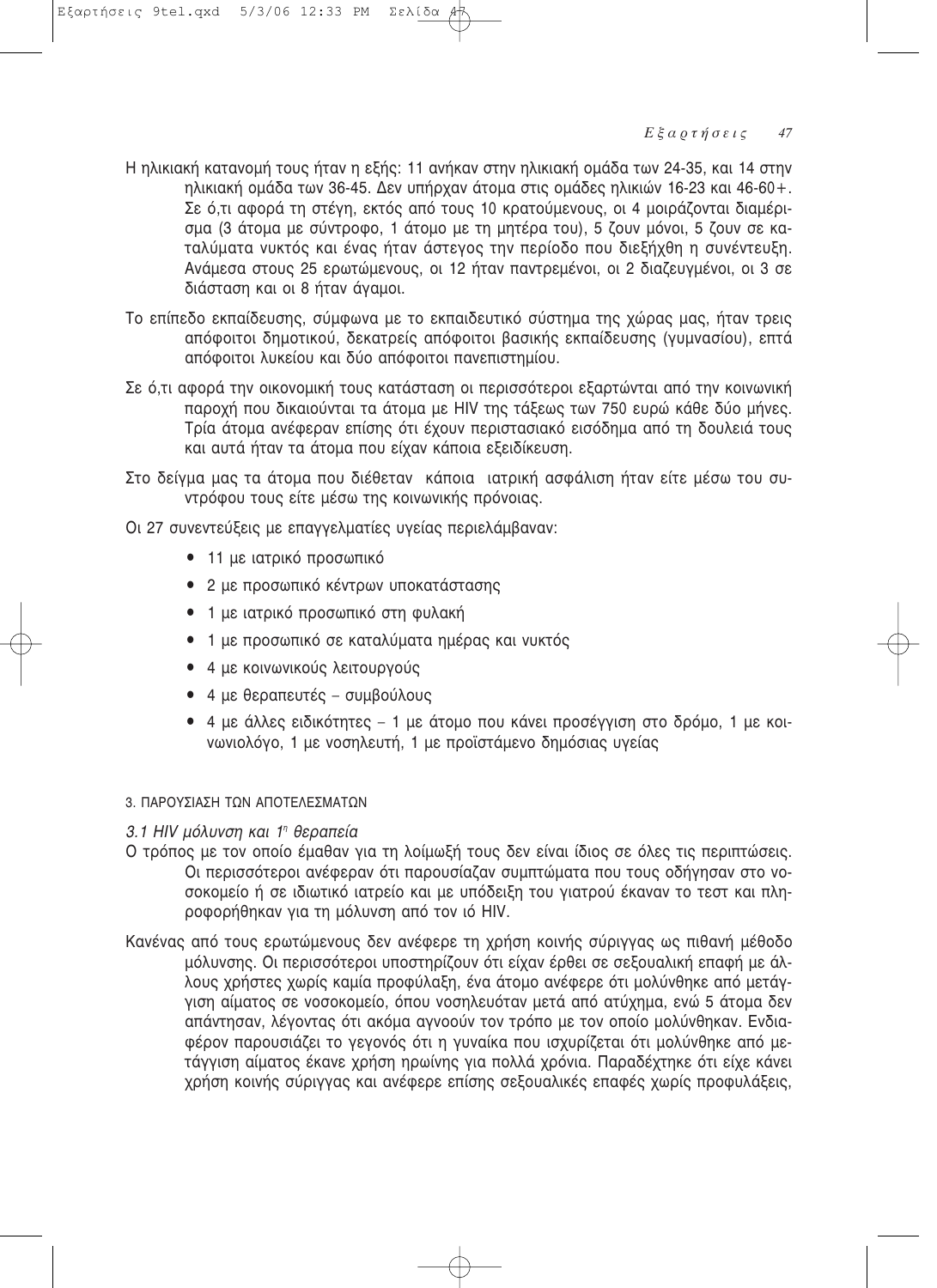παρ' όλα αυτά, ήταν πεπεισμένη ότι για τη μόλυνσή της ευθύνονταν ιατρικές πράξεις κι όχι η δική της συμπεριφορά.

- H περίοδος έναρξης της αντιρετροϊκής θεραπείας δεν απέχει πολύ από την περίοδο που τα άτομα πληροφορήθηκαν τη μόλυνσή τους. Σε πολλές περιπτώσεις οι ημερομηνίες συμπίπτουν. Αν λάβουμε υπόψη μας τη δωρεάν πρόσβαση στη θεραπεία για όλους, αλλά Και τη στρατηνική συλλονής του δείνματος, το αποτέλεσμα αυτό είναι αναμενόμενο,
- Όλα τα άτομα άρχισαν θεραπεία για το HIV ύστερα από ιατρική ένδειξη και όλα, εκτός από δύο, δήλωσαν προσωπικά κίνητρα για να ξεκινήσουν θεραπεία. Η πλειοψηφία των ατόμων σε αντιρετροϊκή θεραπεία, ή εκείνων που ξεκινούν και διακόπτουν, εξετάστηκαν για τελευταία φορά μέσα στους τελευταίους δυο μήνες πριν από τη συνέντευξη.
- Μεταξύ των 14 που ακολουθούν σωστά τη θεραπεία τους, όλοι λάμβαναν κάποια ιατρική θεραπεία τη συγκεκριμένη στιγμή. Ανέφεραν ότι το ιικό φορτίο ήταν μειωμένο σε σχέση με την περίοδο πριν την έναρξη της θεραπείας για το HIV.
- Μεταξύ των 6 που ξεκινούν και διακόπτουν τη θεραπεία, μόνο δύο ακολουθούσαν τη θεραπεία τους την περίοδο των συνεντεύξεων. Μερικοί σταμάτησαν κατόπιν ιατρικής υπόδειξης και άλλοι εξαιτίας των παρενεργειών. Ένα άτομο ανέφερε ότι το ιικό φορτίο του είναι στο ίδιο επίπεδο που ήταν πριν από την έναρξη της πιο πρόσφατης θεραπείας.
- Τρία από τα άτομα που δεν ακολουθούσαν κάποια θεραπεία την περίοδο της έρευνας, ανέφεραν ότι αυτό έγινε ύστερα από υπόδειξη του γιατρού. Ο ένας από τους δύο που ισχυρίζονται ότι ήταν προσωπική απόφαση ανέφερε:
- «*∂Í·ÚÙ¿Ù·È ·fi ÙÔ ÙÈ ıˆÚ› Ô Î·ı¤Ó·˜ ÔÈfiÙËÙ· ˙ˆ‹˜ Î·È ÙÔ Ó· 'Â›Ó·È ˙ˆÓÙ·Ófi˜'. ∂Ó›ÔÙ ›* ναι προτιμότερο να πεθάνει κανείς παρά να είναι ζωντανός και να ζει την υπόλοιπη *ζωή του εξαρτημένος από φάρμακα».*
- Οι περισσότεροι από τους ερωτώμενους, όταν ρωτήθηκαν, αν ένιωθαν επαρκώς πληροφορημένοι σχετικά με την κατάστασή τους, απάντησαν καταφατικά. Αξίζει να σημειωθεί εδώ, ότι όλοι οι κρατούμενοι δήλωσαν ότι νιώθουν πολύ καλά πληροφορημένοι. Μια εξήγηση είναι ότι, αφού είναι διαρκώς υπό επιτήρηση, είναι πιο εύκολο να έχει κανείς μια πιο ξεκάθαρη εικόνα της κατάστασής του. Από την άλλη, ίσως αυτά τα άτομα να αισθάνθηκαν υποχρεωμένα να δώσουν θετικές απαντήσεις.

## 3.2 Χρήση ναρκωτικών παράλληλα με την αντιρετροϊκή θεραπεία

- Aπό τους 25 ερωτώμενους οι 11 έπαιρναν μεθαδόνη. Οι περισσότεροι από αυτούς δήλωσαν ότι δεν έκαναν παράλληλη χρήση άλλων ουσιών. Εκείνοι που ανέφεραν κάποια άλλη χρήση έπαιρναν κάποιου είδους υπνωτικά ή ηρεμιστικά. Οφείλουμε να λάβουμε υπόψη το γεγονός ότι οι 10 κρατούμενοι δεν μπορούσαν να δηλώσουν καμία χρήση. Εντούτοις όλοι έκαναν χρήση κάποιου καταπραϋντικού /υπνωτικού ή ηρεμιστικού.
- Μεταξύ αυτών που δεν έπαιρναν μεθαδόνη, ένα άτομο ανέφερε πως έκανε χρήση ηρωίνης από τη μύτη για σχεδόν 20 χρόνια, αλλά ότι απείχε από τη χρήση τις τελευταίες 30 ημέρες. Τα ναρκωτικά που χρησιμοποιούσε τους τελευταίους μήνες ήταν άλλα οπιούχα/ αναλγητικά, βαρβιτουρικά και καταπραϋντικά/ υπνωτικά/ ηρεμιστικά. Άλλο ένα άτομο, που έκανε χρήση ηρωίνης από τη μύτη για τα τελευταία 16 χρόνια, ανέφερε χρήση τις τελευταίες 30 ημέρες και παράλληλα κάπνισμα κάνναβης και χρήση κατα-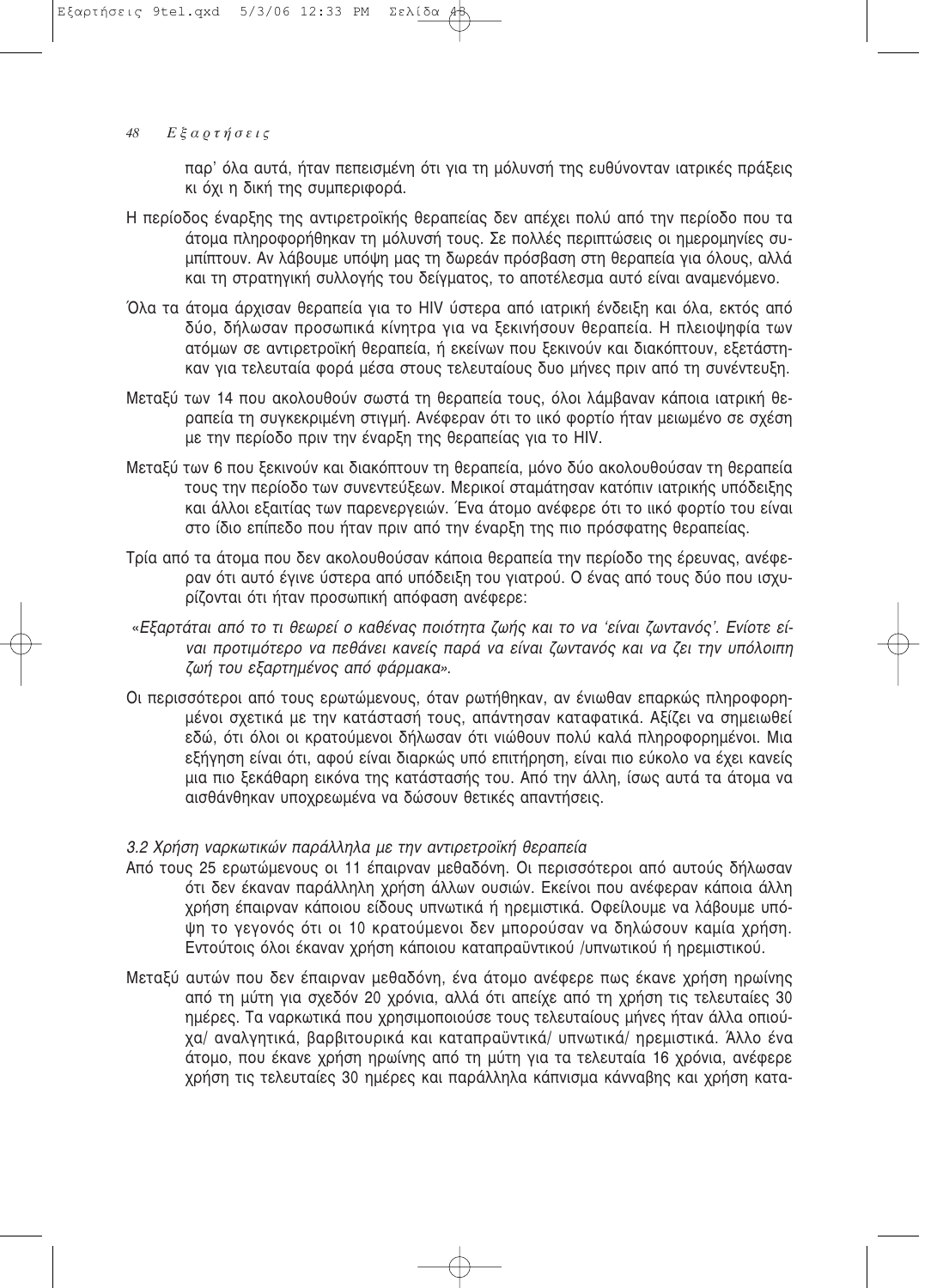πραϋντικών/ υπνωτικών/ ηρεμιστικών. Ένα τρίτο άτομο που δεν έπαιρνε μεθαδόνη κάπνιζε κάνναβη περιστασιακά, όπως δήλωσε, για τα τελευταία 8 χρόνια, αφού έκανε χρήση ηρωίνης για 16 χρόνια.

- Στην ομάδα των ατόμων που έπαιρναν μεθαδόνη, ένα άτομο ανέφερε ότι έκανε ενδοφλέβια χρήση ηρωίνης και παράλληλη χρήση άλλων οπιούχων/ αναλγητικών, καταπραϋντικών/ υπνωτικών/ ηρεμιστικών, κάνναβης και παραισθησιονόνων, Ένα άλλο άτομο ανέφερε τη χρήση αλκοόλ, αλλά όχι στο σημείο μέθης. Ένα τρίτο άτομο που έκανε ενδοφλέβια χρήση ηρωίνης και κοκαΐνης για 18 χρόνια κάπνιζε εκείνο το διάστημα κάνναβη παράλληλα με τη μεθαδόνη. Το άτομο που έπαιρνε μεθαδόνη και χρησιμοποιούσε σχεδόν κάθε μέρα κάποια άλλη ουσία ανέφερε τη χρήση αλκοόλ μια φορά την εβδομάδα, ενδοφλέβια χρήση ηρωίνης καθημερινά, καταπραϋντικά/ υπνωτικά/ ηρεμιστικά σχεδόν καθημερινά, ενδοφλέβια χρήση κοκαΐνης μια φορά το μήνα και κάνναβη κάθε δυο μέρες.
- Και πάλι, η δυσανάλογα μεγάλη αντιπροσώπευση κρατουμένων στους οποίους δεν επιτρέπεται η χρήση ναρκωτικών δεν μας επιτρέπει να παρουσιάσουμε αντιπροσωπευτική εικόνα σχετικά με τη χρήση ναρκωτικών στην ομάδα των χρηστών – φορέων του HIV.
- Οι περισσότεροι από τα άτομα που έπαιρναν μεθαδόνη αλλά και τα άτομα που συνέχιζαν τη χρήση ναρκωτικών είπαν ότι δεν νιώθουν καμία διαφορά στην επίδραση του φαρμάκου/ ουσιών κατά τη διάρκεια της αντιρετροϊκής θεραπείας. Τρία άτομα ανέφεραν ότι αύξησαν τη χρήση βενζοδιαζεπινών ή τη δόση ηρωίνης.
- Με εξαίρεση δύο άτομα, όλοι οι υπόλοιποι δήλωσαν ότι δεν είχαν υπόψη τους κάποια πιθανή αλληλεπίδραση μεταξύ των αντιρετροϊκών φαρμάκων και της μεθαδόνης/ βουπρενορφίνης. Για μερικούς δεν ήταν σχετικό με την περίπτωσή τους, και άλλοι είπαν ότι ουδέποτε είχαν ακούσει τίποτα για το συγκεκριμένο θέμα. Οι δυο που ήταν πληροφορημένοι είχαν βρει τις πληροφορίες σε φυλλάδια σχετικά με τα προγράμματα μεθαδόνης, ενώ είχαν πληροφορηθεί και από το γιατρό τους για τις συνέπειες.

# 3.3 Πρόσβαση

Εξαρτήσεις 9tel.qxd

5/3/06 12:33 PM

 $\Sigma$ ελίδο

- Ανάμεσα στους 25 ερωτώμενους, είτε σε θεραπεία είτε όχι, έχει ενδιαφέρον να σημειώσουμε ότι μόνο 3 δήλωσαν πως αντιμετώπιζαν κάποιες δυσκολίες ως προς την πρόσβασή τους στη θεραπεία. Ένα άτομο σε αντιρετροϊκή θεραπεία κατόπιν ιατρικής συμβουλής δήλωσε ότι η θεραπεία ερχόταν σε αντίθεση με τα προσωπικά του κίνητρα και ανέφερε συγκεκριμένα ότι είχε δυσκολία στο να πείσει το ιατρικό προσωπικό ότι συμμορφώνεται με τη θεραπεία. Άλλα δύο άτομα, ένα σε θεραπεία και ένα εκτός, ανέφεραν την ψυχική τους υγεία και πιο συγκεκριμένα την κατάθλιψη ως τον κυριότερο λόγο που τους εμποδίζει να ξεκινήσουν κάποια θεραπεία.
- Όλοι οι επαγγελματίες (27) υπέδειξαν ότι η μόνη προϋπόθεση για να ακολουθήσει ο ασθενής τη θεραπεία είναι η ιατρική υπόδειξη, αλλά ότι εξίσου σημαντική είναι η θέληση του ατόμου να ακολουθήσει τη θεραπεία. Ωστόσο, πολλοί από τους επαγγελματίες ανέφεραν παραδείγματα περιπτώσεων, όπου η ιατρική παραπομπή δεν ήταν αρκετή, όταν το άτομο δεν είχε τη θέληση να συμμορφωθεί με το ιατρικό προσωπικό.
- Σύμφωνα με τους επαγγελματίες δεν υπάρχουν προϋποθέσεις προκειμένου να εγκριθεί η έναρξη της θεραπείας. Για παράδειγμα, η αποτοξίνωση δεν είναι απαραίτητη προϋπόθεση,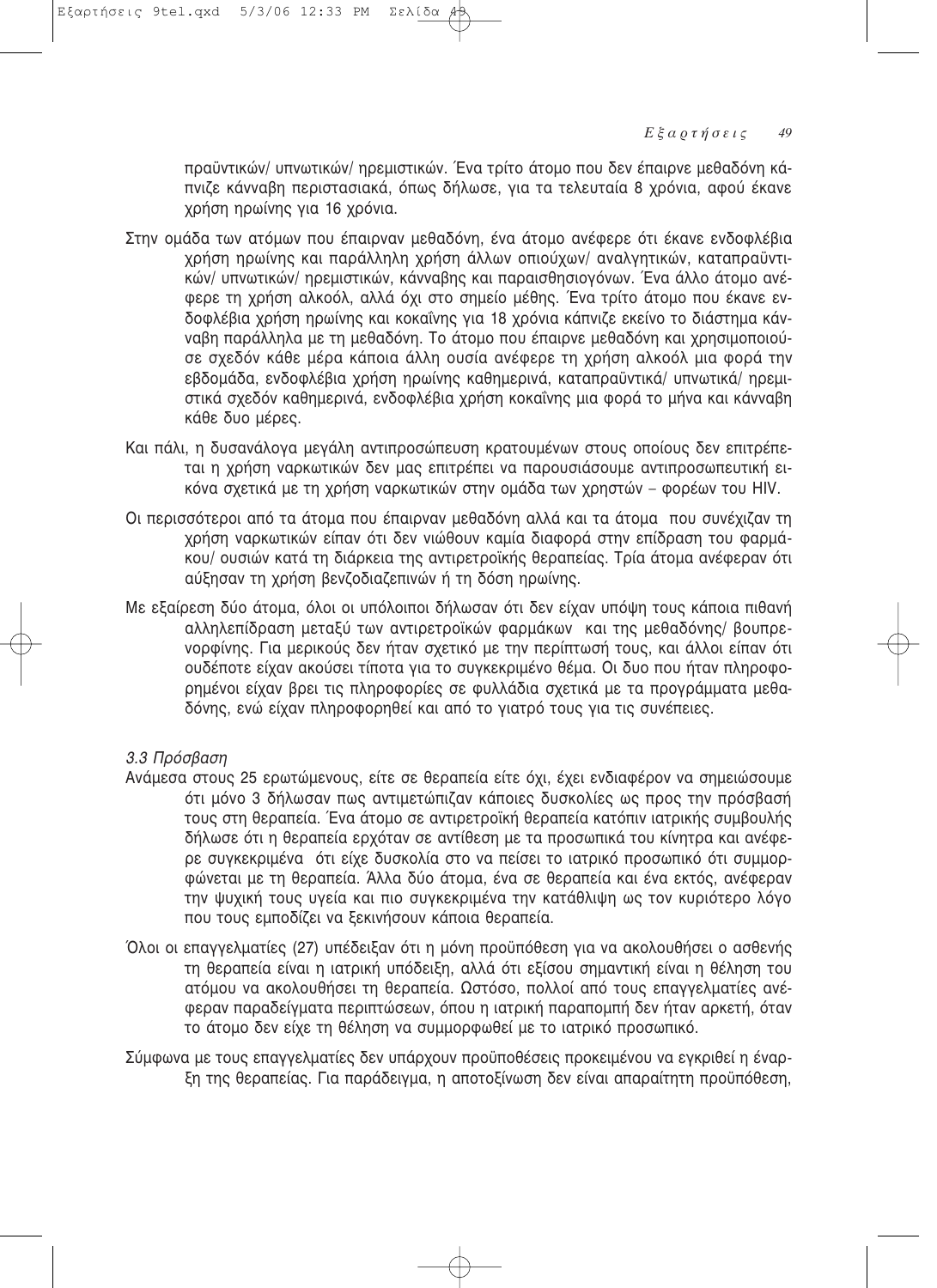αλλά κατά τη διάρκεια της θεραπείας ζητείται από τους ασθενείς να διακόψουν τη χρήση και το ιατρικό προσωπικό τους παροτρύνει συστηματικά να ενταχθούν σε πρόγραμμα αποτοξίνωσης. Παράλληλα, οι συνθήκες μιας σταθερής ζωής δεν είναι απαραίτητη προϋπόθεση, αλλά μερικοί από τους επαννελματίες ανέφεραν ότι οι ασταθείς συνθήκες διαβίωσης προκαλούν μεγάλα προβλήματα στα θεραπευτικά προγράμματα. Πολλοί ασθενείς εξαφανίζονται και δεν είναι εύκολο να εντοπιστούν, άλλοι πάλι δεν μπορούν να πάρουν τα φάρμακά τους τακτικά εξαιτίας του τρόπου ζωής τους.

- Η μόνη αιτία απόρριψης κάποιου, σύμφωνα πάντα με τους επαγγελματίες, είναι τα προβλήματα συμπεριφοράς. Αναφέρθηκαν παραδείγματα ασθενών που δεν μπορούσαν να συμμορφωθούν με τις ιατρικές υποδείξεις και κατά καιρούς ήταν πολύ βίαιοι με το προσωπικό. Σε μερικές περιπτώσεις ο ασθενής είχε επιτεθεί στο προσωπικό και είχε προκαλέσει τραυματισμό. Στις περιπτώσεις αυτές ο ασθενής είχε απορριφθεί.
- Οι επαγγελματίες σχολίασαν επίσης τη συμμετοχή των ασθενών και τη διαδικασία λήψης της απόφασης να αρχίσουν θεραπεία. Όπως δήλωσαν, αυτή η διαδικασία εξαρτάται από τον ασθενή και από το πόσο είναι διατεθειμένος να πληροφορηθεί για την κατάστασή του ή όχι. Συμβουλευτικές υπηρεσίες πριν από την εξέταση παρέχονται μόνο από το ΚΕΕΛ και σε ένα από τα μεγάλα νοσοκομεία στο κέντρο της Αθήνας. Παρόλα αυτά, μετά το τεστ, και αν το ιικό φορτίο CD4 καθιστά απαραίτητο το άτομο να αρχίσει θεραπεία, το ιατρικό προσωπικό το πληροφορεί σχετικά με την κατάστασή του και την ανάγκη για το θεραπευτικό πρόγραμμα. Οι επαγγελματίες ανέφεραν ότι στην περίπτωση των τοξικομανών, εξαρτάται από το κάθε άτομο, αν θα λάβει κάποια συμβουλευτική υπηρεσία, εφόσον στο πρώτο στάδιο της θεραπείας δεν υπάρχει η διάθεση για κανενός είδους θεραπεία, ενόσω αυτό σημαίνει ότι θα τους ζητηθεί να διακόψουν τη χρήση ουσιών. Έτσι δεν θέλουν να μάθουν πληροφορίες σχετικά με την κατάστασή τους ή σχετικά με τα οφέλη της θεραπείας. Όταν αρχίζουν, τα συμπτώματα είναι αυτά που τους οδηγούν πάλι στο γιατρό και όταν είναι αναπόφευκτη η έναρξη της θεραπείας ζητούν περισσότερες πληροφορίες.
- Αφού δεν υπάρχουν προϋποθέσεις για την πρόσβαση στη θεραπεία, το άτομο πληροφορείται συνήθως από το προσωπικό σχετικά με την ασθένεια, τις λεπτομέρειες της θεραπευτικής αγωγής και το συνδυασμό των φαρμάκων. Ένα από τα πιο σημαντικά θέματα που συζητούνται, σύμφωνα με τους επαννελματίες, είναι η συμμόρφωση με τη θεραπευτική αγωγή. Τους εξηγείται ότι είναι θεραπεία εφ' όρου ζωής και ότι δεν πρέπει να διακοπεί αφού αρχίσει. Από ό,τι φαίνεται, το θέμα των παρενεργειών δεν συζητιέται τόσο, για να μην αποθαρρυνθούν οι ασθενείς. Αυτό είναι επίσης φανερό από τις απαντήσεις των ασθενών που είπαν ότι δεν είχαν πληροφορηθεί από κανέναν σχετικά με τις παρενέργειες, απλά τις ένιωσαν.

## 3.4 Συμμόρφωση

- Το μεγαλύτερο εμπόδιο σύμφωνα με τους επαγγελματίες, είναι οι ασταθείς συνθήκες διαβίωσης. Η κακή οικονομική κατάσταση δεν καθιστά ιδιαίτερο πρόβλημα, καθώς η θεραπεία παρέχεται σε όλους δωρεάν. Όπως επίσης τονίστηκε προηγουμένως, οι ασταθείς συνθήκες διαβίωσης δημιουργούν πολλά προβλήματα στη συμμόρφωση με την αντιρετροϊκή θεραπεία.
- Η αλληλεπίδραση μεταξύ των ναρκωτικών και των φαρμάκων καθίσταται προβληματική μόνο στις περιπτώσεις υπερβολικής χρήσης βενζοδιαζεπινών.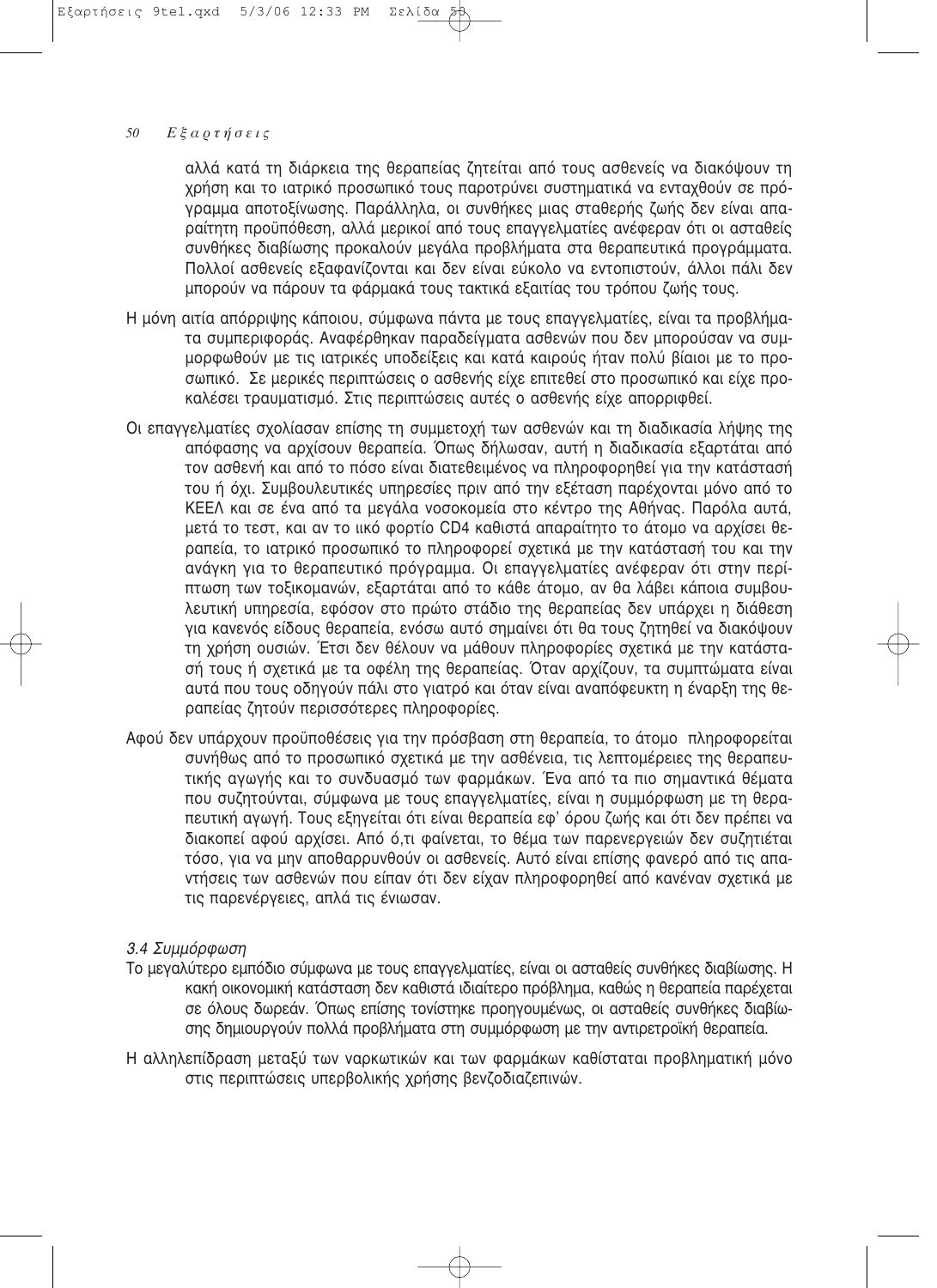- Μερικοί από τους επαγγελματίες τόνισαν επίσης την έλλειψη υποστήριξης για αυτή την ομάδα ατόμων, καθώς πολλοί έχουν διακόψει τις σχέσεις με οικογένειες και φίλους.
- Οι περισσότεροι επαγγελματίες, πάντως, τόνισαν πως η συμπεριφορά και οι αντιλήψεις αυτής της ομάδας αποτελούν το μεγαλύτερο εμπόδιο. Όπως επισήμαναν, για τους τοξικομανείς η ανάγκη να εξασφαλίσουν τη δόση τους αποτελεί τον κεντρικό πυρήνα της ζωής τους και καθορίζει τις δραστηριότητές τους και τη συμπεριφορά τους. Εξήνησαν, ότι όσο κάνουν χρήση τα άτομα αυτής της ομάδας δεν δείχνουν να ενδιαφέρονται τόσο για την κατάσταση της υγείας τους. Η αξία που έχει για εκείνους η υγεία τους δεν είναι τόσο μεγάλη, όσο είναι για τους υπόλοιπους ασθενείς. Κατ' αυτό τον τρόπο είναι δύσκολο να τους πείσει κανείς να ξεκινήσουν τη θεραπεία. Ως αποτέλεσμα, ο βαθμός συμμόρφωσης με τη θεραπεία διαφέρει από αυτόν των άλλων ασθενών που επενδύουν πολλά στην υγεία τους.
- Παρακάτω παρατίθενται μερικές χαρακτηριστικές απαντήσεις των επαγγελματιών σχετικά με τα εμπόδια για τη θεραπεία του HIV:
	- «Αυτοί οι ασθενείς πολλές φορές δεν συμμορφώνονται με το συνδυασμό της θεραπείας και των εξετάσεων. Τους εξηγούμε τους λόγους, για τους οποίους οφείλουν να κάνουν ορισμένα πράγματα, μας ακούν και όταν φεύγουν είτε εξαφανίζονται είτε ακολουθούν μόνο το μέρος εκείνο, που προσαρμόζεται πιο εύκολα στις συνθήκες της ζωής τους»
	- «Δεν τηρούν τα ραντεβού τους, πολλές φορές δεν εμφανίζονται και οι πιθανότητες για αυτήν την ομάδα να διακόψει την αντιρετροϊκή θεραπεία είναι περισσότερες»
	- «Η προτεραιότητά τους είναι να βρουν τη δόση τους, δεν ενδιαφέρονται για το σώμα τους και γι' αυτό χρειάζονται επιτήρηση προκειμένου να ακολουθήσουν τη θεραπεία τους. Πολλές φορές οι νοσοκόμες τους ζητούν να πάρουν τα φάρμακά τους μπροστά τους, αλλιώς θα τα ξεχάσουν ή θα τα πετάξουν»
- Καταγράφηκε όμως και η αντίθετη άποψη, που εμφανίζει τους χρήστες τοξικών ουσιών να μη διαφέρουν από τους υπόλοιπους ασθενείς, αλλά αντίθετα να συμμορφώνονται και καλύτερα στις οδηνίες των νιατρών:
	- «Εφόσον αποδεχτούν την ιδέα της θεραπείας, είναι πιο θετικοί από τους υπόλοιπους στη συμμόρφωση με τις εντολές των γιατρών και πολλές φορές ακολουθούν τη θεραπεία πιο πιστά»
- Όλοι οι επαγγελματίες επισήμαναν ότι η καλύτερη λύση θα ήταν η ζωή χωρίς ναρκωτικά. Ωστόσο αυτός ο στόχος είναι ανέφικτος και η επόμενη προσέγγιση είναι η μείωση της βλάβης, που βελτιώνει την ποιότητα της ζωής τους και πιθανότατα ενισχύει τη συμμόρφωσή τους στη θεραπεία. Επισήμαναν επίσης, ότι οι ομάδες υποστήριξης για άτομα με HIV δεν είναι ιδιαίτερα αποτελεσματικές, ειδικά όσον αφορά στην ομάδα αυτή, που έχει διαφορετική ταυτότητα και συμπεριφορά από εκείνη του μέσου ατόμου με ΗΙΥ. Τέλος, οι επαννελματίες δείχνουν να συνκλίνουν στην άποψη, ότι η ψυχολονική ή ψυχιατρική θεραπεία είναι αποτελεσματική σε ορισμένες περιπτώσεις.
- Οι Μονάδες Ειδικών Λοιμώξεων στα δύο κεντρικά νοσοκομεία της Αθήνας δήλωσαν, ότι δεν υπάρχει συγκεκριμένη υπηρεσία για τους χρήστες ναρκωτικών, που θα θεωρούσαν χρήσιμη, προκειμένου να βελτιωθεί η συμμόρφωσή τους. Είναι υπεύθυνες για τη θε-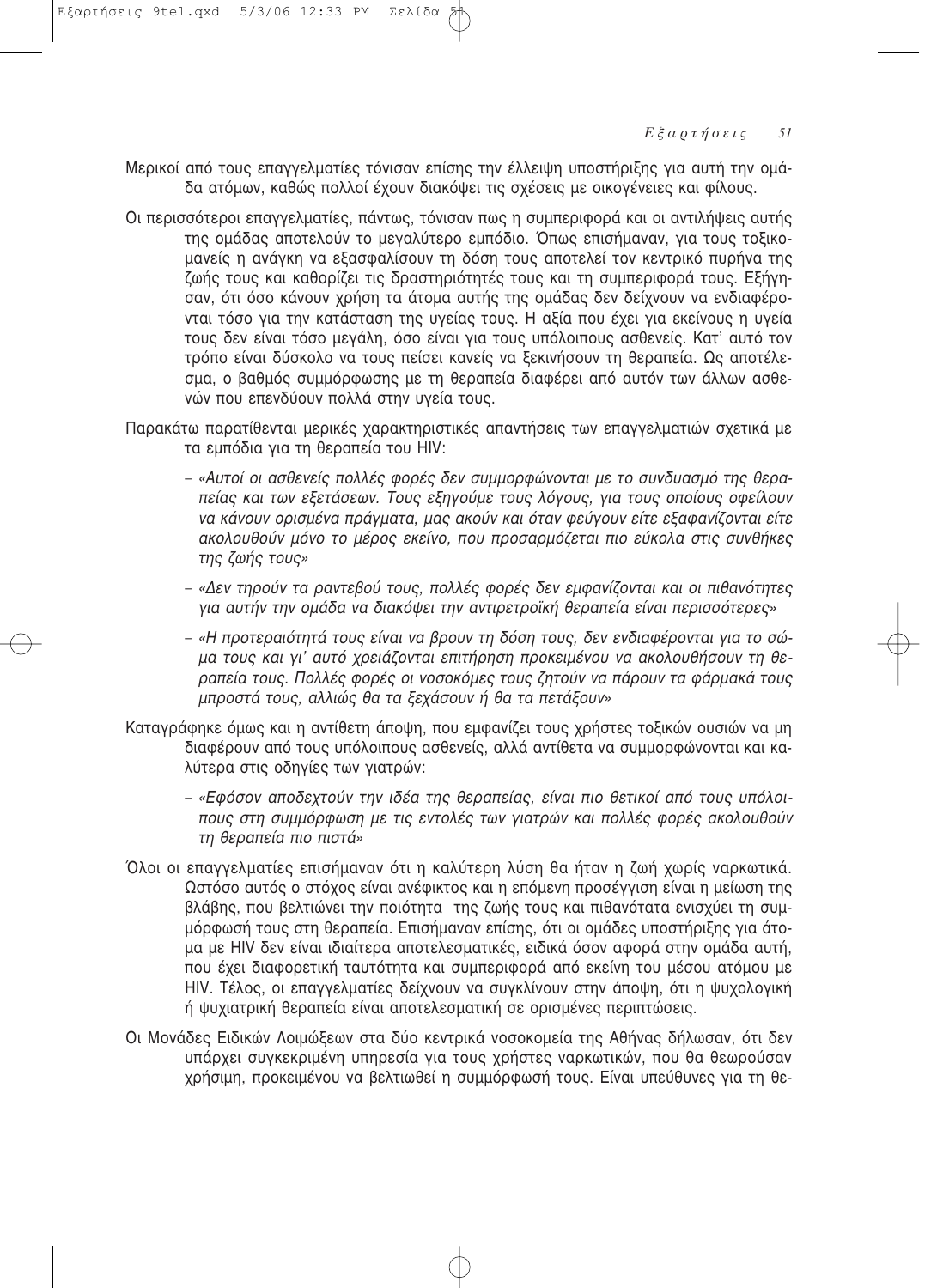ραπεία τους, αλλά πέρα από την προσωπική ιατρική υπόδειξη να μην διακοπεί η θεραπεία δεν μπορούν να προσφέρουν άλλους τρόπους για τη συνέχιση της θεραπείας χωρίς διακοπή. Από την άλλη πλευρά ο ΟΚΑΝΑ (Οργανισμός Κατά των Ναρκωτικών) με τα κέντρα Υποκατάστασης και το Κέντρο Βοήθειας στα πλαίσια της προσέννισης για τη μείωση της βλάβης, θεωρεί ως πιο σημαντική υπηρεσία την υποστήριξη και την επιτήρηση που παρέχεται από τους ψυχολόγους στα υπό θεραπεία άτομα. Θεωρούνται επίσης σημαντικές οι δωρεάν εξετάσεις, που παρέχονται στους ασθενείς τους, και εν συνεχεία, η ιατρική παρέμβαση για να παρακολουθήσουν τη θεραπεία. Στα κέντρα αυτά οι χρήστες ναρκωτικών μπορούν να αποκτήσουν πληροφορίες και υποστήριξη, ώστε να μεταβούν στις Μονάδες Ειδικών Λοιμώξεων των νοσοκομείων για θεραπεία.

Το ΚΕΕΛ θεωρεί ως πιο σημαντική υπηρεσία για τους οροθετικούς χρήστες ναρκωτικών ουσιών τις ομάδες αυτοβοήθειας που οργανώνει. Υπάρχει επίσης τηλεφωνική γραμμή, όπου μπορεί κάποιος να πληροφορηθεί για όλα τα στοιχεία σχετικά με το AIDS και να συζητήσει ανώνυμα όλους τους δισταγμούς και τις τυχόν παρεξηγήσεις σχετικά με θέματα θεραπείας και τοξικομανίας. Παρέχεται επιπλέον ψυχολογική υποστήριξη στους υπό θεραπεία ασθενείς καθώς το συμβουλευτικό κέντρο λειτουργεί στους χώρους ενός από τα μεγαλύτερα νοσοκομεία για λοιμώξεις στην Ελλάδα. Υπό αυτές τις συνθήκες το κέντρο είναι προσιτό για τα άτομα υπό θεραπεία.

## 3.4.1 Προβλήματα από τη χρήση φαρμάκων

Όσοι ξεκίνησαν θεραπεία μετά το 2000 και έχουν ακολουθήσει μια ή δύο διαφορετικές αγωγές ανέφεραν ότι δεν αντιμετώπισαν προβλήματα, αφού τα χάπια δεν ήταν τόσα πολλά και δεν είχαν μεγάλες δυσκολίες στη λήψη. Ωστόσο, ένα άτομο που έχει ακολουθήσει δύο διαφορετικές θεραπείες δήλωσε:

«Δεν είναι πιο εύκολο τώρα γιατί παίρνω 3 χάπια το πρωί, 3 το βράδυ και πρέπει να έχω φάει προηγουμένως και αυτό δυσκολεύει τα πράγματα γιατί δεν μπορώ να φάω το πρωί, συνήθως δεν τρώω τίποτα».

- Ένας ασθενής που ξεκίνησε θεραπεία το 1994 και έχει ακολουθήσει 4 διαφορετικές θεραπείες μέχρι τώρα παραδέχεται ότι είναι ευκολότερη η θεραπεία τώρα γιατί παίρνει λιγότερα χάπια.
- Ένα ακόμα άτομο, που ξεκίνησε θεραπεία το 1996, και έχει διακόψει τώρα εξαιτίας των παρενεργειών, είπε ότι στην πιο πρόσφατη θεραπεία έπαιρνε λιγότερα χάπια, αλλά οι παρενέρνειες ήταν πιο πολλές και υπήρχαν και διατροφικές προϋποθέσεις που το καθιστούσαν πιο δύσκολο να ακολουθήσει πιστά την θεραπεία.
- Ένα άτομο που έμαθε ότι είχε μολυνθεί το 1982 και δεν ακολουθεί καμία θεραπεία τώρα έπειτα από συμβουλή του γιατρού είπε ότι ακολούθησε 7 διαφορετικές θεραπείες μέχρι τώρα. Ανέφερε συγκεκριμένα:

«Δεν είναι πιο εύκολο τώρα να αρχίσει κανείς θεραπεία γιατί τα χάπια δεν κάνουν πια κανένα καλό... Στο παρελθόν μπορούσες να δεις βελτίωση, σήμερα τίποτα...»

Υπάρχουν 5 άτομα, που δεν έχουν διακόψει καθόλου ή που δεν έχουν αλλάξει το συνδυασμό των φαρμάκων τους. Οι υπόλοιποι ανέφεραν τις παρενέργειες ως τον πρωταρχικό λόγο διακοπής της θεραπείας, παράλληλα με τη δυσκολία της θεραπευτικής αγωγής. Από τους δύο ασθενείς που ανέφεραν τις δύσκολες συνθήκες διαβίωσης, ο ένας εξή-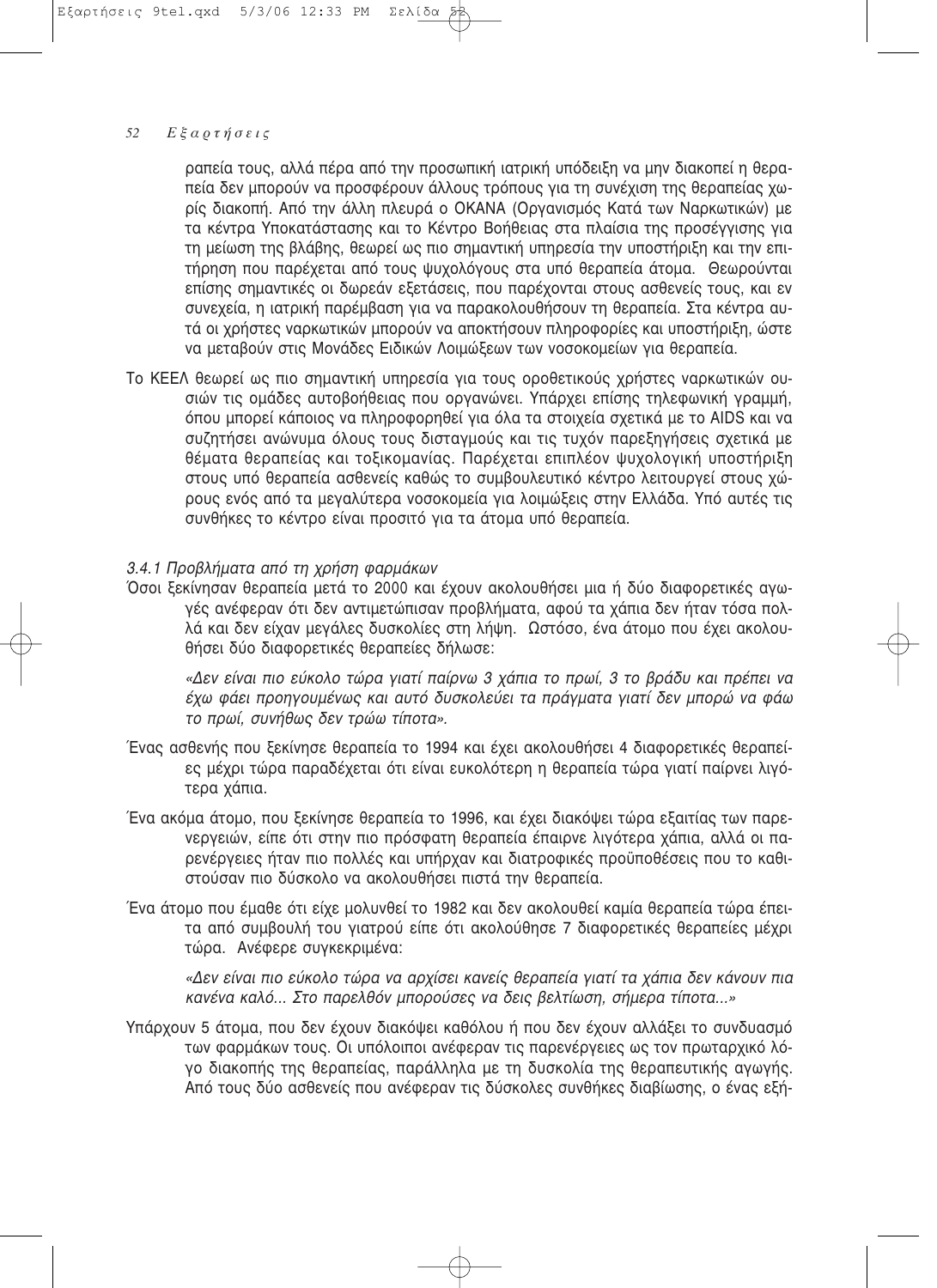Εξαρτήσεις 9tel.qxd 5/3/06 12:33 PM  $\Sigma \Sigma \Delta i \delta \Omega$ 

> γησε ότι ξεχνούσε να πάρει τα χάπια τη σωστή ώρα ή στη σωστή ποσότητα και ο άλλος είπε:

> «Αν παίρνεις ναρκωτικά η προτεραιότητά σου είναι η δόση σου και όχι τα χάπια σου... Μερικές φορές ξεχνάς, μερικές φορές αδιαφορείς...»

- Αρκετοί ερωτώμενοι δεν ήθελαν να γίνουν πολύ συγκεκριμένοι ή πιθανόν δεν γνώριζαν πολλά για τα φάρμακα που έπαιρναν. Αυτό ίσχυε στην φυλακή, όπου παίρνουν τα φάρμακα που τους δίνονται και δεν ασχολούνται πραγματικά με το να θυμηθούν πότε ή πόσα χάπια παίρνουν.
- Αρκετοί από τους ερωτώμενους ανέφεραν ότι η μόνη περίσταση κατά την οποία ήταν εξαιρετικά δύσκολο να πάρουν τα χάπια τους ήταν, όταν τους έπιανε κατάθλιψη. Μια χαρακτηριστική απάντηση:

«Σκοτίστηκα για τα φάρμακα... Είχα προβλήματα με τη γυναίκα μου, είχα κατάθλιψη, αδιαφορούσα για τη ζωή μου... Τι να μου έκαναν τα χάπια; Να με βοηθήσουν; Αποκλείεται... Οπότε; Γιατί να ασχοληθώ;»

- Ο εγκλεισμός ήταν εμπόδιο για δύο από τα άτομα μόνο στην αρχή, αφού συνελήφθησαν και κρατούνταν, πριν σταλούν στην φυλακή. Εκεί δεν επιτρέπεται κανένα φάρμακο και αυτό ήταν μεγάλο πρόβλημα.
- Οι περισσότεροι υπό θεραπεία την περίοδο των συνεντεύξεων ή εκείνοι που ενίοτε ακολούθησαν κάποια θεραπεία απάντησαν θετικά στο ερώτημα αν γνωρίζουν πώς και γιατί να πάρουν τα χάπια τους, καθώς και γιατί είναι απαραίτητο ένα πρόγραμμα, τις πιθανές παρενέργειες και τις αλληλεπιδράσεις με άλλα φάρμακα και ναρκωτικά. Εξήγησαν ότι το ιατρικό προσωπικό τους παρέχει αυτές τις πληροφορίες για να ξέρουν γιατί να ξεκινήσουν τη θεραπεία. Τρεις από τους ερωτώμενους έκαναν σχόλια που αξίζει να αναφερθούν:
	- «Κανείς δεν σου λέει για τις παρενέργειες για να ξεκινήσεις τη θεραπεία. Μετά όταν αρχίζουν τα συμπτώματα σου λένε ότι είναι από τα φάρμακα».
	- «Δεν ήξερα για την αλληλεπίδραση των ναρκωτικών με τα φάρμακα μέχρι που η κοκαΐνη με έριξε στο κρεβάτι για τρεις μέρες. Τότε κατάλαβα ότι κάτι δεν πήγαινε  $\kappa a \lambda \acute{a} \ldots$
	- «Το μόνο που μου είπε ο γιατρός είναι ότι το AIDS και η ηρωίνη δεν πάνε μαζί... Δεν είπαν τίποτα για παρενέργειες. Μετά άρχισα να τις νιώθω... Τότε σου το λένε... Όταν τις έχεις και δεν μπορείς να κάνεις τίποτα».

3.4.2 Ενσωμάτωση της αντιρετροϊκής θεραπείας στο καθημερινό πρόγραμμα Μια εικόνα για την ενσωμάτωση της θεραπείας στο καθημερινό πρόγραμμα μπορεί να δοθεί μέσα από τις απαντήσεις των ερωτώμενων:

- «Δεν θα έλεγα, ότι η θεραπεία έχει κυριαρχήσει στη ζωή μου, αλλά έχω αλλάξει ορισμένα πράγματα στην καθημερινή μου ρουτίνα. Για παράδειγμα, όταν πηγαίνω σε πάρτι πρέπει να φεύγω νωρίτερα για να πάρω τα φάρμακά μου».
- «Φυσικά και έπρεπε να αλλάξω τη ζωή μου γιατί μερικές φορές πρέπει να παραλείψω τη δόση μου, άλλες φορές δεν μπορώ να βγω με φίλους».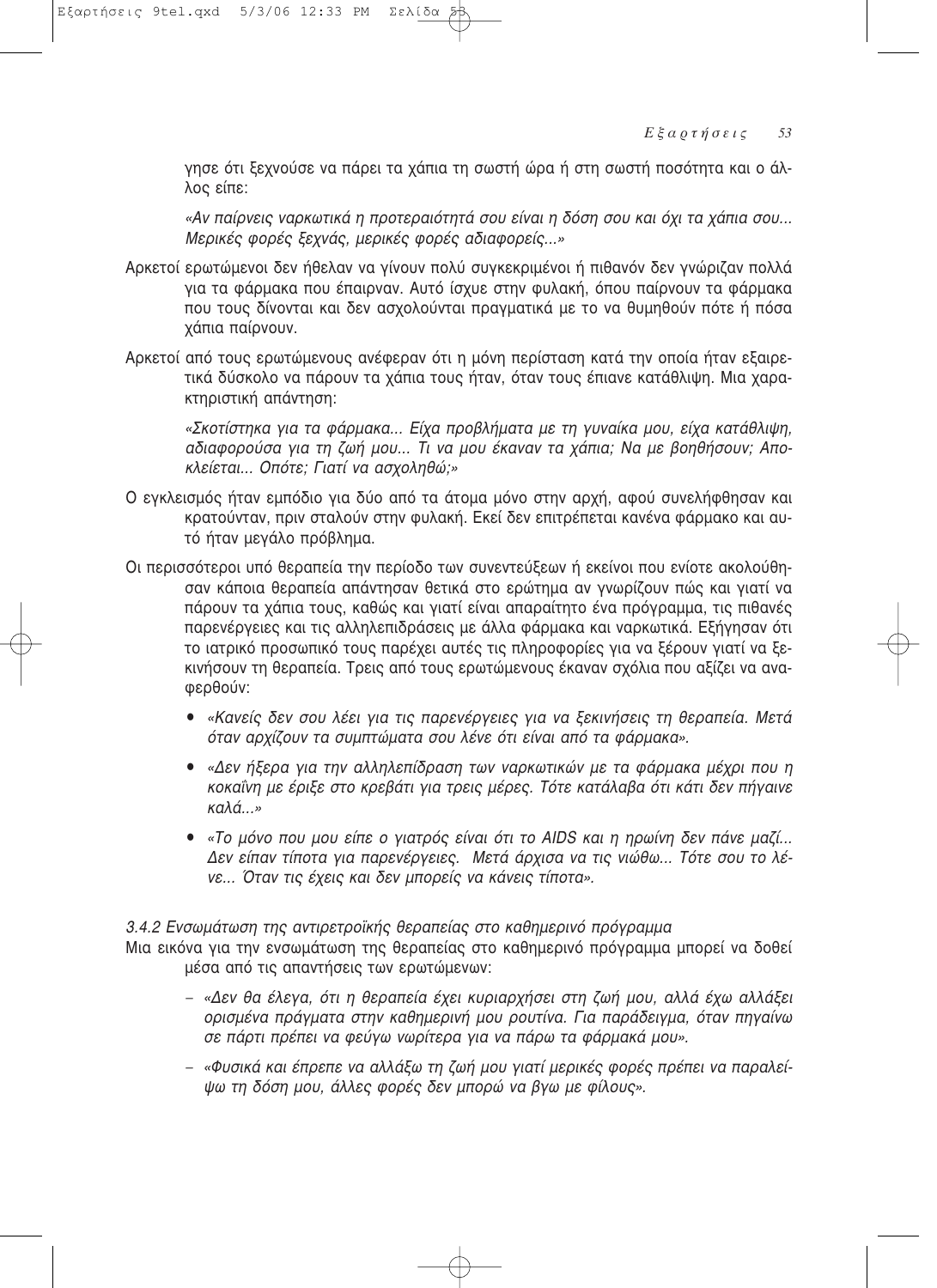- 54 Εξαρτήσεις
	- «Το μόνο, που άλλαξε, είναι ότι έπρεπε να σταματήσω τα ναρκωτικά. Τίποτα άλλο. Μπορώ να κοιμηθώ ή να φάω όποτε θέλω και μπορώ να πάω όπου θέλω, όποτε θέλω».
- Σε περίπτωση που ξεχάσουν ή παραλείψουν κάποια από τα χάπια, οι περισσότεροι είπαν ότι παίρνουν κατευθείαν το επόμενο χάπι, αλλά το συζητούν με το ιατρικό προσωπικό. Μόνο μια γυναίκα είπε:

«Στο παρελθόν πετούσα το χάπι αλλά τώρα τα μετρά ο άντρας μου οπότε το παίρνω αργότερα».

- Η κατάσταση στις φυλακές είναι διαφορετική, αφού τα χάπια δίνονται στους ασθενείς και έτσι δεν μπορούν να τα ξεχάσουν.
- Όλα τα άτομα υπό αντιρετροϊκή θεραπεία είπαν ότι έχουν συζητήσει με το γιατρό τους τις επιπτώσεις που συνεπάγεται η παράλειψη των χαπιών ή η διακοπή της θεραπείας και είναι καλά πληροφορημένα για τις συνέπειες. Εντούτοις, οι περισσότεροι δεν γνώριζαν ή δεν μπορούσαν να απαντήσουν πόσες φορές γίνεται να παραλείψουν ένα χάπι χωρίς να θέσουν σε κίνδυνο την αποτελεσματικότητα της θεραπείας. Επιπλέον, δεν φάνηκαν να ανησυχούν πολύ για τις συνέπειες της παράλειψης χαπιών, την αντιμετώπιζαν απλώς σαν προειδοποίηση από το ιατρικό προσωπικό και ήξεραν ότι ήταν κάτι που πρέπει να αποφύγουν.
- Εδώ πρέπει να σημειώσουμε τη διάσταση μεταξύ των απαντήσεων που έδωσαν οι ερωτώμενοι και των γεγονότων. Για παράδειγμα, όλοι έδειξαν να είναι ενημερωμένοι σχετικά με τις επιπτώσεις, αν δεν πάρουν τα χάπια τους. Παρόλα αυτά, σε άλλα σημεία της συνέντευξης μερικοί ανέφεραν ότι ξεχνούν να πάρουν τα χάπια τους ή ότι πιστεύουν πως τα χάπια δεν τους βοηθούν και πολύ, ή ότι το δυσκολότερο μέρος της θεραπείας είναι να πάρουν τα χάπια στην ώρα τους. Οι απαντήσεις αυτές σε σχέση με το γεγονός ότι οι ίδιοι δεν φαίνεται να το θεωρούν αρκετά σημαντικό, φέρνει στο φως ένα σοβαρότατο πρόβλημα όσον αφορά στη συμμόρφωση αυτής της ομάδας με τη θεραπεία.
- Όσο για τις παρενέργειες, επειδή δόθηκαν ποικίλες απαντήσεις, αναφέρουμε παρακάτω μερικές χαρακτηριστικές:
	- «Υποφέρω συχνά από πόνους στο στομάχι και νιώθω σωματικά και ψυχολογικά καταβεβλημένος... Ειδικά όταν ξεχνάω να πάρω τα χάπια μου, δεν μπορώ να σταθώ στα πόδια μου. Συνήθως ηρεμώ ή παίρνω αντικαταθλιπτικά χάπια».
	- «Μια φορά το μήνα έχω διάφορα συμπτώματα, ζαλάδες, εξάντληση, κατάθλιψη... και αντιδρώ άσχημα... ξέρω πως δεν είναι καλό αλλά δεν μπορώ να κάνω τίποτα...»
	- «Κάθε μέρα πρήζονται τα πόδια μου, και έχω φαγούρα. Ξύνομαι συνέχεια. Βγάζω σπυριά στο σώμα, υποφέρω από διάφορες αλλεργίες... Δεν είναι πολύ ευχάριστο ξέρετε...»

### 3.5 Σχέσεις με το ιατρικό προσωπικό που επιβλέπει τη θεραπεία για το HIV

Σε αυτή την ερώτηση δεν έχουν ληφθεί σοβαρά υπόψη οι απαντήσεις των έγκλειστων ατόμων, καθώς όλα απάντησαν ότι οι σχέσεις τους με το προσωπικό είναι άριστες, πράγμα αναμενόμενο αφού οι συνεντεύξεις έλαβαν χώρα στο νοσοκομείο της φυλακής. Μάλιστα τρία άτομα τόνισαν ότι είναι πολύ σημαντική η ψυχολογική υποστήριξη που τους παρέχει το προσωπικό. Αυτό ίσως αληθεύει, αλλά οφείλουμε να είμαστε διστακτικοί και να μην βασίσουμε τα συμπεράσματά μας σε αυτές τις απαντήσεις.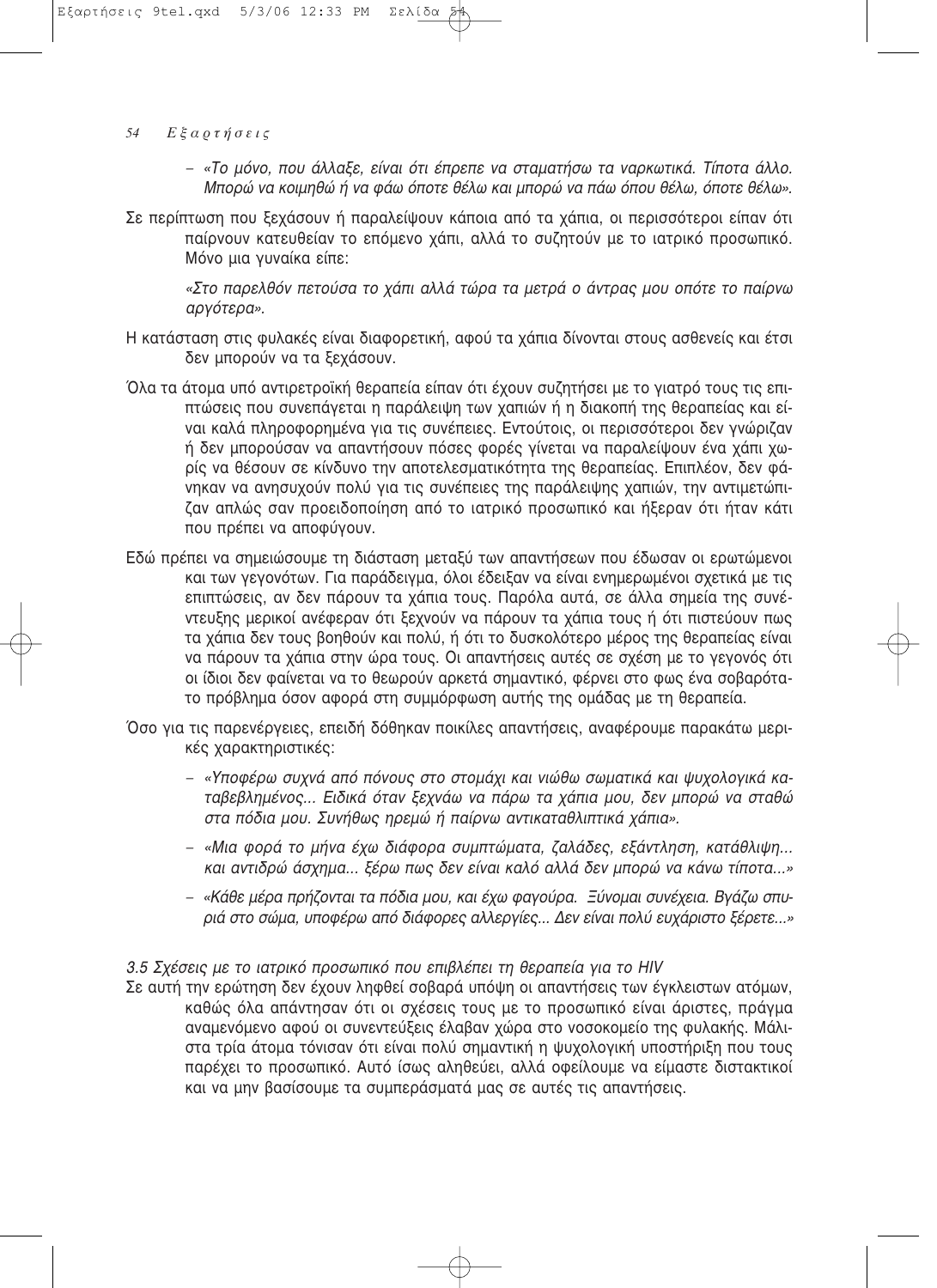Μεταξύ των υπόλοιπων ατόμων τα περισσότερα χαρακτήρισαν θετική τη σχέση τους με το προσωπικό και όταν ρωτήθηκαν σχετικά με βελτιώσεις, ένα άτομο υπέδειξε:

«οι άνθρωποι που δουλεύουν μαζί μας δεν θα έπρεπε να είναι ρατσιστές, θα έπρεπε να μας φέρονται όπως στους υπόλοιπους ασθενείς».

- Μία άλλη ασθενής είπε ότι η σχέση της με το προσωπικό είναι πλέον φιλική, αφού έχουν συχνές συναντήσεις και νιώθει ότι τη σέβονται και την αναπούν.
- Κατά τη γνώμη των ερωτώμενων τα ραντεβού θα έπρεπε να αλλάξουν. Δεν είναι πάντα εύκολο να κλείσει κανείς ραντεβού μέσα σε σύντομο χρονικό διάστημα, μερικές φορές η αναμονή είναι μεγάλη. Θα ήθελαν επίσης να βελτιωθεί η διοίκηση, να ευαισθητοποιηθεί απέναντί τους. Τέλος, τρία άτομα πρότειναν να υπάρξουν καλύτερα εκπαιδευμένα άτομα στα μικροβιολογικά εργαστήρια, για να βρίσκουν εύκολα τις φλέβες όταν παίρνουν αίμα και να μην τους κάνουν να υποφέρουν. Ένα άτομο υπέδειξε ότι το ιατρικό προσωπικό θα έπρεπε να είναι πιο ειλικρινές μαζί τους και να τους λέει τα πάντα χωρίς να αποκρύπτει πληροφορίες.

# 3.5 Υποστηρικτικά δίκτυα για συμμόρφωση στην αντιρετροϊκή θεραπεία

- Εδώ οι απαντήσεις διαφέρουν μεταξύ των διαφόρων ομάδων που ρωτήθηκαν. Όλοι οι κρατούμενοι αναφέρθηκαν στο ιατρικό προσωπικό και στους κοινωνικούς λειτουργούς ως τα άτομα στα οποία μπορούν να βασίζονται για τη θεραπεία τους κατά του HIV.
- Από τους υπόλοιπους που ακολουθούν την αντιρετροϊκή θεραπεία, εκτός από το ιατρικό προσωπικό και ένα άτομο, που αναφέρθηκε συνκεκριμένα στους ψυχιάτρους, ένας ανέφερε το σύντροφό του και ένας άλλος είπε ότι δεν χρειάζεται κανέναν:

«Δεν χρειάζομαι βοήθεια, έχω συνηθίσει αυτή τη διαδικασία και τα καταφέρνω μόνος μου».

- Έχει ενδιαφέρον το γεγονός, ότι 4 άτομα ανάμεσα σε εκείνους, που δεν ακολουθούν αντιρετροϊκή θεραπεία, έκαναν λόνο για τον κοινωνικό τους περίνυρο (οικονένεια και φίλους) που θα μπορούσαν να βοηθήσουν σε περίπτωση ανάγκης. Μόνο ένα άτομο ανέφερε το ιατρικό προσωπικό.
- Τέλος, οι απαντήσεις των ατόμων εκείνων, που ξεκινούν και διακόπτουν τη θεραπεία είναι παρόμοιες, αφού τα 4 στα 6 πιστεύουν ότι κανείς δεν μπορεί να βοηθήσει. Μία ερμηνεία:

«Δεν μπορείς να βασίζεσαι σε κανέναν. Όταν είχα αδυναμία λόγω παρενεργειών της θεραπείας και δεν μπορούσα να ανέβω τις σκάλες ποιος μπορούσε να βοηθήσει; Κανείς. Ήταν δικό μου το πρόβλημα. Ενώ έπρεπε να το αντιμετωπίσω».

Τα άλλα δύο άτομα αναφέρθηκαν στο ιατρικό προσωπικό.

Από το σύνολο των απαντήσεων φαίνεται ότι, όσοι ήταν υπό αντιρετροϊκή θεραπεία τον καιρό της συνέντευξης, βασίζονται στο ιατρικό προσωπικό και πιστεύουν στη βοήθειά του, αφού είναι μέρος της διαδικασίας την παρούσα στιγμή. Οι υπόλοιποι, που δεν είναι υπό θεραπεία, βασίζονται κυρίως στο κοινωνικό τους δίκτυο για υποστήριξη που πιθανότατα τους δίνουν οι άνθρωποι γύρω τους. Εκείνοι, που έχουν διακόψει τη θεραπεία είτε για προσωπικούς λόγους είτε ύστερα από ιατρική συμβουλή έχουν τις πιο αρνητικές στάσεις και πιστεύουν ότι δεν μπορούν να βασίζονται σε κανέναν.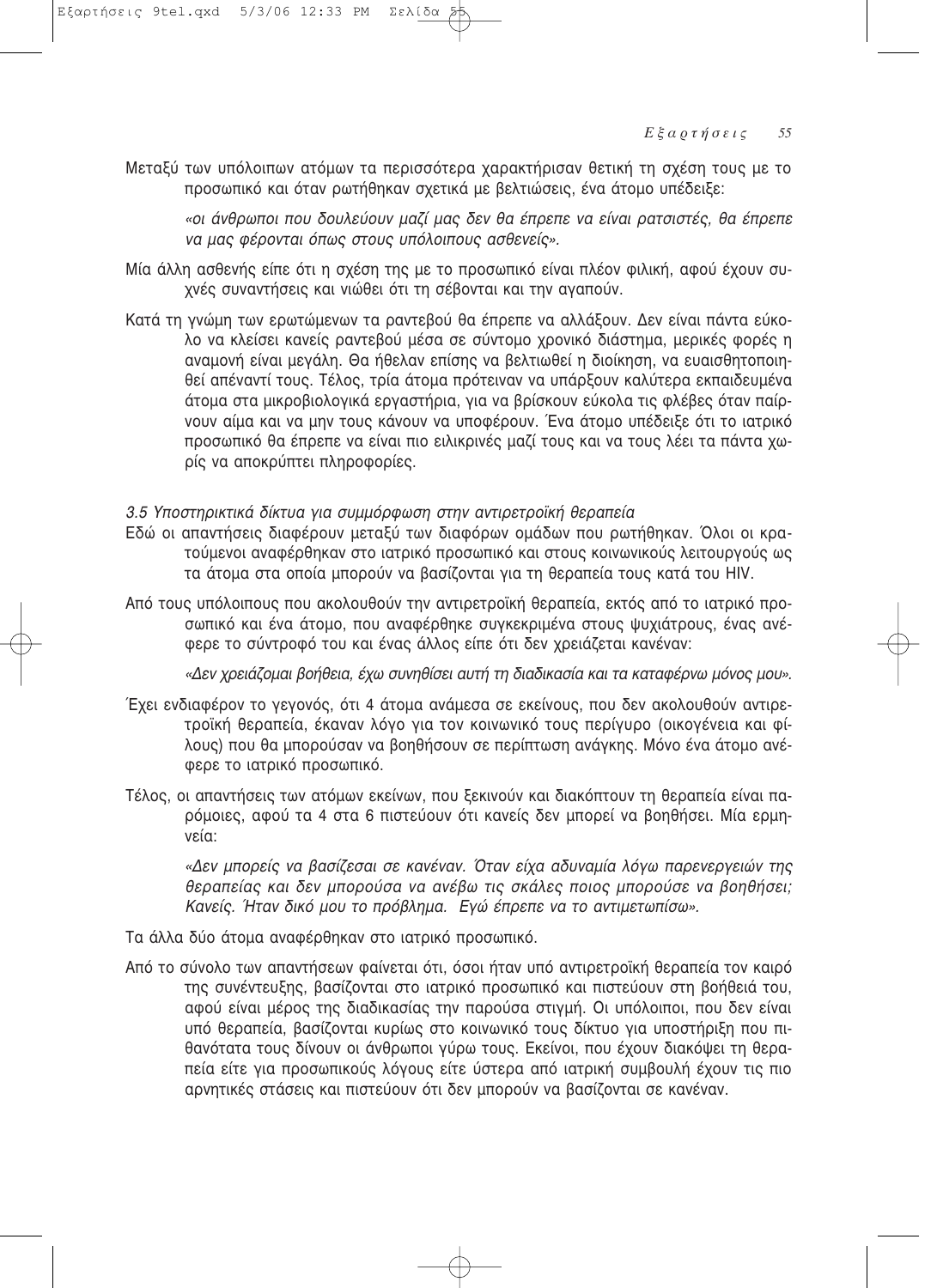## 3.6 Προσδοκίες από τη θεραπεία

Η πλειοψηφία των ερωτώμενων προσδοκά μεγαλύτερη διάρκεια ζωής και παράλληλα σωματική και ψυχολογική βελτίωση. Τρία άτομα μάλιστα μίλησαν για πλήρη θεραπεία. Μόνο τέσσερα άτομα περίμεναν ότι η θεραπεία θα έθετε υπό έλενχο τη χρήση ουσιών.

Μερικές αντιπροσωπευτικές απαντήσεις:

- «Περιμένω να δυναμώσω, να νιώσω καλύτερα σωματικά»
- «Αυτό που περιμένω είναι να σταματήσω με κάποιον τρόπο τον ιό, να μην τον αφήσω να με σκοτώσει...»
- «Κάνω την θεραπεία για να ζήσω καλύτερη ζωή, να ζήσω σαν άνθρωπος»
- «Αυτό που περιμένω εκτός από μεγαλύτερη διάρκεια ζωής είναι να μπορέσω κάποια μέρα να κάνω παιδί, είναι το όνειρό μου και ελπίζω με τα φάρμακα να το καταφέρω»

# 3.7 Εκτός θεραπείας

- Τα άτομα (5 στη συνκεκριμένη περίπτωση) που δεν ακολουθούν κανενός είδους θεραπεία. υποβλήθηκαν σε αρκετές ερωτήσεις για την κατάστασή τους. Όταν ρωτήθηκαν, αν υποφέρουν από μακρόχρονες/ επαναλαμβανόμενες επιπτώσεις της μόλυνσής τους, μόνο δύο απάντησαν θετικά. Ο ένας έπαθε βρογχίτιδα μία φορά και υπεβλήθη σε θεραπεία. Ο άλλος υπέφερε από αδυναμία και ποικίλα ψυχοσωματικά συμπτώματα της νόσου. Είπε ότι τα συμπτώματα επανέρχονται συχνά, αλλά δεν ζητά βοήθεια, αφού γνωρίζει την αιτία και θέλει να τον αφήνουν ήσυχο.
- Τέσσερα άτομα απάντησαν ότι δεν βρέθηκαν ποτέ σε θέση να εύχονται να είχαν αποφασίσει να ξεκινήσουν αντιρετροϊκή θεραπεία. Το άλλο άτομο είπε ότι ήταν έτοιμο εκείνη την περίοδο να ξεκινήσει τη θεραπεία κατόπιν ιατρικής υπόδειξης.
- Μόνο ένα άτομο παραδέχτηκε ότι ο λόγος που δεν ξεκίνησε τη θεραπεία, ήταν η πιθανή αλληλεπίδραση μεταξύ των φαρμάκων και των ναρκωτικών που έπαιρνε ο ίδιος. Πρόκειται για το ίδιο άτομο, που ήταν έτοιμο να ξεκινήσει τη θεραπεία.
- 3.8 Προτάσεις για τη βελτίωση των υπηρεσιών σχετικά με την πρόσβαση και την παραμονή στη θεραπεία
- Οι επαγγελματίες, όταν τους ζητήθηκαν προτάσεις για τη βελτίωση της πρόσβασης και συμμόρφωσης με την αντιρετροϊκή θεραπεία, έδωσαν διάφορες απαντήσεις. Παρακάτω είναι μερικές αντιπροσωπευτικές απαντήσεις από την ομάδα ξεχωριστά:

Οι Μονάδες Ειδικών Λοιμώξεων στα νοσοκομεία δήλωσαν:

- «Το πιο σημαντικό στοιχείο για να διευκολυνθεί η πρόσβαση και να βελτιωθεί η συμμόρφωση των χρηστών με HIV με την αντιρετροϊκή θεραπεία είναι να βελτιωθεί η επαφή και επικοινωνία μεταξύ μας, με άλλα λόγια να εγκαταστήσουμε ένα καλύτερο δίκτυο μεταξύ των νοσοκομείων και των κέντρων υποκατάστασης. Παράλληλα είναι αναγκαία η περαιτέρω ανάπτυξη της κοινωνικής μας υπηρεσίας. Αυτό είναι και το πιο αδύναμο σημείο στην παροχή των υπηρεσιών που προσφέρουμε στα άτομα με HIV».
- Ο ΜΗΚΥΟ για την υποστήριξη των ατόμων με AIDS τονίζει ότι οι ομάδες υποστήριξης θα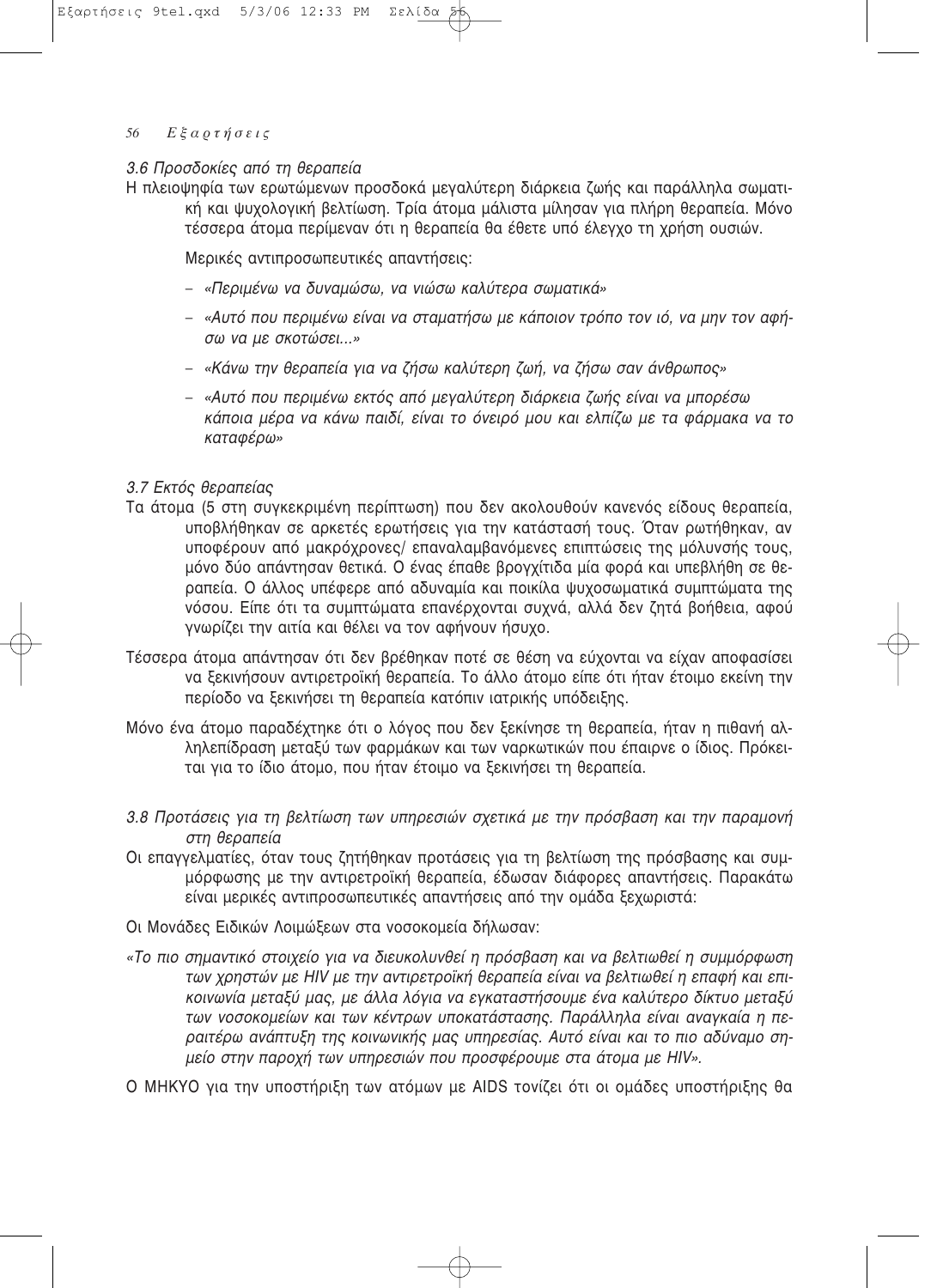Εξαρτήσεις 9tel.qxd 5/3/06 12:33 PM Σελίδα

έπρεπε να είναι καλύτερα οργανωμένες, αφού συχνά ο τρόπος λειτουργίας τους δεν φέρνει αποτέλεσμα. Θεωρείται επίσης απαραίτητη μια υπηρεσία στένασης προκειμένου να βελτιωθούν οι συνθήκες διαβίωσης των ανθρώπων αυτών, με αποτέλεσμα να αυξηθεί και η παραμονή τους στη θεραπεία.

- Ο γιατρός στο νοσοκομείο της φυλακής αναφέρει ότι οι υπηρεσίες ψυχολογικής υποστήριξης, ως έχουν, δεν είναι επαρκείς. Θα έπρεπε να υπάρχουν περισσότεροι εξειδικευμένοι επαγγελματίες για να βοηθήσουν τους κρατούμενους χρήστες-φορείς του HIV.
- Όλες οι μονάδες του OKANA ζητούν καλύτερη συνεργασία ανάμεσα στις υπηρεσίες τους και το ΚΕΕΛ. Όπως έχουν τα πράγματα σήμερα, δεν υπάρχει συνεργασία μεταξύ των δύο. Ένα δίκτυο επικοινωνίας μεταξύ των δύο υπηρεσιών θα βοηθούσε σημαντικά τους ασθενείς που έχουν ανάγκη από ψυχολογική υποστήριξη. Πρότειναν επίσης να υπάρχει η προϋπόθεση για τους χρήστες ναρκωτικών να ξεκινήσουν αντιρετροϊκή θεραπεία προκειμένου να εισαχθούν σε πρόγραμμα υποκατάστασης. Θα ήταν επίσης επιθυμητή η στενότερη συνεργασία μεταξύ των κέντρων υποκατάστασης και των Μονάδων Ειδικών Λοιμώξεων των νοσοκομείων. Μία ακόμη πρόταση είναι, να παρέχουν τα κέντρα υποκατάστασης τα φάρμακα για την αντιρετροϊκή θεραπεία, αφού είναι σε θέση να επιβλέψουν τους ασθενείς καλύτερα από τις Μονάδες Ειδικών Λοιμώξεων.
- Το Κέντρο Βοήθειας και τα κέντρα υποκατάστασης μπορούν να διαθέσουν όλα τα φάρμακα δωρεάν εκτός από τα αντιρετροϊκά. Ζητούν επίσης ξεχωριστή μονάδα μέσα στα κέ-Vτρα υποκατάστασης με εξειδικευμένο προσωπικό αποκλειστικά για τους χρήστες φορείς του HIV, καθώς σήμερα οι γιατροί στα κέντρα αυτά δεν είναι σε θέση να αντιμετωπίσουν αυτές τις περιπτώσεις. Η ανάγκη για εξειδικευμένο προσωπικό για τα άτομα με HIV στα κέντρα υποκατάστασης και στο Κέντρο Βοήθειας εκφράστηκε όχι μόνο από τους γιατρούς, αλλά και από όλους τους επαγγελματίες που έδωσαν συνέντευξη.
- Ο σύνδεσμος μεταξύ των γιατρών σε αυτές τις μονάδες και κάποιων επαγγελματικών στα Κέντρα Πληροφόρησης του AIDS επίσης θα διευκόλυνε την πρόσβαση των ατόμων με HIV στα κέντρα υποκατάστασης.
- Στη χώρα μας η θεραπεία των χρηστών-φορέων HIV με ΑΖΤ δεν είναι καθιερωμένη, επομένως κανένας από τους οργανισμούς, που δουλεύουν με χρήστες-φορείς, δεν προώθησε τέτοιου είδους θεραπεία.
- 4. ΣΥΜΠΕΡΑΣΜΑΤΑ ΚΑΙ ΠΡΟΤΑΣΕΙΣ ΓΙΑ ΒΕΛΤΙΩΣΕΙΣ ΣΤΗΝ ΠΡΑΞΗ
- a. Όσον αφορά στην πρόσβαση δεν υπάρχουν σχόλια, καθώς τα ευρήματα ήταν αναμενόμενα. Όλοι οι ασθενείς έχουν τη δυνατότητα να ξεκινήσουν θεραπεία με εντολή γιατρού.

Στην περίπτωση της παραμονής στη θεραπεία έχει ενδιαφέρον το γεγονός ότι οι επαγγελματίες ζητούν καλύτερη συνεργασία μεταξύ των Ειδικών Μονάδων των νοσο-Κομείων, των Κέντρων Πληροφόρησης για το AIDS, των υπηρεσιών υποστήριξης για το AIDS στο ΚΕΕΛ (κυρίως της συμβουλευτικής) και των υπηρεσιών για τους χρήστες ναρκωτικών όπως το KE.Θ.Ε.Α. και τον ΟΚΑΝΑ. Έδωσαν ιδιαίτερη έμφαση στην ανά-ΥΚη να συνδέονται οι παραπάνω υπηρεσίες, ώστε να παρακολουθήσουν τον ασθενή από τη στιγμή της διάγνωσης του HIV μέχρι την έναρξη της θεραπείας. Προς το πα-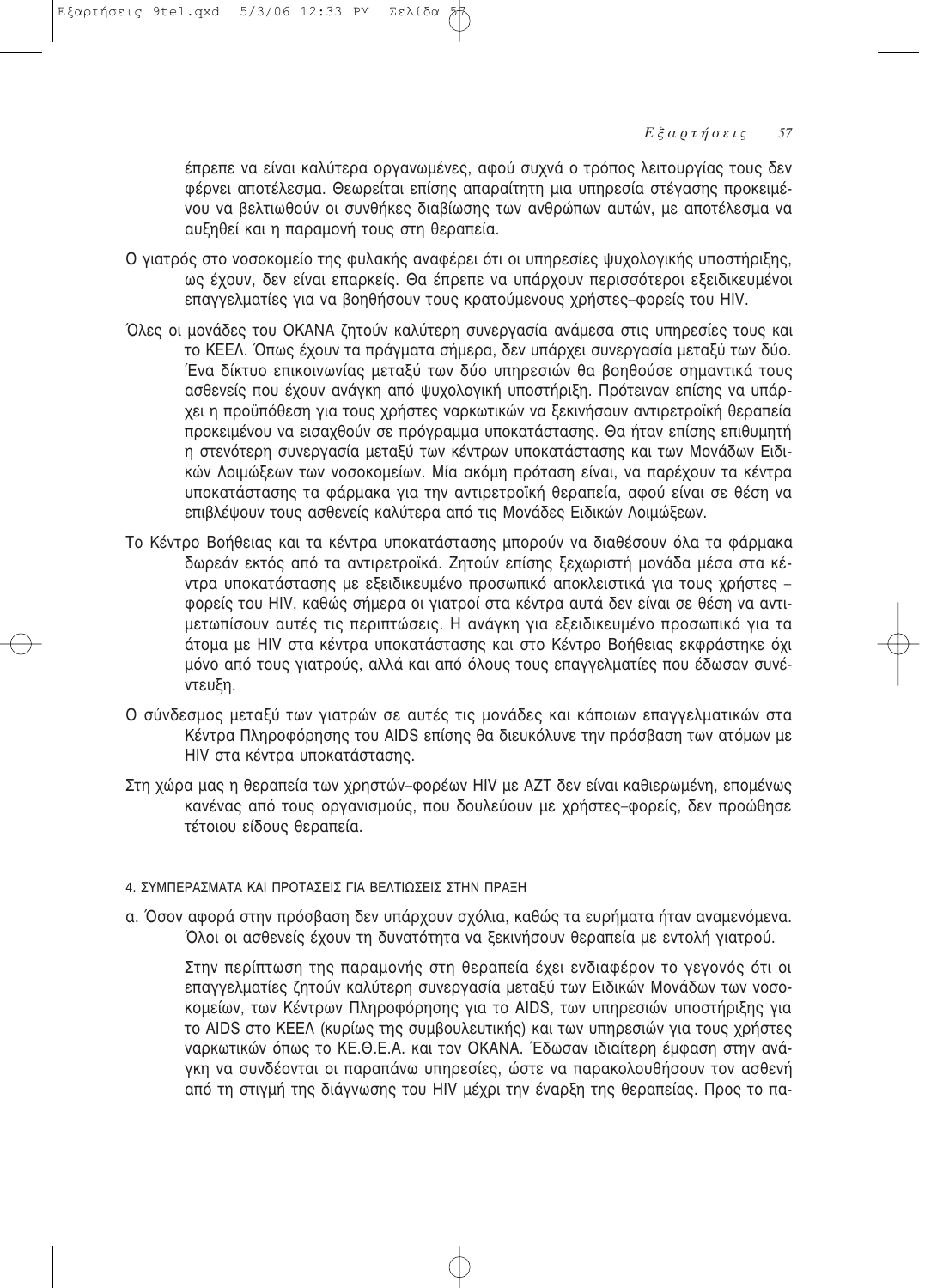> ρόν οι χρήστες-φορείς του HIV μπορούν να πάνε σε ένα από τα κέντρα για συμβουλευτική, αλλά το προσωπικό εκεί δεν είναι εξειδικευμένο στο συγκεκριμένο θέμα. Επιπλέον, καθώς δεν υπάρχει καθιερωμένο δίκτυο επικοινωνίας μεταξύ των συμβουλευτικών υπηρεσιών για το AIDS και των κέντρων για την τοξικομανία, το άτομο χάνεται στη διαδικασία. Ενδιαφέρον παρουσιάζει το γεγονός, ότι μερικοί επαγγελματίες δήλωσαν πως κάνουν προσωπικά αυτή τη διασύνδεση. Από την άλλη πλευρά, οι γιατροί κάνουν την επαφή με ψυχολόγους, που γνωρίζουν εκεί, για να παραπέμψουν τους ασθενείς τους. Έτσι, ανάλογα με τη θέληση των επαγγελματιών, παρακολουθείται η μετάβαση του ασθενή από τη διάγνωση στη θεραπεία.

- β. Είναι εμφανές ότι η αντιρετροϊκή θεραπεία ενός ασθενή δεν παρακολουθείται κι έτσι δεν είναι ασυνήθιστο για τους ασθενείς να ξεκινήσουν τη θεραπεία μετά από εντολή γιατρού και να τη διακόψουν, όταν νιώσουν ότι δεν μπορούν να συνεχίσουν. Το θετικό στοιχείο εδώ είναι η εύκολη πρόσβαση και η δωρεάν θεραπεία για όλους τους ασθενείς με HIV. Το γεγονός αυτό σχολίασε η πλειοψηφία του δείγματός μας, καθώς οι περισσότεροι αντιμετωπίζουν μεγάλες οικονομικές δυσχέρειες. Στο Κέντρο Βοήθειας όλα τα φάρμακα και οι εξετάσεις για οποιαδήποτε ασθένεια παρέχονται δωρεάν. Έτσι οι όποιες οικονομικές δυσχέρειες δεν θα έπρεπε να είναι εμπόδιο για τη θεραπεία. Οι υπηρεσίες που δεν είναι τόσο καλά αναπτυγμένες για τους ασθενείς με HIV είναι η συμβουλευτική πριν και μετά από τη διάγνωση που προσφέρεται. Εν μέρει αυτό εξηνείται από τον περιορισμένο αριθμό περιπτώσεων του HIV/AIDS στη χώρα μας, που με τη σειρά του έχει δημιουργήσει μια πολιτική δημόσιας υγείας όπου το AIDS δεν έχει προτεραιότητα ως στόχος. Αυτό ίσως αλλάξει, αν στο μέλλον το HIV εξαπλωθεί περισσότερο σε αυτή την κοινωνική ομάδα. Σε αυτό το στάδιο δεν υπάρχουν ακριβή στοιχεία για τον αριθμό των μολυσμένων τοξικομανών, αφού τα στοιχεία μας βασίζονται κυρίως σε άτομα, που προσέρχονται στα κέντρα μεθαδόνης ή τις υγειονομικές υπηρεσίες. Το μόνο θετικό στοιχείο είναι η χαμηλή διάδοση του ιού στα άτομα που έχουν εξεταστεί στο Κέντρο Βοήθειας. Αυτοί είναι οι λιγότερο προνομιούχοι στην ομάδα-στόχο.
- γ. Η θετική πτυχή της εν λόγω έρευνας ήταν η ευκαιρία που δόθηκε στη χώρα μας να μελετηθεί η μικρή αυτή ομάδα, που έχει σαφή ανάγκη από ιδιαίτερη προσοχή. Υπήρχαν, βέβαια, και αρνητικά στοιχεία όσον αφορά στην πραγματοποίηση της έρευνας. Πρώτον, τα άτομα από τη συγκεκριμένη ομάδα-στόχο δεν πείθονται εύκολα να μιλήσουν, ιδιαίτερα στη χώρα μας, όπου είναι περιορισμένοι σε αριθμό και δεν επιθυμούν να γνωστοποιήσουν την κατάστασή τους. Επίσης, τα άτομα που διαγνώσθηκαν πριν από μερικά χρόνια δυσκολεύτηκαν να θυμηθούν το χρόνο, τον τόπο και τον τρόπο μόλυνσής τους. Πρόκειται για λεπτομέρειες, που θα προτιμούσαν να ξεχάσουν και για μερικούς ήταν σίγουρα επώδυνη η συνέντευξη. Οι ερευνητές παρατήρησαν πως αυτές οι ερωτήσεις ήταν πιο δύσκολες από οποιαδήποτε ερώτηση σχετικά με τα ναρκωτικά. Επίσης η μεγάλη εκπροσώπηση των κρατουμένων στο δείγμα περιόρισε την ερμηνεία των αποτελεσμάτων. Ένα μεγαλύτερο δείγμα με καλύτερη αντιπροσώπευση όλων των κατηγοριών (είτε υπό αντιρετροϊκή θεραπεία είτε όχι) θα συντελούσε σε μια πιο αντιπροσωπευτική παρουσίαση της κατάστασης ή της ομάδας-στόχου.
- δ. Η πιο σημαντική πρόταση προκειμένου να βελτιωθεί η παραμονή των ενδοφλέβιων χρηστών ναρκωτικών στην αντιρετροϊκή θεραπεία, είναι η στενότερη παρακολούθηση και συνεργασία μεταξύ όλων των φορέων. Καλύτερη παρακολούθηση μπορεί να επιτευχθεί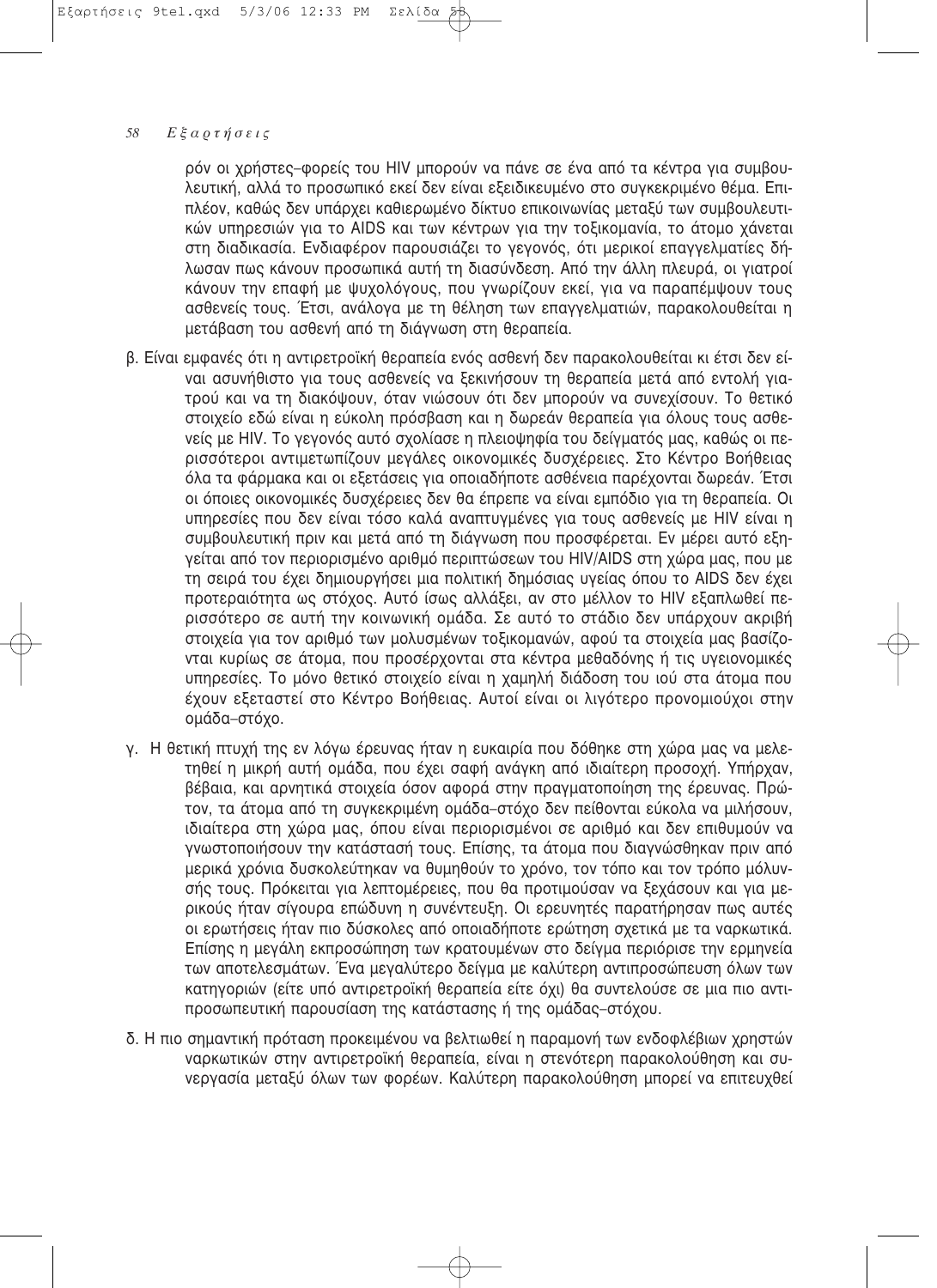με την παροχή μεθαδόνης παράλληλα με την αντιμετώπιση των προσωπικών περιστάσεων του καθένα καθώς στην περίπτωση αυτή ο ασθενής αναζητά τις παρεχόμενες υπηρεσίες και έχει λόγους να συνεχίσει. Σύμφωνα με τα λόγια ενός γιατρού από Μονάδα Ειδικών Λοιμώξεων:

«Η μη-συμμόρφωση δεν είναι παράλογη συμπεριφορά. Έχει μάλλον σχέση με την ατομική ευθύνη, με τη σχέση με το γιατρό πρωταρχικά και κατά δεύτερο λόγο με το σύστημα υγείας στο σύνολό του. Επιπλέον, ας μην υποτιμήσουμε το ρόλο του κοινωνικού περιβάλλοντος.»

 $\Sigma \Sigma \Sigma \Lambda$ íðo

## Βιβλιογραφικές αναφορές

5/3/06 12:33 PM

Εξαρτήσεις 9tel.qxd

- Agrafiotis D., Ioannidi E., Manti P. (1999) "HIV prevention in Europe: Policy and Practice. The Greek Case", Dept. of Sociology, National School of Public Health, Research Monograph No. 18.
- Αγραφιώτης Δ., (1987), «Σ.Ε.Α.Α, ως αίτιο και αποτέλεσμα κοινωνικό-πολιτιστικών αλλαγών», Ιατρική Επιθεώρηση των Ενόπλων Δυνάμεων, τεύχος 21, σ. 177-180
- Αγραφιώτης Δ.,& et.al (1991) « Γνώσεις, Στάσεις, Πιστεύω και Πρακτικές των Αθηναίων σχετικά με το AIDS» Ιατρική Συνεργασία, τόμος 4, τεύχος 11, σ. 9 - 23.
- Agrafiotis, D., (1991), « Greek society and AIDS», Experience and actions in Greece. What new for AIDS;» Contradictory views and thoughts, BHTA Publisher, pag. 27-32, Athens.
- ΕΚΤΕΠΝ (2002), Ετήσια Έκθεση του ΕΚΤΕΠΝ για την κατάσταση των ναρκωτικών στην Ελλάδα 2002, Εθνικό Κέντρο Τεκμηρίωσης και Πληροφόρησης για τα Ναρκωτικά και την Τοξικομανία, Ερευνητικό Πανεπιστημιακό Ινστιτούτο Ψυχικής Υγιεινής, Αθήνα.
- ΚΕΝΤΡΟ ΒΟΗΘΕΙΑΣ (ΟΚΑΝΑ) (2002), Στοιχεία Δράσης Υπηρεσιών για το έτος 2002, Αθήνα.
- Ιωαννίδη Ε., Αγραφιώτης Δ., (1998), « Οι κίνδυνοι μόλυνσης από τον ιό HIV στην Ευρώπη και η σημασία της πρόσληψης των νέων «θεραπειών». Πρώτα αποτελέσματα στην Ευρώπη», Ελληνικά Αρχεία AIDS, 6 (4),  $\sigma \in \mathbb{R}$ . 362 - 367
- ΚΕΘΕΑ, (2003), Κοινωνικό-δημογραφικά χαρακτηριστικά και συνθήκες χρήσης των ατόμων που απευθύνθηκαν στα συμβουλευτικά κέντρα του ΚΕ.Θ.Ε.Α (1995-2002), Κέντρο Θεραπείας Εξαρτημένων Ατόμων, Αθήνα.
- Κορνάρου Ε., . et al., (1999) " Συγκριτική μελέτη αλλαγών στη συμπεριφορά των Ελλήνων χρηστών ενδοφλεβίων ναρκωτικών (XEN) μεταξύ 1993-1998", Ελληνικά Αρχεία AIDS, 1999, 7 (1) :30-36.
- Koulierakis G., et.al (1999) Injecting drug use amongst inmates in Greek prisons, Addiction Research, Vol.7No.3pp.193-212
- Tselepi Ch., Pantzou P., Metallinou O., Agrafiotis D., (2000) « HIV seropositivity, adaptation and everyday life in Greece» in: Moatti et al., (eds) AIDS in Europe, New Challenges for the social sciences, Routledge, London.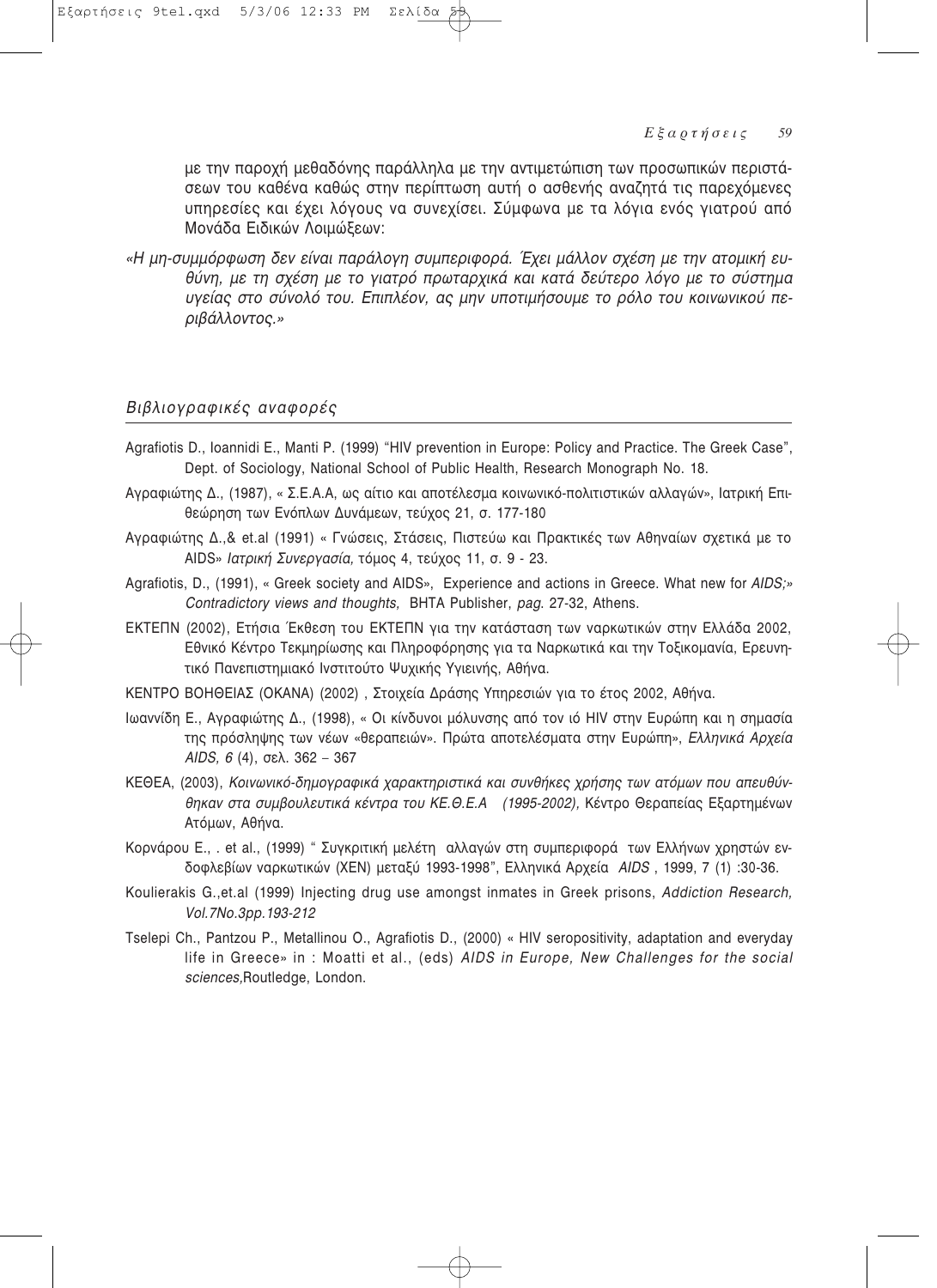*Ε ξ α ρ τ ή σ ε ι ς , τεύχος 9, 2006*

# APPRENTICESHIP WITHIN A SHELTERED ENVIRONMENT: THE CASE OF KETHEA'S PRODUCTIVE UNITS

TH. TZIOUBAS

Abstract

- The study addresses vocational training in the form of apprenticeship in a protected environment, through the overview of the educational process carried out by the Productive Workshops of ITHAKI in Sindos.
- Apprenticeship's educational revival as a recognized vocational training method has been one of the results of the quests mentioned above. These workshops have been chosen because they constitute an example of implementation of apprenticeship principals in the professional training of adults, who belong to a group with exceptional educational characteristics. The fact that the workshops have been operating for a long, allows us to examine the implementation of general educational principals of adult education, in a special group of adults who belong to a severely restricted social group, and document the advantages and the obstacles faced by "on-job training".
- The goal of this study is to contribute to the discussion about alternative approaches to educational and work integration and/or reintegration of adults, members of socially excluded groups, and especially to the issue of apprenticeship in a sheltered and supportive environment. The study is an attempt to make an introduction for the issue of apprenticeship in order to promote discussion and to form the ground for further specialized research.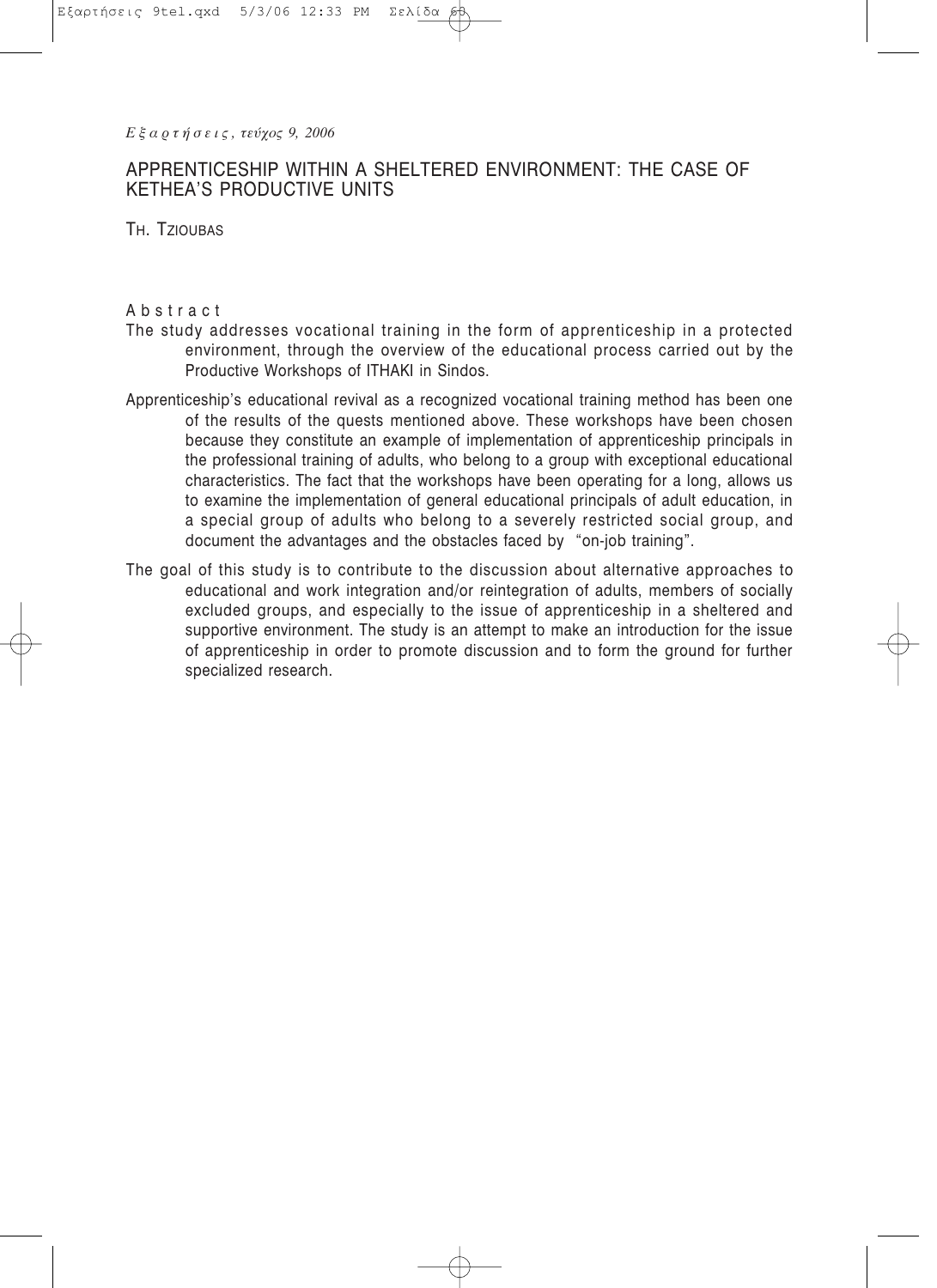*Ε ξ α ρ τ ή σ ε ι ς , τεύχος 9, 2006*

# Η ΜΑΘΗΤΕΙΑ ΜΕΣΑ ΣΕ ΠΡΟΣΤΑΤΕΥΜΕΝΟ ΠΕΡΙΒΑΛΛΟΝ Η ΠΕΡΙΠΤΩΣΗ ΤΩΝ ΠΑΡΑΓΟΓΙΚΟΝ ΕΡΓΑΣΤΗΡΙΟΝ ΤΟΥ ΚΕ.Θ.Ε.Α.

 $\Theta$ ANAΣΗΣ ΤΖΙΟΥΜΠΑΣ

## $\Box$ ερίληψη

- Η παρουσίαση που ακολουθεί είναι μια περίληψη της μελέτης-επισκόπησης του εκπαιδευτικού έργου των Παραγωγικών Μονάδων του ΚΕ.Θ.Ε.Α. Οι μονάδες αυτές αποτελούν ένα από τα λίγα παραδείγματα συνδυασμού επαγγελματικής κατάρτισης και παραγωγής, που το μακρόχρονο της λειτουργίας τους δίνει την δυνατότητα να διατυπωθούν και να τεκμηριωθούν μια σειρά υποθέσεων που σχετίζονται με την εφαρμογή των γενικών αρχών της Εκπαίδευσης Ενηλίκων σε ιδιαίτερα επιβαρημένους πληθυσμούς και τα πλεονεκτήματα αλλά και τα εμπόδια της εκπαίδευσης μέσα στην εργασία και δια μέσου της εργασίας. Η μελέτη αυτή αποτέλεσε το αντικείμενο της Διπλωματικής Εργασίας για την απόκτηση Μεταπτυχιακού Διπλώματος Ειδίκευσης του συγγραφέα στην Σχολή Ανθρωπιστικών Επιστημών του Ελληνικού Ανοικτού Πανεπιστήμιου.
- Στόχος της μελέτης ήταν να συμβάλλει στη συζήτηση για τις δυνατότητες εναλλακτικών προσεγγίσεων στον τομέα της εκπαιδευτικής και εργασιακής ένταξης - επανένταξης ενηλίκων, μελών κοινωνικά αποκλεισμένων ομάδων, και ιδιαίτερα της «εκπαίδευσης μέσα στην εργασία», σε δομές που διασφαλίζουν ένα προστατευμένο και υποστηρικτικό περιβάλλον.
- Η παρουσίαση αυτή χωρίζεται σε δύο μέρη, το πρώτο εκ των οποίων επιχειρεί μια καταγραφή της πραγματικότητας στα πεδία της εκπαιδευτικής θεωρίας και εμπειρίας για την εκπαίδευση/ κατάρτιση μελών ευαίσθητων κοινωνικά ομάδων, με τη χρήση της Μαθητείας ως εκπαιδευτικής μεθόδου.
- Το δεύτερο εστιάζεται στα ευρήματα που προέκυψαν από την έρευνα που πραγματοποιήθηκε ανάμεσα σε τρεις ομάδες συντελεστών της Μαθητείας στις Παραγωγικές Μονάδες του ΚΕ.Θ.Ε.Α. της Θεσσαλονίκης (εκπαιδευτές, μαθητευόμενοι και άτομα που ολοκλήρωσαν τη μαθητεία). Η έρευνα διεξήχθη με τη χρήση ποιοτικών μεθόδων (Ομαδικά Εστιασμένων Συνεντεύξεων) και είχε ως αντικείμενο τη διερεύνηση των αντιλήψεων των συντελεστών του εκπαιδευτικού έργου των Παραγωγικών Εργαστηρίων για το έργο και τη λειτουργία τους.

# 1. Η ΜΑΘΗΤΕΙΑ, ΜΙΑ ΠΑΡΑΓΝΩΡΙΣΜΕΝΗ ΜΕΘΟΔΟΣ ΕΚΠΑΙΔΕΥΤΙΚΗΣ ΠΡΑΞΗΣ

Η μάθηση μέσω της μαθητείας είχε μείνει εκτός των πλαισίων της παιδανωνικής επιστήμης και των θεωριών για την εκπαίδευση κατά τα χρόνια της αποκλειστικής κυριαρχίας της νεωτερικής σκέψης. Υπήρξε μόνο ως «μουσειακή» επιβίωση μιας παράδοσης που έφτασε σε εμάς από τα σκοτεινά μεσαιωνικά χρόνια, παράδοσης συνδεδεμένης με συντηρητισμό και αυταρχισμό, την εκμετάλλευση της εργατικής δύναμης των μαθητευόμενων, ως μια απλή υποψία απόκτησης κάποιας δεξιότητας των χεριών, αποστεpημένης από κάθε ίχνος γενικεύσιμης θεωρητικής γνώσης.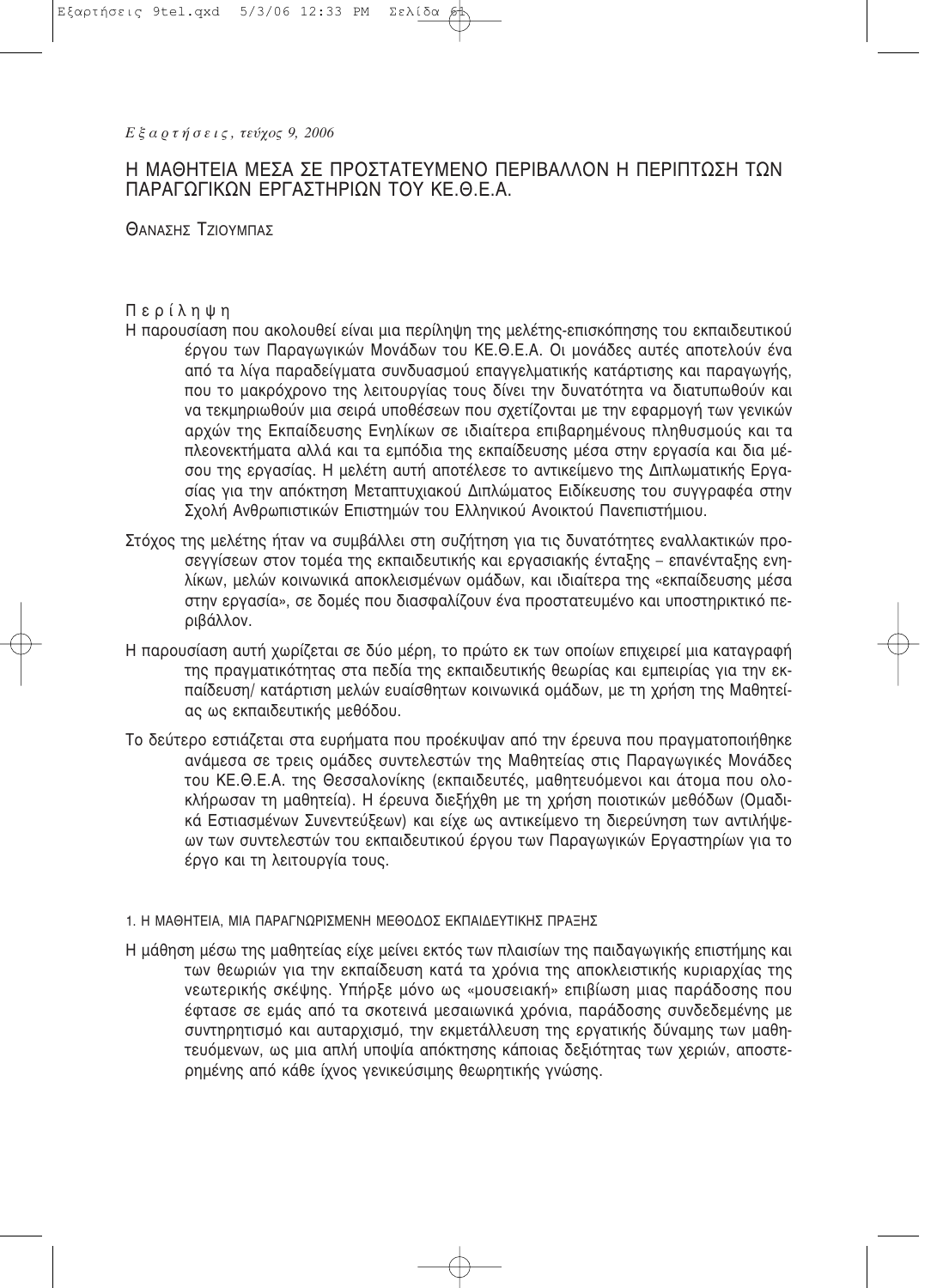- *62 Εξαρτήσεις*
- Η εκπαίδευση και οι θεωρίες για την εκπαίδευση αναπτύχθηκαν στο έδαφος της εξατομίκευσης ως αρχής του κοινωνικού γίγνεσθαι και του τεχνοκρατικού «ορθολογισμού» της σκέψης, και χαρακτηρίστηκαν από το κοινωνικό και ιδεολογικό αυτό πλαίσιο. Η εκπαίδευση δεν ήταν παρά η απόκτηση της «γνώσης» των καθολικών νόμων, που συνθέτουν την πραγματικότητα, μια μονοσήμαντα γνωστική διεργασία, η οποία επικεντρωνόταν στον διδάσκοντα ως φορέα της πληροφορίας και περιόριζε τη μαθησιακή διαδικασία στη μετάδοση της. Όλα αυτά λάβαιναν χώρα σε ένα πλαίσιο που οργανωνόταν ως ένα χωριστό από την υπόλοιπη κοινωνία σύστημα, το σχολείο και την τάξη. Χρειάστηκε να περάσει περισσότερο από μισός αιώνας για να γίνει κατανοητή η προσέγγιση του Vygotsky (1997), που μέσα στη μοναξιά της επερχόμενης Παβλοφικής πλημμυρίδας επέμενε να ορίζει τη γνωστική διαδικασία ως ένα κατ' εξοχήν γεγονός μέθεξης και αλληλεπίδρασης με την κοινωνική και πολιτισμική πραγματικότητα.
- Βέβαια στο ίδιο ιστορικό πλαίσιο και μάλιστα σε σημαντικούς τομείς της ανθρώπινης δραστηριότητας η μαθητεία ήταν ο, αναπόφευκτα, βέλτιστος τρόπος εκπαίδευσης. Στο χώρο της τέχνης σημαντικοί καλλιτέχνες αναδείχθηκαν με τη θητεία τους δίπλα σε άλλους, στον χώρο των πνευματικών και θρησκευτικών δραστηριοτήτων η μαθητεία και η άσκηση ήταν ο δρόμος για να αποτελέσει ένα άτομο μέλος της ομάδας, στη στρατιωτική εκπαίδευση κανένας προσομοιωτής δεν μπορεί να υποκαταστήσει την εμπειρία και την άσκηση. Τέλος και στο χώρο της επιστήμης και μάλιστα στο ανώτατο επίπεδο, η εκπαίδευση διδακτόρων δεν έπαψε να νίνεται περισσότερο μέσω ομάδων και στο ερευνητικό εργαστήριο, δεμένη με την επιστημονική πράξη και τη διεύρυνση των γνωστικών συνόρων και λιγότερο μέσα από έδρας διαλέξεις.
- Η αποκατάσταση της μαθητείας στους αστερισμούς των επιστημονικά αποδεκτών εκπαιδευτικών μεθόδων μπορεί να θεωρηθεί προϊόν τόσο της δυσκολίας των παραδοσιακών τρόπων να επιλύσουν προβλήματα που αναπαράγει η σχολειοποίηση της εκπαιδευτικής πράξης, όσο και από τη συμβολή άλλων επιστημών, όπως η Ψυχολογία ή η Koινωνική Ανθρωπολογία στο χώρο της παιδαγωγικής.
- <u>Τέλος, αλλά όχι λινότερο σημαντικό, οι τάσεις που αναπτύσσονται στο χώρο των κοινωνικών</u> επιστημών τους καιρούς της μετανεωτερικότητας και οι νέες οπτικές γωνίες που προτείνουν πιο σύνθετες συλλήψεις της μαθησιακής διαδικασίας και της φύσης της γνώσης και της μάθησης, άνοιξαν τα δικά τους ρήνματα στα φράνματα αυτού του θεωρητικού μονισμού. Η ίδια η μάθηση παύει να αντιμετωπίζεται ως μια αποκλειστικά γνωστική λειτουργία (Σάλτζμπεργκερ κ.ά. 1996) αλλά αποκαθίσταται και τις ψυχοσυναισθηματικές της διαστάσεις. Η Ροτζεριανή πρόταση για μια «μη κατευθυντική, προσωποκεντρικη διδασκαλία» (Κοσμόπουλος, Α., Μουλαδούδης, Γ. 2003) διασυνδέει τις νέες προσεγγίσεις της ψυχοθεραπείας με την εκπαίδευση μέσα από την κοινότητα τους ως εξελικτικές διαδικασίες. Η μετανεωτερική φιλοσοφία και η αντιμετώπιση της γνώσης ως κοινωνικής κατασκευής που αποτυπώνει το περιβάλλον μέσα στο οποίο αναπαράγεται, αναπτύσσονται και πραγματώνονται, θέτουν ερωτήματα αμφισβήτησης της τυπικής εκπαιδευτικής θεώρησης ως μόνης επιστημονικά αποδεκτής προσέγγισης και της επιστημονικής απαξίωσης προγενέστερων μορφών, όπως η μαθητεία, αλλά και νέων πειραματικών πρακτικών. Η σχετικοποίηση της έννοιας του ορθού λόγου περιορίζει τη μονοπώληση του από τις εργαλειακές του εκδοχές και καθιστά την τεχνοκρατική πρόσληψη της γνώσης μία ανάμεσα σε πολλές μορφές αλλά όχι τη μοναδική (Kvale, S. 1992).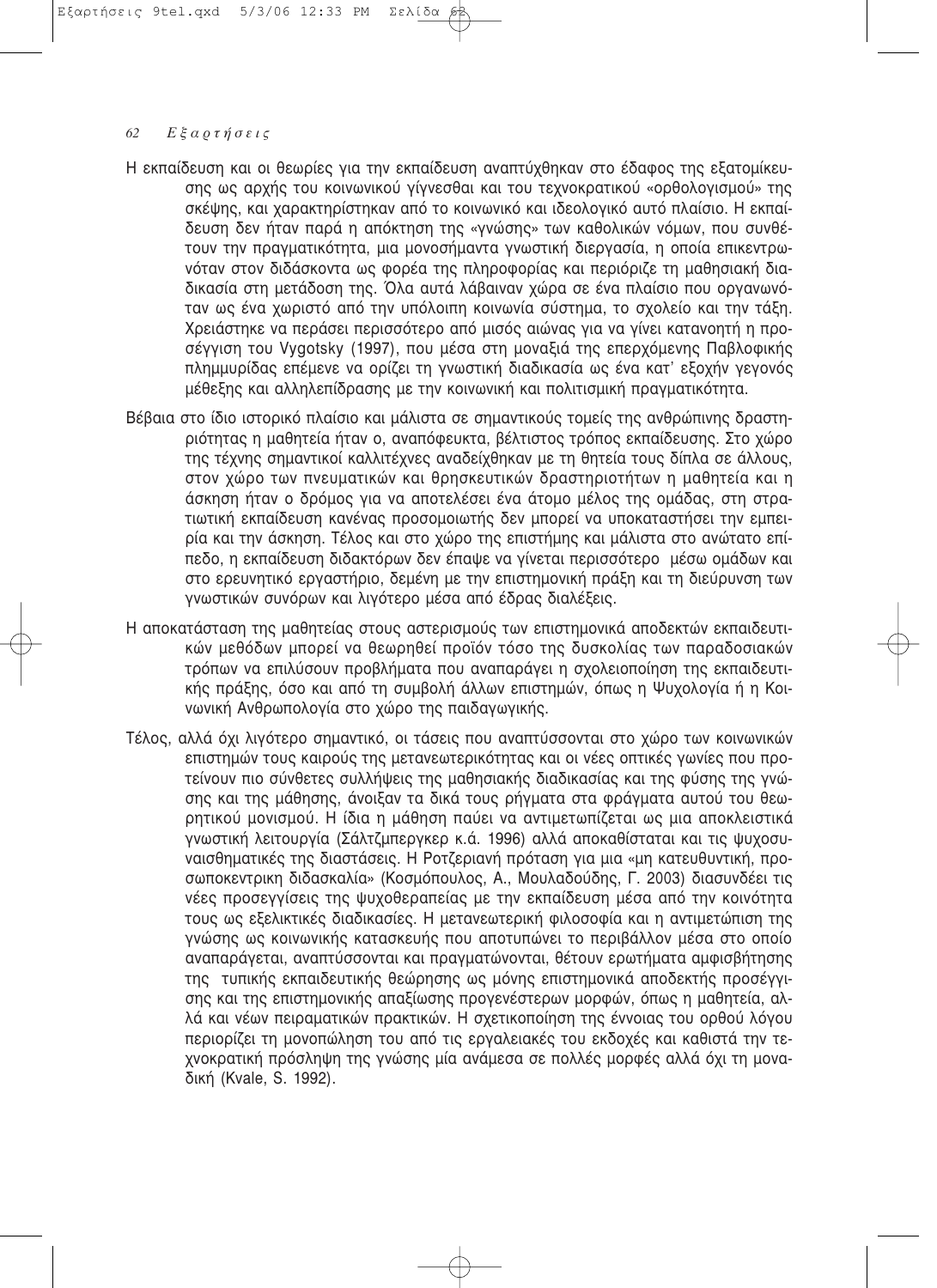- 2. ΤΑ ΧΑΡΑΚΤΗΡΙΣΤΙΚΑ ΤΗΣ ΜΑΘΗΤΕΙΑΣ ΩΣ ΕΚΠΑΙΔΕΥΤΙΚΗΣ ΜΕΘΟΔΟΥ
- Η μαθητεία αποτελεί μια εκπαιδευτική πρόκληση που μπορεί να αποτελέσει στοιχείο απάντησης σε προβλήματα της εκπαίδευσης:
- -**Ενσωματώνοντας τη γνώση ως μια διάσταση της πρακτικής** που λαμβάνει χώρα σε πραγματικό περιβάλλον μειώνει το «σοκ της μετάβασης» στην πράξη.
- **-Η μαθητεία συνκροτεί το εκπαιδευτικό περιβάλλον** μέσα από τις σχέσεις της ομάδας, τις σχέσεις των μελών της, τις σχέσεις με την παραγωγική διαδικασία και το προϊόν, παρέχοντας περισσότερα ερεθίσματα, προκλήσεις και κίνητρα για μάθηση.
- **Η μαθητεία ενσωματώνει πολύ λιγότερο το στοιχείο του ατομικού ανταγωνισμού** και της επιλογής μέσα στη διεργασία της, τα άτομα αξιολογούνται στα πλαίσια των συλλογικών στόχων της ομάδας. Ο κατανεμητικός ρόλος του τυπικού εκπαιδευτικού συστήματος δεν χαρακτηρίζει τη μαθητεία, μειώνοντας έτσι τα φαινόμενα εκπαιδευτικής αποτυχίας.
- Ο Steiner Kvale, προτείνοντας στην Ετήσια Συνάντηση της Αμερικανικής Ένωσης για την Εκπαιδευτική Έρευνα την «Εκπαιδευτική αποκατάσταση της μαθητείας» (Kvale, S., 1995), περιέγραφε τη μαθητεία ως:
- **-Μια κοινωνία της παραγωγής**, που συντελείται μέσα σε έναν οργανισμό, σε μια ομάδα με κοινούς στόχους και αξίες, συνήθως προσανατολισμένη στην παραγωγή αντικειμένων. Δεν εστιάζεται στη διδασκαλία του ατόμου αλλά στην εργασία, και αυτό σημασιοδοτεί την αξία της συμμετοχής του κάθε εκπαιδευόμενου. Οι μαθητευόμενοι ξεκινούν από μια «εύλογα περιφερειακή» συμμετοχή και εξελίσσονται μετακινούμενοι μέσα από την απόκτηση γνώσεων, δεξιοτήτων και στάσεων συμμετοχής προς το επίκεντρο. Η μετάβαση αυτή είναι η διαδικασία επαγγελματικής εξέλιξης και ολοκλήρωσης.
- -**Προαγωγή της μάθησης μέσω της πρακτικής**. Στις περισσότερες μορφές μαθητείας υπάρχει πολύ λίγη άμεσα παρατηρήσιμη διδασκαλία. Αντίθετα εμπλέκει μια ποικιλία μορφών μάθησης όπως η παρατήρηση, η μίμηση και η ταυτοποίηση, η μάθηση μέσω της κατασκευής, η εποπτεία, οι συμβουλές, η μάθηση μέσω του τρόπου που οργανώνεται το εργασιακό περιβάλλον και η συμμετοχή του ατόμου σ' αυτό, η μάθηση από τη δουλειά σε ζευγάρια, τέλος η μάθηση από τις αφηγήσεις που αφορούν στο επάγγελμα.
- **Ανάπτυξη της επαγγελματικής ταυτότητας**. Η μαθητεία εστιάζει ταυτόχρονα στην οικειοποίηση των προτύπων και των αξιών, που συνθέτουν την επαγγελματική συμπεριφορά και στάση, χρησιμοποιώντας τη διεργασία της ως ένα πλαίσιο μέσα στο οποίο ο εκπαιδευόμενος αναπτύσσει την ταυτότητα αυτή.
- -**Αξιολόγηση της επίδοσης μέσω της πρακτικής**. Όταν υπάρχει προϊόν είναι το ίδιο που αξιολογεί ποσοτικά και ποιοτικά την επίδοση των μαθητευόμενων. Η ανατροφοδότηση είναι μια άμεση και διαρκής διεργασία και οι δείκτες είναι η ποσοτική και ποιοτική σύγκριση με τα προϊόντα των άλλων μαθητευομένων και του μάστορα, αλλά και οι πελάτες, οι τελικοί χρήστες των προϊόντων.
- -**Διακρίνεται σε τυπική και άτυπη μαθητεία.** Εδώ κριτήριο της διάκρισης είναι η ύπαρξη ενός συμβολαίου ανάμεσα στο μαθητευόμενο και το μάστορα ή τον Οργανισμό με τις αμοιβαίες υποχρεώσεις και καθορισμένη διάρκεια ή αν αντίθετα οι μαθητευόμενοι «μεγαλώνουν μέσα στη δουλειά», όπως δηλαδή προετοιμάζονταν κάποτε τα παιδιά των επιχειρηματιών για να αναλάβουν την πατρική επιχείρηση.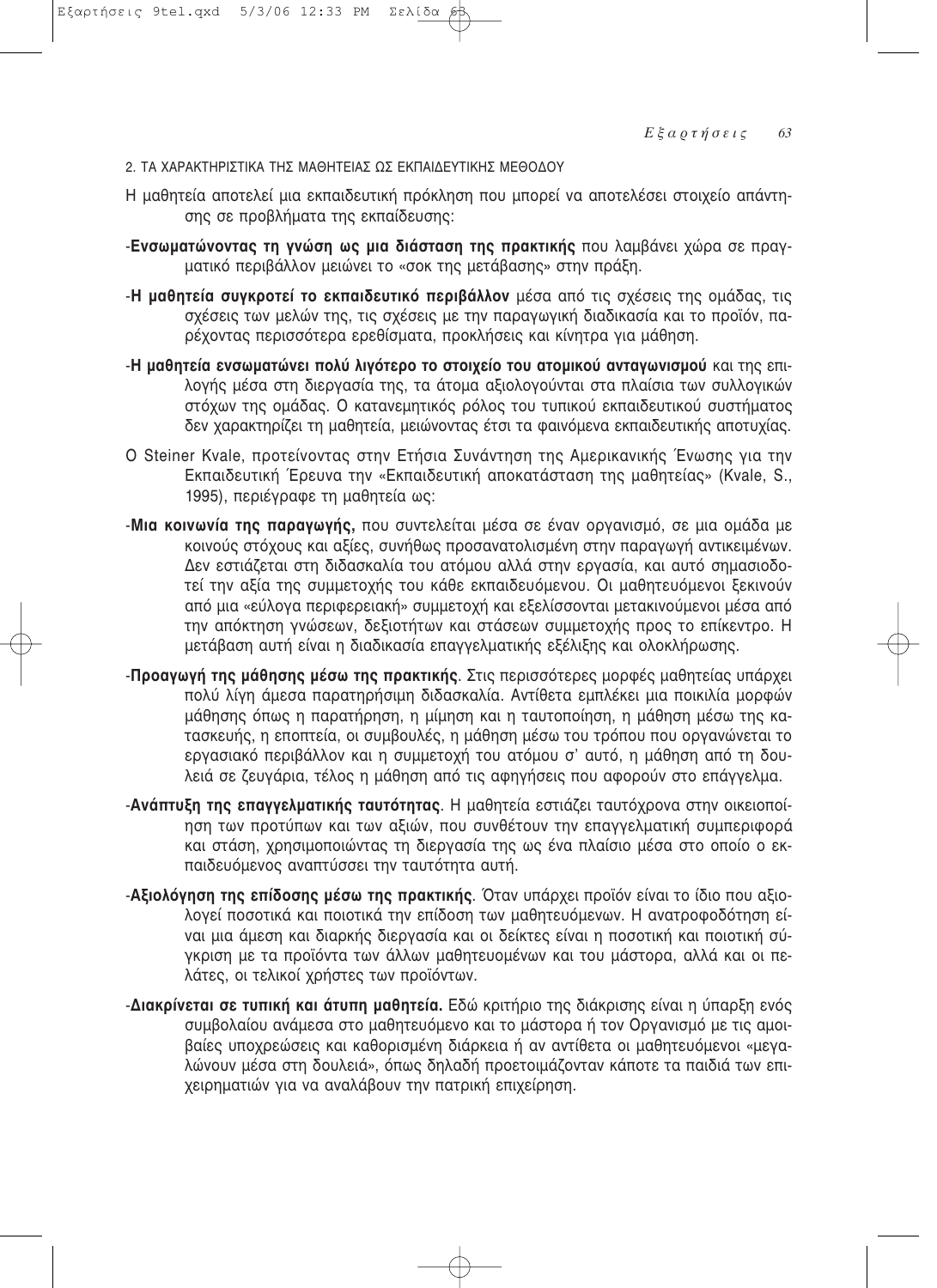- *64 Εξαρτήσεις*
- Oι παραπάνω περιγραφές προσδιορίζουν τα βασικά χαρακτηριστικά της μαθητείας ως εκπαιδευτικής μεθόδου:
- **Αποκεντρωμένη:** Η γνώση δεν θεωρείται κάτι που υπάρχει μέσα στα κεφάλια των ανθρώπων αλλά διασπείρεται ανάμεσα στα άτομα και στις δομές καθώς και στις σχέσεις που συνθέτουν το εργασιακό περιβάλλον. Η μαθησιακή διεργασία δεν συντελείται δια μέσου της ατομικής σχέσης εκπαιδευτή – εκπαιδευόμενου αλλά δια μέσου της συμμετοχής και αλληλεπίδρασης με το σύνολο του περιβάλλοντος εργασίας που λειτουργεί ως μαθησιακό. Το άτομο κατανοείται ως μέρος ενός δικτύου σχέσεων.
- Συγκεκριμένη: Η γνώση και η ειδίκευση που διαχέεται μέσα σε συγκεκριμένες μορφές πράξης αποκτάται με την κατανόηση του συγκεκριμένου πλαισίου και όχι τόσο από την εκμάθηση «αποπλαισιωμένων» κανόνων καθολικής ισχύος. Η παραδοχή ότι η γνώση αυτή δεν μεταφέρεται αυτόματα σε άλλα πλαίσια αποκαθιστά τη σημασία της εκμάθησης στρατηγικών εκμάθησης ως κεντρικό στοιχείο της μαθησιακής διαδικασίας. Σε τελευταία ανάλυση αυτό που είναι πιο άμεσα εφαρμόσιμο στα ποικίλα και διαφορετικά περιβάλλοντα που θα κληθεί να λειτουργήσει το άτομο είναι η γνώση της μεθόδου, της προσέγγισης και εξερεύνησης του νέου περιβάλλοντος, των πειραματισμών, της ανίχνευσης των σχέσεων και των κανόνων.
- **Άδηλη γνώση:** Οι επαγγελματικές δεξιότητες θα κληθούν να λειτουργήσουν σε ένα κοινωνικό τοπίο που χαρακτηρίζεται από αυξημένη αβεβαιότητα και ανταγωνισμό, ένα περιβάλλον με ρευστούς κανόνες. Σε τέτοιες συνθήκες η ικανότητα να μαθαίνει κανείς από τα συμφραζόμενα, η αξιοποίηση μη λεκτικών μορφών επικοινωνίας, η άδηλη και η διαισθητική γνωστική ικανότητα αποτελούν ένα εφόδιο με ευρύτερο πεδίο εφαρμογής από αυτό της εκμάθησης ρητών κανόνων, μεθόδων και συμπεριφορών.
- Γνώση συνδεδεμένη με την εφαρμογή της: Η αφηρημένη σχολική γνώση συναντά δυσκολίες στη μεταφορά της στο εργασιακό περιβάλλον ή στις καθημερινές δραστηριότητες. Για τη μαθητεία η πρακτική γνώση δεν είναι απλά ένα συμπτωματικό επίχρισμα ή παιχνίδι εφαρμογής της θεωρίας, αλλά εμπεριέχει γνώση και ενόραση από μόνη της. Μέτρο της επιτυχίας της εκπαιδευτικής διαδικασίας καθίσταται η αποτελεσματική εκτέλεση δραστηριοτήτων και η γνώση δικαιώνεται δια μέσου της εφαρμογής της.
- Όσα αναφέρθηκαν πιο πάνω δεν αποσκοπούν βέβαια στο να προτείνουν τη μαθητεία ως το «αυγό του Κολόμβου», την αποκλειστική λύση στα παρόντα προβλήματα της εκπαίδευσης. Και αυτό είναι ιδιαίτερα σημαντικό σε μια εποχή που, ενώ η πιστοποίηση των δεξιοτήτων ανανορεύεται σε θεμέλιο νια τη διεκδίκηση μιας θέσης ερνασίας, η πιστοποίηση της άτυπης γνώσης που αποκτάται μέσα από την εμπειρία δεν αναπτύσσεται παράλληλα ούτε με τους ίδιους ρυθμούς (Rosa, 1999) και ακόμη περισσότερο στην χώρα μας (Turner, 1999).
- Δεν θα πρέπει να μας διαφεύγουν τέλος οι προειδοποιήσεις του John Dewey, που από το 1938 επέμενε να τονίζει ότι: «Κάθε εμπειρία είναι μια κινητήρια δύναμη. Η αξία της μπορεί να κριθεί όχι ως προς την κίνηση αλλά μόνο ως προς αυτό που εσωτερικεύεται και ωθεί προς τα εμπρός» (Dewey, 1938, σελ. 38).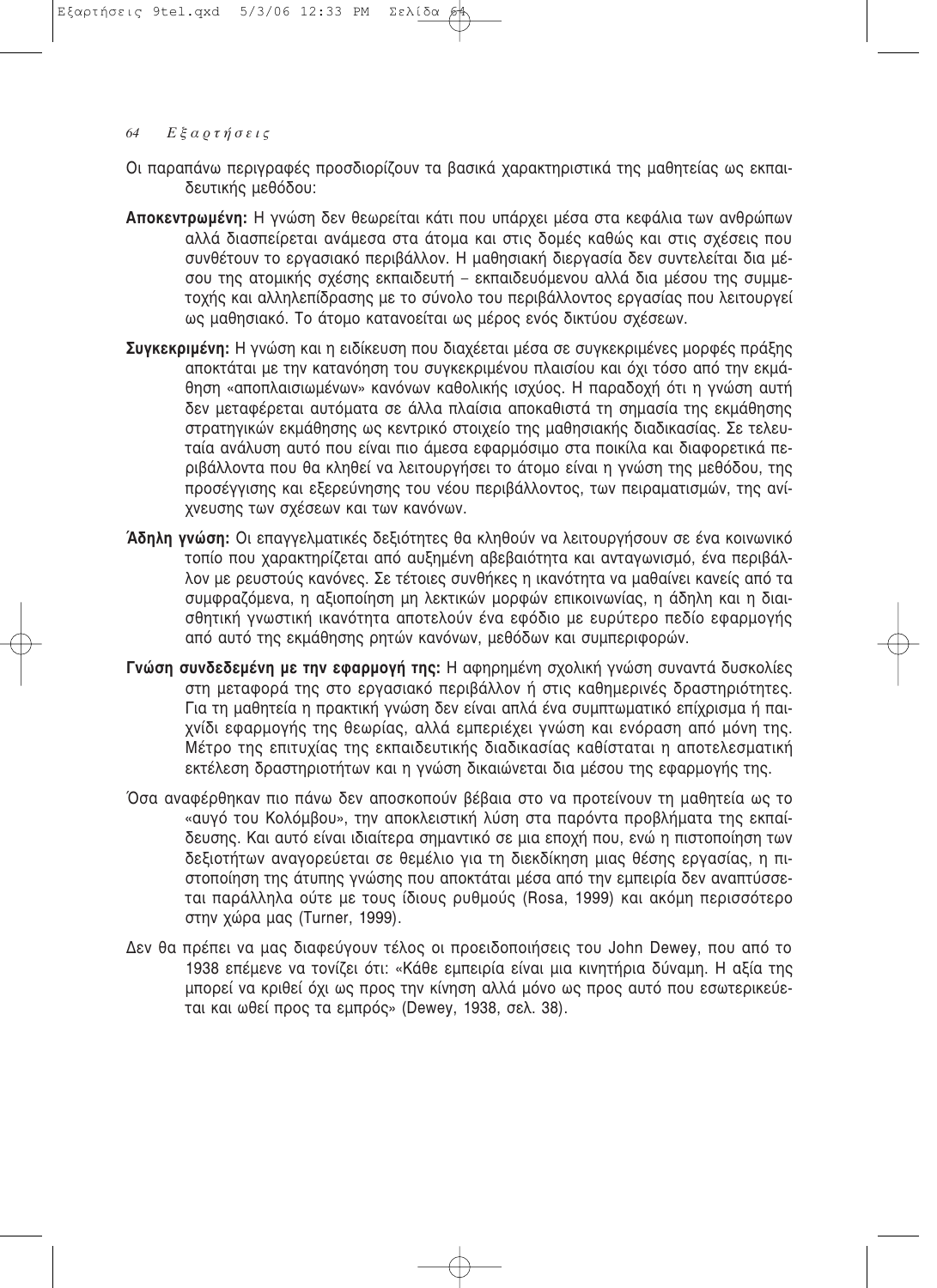#### Εξαρτήσεις 9tel.qxd 5/3/06 12:33 PM Σελίδο

## 3. Η ΜΑΘΗΤΕΙΑ ΚΑΙ Η ΕΚΠΑΙΔΕΥΣΗ ΕΝΗΛΙΚΩΝ

- Όσα αναφέρθηκαν ως τώρα μπορούν να τεκμηριώσουν την άποψη πως οι σύγχρονες παραδοχές στο χώρο της εκπαίδευσης ενηλίκων θα μπορούσαν να αναγνωρίσουν τη μαθητεία ως προνομιακό χώρο εφαρμογής των αρχών και των μεθόδων της.
- Κάτι τέτοιο όμως δεν συμβαίνει, «κατά παράδοξο τρόπο» όπως επισημαίνει ο Jarvis (2003, σελ. 199). Η Εκπαίδευση Ενηλίκων μοιάζει να επικεντρώνεται στη μεταρρύθμιση των εκπαιδευτικών μεθόδων που συντελούνται μέσα σε ένα δεδομένο πλαίσιο, αυτό της αίθουσας διδασκαλίας και ο πραγματικός κόσμος να προσομοιώνεται απλά μέσα από αναπαραστάσεις (παιχνίδια ρόλων, μελέτες περιπτώσεων κλπ.). Το περιεχόμενο παραμένει έτσι διαχωρισμένο από την εφαρμογή του και η «διάχυτη» μέσα στις κοινωνικές διαδικασίες γνώση παραμένει έξω από την πόρτα της αίθουσας. Στην εργαλειοθήκη του εκπαιδευτή ενηλίκων (Courau, 2000) μπορεί κανείς να συναντήσει άφθονα εποπτικά μέσα αλλά πολύ λίγη πράξη και εμπειρία. Η κριτική της εκπαίδευσης της επικεντοωμένης στην αυθεντία του διδάσκοντα προφανώς έχει πολλά περισσότερα να προτείνει από μια απλή χωροταξική ανακατανομή των θρανίων σε κύκλο.
- Το περιβάλλον της τάξης είναι ίσως επαρκές όταν το «εδώ και τώρα» της ίδιας της εκπαιδευτικής διεργασίας μπορεί να προσφέρει τα βιωματικά χαρακτηριστικά ενός κοινωνικού πλαισίου, όταν η ίδια η τάξη και η ομάδα μπορεί να μεταβληθεί σε ένα ζωντανό κοινωνικό εργαστήρι. Αυτό βέβαια έχει να κάνει τόσο με τη σύνθεση της εκπαιδευτικής ομάδας όσο και με το αντικείμενο εκπαίδευσης.
- Η Επαγγελματική Κατάρτιση και ιδιαίτερα αυτή που απευθύνεται σε ομάδες εκπαιδευομένων με παρελθόν σχετικής ή απόλυτης αποτυχίας στο τυπικό εκπαιδευτικό σύστημα, η οποία επιλέγει ως αντικείμενα τεχνικές ειδικεύσεις, δεν μπορεί παρά να συναντά προβλήματα, όταν ενδύεται τον κλασσικό σχολικό τρόπο διδασκαλίας. Προβλήματα που άπτονται τόσο της συνάφειας με τα εγκαθιδρυμένα μαθησιακά μοντέλα της ομάδας στην οποία απευθύνεται, της ανάγκης για κινητοποίηση, της ανάγκης για μια συνολικότερη ανάπτυξη κοινωνικών δεξιοτήτων, οι οποίες είναι ανανκαίες στην σφαίρα της εργασίας, της ανάγκης για άμβλυνση του «σοκ της μετάβασης στην πράξη», της ανάγκης τέλος για την όσο γίνεται πιο άμεση αξιοποίηση και ρευστοποίηση των γνώσεων στο χρηματιστήριο της ανοράς εργασίας.
- Εδώ, ίσως θα πρέπει να αναζητήσει κανείς κάποια από τα αίτια της πενιχρής αποτελεσματικότητας προγραμμάτων που επιχείρησαν να καταρτίσουν ενήλικες σε τεχνικές ειδικεύσεις και δεξιότητες χρησιμοποιώντας μεθόδους σχολικής διδασκαλίας.
- Στους αντίποδες αυτής της κατάστασης, στο χώρο των επιχειρήσεων ή της χάραξης πολιτικών για την οικονομία, οι σχεδιαστές για μια ακόμη φορά αποδεικνύονται πιο ευέλικτοι. Αρκεί να ανατρέξει κανείς στον όγκο των σχετικών δημοσιεύσεων του CEDOFOP για να δει πόσο έννοιες όπως «μη τυπική εκπαίδευση», «μανθάνουσα επιχείρηση», «εκπαίδευση μέσα στην εργασία», «προσδιορισμός, αξιολόγηση και αναγνώριση της άτυπης εκπαίδευσης» και τόσα άλλα απασχολούν αυτούς που ορίζουν ως πεδίο αναφοράς την πραγματική ζωή.
- Η αποκατάσταση της εκπαιδευτικής αξίας της μεθόδου της μαθητείας που συντελείται σε εργασιακούς χώρους που αξιοποιούν τα αποτελέσματα της επαγγελματικής τουλάχιστον εκπαίδευσης, δεν μπορεί να αφήσει ανεπηρέαστες και τις κατευθύνσεις του προβλη-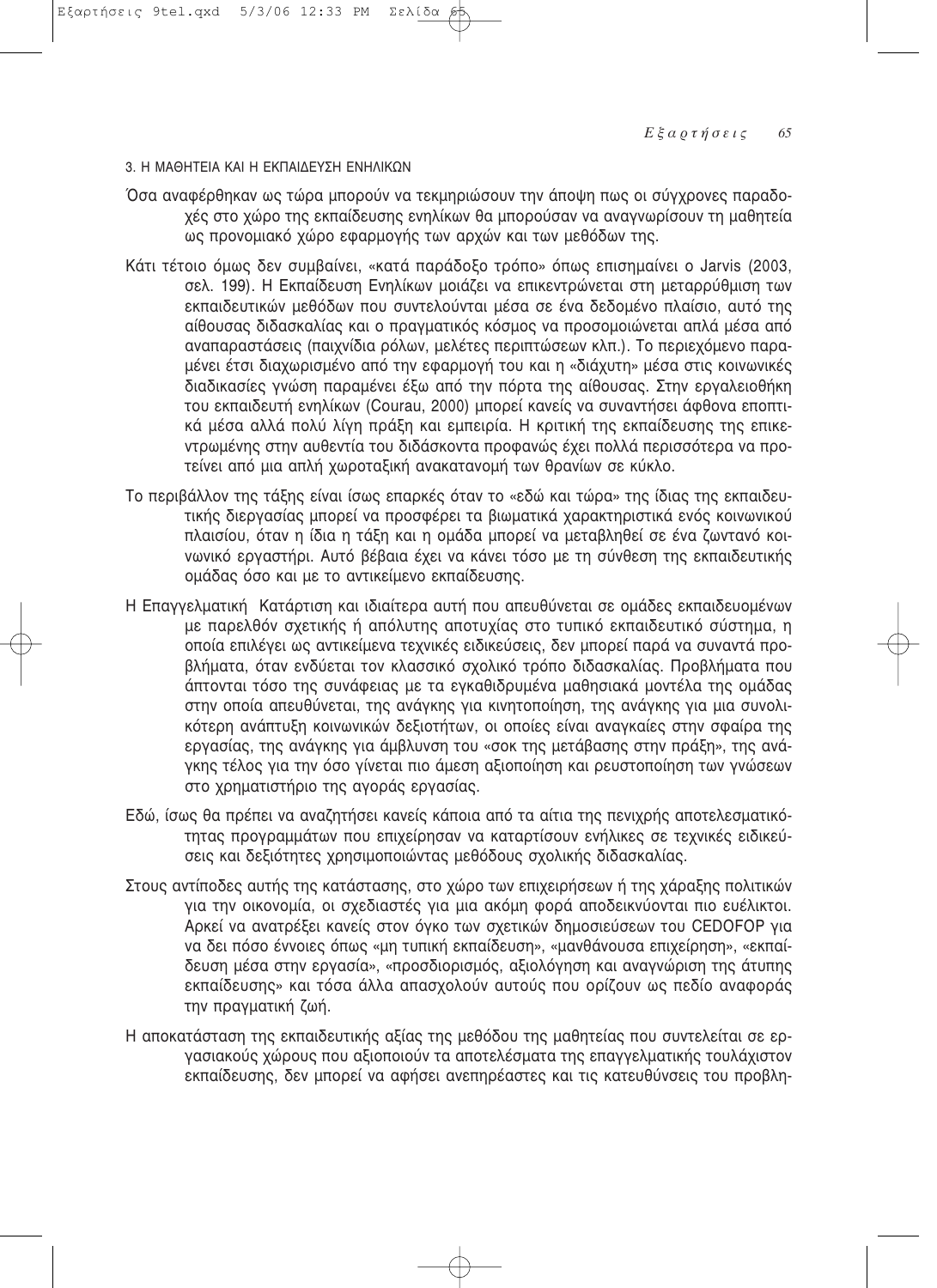ματισμού της εκπαιδευτικής θεωρίας. Στην αγγλοσαξονική τουλάχιστον βιβλιογραφία, αρχίζει να αποτελεί αντικείμενο διερεύνησης η δυνατότητα συνδυασμού των πλεονεκτημάτων της μαθητείας με την ανάγκη για πιο αφηρημένες γνωστικές προσεγγίσεις.

Η διαφοροποίηση από το παραδοσιακό μοντέλο συνίσταται:

- Στον προσδιορισμό της διαδοχής των στόχων που θα τους καταστήσει ορατούς στους σπουδαστές.
- Στη θέσπιση θεωρητικών στόχων μέσα σε συγκεκριμένα, αυθεντικά πλαίσια πρακτικής δραστηριότητας, έτσι ώστε οι σπουδαστές να καταλαβαίνουν τη σχετική φύση της εργασίας.
- Στην αύξηση της ποικιλομορφίας των καταστάσεων και την οργάνωση των κοινών τους στοιχείων, έτσι ώστε οι σπουδαστές να μπορούν να μεταφέρουν αυτό που έχουν μάθει και σε άλλες καταστάσεις μέσα από την επίγνωση της ομοιότητας και της διαφοράς.
- H μετάβαση από την «**παραδοσιακή**» στη «γνωστική» μαθητεία, όπως την προτείνει ο Collins K.ά., (1991, σελ.3,4) γενικεύοντας έτσι τα συμπεράσματα από την εφαρμογή της σε προγράμματα εκμάθησης ανάγνωσης, γραφής και αριθμητικής σε ενήλικες στις Η.Π.Α., μπορεί να γεφυρώσει το χάσμα και να δώσει καλές ιδέες εφαρμογής στην εκπαιδευτική πράξη.

## ΜΕΡΟΣ Β' - ΜΕΘΟΔΟΛΟΓΙΑ

- 1. Η ΤΑΥΤΟΤΗΤΑ ΤΗΣ ΕΡΕΥΝΑΣ
- Στόχος της έρευνας ήταν η μελέτη των Παραγωγικών Μονάδων του ΚΕ.Θ.Ε.Α. στη Σίνδο ως μια περίπτωση εφαρμογής της μαθητείας στα πλαίσια της επαγγελματικής κατάρτισης. Αντικείμενο της αποτέλεσε η διερεύνηση των προσωπικών απόψεων, αναπαραστάσεων και δομημάτων των υποκειμένων της διεργασίας της μαθητείας για το έργο που συντελείται και ως ερευνητικό εργαλείο επιλέχθηκε η ποιοτική μέθοδος της Ομαδικά Εστιασμένης Συνέντευξης (Ο.Ε.Σ.)
- Για το σχεδιασμό των Ο.Ε.Σ. ακολουθήθηκε η μεθοδολογία που προτείνεται από τον Morgan (1998) στο «Planning Focus groups», (Focus Group Kit vol. 2).
- Τα υποκείμενα της παρούσας έρευνας δεν είναι διαφορετικά από τους εκπαιδευτές και τους εκπαιδευόμενους και η επιλογή των Ομάδων για τις Συνεντεύξεις αυτονόητα τους περιέλαβε.
- Την πρώτη ομάδα αποτέλεσαν 8 άτομα (7 άνδρες και 1 γυναίκα), το σύνολο των μελών του προσωπικού των 4 Παραγωγικών Μονάδων του ΚΕ.Θ.Ε.Α. στη Σίνδο που είχαν εμπλοκή στην εκπαίδευση μελών του Θεραπευτικού Προγράμματος.
- Tη δεύτερη ομάδα αποτέλεσαν 6 άτομα (4 άνδρες και 2 γυναίκες), όλα δηλαδή τα μέλη της Κοινωνικής Επανένταξης της ΙΘΑΚΗΣ, του Ειδικού Προγράμματος για εξαρτημένες μητέρες και του Ειδικού Προγράμματος για αποφυλακισμένους χρήστες που κατά τον χρόνο διεξαγωγής της έρευνας συμμετείχαν σε προγράμματα μαθητείας στα παραγωγικά εργαστήρια.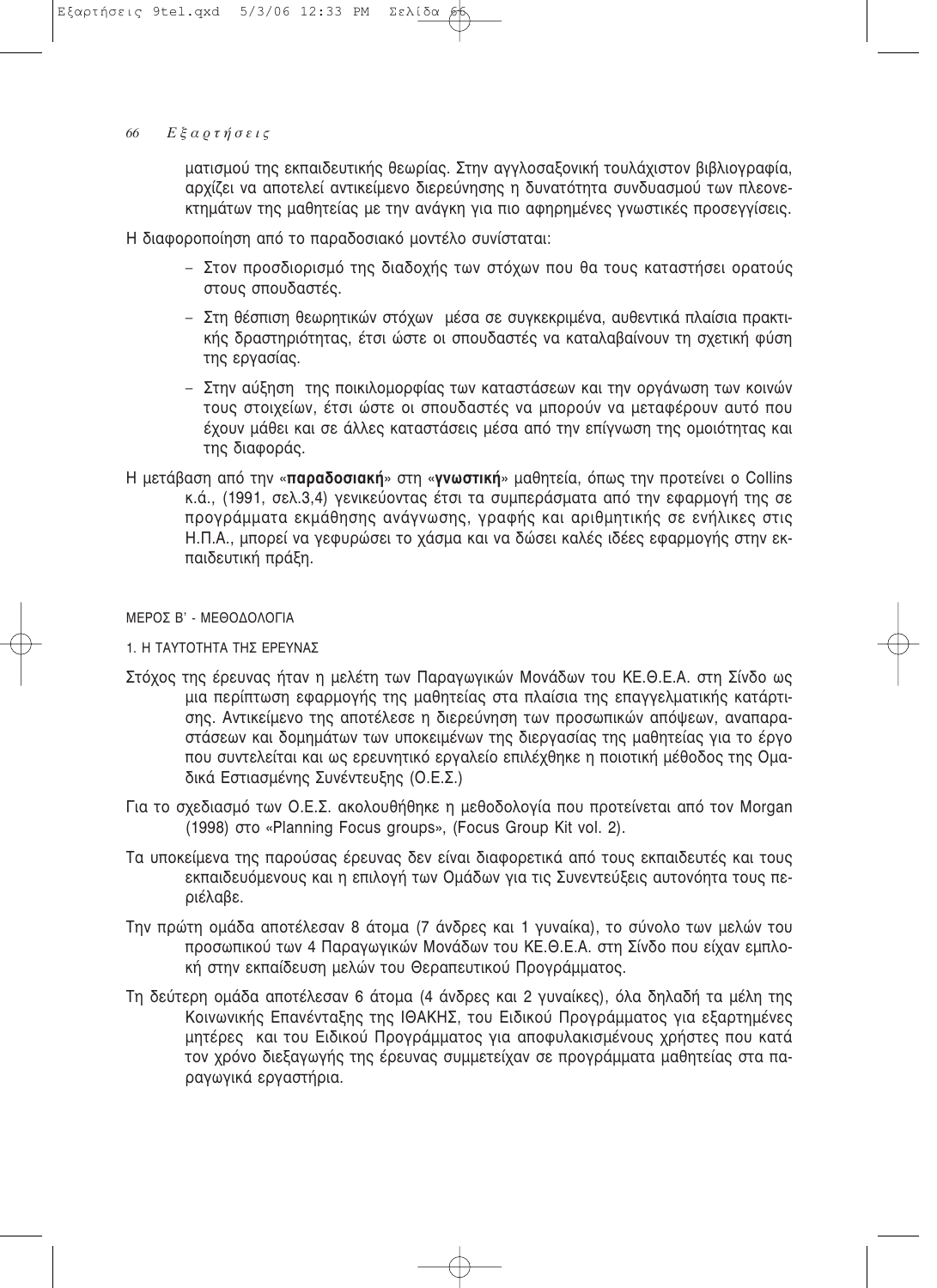- Στην τρίτη ομάδα η επιλογή των συμμετεχόντων έγινε με τη μέθοδο του διαθέσιμου δείγματος. Η ομάδα αυτή αποδείχθηκε η δυσκολότερη στη συγκρότησή της, και από τα 12 άτομα που είχαν δηλώσει κατ' αρχάς διαθεσιμότητα 8 (7 άνδρες και 1 γυναίκα) κατά-Φεραν τελικά να συμμετάσχουν στις συναντήσεις. Όσοι δεν κατάφεραν να συμμετέχουν ήταν κυρίως για λόγους οικογενειακών ή εργασιακών υποχρεώσεων.
- Η μελέτη των διαθέσιμων στοιχείων για τα κοινωνικο- δημογραφικά χαρακτηριστικά των ατόμων που επιλέγουν τη συγκεκριμένη μορφή εκπαίδευσης, πέρα από τη συμβολή της στη δημιουργία των ερωτήσεων, έδωσε και χρήσιμες πληροφορίες για τα αναμενόμενα χαρακτηριστικά, κοινά ή ιδιαίτερα, αυτών που θα συμμετείχαν στην έρευνα
- Για τη δημιουργία των ερωτήσεων και τη διατύπωση των ερωτήσεων χρησιμοποιήθηκαν οι οδηγίες που περιλαμβάνονται στο «Developing Questions for Focus Groups» του Krueger (1988). Ο αριθμός των ερωτήσεων ορίστηκε σε 9, αριθμός που θεωρήθηκε αρκετός για την εξαγωγή συμπερασμάτων, δίχως να οδηγεί σε υπερβολικά μεγάλο αριθμό συναντήσεων.
- Με τις ερωτήσεις 1 και 2 επιχειρήθηκε να συσχετισθεί η επιλογή των Εργαστηρίων με κάποια ιδιαίτερα χαρακτηριστικά του επιπέδου εκπαίδευσης και εργασιακής εμπειρίας των προσώπων που κάνουν αυτή την επιλογή. Ακόμη επιχειρήθηκε να διερευνηθούν τα πιθανά κίνητρα μιας τέτοιας επιλογής είτε αυτά είναι εκπαιδευτικά και ανταποκρίνονται σε κάποιο σχέδιο για το μέλλον είτε είναι κοινωνικά, όπως ανασφάλεια, αίσθηση μειονεξίας, προκαταλήψεις του περιβάλλοντος είτε άλλα.
- Με την ερώτηση 3 επιχειρήθηκε να διερευνηθούν οι απόψεις των ερωτώμενων για το συνδυασμό κοινωνικών δεξιοτήτων και τεχνικών γνώσεων, που περιγράφονται ως χαρακτηριστικά της μαθητείας, σε αντιδιαστολή με την τυπική επαγγελματική κατάρτιση.
- Με τις ερωτήσεις 4 και 6 περιγράφηκε η εικόνα που έχουν οι συντελεστές της εκπαιδευτικής διεργασίας για την ανάγκη, την ύπαρξη και τη λειτουργικότητα ενός εκπαιδευτικού σχεδιασμού, μιας αλληλουχίας ενεργειών, εργαλείων και τεχνικών μέσω των οποίων συντελείται η μάθηση, καθώς και αν αυτή η οργάνωση είναι ευέλικτη και προσαρμοσμένη στις ανάγκες και τις ιδιαιτερότητες του καθενός / μίας.
- Με την ερώτηση 5 επιχειρήθηκε να διευκρινιστεί η αντίληψη για το ρόλο του εκπαιδευτή, τα χαρακτηριστικά του, όπως τα αντιλαμβάνονται εκπαιδευτές και εκπαιδευόμενοι, και για το είδος της σχέσης που υπάρχει ή που θα έπρεπε να υπάρχει.
- Η ερώτηση **7** εστιάστηκε στην αντίληψη για το μεταβατικό χαρακτήρα της διαδικασίας, την αίσθηση του διαφορετικού, προστατευμένου περιβάλλοντος μάθησης και την αίσθηση ετοιμότητας ή την προετοιμασία για την έξοδο στο ανταγωνιστικό περιβάλλον. Η ερώτηση 8 επικεντρώνεται στην επάρκεια των γνώσεων και δεξιοτήτων που αποκτούνται κατά την εκπαίδευση στα Παραγωγικά Εργαστήρια σε σχέση με τις απαιτήσεις που οι εκπαιδευόμενοι συναντούν κατά την είσοδο τους στην ανταγωνιστική αγορά εργασίας.
- Τέλος με την ερώτηση 9 ζητήθηκε από τους συμμετέχοντες να κάνουν ένα κατάλογο με στοιχεία του πλαισίου που θα ήθελαν να παραμείνουν ως έχουν και άλλα, τα οποία θα ήθελαν να αλλάξουν. Στη συνέχεια να τα παρουσιάσουν στην ομάδα, να τα συζητήσουν και να τροποποιήσουν την αρχική τους σκέψη αν θέλουν.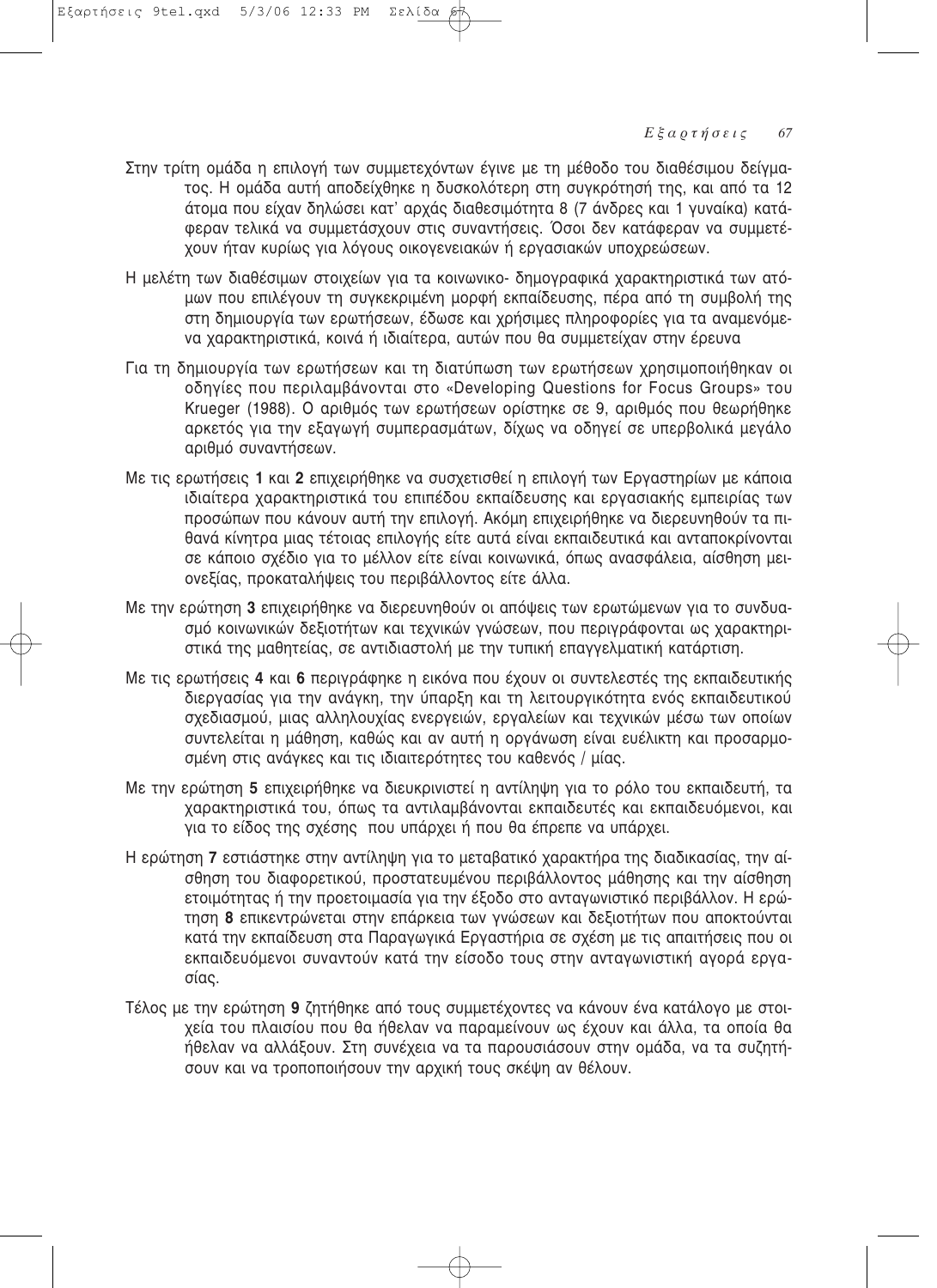- Η ομαδοποίηση των επί μέρους θεμάτων κάθε ερώτησης αποσκοπούσε στο να διευκολύνει την αλληλουχία της συζήτησης, την εστίαση στα σημεία που επικεντρώνεται η έρευνα και τέλος να διευκολύνει την κωδικοποίηση και την επεξεργασία του ερευνητικού υλικού που θα προκύψει από τις καταγραφές των απαντήσεων.
- Οι ερωτήσεις αυτές δεν είναι διατυπωμένες με ένα σαφή τρόπο, αλλά με ενδεικτικό, ώστε να έχει τη δυνατότητα ο συντονιστής της ομάδας να τις διατυπώνει με τρόπο που επιλέγει ως πιο κατάλληλο για την πραγματικότητα της ομάδας και των συμμετεχόντων. Με αυτή την ενδεικτική διατύπωση αποτέλεσαν μέρος του Οδηγού της έρευνας.
- Βέβαια η Ομαδικά Εστιασμένη Συνέντευξη διαφέρει από τη συμπλήρωση ενός ερωτηματολογίου και αναδεικνύει τον κρίσιμο ρόλο του συντονιστή. Είναι μέρος του ρόλου του να χειρίζεται τις ερωτήσεις με απλό τρόπο και με ανοιχτές διατυπώσεις, να καλεί τους συμμετέχοντες να επανεξετάζουν τις απαντήσεις τους, να αποφεύγει να ρωτάει γιατί, να αποφεύγει να δίνει παραδείγματα.
- Κατά την Ομαδικά Εστιασμένη Συνέντευξη είναι αποδεκτή η διατύπωση ερωτήσεων με παρεμφερή τρόπο, και ακόμη πιο σημαντικό, η διατύπωση νέων ερωτήσεων από στοιχεία που προέκυψαν από τη διεργασία της ομάδας, τα οποία μπορούν να ανοίξουν νέους δρόμους στη συζήτηση αλλά και στην έρευνα, υπερβαίνοντας τις αδυναμίες που είναι φυσικό να παρουσιάζει ο αρχικός σχεδιασμός.
- Η μέθοδος που χρησιμοποιήθηκε για την αξιοποίηση των απαντήσεων είναι η Ανάλυση Περιεχομένου και η τεχνική που προτείνεται από τους Cohen & Manion (2004, σελ. 400-409) ως «φαινομενολογική ανάλυση των στοιχείων της συνέντευξης» Πιο συγκεκριμένα η μέθοδος περιέλαβε:
	- τη σκιαγράφηση των νοηματικών ενοτήτων που σχετιζόταν με την ερώτηση και με τις αρχικές υποθέσεις,
	- την ομαδοποίηση των απαντήσεων με βάση αυτές τις νοηματικές ενότητες,
	- την έρευνα για ομοιότητα και διαφοροποιήσεις ανάμεσα στις απαντήσεις
	- τη σύγκριση της εικόνας που συνθέτουν οι απαντήσεις με τις υποθέσεις της έρευνας.

Για τη μεγιστοποίηση της αξιοπιστίας των συμπερασμάτων λήφθηκαν υπόψη οι υποδείξεις των Πουλόπουλου και Τσιμπουκλή (1995, σελ.162), που εφιστούν την προσοχή των ερευνητών που επιλέγουν τη συγκεκριμένη μέθοδο

- στην περιεκτικότητα των ορισμών,
- στον έλεγχο της αξιοπιστίας των δεδομένων,
- στην αποφυγή γενικεύσεων που υπερβαίνουν τα χαρακτηριστικά της συγκεκριμένης ομάδας.
- στην αποδοχή του ότι οι προσωπικές απόψεις και στάσεις του ερευνητή μπορούν να επηρεάσουν το αποτέλεσμα, καθώς και ότι ο έλεγχος από ένα δεύτερο πρόσωπο μειώνει αυτόν τον κίνδυνο.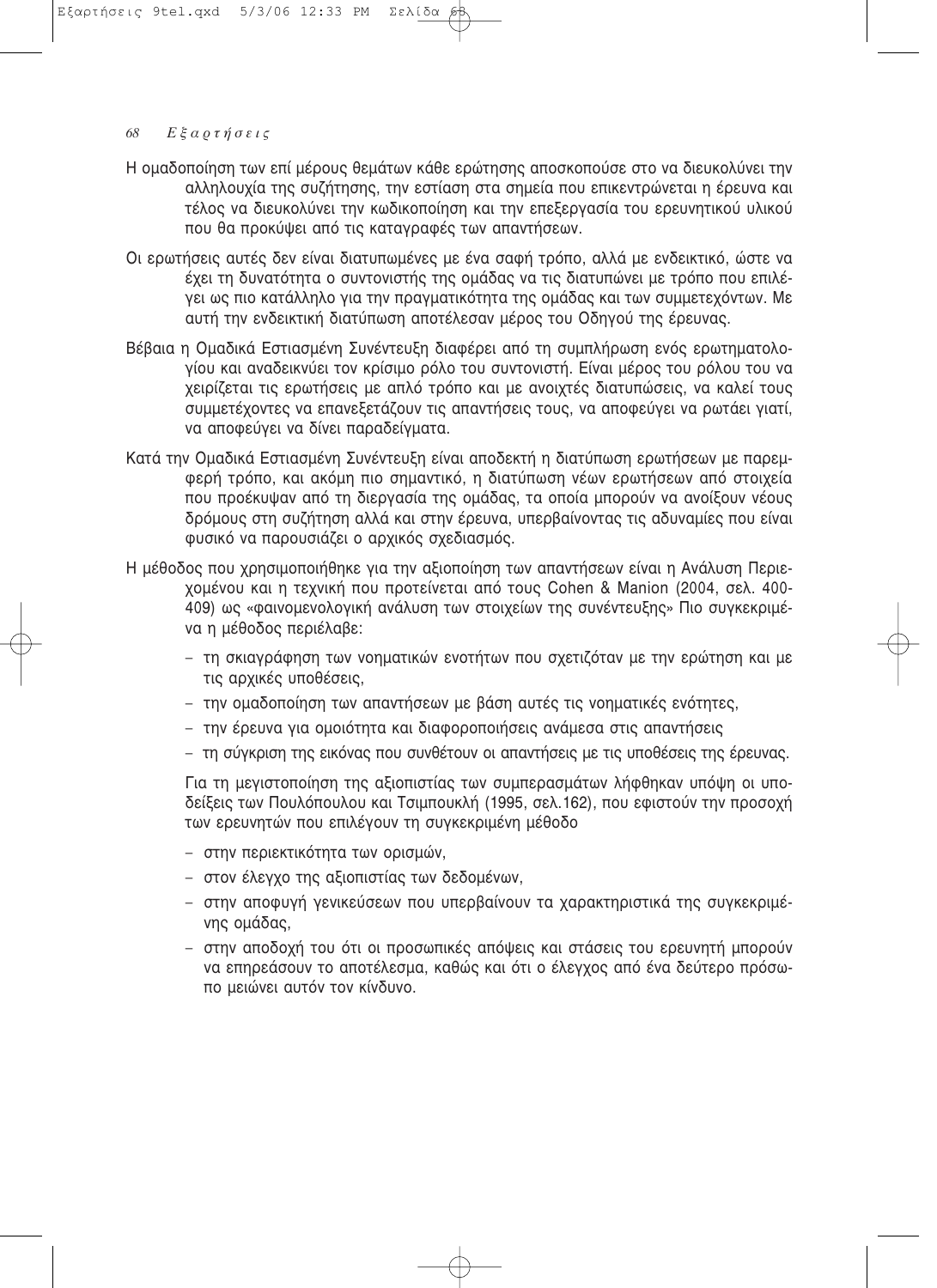#### Εξαρτήσεις 9tel.qxd 5/3/06 12:33 PM Σελίδα

### 2. ΤΑ ΑΠΟΤΕΛΕΣΜΑΤΑ ΤΗΣ ΕΡΕΥΝΑΣ

Από την ανάλυση των απαντήσεων στις Ο.Ε.Σ. προέκυψαν τα συμπεράσματα που συνοψίζονται στη συνέχεια:

# Α. Ο χαρακτήρας των Παραγωγικών Μονάδων

- Με βάση τα ευρήματα της έρευνας θα μπορούσαμε να περιγράψουμε τις Παραγωγικές Μονάδες ως Προστατευμένα Παραγωγικά Εργαστήρια που απευθύνονται σε έναν «ειδικό» πληθυσμό μαθητευόμενων, τους οποίους εντάσσουν για ένα μεταβατικό χρονικό διάστημα σε ένα ασφαλές και υποστηρικτικό περιβάλλον, το οποίο παρέχει ταυτόχρονα εκπαιδευτικές ευκαιρίες.
- Από τα κοινωνιοδημογραφικά χαρακτηριστικά των ατόμων που επιλέγουν τις Μονάδες όσο και από τις απαντήσεις αυτών που πήραν μέρος στις Ομαδικά Εστιασμένες Συνεντεύξεις διαφαίνεται ο χαρακτήρας αυτός.
- Τα άτομα που επέλεξαν τις Παραγωγικές Μονάδες είναι άτομα με σοβαρές ελλείψεις στην εκπαιδευτική και εργασιακή εμπειρία και με μεγάλο διάστημα παραμονής στη χρήση:

«Εναι αυτοί οι δύο βασικοί λόγοι, δεν έχω δουλειά και πρέπει από κάπου να ξεκινήσω, κάπου να αρχίσω να δουλεύω, φοβάμαι έξω, δεν έχω ξαναδουλέψει έξω» (Εκπαιδευτής, 26/11)

Η σχέση τους με την εργασία ως κοινωνική διαδικασία υπήρξε μια σχέση διαταραγμένη, τα επαγγέλματα που είχαν ασκήσει δεν μπορούν να αποτελέσουν επιλογή για συνέχιση μιας σταδιοδρομίας και πολλές φορές είναι συνδεδεμένα με την ιδιότυπη κοινωνικότητα της χρήσης και της «πιάτσας»:

«Ο βασικός λόγος που επιλέγει κάποιος να δουλέψει σε μονάδα του ΚΕ.Θ.Ε.Α. είναι αυτό, ότι έξω θα έρθει αντιμέτωπος με αυτά που δεν έμαθε και δεν έκανε στη ζωή του, χωρίς πτυχία, τίποτα, και χωρίς στήριξη από την οικογένεια του...» (Μαθητευόμενος, 03/12)

- Επιχειρούν να ενταχθούν κοινωνικά σε μια πόλη στην οποία αισθάνονται ξένοι, καθώς δεν επέλεξαν την επιστροφή τους στην ιδιαίτερη πατρίδα τους, για λόγους αποφυγής του κοινωνικού στιγματισμού ως χρήστες, στα στενά πλαίσια των μικρών τοπικών κοινωνιών. Η επιλογή τους όμως αυτή εμπεριέχει το κόστος της απουσίας υποστηρικτικών δικτύων σχέσεων (γονείς, σύντροφοι, συγγενείς, φίλοι, οικείοι) τα οποία θα μπορούσαν να υποβοηθήσουν την ένταξή τους αυτή:
- Η ίδια η ένταξη περιγράφεται από τα υποκείμενα της έρευνας ως μια ιδιαίτερα περίπλοκη διαδικασία, καθώς σε ένα ελάχιστο χρονικό διάστημα ένα θεραπευόμενο άτομο θα πρέπει να επιλύσει ταυτόχρονα προβλήματα, όπως αυτά της δημιουργίας σχέσεων και κοινωνικού περίγυρου, της εξεύρεσης κατοικίας, της δημιουργίας νοικοκυριού, της εξεύρεσης εργασίας για λόγους βιοπορισμού και παράλληλα της δημιουργίας βάσης για μια μελλοντική επαγγελματική σταδιοδρομία. Η ύπαρξη προστατευόμενων μελών επιβαρύνει ακόμη περισσότερο αυτή την κατάσταση.

Οι φόβοι που αναφέρθηκαν είναι:

Αυτοί του κοινωνικού στιγματισμού, η αντιμετώπιση με προκατάληψη που μπορεί να σημαίνει απόρριψη ή οίκτο, ή μη αναγνώριση της προσπάθειας που έχουν καταβάλει.

Η ένταξη στο **χειρότερο από άποψη συνθηκών και αμοιβών κομμάτι της αγοράς εργασίας**,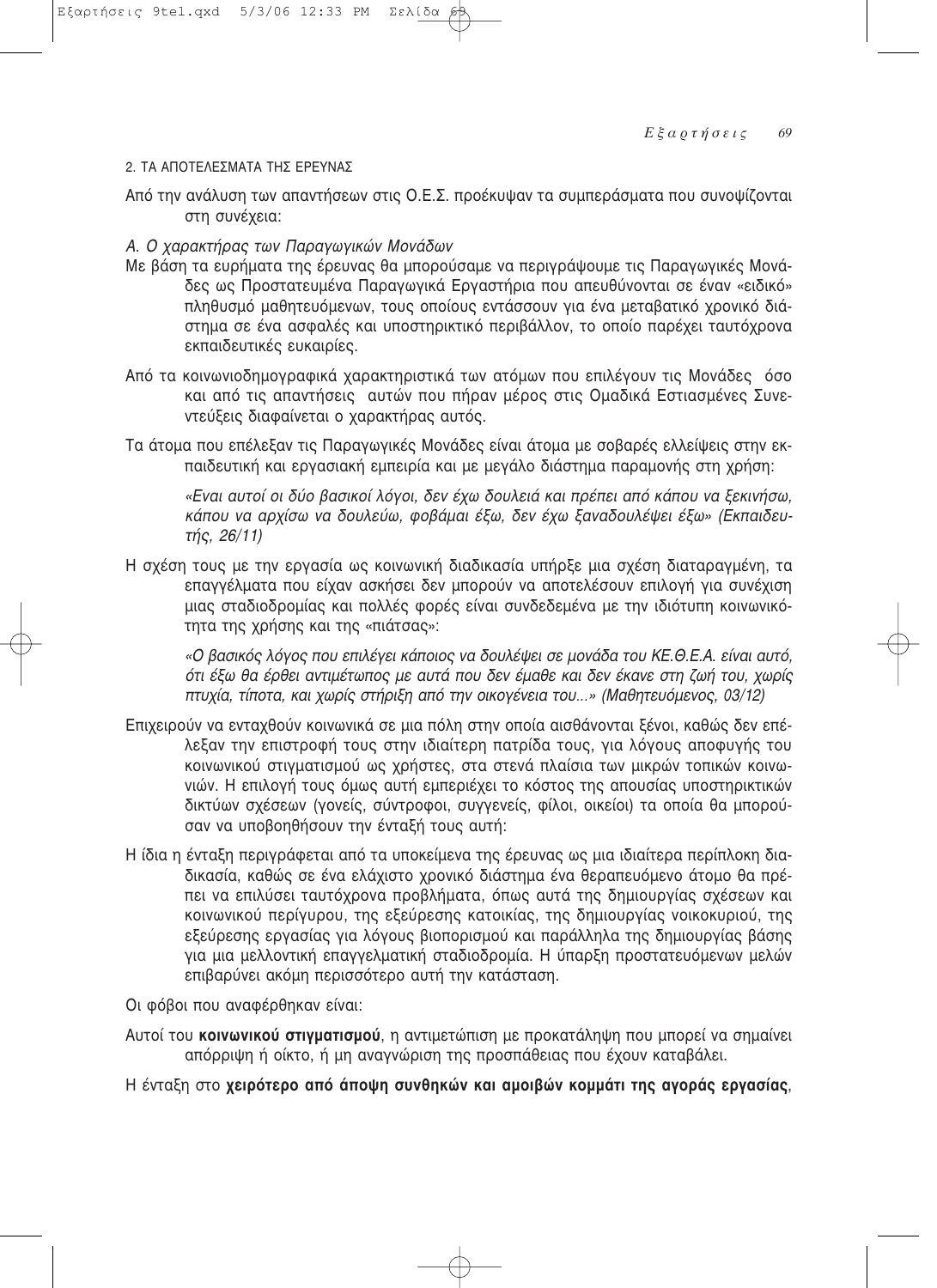η έλλειψη δημιουργικότητας και ικανοποίησης από τη δουλειά.

Ο φόβος ότι δεν θα καταφέρουν να ανταπεξέλθουν στις απαιτήσεις ενός πιεστικού περιβάλλοντος, η μη αναγνώριση δεξιοτήτων που κατέχουν, η χαμηλή αυτοεκτίμηση και ο φόβος της αποτυχίας.

«Ήταν δύσκολα έξω, μου φάνηκε πιο εύκολο να έρθω στο ξυλουργείο. Κι επειδή, το τονίζω αυτό, είχα πολύ καιρό να δουλέψω, δεν ξέρω, μου φαινόταν πολύ δύσκολο, ντρεπόμουνα κιόλας, φοβισμένος ήμουνα, ανασφαλής, όλα τα κόμπλεξ μου βγήκαν, όλες οι φοβίες, με ήξερε ο κόσμος, πως θα με δεχτούνε, πως θα'μαι στη δουλειά σε ξένη πόλη, τί θα μου πουν, τί θα τους πω, πως θα είμαι, όλη αυτή η ανασφάλεια με έκανε να κοιτάξω προς τα εδώ. Και μετά, πολύ μετά έφτασε να μ' ενδιαφέρει η δυνατότητα να μάθω κάτι» (Άτομο που ολοκλήρωσε, 10/03)

- Βέβαια, τα δύο τελευταία στοιχεία δεν αποτελούν ιδιαιτερότητα για τους πρώην χρήστες αλλά για το σύνολο των ευαίσθητων κοινωνικά ομάδων, συμπεριλαμβανόμενων και των ανέργων ή των νεοεισερχόμενων στην αγορά εργασίας [ΓΣΕΕ, (2002)].
- Η διαφορά έγκειται στις ψυχοσυναισθηματικές επιπτώσεις των δυσκολιών ή της αποτυχίας της εργασιακής ένταξης σε σχέση με το παρελθόν ως χρήστες και της ακύρωσης της προσπάθειας απεξάρτησης.
- Το Πλαίσιο των Δομών των Κοινωνικών Επανεντάξεων του ΚΕ.Θ.Ε.Α. περιλαμβάνει στα κριτήρια θεραπευτικής εξέλιξης των μελών την εξεύρεση εργασίας, κατοικίας, την ανάπτυξη ή δημιουργία κοινωνικών σχέσεων, δραστηριοτήτων κλπ. σε ένα δεδομένο χρονικό διάστημα. Η πίεση που δημιουργείται αντισταθμίζεται με την ψυχοκοινωνική υποστήριξη που παρέχεται, αλλά παράλληλα η διασφάλιση της δυνατότητας ένταξης σε ένα ασφαλές και υποστηρικτικό εργασιακό περιβάλλον αποτελεί μια αναγκαιότητα για τα άτομα εκείνα που επιχειρούν την ένταξη τους με δυσμενέστερους όρους και μάλιστα, ειδικά στο εργασιακό, σε ένα περιβάλλον που καθίσταται διαρκώς πιο αβέβαιο.
- Οι περιγραφές των μελών των Ομάδων των Ο.Ε.Σ. για το περιβάλλον που διασφαλίζεται στις Παραγωγικές Μονάδες αναφέρουν:
- Την ασφάλεια του γνώριμου χώρου, από τη λειτουργία τους μέσα στις εγκαταστάσεις του ΚΕ.Θ.Ε.Α. στη Σίνδο ως την ύπαρξη ομάδας ομότιμων, άλλων μελών που ήδη εκπαιδεύονται εκεί.
- Την ευκολία πρόσβασης, την ποιότητα των εργασιακών συνθηκών, της αμοιβής και της ασφάλισης.
- Τη στάση των μελών του προσωπικού, των εκπαιδευτών που απασχολούνται εκεί, στάση που χαρακτηρίζεται από κατανόηση, υποστήριξη και βοήθεια τόσο στην εκπαίδευση τους όσο και στα ατομικά τους προβλήματα.
- Τη σχετική ανεκτικότητα του εργασιακού περιβάλλοντος, που δεν είναι εξαρχής απαιτητικό και το οποίο δίνει μια περίοδο προσαρμογής κλιμακώνοντας σταδιακά τις απαιτήσεις, παρεμβαίνει συμβουλευτικά και όχι τιμωρητικά, αξιοποιεί το λάθος ως μαθησιακή ευκαιρία:

«Εγώ προστασία εννοώ την αποδοχή, που δεν είναι εύκολη έξω για έναν πρώην τοξικομανή. Εδώ, υπάρχει άλλη αντιμετώπιση, γιατί όσοι εργάζονται εδώ γνωρίζουν το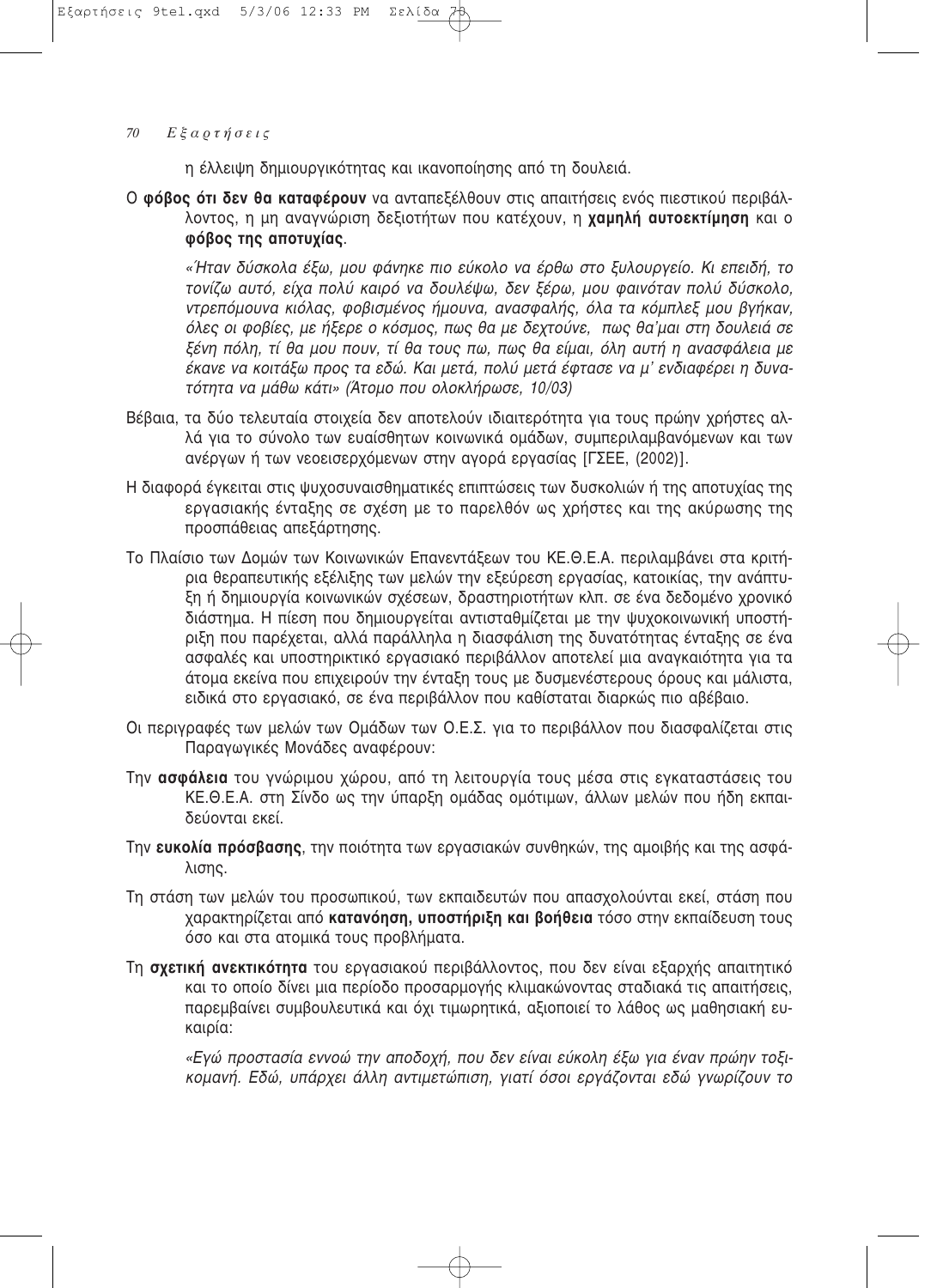πρόβλημα σου, είναι πιο δεκτικοί, έχουν κατανόηση, μας βοηθάνε, ενδιαφέρονται για  $\mu$ ας» (Μαθητευόμενος, 03/12)

Aυτό που προκύπτει από τις απαντήσεις κυρίως των ατόμων που εκπαιδεύονται ή έχουν εκπαιδευτεί, είναι ότι η επιλογή τους σε ένα αρχικό στάδιο ήταν η επιλογή του ασφαλούς και υποστηρικτικού περιβάλλοντος και δευτερευόντως του αντικειμένου κατάρτισης.

Εξαρτήσεις 9tel.qxd 5/3/06 12:33 PM Σελίδα

- Προκύπτει επίσης ότι τα άτομα αυτά είχαν την αίσθηση της μαθητείας ως μεταβατικής περιόδου και την αξιοποίησαν ως μια ασφαλή βάση, για να επιλύσουν άλλα κοινωνικά προβλήματα, «ανακαλύπτοντας» κατά τη διάρκεια της περιόδου προσαρμογής και τις εκπαιδευτικές ευκαιρίες που τους παρέχει αυτή η μετάβαση.
- Επιχειρώντας να κατατάξουμε τις Μονάδες αυτές στην τυπολογία η οποία αναφέρεται στη βι-Bλιογραφία ως τυπολογία των Samoy και Waterplus (1992), βρίσκουμε αντιστοιχίες με την ημιπροστατευμένη εργασία σε εργαστήρια που ίδρυσε προνοιακού τύπου οργανισμός, τα οποία απασχολούν μικτή ομάδα προσωπικού με τη συμμετοχή «ενδιάμεσων», ατόμων που προέρχονται από την ομάδα των εκπαιδευόμενων, το προσωπικό έχει μακρά εξοικείωση τόσο με το παραγωγικό αντικείμενο όσο και με τις ιδιαιτερότητες της ομάδας και τέλος το περιβάλλον είναι εξειδικευμένο, προσαρμοσμένο στη φιλοσοφία, τους κανόνες και τους τρόπους λειτουργίας ενός Θεραπευτικού Συστήματος. Η πολιτική της αυτοχρηματοδότησης με την πώληση των προϊόντων, όπως και ο μεταβατικός χαρακτήρας της συμμετοχής των μαθητευόμενων παραπέμπει στην περιγραφή του Coombe (1993), περιγραφή που αναφέρεται σε εργαστήρια, τα οποία ως προς το περιβάλλον που εγκαθιδρύουν μοιάζουν πιο πολύ με μη κερδοσκοπικές επιχειρήσεις και όχι με τμήματα ενός οργανισμού παροχής προνοιακού τύπου υπηρεσιών.

### 2. ΟΙ ΚΟΙΝΩΝΙΚΕΣ ΔΕΞΙΟΤΗΤΕΣ ΩΣ ΠΡΟΤΕΡΑΙΟΤΗΤΑ ΚΑΙ Η ΕΞΕΛΙΞΗ ΤΩΝ ΣΤΟΧΩΝ

- Aπό τα ευρήματα των Ο.Ε.Σ. προκύπτει η προτεραιότητα που δίνουν οι Μονάδες στην ένταξη στο εργασιακό ως μια ιδιαίτερη μορφή του κοινωνικού περιβάλλοντος, την «εργασιακή συνείδηση» όπως εύστοχα κατονομάστηκε.
- Η εργασιακή αυτή συνείδηση χαρακτηρίστηκε ως ένα σύνολο συμπεριφορών, δεξιοτήτων και στάσεων. Συμπεριφορές που αναφέρθηκαν ξεκινούν από τη σταθερότητα της παρουσίας στο χώρο μαθητείας, την αντοχή στο οκτάωρο και γενικεύονται ως συμπεριφορά στο χώρο εργασίας.
- «Το πρώτο πράγμα που είχα να κάνω, όταν ήρθα εδώ, ήταν να μάθω να δουλεύω. Δούλευα και πριν, αλλά έτσι όπως δούλευα... Έτσι ήρθα πρώτα να μάθω να έρχομαι 8 και να φεύγω 4, δεν ήμουν συνηθισμένος σ' αυτό, όλες οι δουλειές που είχα κάνει μέχρι τότε είχαν ελεύθερο ωράριο. Τελικά όταν σ' αυτό είδα ότι μπορώ να είμαι συνεπής και δεν  $\varepsilon$ ίχα πρόβλημα από την αρχή ακόμη, ανακάλυψα ότι μπορώ να μάθω και κάτι. Τελικά, μετά από μια ολόκληρη ζωή ανακάλυψα κάτι βασικό, κατάφερα να τα βγάλω πέρα με *το οκτάωρο 8 με 4» (Μαθητευόμενος, 03/12)*
- Δεξιότητες που αναφέρθηκαν είναι: η συνεργασία με τους ομότιμους και τους εκπαιδευτές, η λειτουργία σε ένα ιεραρχημένο σύστημα, η ικανότητα να αντιλαμβάνεται και να ανταποκρίνεται στις οδηγίες. Στάσεις τέλος που αναφέρθηκαν είναι η προθυμία της συμμετοχής και η υπευθυνότητα απέναντι στην ομάδα, στο Εργαστήριο, στον εξοπλισμό, στο προϊόν.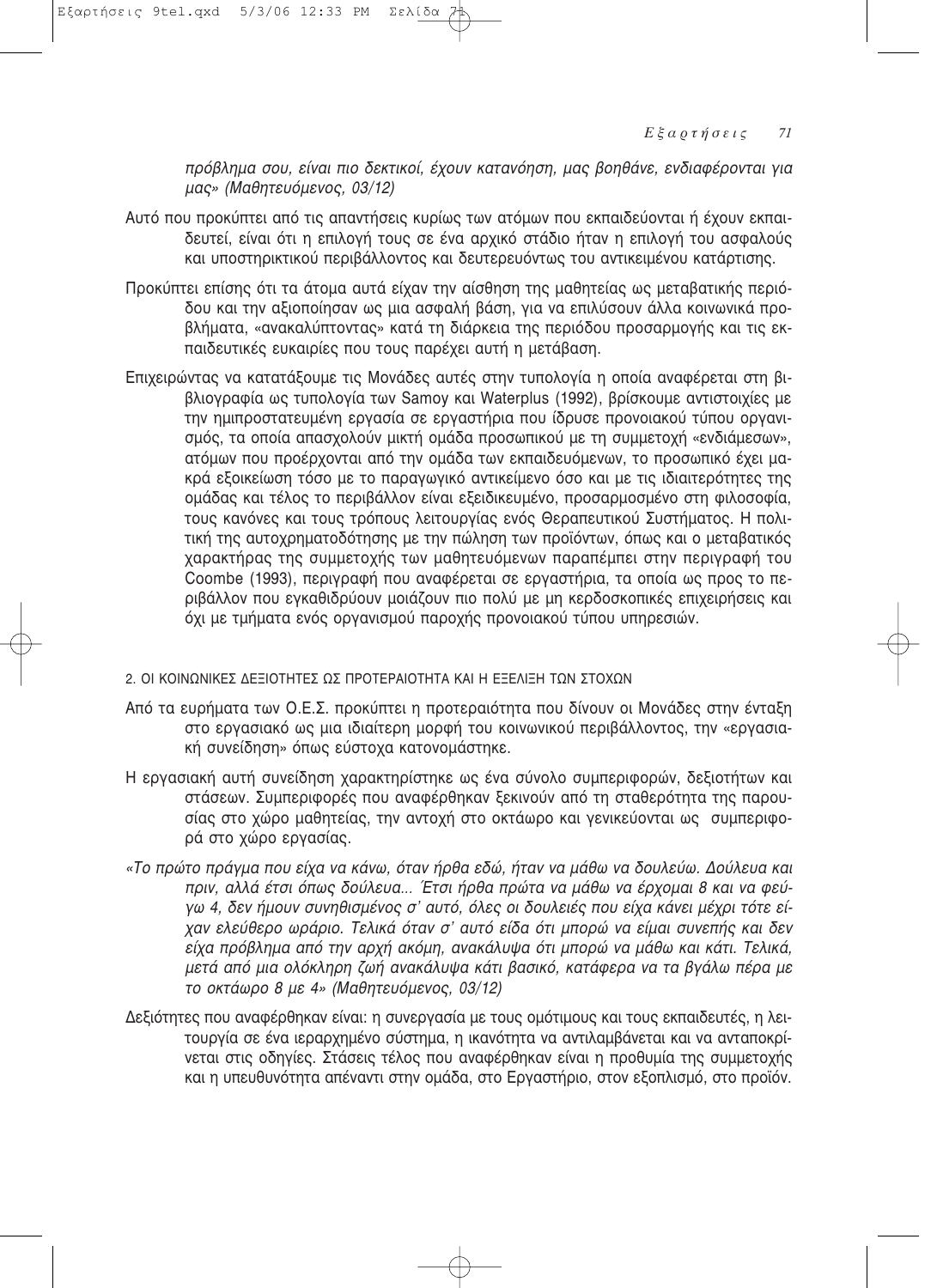Η ανάπτυξη όλων αυτών αποτελεί το περιεχόμενο της πρώτης φάσης, αυτής της προσαρμογής στο περιβάλλον. Η ελαστικότητα του πλαισίου για τους πρώτους έναν ως δύο μήνες εκτιμάται ότι διευκολύνει τη μετάβαση από το καθεστώς της θεραπείας σε αυτό της εκπαίδευσης – εργασίας. Στη φάση αυτή το ίδιο το περιβάλλον, η στάση των άλλων ατόμων, που είναι ενταγμένα σε αυτό, και τα μοντέλα ρόλων που παρέχονται (είτε από τα άτομα, τα οποία προέρχονται από την ίδια ομάδα, τούς ενδιάμεσους, είτε από τους τεχνίτες- εκπαιδευτές) μεταβάλλεται σε ενεργό πλαίσιο μέσα στο οποίο συντελείται η μάθηση.

«Σε βλέπουν, αν δουν ότι κόβει το μάτι σου, σου δείχνουν εμπιστοσύνη, σου δίνουν να κάνεις πιο πολύπλοκα πράγματα, εμένα από ένα σημείο και μετά μου έδιναν ένα χαρτί που έλεγε θέλω αυτά κι αυτά τα κομμάτια. Αν δείχνεις ενδιαφέρον, σου δίνουν δουλειά υπεύθυνη, κερδίζεις την εμπιστοσύνη των μαστόρων» (Άτομο που ολοκλήρωσε, 10/03)

- Η σημασία της απόκτησης τέτοιων κοινωνικών δεξιοτήτων γίνεται καταφανής δεδομένου ότι η εργασιακή αυτή συνείδηση αποτελεί προϋπόθεση για την ομαλή ένταξη σε οποιοδήποτε χώρο εργασίας. Είναι χαρακτηριστική η ομοφωνία των μελών των Ο.Ε.Σ. που εκπαιδεύονται ή εκπαιδεύτηκαν, ακόμη και αυτών που θεώρησαν ανεπαρκή τα αποτελέσματα της μαθητείας τους στην εκμάθηση της ειδικότητας, στη διαπίστωση ότι κατά τη διάρκεια της συμμετοχής τους έμαθαν να δουλεύουν.
- Οι εκπαιδευτές ανέφεραν μια κλιμάκωση της εκπαιδευτικής παρέμβασης, από το ζήτημα της ένταξης στο χώρο μέχρι τη μετάβαση στο επίκεντρο της παραγωγικής διαδικασίας και την ανάληψη σύνθετων και πιο απαιτητικών αλλά ταυτόχρονα πιο διδακτικών καθηκόντων ως εξής:
	- Ένταξη στο χώρο, δεξιότητες «του να εργάζομαι»
	- Κατανόηση του τρόπου οργάνωσης της Μονάδας και των λειτουργιών της
	- Εκμάθηση των υλικών, των τεχνικών και της χρήσης του εξοπλισμού
	- Εκμάθηση της γλώσσας της δουλειάς, ως αρχής δημιουργίας επαγγελματικής ταυτότητας
	- Εκπαίδευση στο πώς μαθαίνω και μόνος μου
- Eκείνο που δεν προκύπτει από την έρευνα είναι το εάν αυτή η διαδικασία στηρίζεται σε κά− ποιου είδους συμφωνία-εκπαιδευτικό συμβόλαιο ή αν είναι σαφής στους εκπαιδευόμενους. Αυτοί θεωρούν ότι η εξέλιξη αυτή είναι κάτι που δημιουργούν οι ίδιοι με τη συμμετοχή και την προθυμία τους και βέβαια αυτή η αντίληψη έχει τη δική της εκπαιδευτική αξία. Η συνειδητοποίηση των ωφελημάτων, που μπορούν να έχουν στην ανεύρεση μιας θέσης εργασίας, είναι κάτι που επέρχεται μετά από χρόνο, που διαφοροποιείται για κάθε άτομο και εξαρτάται από την αλλαγή στα κίνητρα, ενώ συμβολή στην αλλαγή αυτή αποτελεί η βοήθεια που παρέχεται από τους εκπαιδευτές.
- Τα ευρήματα αυτά συμφωνούν με την περιγραφή του Kvale (όπως παραπάνω) για την «κοινωvία της παραγωγής», που εστιάζεται στη διαδικασία της παραγωγής και όχι στη διδασκαλία των ατόμων και σηματοδοτείται από τη μετάβαση από περιφερειακούς και βοηθητικούς ρόλους στο επίκεντρο της διαδικασίας. Αυτή η μετακίνηση αποτελεί ταυτόχρονα μέσο και στόχο για την εκπαίδευση στις Παραγωγικές Μονάδες και φαίνεται ότι καλύπτει την ανάγκη του εκπαιδευτικού συμβολαίου που χαρακτηρίζει άλλες μεθόδους εκπαίδευσης ενηλίκων.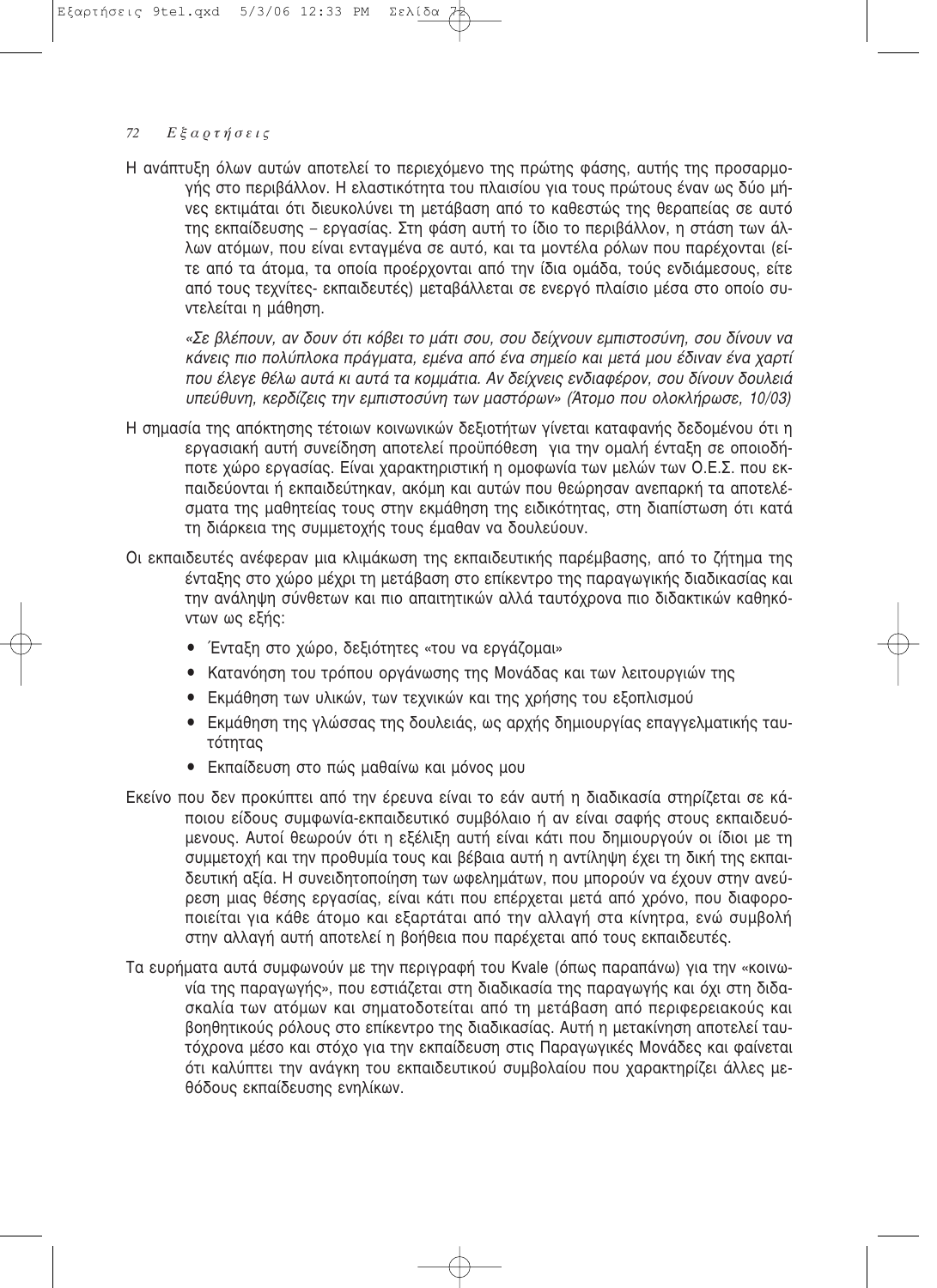Ακόμη, η περιγραφή του Kvale αποτυπώνει και το άλλο χαρακτηριστικό που αναδείχνουν τα ευρήματα, την έμφαση στην ανάπτυξη της επαγγελματικής ταυτότητας μέσα από την εκμάθηση της ορολογίας του επαγγέλματος, την οικειοποίηση προτύπων συμπεριφοράς στο χώρο καθώς και την επεξεργασία της εικόνας και των στάσεων, που χαρακτηρίζουν έναν επαγγελματία.

### 3. ΟΙ ΤΡΟΠΟΙ ΜΑΘΗΣΗΣ, ΤΑ ΕΚΠΑΙΛΕΥΤΙΚΑ ΕΡΓΑΛΕΙΑ ΚΑΙ Ο ΡΟΛΟΣ ΤΟΥ ΕΚΠΑΙΛΕΥΤΗ - ΜΑΣΤΟΡΑ

- Το πρώτο στοιχείο που προκύπτει από τις αναφορές των μελών των Ο.Ε.Σ. είναι αυτό που αναφέρεται και από τον Kvale (όπως παραπάνω), ότι στις περισσότερες μορφές μαθητείας υπάρχει πολύ λίγη παρατηρήσιμη διδασκαλία. Η έννοια της διδασκαλίας και της εκπαίδευσης συνήθως ταυτίζεται με ένα στερεοτυπικό τρόπο με την ατομική σχέση διδάσκοντα - διδασκόμενου τη μετάδοση γνώσεων με υψηλό βαθμό γενίκευσης και με ελλιπείς αναφορές στην εφαρμογή τους. Όλα αυτά συμβαίνουν σε ένα «ειδικό» περιβάλλον, αυτό της ομάδας που συγκροτείται με στόχο την απόκτηση γνώσεων από τα μέλη της και η οποία χωροταξικά εντοπίζεται σε κάποιου τύπου αίθουσα διδασκαλίας. Τέτοια διδασκαλία, βέβαια, είναι ελάχιστα πιθανό να παρατηρήσει κανείς σε ένα Προστατευμένο Παραγωγικό Εργαστήριο.
- Στις Παραγωγικές Μονάδες το ανθρώπινο περιβάλλον, το πρόγραμμα δραστηριοτήτων, ο εξοπλισμός, τα υλικά, οργανώνονται με επίκεντρο την παραγωγή. Αυτό καθιστά ασαφή την ύπαρξη ενός εκπαιδευτικού σχεδιασμού στο πλαίσιο της εικόνας που έχουν οι εκπαιδευτές για το έργο τους. Τους είναι δύσκολο να αναγνωρίσουν μέσα στο σχεδιασμό της ένταξης στο εργασιακό περιβάλλον και στη σταδιακή ανάθεση πολύπλοκων λειτουργιών στους εκπαιδευόμενους την εκπαιδευτική διάσταση του έργου τους. Οι εκπαιδευόμενοι από τη μεριά τους δε δείχνουν να συνειδητοποιούν ότι βρίσκονται μέσα σε μια οργανωμένη μαθησιακή διεργασία και ότι τείνουν να αναπαραγάγουν την εικόνα ενός εργαζόμενου που, παρεμπιπτόντως, μαθαίνει με στόχο να κάνει πιο καλά τη δουλειά που του αναθέτουν.

«Εδώ μπαίνει στην παραγωγή, η παραγωγή καθορίζει το πρόγραμμα, το τι πρέπει να φτιαχτεί καθορίζει το τι θα διδαχθεί, εκεί πάνω θα τους δείξουμε, εκεί σιγά-σιγά θα μπει ο καθένας πιο μέσα, κι από κει και πέρα εξαρτάται από τον ίδιο» (Εκπαιδευτής, 11/02)

Η δυσκολία αναγνώρισης τείνει να ελαχιστοποιηθεί, όταν το ερώτημα γίνεται πιο συγκεκριμένο και αναφέρεται στους τρόπους που μαθαίνει ένα άτομο. Στις απαντήσεις της σχετικής ερώτησης αναφέρεται ένας μεγάλος αριθμός από τα εκπαιδευτικά εργαλεία και τεχνικές που είναι αποδεκτά από την παιδανωνική προσέννιση της εκπαίδευσης ενηλίκων Courau (2000), Κόκκος (1999), Noye & Piveteau (1999), Jarvis (2003) και μάλιστα με μια μεγάλη ομοιότητα ανάμεσα στα μέλη και των τριών διαφορετικών Ομάδων.

«Φτιάχνοντας κάτι, δεν μπορείς να μάθεις αλλιώς, αν δεν καθίσεις να το κάνεις, όλη τηνδιαδικασία, από την αρχή μέχρι το τέλος, και το αποτέλεσμα, δε νομίζω ότι θα μπορούσα να μάθω αλλιώς, είναι θέμα εμπειρίας και εξοικείωσης» (Μαθητευόμενος, 03/12)

Η διαταραγμένη σχέση των μελών των θεραπευτικών προγραμμάτων με το σχολείο, τους τρόπους και τα περιεχόμενα της σχολικού τύπου εκπαίδευσης διαφαίνονται σε μεγάλο αριθμό αναφορών των ομάδων εκπαιδευομένων και ατόμων που ολοκλήρωσαν σε σχέση με τη θεωρητική γνώση και κατά πόσο αυτή προάγεται μέσα στις Μονάδες.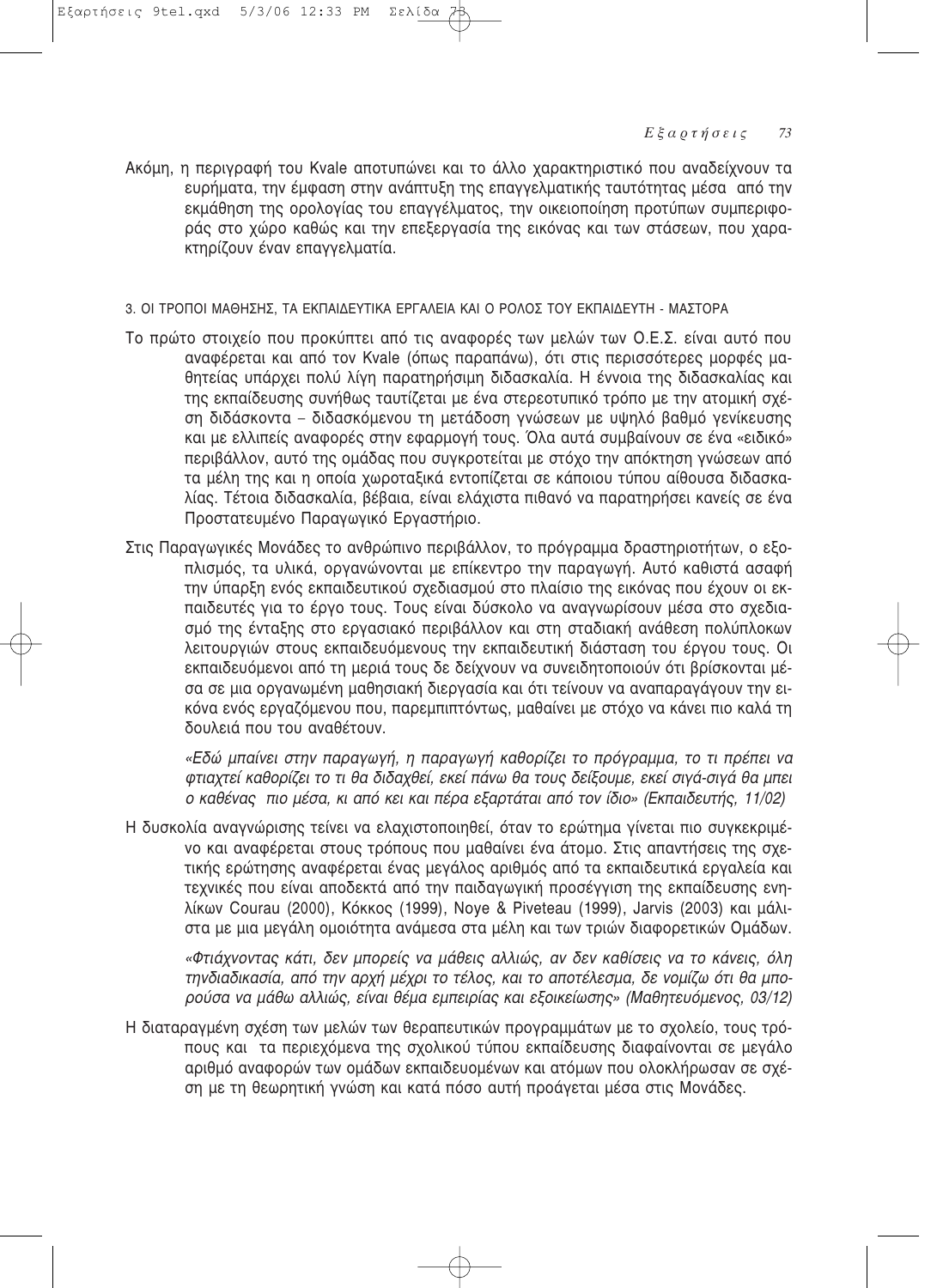«Για μένα, και το πιστεύω αυτό, η πολλή θεωρία είναι η συνέχιση της προηγούμενης ζωής μου σαν το σχολείο. Στην προηγούμενη ζωή μου ήμουν όλο θεωρία, σκεφτόμουν ότι θα κάνω αυτό, έτσι θα το κάνω, ένα σχέδιο ήταν το μυαλό μας κάθε πρωί, και τελικά δεν γινόταν τίποτε. Αν κάποιος μου πει κάτι θεωρητικά, σε μισή ώρα θα το έχω ξεχάσει» (Μαθητευόμενος, 03/012)

Χρειάστηκε αρκετή συζήτηση για να συμφωνήσουν τα μέλη των ομάδων αυτών ότι θεωρία είναι η «γνώση του γιατί», πέρα από τη μηχανιστική επανάληψη κάποιων κινήσεων στις διαδικασίες παραγωγής. Οι εκπαιδευτές έκαναν με τη σειρά τους τη διάκριση της θεωρητικής γνώσης του σχολείου ή του σεμιναρίου και της θεωρίας που ενσωματώνεται στην παραγωγική διαδικασία και μαθαίνεται κυρίως μέσα από τις ερωτήσεις του εκπαιδευόμενου. Ως θεωρία επίσης αναφέρθηκε η εκμάθηση της ορολογίας του επαγγέλματος, ως αναγκαίας προϋπόθεσης τόσο για την επικοινωνία στο χώρο μαθητείας όσο και για την κατανόηση από μέρους των εκπαιδευόμενων του τι ακριβώς κάνουν.

«να αρχίσει να μαθαίνει τη γλώσσα της δουλειάς, μεγάλο κομμάτι αυτό, η διαφορά του ειδικευμένου από τον ανειδίκευτο φαίνεται από την ορολογία και μόνο. Η ορολογία είναι απαραίτητη, για να μπορέσουμε να συνεννοηθούμε, για να επικοινωνήσουμε» (Εκπαιδευτής, 11/02)

Η μάθηση μέσω της πράξης αναφέρεται ότι ταιριάζει με τα μαθησιακά μοντέλα των ατόμων που εκπαιδεύονται ή εκπαιδεύτηκαν όσο και με τα ιδιαίτερα αντικείμενα εκπαίδευσης. και έγινε αποδεκτό από το σύνολο των ατόμων που συμμετείχαν στις Ο.Ε.Σ. ότι είναι ο πιο αποτελεσματικός τρόπος μάθησης για τους ίδιους ως ενήλικες. Το εργασιακό περιβάλλον μεταβάλλεται σε ενεργό στοιχείο της διεργασίας εμπλέκοντας πολλούς τρόπους μάθησης με έντονο συμμετοχικό και βιωματικό χαρακτήρα. Ξαναβρίσκουμε δηλαδή μέσα από τις αναφορές των Ο.Ε.Σ. τις περιγραφές που συναντήσαμε στη βιβλιογραφική επισκόπηση για τη μαθητεία ως μέθοδο αποκεντρωμένη, συγκεκριμένη, άδηλη και συνδεδεμένη με την εφαρμογή της.

«Και στο Ξυλουργείο έτσι έγινε: έβλεπα, παρατηρούσα, ρωτούσα, μου έδειχναν, δοκίμάζα, ξαναδοκίμαζα» (Άτομο που ολοκλήρωσε, 07/04)

- Φαίνεται από όλες τις αναφορές ότι ιδιαίτερη βαρύτητα δίνεται στην ενεργό συμμετοχή του μαθητευόμενου στη διαδικασία μάθησης με τη συμμετοχή του, την ανάληψη ευθύνης, την πρωτοβουλία και τη διάθεσή του να κάνει ερωτήσεις και να ζητά επεξηγήσεις. Φαίνεται ακόμη ότι η πίεση που ορισμένες φορές ασκείται πάνω στους εκπαιδευόμενους είτε από τις ίδιες τις ανάγκες της παραγωγής είτε από τους εκπαιδευτές επιταχύνει την ανάληψη σύνθετων λειτουργιών και την αποτελεσματικότητα της εκμάθησης.
- Ιδιαίτερη σημασία έχει η αξιοποίηση των λαθών για εκπαιδευτικούς λόγους, μέθοδος που χρησιμοποιείται σε μεγάλο βαθμό στις Παραγωγικές Μονάδες. Η μέθοδος αυτή αναγνωρίζεται ως ιδιαίτερα αποτελεσματική, λειτουργώντας τόσο σε γνωστικό όσο και σε επίπεδο κινήτρων. Είναι ένα ακόμη πλεονέκτημα για τα προστατευμένα εργαστήρια να αξιοποιούν εκπαιδευτικά το λάθος σε αντίθεση με τις επιχειρήσεις του ιδιωτικού τομέα, όπου το λάθος αντιμετωπίζεται τιμωρητικά.
- Από τις αναφορές των ερωτώμενων προκύπτει ακόμη ότι η εκπαίδευση έχει έναν προσωποκεντρικό χαρακτήρα. Αυτό αποτελεί μια διαφοροποίηση από τη σχολικού τύπου εκπαίδευση, όπου η ομάδα της σχολικής αίθουσας ακολουθεί ένα κοινό πρόγραμμα και οι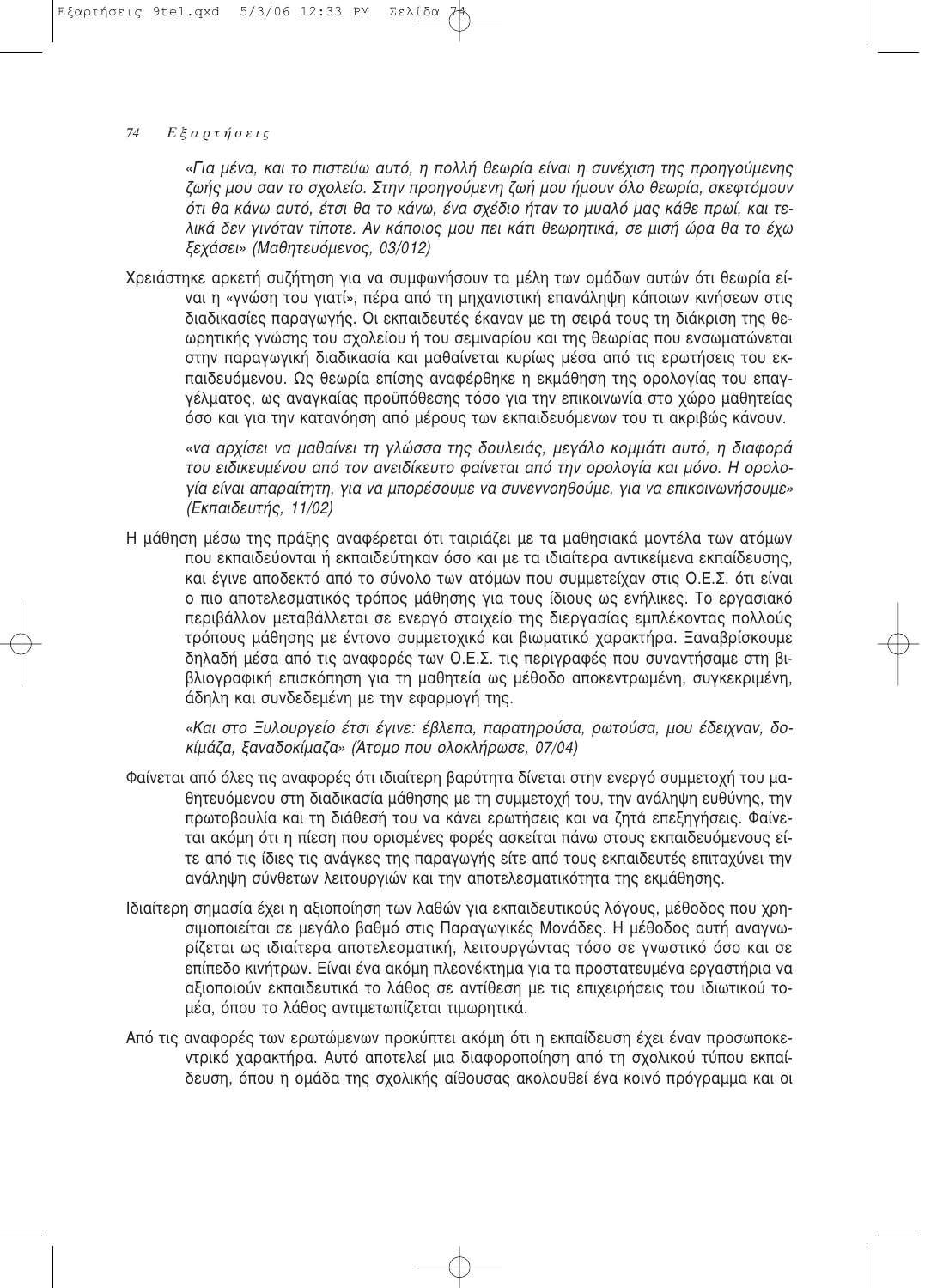εστιασμένες στο πρόσωπο μορφές αντιμετώπισης των μαθησιακών αναγκών και ιδιαιτεροτήτων δεν ευδοκιμούν. Αυτό υποβοηθείται και από τον τρόπο που οργανώνεται το εργασιακό περιβάλλον ως γνωστικό, με την αποφυγή της "φορντικής" αλυσίδας και της οργάνωσης της εργασίας σε ζεύγη ή σε ομάδες, με έναν ή περισσότερους μαθητευόμενους δίπλα σε έναν ειδικευμένο.

«Ο ρόλος του εκπαιδευτή είναι αυτός, να εντοπίζει πώς θα αναπτύξει μια συμπεριφορά ανάλογα με το κάθε άτομο και τις ανάγκες του, ποιό ρόλο θα επιλέξει. Είναι και το ίδιο το άτομο που θα μου δώσει να καταλάβω πού θα πρέπει εγώ να σταθώ, ποιό ρόλο πρέπει να αναπτύξω πρώτα και ποιό στη συνέχεια» (Εκπαιδεύτρια, 11/02)

Ακόμη η παρότρυνση για κατασκευή αντικειμένων για προσωπική χρήση παρέχει τόσο κίνητρα σε ατομικό επίπεδο όσο και μια ευκαιρία για τους εκπαιδευόμενους να κατασκευάσουν κάτι ολοκληρωμένο, χρησιμοποιώντας μια ποικιλία τεχνικών και εργαλείων, ευκαιρία που δεν είναι πάντα αυτονόητη με τις παραγωγικές υποχρεώσεις του Εργαστηρίου.

«ένας στόχος είναι να φτιάξει ένα κομμάτι δικό του, ένα έπιπλο για το σπίτι του, είναι συγκεκριμένος στόχος, του δίνει κίνητρα να περάσει από όλα τα μηχανήματα, να κάνει όλη τη διαδικασία, να δει το αποτέλεσμα, κι εκεί είναι η μεγάλη ικανοποίηση. Αυτή η κατασκευή είναι από μόνη της ένα εκπαιδευτικό σχέδιο, το έπιπλο σου μαθαίνει «μόνο του» τη δουλειά» (Εκπαιδευτής., 26/11)

- Διαφοροποιήσεις αναφέρθηκαν ανάμεσα στις Μονάδες, οι οποίες αποδίδονται στο μέγεθος της κάθε Μονάδας, στον αριθμό των μελών του προσωπικού και κυρίως στο αντικείμενο στο οποίο ειδικεύονται. Από τις αναφορές διαφαίνεται ότι η Μονάδα της Κεραμικής ακολουθεί ένα μοντέλο εκπαίδευσης, που παρέχει μεγαλύτερο αριθμό θεωρητικών γνώσεων, ζητάει από τους εκπαιδευόμενους να ασχοληθούν και μόνοι τους εκτός του χρόνου παρουσίας τους στην Μονάδα, να αναζητήσουν πληροφορίες σε βιβλιογραφικές και ηλεκτρονικές πηγές, να δημιουργούν το δικό τους αρχείο έργων. Με τα γαρακτηριστικά αυτά τα εκπαιδευτικά πρότυπα που εφαρμόζονται στη Μονάδα αυτή μπορεί να θεωρηθούν ότι τείνουν προς αυτό που συναντήσαμε στη βιβλιογραφία ως γνωστική μαθητεία. Οι άλλες Μονάδες, που σε διαφορετικό βαθμό ενσωματώνουν τα γνωστικά στοιχεία μέσα στην παραγωγική διαδικασία, αποτελούν μορφές παραδοσιακού τύπου μαθητείας.
- Ο ρόλος του εκπαιδευτή σε πλαίσιο μαθητείας συγχέεται με το ρόλο του μάστορα στην παραγωγή. Η δυσκολία καταγόησης της ερώτησης που απαριθμούσε τα χαρακτηριστικά του εκπαιδευτή ενηλίκων, όπως αυτά είναι αποδεκτά από τη σχετική βιβλιογραφία, είναι χαρακτηριστική όπως και η επιλογή άλλων ορισμών για το ρόλο αυτό. Οι εκπαιδευτές θεωρούν ότι είναι ανανκαίο ένα ευρύ ρεπερτόριο ρόλων που διαφοροποιείται ανάλογα με τις ιδιαιτερότητες και τις ανάγκες τόσο του κάθε εκπαιδευόμενου όσο και του συγκεκριμένου είδους εργασίας στην οποία εκπαιδεύεται (χειρισμός μηχανημάτων με αυξημένες ανάγκες μέτρων ασφαλείας, ποσοτικές και ποιοτικές απαιτήσεις της παραγωγής κ.λπ.). Ο καθοδηγητικός και εποπτικός ρόλος του εκπαιδευτή έχει προτεραιότητα για τους εκπαιδευτές, αλλά και για τους εκπαιδευόμενους που θεωρούν σημαντικά τόσο το ενδιαφέρον του εκπαιδευτή όσο και τη μεταδοτικότητά του. Η κατανόηση από τους εκπαιδευτές των ιδιαίτερων προβλημάτων της ομάδας των πρώην χρηστών, ως θεραπευόμενων και ως εκπαιδευόμενων, η απουσία προκαταλή-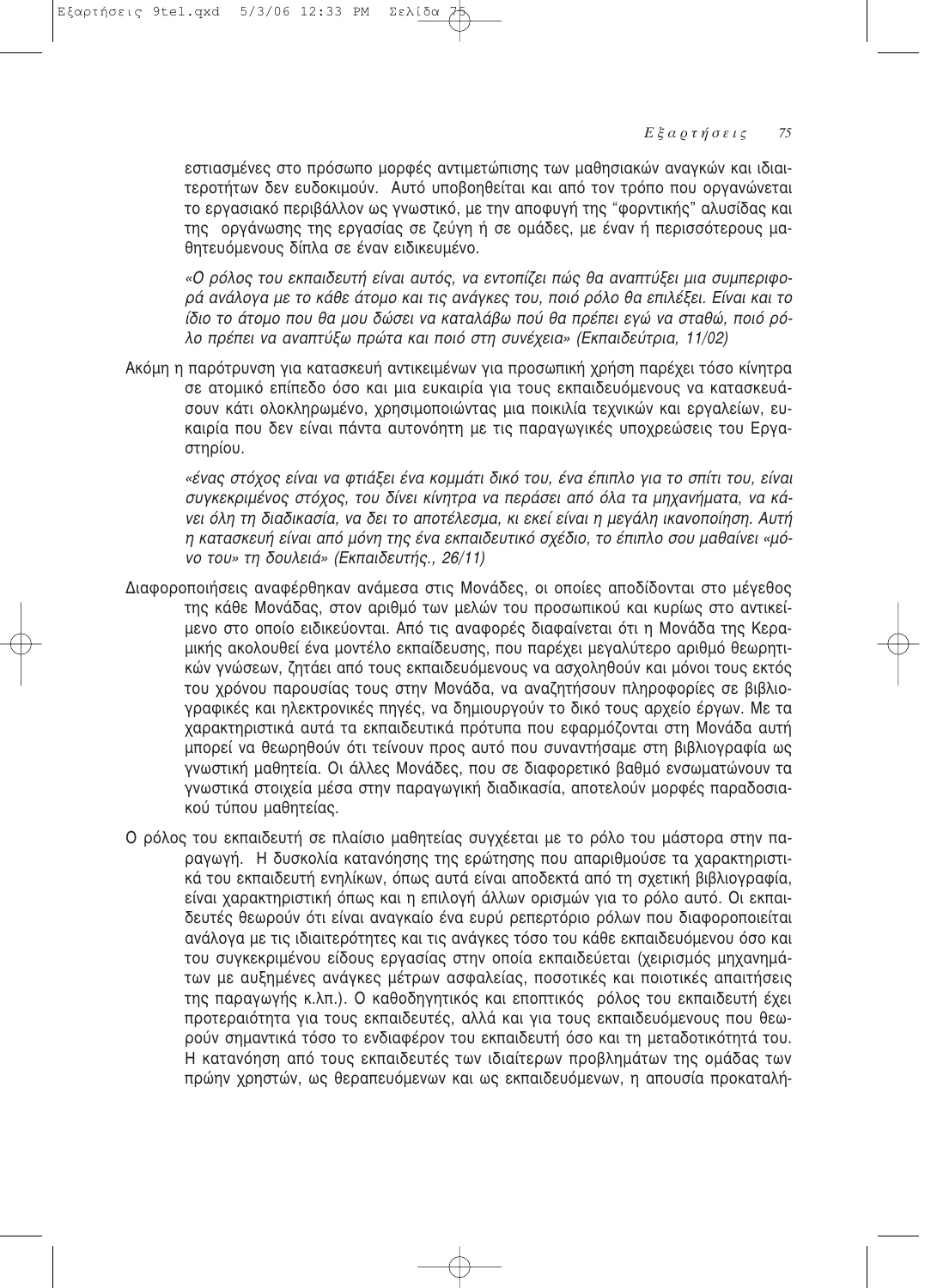ψεων και αρνητικών στερεοτύπων και η ανθρώπινη επικοινωνία είναι μια πρωταρχική ανάγκη για τα άτομα που επέλεξαν τη μαθητεία στις Μονάδες. Αυτό αποτελεί και ένα από τα πλεονεκτήματα της λειτουργίας τους, διασφαλίζοντας τον υποστηρικτικό χαρακτήρα της μαθητείας.

«Το πιο σημαντικό είναι να είναι άνθρωπος, να είναι ζεστός άνθρωπος και καθοδηγητής, να σου δείχνει δηλαδή. Δεν μπορείς να πιάσεις κατευθείαν την κορδέλα, θα σκοτωθείς, κάποιος πρέπει να σου δείξει, να έχει την υπομονή. Αν δεν έχει υπομονή, δεν *αντέχει ούτε αντέχεται. Να δείχνει με ωραίο τρόπο, γιατί αν το λέει άσχημα κι εσύ Kλείνεις το μυαλό σου» (Άτομο που ολοκλήρωσε, 10/03).* 

4. Η ΕΠΑΡΚΕΙΑ ΤΗΣ ΜΑΘΗΤΕΙΑΣ ΟΠΩΣ ΑΥΤΗ ΣΥΝΤΕΛΕΙΤΑΙ ΣΤΙΣ ΠΑΡΑΓΩΓΙΚΕΣ ΜΟΝΑΔΕΣ ΣΕ ΣΧΕΣΗ ΜΕ ΤΙΣ ΑΝΑΓΚΕΣ ΤΗΣ ΕΡΓΑΣΙΑΚΗΣ ΕΝΤΑΞΗΣ

- Η εκτίμηση της επάρκειας της μαθητείας στις Μονάδες, όπως αυτή προβλέπεται από τους ισχύοντες κανονισμούς και εγκυκλίους του ΚΕ.Θ.Ε.Α. πρέπει να γίνει σε τρεις τομείς που ταυτόχρονα αποτελούν τους στόχους της, αλλά και αντιστοιχούν στις προσδοκίες των συντελεστών της:
	- a) την επάρκεια στην απόκτηση κοινωνικών δεξιοτήτων για την ένταξη σε εργασιακό χώρο με το ίδιο ή διαφορετικό αντικείμενο,
	- β) την επάρκεια των τεχνικών γνώσεων και της ειδίκευσης που οι εκπαιδευόμενοι αποκομίζουν και
	- γ) την υποβοήθηση στην επίλυση άλλων προβλημάτων κοινωνικής ένταξης που αντιμετωπίζουν.
- Ως προς το πρώτο, η εκμάθηση των δεξιοτήτων που χαρακτηρίζουν έναν εργαζόμενο θεωρήθηκε ότι συντελείται επαρκώς στο συμβατικό χρόνο ενός 5μηνου. Στη διάρκεια αυτή οι εκπαιδευόμενοι ανέφεραν ότι έχουν εξοικειωθεί με τις υποχρεώσεις του ωραρίου και του χώρου εργασίας. Επιπλέον, έχουν μάθει να λειτουργούν σε καθεστώς πίεσης για παραγωγή, έχουν κατανοήσει τον τρόπο οργάνωσης του εργασιακού περιβάλλοντος και της ιεραρχίας που το χαρακτηρίζει, έχουν συνηθίσει να λειτουργούν σε ομάδα με καταμερισμό του έργου και να διαχειρίζονται τις κρίσεις, τις διαφωνίες και τις συγκρούσεις. Aυτό αξιολογήθηκε ως ένα σπουδαίο κεφάλαιο για τη διευκόλυνση της εισόδου στην ανταγωνιστική αγορά εργασίας, απορροφώντας, μέσα από την ασφάλεια που παρέχει ο χώρος των Εργαστηρίων, πολλούς από τους κραδασμούς της μετάβασης.

«Εδώ μαθαίνουν καλά την οργάνωση, τη διαχείριση του χρόνου και την οικονομία των υλικών, αυτό είναι πολύ βασικό για τις επιχειρήσεις έξω. Δεν είναι μόνο να έχεις γνώσεις και να είσαι καλό χέρι, αλλά κυρίως η δυνατότητα αυτό το όποιο σώμα γνώσεων κατέχεις να το εφαρμόζεις σ' αυτό που πας να κάνεις, χωρίς να χρειάζεσαι συνεχώς κάποιον από πάνω σου να σε επιβλέπει. Εμείς αυτό έχουμε βασικό στόχο, ο άλλος να μπορεί να κινείται μόνος του» (Εκπαιδεύτρια, 08/04)

Στο επίπεδο των γνώσεων και της ειδίκευσης που αποκτάται το 5μηνο θεωρήθηκε ανεπαρκές τόσο σε σχέση με τις ανάγκες των εργοδοτών όσο και σε σχέση με τις προσδοκίες των ατόμων που θα ήθελαν να επιλέξουν το αντικείμενο εκπαίδευσης ως επάγγελμα τους. Σύμφωνα με τις συλλογικές συμβάσεις εργασίας των ειδικοτήτων στις οποίες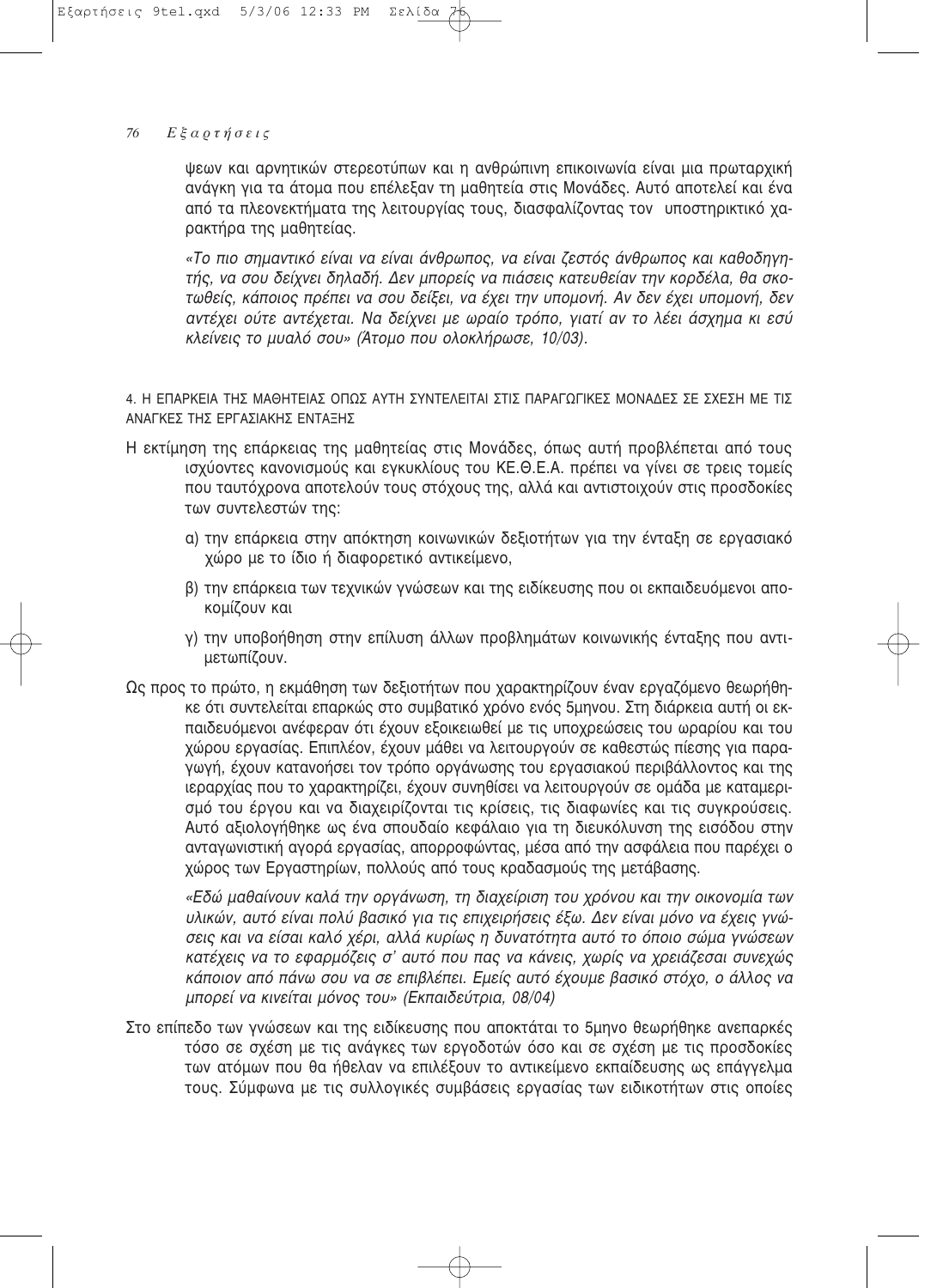εκπαιδεύονται άτομα, ένα άτομο θεωρείται ειδικευμένο από τις κλαδικές συμβάσεις εργασίας και αλλάζει βαθμίδα στο μισθολόγιο (ανειδίκευτος, βοηθός τεχνίτη, τεχνίτης κ.λπ.), όταν συμπληρώνει χρόνο εμπειρίας μιας ή περισσότερων τριετιών. Μια πεντάμηνη εκπαίδευση ή προϋπηρεσία για τον υποψήφιο εργοδότη δεν μπορεί να είναι κάτι περισσότερο από ένα κριτήριο προτίμησης για πρόσληψη ανάμεσα σε άλλους ανειδίκευτους, για μια ανειδίκευτη θέση εργασίας, εκτός αν υπάρχουν συστάσεις και διαμεσολάβηση της Μονάδας, κάτι που μόνο το Λιθογραφείο ακολουθεί ως πολιτική.

Εξαρτήσεις 9tel.qxd

5/3/06 12:33 PM

 $\Sigma \Sigma \Delta i \delta \Omega$ 

Βέβαια, αυτή η εμπειρία καθώς συνδυάζεται με μια ποικιλία στοιχείων που δεν αναφέρονται απλά σε επιδεξιότητα των χεριών, αλλά περιλαμβάνουν και γνώσεις οργάνωσης του εργασιακού χώρου και χρόνου, δεξιότητες επικοινωνίας και ένταξης σε ομάδα και στάσεις που όπως αναφέρθηκε παραπάνω συνθέτουν την επαγγελματική και εργασιακή ταυτότητα, μπορεί να είναι αξιοποιήσιμη στη διατήρηση μιας θέσης εργασίας ή στην επιτάχυνση της εξέλιξης μέσα στην επιχείρηση.

«Ανάμεσα σε δύο ανειδίκευτους αυτός που θα έχει κάνει κάτι για ένα 5μηνο εδώ θα έχει ωφεληθεί πιο πολύ, θα είναι πιο έτοιμος. Αν δεν έχει ξαναδουλέψει θα πρέπει να μάθει να δουλεύει σε συνθήκες πολύ πιο δύσκολες» (Εκπαιδευόμενος, 25/01)

«Είναι μεγάλη βοήθεια, όταν δεν ξέρει κάποιος να πιάνει ένα κατσαβίδι, σκεφτείτε αυτός ο άνθρωπος να πάει να δουλέψει σε έναν εργοδότη, να του ζητούν να φέρει ένα κατσαβίδι και αυτός να μην ξέρει ούτε με τι μοιάζει. Πώς να σταθεί σε μια δουλειά, αν δεν ξέρει τη γλώσσα του επαγγέλματος; Αυτό τουλάχιστον θα το μάθει. Δεν είναι σίγουρα αρκετό, αλλά είναι μια βάση να γίνει τουλάχιστο βοηθός» (Άτομο που ολοκλή- $\rho\omega\sigma\epsilon$ , 07/04)

Ως στοιχείο ανεπάρκειας εντοπίστηκε επίσης η δυσκολία του συνδυασμού των παραγωγικών και των εκπαιδευτικών λειτουργιών, όπου οι πρώτες αποκτούν μια αυτονόητη προτεραιότητα, μη δίνοντας όμως χρόνο στην ικανοποίηση των γνωστικών αναγκών των εκπαιδευόμενων. Εδώ, μπορεί κανείς να διακρίνει μια αντίφαση με τη μετατροπή σε μειονέκτημα του ίδιου στοιχείου που παραπάνω χαρακτηρίστηκε πλεονέκτημα. Μια υπόθεση που προτείνεται στο θέμα αυτό είναι ότι η αντίφαση επιτείνεται από τον όχι ικανοποιητικό τρόπο στελέχωσης αρκετών μονάδων, ώστε να ανταποκριθούν στο διπλό τους ρόλο. Ακόμη, δεν φαίνεται να αποτελεί ιδιαίτερα βοηθητικό γεγονός το ότι το εκπαιδευτικό έργο των Μονάδων αντιμετωπίζεται θεσμικά ως δευτερεύον έργο και δεν αποτελεί σημαντικό κριτήριο αξιολόνησης του έρνου τους. Οι αναφορές των εκπαιδευτών πάνω στο σημείο της αναγνώρισης του εκπαιδευτικού τους έργου είναι χαρακτηριστικές.

«Είναι ο χρόνος λίγος, ενώ υπάρχουν τα υλικά και ο εξοπλισμός και η τεχνολογία στο εργαστήριο, ο χρόνος είναι απαγορευτικά λίγος. Φανταστείτε ότι ένα αντικείμενο χρειάζεται ένα μήνα για να συμπληρωθεί ο κύκλος της κατασκευής του, τι θα μπορούσε να πρωτοκάνει κάποιο παιδί σε ένα 5μηνο;» (Εκπαιδεύτρια, 08/04)

«Πολλές φορές κάνουμε λάστιχο το 5μηνο με τις διαδοχικές παρατάσεις, αλλά και έτσι ακόμη, όταν δεν είναι σίγουρο ότι θα εγκριθεί η παράταση, σχεδιάζεις αποσπασματικά, ανά πεντάμηνα, είναι δύσκολα έτσι» (Εκπαιδευτής, 08/04)

Είναι σημαντικό να αναφερθεί εδώ ότι αυτή η πραγματικότητα έχει δημιουργήσει μια κατάσταση συνεχών αιτημάτων ανανέωσης του πεντάμηνου για τα άτομα που διακρίνονται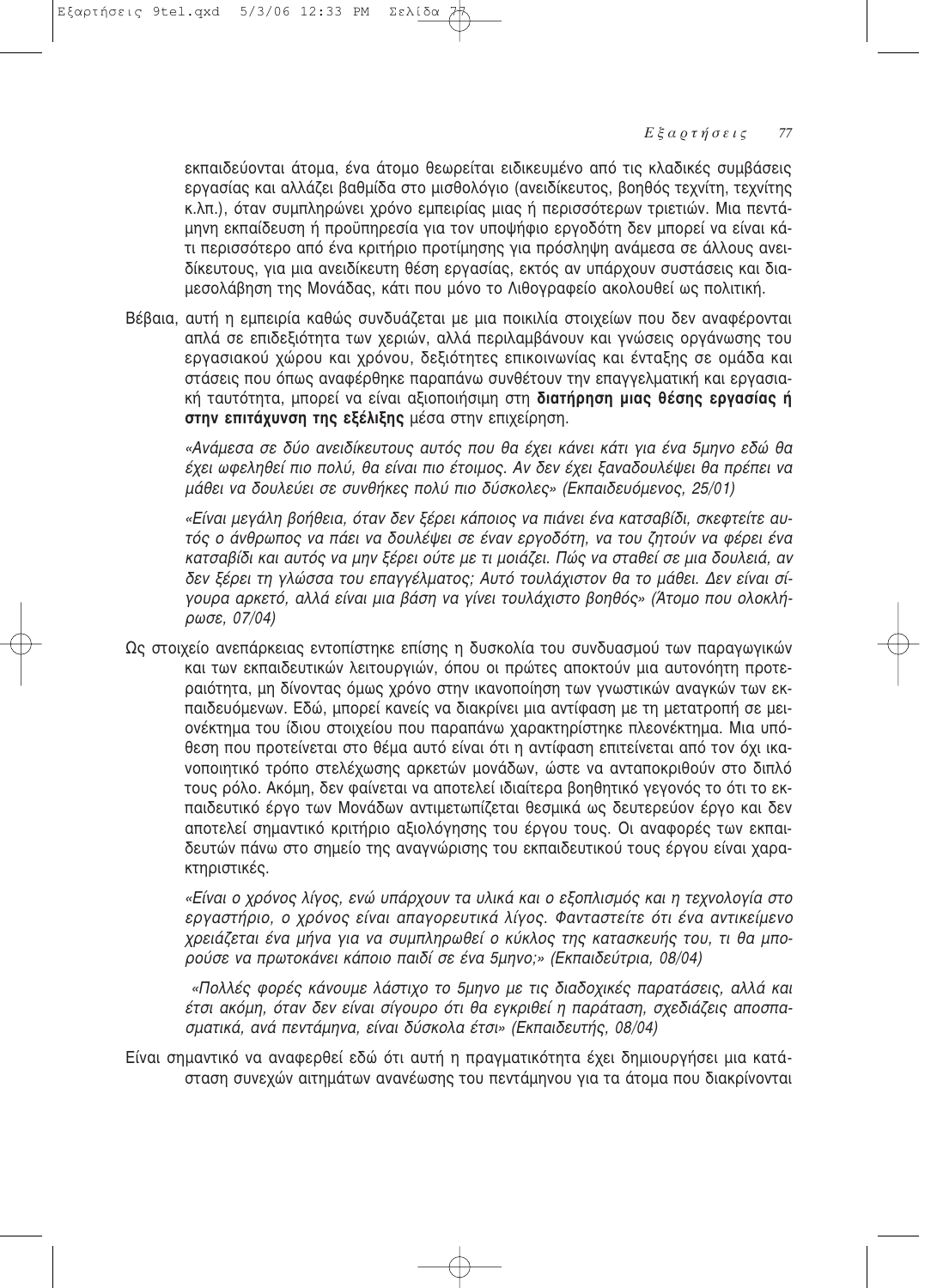και δείχνουν να έχουν και γνωστικά κίνητρα, ανανεώσεις όμως που διατηρούν το καθεστώς αβεβαιότητας και δεν επιτρέπουν μια πιο σοβαρή επένδυση στη διαδικασία.

- Τέλος, έγινε αναφορά στις «παράπλευρες ωφέλειες» της εκπαίδευσης μέσα σε ένα προστατευμένο περιβάλλον και της διασφάλισης ενός στοιχειώδους εισοδήματος και της κοινωνικής ασφάλισης. Η λειτουργία των Παραγωγικών Μονάδων χαρακτηρίστηκε ως εξαιρετικά βοηθητική, ιδιαίτερα για τα άτομα εκείνα που έχουν αυξημένες δυσκολίες ένταξης στην τοπική αγορά εργασίας ή άτομα που για δικούς τους λόγους δυσκολεύονται στην επίλυση μιας πλειάδας προβλημάτων ένταξης ταυτόχρονα.
- 5. ΠΡΟΤΑΣΕΙΣ ΓΙΑ ΑΛΛΑΓΕΣ Η ΔΙΑΤΗΡΗΣΗ ΤΩΝ ΧΑΡΑΚΤΗΡΙΣΤΙΚΩΝ ΤΗΣ ΜΑΘΗΤΕΙΑΣ ΣΤΙΣ ΜΟΝΑΔΕΣ
- Τα αποτελέσματα της έρευνας που συνοπτικά παρατίθενται σε πίνακες παρακάτω, καταγράφουν σημαντική συμφωνία από όλα τα μέλη των Ο.Ε.Σ. πάνω στις αλλαγές που θεωρούνται αναγκαίες, για να βελτιωθεί η αποτελεσματικότητα της παρεχόμενης εκπαίδευσης στις Μονάδες.

| ΕΚΠΑΙΔΕΥΤΕΣ                                                           | ΕΚΠΑΙΔΕΥΟΜΕΝΟΙ                             | ΑΤΟΜΑ ΠΟΥ ΟΛΟΚΛΗΡΩΣΑΝ                                                 |
|-----------------------------------------------------------------------|--------------------------------------------|-----------------------------------------------------------------------|
| Μεγαλύτερος χρόνος<br>εκπαίδευσης (1 έτος) με<br>δοκιμαστικό διάστημα | Μεγαλύτερος χρόνος<br>εκπαίδευσης (1 έτος) | Μεγαλύτερος χρόνος<br>εκπαίδευσης (1 έτος) με<br>δοκιμαστικό διάστημα |
| Διακριτός χρόνος εκπαίδευσης<br>μέσα στην εβδομάδα                    | Σεμινάρια πάνω σε θέματα της<br>δουλειάς   | Σεμινάρια πάνω σε θέματα της<br>δουλειάς                              |
| Αύξηση του αριθμού των<br>εκπαιδευόμενων                              |                                            |                                                                       |
| Καλύτερη στελέχωση των<br>Μονάδων                                     | Περισσότεροι εκπαιδευτές                   | Περισσότεροι εκπαιδευτές                                              |
|                                                                       | Ισότιμη μεταχείριση ως<br>εργαζόμενοι      |                                                                       |

Ως προς τα χαρακτηριστικά που πρέπει να παραμείνουν, τα μέλη των ομάδων εκπαιδευομένων καθώς και των ατόμων που έχουν ολοκληρώσει έδωσαν μεγαλύτερη έμφαση στις σχέσεις και τις συνθήκες που χαρακτηρίζουν τις Παραγωγικές Μονάδες και το προστατευμένο του περιβάλλοντος. Οι εκπαιδευτές και τα άτομα που ολοκλήρωσαν επιθυμούν να παραμείνει ο χαρακτήρας της εκπαίδευσης μέσα στην εργασία. Τέλος, οι εκπαιδευτές κρίνουν ιδιαίτερα σημαντική την σύνδεση με το Θεραπευτικό Πρόγραμμα, κάτι που θα πρέπει να συσχετιστεί με τις απαντήσεις των άλλων δύο ομάδων, καθώς το προστατευμένο περιβάλλον νοηματοδοτείται και υποστηρίζεται στα πλαίσια του συνολικού κοινωνικού ρόλου του Οργανισμού.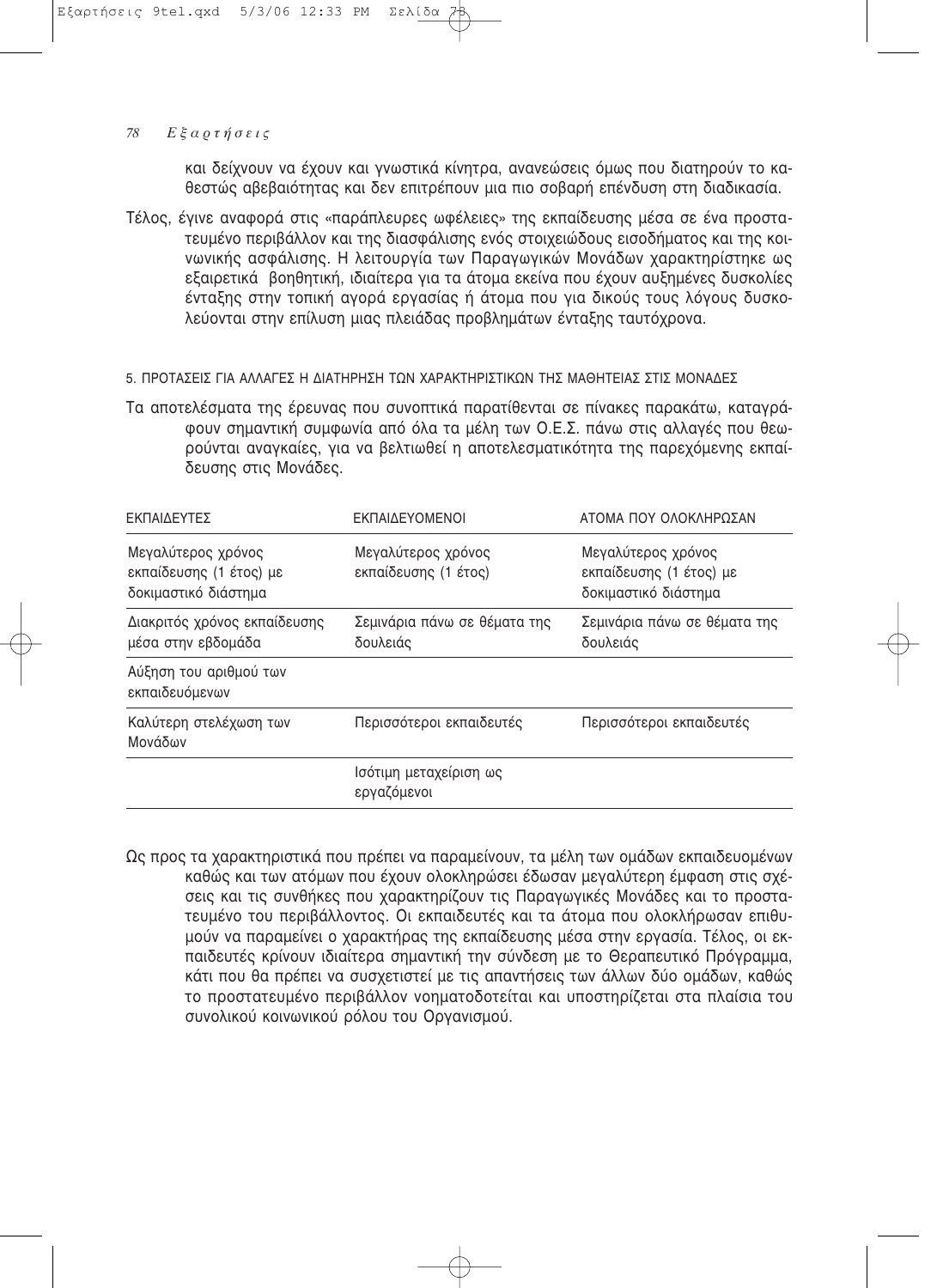| ΕΚΠΑΙΔΕΥΟΜΕΝΟΙ<br>Η συμπεριφορά των<br>Η συμπεριφορά των<br>εκπαιδευτών<br>εκπαιδευτών |             |                       |
|----------------------------------------------------------------------------------------|-------------|-----------------------|
|                                                                                        |             |                       |
|                                                                                        | ΕΚΠΑΙΔΕΥΤΕΣ | ΑΤΟΜΑ ΠΟΥ ΟΛΟΚΛΗΡΩΣΑΝ |
|                                                                                        |             | <i>Εξαρτήσεις</i>     |

Eξαρτήσεις 9tel.qxd 5/3/06 12:33 PM Σελίδα 79

|                                                   | Η κατανόηση σε προσωπικές<br>δυσκολίες        | Οι σχέσεις, η κατανόηση, η<br>ανθρωπιά        |
|---------------------------------------------------|-----------------------------------------------|-----------------------------------------------|
|                                                   | Οι συνθήκες εργασίας                          | Οι συνθήκες εργασίας                          |
|                                                   | Η ασφάλεια της μισθοδοσίας<br>και των ενσήμων | Η ασφάλεια της μισθοδοσίας<br>και των ενσήμων |
| Ο συνδυασμός παραγωγής-<br>εκπαίδευσης            |                                               | Ο τρόπος εκπαίδευσης μέσα<br>στη δουλειά      |
|                                                   | Το φιλικό περιβάλλον                          |                                               |
| Η σύνδεση, η σχέση με το<br>Θεραπευτικό Πρόγραμμα |                                               |                                               |

- <u>Το θέμα της διάρκειας της εκπαίδευσης και η ανάγκη για επιμήκυνση της αποτελεί το πρώτο</u> σε προτεραιότητα ζήτημα σύμφωνα με τις απαντήσεις. Από τα αποτελέσματα της έρευνας, προκύπτει ότι οι ίδιοι οι συντελεστές της μαθητείας συμφωνούν στην ανάγκη για διάστημα ενός έτους με μια αρχική περίοδο αμοιβαίας δοκιμής.
- Το δεύτερο θέμα είναι η ανάγκη ενσωμάτωσης μέσα στο πρόγραμμα εργασίας κάποιων ωρών, όπου χωρίς την πίεση των παραγωγικών υποχρεώσεων θα δίνεται η ευκαιρία στους εκπαιδευόμενους να διατυπώνουν τις ερωτήσεις και να έχουν τις επεξηγήσεις που χρειάζονται, για να καταλαβαίνουν κι όχι μόνο να εκτελούν εργασίες. Στον ίδιο χρόνο, με τη μορφή μικρών σεμιναρίων θα μπορούν να αναπτύσσονται και θέματα που αναφέρονται στην τρέχουσα εργασία με έναν πιο συνολικό τρόπο και όχι κατακερματισμένα. Στην ουσία, περιγράφεται κάτι παρόμοιο με το γερμανικό σύστημα, όπως πεpιγράφεται από τους Gill & Dar (2004), ή Jarvis & Dubelaar (1996), εναλλαγής γενικής με εφαρμοσμένη γνώση, προσαρμοσμένο στις ιδιαιτερότητες της κάθε Μονάδας.
- Τέλος, το τρίτο στοιχείο που η έρευνα εντοπίζει ως θέμα το οποίο πρέπει να αλλάξει είναι η ανεπάρκεια της στελέχωσης των Μονάδων. Αυτό το γεγονός επιδεινώνει τη δυσκολία ανταπόκρισης σε διαφορετικές και κάποτε αντιφατικές προτεραιότητες, όπως επίσης και η εκπαίδευση του προσωπικού σε εκπαιδευτικά θέματα, με σκοπό τη βελτίωση της παρεχόμενης μαθητείας.
- Ως προς τα χαρακτηριστικά των Μονάδων, τα οποία τα υποκείμενα της έρευνας δηλώνουν ότι θα ήθελαν να διατηρηθούν, αυτά αντιστοιχούν στο προστατευμένο χαρακτήρα του περιβάλλοντος τους. Οι εκπαιδευόμενοι και τα άτομα που ολοκλήρωσαν δίνουν μεγάλη έμφαση στις ανθρώπινες σχέσεις μέσα στο χώρο μαθητείας και στη στάση των εκπαιδευτών απέναντι τους, η συμπεριφορά και η κατανόηση που επιδεικνύουν. Οι συνθήκες εργασίας είναι ένα ακόμη σημαντικό στοιχείο, όπως η ασφάλεια της μισθοδοσίας και των ενσήμων.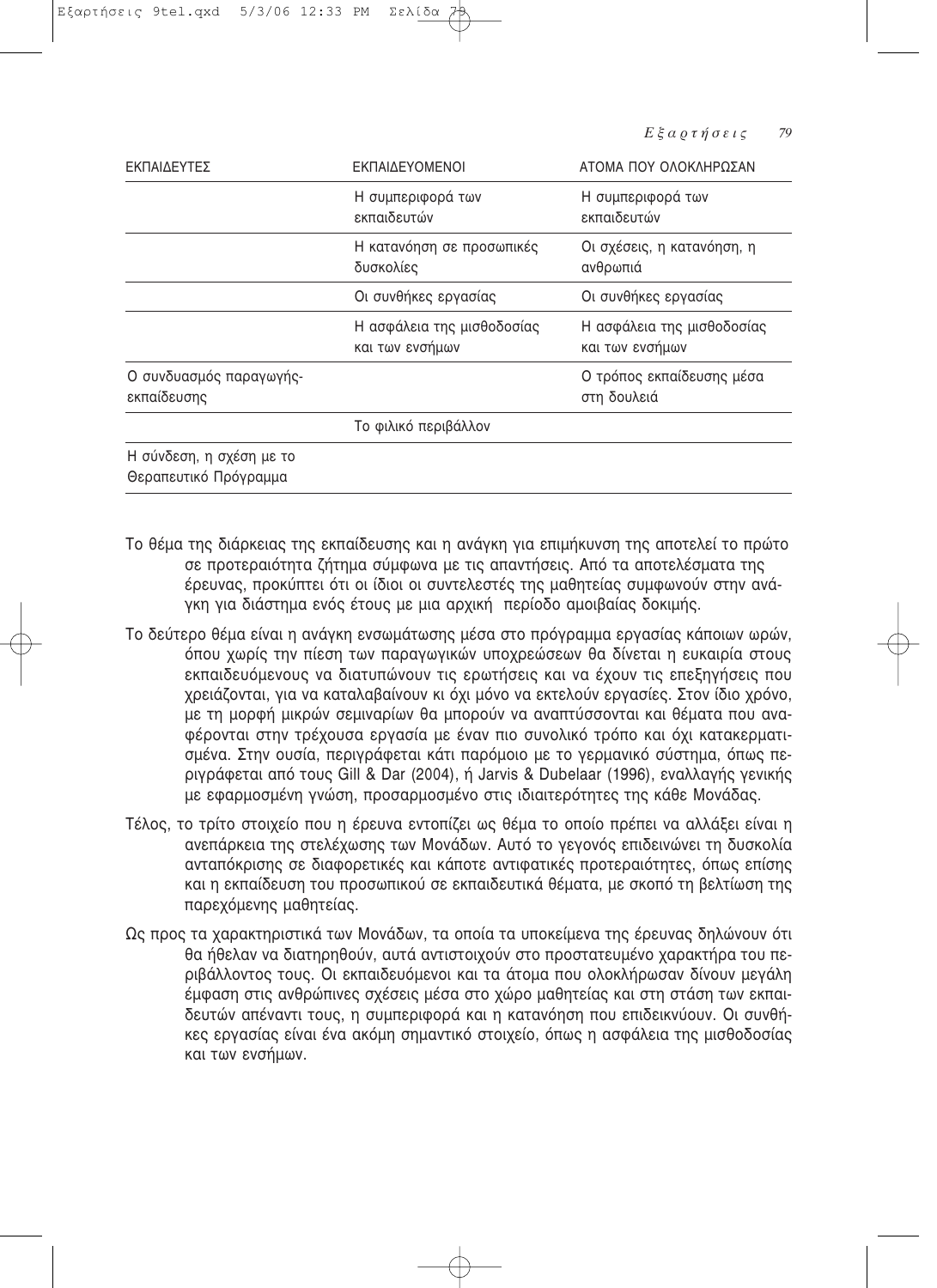- Τα άτομα που έχουν εργασιακή εμπειρία, οι εκπαιδευτές και τα άτομα που ολοκλήρωσαν την εκπαίδευση τους και επιχείρησαν την είσοδο στην ανταγωνιστική αγορά εργασίας θεωρούν αναντικατάστατο τον τρόπο εκπαίδευσης μέσα στην εργασία.
- Ιδιαίτερη σημασία πρέπει να δοθεί στα ευρήματα της έρευνας στην ομάδα των εκπαιδευτών, <u>όπου η σχέση με το Θεραπευτικό Πρόγραμμα θεωρείται από τα ζητήματα που δεν</u> πρέπει να αλλάξουν. Αυτό θα πρέπει να θεωρηθεί ως στοιχείο της σημασίας που οι εκπαιδευτές – εργαζόμενοι αποδίδουν στον κοινωνικό χαρακτήρα του έργου τους ως πηγή νοήματος της καθημερινής τους δουλειάς. Φαίνεται ότι για τους εκπαιδευτές ο γαρακτήρας αυτός συνδέεται με τη συνολική προσπάθεια του συνόλου των ανθρώπων του οργανισμού με την οποία ταυτίζονται, προσφέροντας αυτό που οι ίδιοι γνωρίζουν να κάνουν καλύτερα. Επιθυμούν να συμμετάσχουν ακόμη περισσότερο στη χάραξη των πολιτικών.
- Πίσω από όλα αυτά, μπορεί κανείς να διακρίνει και ένα αίτημα για αναγνώριση της σημασίας του έργου που προσφέρουν και του ρόλου τους ως κάτι περισσότερο από βοηθητικό προσωπικό.

# 6. ΣΥΜΠΕΡΑΣΜΑΤΙΚΑ: Η ΜΑΘΗΤΕΙΑ ΣΤΙΣ ΠΑΡΑΓΩΓΙΚΕΣ ΜΟΝΑΔΕΣ ΩΣ ΜΕΡΟΣ ΤΟΥ ΣΥΝΕΧΟΥΣ ΤΗΣ ΘΕΡΑΠΕΥΤΙΚΗΣ ΠΑΡΕΜΒΑΣΗΣ

- Τα αποτελέσματα της έρευνας αναδεικνύουν την εικόνα των υποκειμένων της για τη μαθητεία στα Εργαστήρια ως μέρους της γενικότερης ψυχοκοινωνικής παρέμβασης που συντελείται στα πλαίσια του Προγράμματος ΙΘΑΚΗ και βιώνεται ως μια αδιάσπαστη εμπειρία αναδόμησης μιας προσωπικής κοινωνικής ταυτότητας.
- Το προστατευμένο περιβάλλον των εργαστηρίων γίνεται αντιληπτό, ως μια προέκταση του προστατευμένου περιβάλλοντος της Θεραπευτικής Κοινότητας. Ένα περιβάλλον το οποίο οργανώνεται ως γνωστικό και νοηματοδοτείται με τη λειτουργία της ομάδας και των σκοπών που η ίδια θέτει. Η διαπίστωση αυτή τεκμηριώνεται από την έρευνα, ως ένα από τα σημεία που οι αναφορές των εκπαιδευτών, των εκπαιδευομένων και των ατόμων που ολοκλήρωσαν συνκλίνουν. Η αίσθηση αυτή των υποκειμένων της έρευνας εκφράζει τον τρόπο με το οποίο οι συντελεστές της μαθητείας νοηματοδοτούν τη λειτουργία τους.
- Υπάρχουν επίσης μια σειρά εντυπωσιακές ομοιότητες των μαθησιακών εμπειριών στους χώρους των εργαστηρίων με τα εργαλεία της ψυχοκοινωνικής παρέμβασης, που συμβατικά ορίζονται ως θεραπεία των πρώην εξαρτημένων ατόμων.
- <u>Τόσο στην περίπτωση της Θεραπευτικής Κοινότητας ως μεθόδου όσο και σε αυτήν της εκπαί</u> δευσης μέσα στα Εργαστήρια η διεργασία δεν επικεντρώνεται με έναν ορατό τρόπο στις αλλαγές των ατόμων, αλλά στην παραγωγή κάποιου αποτελέσματος είτε αυτό είναι η αναπαραγωγή του κοινόβιου είτε η παραγωγή προϊόντων. Είναι η όσμωση με την ομάδα, με το πλαίσιο και τις λειτουργίες που επιφέρει τις αλλαγές και οι ίδιες οι αλλαγές που συντελούνται δεν περιορίζονται μόνο στο συμπεριφορικό πεδίο. Οι Tims και DeLeon (1994) περιγράφοντας τους νοητικούς και βιωματικούς μηχανισμούς στη διαδικασία της αλλαγής, επισημαίνουν το ρόλο των υποκειμενικών αντιλήψεων και εμπειριών που επιφέρουν ως αποτέλεσμα την εσωτερίκευση της μάθησης και τις αλλαγές στην ταυτότητα. Οι αρχές της κοινωνικής μάθησης «μεταβιβάζονται με ένα φυσικό τρόπο ως ενδογενή χαρακτηριστικά της Κοινότητας» (σελ. 22)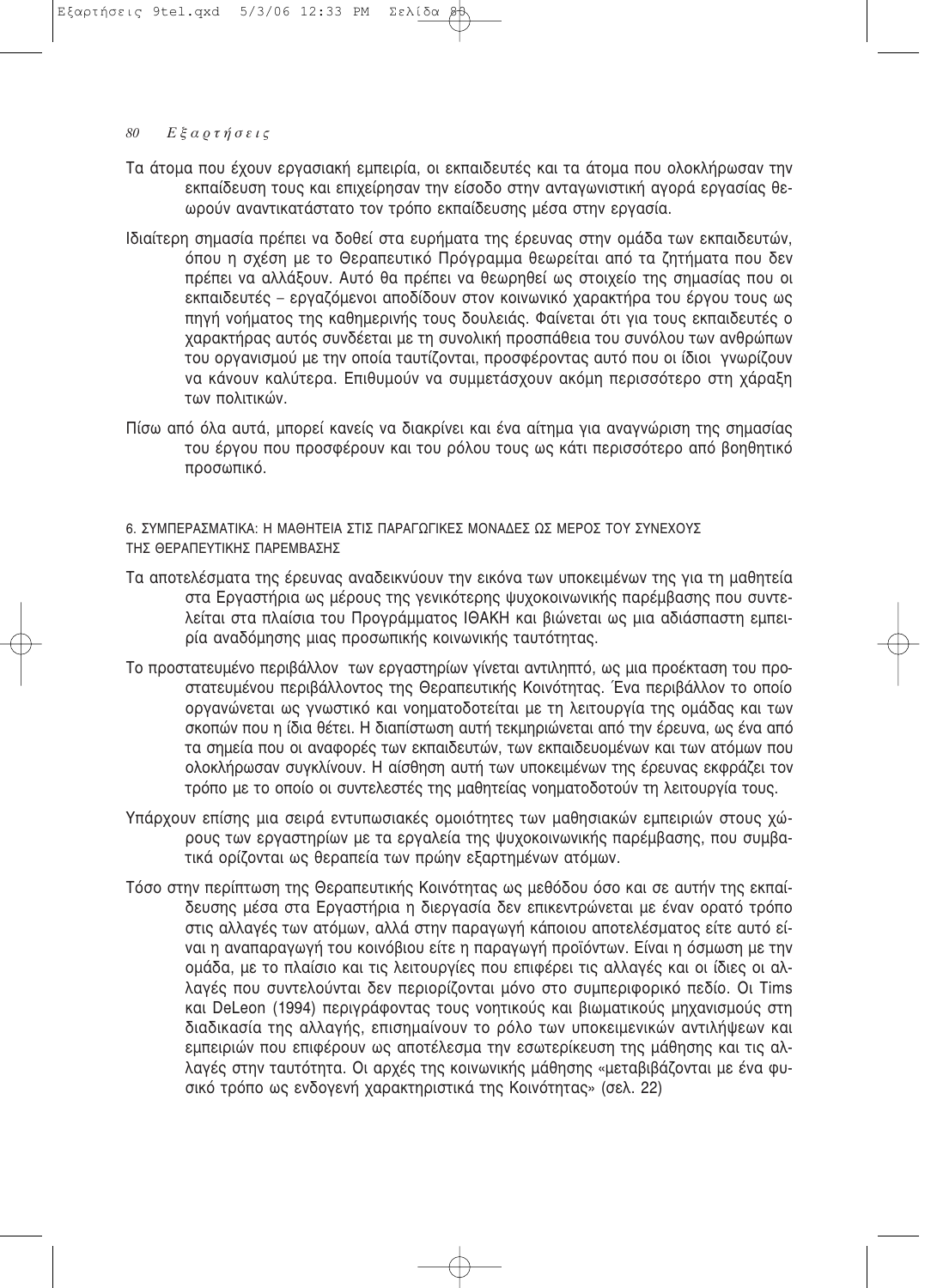- Σε ένα τέτοιο πλαίσιο η πορεία των ατόμων θα πρέπει να αντιμετωπίζεται ως αδιάσπαστη και συνεχής. Το συνεχές της θεραπευτικής παρέμβασης ως ψυχοκοινωνική διαδικασία, δεν αναφέρεται μόνο στη διάκριση των σταδίων της (κινητοποίηση, κυρίως θεραπευτική φάση, επανένταξη) μια διάκριση που μπορεί να εξυπηρετεί οργανωτικούς σκοπούς, αλλά δεν μπορεί σε καμία περίπτωση να παραπέμπει σε χωριστές λειτουργίες ενός κατακερματισμένου συστήματος. Το ίδιο συνεχές αναφέρεται επίσης στο σύνολο των εκπαιδευτικών εργαλείων και παρεμβάσεων, είναι το σύνολο, ο συνδυασμός των μεθόδων και οι αλληλεπιδράσεις που παράγουν το βέλτιστο αποτέλεσμα με κριτήριο το γενικό στόχο, την υποστήριξη στην εγκαθίδρυση ενός τρόπου ζωής, ο οποίος δεν χρειάζεται την εξάρτηση.
- Στο βαθμό που μέσα από την παραπάνω οπτική γωνία η θεραπεία των εξαρτημένων είναι μια σειρά από μαθησιακές εμπειρίες, η μαθητεία, όπως και κάθε άλλη εκπαιδευτική διαδικασία δεν θα πρέπει να αντιμετωπίζεται ως παράπλευρη δραστηριότητα της θεραπείας αλλά επέκταση του θεραπευτικού - εκπαιδευτικού συνεχούς σε άλλα γνωστικά αντικείμενα.

# $B$ ιβλιογραφία

### ΕΛΛΗΝΙΚΗ

ΓΣΕΕ, (2002) Θέσεις της Γ.Σ.Ε.Ε. για την Επαγγελματική Εκπαίδευση και Κατάρτιση, www.inegsee.gr

- Κόκκος, Α., (1999) Εκπαίδευση Ενηλίκων, Τόμος Α: Το πεδίο, Οι Αρχές Μάθησης, Οι Συντελεστές, Εκδόσεις Ε.Α.Π., Πάτρα
- Κοσμόπουλος, Α., Μουλαδούδης, Γ., (2003) Ο Carl Rogers και η Προσωποκεντρική του Θεωρία για την Ψυχοθεραπεία και την Εκπαίδευση, εκδόσεις Ελληνικά Γράμματα, Αθήνα
- Πουλόπουλος, Χ., Τσιμπουκλή, Α., (1995) Ομαδικά Εστιασμένη Συνέντευξη, Ένα νέο μεθοδολογικό εργαλείο έρευνας στον τομέα των κοινωνικών επιστημών, στο περιοδικό Κοινωνική Εργασία, Τεύχος 39
- Σάλτζμπεργκερ, Ι., Χένρι, Τ., Όσμπορν, Ε., (1996) Η συναισθηματική εμπειρία της μάθησης και της διδασκαλίας, Καστανιώτης, Αθήνα
- Cohen, L., Manion, L., (2004) Μεθοδολογία Εκπαιδευτικής Έρευνας, Εκδόσεις Μεταίχμιο, Αθήνα.
- Courau, S., (2000) Τα βασικά «εργαλεία» του εκπαιδευτή ενηλίκων, Μεταίχμιο, Αθήνα

Jarvis, P., (2003) Συνεχιζόμενη Εκπαίδευση και Κατάρτιση, Μεταίχμιο, Αθήνα

Noye, D., Piveteau, J., (1999) Πρακτικός Οδηγός του Εκπαιδευτή, Εκδόσεις Μεταίχμιο, Αθήνα

Rogers, A., (1999) Η Εκπαίδευση Ενηλίκων, Εκδόσεις Μεταίχμιο, , Αθήνα

Vygotsky, L. S., (1997) Νους στην κοινωνία: Η Ανάπτυξη των Ανώτερων Ψυχολογικών Διαδικασιών, Guttenberg, Αθήνα

# ΑΓΓΛΟΦΩΝΗ

- Collins, A., Brown, S. J., Holum, A., (1991) Cognitive Apprenticeship: Making Thinking Visible, Journal of the American Federation of Teachers, issue 1991
- Coombe, E. , (1993) Sheltered Workshop and Transition: Old Bottles, New Wine? Conference Paper, www.eric.ed.gov.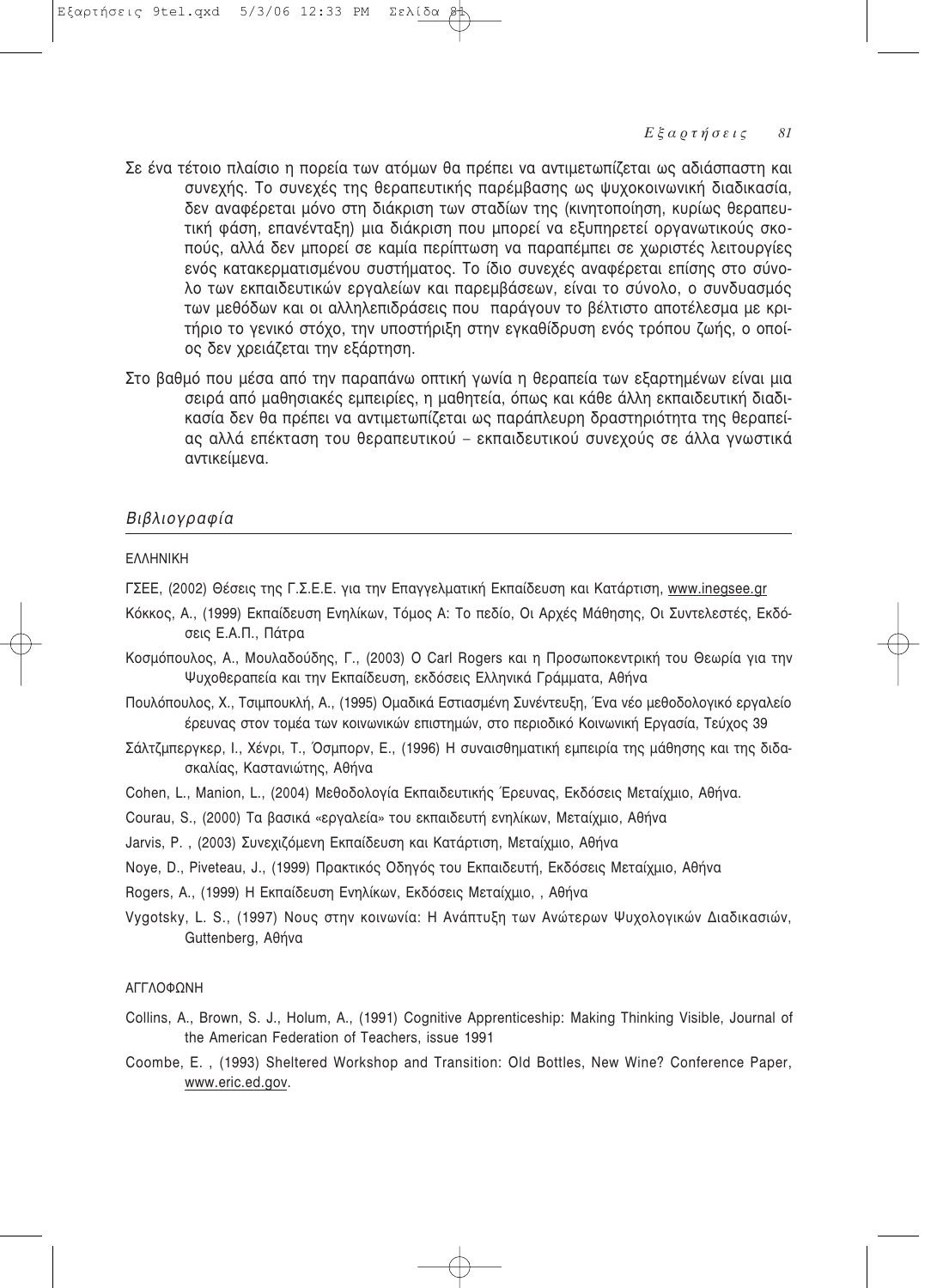Dewey, J., (1938) Experience and Education, Collier N.Y.

- Gill, I., Dar, A., (2004) Getrmany's Dual System: Lessons for Low and Middle Income Countries , OECD, The World Bank Group, www.worldbank.org, 29/09/04.)
- Jarvis, P. & Dubelaar, J., (1996) European involvement in the future of education of adults in England and Wales: a professional perspective. Ανακοίνωση στο 26ο ετήσιο Συνέδριο του Πανεπιστήμιου του Leeds, Diversity and development: futures in the education of adults, σελ. 101-104, University of Leeds.)
- Kvale, S., (1995) An Educational Rehabilitation of Apprenticeship Learning?, paper, Annual Meeting OF THE American Educational Research Association, San Francisco, CA., , www.eric.edu.gov
- Krueger, R. A., (1998a) Focus Groups: A Practical Guide For Applied Research, Sage Publication, Thousand Oaks, California
- Krueger, R. A., (1998b) Developing Questions for Focus Group k, Focus Group Kit vol. 3, Sage Publication, Thousand Oaks, California
- Krueger, R. A., (1998c) Analyzing & Reporting Focus Group Results, Focus Group Kit vol. 6, Sage Publication, Thousand Oaks, California
- Morgan, D., (1998), Planning Focus Groups, Focus Group Kit vol. 2, Sage Publication, Thousand Oaks, California
- Rosa, E. (1999) Is there any consensus on the validation of non formal learning and if so, what? Проκτικά συνεδρίου του CEDEFOP, CEDEFOP Document, Office for official Publications of the European Communities, Luxembourg, 2002
- Samoy. E., Waterplas I., Commision Of European Communities, (1992) Sheltered Employment in European Community, research by E. Samoy & I. Waterplas, EEC, v/390/92.
- Tims, F. M., DeLeon, G., Jainchil N., (1994) Therapeutic Community: Advancew in Research and Application NIDA Research Monograph, 144
- Turner, C. (1999) Identification, assessment and recognition of non formal learning in Greece, Report, CEDEFOP 2000, Thessaloniki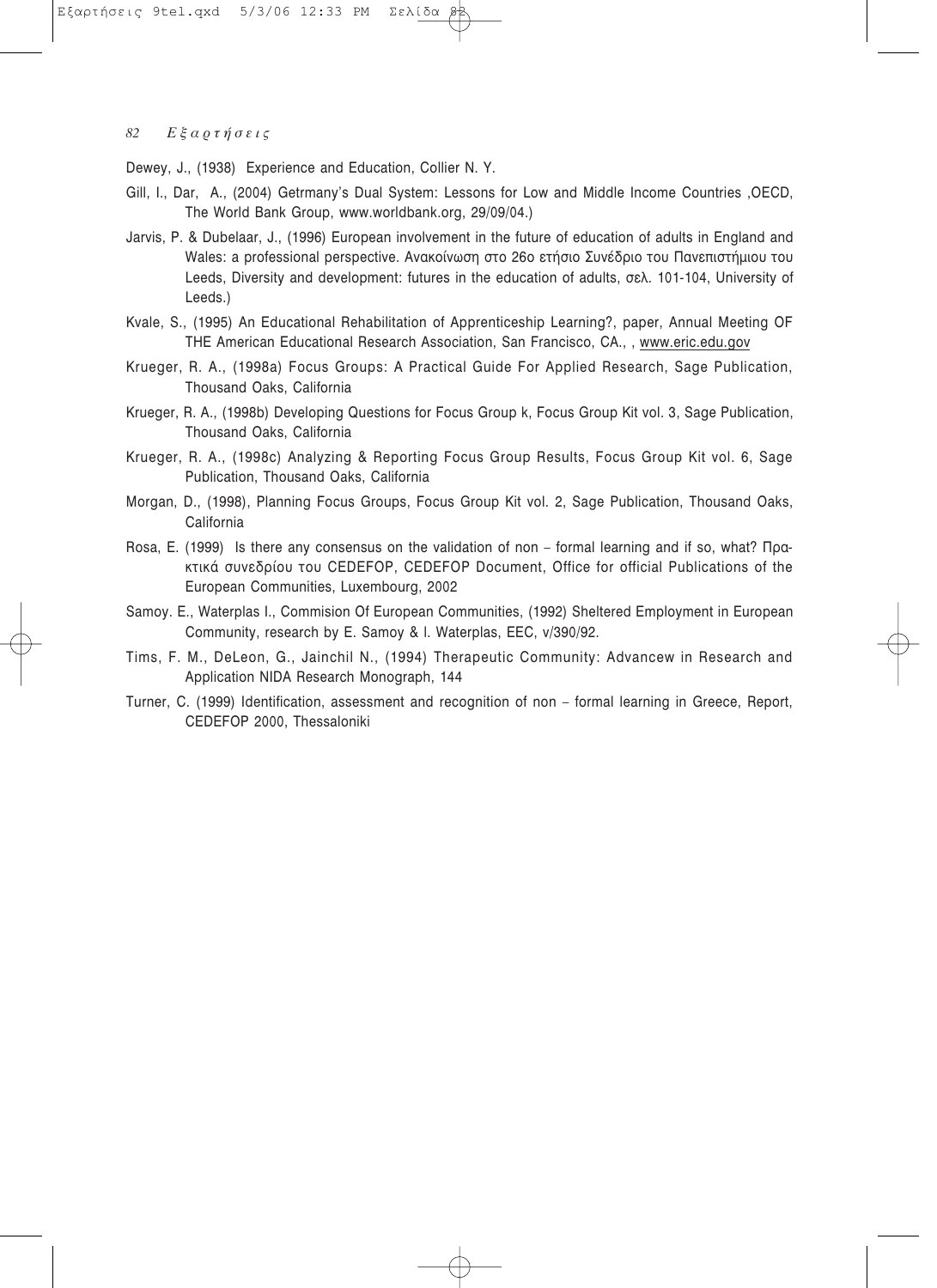# ПАРАРТНМА ΕΡΩΤΗΜΑΤΟΛΟΓΙΟ

- 1. Ποιοί –ές επιλέγουν τα εργαστήρια; Ποιος είναι ο λόγος της επιλογής της συμμετοχής σε προστατευμένα εργαστήρια αντί της ανοιχτής αγοράς εργασίας; (Επιχειρείται μια σύνδεση πιθανών ιδιαίτερων χαρακτηριστικών [ανάγκη εισοδήματος, λόγους που σχετίζονται με την ανασφάλεια για υποτροπή στην χρήση] ή εκπαιδευτικά κίνητρα [καλύτερη προετοιμασία, η προτίμηση στο συγκεκριμένο επάγγελμα], των ατόμων που επιλέγουν το συγκεκριμένο είδος εκπαίδευσης με τον προστατευμένο χαρακτήρα της απασχόλησης).
- 2. Γιατί αυτό το εργαστήριο και όχι κάποιο από τα άλλα; (εξετάζεται ο βαθμός που το αντικείμενο επηρεάζει την επιλογή ή τα κριτήρια που επηρεάζουν)
- 3. Πώς συνδέονται οι κοινωνικές δεξιότητες που απαιτεί ο εργασιακός χώρος με τις τεχνι**κές γνώσεις που πρέπει να μεταδοθούν, ποιό** έχει προτεραιότητα και με ποια κριτήρια; (εξετάζεται ο τρόπος διάγνωσης και αξιολόγησης βασικών αναγκών των εκπαιδευομένων)
- **4. Ποιοί είναι οι στόχοι σε σχέση με τους εκπαιδευόμενους και πως μεταβάλλονται με το**  $\chi$ ρόνο εκπαίδευσης – μαθητείας; (εξετάζεται η ύπαρξη μιας σειράς μαθησιακών εμπειριών, η κλιμάκωση τους από μηχανική επανάληψη κινήσεων ως την ανάληψη ευθύνης έργου ή μέρους του έργου)
- 5. Πώς γίνονται αντιληπτές και αξιολογούνται οι παρακάτω έννοιες χαρακτηριστικά **ενός εκπαιδευτή στο τμήμα του**: καθοδηγητής, εμψυχωτής, καταλύτης, διαμεσολαβητής, φίλος και συνεργάτης, άλλο.

(διερευνάται η αντίληψη που έχουν οι ερωτώμενοι για τα βασικά χαρακτηριστικά του εκπαιδευτή ενηλίκων)

- 6. Αναφορά σε εκπαιδευτικά εργαλεία-τεχνικές (μάθηση μέσω της επανάληψης, μάθηση από τους παλιότερους εκπαιδευόμενους, υπόδειξη και εποπτεία, σύνδεση του τι με το γιατί (στοιχεία θεωρίας) ο ρόλος της δοκιμής – λάθους, η σημασία της εκμάθησης στρατηγικών εκμάθησης, άλλο)
- 7. Αξιολόγηση της επάρκειας της βοήθειας που δίνουν στην εκτέλεση των εργασιών και **στην κατανόηση των διαδικασιών παραγωγής** (χειρισμός μηχανημάτων, υλικών, τεχνικών παραγωγής)
- 8. Πώς αντιλαμβάνονται την έννοια της μετάβασης και τις διαφορές προστατευμένου και **ανταγωνιστικού περιβάλλοντος;** (περιορισμένος χρόνος, «ειδικό» καθεστώς και συνθήκες, συνδυασμός καθηκόντων παραγωγής και αποτελέσματος με εκπαίδευση)
- 9. Πόσο έτοιμοι είναι οι εκπαιδευόμενοι να διεκδικήσουν μια θέση στο ίδιο ή σε παρεμ-Φερές αντικείμενο μετά το πέρας της εκπαίδευσης και τι άλλο θα ήταν απαραίτητο; (εξετάζονται οι διαφορές που εξαρτώνται τόσο από το αντικείμενο της εκπαίδευσης όσο και οι πιθανές διαφορές ανάμεσα στις διαφορετικές ομάδες των ερωτώμενων)

# 10. Τι άλλο θα έπρεπε να περιλαμβάνει η προστατευμένη φάση; (χρόνος, μέσα, εκπαιδευτικά εργαλεία, σχέση με τη θεραπεία, σημασιοδότηση από το φορέα, άλλο)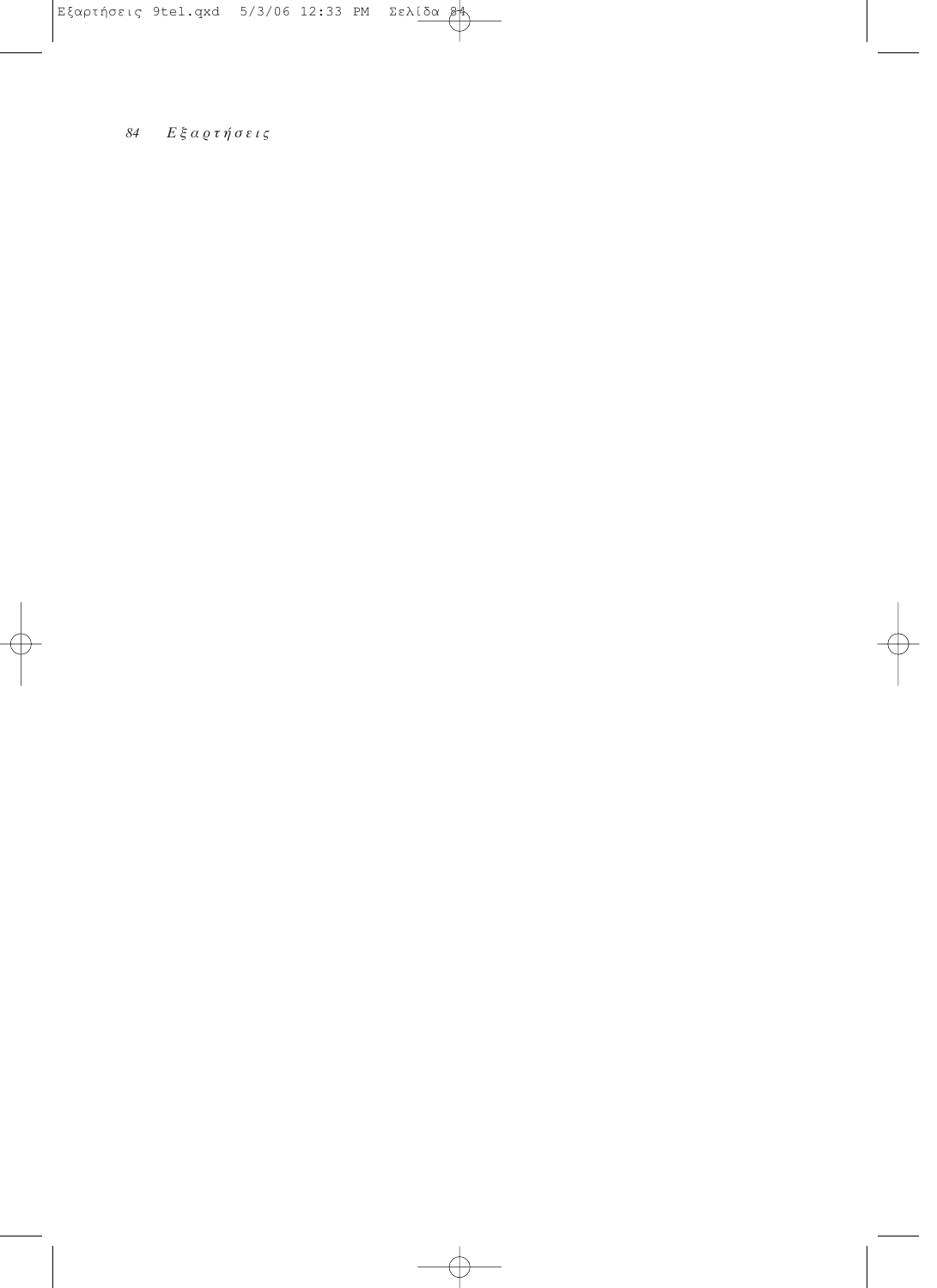Εξαρτήσεις 9tel.qxd 5/3/06 12:33 PM Σελίδα θε

 $E \xi a \varrho \tau \eta \sigma \varepsilon \iota$ ς 85

# A B O U T S U B S T A N C E S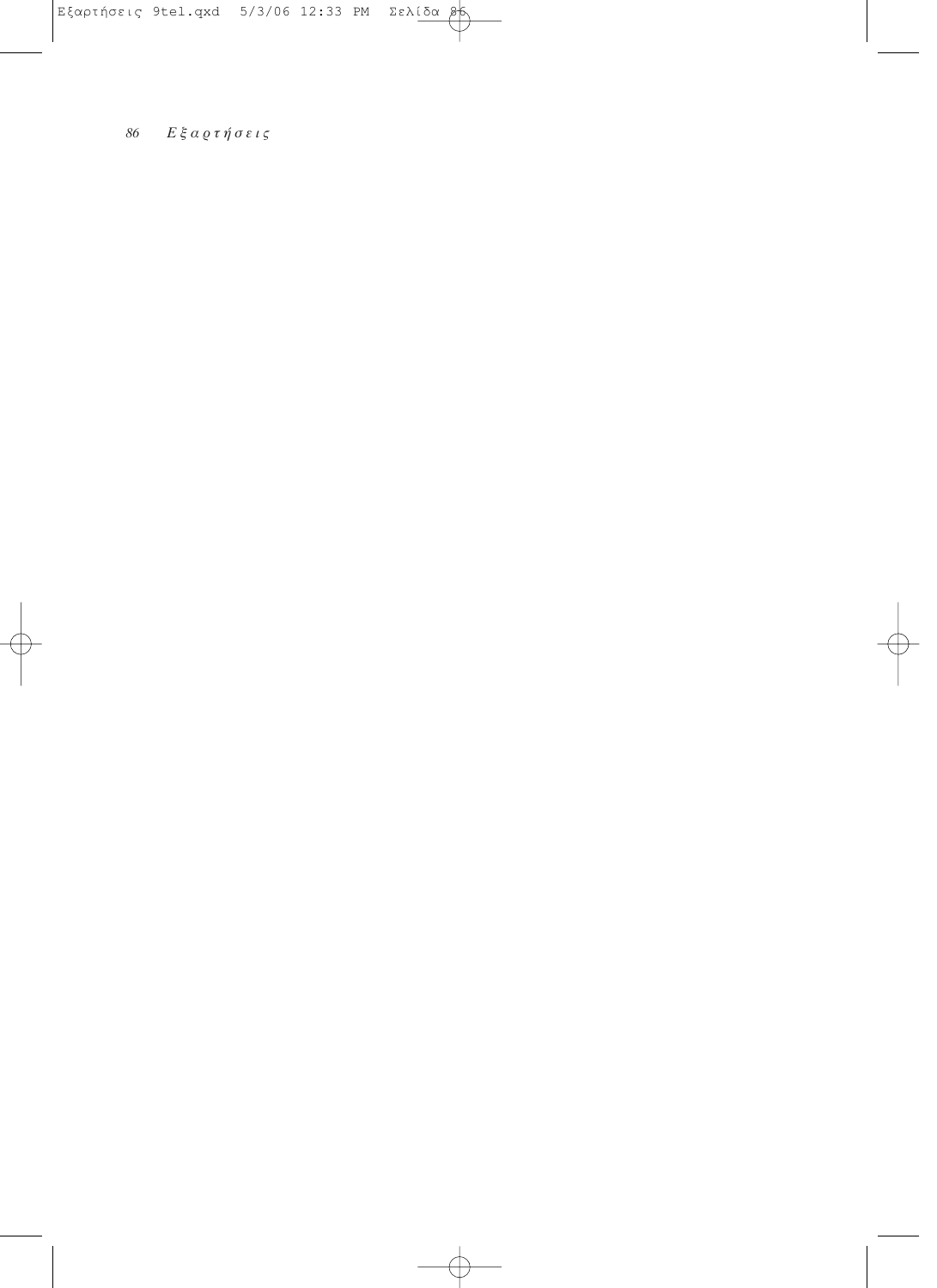$E \xi a \varrho \tau \eta \sigma \varepsilon \iota \varsigma$ , τεύχος 9, 2006

# COCAETHYLENE: AN "IMPLICATION" OF THE CONCURRENT ABUSE OF ALCOHOL AND COCAINE

E. PEPPAS<sup>1</sup>, P. THEODOROPOULOS, J.A. LIAPPAS

# Abstract

- Simultaneous abuse of alcohol and cocaine is a common occurrence among patients seeking addiction treatment. Literature research indicates that patients seeking treatment for alcohol abuse are likely to have used cocaine during the past year, while patients who seek treatment for cocaine abuse are often also alcohol-dependent. The combination of alcohol and cocaine results in the formation of cocaethylene, the ethyl ester of benzoylecgonine, which appears to be the biochemical result of simultaneous use of these substances. This study presents a review of the literature about the physical, psychological and behavioural effects of combined use of alcohol and cocaine, as well as, cocaethylene.
- The order of administration plays a key role in the pharmacologic effects of the interaction between cocaine and alcohol. Only after administration of both alcohol and cocaine cocaethylene was found in the plasma, which has pharmacological properties similar to that of cocaine but also possessing a plasma half-life three to five times that of cocaine. In humans, the simultaneous ingestion of both substances, resulting in cocaethylene formation, has been associated with prolonged subjective euphoria, increased plasma cocaine concentration, increased heart rate, less intense feelings of alcohol-induced inebriation and tempering of distress when coming down from a cocaine intoxication. Cocaethylene's slow removal from the body has been correlated with seizures, liver damage, compromised immune system functioning and cardiotoxicity. At high concentrations, it decreased myocardial function, cardiac conduction, increased systemic vascular resistance and caused arrythmias. Many authors presume that cocaethylene carries an 18- to 25- fold increase over cocaine alone in risk for immediate death. These findings suggest that cocaethylene may play a role in the morbidity and mortality associated with concurrent alcohol/ cocaine abuse and its clinical implications need further investigation.

Key words Alcohol -Cocaine -Abuse -Cocaethylene -Pharmacokinetics -Toxicity

<sup>1</sup> Athens University Psychiatric Clinic, Eginitio Hospital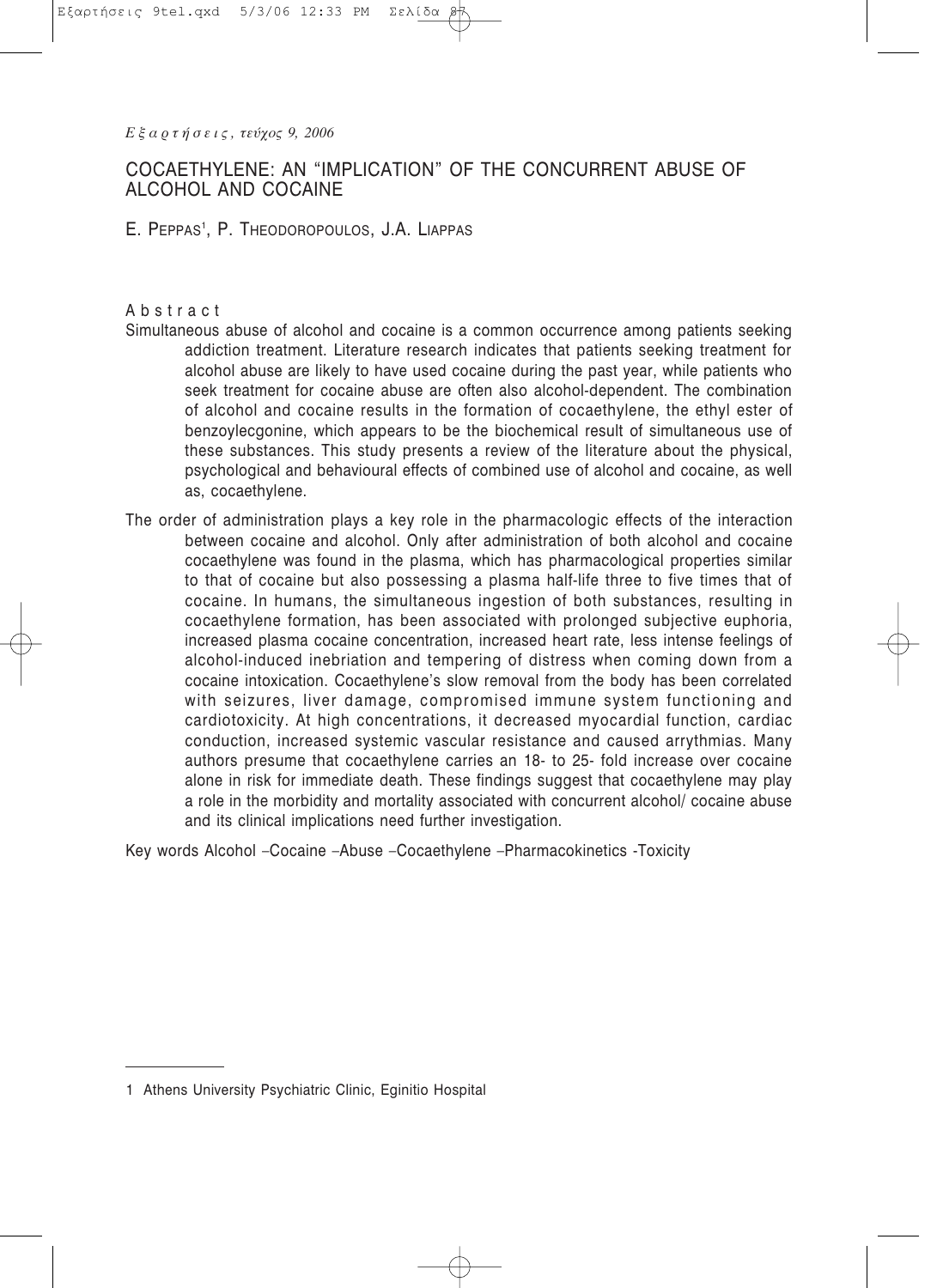Εξαρτήσεις, τεύγος 9, 2006

# ΚΟΚΑ-ΑΙΘΥΛΕΝΗ: ΜΙΑ «ΕΠΙΠΛΟΚΗ» ΤΗΣ ΠΑΡΑΛΛΗΛΗΣ ΚΑΤΑΧΡΗΣΗΣ ΟΙΝΟΠΝΕΥΜΑΤΟΣ ΚΑΙ ΚΟΚΑΪΝΗΣ

Ε. ΠεππΑΣ, Π.Γ. ΘεοΔΩΡΟΠΟΥΛΟΣ<sup>2</sup>, Ι.Α. ΛΙΑΠΠΑΣ

Περίληψη

- Τα ποσοστά συννοσηρότητας της κατάχρησης κοκαΐνης και της κατάχρησης οινοπνεύματος, κυμαίνονται σε υψηλά επίπεδα στο γενικό πληθυσμό, σύμφωνα με αρκετούς συγγραφείς, συνιστώντας έτσι ένα δυσεπίλυτο βιο-ψυχο-κοινωνικό πρόβλημα. Επιπλέον, σε πληθυσμούς με προβλήματα κατάχρησης, περιγράφεται ότι άτομα με κατάχρηση οινοπνεύματος που απευθύνθηκαν σε θεραπευτικές υπηρεσίες, είχαν κάνει σε υψηλά ποσοστά και χρήση κοκαΐνης, κατά τη διάρκεια του προηγούμενου έτους, ενώ επίσης αρκετά συχνά χρήστες κοκαΐνης χρησιμοποιούν το οινόπνευμα για να μετριάσουν το αίσθημα δυσφορίας από την απόσυρση της κοκαΐνης (κρακ).
- Αρκετές μελέτες διερευνούν το φαρμακολογικό αποτέλεσμα της παράλληλης χρήσης κοκαΐνης και οινοπνεύματος, όπου και η σειρά χορήγησης των ουσιών φαίνεται ότι επηρεάζει τη φαρμακοκινητική τους. Σε ταυτόχρονη χρήση ή χρήση κοκαΐνης λίγο μετά τη χρήση οινοπνεύματος, προκύπτει αύξηση του επιπέδου κοκαΐνης στο πλάσμα σε ποσοστό ως και 30%, διπλασιασμός του επιπέδου νορκοκαΐνης στον ορό και δημιουργία κοκα-αιθυλένης στο πλάσμα. Ο σχηματισμός κοκα-αιθυλένης φαίνεται ότι ισχύει ακόμη και όταν το οινόπνευμα έπεται της χρήσης κοκαΐνης κατά 30 λεπτά, αλλά τα ποσοστά σχηματισμού της ουσίας παρουσιάζουν διακύμανση, σύμφωνα με τη βιβλιογραφία. Η κοκα-αιθυλένη έχει 3-5 φορές μεγαλύτερο χρόνο ημίσειας ζωής στο πλάσμα συγκριτικά με την κοκαΐνη, παρόμοια συμπεριφορικά και τοξικολογικά χαρακτηριστικά, αλλά η βραδύτερη αποβολή της από τον οργανισμό, που έχει σαν αποτέλεσμα την εντονότερη τοξίκωση, έχει σε διάφορες μελέτες συσχετισθεί με επιληπτικές κρίσεις, ηπατική βλάβη, επιβάρυνση της λειτουργίας του ανοσοποιητικού συστήματος και συγκριτικά με την κοκαΐνη 18-25 φορές αύξηση του σχετικού κινδύνου αιφνιδίου θανάτου, σε άτομα με ισχαιμική νόσο. Αυτά τα ευρήματα, υποδηλώνουν τον πιθανό ρόλο της κοκα-αιθυλένης στη νοσηρότητα και θνησιμότητα, που σχετίζονται με τη συνδυασμένη κατάχρηση κοκαΐνης και οινοπνεύματος. Η διερεύνηση της κλινικής σημασίας των ανωτέρω ευρημάτων προβάλλει επιτακτικά.
- Λέξεις ευρετηρίου: Αλκοόλ Κοκαΐνη Κατάχρηση Κοκα-αιθυλένη Φαρμακοκινητική Τοξικότητα

<sup>2</sup> Διεύθυνση αλληλογραφίας: Παναγιώτης Θεοδωρόπουλος, Παπαναστασίου 6, 15452 Παλ. Ψυχικό, 210-6746113, 6937212046, drtakis@gmail.com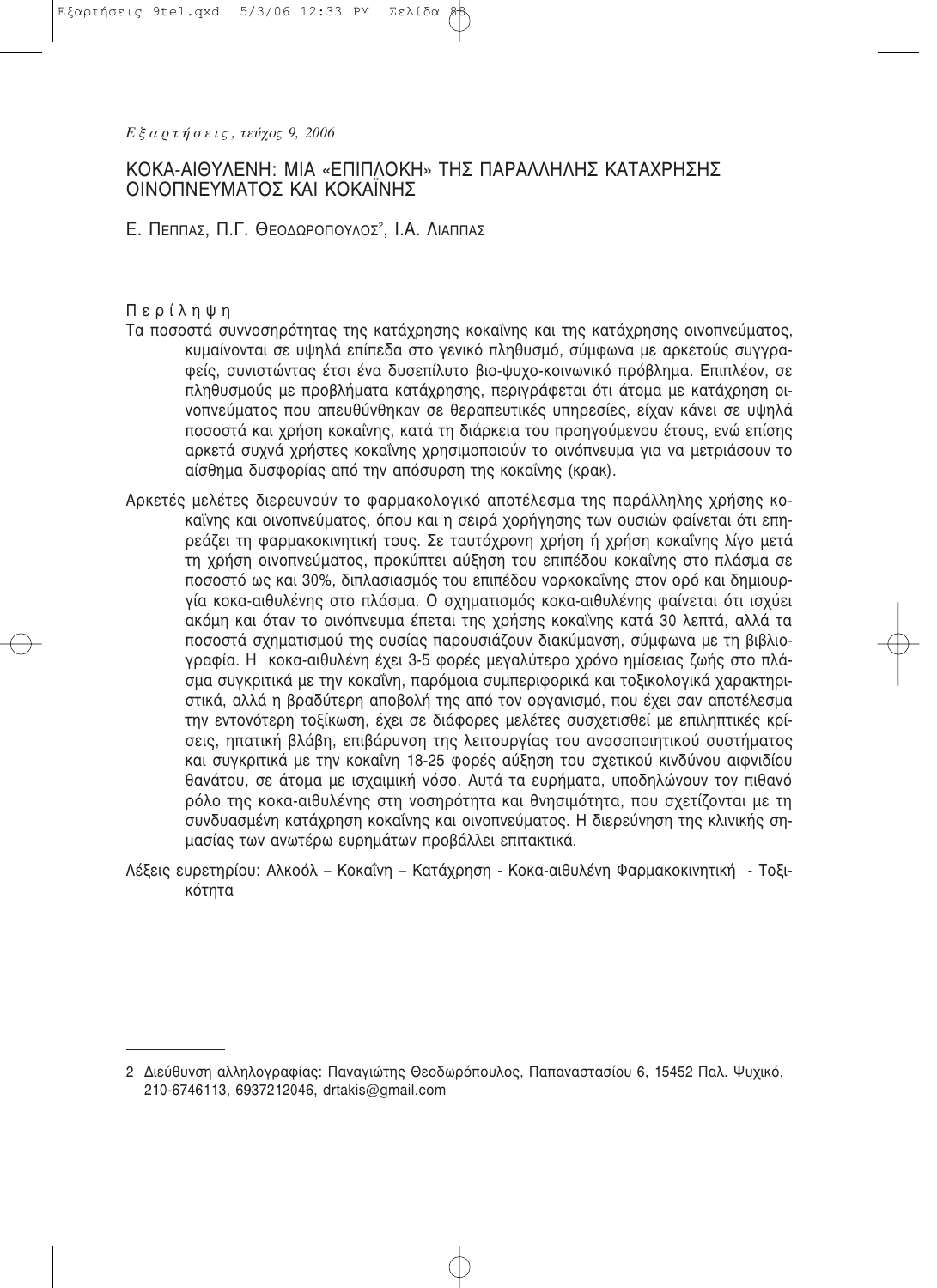ΕΙΣΑΓΩΓΗ

- Η συνδυασμένη χρήση οινοπνεύματος και κοκαΐνης φαίνεται ότι είναι πολύ διαδεδομένη μεταξύ των ατόμων που κάνουν χρήση ουσιών (Mc Cance EF et al.1995; Oslin DW et al.1999; Pennings EJ, Leccese AP & Wolff FA 2002; McCance-Katz EF et al.1993; Miller NS & Giannini AJ 1991). Πιθανά αίτια αυτής της συμπεριφοράς είναι ότι η ταυτόχρονη χρήση των ουσιών αυτών προκαλεί επίταση του προκαλούμενου αισθήματος ευφορίας, σε σχέση με τη λήψη κάθε ουσίας χωριστά, την άμβλυνση των γνωσιακών ελλειμμάτων, της προκαλούμενης από τη μέθη καταστολής και το μετριασμό του αισθήματος δυσφορίας από την απόσυρση από την κοκαΐνη (Pennings EJ, Leccese AP & Wolff FA 2002; Mc Cance EF et al.1995; McCance-Katz EF et al.1993).
- Η σύγχρονη λήψη οινοπνεύματος κοκαΐνης οδηγεί στο σχηματισμό της κοκα-αιθυλένης (αιθυλικός εστέρας βενζοϋλεκγονίνης) μιας ψυχοδραστικής ουσίας με φαρμακολογικές ιδιότητες παρόμοιες της κοκαΐνης, αλλά με χρόνο απομάκρυνσης από το πλάσμα 3-5 φορές μεγαλύτερο από ό,τι η κοκαΐνη (Harris DS et al. 2003; McCance-Katz EF, Kosten TR & Jatlow 1998; Andrews P 1997; Laizure SC et al. 2003; McCance-Katz EF et al. 1993).
- Στην παρούσα μελέτη παρουσιάζεται μια ανασκόπηση της βιβλιογραφίας πάνω στις σωματικές και τις ψυχολογικές επιδράσεις της κοκα-αιθυλένης καθώς και τις πιθανολογούμενες συνέπειες της δράσης της ουσίας πάνω στη συμπεριφορά του χρήστη.

### ΕΠΙΔΗΜΙΟΛΟΓΙΑ

- Σε πληθυσμούς αλκοολικών, η παράλληλη χρήση ουσιών αναφέρεται ότι εμφανίζει αυξητικές τάσεις και μάλιστα, η επίπτωση της παράλληλης αυτής χρήσης σχετίζεται αρνητικά με την ηλικία των αλκοολικών. Σε φθίνουσα σειρά συχνότητας, οι ουσίες που εμφανίζουν κατάχρηση στους αλκοολικούς είναι μαριχουάνα, κοκαΐνη καθώς και άλλα συμπαθομιμητικά, PCP, βενζοδιαζεπίνες, βαρβιτουρικά και ψυχεδελικές ουσίες (Miller NS & Giannini AJ 1991).
- Υποστηρίζεται ότι η ταυτόχρονη εξάρτηση από οινόπνευμα και ουσίες στους αλκοολικούς, καθώς και η αυξημένη επίπτωση του αλκοολισμού σε οικογένειες χρηστών ουσιών, υποδηλώνει μια κοινή γενετική ευαλωτότητα που δημιουργεί την προϋπόθεση για εθισμό στις ουσίες και στο οινόπνευμα (Miller NS & Giannini AJ 1991).
- Σε μελέτη του γενικού πληθυσμού (Grant & Harford 1990) στις ΗΠΑ, αναφέρεται ότι 4.000.000 άτομα είχαν εμπλακεί σε ταυτόχρονη χρήση κοκαΐνης και οινοπνεύματος κατά τη διάρκεια του προηγούμενου μήνα και 9.000.000 κατά τη διάρκεια του προηγούμενου έτους. Σύμφωνα με την ίδια μελέτη, η εμπλοκή σε παράλληλη χρήση, των δύο αυτών ουσιών, υπολογίστηκε σε 5.000.000 και 12.000.000 άτομα αντίστοιχα.
- Σε μία πρόσφατη μελέτη, 25.000 ατόμων στο γενικό πληθυσμό, αναφέρεται ότι, όσοι είχαν κάνει χρήση οινοπνεύματος κατά τη διάρκεια του περασμένου μήνα, εξαπλασίαζαν τις πιθανότητες να έχουν κάνει χρήση κοκαΐνης (κατά το ίδιο διάστημα) συγκριτικά με όσους δε χρησιμοποίησαν οινόπνευμα. Ενώ, σε όσους ανέφεραν βαριά χρήση οινοπνεύματος κατά τη διάρκεια του τελευταίου μήνα, οκταπλασιαζόταν η πιθανότητα να έκαναν κατά το ίδιο διάστημα και χρήση κοκαΐνης, συγκριτικά με όσους δεν είχαν κά-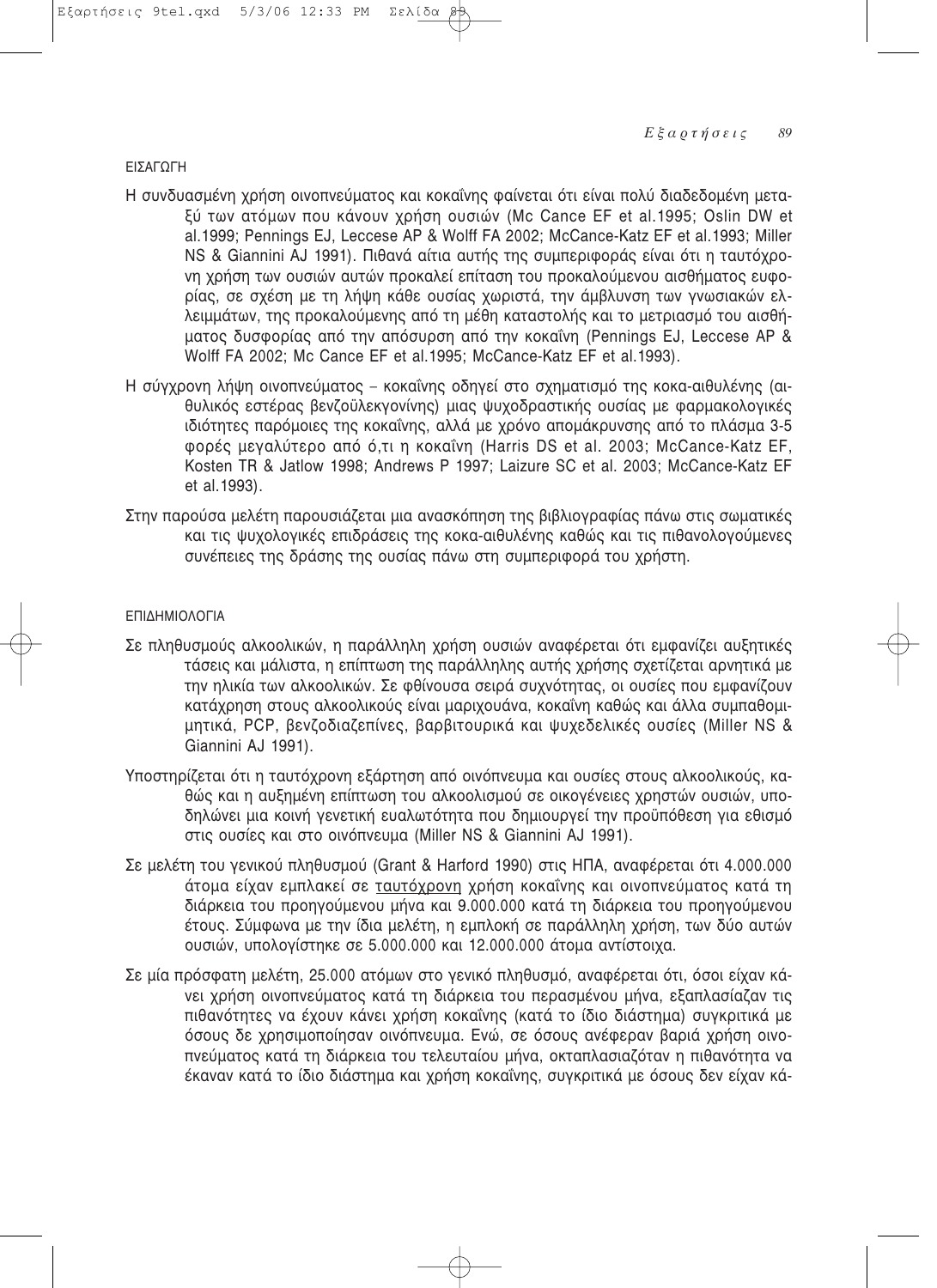νει βαριά χρήση οινοπνεύματος (Substance Abuse and Mental Health Services Administration 1999).

- Σε άλλη μελέτη (Walsh et al. 1991), βρέθηκε ότι ένα ποσοστό 40% των αλκοολικών που αναζήτησαν βοήθεια σε θεραπευτικές υπηρεσίες, είχαν κάνει χρήση κοκαΐνης τον τελευταίο χρόνο, σε ποσοστό 7 ως 8 φορές μεγαλύτερο αυτού που επισημάνθηκε στο γενικό πληθυσμό (Grant & Hartford 1990).
- Σε εργασία των Wiseman & McMillan, το 1996, αναφέρεται ότι σε κλειστό πρόγραμμα αποκατάστασης για χρήστες κοκαΐνης, το 88% των χρηστών είχε εμπλακεί σε ταυτόχρονη χρήση οινοπνεύματος. Επίσης, άλλοι ερευνητές υποστηρίζουν ότι το ποσοστό της ταυτόχρονης χρήσης οινοπνεύματος και κοκαΐνης σε αλκοολικούς, φαίνεται να είναι υπερδιπλάσιο αυτού που παρατηρείται σε μη εξαρτημένα από το αλκοόλ άτομα, ποσοστά 87% και 34%, αντίστοιχα (Heil, Badger & Higgins 2001).
- Μια άλλη επιστημονική άποψη που επικρατεί είναι ότι συχνά, οι χρήστες κοκαΐνης προσπαθώντας να αντιμετωπίσουν τα δυσφορικά συναισθήματα που προκαλεί η μείωση αλλά και η διακοπή της κοκαΐνης (κρακ), σε μεγάλο ποσοστό (60%), αναφέρεται ότι χρησιμοποιούν το οινόπνευμα για το σκοπό αυτό (Magura & Rosenblum 2000).

### ΦΑΡΜΑΚΟΚΙΝΗΤΙΚΗ ΤΗΣ ΤΑΥΤΟΧΡΟΝΗΣ ΧΡΗΣΗΣ ΟΙΝΟΠΝΕΥΜΑΤΟΣ ΚΑΙ ΚΟΚΑΪΝΗΣ

- Σε αρκετές μελέτες διερευνήθηκε το φαρμακολογικό αποτέλεσμα της παράλληλης χρήσης κοκαΐνης και οινοπνεύματος. Αναλυτικότερα, στις περιπτώσεις ταυτόχρονης χρήσης ή γρήσης κοκαΐνης λίγο μετά τη χρήση οινοπνεύματος, προκύπτει αύξηση του επιπέδου κοκαΐνης στο πλάσμα σε ποσοστό ως και 30%. διπλασιασμός του επιπέδου νορκοκαΐνης στον ορό και δημιουργία κοκα-αιθυλένης στο πλάσμα, σε ποσότητες που προκαλούν συγκεκριμένες και έκδηλες επιδράσεις της ουσίας στο χρήστη. Ως πιθανή εξήνηση του φαινομένου αναφέρεται η μερική αναστολή του ηπατικού μεταβολισμού της κοκαΐνης που προκαλείται από την παρουσία αιθανόλης (Perez-Reyes & Jeffcoat 1992; Farre et al. 1993; McCance-Katz et al. 1993; Farre et al. 1997; McCance-Katz, Kosten & Jatlow 1998). Η αλληλεπίδραση οινοπνεύματος και κοκαΐνης γίνεται ακόμα πιο σύνθετη από την παρατήρηση, ότι η χρήση οινοπνεύματος αυξάνει τα επίπεδα της κοκαΐνης στο αίμα, στην περίπτωση που η χρήση της κοκαΐνης γίνεται από τη μύτη. Εάν αυτό είναι το αποτέλεσμα της αυξημένης απορρόφησης της κοκαΐνης, το οποίο προκαλεί η αγγειοδιαστολή που επιφέρει το οινόπνευμα στο ρινικό βλεννογόνο, αποτελεί ένα ερώτημα που παραμένει αναπάντητο.
- Η συνδυασμένη χρήση κοκαΐνης και οινοπνεύματος αναφέρεται ότι είτε δεν επηρεάζει τα επίπεδα αιθανόλης του πλάσματος είτε προκαλεί μια ελαφρά, μη σημαντική μείωση της τάξης του 10 %, στις περιπτώσεις που η κοκαΐνη χρησιμοποιείται σε μεγάλες ποσότη-TEC (Perez-Reves & Jeffcoat 1992; Farre et al. 1993, 1997; Higgins et al. 1993; McCance-Katz et al.1993). Μια πιθανή εξήγηση του φαινομένου αυτού είναι ότι η γενικευμένη αγγειοσυστολή, που προκαλείται από την παρουσία της κοκαΐνης στον ορνανισμό, έχει σαν αποτέλεσμα τη μειωμένη απορρόφηση του οινοπνεύματος.
- Σε πειραματικές συνθήκες η σειρά χορήγησης των ουσιών φαίνεται ότι επηρεάζει επίσης τη φαρμακοκινητική τους. Σε μια ενδιαφέρουσα, μονή τυφλή, τυχαιοποιημένη ελεγχόμενη με placebo, μελέτη χορηγήθηκε κοκαΐνη (1,25 και 1,9 mg/kg) από τη μύτη. Μετά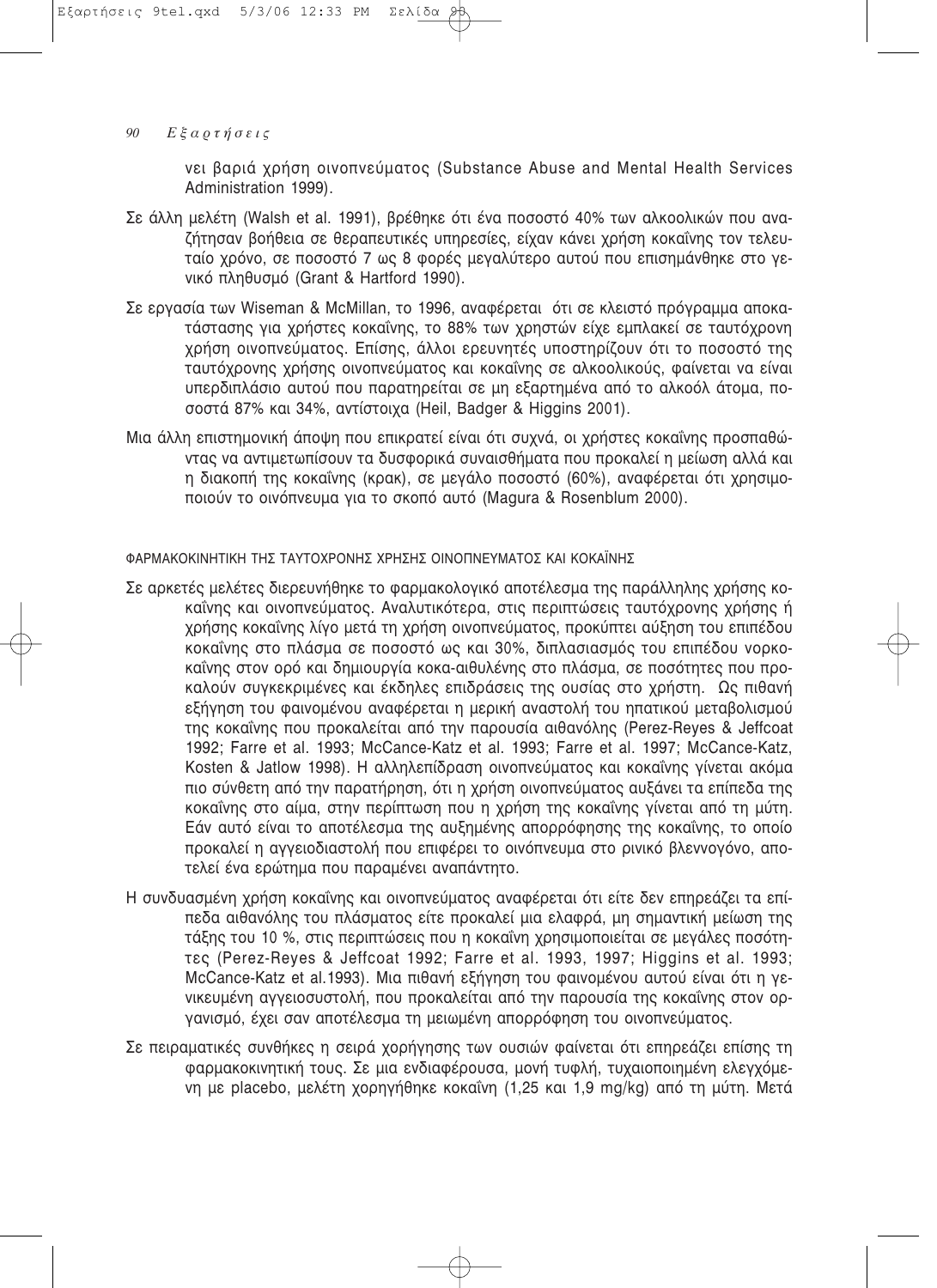την πάροδο 30 λεπτών χορηγήθηκε και οινόπνευμα (0,85 mg/kg). Η παρατήρηση έδειξε ότι δε διαπιστώθηκε αύξηση στη συγκέντρωση κοκαΐνης στο αίμα ούτε επίταση του υποκειμενικού αισθήματος ευφορίας σε σύγκριση με όσους έλαβαν μόνο κοκαΐνη (Perez-Reyes 1994). Όταν το οινόπνευμα χορηνείται πριν ή ταυτόχρονα με την κοκαΐνη, η αύξηση των επιπέδων κοκαΐνης, που διαπιστώνεται στο αίμα μπορεί να αποδοθεί στην ανταγωνιστική αναστολή των καρβοξυλ-εστερασών, την οποία προκαλεί το oινόπνευμα (Landry 1992; Jatlow et al. 1996; Cami et al. 1998). Σε άλλη μελέτη (Nolkow & Fowler 1994) με χορήγηση ραδιοεντοπισμένης κοκαΐνης, η παρουσία οινοπνεύματος δεν είχε κάποια επίδραση στην πρόσληψη ούτε στην απομάκρυνση της από την καρδιά ή τον εγκέφαλο των εθελοντών της μελέτης. Η μελέτη όμως αυτή αναφέρεται ότι είχε μεθοδολογικά ελλείμματα και-ως εκ τούτου- δε είναι δυνατόν να εξαχθούν ασφαλή ή γενικευμένα συμπεράσματα.

### EΠIΛΡΑΣΗ ΤΗΣ ΚΟΚΑΪΝΗΣ ΣΤΟ ΥΠΟΚΕΙΜΕΝΙΚΟ ΑΙΣΘΗΜΑ ΜΕΘΗΣ

- Σε αρκετές μελέτες επισημάνθηκε ότι η κοκαΐνη προκαλεί μικρή μείωση του αισθήματος μέθης, ενώ σε μία δεν παρατηρήθηκε καμία επίδραση. Επιπλέον, αυξημένο υποκειμενικό αίσθημα ευφορίας (high) ή τοξίκωσης παρατηρήθηκε, όταν η λήψη οινοπνεύματος είχε προηγηθεί ή όταν έγινε ταυτόχρονα με τη λήψη της κοκαΐνης (Perez-Reyes & Jeffcoat 1992; Farre et al. 1993, 1997; McCance-Katz et al. 1993; McCance-Katz, Kosten & Jatlow 1998).
- Βιβλιογραφικά δεδομένα υποστηρίζουν ότι υπάρχει ισχυρή συσχέτιση μεταξύ των ηλεκτροεγκεφαλογραφικών διαταραχών, που προκαλεί η τοξίκωση, και της έντασης/διάρκειας του υποκειμενικού αισθήματος ευφορίας που βιώνει ο χρήστης (Mannelli et al. 1993). Σε ενίσχυση της υπόθεσης, ότι η ταυτόχρονη χρήση επιτείνει το αίσθημα ευφορίας (high), μια μελέτη έδειξε ότι, μετά τη χρήση αλκοόλ αυξήθηκε η προτίμηση των χρηστών για λήψη κοκαΐνης, σε άτομα που είχαν τη δυνατότητα επιλογής ανάμεσα σε χρήση κοκαΐνης και μετρητά χρήματα (Higgins, Roll & Bickel 1996).
- Επίδραση της συνδυασμένης λήψης των δύο ουσιών, στο υποκειμενικό αίσθημα ευφορίας,δε φαίνεται να συμβαίνει, όταν η κοκαΐνη χρησιμοποιείται, χρονικά,τουλάχιστον 30 λεπτά πριν το οινόπνευμα. Στην περίπτωση αυτή, η επίδραση της κοκαΐνης στην καρδιακή συχνότητα δε φαίνεται να επηρεάζεται από την παρουσία του οινοπνεύματος, ούτε και τα επίπεδα της κοκαΐνης στο αίμα. Η απουσία του οινοπνεύματος κατά τα πρώτα 30 λεπτά της τοξίκωσης με κοκαΐνη και η συνοδός διαφοροποίηση στην απορρόφηση, κατανομή και αποβολή της κοκαΐνης υποστηρίζεται ότι αποτελεί την κυριότερη ερμηνεία του φαινομένου (McCance-Katz, Kosten & Jatlow 1998).
- Σε χρήστες κοκαΐνης με και χωρίς εξάρτηση από το οινόπνευμα μελετήθηκε η επίδοση σε νευροψυχολογικές δοκιμασίες καθώς και η λειτουργικότητά τους. Τα αποτελέσματα έδειξαν ότι στις περισσότερες νευροψυχολογικές δοκιμασίες δεν παρατηρήθηκε, στατιστικά, σημαντική διαφορά μεταξύ μαρτύρων και χρηστών, που έκαναν κατάχρηση οινοπνεύματος και κοκαΐνης, ταυτόχρονα. Απρόσμενο, αλλά σταθερό εύρημα υπήρξε η φτωχότερη επίδοση στις επιμέρους δοκιμασίες και στη συνολική νευροψυχολογική λειτουργικότητα, των χρηστών που έκαναν χρήση μόνο κοκαΐνης, συγκριτικά με αυτούς που έκαναν χρήση κοκαΐνης και αλκοόλ (Robinson JE, Heaton RK & O'Malley SS 1999).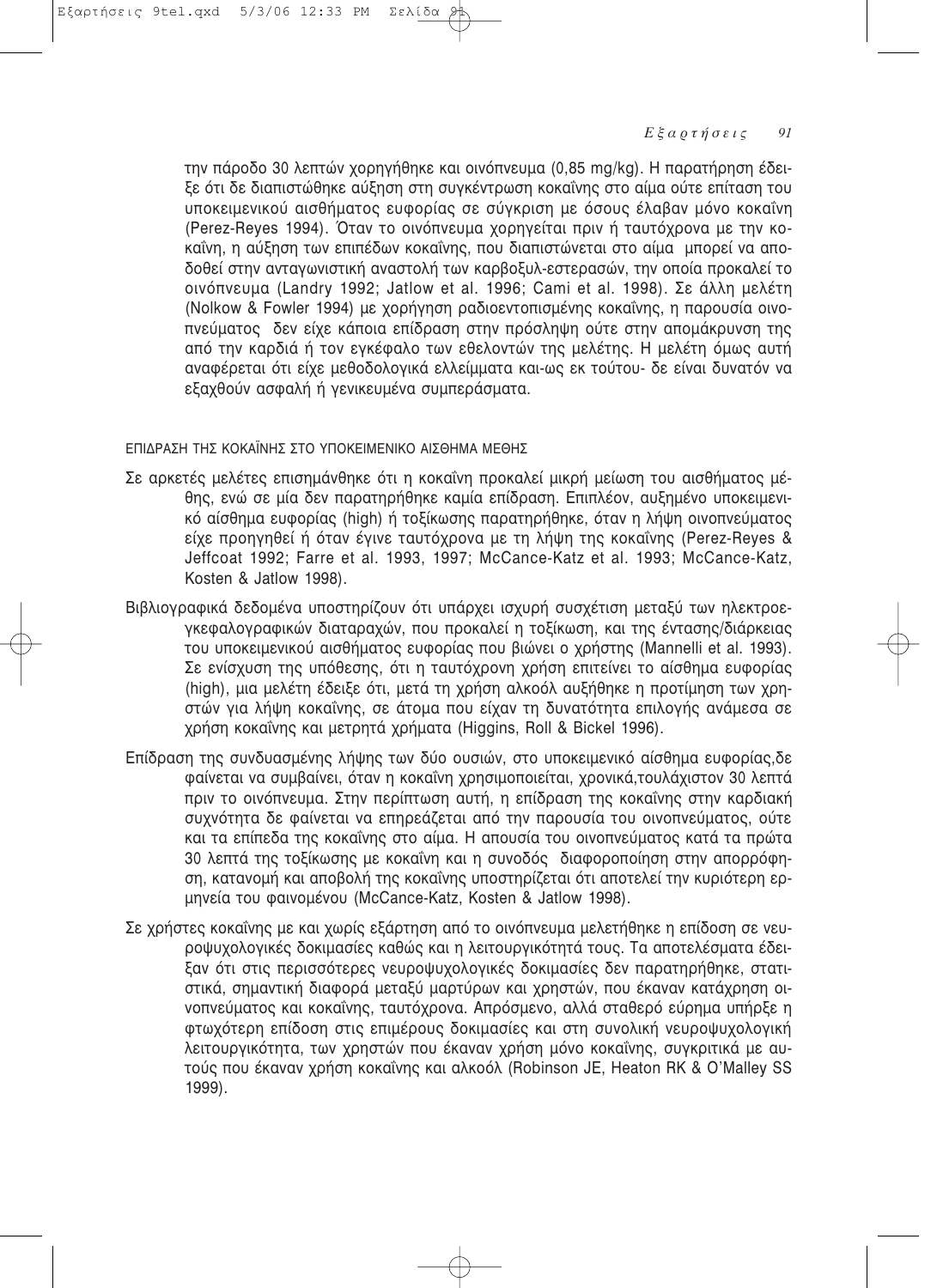Αναφέρεται ότι όσοι κάνουν αποκλειστικά χρήση κοκαΐνης έχουν μια αυξημένη ευαισθησία στις βενζοδιαζεπίνες και δεδομένου ότι οι βενζοδιαζεπίνες και το οινόπνευμα ευοδώνουν τη GABAεργική νευρομεταβίβαση εξετάσθηκε αν οι χρήστες κοκαΐνης θα παορυσίαζαν αυξημένη ευαισθησία στο οινόπνευμα, μέσω παρόμοιου μηχανισμού. Με βάση αυτή την υπόθεση, σε μία μελέτη, συγκρίθηκε η επίδραση του οινοπνεύματος στον τοπικό εγκεφαλικό μεταβολισμό της γλυκόζης, μεταξύ μαρτύρων και ατόμων με κατάχρηση κοκαΐνης, χρησιμοποιώντας τεχνικές PET (positron emission tomography). Η ανάλυση των αποτελεσμάτων έδειξε ότι οι χρήστες κοκαΐνης είχαν μια ελαττωμένη (μικρότερη, συγκριτικά, μείωση του συνολικού εγκεφαλικού μεταβολισμού) απάντηση στο οινόπνευμα, συγκρινόμενοι με τους υγιείς μάρτυρες, σε μεταιχμιακές περιοχές και μετωπιαίους φλοιώδεις σχηματισμούς. Τα αποτελέσματα αυτά υποδηλώνουν ότι ανατομικές θέσεις-στόχοι άλλες από τους GABA-βενζοδιαζεπινικούς υποδοχείς ευθύvονται για την αμβλυμένη ευαισθησία των χρηστών κοκαΐνης στο οινόπνευμα καθώς και ότι η τοξικότητα της συνδυασμένης χρήσης δεν οφείλεται σε αυξημένη ευαισθησία του συγκεκριμένου πληθυσμού στην αιθανόλη. Σαν πιθανή εξήγηση, υποστηρίζεται ότι η αμβλυμένη απάντηση στο οινόπνευμα σε μεταιχμιακές περιοχές και φλοιώδεις σχηματισμούς, που συνδέονται με αυτές, θα μπορούσε να είναι το αποτέλεσμα της μειωμένης ευαισθησίας των κυκλωμάτων ανταμοιβής (reward circuits), που προκαλεί η χρόνια χρήση κοκαΐνης στους χρήστες (Nolkow ND et al. 2000).

### KOKA-AI@YAENH: ΦΑΡΜΑΚΟΛΟΓΙΑ ΚΑΙ ΤΟΞΙΚΟΤΗΤΑ

- Μολονότι η κοκα-αιθυλένη (αιθυλικός εστέρας του μεταβολίτη της κοκαΐνης βενζοϋλεκγονίνη) προσδιορίσθηκε το 1978 σε δείγματα ούρων, το φάσμα της Φαρμακολογικής της δραστηριότητας, η σημαντικότητά της για την εξάρτηση και η τοξικότητα του συνδυασμού κοκαΐνης και οινοπνεύματος ερευνήθηκε σχετικά πρόσφατα (Hearn WL, et al. 1991a; Randall T. 1992). Η κοκα-αιθυλένη παράγεται ως αποτέλεσμα της σύγχρονης χρήσης οινοπνεύματος και κοκαΐνης. Το βιοχημικό αυτό αποτέλεσμα φαίνεται ότι ισχύει και όταν το οινόπνευμα έπεται της χρήσης κοκαΐνης κατά 30 λεπτά (Perez-Reyes & Jeffcoat 1992; Farre et al. 1993, 1997; Perez-Reyes 1994; McCance-Katz, Kosten & Jatlow 1998). Η κοκα-αιθυλένη έχει 3-5 φορές μεγαλύτερο χρόνο ημίσειας ζωής στο πλάσμα, συγκριτικά με την κοκαΐνη (Andrews P. 1997). Σε πρόσφατη μελέτη χορηγήθηκε οινόπνευμα (1g/kg) και μία ώρα αργότερα χορηγήθηκε ενδοφλέβια, ραδιοεντοπισμένη κοκαΐνη. Με την παρουσία οινοπνεύματος, ο τροποποιημένος βιομετασχηματισμός της κοκαΐνης είχε σαν αποτέλεσμα ένα ποσοστό 17%, της ενδοφλέβιας ποσότητας κοκαΐνης, να μετατραπεί σε κοκα-αιθυλένη και να ανιχνευθούν σημα-VTIKÁ XALINA ÓTEDEC συγκεντρώσεις βενζοϋλεκγονίνης στα ούρα (Harris DS et al. 2003)
- Τα ποσοστά σχηματισμού της κοκα-αιθυλένης, μετά τη σύγχρονη λήψη οινοπνεύματος και κοκαΐνης, εμφανίζουν διακύμανση στις διάφορες μελέτες. Σε 451 δείγματα ούρων ασθενών πανεπιστημιακού νοσοκομείου, θετικά για κοκαΐνη ή μεταβολίτες της, βρέθηκε ότι ένα ποσοστό 12,6% των δειγμάτων περιείχε κοκα-αιθυλένη (Bailey 1995). Σε άλλη μελέτη, 18 ασθενών του τμήματος επειγόντων περιστατικών νοσοκομείου, με θετικά δείγματα αίματος για οινόπνευμα και ούρων για κοκαΐνη, βρέθηκε κοκα-αιθυλένη σε ποσοστό 61%, κοκαΐνη στο 11%, ενώ σε ποσοστό 28% δεν ανιχνεύθηκε ούτε κοκαΐνη ούτε κοκα-αιθυλένη στο αίμα (Bailey 1993). Συνεπής με αυτά τα ευρήματα, η ανάλυση περισσοτέρων των 1000 τοξικολογικών δειγμάτων, προερχόμενη από ασθενείς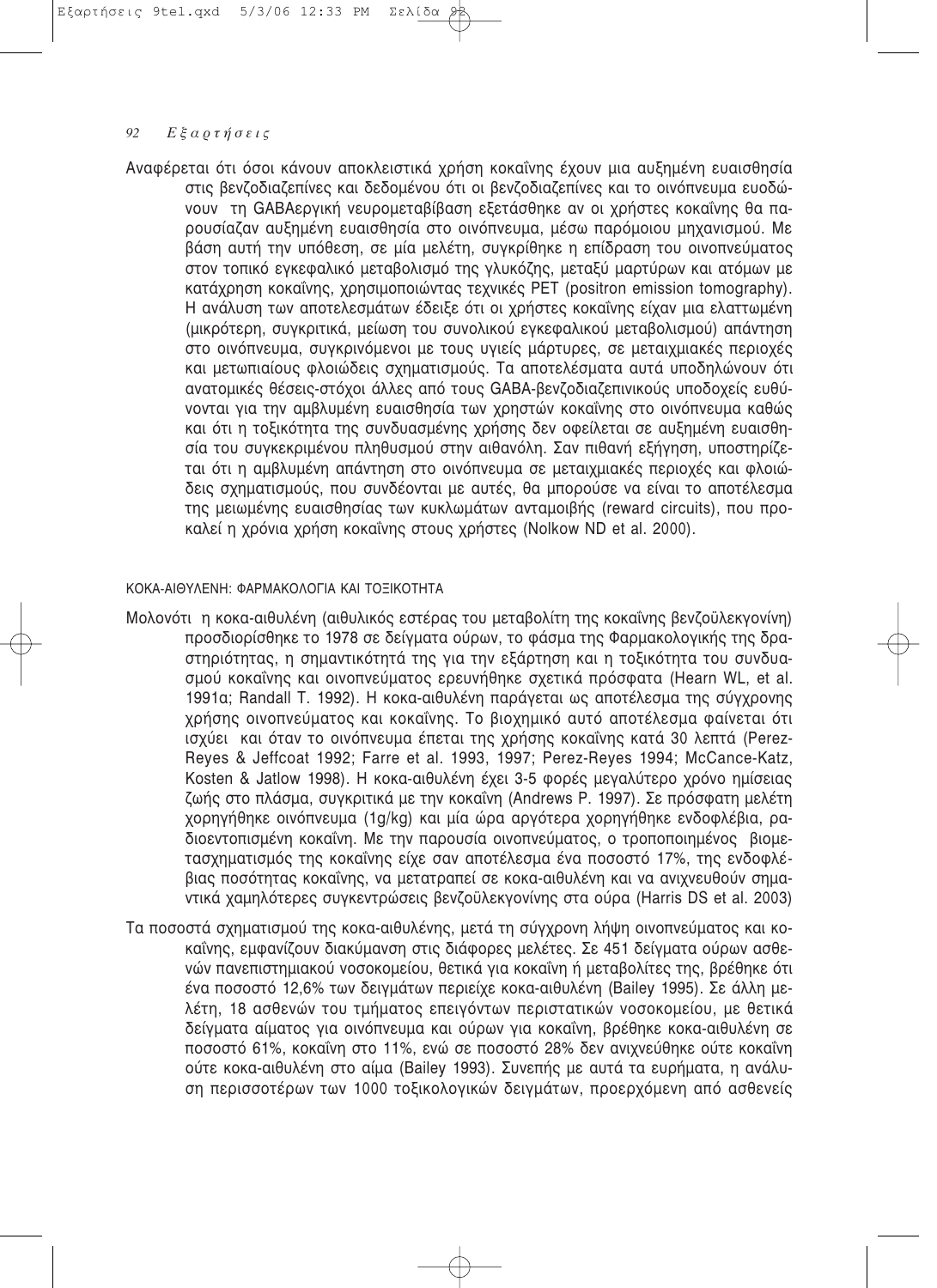τμημάτων επειγόντων περιστατικών, αποκάλυψε ότι σε ποσοστό 88% των ασθενών, που βρέθηκαν θετικοί για οινόπνευμα και κοκαΐνη, είχε σχηματισθεί κοκα-αιθυλένη στον οργανισμό τους (Signs et al. 1996).

Εξαρτήσεις 9tel.qxd 5/3/06 12:33 PM Σελίδα

- Η κοκα-αιθυλένη υποστηρίζεται ότι παίζει ένα ρόλο στην αυξημένη καρδιακή συχνότητα, στην αυξημένη συγκέντρωση κοκαΐνης στο αίμα και στο παρατεταμένο, υποκειμενικό, αίσθημα ευφορίας (high), που βιώνουν όσοι λαμβάνουν ταυτόχρονα τις δύο ουσίες σε σχέση με τους χρήστες που χρησιμοποιούν την κάθε ουσία χωριστά. Αυτά τα ευρήματα, υποδηλώνουν τον πιθανό ρόλο της κοκα-αιθυλένης στη νοσηρότητα και θνησιμότητα που σχετίζονται με τη συνδυασμένη κατάχρηση κοκαΐνης και οινοπνεύματος (McCance, Price, Kosten & Jatlow 1995). Η κοκα-αιθυλένη προκαλεί παρόμοια με την κοκαΐνη συμπεριφορικά και τοξικολογικά αποτελέσματα. Για το λόγο αυτό, οι συμμετέχοντες στις μελέτες δεν ήταν σε θέση να αντιληφθούν εάν ελάμβαναν ισόποσες, ενδορρινικά ή ενδοφλέβια, δόσεις κοκαΐνης ή κοκα-αιθυλένης (Jatlow et al. 1991; Landry et al. 1992; Jatlow et al. 1996; Cami et al. 1998).
- Η βραδύτερη αποβολή από τον οργανισμό της κοκα-αιθυλένης, η οποία έχει σαν αποτέλεσμα την εντονότερη τοξίκωση, έχει σε διάφορες μελέτες συσχετισθεί με επιληπτικές κρίσεις, ηπατική βλάβη, επιβάρυνση της λειτουργίας του ανοσοποιητικού συστήματος και συγκριτικά με την κοκαΐνη 18-25 φορές αύξηση του σχετικού κινδύνου αιφνίδιου θανάτου, σε άτομα με ισχαιμική νόσο (Andrews P. 1997; Randall T. 1992). Σε πειραματόζωα, η ταυτόχρονη χορήγηση των ουσιών αυτών έχει συνδυασθεί με μεγάλη επίπτωση τονικοκλονικών σπασμών και θάνατο (Farre et al. 1993; Landry MJ 1992). Η θανατηφόρος δόση (Lethal Dose LD50) στα ποντίκια για την κοκα-αιθυλένη είναι σημαντικά χαμηλότερη από αυτήν της κοκαΐνης (Hearn WL, et al. 1991β).
- Οι παραπάνω πειραματικές μελέτες μπορούν να εξηγήσουν το γεγονός, ότι σε αρκετές περιπτώσεις θανάτου, που σχετίζονται με τη χρήση κοκαΐνης, έχουν περιέργως ανιχνευθεί πολύ χαμηλά επίπεδα κοκαΐνης στο αίμα. Στις περιπτώσεις αυτές είναι πιθανόν τα άτομα να έχουν καταναλώσει ταυτόχρονα και οινόπνευμα, γεγονός που προκαλεί το σχηματισμό κοκα-αιθυλένης με συνέπεια την αντίστοιχη τοξικότητα. Πράνματι, μελέτες που αφορούν μεταθανάτια επίπεδα κοκαΐνης και κοκα-αιθυλένης στο αίμα και στους ιστούς, έχουν αναφέρει περιπτώσεις με χαμηλά επίπεδα κοκαΐνης και παράλληλα πολύ υψηλά επίπεδα κοκα-αιθυλένης στο αίμα (Hime GW, Hearn WL, Rose S & Cofino J. 1991).
- Στη βιβλιογραφία αναφέρονται αντιρρήσεις για το αν η κοκα-αιθυλένη ή οι αυξημένες συγκεντρώσεις κοκαΐνης, που επάγονται από το οινόπνευμα, ευθύνονται για την αύξηση της καρδιακής συχνότητας και την πιθανολογούμενη αυξημένη καρδιοτοξικότητα, η οποία προκύπτει από το συνδυασμό αλκοόλ και κοκαΐνης. Η εξαγωγή ασφαλών συμπερασμάτων είναι ίσως πρώιμη, αφού δεν υπάρχουν αναδρομικές μελέτες, που να αποδεικνύουν, αναμφίβολα, ότι ο συνδυασμός οινοπνεύματος-κοκαΐνης οδηγεί πράγματι σε αυξημένη καρδιοτοξικότητα (Jatlow et al. 1991; Landry et al. 1992; Jatlow et al. 1996; Cami et al. 1998).
- Στη μελέτη των Signs et al. (1996), που περιελάμβανε πάνω από 1000 διαδοχικούς τοξικολογι-ΚΟύς ελέγχους δειγμάτων από ασθενείς τμήματος επειγόντων περιστατικών, υποστηρίχθηκε ότι ο ρόλος μόνο της κοκαΐνης είναι πρωταρχικός για την καρδιοτοξικότητα.

Οι ντοπαμινεργικοί νευρώνες της κοιλιακής καλυπτρικής περιοχής (NTA, ventral tegmental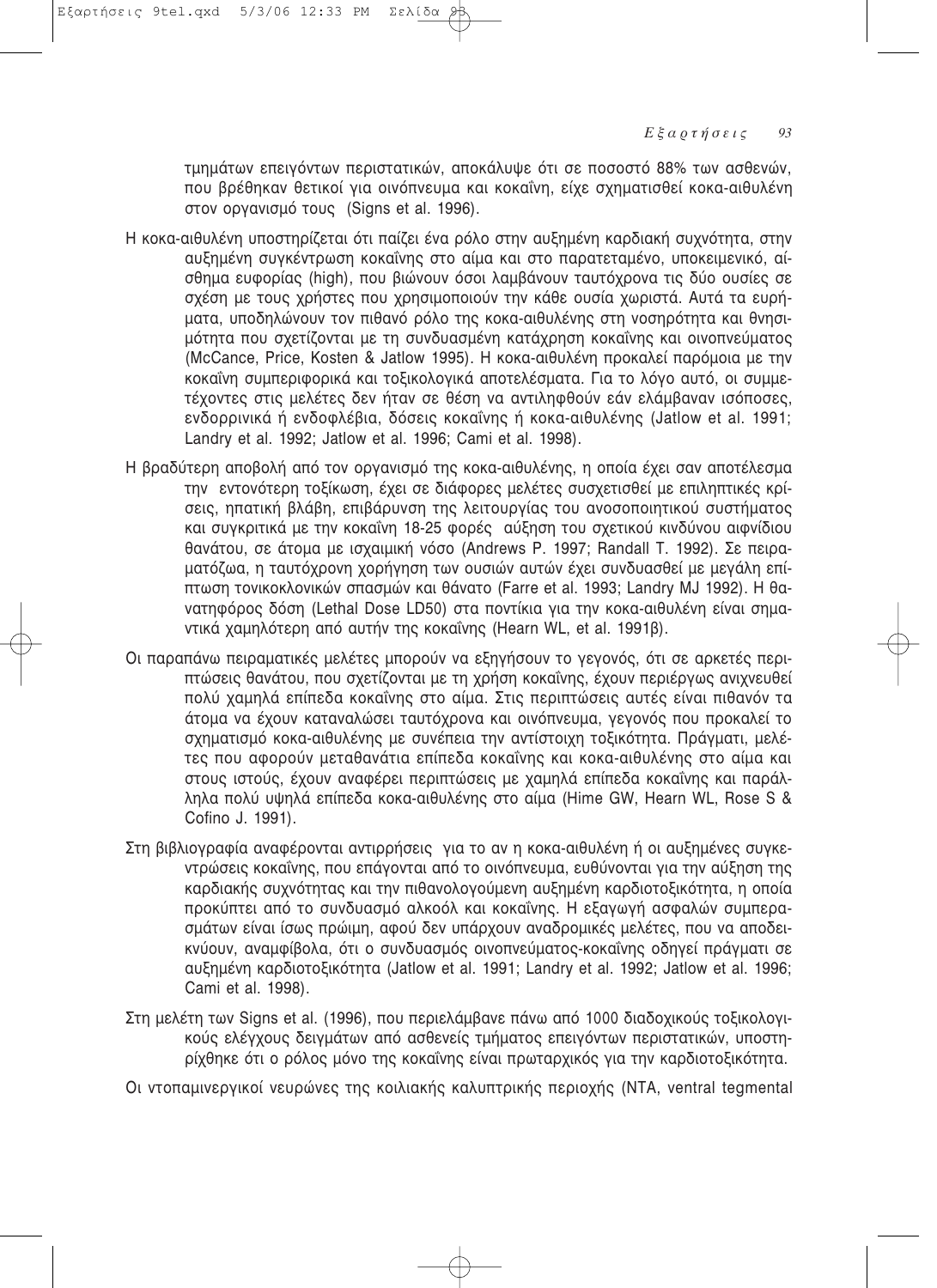area) διαδραματίζουν σημαντικό ρόλο στις ιδιότητες «ανταμοιβής» των ουσιών κατάγρησης, συμπεριλαμβανομένων της αιθανόλης και της κοκαΐνης. Σε μελέτη των ηλεκτροφυσιολογικών επιδράσεων της κοκα-αιθυλένης, τομές σε εγκεφάλους τρωκτικών, σε αυτούς τους νευρώνες, υποστηρίζεται ότι η κοκα-αιθυλένη, σε χαμηλές συνκεντρώσεις, δρα μέσω ενός σεροτονινεργικού μηχανισμού, με αποτέλεσμα την ενίσχυση της επαγόμενης από το οινόπνευμα διέγερσης των νευρώνων ανταμοιβής της ΝΤΑ, ενώ, σε υψηλές συγκεντρώσεις, δρα μέσω ντοπαμινεργικών μηχανισμών. Η ισχύς της κοκα-αιθυλένης και σε χαμηλές και σε υψηλές συγκεντρώσεις φαίνεται ότι είναι παρόμοια με της κοκαΐνης και η επίδρασή της αυτή είναι πιθανό ότι συνεισφέρει στο αποτέλεσμα συνέργειας, πάνω στο ντοπαμινεργικό κύκλωμα ανταμοιβής, κατά τη σύγχρονη χρήση οινοπνεύματος και κοκαΐνης (Bunney EB, Appel SB & Brodie MS 2001)

- Θα πρέπει να αναφερθεί ότι η επίδραση της κοκα-αιθυλένης στη στεφανιαία αρτηριακή παροχή και στην καρδιακή λειτουργία εμφανίζεται διαφοροποιημένη σε σχέση με την επίδραση της κοκαΐνης. Σε μελέτη πειραματικής ενδοφλέβιας χορήγησής της σε σκύλους, η κοκα-αιθυλένη προκάλεσε υπέρταση και αυξημένη συστηματική αγγειακή αντίσταση. Η χορήγηση κοκα-αιθυλένης, σε υψηλές συγκεντρώσεις, προκάλεσε ελάττωση της λειτουργίας του μυοκαρδίου, επιβράδυνε την καρδιακή αγωγιμότητα και επέφερε αρρυθμίες, αλλά δε φαίνεται να επέδρασε δυσμενώς στη στεφανιαία καρδιακή παροχή (Wilson LD & French S. 2002).
- Εκτεταμένη είναι η -θεωρητική- συζήτηση σχετικά με τον πιθανό μηχανισμό, με τον οποίο ο συνδυασμός κοκαΐνης-οινοπνεύματος οδηγεί σε περισσότερη βία, από ό,τι κάθε ουσία ξεχωριστά. Εντούτοις, η αρχική υπόθεση δεν υποστηρίζεται από στοιχεία προερχόμενα από ανθρώπους που λαμβάνουν, συγχρόνως τις δύο ουσίες. Από διάφορους συγγραφείς υπογραμμίζεται ότι το οινόπνευμα και η κοκαΐνη (κάθε μια ουσία ξεχωριστά) αυξάνουν την εξωκυττάρια συγκέντρωση ντοπαμίνης και σεροτονίνης και ότι αυτό ενδέχεται να προκαλέσει ελλείμματα στον έλεγχο της παρορμητικότητας, που πιθανώς συνοδεύεται από βίαιη συμπεριφορά (Ritz, Kuhar & George 1992; Wozniak & Linnoila 1992).
- Σε μία καλά σχεδιασμένη μελέτη προσδιορίστηκε ότι, όσοι έκαναν ταυτόχρονα χρήση κοκαΐνης και οινοπνεύματος, είχαν 3 φορές μεγαλύτερη πιθανότητα σε σχέση με όσους ελάμβαναν μόνο οινόπνευμα, καθώς και 5 φορές μεγαλύτερη πιθανότητα σε σχέση με όσους έκαναν χρήση μόνο κοκαΐνης, να παρουσιάσουν ετεροκαταστροφικό ιδεασμό/σχέδια ετεροκαταστροφής (Salloum et al. 1996). Χρήζει περαιτέρω διερεύνησης το αν η επίδραση του συνδυασμού, στον ιδεασμό, συνεπάγεται αυξητική επίδραση και σε συμπεριφορές βίας.

# ΣΥΜΠΕΡΑΣΜΑΤΙΚΑ ΣΧΩΛΙΑ

Εκτεταμένες είναι οι βιβλιογραφικές αναφορές που παρουσιάζουν υψηλά ποσοστά παράλληλης και ταυτόχρονης χρήσης οινοπνεύματος και κοκαΐνης στο γενικό πληθυσμό, εύρημα που συμφωνεί και με την κλινική εμπειρία. Επιπρόσθετα, άτομα με κατάχρηση οινοπνεύματος που απευθύνθηκαν σε θεραπευτικές υπηρεσίες, είχαν κάνει χρήση κοκαΐνης σε υψηλά ποσοστά, κατά τη διάρκεια του προηγούμενου έτους. Επίσης, αρκετά συχνά οι χρήστες κοκαΐνης χρησιμοποιούν το οινόπνευμα, για να μετριάσουν το αίσθημα δυσφορίας της απόσυρσης από την κοκαΐνη (κρακ).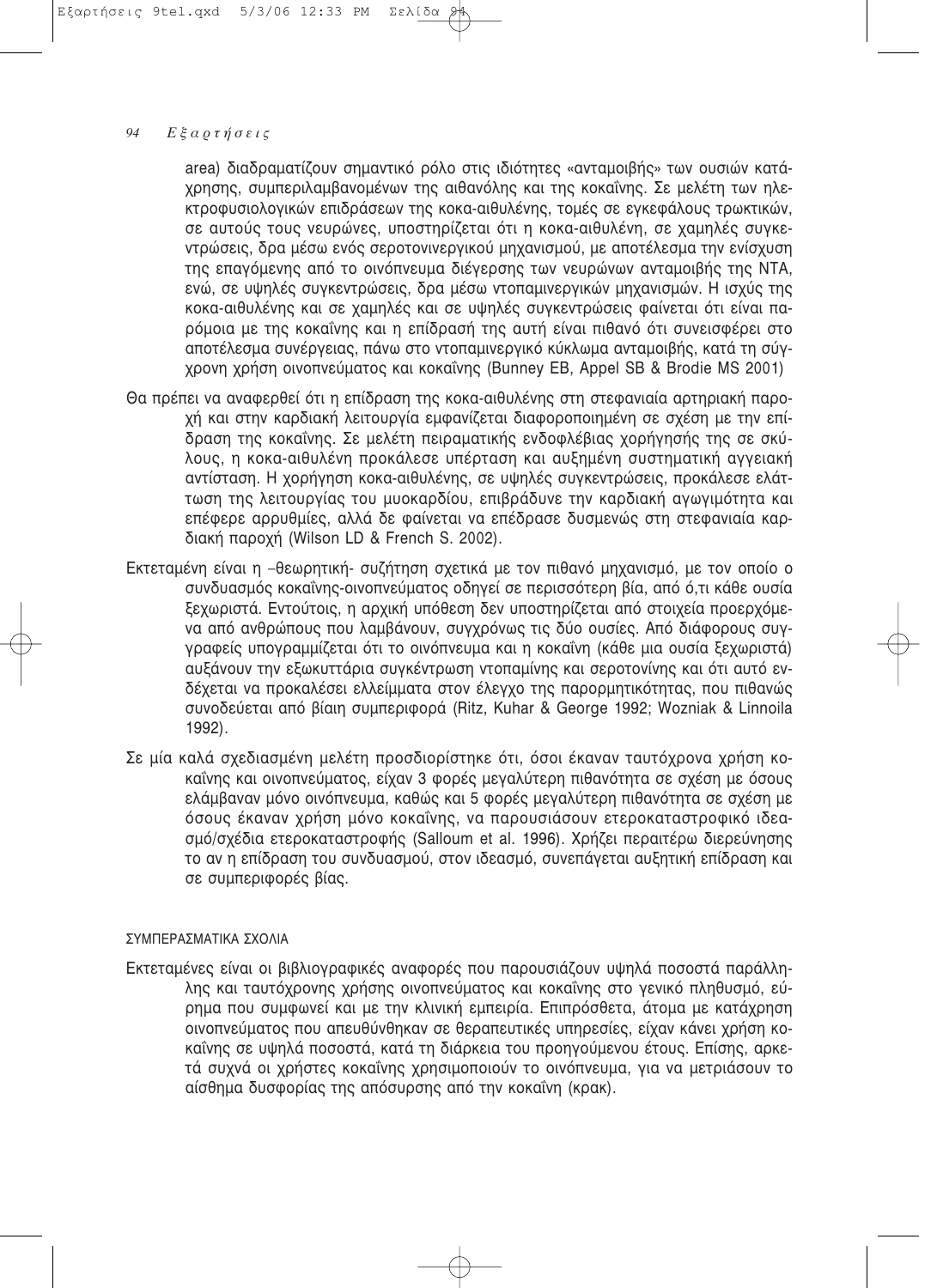- Η παράλληλη χρήση οινοπνεύματος και κοκαΐνης ή, όταν η χρήση οινοπνεύματος έπεται της χρήσης κοκαΐνης, φαίνεται να έχει, σε διαφορετικά ποσοστά στη βιβλιογραφία, ως βιοχημικό αποτέλεσμα το σχηματισμό της κοκα-αιθυλένης, μιας τοξικής ουσίας με αυξημένο χρόνο ημίσειας ζωής κατά 5 φορές συγκριτικά με την κοκαΐνη. Η παρουσία της κοκα-αιθυλένης στον οργανισμό υποστηρίζεται ότι ενέχεται στο εντονότερο υποκειμενικό αίσθημα ευφορίας (high) των χρηστών, στην αυξημένη συγκέντρωση κοκαΐνης στο αίμα, στην αυξημένη καρδιακή συχνότητα που παρατηρείται, στη μεγαλύτερη επίπτωση τονικοκλονικών σπασμών και ηπατικών βλαβών, στην πολλαπλάσια αύξηση του σχετικού κινδύνου αιφνιδίου θανάτου, σε άτομα με αλλοιώσεις ισχαιμικής νόσου, σε σχέση με τους χρήστες που χρησιμοποιούν την κάθε ουσία χωριστά. Στη βιβλιογραφία είναι λιγότερο τεκμηριωμένη η επίδραση της κοκα-αιθυλένης στη συμπεριφορά αυτο ή έτεροκαταστροφής. Οι σωματικές και ψυχολογικές επιδράσεις της κοκα-αιθυλένης φαίνεται ότι έχουν σημαντική κλινική σημασία και χρήζουν περαιτέρω διερεύνησης.
- Τα ευρήματα αυτά πρέπει να λαμβάνονται υπόψη στο διαγνωστικό και θεραπευτικό σχεδιασμό, καθώς και στην αντιμετώπιση του προβλήματος της κατάχρησης κοκαΐνης και οινοπνεύματος.

# Βιβλιογραφία

- 1. Andrews P. (1997) Cocaethylene toxicity. Journal of Addictive Disorders. 16(3):75-84.
- 2. Bailey DN (1993) Plasma cocaethylene concentrations in patients treated in the emergency room or trauma unit. American Journal of Clinical Pathology, 99, 123-127.
- 3. Bailey DN (1995) Cocaethylene (ethylcocaine) detection during toxicological screening of a university medical center patient population. Journal of Analytical Toxicology, 19, 247-250.
- 4. Bunney EB, Appel SB, Brodie MS (2001) Electrophysiological effects of cocaethylene, cocaine, and ethanol on dopaminergic neurons of the ventral tegmental area. Journal of Pharmacology and Experimental Therapeutics, 297(2):696-703.
- 5. Cami J, Farre M, Gonzalez ML, Segura J &De La Torre R (1998) Cocaine metabolism in humans after use of alcohol. Clinical and research implications. Recent Developments in Alcoholism, 14, 437-455.
- 6. Farre M, De La Torre R, Gonzalez ML, Teran MT, Roset PN, Menoyo E &Cami J (1997) Cocaine and alcohol interactions in humans: neuroendocrine effects and cocaethylene metabolism. Journal of Pharmacology and Experimental Therapeutics, 283, 164-176.
- 7. Farre M, de la Torre R, Llorente M, Lamas X, Ugena B, Segura J, Cami J (1993) Alcohol and cocaine interactions in humans. Journal of Pharmacology and Experimental Therapeutics, 266(3):1364-73.
- 8. Grant BF & Hartford TC (1990) Concurrent and simultaneous use of alcohol with sedatives and with tranquilizers: results of a national survey. Journal of Substance Abuse, 2, 1-14.
- 9. Harris DS, Everhart ET, Mendelson J, Jones RT (2003) The pharmacology of cocaethylene in humans following cocaine and ethanol administration. Drug and Alcohol Dependence, 72(2):169-82.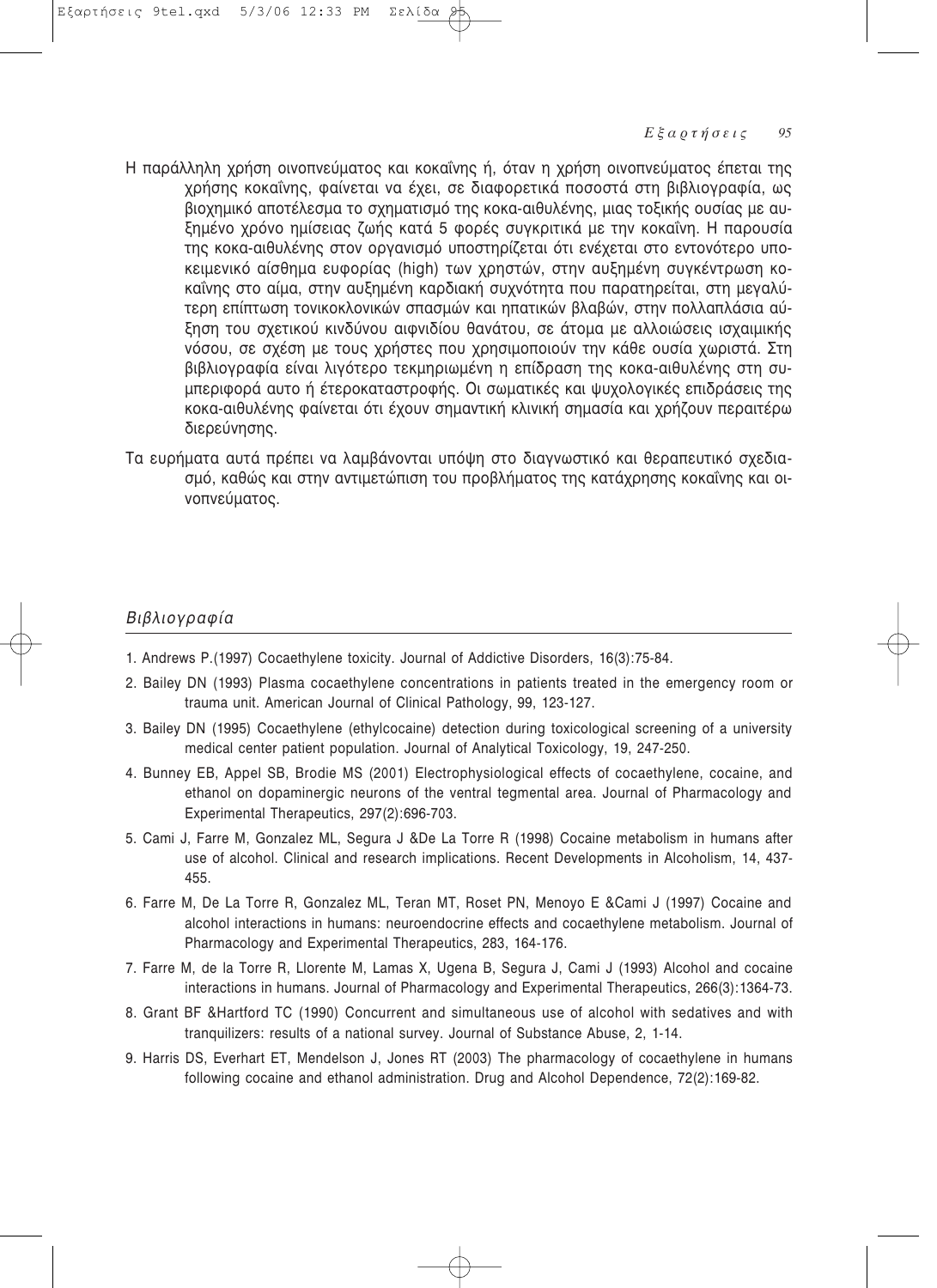### 96  $E$ ξαρτήσεις

- 10. Heil SH, Badger GJ & Higgins ST (2001) Alcohol dependence among cocaine-dependent outpatients: demographics, drug use, treatment outcome and other characteristics. Journal of Studies on Alcohol, 62, 14-22.
- 11. Hearn WL, Flynn DD, Hime GW, Rose S, Cofino JC, Mantero-Atienza E, Wetli CN, Mash DC (1991) Cocaethylene, a unique cocaine metabolite displays high affinity for the dopamine transporter. Journal of Neurochemistry, 56:698-701.
- 12. Hearn WL, Rose S, Wagner J, Ciarleglios A, Mash DC (1991) Cocaethylene is more potent than cocaine in mediating lethality. Pharmacology Biochemistry and Behaviour, 3:531-533.
- 13. Henning RJ, Wilson LD, Glauser JM (1994) Cocaine plus ethanol is more cardiotoxic than cocaine or ethanol alone. Critical Care Medicine, 22:1896-1906.
- 14. Higgins ST, Roll JM & Bickel WK (1996) Alcohol pretreatment increases preference for cocaine over monetary reinforcement. Psychopharmacology, 123,1-8.
- 15. Higgins ST, Rush CR, Bickel WK, Hughes JR, Lynn M & Capeless MA (1993) Acute behavioral and cardiac effects of cocaine and alcohol combinations in humans. Psychopharmacology, 111, 285-294.
- 16. Hime GW, Hearn WL, Rose S & Cofino J (1991) Analysis of cocaine and cocaethylene in blood and tissues by GDONPD and GC-ion trap mass spectrometry. Journal of Analytical Toxicology, 15:241-245.
- 17. Jatlow P, Elsworth JD, Bradberry CW, Winger G, Taylor JR, Russell R & Roth RH (1991) Cocaethylene: a neuropharmacologically active metabolite associated with concurrent cocaine-ethanol ingestion. Life Sciences, 48, 1787-1794.
- 18. Jatlow P, McCance EF, Bradberry CW, Elsworth JD, Taylor JR &Roth RH (1996) Alcohol plus cocaine: the whole is more than the sum of its parts. Therapeutic Drug Monitoring, 18, 460-464.
- 19. Laizure SC, Mandrell T, Gades NM, Parker RB (2003) Cocaethylene metabolism and interaction with cocaine and ethanol: role of carboxylesterases. Drug Metabolism and Disposition, 31(1):16-20.
- 20. Landry MJ (1992) An overview of cocaethylene, an alcoholderived, psychoactive, cocaine metabolite. Journal of Psychoactive Drugs, 24:273-276.
- 21. Λιάππας Ι.Α (1999) ΝΑΡΚΩΤΙΚΑ Εθιστικές ουσίες Κλινικά Προβλήματα Αντιμετώπιση. Εκδόσεις Πατάκη, σελ.149-151.
- 22. Magura S & Rosenblum A (2000) Modulating effect of alcohol on cocaine use. Addictive Behaviors, 25. 117-122.
- 23. McCance-Katz EF, Kosten TR, Jatlow P (1998) Concurrent use of cocaine and alcohol is more potent and potentially more toxic than use of either alone - a multiple-dose study. Biological Psychiatry,  $44(4):250-9.$
- 24. McCance EF, Price LH, Kosten TR, Jatlow PI (1995) Cocaethylene: pharmacology, physiology and behavioral effects in humans. Journal of Pharmacology and Experimental Therapeutics, 274(1):215-23.
- 25. McCance-Katz EF, Price LH, McDougle CJ, Kosten TR, Black JE, Jatlow PI (1993) Concurrent cocaineethanol ingestion in humans: pharmacology, physiology, behavior, and the role of cocaethylene. Psychopharmacology, 111(1):39-46.
- 26. Martin SE, Brvant K (2001) Gender differences in the association of alcohol intoxication and illicit drug abuse among persons arrested for violent and property offenses. Journal of Substance Abuse,  $13(4):563-81.$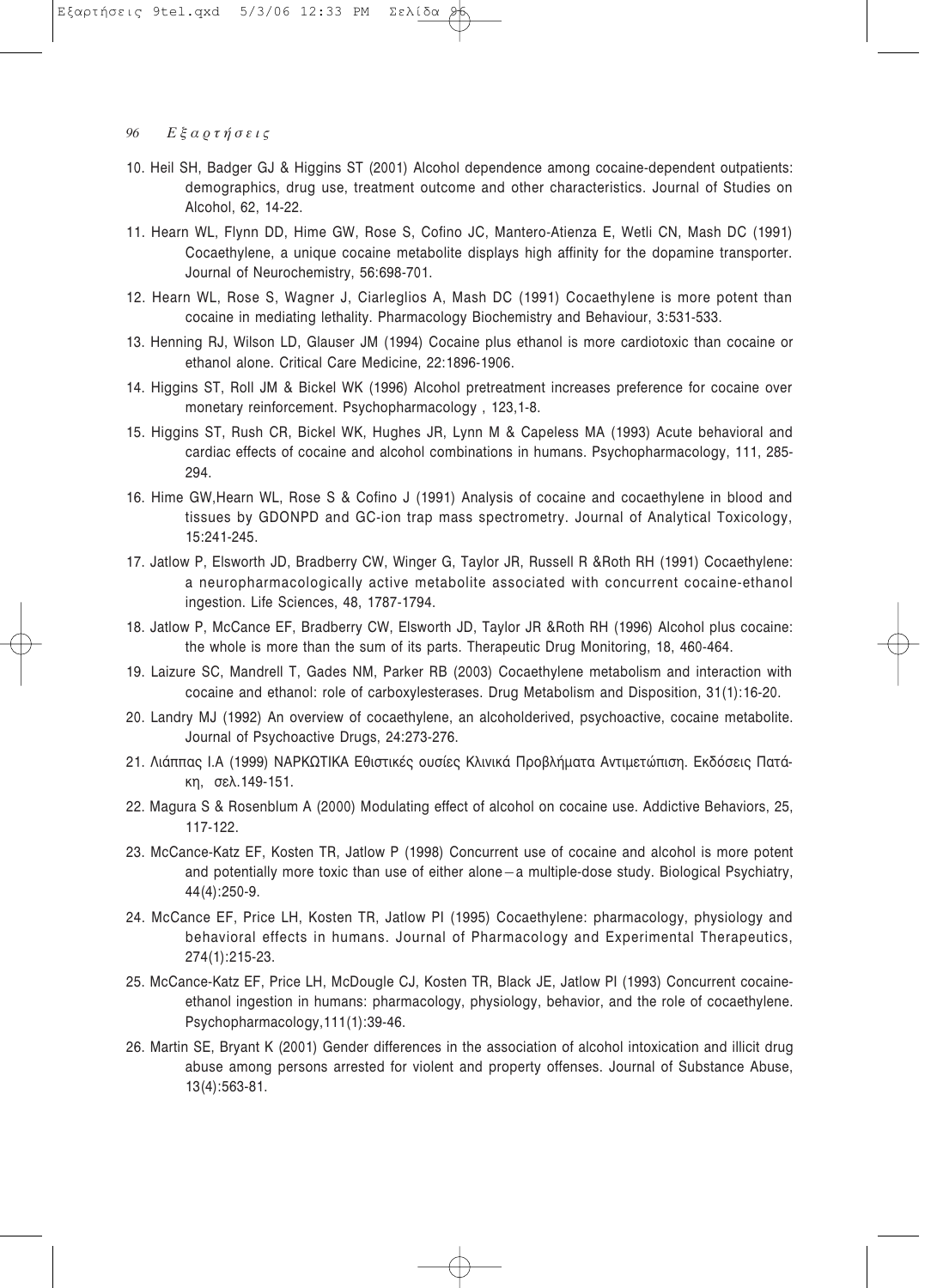Εξαρτήσεις 9tel.gxd 12:33 PM  $5/3/06$  $\Sigma \Sigma \Sigma \Lambda$ íðo

- 27. Miller NS, Giannini AJ (1991) Drug misuse in alcoholics. International Journal of Addictions, 26(8):851-7.
- 28. Oslin DW, Pettinati HM, Nolpicceli JR, Wolf AL, Kampmann KM, O'Brien CP (1999) The effects of naltrexone on alcohol and cocaine use in dually addicted patients. Journal of Substance Abuse Treatment, 16(2):163-7.
- 29. Pennings EJ, Leccese AP, Wolff FA (2002) Effects of concurrent use of alcohol and cocaine. Addiction,  $97(7):773-83.$
- 30. Perez-Reyes M (1994) The order of drug administration: its effects on the interaction between cocaine and ethanol. Life Science, 55(7):541-50.
- 31. Ritz MC, Kuhar MJ & George FR (1992) Molecular mechanisms associated with cocaine effects. Possible relationships with effects of ethanol. Recent Developments in Alcoholism, 10, 273-302.
- 32. Robinson JE, Heaton RK, O;Malley SS (1999) Neuropsychological functioning in cocaine abusers with and without alcohol dependence. Journal of International Neuropsychological Society, 5(1):10-9.
- 33. Roy A (2001) Characteristics of cocaine-dependent patients who attempt suicide. American Journal of Psychiatry, 158(8):1215-9.
- 34. Salloum IM, Daley DC, Cornelius JR, Kirisci L & Thase ME (1996) Disproportionate lethality in psychiatric patients with concurrent alcohol and cocaine abuse. American Journal of Psychiatry, 153 953-955.
- 35. Signs SA, Dickey-White HI, Nanek NW, Perch S, Schechter MD & Kulics AT (1996) The formation of cocaethylene and clinical presentation of ED patients testing positive for the use of cocaine and alcohol. American Journal of Emergency Medicine, 14,665-670.
- 36. Substance Abuse and Mental Health Services Administration (1999) National Household Survey on Drug Abuse: Main Findings 1997. Washington, DC: Government Printing Office.
- 37. Nolkow ND & Fowler JS (1994) Brain-imaging studies of the combined use of cocaine and alcohol and of the pharmacokinetics of cocaethylene. NIDA Research Monograph, 138, 41-56.
- 38. Nolkow ND, Wang GJ, Fowler JS, Franceschi D, Thanos PK, Wong C, Gatley SJ, DingYS, Molina P, Schlyer D, Alexoff D, Hitzemann R, Pappas N (2000) Cocaine abusers show a blunted response to alcohol intoxication in limbic brain regions. Life Science, 66(12):PL161-7.
- 39. Walsh D, Hingson RW, Merrigan DM, Cupples LA, Levenson SM & Coffman GA (1991) Associations between alcohol and cocaine use in a sample of problem-drinking employees. Journal of Studies on Alcohol, 52, 17-25.
- 40. Wilson LD, French S (2002) Cocaethylene's effects on coronary artery blood flow and cardiac function in a canine model. Journal of Toxicology and Clinical Toxicology, 40(5):535-46.
- 41. Wiseman EJ & McMillan DE (1996) Combined use of cocaine with alcohol or cigarettes. American Journal of Drug and Alcohol Abuse, 22, 577-587.
- 42. Wozniak KM & Linnoila M (1992) Recent advances in pharmacological research on alcohol. Possible relations with cocaine. Recent Developments in Alcoholism, 10, 235-272.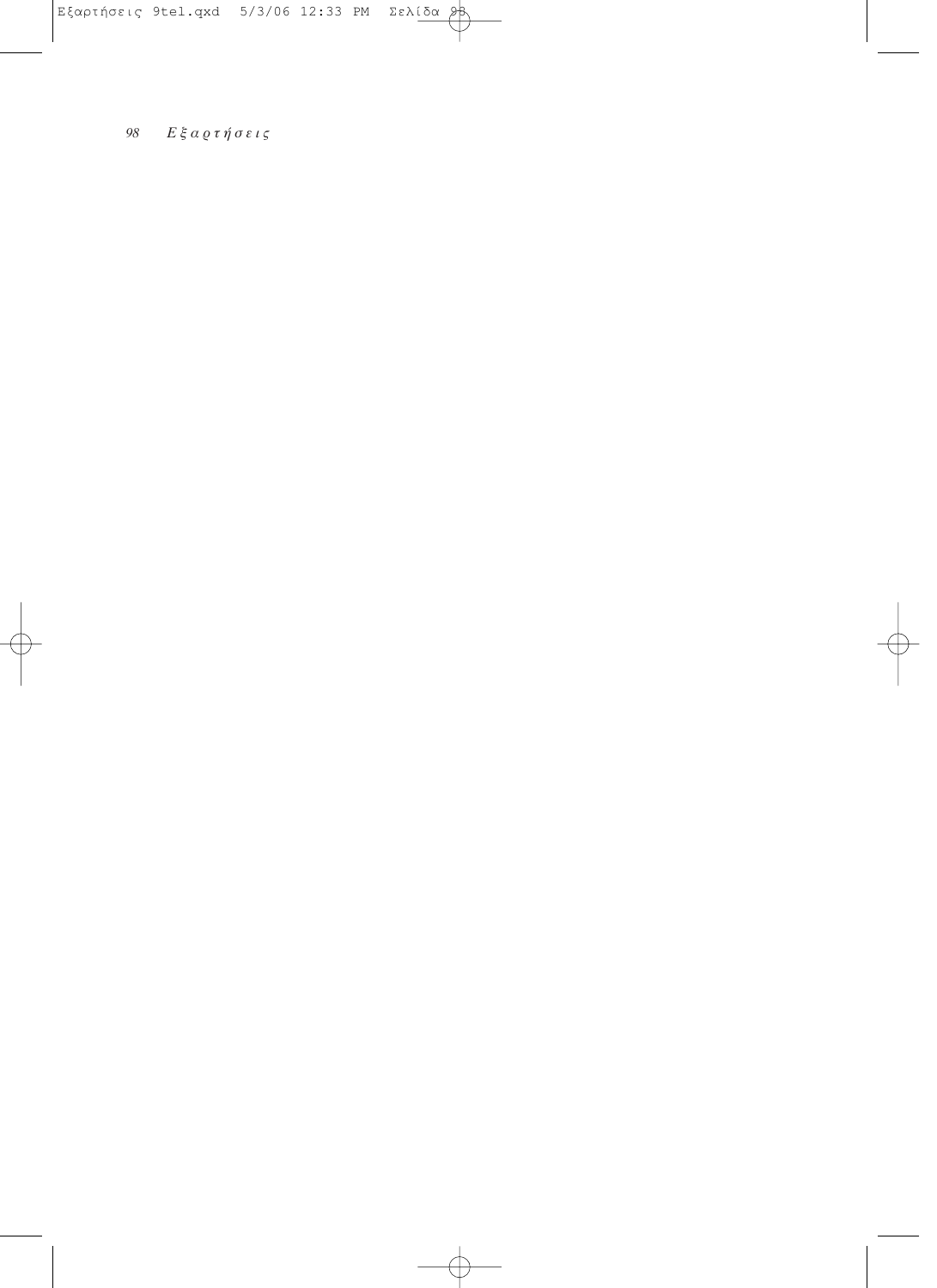$E \xi a \varrho \tau \eta \sigma \varepsilon \iota$ ς 99

# E | A | K O | A O | E P O M A<br>L E T 'S F O C U S O N ...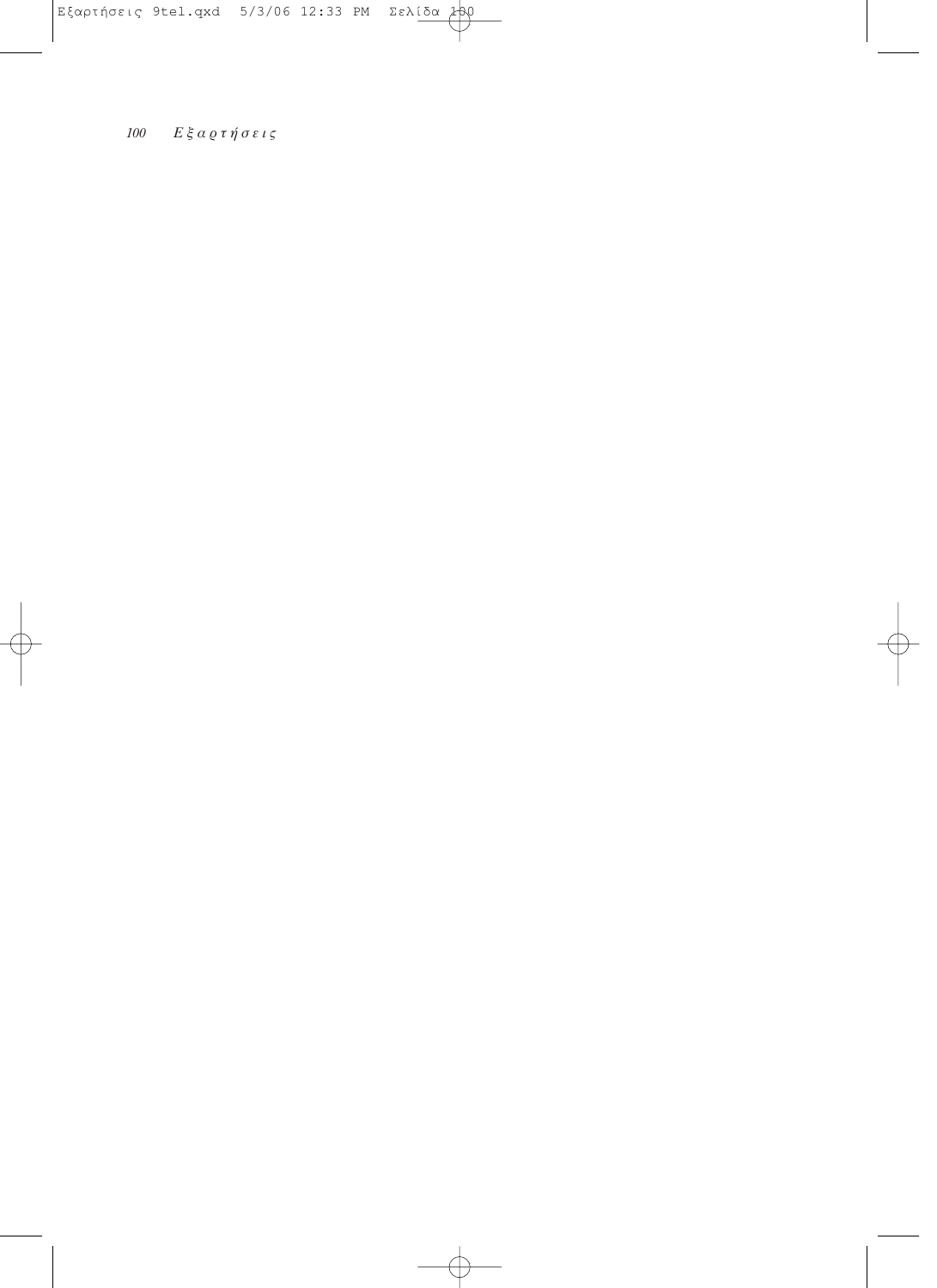### $E$ ξαρτήσεις 101

### Εξαρτήσεις 9tel.qxd 5/3/06 12:33 PM Σελίδα

ΣΤΟ ΑΛΚΟΟΛ - ΑLCOHOL

Αυστραλία και αλκοόλ: Συντηρώντας το μύθο Australia and alcohol: living down the legend  $[\sigma. 102]$ 

Γαλλία: Το αλκοόλ σήμερα France: alcohol today  $[\sigma. 113]$ 

Ηνωμένο Βασίλειο: Το αλκοόλ σήμερα United Kingdom: alcohol today  $[ $\sigma$ . 121]$ 

Ινδία: Αλκοόλ και δημόσια υγεία India: alcohol and public health  $[\sigma. 125]$ 

Ανάπτυξη αποτελεσματικών παρεμβάσεων με βάση τα ερευνητικά δεδομένα για εφήβους που αντιμετωπίζουν διαταραχές από τη χρήση αλκοόλ Developing effective evidence based interventions for adolescents with alcohol use disorders  $\sigma$ . 1361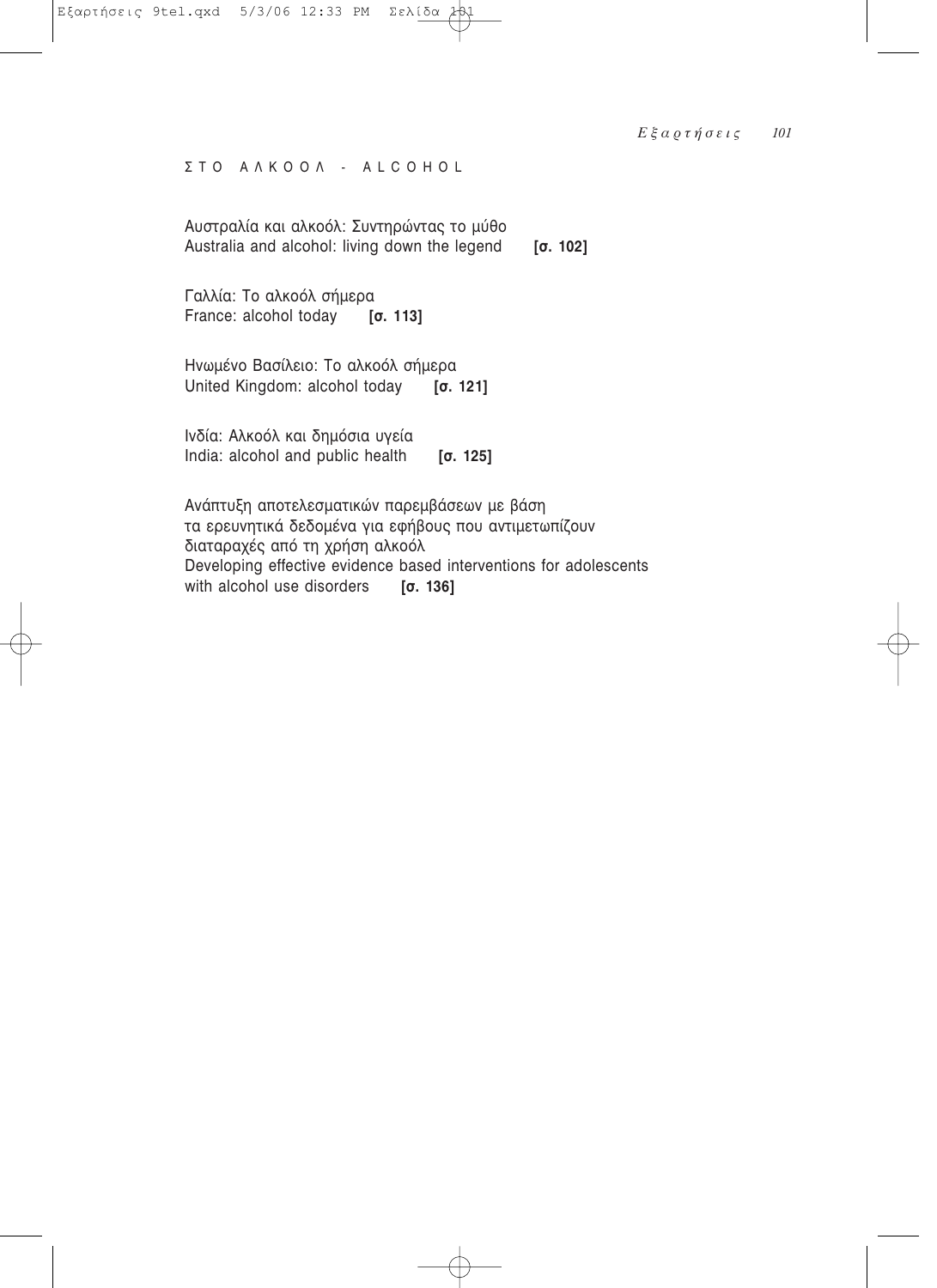*Aυστραλία και αλκοόλ: Συντηρώντας το μύθο* RICHARD MIDFORD\*

*Μετάφραση Γεωργία Χριστοφίλη Translation Georgia Christofili* 

### Η ΠΕΡΙΟΔΟΣ ΤΗΣ ΑΠΟΙΚΙΟΚΡΑΤΙΑΣ

Σε μια μελέτη για την ανάδυση της εθνικής ταυτότητας της Αυστραλίας ο Ward (1978) σχολίασε σχετικά με την κατανάλωση αλκοόλ από τους πρώτους αποίκους:

«Κρίνοντας από τις σύγχρονες αναφορές, κανένας λαός στον πλανήτη δεν είχε ποτέ μεγαλύτερη κατά κεφαλή κατανάλωση αλκοόλ» (σελ. 59)

- Αυτή η εικόνα του Αυστραλού που κάνει μεγάλη κατανάλωση αλκοόλ αποτελεί πλέον μέρος του μύθου της Αυστραλίας και έχει ρίζες στην πρώτη περίοδο των αποικιών. Μόλις αποβιβάστηκαν οι κατάδικοι από τον Πρώτο Στόλο, δόθηκε σε όλους μια ειδική μερίδα ρούμι, και αυτό οδήγησε σε μια νύχτα αλκοόλ και κραιπάλης που όμοιά της δεν υπήρξε στην ιστορία της εγκατάστασης αποικιοκρατών (Freeland 1966).
- Τις πρώτες μέρες της εποίκισης το αλκοόλ είχε πολλές χρήσεις. Τόσο οι κατάδικοι όσο και οι δεσμοφύλακες βρίσκονταν σε ένα σκληρό περιβάλλον, μακριά από το σπίτι τους. Έτσι το αλκοόλ και συγκεκριμένα το ρούμι τους παρείχε διασκέδαση και ενός είδους απόδραση. Τα χρήματα ήταν ελάχιστα και έτσι το ρούμι έγινε μια εναλλακτική μορφή πληρωμής. Οι αξιωματικοί της στρατιωτικής φρουράς έγιναν γνωστοί με το όνομα «Το Στράτευμα του Ρούμι» [Rum Corps]! Έλεγχαν την εμπορική ζωή της αποικίας μέσω του ελέγχου των πωλήσεων του ποτού! Έτσι το αλκοόλ σήμαινε και δύναμη.
- Ωστόσο, η κατανάλωση αλκοόλ την πρώτη περίοδο της αποικιοκρατίας δεν πρέπει να ήταν τόσο έντονη όσο περιγράφεται στο μύθο και στις επιπόλαιες αναλύσεις. Ο Powell (1998) θεώρησε ότι τα στοιχεία για την κατά κεφαλή καθαρή κατανάλωση αλκοόλ ήταν παραπλανητικά, καθώς δεν λάμβαναν υπόψη τα υψηλά ποσοστά ανδρών στον πληθυσμό που έκαναν χρήση αλκοόλ. Στην πραγματικότητα, η κατανάλωση αλκοόλ στις αποικίες δεν διέφερε ιδιαίτερα από την κατανάλωση στις άλλες αγγλοσαξονικές χώρες, και, σύμφωνα με τα σύγχρονα δεδομένα, η ετήσια κατανάλωση ανά άτομο για το διάστημα 1800-04 ήταν 13,1 λίτρα αλκοόλ, ποσότητα που δεν ήταν σημαντική (Powell 1988). Παρόλαυτά, αυτός ο μύθος παραμένει ισχυρή κανονιστική επιρροή για τα άτομα που καταναλώνουν αλκοόλ στις μέρες μας.
- Σίγουρα η κατανάλωση αλκοόλ ήταν ιδιαίτερα υψηλή σε ορισμένες ομάδες στις αποικίες, αλλά μάλλον αποδείχθηκε ιδιαίτερα καταστροφική για τους ίδιους τους ιθαγενείς. Ο Langton (1993) θεώρησε ότι, κατά τη διάρκεια του πρώτου αποικισμού των παραμεθόριων περιοχών στην Αυστραλία, το αλκοόλ χρησιμοποιήθηκε ως μέσο προσέλκυσης των ιθαγενών με σεξουαλικά ανταλλάγματα, ως πληρωμή για εργασία, καθώς και για

<sup>\*</sup> Διεύθυνση Αλληλογραφίας National Drug Research Institute **Curtin University** GPO Box U1987, Perth WA 6845 Australia E-mail: r.midford@curtin.edu.au, E-mail: charles.parry@mrc.ac.za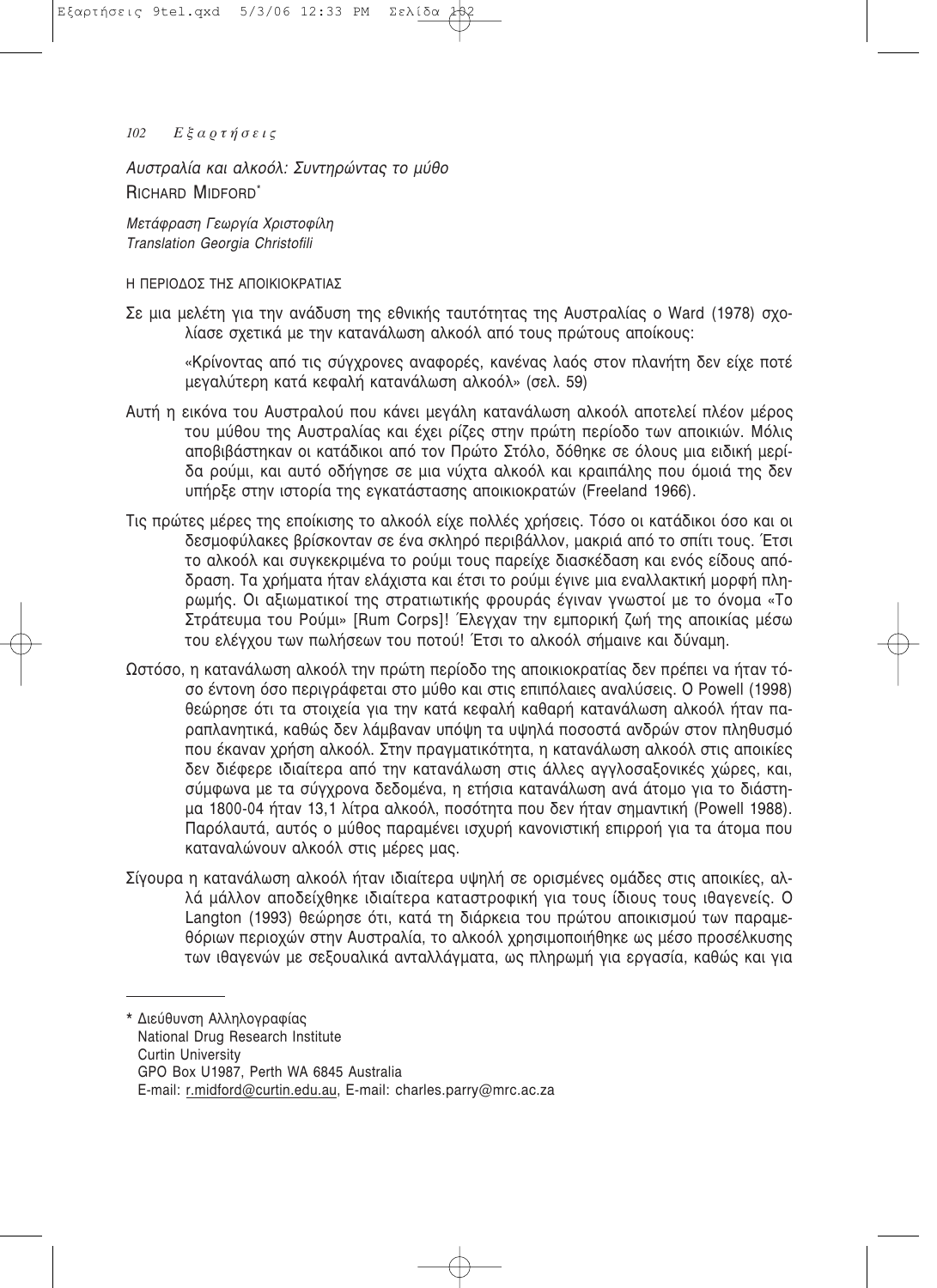την πρόκληση καυγάδων στο δρόμο με στόχο τη διασκέδαση. Το αλκοόλ αποτέλεσε μέρος της διαδικασίας διωγμού, και για περισσότερα από 200 χρόνια μετά το στερεότυπο του «μεθυσμένου ιθαγενή» εξακολουθεί να επηρεάζει τον τρόπο με τον οποίο αντιμετωπίζονται οι ιθαγενείς από την υπόλοιπη κοινωνία της Αυστραλίας.

Καθώς αναπτύχθηκε η Αυστραλία στις αρχές του 19ου αιώνα, χώροι κατανάλωσης αλκοόλ έγιναν τα «μπαρ» ή οι «παμπ». Ήταν ένα αυστηρό περιβάλλον που καθρέφτιζε τον ανδρικό χαρακτήρα και τις φιλοδοξίες για ισονομία της πρώιμης κοινωνίας της Αυστραλίας (Room 1988). Ο Powel (1988) αναφέρει ότι το 1837 το Σύδνεϋ, με πληθυσμό 23.000 κατοίκους, είχε 224 ταβέρνες με άδεια πώλησης αλκοόλ και αρκετά παράνομα καταστήματα πώλησης «γκρογκ» (Grog=είδος ποτού). Η «παμπ» αποτελούσε σημαντικό κοινωνικό χώρο συγκέντρωσης για τον άντρα της εργατικής τάξης σε μια περίοδο με λίγα περιθώρια για διασκέδαση. Ωστόσο, η ανδρική αυτή συντροφιά είχε και τις σκοτεινές πτυχές της: μέθη, βία, βανδαλισμούς και διατάραξη της δημόσιας τάξης. Η υπερβολική και πολύ γρήγορη κατανάλωση αλκοόλ ενισχυόταν με τη συνήθεια «του κεράσματος», κατά την οποία κάθε άντρας μέσα στην παρέα έπρεπε με τη σειρά του να αγοράσει ποτά για ολόκληρη την παρέα. Η πελατεία μεγάλωνε με την προσφορά φτηνού ή δωρεάν φαγητού (Powell 1988). Αυτές οι πρακτικές εξακολουθούσαν να διαμορφώνουν την κατανάλωση αλκοόλ από τους Αυστραλούς μέχρι και το δεύτερο μισό του 20<sup>∞</sup> αιώνα.

### MIA KOINONIA ΠΟΥ ΑΛΛΑΖΕΙ

Εξαρτήσεις 9tel.qxd 5/3/06 12:33 PM Σελίδα

- Η εκβιομηχάνιση και η δημιουργία προαστίων επηρέασαν σημαντικά την κατάσταση στην Αυστραλία προς τα τέλη του 19ου αιώνα. Αυτές οι δυνάμεις έδιναν έμφαση στην εξασφάλιση των υλικών αγαθών και στηρίζονταν ιδιαίτερα στην τάξη, στην αυστηρότητα και στον κομφορμισμό. Οι πολιτιστικές τάσεις στρέφονταν ενάντια στη σοβαρή κατανάλωση αλκοόλ και σε αυτό το κοινωνικό περιβάλλον αυξήθηκαν ιδιαίτερα οι επιρροές του κινήματος της αποχής -μέχρι που τελικά καθιερώθηκε ως η επίσημη και επικρατούσα συνήθεια. Ο Room (1988), ωστόσο, παρατήρησε ότι πάντοτε υπήρχε μια αντίθετη παράδοση και με πολύ αποτελεσματικό τρόπο διακωμώδησε τους ανθρώπους που έτειναν στην ποτοαπαγόρευση ονομάζοντάς τους "wowsers". Ο Αυστραλός ποιητής C.J.Dennis συνέλαβε το χλευαστικό χαρακτήρα του όρου στην περιγραφή του "wowser": Ένας υπερβολικά θρησκόληπτος άνθρωπος ο οποίος παρερμηνεύει τον κόσμο θεωρώντας τον κρατητήριο και τον εαυτό του ως δεσμοφύλακα (Stollznow 2003, p. 5).
- Κανένας ο οποίος διατείνεται ότι είναι υποστηρικτής των αξιών στην Αυστραλία δεν θα ήθελε να θεωρείται "wowser". Αυτή η εικόνα αποτέλεσε σημαντικό ανασταλτικό παράγοντα μέχρι πρόσφατα, το να μιλάει δηλαδή κανείς ανοιχτά για την υπάρχουσα διαθεσιμότητα αλκοόλ (Room 1988).
- Κατά τη διάρκεια αυτής της περιόδου, μειώθηκε σημαντικά η κατά κεφαλή κατανάλωση αλκοόλ, γεγονός το οποίο εν μέρει οφειλόταν στην επιτυχία του κινήματος αποχής, που κατά-Φερε να πείσει τους κυβερνήτες των αποικιών να περιορίσουν τη διαθεσιμότητα αλκοόλ. Το 1880 οι κυβερνήσεις στο NSW και το Κουίνσλαντ απαγόρευσαν την πώληση αλκοόλ την Κυριακή, ενώ το κατώτατο όριο ηλικίας για την αγορά αλκοόλ αυξήθηκε σταδιακά σε όλες τις χώρες στη δικαιοδοσία της Αυστραλίας (Dunstan 1974; Powell 1988). Ωστόσο, το κίνημα αποχής στην Αυστραλία ποτέ δεν κατάφερε να έχει τα ίδια κοινωνικά αποτελέσματα που είχε το αντίστοιχο αμερικάνικο. Ακόμη και η μεγαλύτερή επιτυχία του κινήματος, που ήταν το κλείσιμο των ξενοδοχείων νωρίς κατά τη διάρ-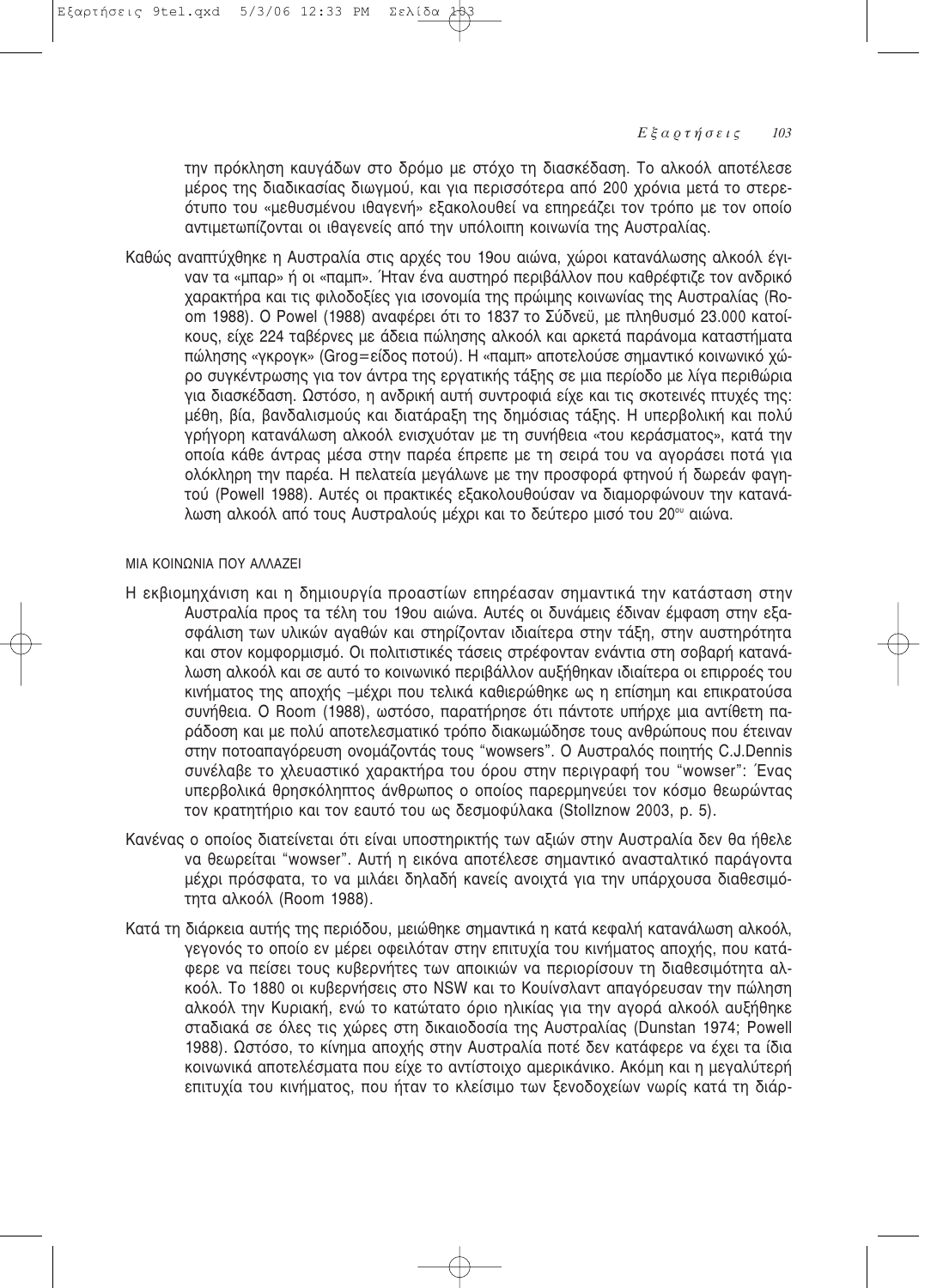κεια του Πρώτου Παγκόσμιου Πολέμου, πραγματοποιήθηκε περισσότερο διότι φαινόταν πιο σωστό να περιοριστούν οι διασκεδάσεις, σε μια περίοδο που οι άντρες της Αυστραλίας πολεμούσαν και έχαναν τη ζωή τους σε χώρες μακρινές, παρά για να τη- $\rho$ ηθεί η υπόσχεση περιορισμού της κατανάλωσης (Grant & Serle 1983).

# ΑΛΛΑΓΈΣ ΣΤΟΝ ΤΡΟΠΟ ΚΑΤΑΝΑΛΩΣΗΣ ΑΛΚΟΟΛ

Η αυξανόμενη επικράτηση της κουλτούρας των προαστίων σε συνδυασμό με την αυστηρή νομοθεσία για τον έλεγχο της διαθεσιμότητας αλκοόλ, σήμαινε ότι η κατανάλωση αλκοόλ θα εξακολουθούσε να μειώνεται στο πρώτο μισό του 20<sup>°</sup> αιώνα. Η περίοδος της Μεγάλης Ύφεσης [Great Depression] πρόσθεσε και οικονομικούς περιορισμούς. Με αυτόν το συνδυασμό οι Αυστραλοί κατανάλωναν λιγότερο από 2,5 λίτρα αλκοόλ ανά άτομο μέχρι το 1932 (Room 1988). Μετά το Δεύτερο Παγκόσμιο Πόλεμο επανήλθε η ευημερία και η κατανάλωση αλκοόλ αυξήθηκε δραματικά μεταξύ του 1945 και 1950. Aπό τις αρχές της δεκαετίας του 1960 μέχρι τις αρχές της δεκαετίας του 1970 παρατηρήθηκε ακόμη μια αύξηση στην κατανάλωση. Η συνολική κατά κεφαλή κατανάλωση αλκοόλ του πληθυσμού παρέμεινε μεταξύ 9,3 έως 9,8 λίτρα καθαρού αλκοόλ κατά το 1973-74 και το 1983-84 και από τότε σταδιακά έχει μειωθεί (World Advertising Research Center Ltd 2004). Επίσης από τον πόλεμο και μετά έχουν αλλάξει οι προτιμήσεις στα ποτά. Το αλκοόλ που καταναλώνεται περισσότερο στην Αυστραλία είναι η μπύρα: τα 5 λίτρα από τη συνολική κατά κεφαλή κατανάλωση αλκοόλ για έναν ενήλικα (9 λίτρα για το 1995-98) (Catalano et al. 2001). Το ποσοστό αλκοολούχων ποτών που καταναλώνεται έχει αυξηθεί μετά τον πόλεμο, αλλά εξακολουθεί να αποτελεί μό-VO TO 15-16% Της συνολικής κατανάλωσης (Room 1988; Catalano et al. 2001). Οι με-Υάλες αλλανές που έχουν πρανματοποιηθεί είναι η αυξημένη κατανάλωση ελαφριού κρασιού, καθώς και η προτίμηση πιο ελαφριάς μπύρας από τη δυνατή. Οι Αυστραλοί Kατανάλωναν 0,9 λίτρα ελαφριού κρασιού το 1956, ποσοστό που αυξήθηκε σε 18,7 λίτρα το 1986 (Commonwealth Department of Health 1988) και έκτοτε παρέμεινε σταθερό. Το 1977, μόνο δύο μάρκες ελαφριάς μπύρας πωλούνταν στα καταστήματα και ουσιαστικά κάλυπταν ένα ελάχιστο μέρος της αγοράς (Room 1988). Ωστόσο, μέχρι το 1995-96 οι ελαφριές μπύρες αποτελούσαν το 18% της συνολικής αγοράς μπύρας, καθώς και το 10% του συνολικού αλκοόλ (Catalano et al. 2001). Όσον αφορά στο σύνολο των αλκοολούχων ποτών αυτό θα αποτελούσε ακόμη μεγαλύτερο ποσοστό στην αγορά. Η πιο πρόσφατη τάση στην κατανάλωση αλκοόλ είναι η ανερχόμενη δημοτικότητα των προκατασκευασμένων αλκοολούχων αναψυκτικών, ιδιαίτερα ανάμεσα στις vεαρές γυναίκες. Μια έρευνα, που έγινε για τη χρήση αλκοόλ από μαθητές της δευτεροβάθμιας εκπαίδευσης στην Αυστραλία, έδειξε ότι το 2003 αυτού του είδους τα ποτά προτιμήθηκαν από το 47% των γυναικών ηλικίας από 12 έως 17 ετών που κατανάλωναν αλκοόλ. Σημειώθηκε δηλαδή αύξηση από το 1999, όπου το αντίστοιχο ποσοστό ήταν 23% (White & Hayman 2004). Η σύγχρονη τάση μείωσης της συνολικής κατανάλωσης οφείλεται σε ένα σύνολο περίπλοκων παραγόντων, που σχετίζονται με τη  $\mu$ εταβαλλόμενη φύση της κοινωνίας στην Αυστραλία, και τις αλλανές στους κανονισμούς για το αλκοόλ. Σε αυτούς τους παράγοντες περιλαμβάνονται: η μεγαλύτερη ενημέρωση για θέματα υγείας, οι καμπάνιες κοινωνικού μάρκετινγκ, οι τυχαίοι έλεγχοι χρήσης αλκοόλ, τα φορολογικά οφέλη από τη μπύρα χαμηλής περιεκτικότητας σε αλ-Κοόλ, οι αλλαγές στους τρόπους κατανάλωσης από τους καταναλωτές και σε έναν πληθυσμό που μεγαλώνει (Room 1988; Carroll 2001; Stockwell 2004). Η αύξηση στην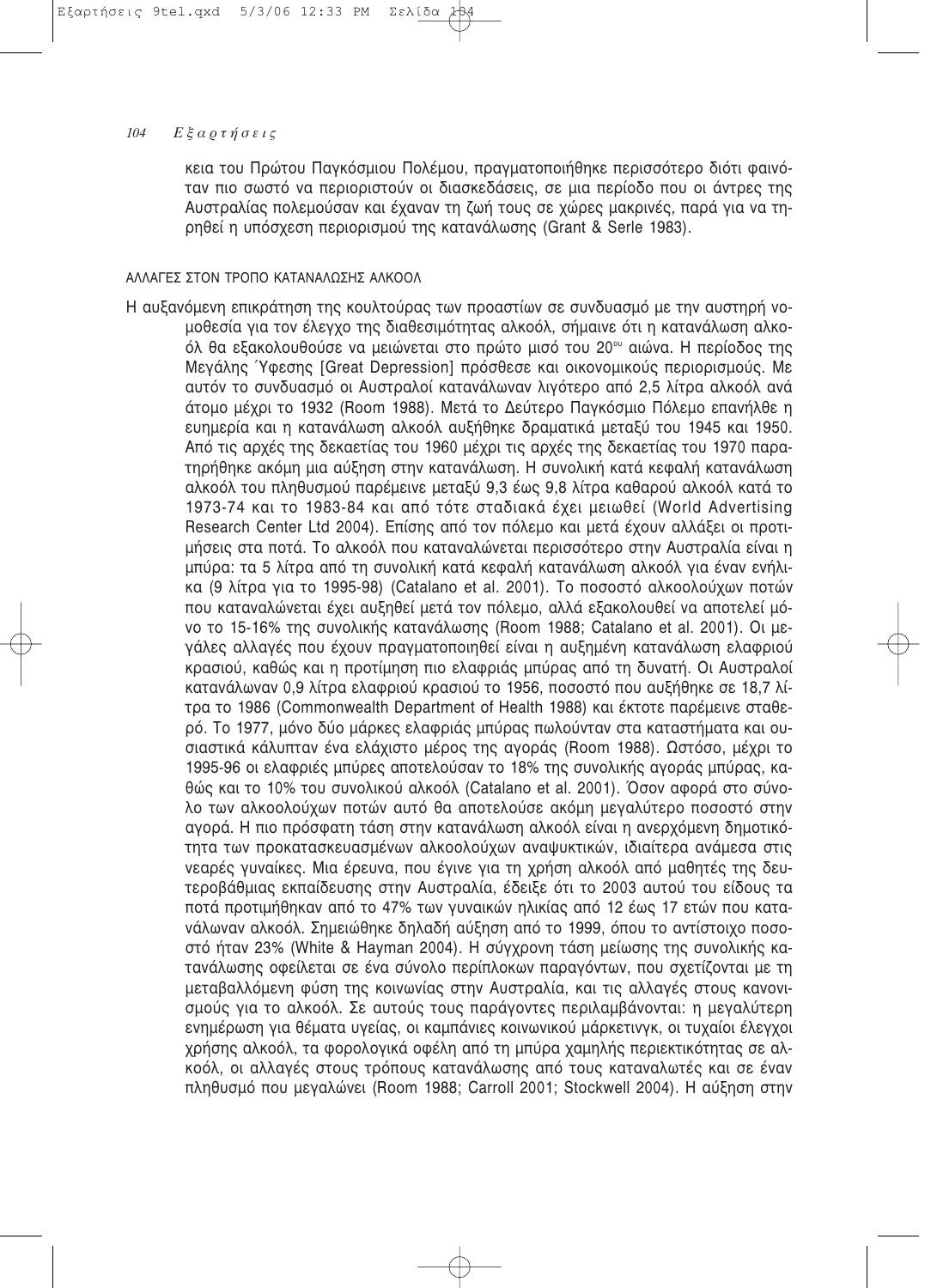κατανάλωση κρασιού οφείλεται κυρίως στη μεγαλύτερη κατανάλωση από τις γυναίκες, καθώς και στη μεγαλύτερη κατανάλωση σε κοινωνικές συγκεντρώσεις, όπως σε γεύματα, όπου συμμετέχουν όλα τα μέλη της οικογένειας (Peele 1997; Room 1988). Επίσης, σημαντικό ρόλο έπαιξαν η ευνοϊκή φορολονία νια το κρασί στις αρχές της δεκαετίας του 1970 (Stockwell 2004). Το κίνητρο για τη στροφή στην κατανάλωση μπύρας χαμηλής περιεκτικότητας σε αλκοόλ είναι πιθανό να αποτελεί ο συνδυασμός της χαμηλής τιμής, και της επιθυμίας να μην υπερβαίνονται τα όρια ποσότητας αλκοόλ στο αίμα κατά την οδήγηση (Smith 1987). Η δημοτικότητα των αλκοολούχων αναψυ-KΤΙΚών στις νεαρές γυναίκες δείχνει να οφείλεται σε παράγοντες όπως η διαφήμιση και η καλή γεύση, αν και οι έρευνες που ασχολήθηκαν με αυτό είναι λίγες (Australian Divisions of General Practice 2003).

### ΠΟΙΟΣ ΔΙΑΤΡΕΧΕΙ ΜΕΓΑΛΥΤΕΡΟ ΚΙΝΔΥΝΟ:

Εξαρτήσεις 9tel.qxd 5/3/06 12:33 PM Σελίδα

- Το 2001-02, η Αυστραλία με συνολική κατά κεφαλή κατανάλωση αλκοόλ 703 λίτρα ταξινομήθηκε 23η στον κόσμο (World Advertising Research Center Ltd 2004). Αυτή η ταξινόμηση είναι αρκετά καλή και καθρεφτίζει μια σταθερή βελτίωση στη σχετική κατάταξη της Αυστραλίας μέσα στα χρόνια. Ωστόσο, αυτό το απλό στατιστικό στοιχείο υποκρύπτει μεγάλες διαφορές στα επίπεδα και στους τρόπους κατανάλωσης αλκοόλ, καθώς και στη βλάβη που σχετίζεται με αυτό.
- Το 2001 ο κίνδυνος χρόνιας βλάβης αφορούσε το 44,2% του συνολικού αλκοόλ που καταναλωνόταν στην Αυστραλία. Ενώ μόλις το 62% της κατανάλωσης αλκοόλ ενείχε τον κίνδυνο οξείας βλάβης (Chikritzhs et al. 2003). Η υπερβολική κατανάλωση αλκοόλ, σε μια μεμονωμένη περίσταση, ή η εσκεμμένη χρήση με στόχο τη μέθη είναι ιδιαίτερα συνηθισμένη συμπεριφορά για τους νεαρούς Αυστραλούς. Ενώ υπάρχουν και κάποιοι ιθαγενείς, που κάνουν προβληματική χρήση αλκοόλ. Αν και το ποσοστό των ιθαγενών που καταναλώνουν αλκοόλ (62%) είναι χαμηλότερο από αυτό του γενικού πληθυσμού (72%), όσοι από αυτούς πίνουν υιοθετούν πιο επικίνδυνες συμπεριφορές. Έτσι για παράδειγμα από τους ιθαγενείς το 60% των ανδρών και το 38% των γυναικών ανέφεραν ότι πίνουν, συνήθως, 9 ή περισσότερα ποτά, όταν καταναλώνουν αλκοόλ, σε σύγκριση με το 5% των ανδρών και το 1% των γυναικών του γενικού πληθυσμού που ανέφεραν παρόμοια χρήση (Saggers & Gray 1998). Τα ποσοστά νοσηρότητας και θνησιμότητας από το αλκοόλ στον πληθυσμό των ιθαγενών είναι αντιστοίχως δυσανάλογα.
- Υπάρχουν αρκετές διαφορές στην κατανάλωση και τις βλάβες που προκαλούνται σε διαφορετικές περιοχές (Chikritzhs et al. 1999; Catalano et al. 2001). Οι βόρειες περιοχές είχαν την υψηλότερη κατά κεφαλή κατανάλωση αλκοόλ στα ενήλικα άτομα το 1995-96 με 13,6 λίτρα καθώς επίσης και τα υψηλότερα ποσοστά θνησιμότητας από το αλκοόλ. 4,6/10.000 άνδρες και 2,61/10.000 γυναίκες. Για να υπάρχει σύγκριση, η κατά κεφαλή κατανάλωση αλκοόλ από ενήλικα άτομα την ίδια περίοδο στη Βικτώρια ήταν 7,5 λίτρα Kαι το ποσοστό θνησιμότητας 1,14/10.000 για τους άνδρες και 0,24/10.000 για τις γυναίκες. Σημαντικές είναι επίσης οι διαφορές ανάμεσα στις αγροτικές περιοχές και στις μεγαλουπόλεις, τόσο στην κατανάλωση όσο και στις βλάβες που προκαλούνται. Aυτές οι διαφορές είναι πιο εμφανείς στη Δυτική Αυστραλία. Σε μια συγκεκριμένη πεpιοχή ο Midford και οι συνεργάτες του το 1998 υπολόγισαν ότι το 1991-92 η κατά κε-Φαλή κατανάλωση αλκοόλ στους ενήλικες άνδρες ήταν 39,45 λίτρα, το οποίο αντιστοιχεί σε κατανάλωση 8,5 τυποποιημένων ποτών την ημέρα.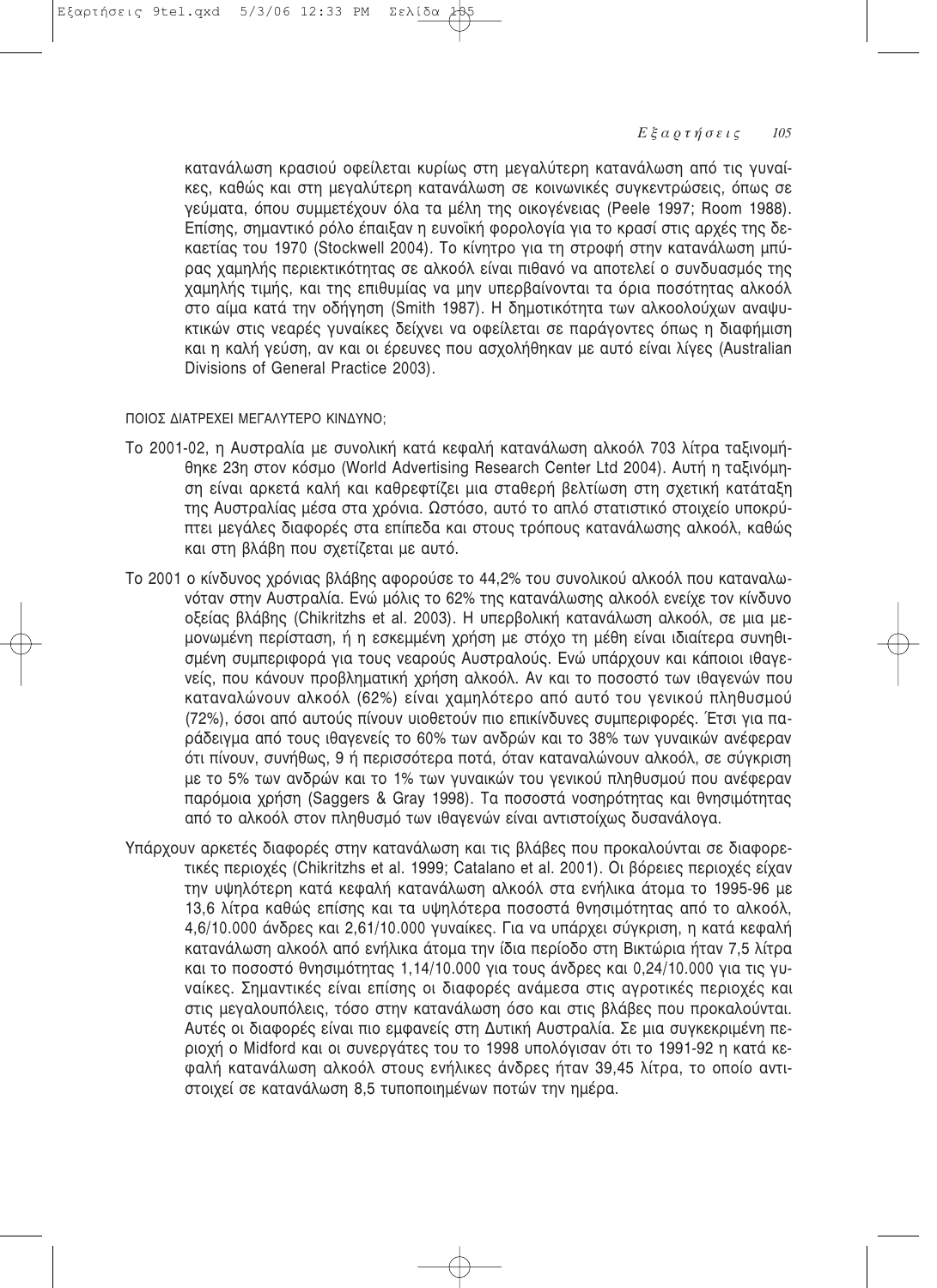### ΤΟ ΕΥΡΟΣ ΤΗΣ ΒΛΑΒΗΣ

- Στην Αυστραλία, τα ατυχήματα στους δρόμους είναι η κυριότερη αιτία θανάτου που σχετίζεται με το αλκοόλ, και ακολουθούν οι αυτοκτονίες. Η θνησιμότητα από οξείες καταστάσεις μειώθηκε τη δεκαετία του 1990 περίπου σε ποσοστό 30%. Η κίρρωση του ήπατος, λόγω της χρήσης αλκοόλ, βρίσκεται υψηλότερα στον κατάλογο των χρόνιων παθήσεων από τη μακροχρόνια χρήση αλκοόλ που οδηγεί στο θάνατο και ακολουθείται από τον καρκίνο. Η θνησιμότητα από τη χρόνια χρήση είναι ήδη σημαντικά χαμηλότερη σε σχέση με τη θνησιμότητα που οφείλεται σε οξείες καταστάσεις, η οποία μειώθηκε στο μισό μέσα στη δεκαετία του 1990. Συνολικά, ο πρόωρος θάνατος που προκαλούνταν από επικίνδυνη κατανάλωση αλκοόλ, σήμαινε συνολική μείωση της ζωής κατά 19 χρόνια (Chikritzhs et al. 2003).
- Οι εισαγωγές στα νοσοκομεία που οφείλονταν σε οξείες καταστάσεις, προκλήθηκαν κατά κύριο λόγο από πτώσεις λόγω υπερβολικής κατανάλωσης αλκοόλ, από αλκοολική ψύχωση και από επίθεση. Η θνησιμότητα από οξείες καταστάσεις έχει αυξηθεί ελαφρά από τις αρχές του 1990, όμως αυτό πιθανά αποτελεί ένα τεχνητό αποτέλεσμα που προκλήθηκε από μια αλλαγή στα κριτήρια επιλογής. Οι εισαγωγές στα νοσοκομεία, λόγω της μακροχρόνιας χρήσης αλκοόλ, οφείλονται στην εξάρτηση από το αλκοόλ και ακολουθούνται από μια ομάδα χρόνιων προβλημάτων υγείας και την κίρρωση του ήπατος. Η θνησιμότητα που οφείλεται σε χρόνιες παθήσεις, οι οποίες σχετίζονται με το αλκοόλ, έχει αλλάξει ελάχιστα από τις αρχές της δεκαετίας του 1990. Κατά μέσο όρο 67.275 άτομα νοσηλεύονται σε νοσοκομεία της Αυστραλίας, κάθε χρόνο, εξαιτίας της επικίνδυνης κατανάλωσης αλκοόλ (Chikritzhs et al. 2003).
- Οι Collins & Lapsley (2002) εκτιμούν ότι το 1998-99 το κοινωνικό κόστος από την κατάχρηση αλ-ΚΟΌλ στην Αυστραλία ήταν περίπου A\$7,5 δισεκατομμύρια. Η μειωμένη εργασιακή απόδοση ήταν το μεναλύτερο απτό κόστος, το οποίο ανερχόταν στα A\$1,95 δισεκατομμύpια, ακολουθούμενο από τα τροχαία και την εγκληματικότητα, ενώ το κόστος για τη φροντίδα της υγείας ήταν σχετικά χαμηλότερο και έφτανε στα A\$225 εκατομμύρια.

### ΠΟΙΑ ΕΙΝΑΙ Η ΚΑΛΥΤΕΡΗ ΑΝΤΙΔΡΑΣΗ;

Ο Babor και οι συνεργάτες του (2003) επισήμαναν ότι οι διαφορές ανάμεσα στις χώρες σχετικά με την κατά κεφαλή κατανάλωση αλκοόλ, τους τρόπους κατανάλωσης και τα προβλήματα που σχετίζονται με τη χρήση αλκοόλ, υποδηλώνουν ότι οι εθνικές πολιτικές και τα προγράμματα θα πρέπει να προσαρμόζονται ανάλογα με τις ανάγκες της κάθε κοινωνίας. Σύμφωνα με αυτά υπάρχουν αρκετά σημαντικά στοιχεία από την Αυστραλία πάνω στα οποία μπορεί να βασιστεί η ανάπτυξη μιας εθνικής προσέγγισης. Ωστόσο, η σχέση της Αυστραλίας με το αλκοόλ ξεπερνάει κατά πολύ το σύνολο των στοιχείων του τελευταίου χρόνου. Η ιστορία και η κουλτούρα της χώρας τής προσδίδουν μια μοναδική ταυτότητα παγκοσμίως. Αυτοί οι παράγοντες διαμορφώνουν τον τρόπο χρήσης του αλκοόλ, τις συνέπειες που έχει η χρήση του, καθώς και τους τρόπους με τους οποίους πιθανότερα μπορούν να περιοριστούν τα προβλήματα που προκύπτουν. Σύμφωνα με τα παραπάνω, οι κοινωνικές προσεγγίσεις οι οποίες έχουν στόχο να μετατρέψουν ό,τι είναι λιγότερο υγιές στη χρήση αλκοόλ σε πιο υγιείς τρόπους κατανάλωσης, οφείλουν να ασχοληθούν με τα πολιτιστικά στοιχεία που υποστηρίζουν τις υπάρχουσες συνήθειες κατανάλωσης αλκοόλ (Peele 1997).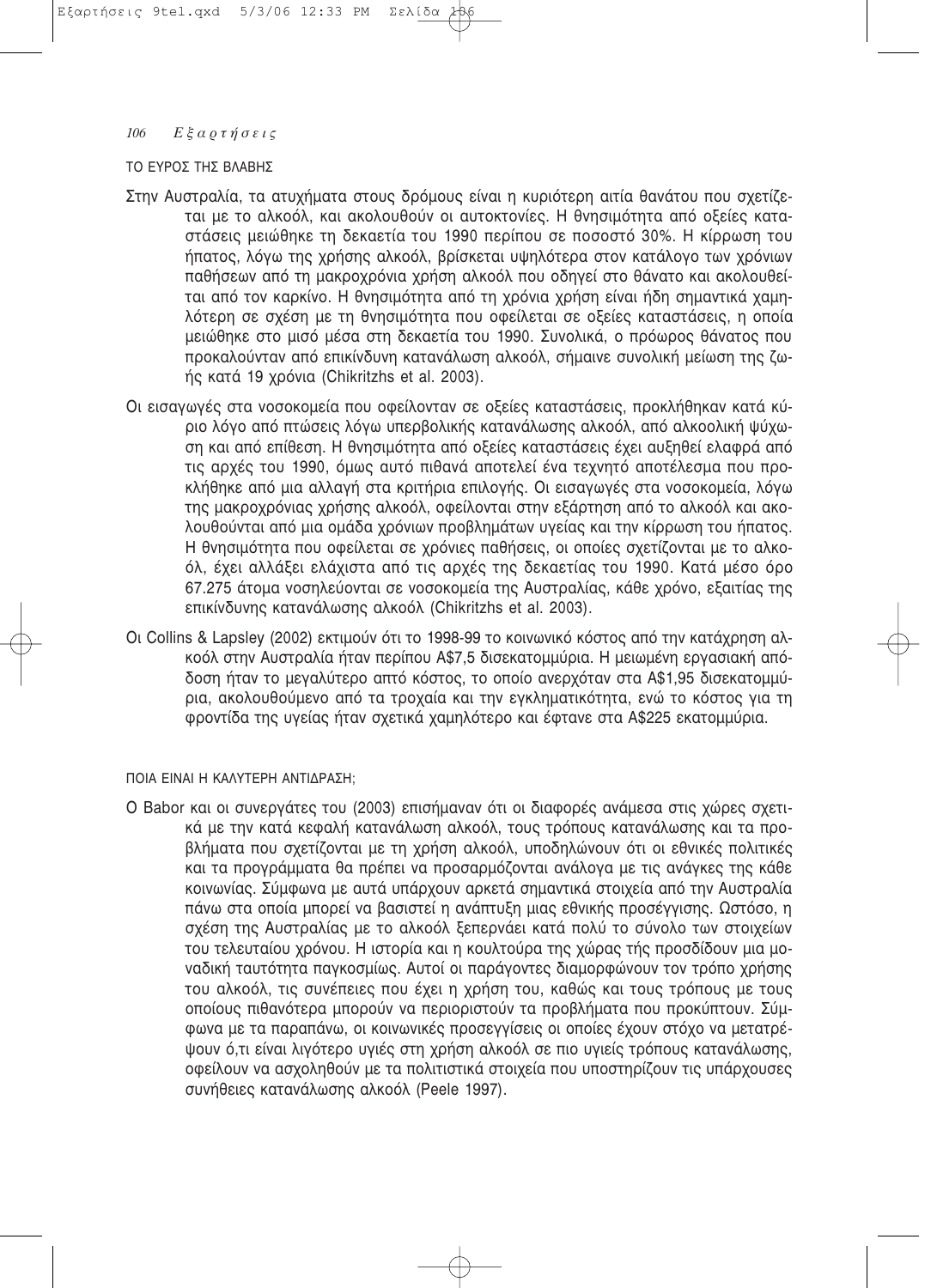- Ο Babor και οι συνεργάτες του έχουν εντοπίσει τις ακόλουθες στρατηγικές που εφαρμόζονται αυτήν την περίοδο, ώστε να μειωθεί η χρήση αλκοόλ και οι συνακόλουθες αρνητικές συνέπειες στην κοινωνία:
	- Επιβολή φορολογίας και κοστολόγησης
	- Κανονισμοί για τη διαθεσιμότητα του αλκοόλ
	- Ρυθμίσεις για τους χώρους κατανάλωσης
	- Αντίμετρα για την οδήνηση υπό την επήρεια αλκοόλ
	- Ρύθμιση της προώθησης του αλκοόλ
	- Στρατηγικές ενημέρωσης και κινητοποίησης
	- Θεραπεία και έγκαιρη παρέμβαση

Παρεμβάσεις που εντάσσονται σε κάποια από αυτές τις κατηγορίες εφαρμόζονται αυτή την περίοδο σε όλες τις περιοχές της Αυστραλίας. Μια συνολική μελέτη, που πραγματοποιήθηκε από το Loxley και τους συνεργάτες του (2004), είχε στόχο τον εντοπισμό των πιο αποτελεσματικών από αυτές.

# ΕΠΙΒΟΛΗ ΦΟΡΟΛΟΓΙΑΣ ΚΑΙ ΚΟΣΤΟΛΟΓΗΣΗΣ

Η τρέχουσα επιβολή φόρων στα αλκοολούχα ποτά δείχνει την πραγματική περιεκτικότητα σε αλκοόλ της μπύρας και των ποτών και αυτό φαίνεται να αποτελεί έναν παράγοντα που συμβάλλει στη μείωση της κατανάλωσης και των συνεπειών, ενθαρρύνοντας την κατανάλωση αλκοολούχων ποτών με χαμηλή περιεκτικότητα σε αλκοόλ (Loxley et al. 2004; Stockwell 2004). Ωστόσο, η φορολογία του κρασιού γίνεται με βάση την αξία του, κάτι που δίνει τη δυνατότητα το χύμα κρασί να πωλείται σε πολύ χαμηλές τιμές. Η διαθεσιμότητα ποτών με αυτήν τη χαμηλή περιεκτικότητα αλκοόλ οφείλεται σε παλαιότερα μέτρα που είχαν ως στόχο την ενίσχυση της βιομηχανίας παραγωγής κρασιού στην Αυστραλία. Ωστόσο, στη σημερινή εποχή για πολλές περιοχές είναι ιδιαίτερα αυξημένες οι αρνητικές συνέπειες που σχετίζονται με τη χρήση αλκοόλ (Stockwell et al. 1998). Πάντως υπάρχει μια δυναμική -όχι ωστόσο δημοφιλής- προσπάθεια μείωσης της βλάβης, μέσω της επιβολής ενός γενικού συστήματος φορολογίας με διαβαθμίσεις ανάλογα με την περιεκτικότητα σε αλκοόλ (Alcohol & Other Drugs Council of Australia 2003).

### ΚΑΝΟΝΙΣΜΟΙ ΓΙΑ ΤΗ ΔΙΑΘΕΣΙΜΟΤΗΤΑ ΤΟΥ ΑΛΚΟΟΛ

Η εθνική πολιτική που στοχεύει στον εμπορικό ανταγωνισμό ασκεί πίεση για την απελευθέρωση της πώλησης αλκοόλ από τους τωρινούς περιορισμούς, παρά τις αποδείξεις που υπάρχουν, ότι η αυξημένη διαθεσιμότητα θα οδηγήσει σε αυξημένη κατανάλωση και στις αρνητικές συνέπειες που ακολουθούν. Η πιθανότητα για βελτίωση της δημόσιας υγείας και ασφάλειας μέσω της επιβολής κανονισμών στις άδειες πώλησης αλκοόλ δεν έχει ακόμη αξιοποιηθεί πλήρως και αυτό το ζήτημα θα έρθει στο προσκήνιο, καθώς στα επόμενα χρόνια αρκετές περιοχές της Αυστραλίας αναθεωρούν τη νομοθεσία τους σχετικά με τις άδειες πώλησης αλκοόλ, και θα χρειαστεί να αναπτύξουν καινούργια πολιτική (Alcohol & Other Drugs Council of Australia 2004). Ένα σημαντικό ζήτημα είναι ο βαθμός, στον οποίο οι ανεξάρτητες κοινότητες θα μπορούν να ρυθμίσουν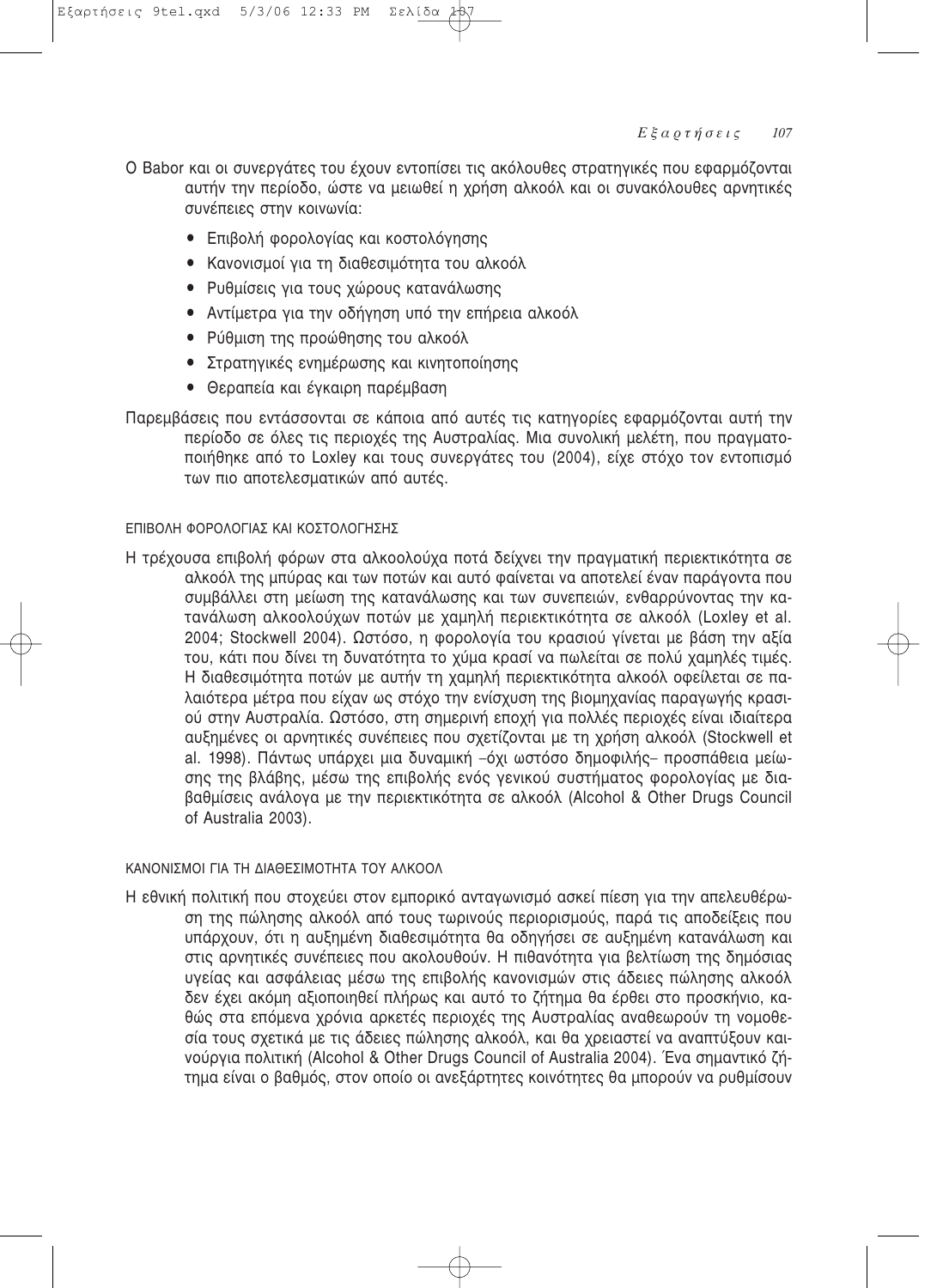τις πωλήσεις αλκοόλ, για να περιοριστεί το επίπεδο των αρνητικών συνεπειών σε τοπικό επίπεδο. Αυτό είναι ιδιαίτερα σημαντικό για τις κοινότητες με μεγάλο πληθυσμό ιθαγενών που έχουν να αντιμετωπίσουν τις συνέπειες από την υπερβολική κατανάλωση αλκοόλ σε ευρεία κλίμακα. Στο συνκεκριμένο σημείο, αξίζει να σημειωθεί πως φάvηκαν αποτελεσματικοί για τη μείωση της κατανάλωσης και της βλάβης οι περιορισμοί όσον αφορά τις ώρες πώλησης και τις απαγορεύσεις της κυκλοφορίας των 4-λιτρων δοχείων κρασιού (Loxley et al. 2004).

### ΡΥΘΜΙΣΕΙΣ ΓΙΑ ΤΟΥΣ ΧΩΡΟΥΣ ΚΑΤΑΝΑΛΩΣΗΣ

Οι συμφωνίες για το αλκοόλ αποτελούν ένα φαινόμενο που συναντάται μόνο στην Αυστραλία και περιλαμβάνει συμφωνίες που έγιναν, για συμμόρφωση σε μία κοινή βάση υπηρεσιών και προώθησης, ανάμεσα σε όσους έχουν άδειες πώλησης αλκοόλ, την αστυνομία, διάφορα συμβούλια και άλλα ενδιαφερόμενα μέρη της κοινότητας. Υπάρχουν στοιχεία που αποδεικνύουν ότι οι συμφωνίες στην τοπική κοινότητα σχετικά με τους τρόπους πώλησης αλκοόλ με ευθύνη μπορούν να περιορίσουν τη βία και την οδήγηση υπό την επήρεια αλκοόλ. Αυτό όμως, μπορεί να συμβεί, μόνο όταν συνοδεύεται από επίσημη πολιτική, και το αποτέλεσμα γίνεται φανερό μετά το πέρασμα κάποιου χρονικού διαστήματος (Homel, McIllwain & Carvolth 2001; Loxley et al. 2004). Η ευθύνη για την πώληση αλκοόλ είναι μια πιο περιοριστική προσέγγιση για την τροποποίηση του χώρου χρήσης αλκοόλ και περιλαμβάνει, συνήθως, αλλαγές στους κανονισμούς λειτουργίας των «μπαρ», για να περιοριστούν τα προβλήματα που σχετίζονται με το συνωστισμό και την παροχή υπηρεσιών. Ακόμη, περιλαμβάνει εκπαίδευση του προσωπικού που εργάζεται στα «μπαρ», ώστε να μπορούν να αναγνωρίζουν τα μεθυσμένα άτομα και να αρνούνται να τα σερβίρουν, εάν αυτό χρειαστεί, και να τους προσφέρουν φαγητό και μη αλκοολούχα ποτά ή ποτά με χαμηλή περιεκτικότητα σε αλκοόλ. Σε αυτές τις περίπτωσεις τα προγράμματα είναι πιο αποτελεσματικά, όταν υποστηρίζονται από τη διεύθυνση και όταν η επιβολή τους είναι αξιόπιστη και ορατή (Loxley et al. 2004).

# ANTIMETPA ΓΙΑ ΤΗΝ ΟΔΗΓΗΣΗ ΥΠΟ ΤΗΝ ΕΠΗΡΕΙΑ ΑΛΚΟΟΛ

Η Αυστραλία εμφανίστηκε στο προσκήνιο των τυχαίων ελέγχων της αναπνοής για χρήση αλκο-<u>όλ σε οδηγούς, εφαρμόζοντας έναν ιδιαίτερα εμφανή και καθαρό, όχι επιλεκτικό, τρό-</u> πο ελέγχου, συνοδευόμενο από τακτικές καμπάνιες στα μέσα μαζικής ενημέρωσης, που καλλιεργούσε την αντίληψη, ότι οι πιθανότητες να εντοπιστεί η παράβαση είναι πάρα πολλές (Loxley et al. 2004). Αυτό αποδείχθηκε ότι είχε ως αποτέλεσμα τη μείωση τόσο της οδήγησης υπό την επήρεια αλκοόλ όσο και των ατυχημάτων, των τραυματισμών και των θανάτων που συνδέονται με αυτό (Homel 1988). Ωστόσο, οι περιορισμοί σε πόρους σημαίνουν ότι το μοντέλο αυτό έχει καλύτερη εφαρμογή στις μεγάλες πόλεις. Η σοβαρή κάλυψη από τα μέσα μαζικής ενημέρωσης είναι πιο δύσκολη και πολυέξοδη στις επαρχιακές περιοχές, επίσης είναι δύσκολο να διατηρηθούν σε υψηλά επίπεδα οι τυχαίοι έλεγχοι αναπνοής. Ωστόσο, γίνονται σοβαρές προσπάθειες για την ανεύρεση μεθόδων, ώστε να προσαρμοστούν καλύτερα οι καμπάνιες για τους τυχαίους ελέγχους αναπνοής στις αγροτικές περιοχές, καθώς η κατανάλωση αλκοόλ είναι υψηλότερη εκεί (Catalano et al. 2001). Επιπλέον, οι άνθρωποι εμπιστεύονται περισσότερο τα ιδιωτικά μέσα μεταφοράς επειδή οι αποστάσεις που διανύονται είναι μεγαλύτερες.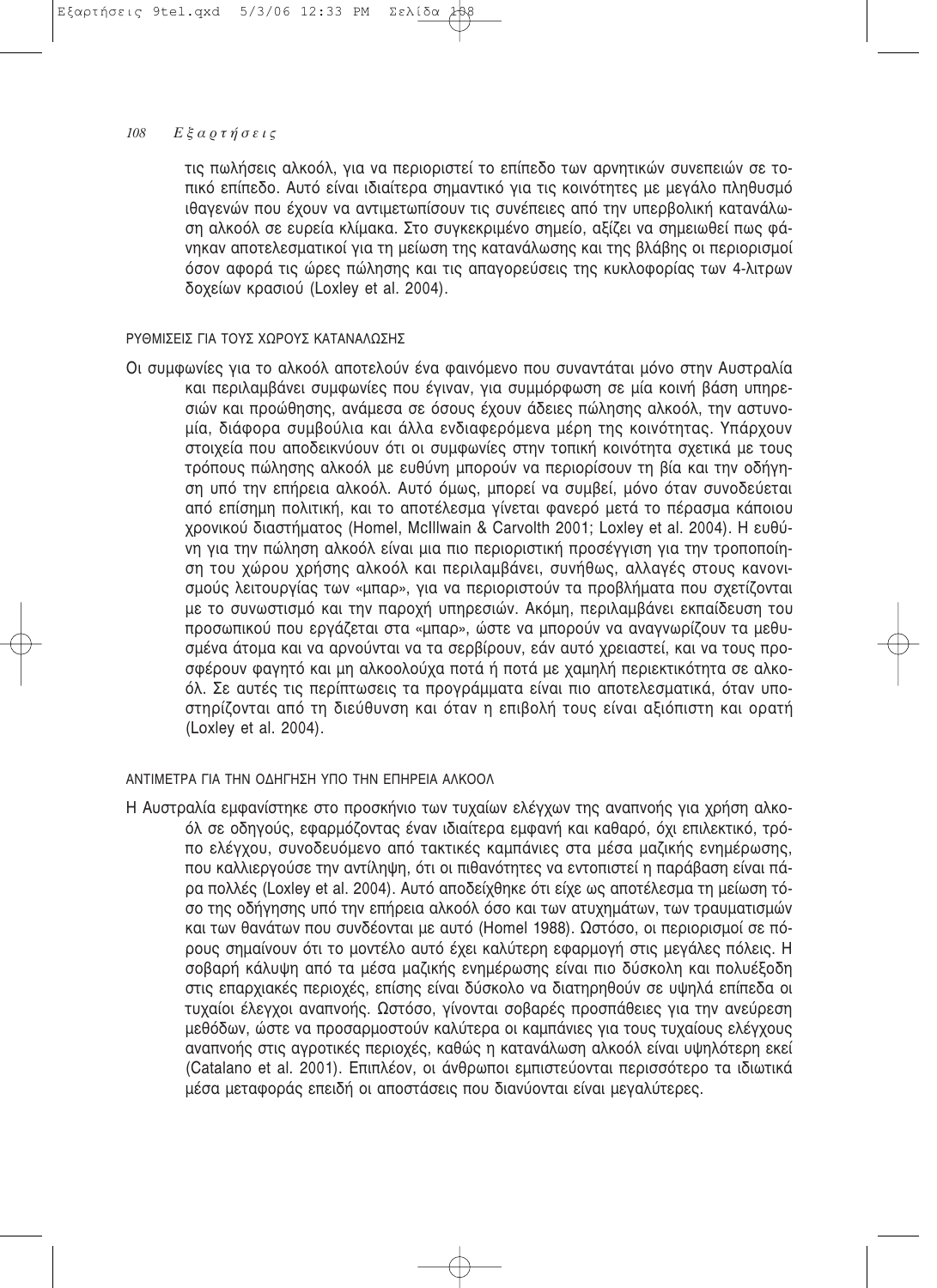### ΡΥΘΜΙΣΗ ΤΗΣ ΠΡΟΩΘΗΣΗΣ ΤΟΥ ΑΛΚΟΟΛ

Στην Αυστραλία, το αλκοόλ προωθείται με ένα συνδυασμό τηλεοπτικών, ραδιοφωνικών, διαδικτυακών και έντυπων διαφημίσεων που συμπεριλαμβάνουν την προώθηση στους χώρους πώλησης καθώς και τη σύνδεση της επωνυμίας με κάποιο αθλητικό γεγονός. Η προώθηση είναι «αυτό-ρυθμιζόμενη», σύμφωνα με τον κώδικα των βιομηχανιών, και δεν πρέπει να αποκλίνει από τη μέτρια και υπεύθυνη κατανάλωση στους ενήλικους και να υιοθετεί στρατηνικές που να προσελκύουν τα παιδιά (Loxlev et al. 2004). Το «αυτόρυθμιζόμενο» αυτό σύστημα προώθησης του αλκοόλ έχει τεθεί υπό αμφισβήτηση από τους Jones & Donovan (2002). Εντόπισαν ότι τόσο οι ειδικοί όσο και οι μη-ειδικοί, που κλήθηκαν να σχολιάσουν τις διαφημίσεις, ήταν περισσότερο διατεθειμένοι να κρίνουν τις διαφημίσεις, για τις οποίες υπήρχαν παράπονα ότι παραβίαζαν τον κώδικα της βιομηχανίας, παρά τις διαφημίσεις που τηρούσαν τις προδιαγραφές του συμβουλίου για τις διαφημίσεις. Αυτήν την περίοδο το σύστημα «αυτό-ρύθμισης» των διαφημίσεων βρίσκεται υπό αναθεώρηση. Έτσι δίνεται τώρα η ευκαιρία να αντιμετωπιστούν οι τρόποι διαφήμισης του αλκοόλ, διασφαλίζοντας το κοινό όφελος, αυξάνοντας τη διαφάνεια στη λήψη αποφάσεων και ενισχύοντας τους μηχανισμούς επιβολής (National Committee for the Review of Alcohol Advertising 2003).

# ΣΤΡΑΤΗΓΙΚΕΣ ΕΝΗΜΕΡΟΣΗΣ ΚΑΙ ΚΙΝΗΤΟΠΟΙΗΣΗΣ

Τα ευρήματα από το πρόγραμμα School Health and Alcohol Harm Reduction Project (SHAHRP) δείχνουν ότι μείωση τόσο στην κατανάλωση όσο και στη βλάβη μπορεί να επιτευχθεί με ένα συνεπές σχολικό πρόγραμμα που βασίζεται σε καθιερωμένες αρχές αποτελεσματικής πρακτικής (McBride et al. 2004). Ωστόσο, η μελλοντική ανάπτυξη της ενημέρωσης για το αλκοόλ στην Αυστραλία δεν είναι καλά προγραμματισμένη. Η ορμή που αποκτήθηκε τη δεκαετία του 1990, μέσω μιας σειράς εθνικών πρωτοβουλιών, χάνεται, καθώς πλέον πραγματοποιούνται πολύ λίγες νέες έρευνες και υλοποιούνται λίγα προγράμματα ανάπτυξης. Δημόσιες καμπάνιες ενημέρωσης έχουν πραγματοποιηθεί από τα μέσα μαζικής ενημέρωσης με κάποια επιτυχία όσον αφορά την αυξημένη ενημέρωση από το μήνυμα της καμπάνιας και την επιθυμητή αλλαγή συμπεριφοράς (Elder et al. 2004; Loxley 2004). Κατά τη διάρκεια μια συγκεκριμένης καμπάνιας, για την οδήγηση υπό την επήρεια αλκοόλ, υπήρξε μείωση στα τροχαία ατυχήματα και αυτό δείχνει να σχετίζεται με το αλκοόλ (Cameron & Newstead 1996).

### ΘΕΡΑΠΕΙΑ ΚΑΙ ΕΓΚΑΙΡΗ ΠΑΡΕΜΒΑΣΗ

Η παροχή θεραπευτικών υπηρεσιών σε ανθρώπους που αντιμετωπίζουν προβλήματα από τη χρήση αλκοόλ αποτελεί αναπόσπαστο μέρος της Εθνικής Στρατηγικής για τα Ναρκωτικά (Ministerial Council on Drug Strategy 2004). Η παροχή υπηρεσιών αποτελεί πρωταρχικά ευθύνη του κράτους ή της πολιτείας, ενώ προγράμματα υλοποιούν τόσο κυβερνητικοί όσο και μη κυβερνητικοί οργανισμοί. Ένας αριθμός μελετών έχει δείξει ότι ορισμένες θεραπείες όχι μόνο είναι αποτελεσματικές, αλλά μειώνουν και το κόστος για τη φροντίδα της υγείας καθώς και άλλες μορφές κόστους (Brown 2001; Shand et al. 2003a). Λεπτομερείς οδηγίες σχετικά με την αποτελεσματική θεραπεία έχουν συγκεντρωθεί, για να παρέχουν έγκυρες και τεκμηριωμένες πληροφορίες στους θεραπευτές για τις θεραπευτικές τους επιλογές (Shand et al. 2003b). Ωστόσο, η σύντομη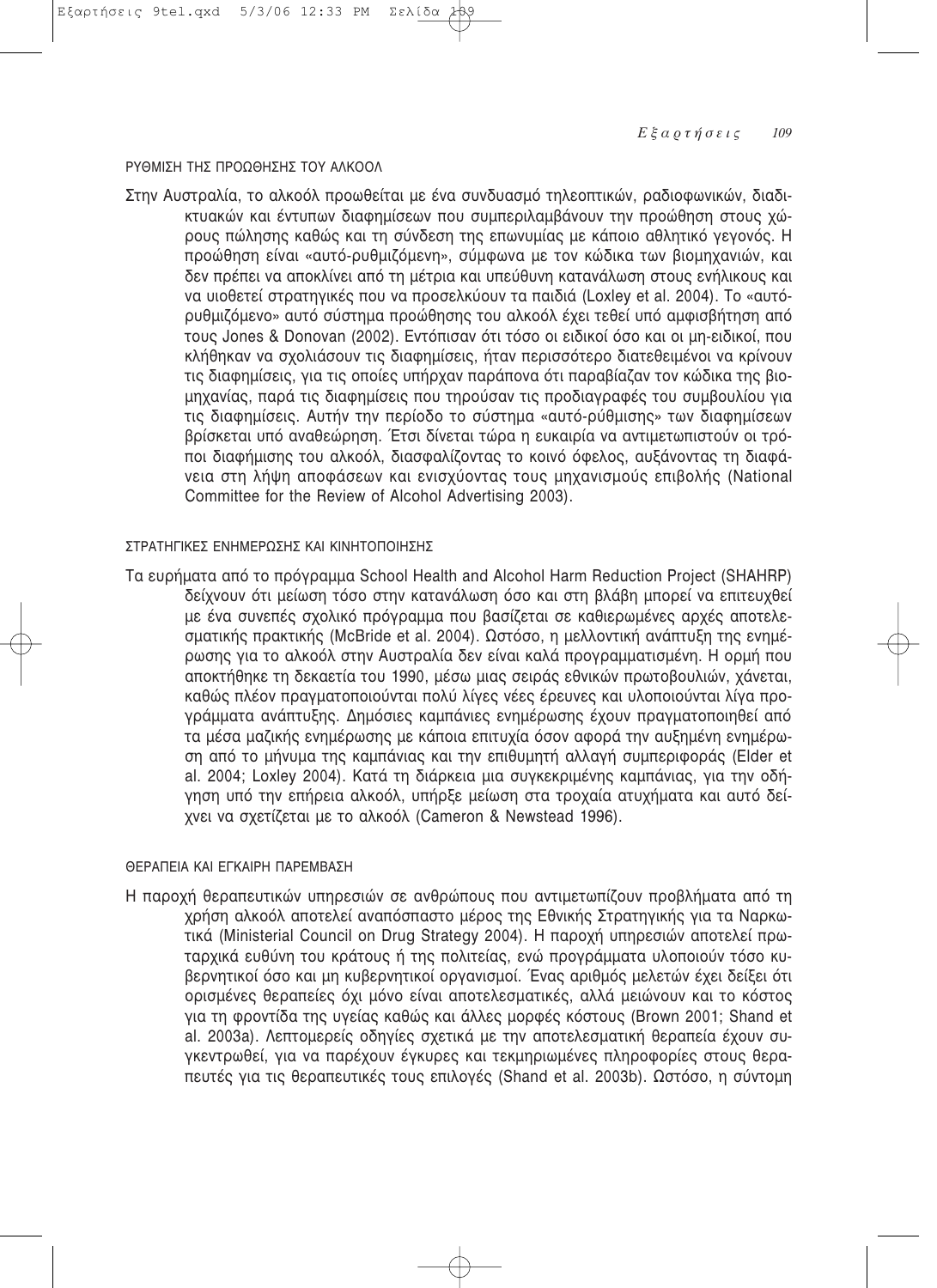θεραπεία έχει επανειλημμένα αναγνωριστεί ως η πιο οικονομική μορφή θεραπείας, λόγω του χαμηλού της κόστους και της ευρείας εφαρμογής της (Heather 2001; Shand et al. 2003a). Καθώς η προσφορά υπηρεσιών υπολείπεται της ζήτησης στην Αυστραλία, υπάρχει σοβαρό ενδεχόμενο για να εξεταστούν τα οφέλη από την πραγματοποίηση διαγνωστικών εξετάσεων και σύντομων παρεμβάσεων σε ευρύτερη κλίμακα. Αυτό όχι μόνο παρέχει την ευκαιρία για περαιτέρω θεραπεία, αλλά είναι ιδιαίτερα αποτελεσματικό για τη θεραπεία της προβληματικής κατανάλωσης αλκοόλ σε προκαταρκτικά στάδια, καθιστώντας περιττή την περαιτέρω πιο εντατική θεραπεία (Roche & Freeman 2004). Τέτοιου είδους προγράμματα μπορούν να εφαρμοστούν σε μη παραδοσιακές θεραπευτικές δομές όπώς τον χώρο εργασίας. Επιπλέον, μπορούν να εστιάσουν σε πληθυσμούς υψηλού κινδύνου, όπως τους νεαρούς άνδρες ή σε χώρους υψηλής κατανάλωσης όπως τις απομακρυσμένες αγροτικές περιοχές.

### ΣΥΜΠΕΡΑΣΜΑΤΑ

- Τα διεθνή στοιχεία δείχνουν ότι η Αυστραλία γενικά αντιμετωπίζει ικανοποιητικά το πρόβλημα του αλκοόλ. Αυτό υποδηλώνει ότι ο συνδυασμός των στρατηγικών που εφαρμόζονται είναι αποτελεσματικός και ότι οι σταδιακές αλλαγές είναι ο πιο σίγουρος δρόμος για περαιτέρω βελτίωση. Η προειδοποίηση του Peele (1997), πως η πολιτιστική αδράνεια μπορεί να αποτελεί εμπόδιο στην αλλαγή είναι ιδιαίτερα σημαντικό στοιχείο. Η κατανάλωση αλκοόλ αποτελεί μέρος του ρομαντικού μύθου που συνδέεται με την Αυστραλία, και υπάρχουν σημαντικά στοιχεία στην ιστορία της Αυστραλίας που αποδεικνύουν ότι ένα ριζοσπαστικό πρόγραμμα μεταρρύθμισης σχετικά με το αλκοόλ μπορεί να προκαλέσει αντίθετα αποτελέσματα -ας προσέξουμε την ονομασία "wowser". Αυτό δεν αποκλείει, αυτομάτως, πιο δυναμικές προσεγγίσεις. Οι τυχαίοι έλεγχοι της αναπνοής αποτελούν παράδειγμα επιτυχημένης κοινωνικής πρακτικής. Η κοινωνική αποδοχή αυτού του μέτρου ήταν πολύ μεγάλη, όμως η παρουσίασή του συνοδεύτηκε από ενημερωτική καμπάνια των μέσων μαζικής ενημέρωσης, που τόνισαν τόσο τη σημασία του προβλήματος όσο και την αποτελεσματικότητα της αντίδρασης (Span 1995). Ομοίως, τέτοιου είδους ριζοσπαστικές παρεμβάσεις πρέπει να προετοιμαστούν για άλλου είδους σημαντικά προβλήματα, όπως δυσλειτουργικές κοινωνικά ομάδες υψηλού κινδύνου, όπως είναι οι νέοι, και μειονοτικές ομάδες, όπως είναι οι ιθαγενείς. Σε αυτές τις περιπτώσεις η ανάγκη είναι μεγαλύτερη και πιο άμεση. Ο βαθμός επίδρασης της παρέμβασης ωστόσο θα πρέπει να ισορροπηθεί με το αποτέλεσμα και το επίπεδο υποστήριξης από το εσωτερικό της ομάδας-στόχου.
- Κατά τις δεκαετίες 1980 και 1990 τα προβλήματα που δημιουργούσε το αλκοόλ δεν έλαβαν την ίδια προσοχή με τα προβλήματα από τη χρήση παράνομων ουσιών, όμως το κλίμα έχει αρχίσει να αλλάζει. Το 2001 η υπερβολική συγκέντρωση ενός νέου φόρου αγαθών και υπηρεσιών που επιβλήθηκε στη μπύρα η οποία σερβιρόταν σε μαγαζιά πώλησης οδήγησε στην καθιέρωση ενός εθνικού προγράμματος χρηματοδότησης για το αλκοόλ, το Ίδρυμα Ενημέρωσης και Επανένταξης από το Αλκοόλ. Αυτός ο οργανισμός έχει αναλάβει το έργο να επιστρέψει στην κοινότητα A\$115 εκατ. από τον επιπλέον φόρο στα επόμενα 4 χρόνια, μέσω προγραμμάτων πρόληψης και επανένταξης (Crosbie 2002). Επίσης, το 2001 δημιουργήθηκε ξεχωριστή Εθνική Στρατηγική για το Αλκοόλ, η οποία προβλέπει μια ευρεία, συντονισμένη προσέγγιση για τη μείωση της βλάβης που σχετίζεται με το αλκοόλ. Αυτή η προσπάθεια συνεχίστηκε ένα χρόνο αρ-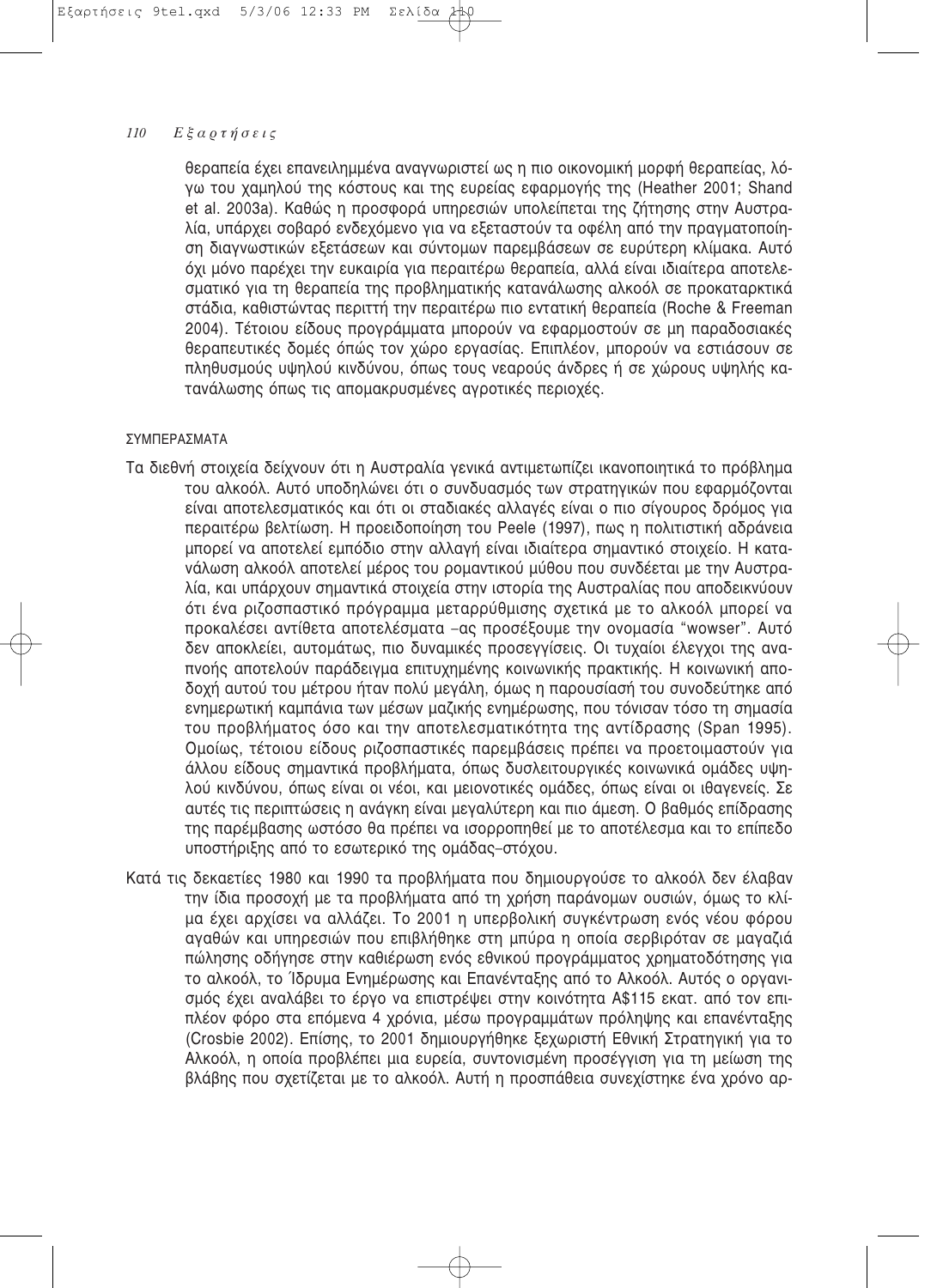γότερα από ένα Εθνικό Πρόγραμμα Ερευνών για το Αλκοόλ, το οποίο αναπτύχθηκε μέσα από μακροσκελείς και επαναλαμβανόμενες διαδικασίες συμβουλευτικής και επεξεργασίας (Ministerial Council on Drug Strategy 2001; Commonwealth of Australia 2002). Παρόλο που αυτές οι προσπάθειες αποτελούν τη βάση για μια συνολική και αξιόλογη προσέγγιση για το αλκοόλ σε εθνικό επίπεδο, η συνέχεια και η εφαρμογή τους ήταν ανεπαρκής. Η Εθνική Στρατηγική για το Αλκοόλ θα αναθεωρηθεί τώρα, και αυτό αποτελεί μια εξαιρετική ευκαιρία όχι μόνο για επανεξέταση των προτεραιοτήτων αλλά και για τη δημιουργία ενός μηχανισμού εφαρμογής και ενός χρονοδιαγράμματος δράσης.

# ΕΥΧΑΡΙΣΤΙΕΣ

Θα ήθελα να ευχαριστήσω την Tanya Chikrintzhs για τα σχόλιά της σε μια παλαιότερη έκδοση αυτού του άρθρου.

### Παραπομπές

- Alcohol and Other Drugs Council of Australia (2003) Alcohol Taxation, Submission to tne NSW Alconol Summit. Canberra: ADCA.
- Alcohol and Other Drugs Council of Australia (2004) Submission to the Productivity Commission Inquiry into National Competition Policy Arrangements. Woden: ADCA.
- Australian Divisions of General Practice (2003) Ready to Drink? Alcopops and Youth Binge Drinking. Available at: http:// www.adgp.com.au/client\_images/10659.doc [accessed 5 October 2004].
- Babor, T. F., Caetano, R., Casswell, S., Edwards, G., Giesbrecht, N., Graham, K. et al. (2003) Alcohol: No Ordinary Commodity Research and Public Policy. Oxford: Oxford University Press. .
- Brown, J. M. (2001) The effectiveness of treatment. In: Heather, N., Peters, T. J. & Stockwell, T., eds. International Handbook of Alcohol Dependence and Problems, pp. 498-508. Chichester: John Wiley and Sons.
- Cameron, M. & Newstead, S. (1996) Mass media publicity supporting police enforcement and its economic value. Paper presented at the Public Health Association of Australia's 28th Annual Conference. September, 1996. Available at: http:// www.monash.edu.au/muarc/reports/papers/media.html [accessed 5 October 2004].
- Carroll, T. (2001) The role of social marketing in preventing harm associated with teenage drinking. The Second International Conference on Drugs and Young People, Melbourne, April, 2001. Available at: http://www.adf.org.au/cyds/2dyp/\_carroll.pdf [accessed 5 October 2004],
- Catalano, P., Chikritzhs, T Stockwell, T., Webb, M Rohlin, C. J. & Dietze, P. (2001) Trends in Per Capita Alcohol Consumption in Australia, 1990/91-1998/9. National Alcohol Indicators Project Bulletin no. 4. Perth: National Drug Research Institute, Curtin University of Technology.
- Chikritzhs, T., Catalano, P., Stockwell, T., Donath, S., Ngo, H., Young, D. et al. (2003) Australian Alcohol Indicators, 1990-2001 Patterns of Alcohol Use and Related Harms for Australian States and Territories. Perth: National Drug Research Institute Curtin University of Technology.
- Chikritzhs, T., Jonas, H., Heale, P., Dietze, P., Hanlin, K. & Stock-well, T. (1999) Alcohol-Caused Deaths and Hospitalisations in Australia, 1990-97. National Alcohol Indicators Project Bulletin no. 1. Perth: National Drug Research Institute, Curtin University of Technology.
- Collins, D. J. & Lapsley, H. M. (2002) Counting the Costs: Estimates of the Social Costs of Drug Abuse in Australia in 1998-9. National Drug Strategy Monograph Series no. 49. Canberra: Commonwealth of Australia.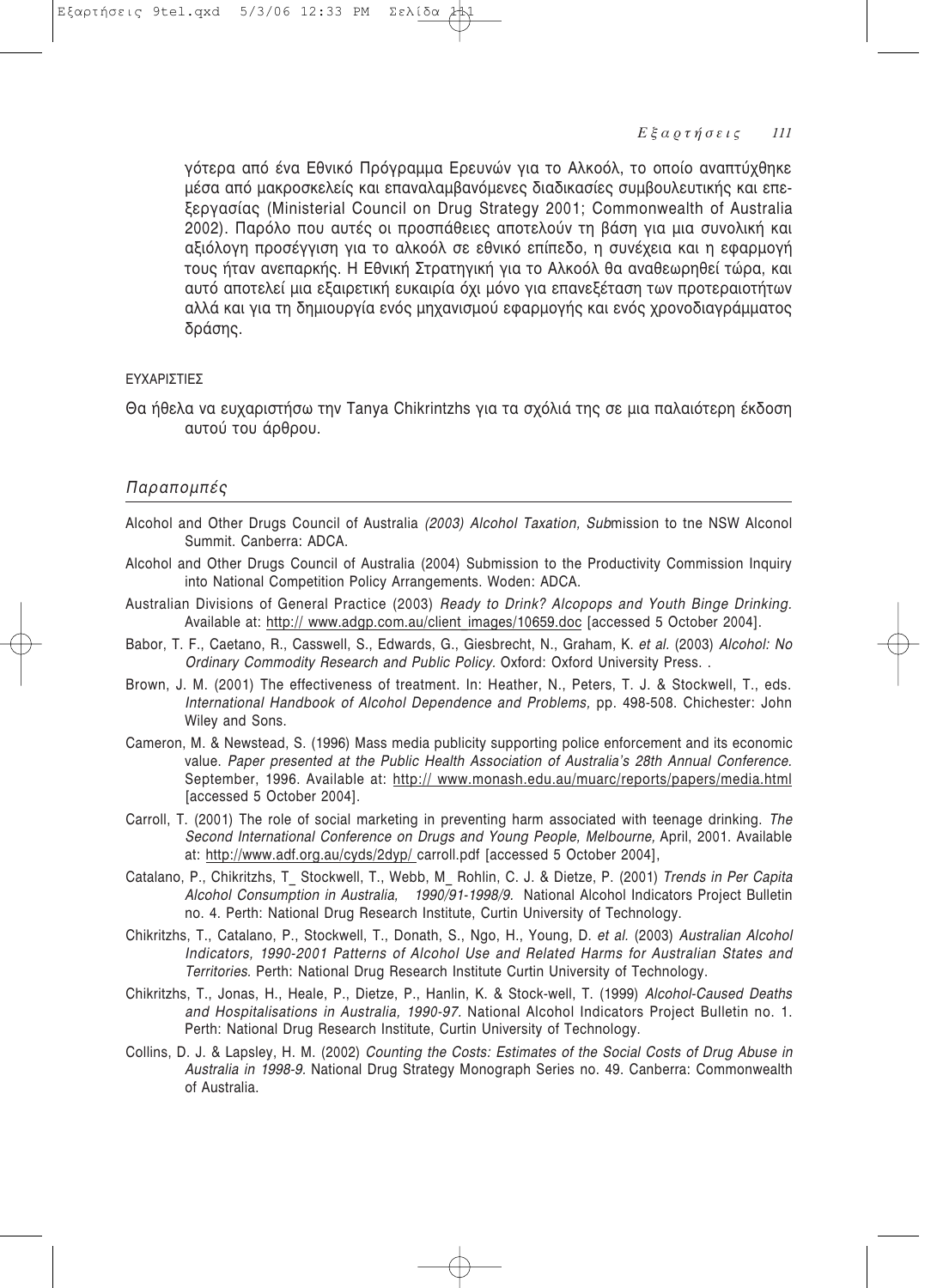Commonwealth Department of Health (1988) *Alcohol in Australia: A Summary of Related Statistics.* Canberra: Author.

Commonwealth of Australia (2002) *National Alcohol Research Agenda,* Canberra: Author.

- Crosbie, D. (2002) News and views. *Drug and Alcohol Review,* 21, 193-195.
- Dunstan, K. (1974) *Wowsers: Being an Account of the Prudery Exhibited by Certain Outstanding Men and Women in Such Matters as Drinking, Smoking, Prostitution, Censorship and Gambling.* Melbourne: Cassell Australia.
- Elder, R. W., Shults, R. A., Sleet, D. A., Nichols, J. L., Thompson, R. S. & Rajab, W. (2004) Effectiveness of mass media campaigns for reducing drinking and driving and alcohol-involved crashes. *American Journal of Preventative Medicine, 27,* 57-65.
- Freeland, J. M. (1966) *The Australian Publications.* London: Melbourne University Press.
- Grant, D. & Serle, G. (1983) *The Melbourne Scene 1803-1956.* Sydney: Hale & Iremonger.
- Heather, N. (2001) Brief interventions. In: Heather, N., Peters, T. J. & Stockwell, T., eds. *International Handbook of Alcohol Dependence and Problems,* pp. 605-626. Chichester: John Wiley and Sons.
- Homel, R. (1988) *Policing and Punishing the Drinking Driver. A Study of General and Specific Deterrence.* New York: Springer-Verlag.
- Homel, R Mcllwain, G. & Carvolth, R. (2001) Creating safer drinking environments. In: Heather, N., Peters, T. J. & Stock-well, T., eds. *International Handbook of Alcohol Dependence and Problems,* pp. 721-740. Chichester: John Wiley and Sons.
- Jones, S. C. & Donovan, R. J. (2002) Self-regulation of alcohol advertising: is it working for Australia? *Journal of Public Affairs, 2,* 153-165.
- Langton, M. (1993) Rum, seduction and death: Aboriginality' and alcohol. *Oceania,* 63, 195-206.
- Loxley, W., Toumbourou, J. W., Stockwell, T., Haines, B., Scott, K\_ Godfrey, C. *et al.* (2004) *The Prevention of Substance Use, Risk and Harm in Australia: a* .Review *of the Evidence.* Canberra: Australian Government Department of Health and Ageing.
- McBride, N., Farringdon, F., Midford, R., Meuleners, L. & Phillips, M. (2004) Harm minimization in school drug education: final results of the School Health and Alcohol Harm Reduction Project (SHAHRP). *Addiction,* 99, 278-291.
- Midford, R., Stockwell, T., Daly, A., Phillips, M., Masters, L., Gahegan, M. *et al.* (1998) Alcohol consumption and injury in Western Australia: a spatial correlation analysis using geographic information systems. *Australian and New Zealand Journal of Public Health,* 22, 80-85.
- Ministerial Council on Drug Strategy (2001) *Alcohol in Australia: Issues and Strategies.* Canberra: Commonwealth of Australia.
- Ministerial Council on Drug Strategy (2004) *The National Drug Strategy Australia's Integrated Framework 2004-09.* Canberra: Commonwealth of Australia.
- National Committee for the Review of Alcohol Advertising (2003) Review *of the Self-Regulatory System for Alcohol Advertising.* Report to the Ministerial Council on Drug Strategy. Victoria: Department of Human Resources. Available at: http://www.dhs.vic.gov.au/phd/publications/downloads/ ncraareport.pdf [accessed 5 October 2004],
- Peele, S. (1997) Utilizing culture and behaviour in epidemiological models of alcohol consumption and consequences for western nations. *Alcohol and Alcoholism,* 32, 51-64.
- Powell, K. C. (1988) *Drinking and Alcohol in Colonial Australia 1788-1901 for the Eastern Colonies.* Canberra: Australian Government Publishing Service.
- Roche, A. & Freeman, T. (2004) Brief interventions: good in theory but weak in practice. *Drug and Alcohol Review,* 23, 11-18.
- Room, R. (19 8 8) The dialectic of drinking in Australian life: from the rum corps to the wine column. *Australian Drug and Alcohol Review,* 7,413-437.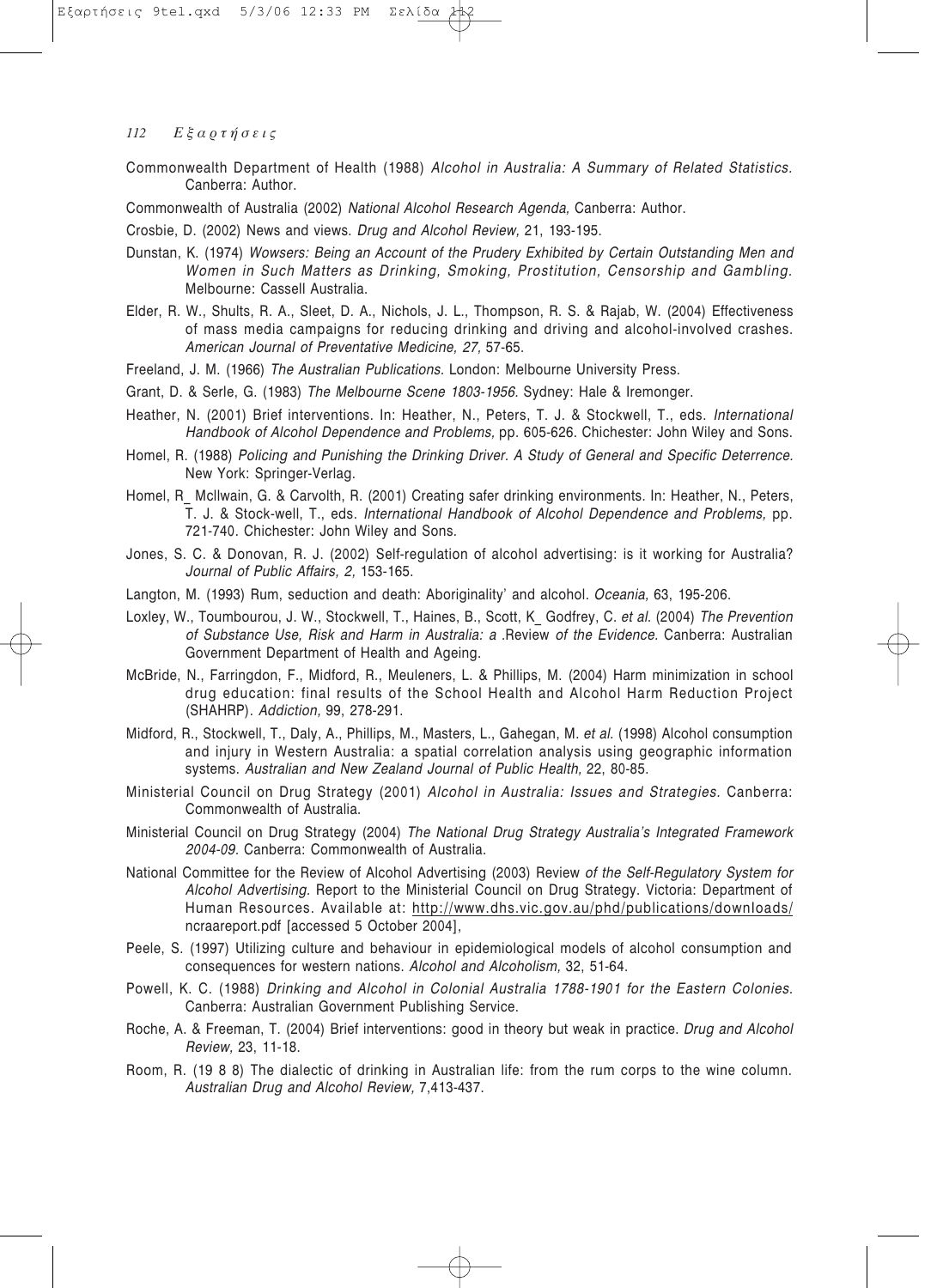Εξαρτήσεις 9tel.qxd 5/3/06 12:33 PM Σελίδα

Saggers, S. & Gray, D. (1998) *Dealing with Alcohol: Indigenous Usage in Australia, New Zealand and Canada.* Melbourne: Cambridge Press.

- Shand, F., Gates, J., Fawcett, J. & Maffick, R. (2003a) *The Treatment of Alcohol Problems A Review of the Evidence.* Canberra: Commonwealth of Australia.
- Shand, F\_ Gates, J., Fawcett, J. & Maffick, R. (2003b) *Guidelines for the Treatment of Alcohol Problems.* Canberra: Commonwealth of Australia.
- Smith, D. I. (1987) Should maximum alcohol content beer sold in Western Australia be restricted? *Australian Drug and Alcohol Review,* 6, 93-104.
- Span. D. (1995) Research on knowledge, attitudes and reported behaviour on drink-driving in New South Wales. *Proceedings of the 13th International Conference on Alcohol, Drugs and Traffic Safety, Adelaide,* 13-18 August 1995. Adelaide: International Council of Alcohol, Drugs and Traffic Safety. Available at: http://casr.adelaide.edu.au/T95/proceed.html [accessed 5 October 2004].
- Stockwell, T. (2004) Australian alcohol policy and the public interest: a brief report card. *Drug and Alcohol Review,* 23,377-379.
- Stockwell, T., Masters, L., Phillips, M., Gahegan, M., Daly, A., Midford, R. *et al.* (1998) Consumption of different alcoholic beverages as predictors of local rates of night-time assault and acute alcoholrelated morbidity. *Australian and New Zealand Journal of Public Health,* 22, 237-242.
- Stollznow, K. (2003) Whinger! Wowser! Wanker! Aussie English: deprecatory language and the Australian ethos. *Proceedings of the 2003 Conference of the Australian Linguistic Society.* The University of Newcastle, 26-28 September 2003. Available at: http://www.newcastle.edu.au/school/langmedia/news/als2003/proceedings.html [accessed 5 October 2004].
- Ward, R. (1978) *The Australian Legend.* Melbourne: Oxford University Press.
- White, V. & Hayman, J. (2004) *Australian Secondary Students' Use of Alcohol in 2002.* Victoria: The Cancer Council.

World Advertising Research Center Ltd (2004) *World Drink Trends: 2004.* Henley on Thames: Ware.

"Australia and alcohol: living down the legend", Addiction, Volume 100, No 7, July 2005

*Γαλλία: Το αλκοόλ σήμερα* MICHEL CRAPLET<sup>\*</sup>

*Μετάφραση Γεωργία Χριστοφίλη* **Translation Georgia Christofili** 

ΙΣΤΟΡΙΚΑ ΣΤΟΙΧΕΙΑ

- Στη Γαλλία το ενδιαφέρον της κοινής γνώμης για τα προβλήματα που σχετίζονται με το αλκοόλ δημιουργήθηκε μέσα στο πολιτικό κλίμα που ακολούθησε την ήττα στον Γαλλο-Πρωσικό πόλεμο το 1870 και τα γεγονότα της Κομμούνας (La Commune), του λαϊκού
- \* Διεύθυνση αλληλογραφίας: Association Nationale de Prevention en Alcoologie et Addictologie 20, rue Saint Fiacre Paris 75002, France e-mail: mcraplet@anpa.asso.fr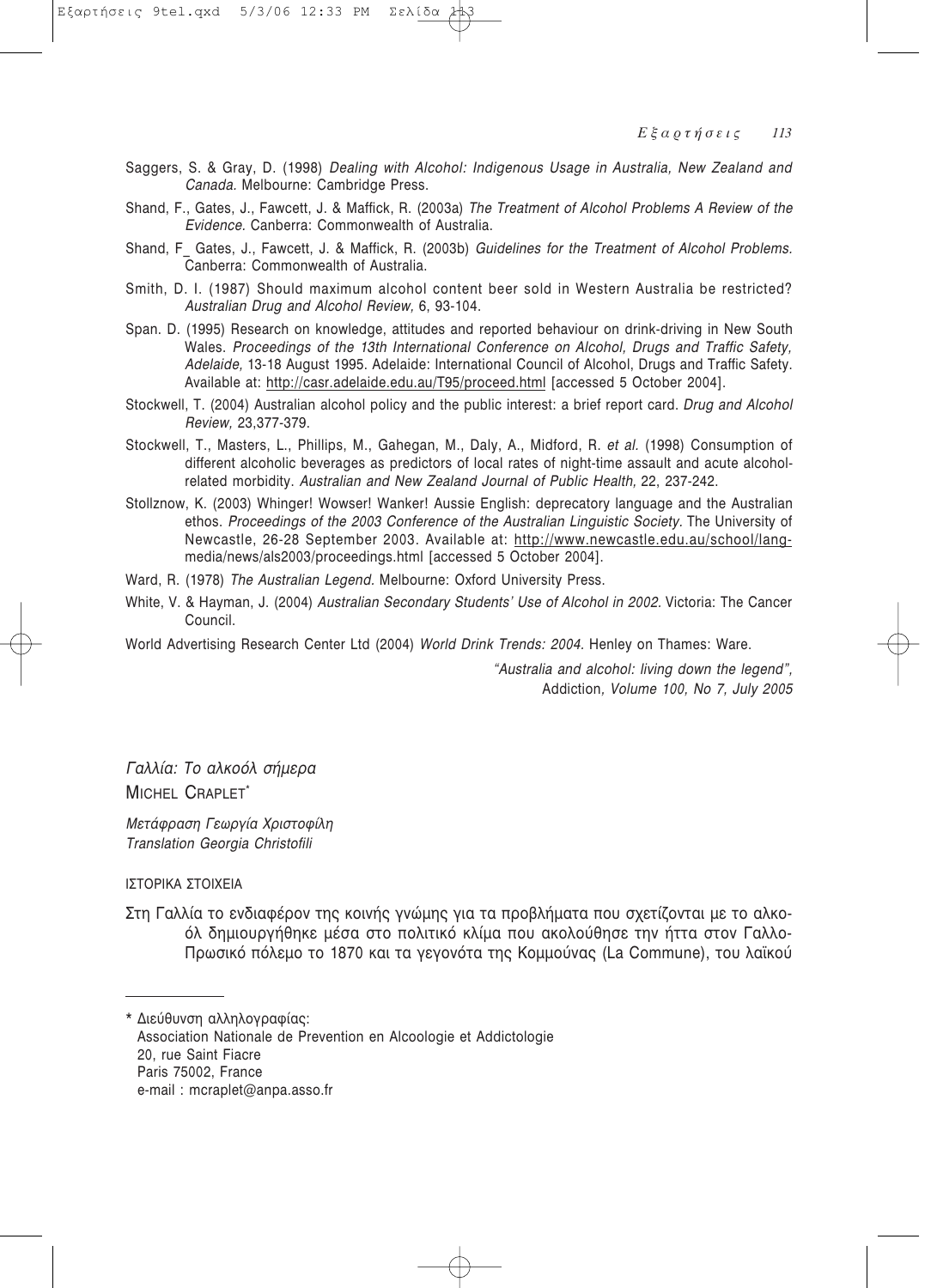επαναστατικού κινήματος στο Παρίσι. Τότε η αστική τάξη τρόμαξε και θεώρησε την κατάσταση μέθης που επικρατούσε υπεύθυνη για τα προβλήματα και το ανατρεπτικό πνεύμα που κυριαρχούσαν. Από αυτές τις υπερβολικές απόψεις και παρά τη μακρόχρονη ιστορία ατομικών και κοινωνικών δεινών λόνω της κατανάλωσης αλκοόλ, η Γαλλία συχνά περιγραφόταν ως «η χώρα που οι ντόπιοι έπιναν, τραγουδούσαν και χόρευαν μέχρι τις πρώτες πρωινές ώρες, χωρίς να έχουν κανένα πρόβλημα» [1].

Αν και η βιομηχανική επανάσταση ξεκίνησε στα μέσα του 19ου αιώνα, η Γαλλία εξακολουθεί να είναι μια ανροτική χώρα (όπου οι πλουσιότεροι ανρότες επωφελούνται περισσότερο από τις επιχορηγήσεις της Ευρωπαϊκής Κοινής Αγροτικής Πολιτικής), και τα καλλιεργημένα χωράφια, οι οπωρώνες και τα αμπέλια καλύπτουν το 35% της συνολικής έκτασης της χώρας. Για πολλούς παρατηρητές, η Γαλλία εξακολουθεί να θυμίζει τον κήπο της Εδέμ πριν από την πτώση και η παραδοσιακή, κοινωνική κατανάλωση αλκοόλ συχνά φαίνεται να λειτουργεί προστατευτικά σε σχέση με τις συνέπειες της υπερβολικής κατανάλωσης αλκοόλ σε μια μεμονωμένη περίσταση, ένα πρότυπο συμπεριφοράς που έχει αποδοκιμαστεί παγκοσμίως.

# ΠΡΟΤΥΠΑ ΣΥΜΠΕΡΙΦΟΡΩΝ ΚΑΤΑΝΑΛΩΣΗΣ ΑΛΚΟΟΛ ΣΕ ΕΘΝΙΚΟ ΕΠΙΠΕΔΟ

- Η παραπάνω άποψη για την κατανάλωση αλκοόλ στη Γαλλία θα πρέπει να επανεξεταστεί, καθώς πολλές αλλαγές έχουν πραγματοποιηθεί με τον εκσυγχρονισμό και την παγκοσμιοποίηση.
- Η μέση κατά κεφαλή κατανάλωση αλκοόλ στη Γαλλία έχει μειωθεί από 19 λίτρα καθαρού αλκοόλ το 1960 σε 10 λίτρα τα μεταγενέστερα χρόνια: αυτό σημαίνει μείωση μεγαλύτερη του 1% το χρόνο για χρονικό διάστημα σαράντα ετών. Η μείωση αφορά ιδιαίτερα την ημερήσια κατανάλωση και παρατηρείται μετακίνηση από τα παραδοσιακά ποτά (το ιδιαίτερα δημοφιλές κρασί) σε εκλεκτά κρασιά, διεθνείς μάρκες μπύρας και άλλα αλκοολούχα ποτά.
- Ο κύριος παράνοντας, που θα εξηνούσε τη μείωση στη μέση κατανάλωση αλκοόλ είναι η αλλαγή των συνθηκών διαβίωσης με τη μετακίνηση από την επαρχία στις μεγαλουπόλεις και με την αλλαγή στον τρόπο κατανάλωσης: το αλκοόλ πλέον δεν καταναλώνεται σε κάθε νεύμα κάθε μέρα. Έτσι, καταναλώνεται λινότερο αλκοόλ τις ώρες ερνασίας και περισσότερο τις ώρες διασκέδασης. Όπως και στη βόρεια Ευρώπη, το αλκοόλ εμφανίζεται συχνότερα σε κοινωνικές εκδηλώσεις, σε ποδοσφαιρικούς αγώνες και σε συναυλίες ροκ. Χρησιμοποιείται λινότερο ως τροφή και περισσότερο ως ναρκωτική ουσία, λόγω των ψυχοτρόπων αποτελεσμάτων που έχει. Για αυτούς τους λόγους, η κατανάλωση μειώθηκε, ενώ παρατηρήθηκαν μεταβολές και στις συνέπειες από τη χρήση του. Οι νέοι άνθρωποι και οι κάτοικοι των πόλεων είναι οι πρωτανωνιστές σε αυτήν την αλλαγή, καθώς αρνούνται να ακολουθήσουν τις συνήθειες των γονιών και των παππούδων τους: αυτό μας οδηγεί στο να υποθέσουμε ότι θα δημιουργήσουν νέες συνήθειες κατανάλωσης αλκοόλ. Πρέπει, επίσης, να επισημανθεί ότι η κατανάλωση κάνναβης, ψυχοτρόπων ουσιών (ηρεμιστικών και αντικαταθλιπτικών), καθώς και καπνού (ιδιαίτερα από τις γυναίκες), έχει αυξηθεί τα τελευταία χρόνια.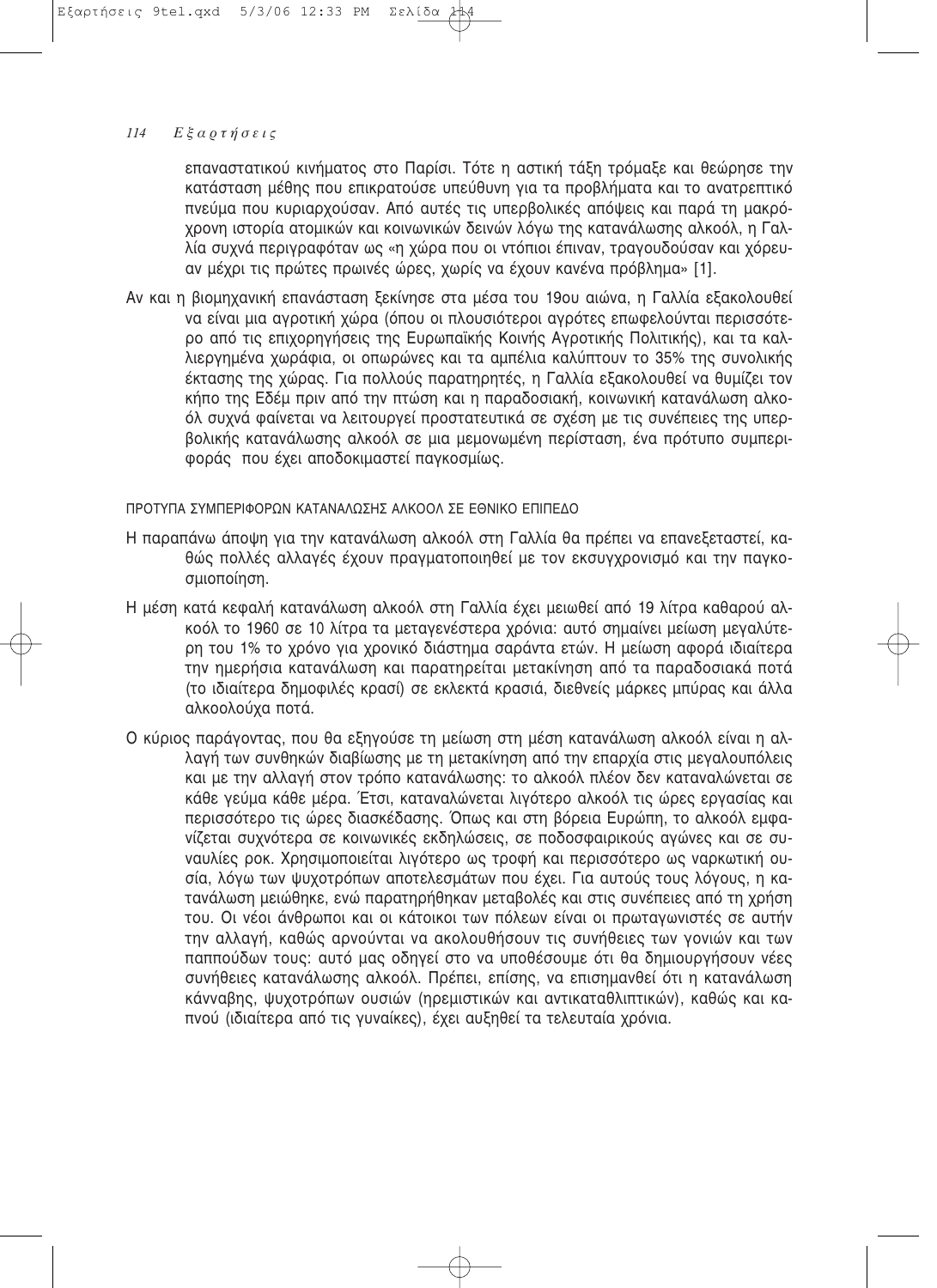### Εξαρτήσεις 9tel.qxd 5/3/06 12:33 PM Σελίδα

# ΠΡΟΒΛΗΜΑΤΑ ΑΠΟ ΤΗ ΧΡΗΣΗ ΑΛΚΟΟΛ ΣΕ ΕΘΝΙΚΟ ΕΠΙΠΕΔΟ

- Ως αποτέλεσμα της μείωσης της μέσης κατανάλωσης αλκοόλ, παρατηρείται μείωση στη νοσηρότητα και τη θνησιμότητα που σχετίζονται με αυτό, ωστόσο, με τις νέες συνήθειες κατανάλωσης αλκοόλ παρατηρείται αύξηση στις κοινωνικές επιπτώσεις, λόγω της υπερβολικής κατανάλωσης σε μια μεμονωμένη περίσταση.
- Το ποσοστό θνησιμότητας από χρόνιες σωματικές παθήσεις που σχετίζονται με το αλκοόλ, όπως είναι η κίρρωση του ήπατος, έχει μειωθεί από 15.000 θανάτους ετησίως το 1960 σε 10.000 σήμερα. Η μείωση των άλλων ιατρικών επιπλοκών (π.χ. παγκρεατίτιδα, πολυνευρίτιδα) οφείλεται επίσης στην αλλαγή του τρόπου κατανάλωσης αλκοόλ. Είναι δύσκολο να εκτιμηθούν οι συνέπειες στο κοινωνικό επίπεδο από τη μέθη και την εξάρτηση από το αλκοόλ. Λαμβάνοντας υπόψη τη μείωση της μέσης κατανάλωσης, συμπεραίνει κανείς ότι ο αριθμός των εξαρτημένων θα έπρεπε να έχει μειωθεί. Ωστόσο ο μεγάλος αριθμός ειδικών κέντρων αποτοξίνωσης που λειτουργούν σήμερα οφείλεται περισσότερο στην αύξηση των αιτημάτων για βοήθεια -κυρίως από τις γυναίκεςκαι όχι στην αύξηση του προβλήματος, όπως αναφέρει συνήθως ο Τύπος, για να τραβήξει την προσοχή των αναγνωστών, συχνά με τη σύμφωνη γνώμη των παθολόγων που αναζητούν καλύτερες συνθήκες εργασίας.
- Ωστόσο, λόγω της έξαρσης του φαινομένου της υπερβολικής κατανάλωσης αλκοόλ σε μια μεμονωμένη περίσταση, οι αρνητικές κοινωνικές επιπτώσεις συνεχίζουν να υπάρχουν. Αυτή την πολυπλοκότητα μπορούμε να την αναδείξουμε καλύτερα χρησιμοποιώντας το παράδειγμα των οδικών ατυχημάτων. Τα οδικά ατυχήματα ήταν παλιά το εθνικό μελανό σημείο της Γαλλίας. Η χώρα είχε πολύ μεγαλύτερο αριθμό θανάτων από οδικά ατυχήματα από όλες τις άλλες ευρωπαϊκές χώρες, σήμερα ο αριθμός αυτών των ατυχημάτων έχει μειωθεί. Τα τελευταία τρία χρόνια έχουν σωθεί 2.500 ζωές, αλλά η υπαιτιότητα του αλκοόλ παραμένει σταθερή: το ένα τρίτο των θανατηφόρων ατυχημάτων εξακολουθούν να σχετίζονται με το αλκοόλ. Στοιχεία για τις άλλες αρνητικές συνέπειες της μέθης λείπουν, όπως τις επιθέσεις, τα βίαια εγκλήματα, τις παιδικές κακοποιήσεις, καθώς και τις περιπτώσεις οικογενειακής βίας. Λόγω του κοινωνικού στιγματισμού που σχετίζεται με το αλκοόλ, πολλές κοινότητες και οικογένειες κρατούν κρυφά τέτοιου είδους προβλήματα. Τον Ιούλιο του 2003, ο γαλλικός Τύπος, απέκρυψε το ρόλο που έπαιξε το αλκοόλ στο θάνατο διάσημης γαλλίδας ηθοποιού. Το ίδιο συνέβη το 1997 στην περίπτωση του μεθυσμένου οδηγού που οδήγησε στο θάνατο την Πριγκίπισσα Νταϊάνα.
- Και πάλι μπορούμε να πούμε ότι περάσαμε από τη μία ουσία στην άλλη (κάνναβη και ηρεμιστικά), από τη μία βλάβη στην άλλη, από το ένα θύμα στο άλλο. Υπάρχουν ακόμη σημαντικές διαφοροποιήσεις όσον αφορά στον τρόπο κατανάλωσης αλκοόλ και στις συνέπειες από την κατανάλωση σε διαφορετικές περιοχές της Γαλλίας.

### ΠΑΡΟΧΗ ΘΕΡΑΠΕΙΑΣ

Περίπου πενήντα χρόνια πριν επικράτησε η πρωτοποριακή αντίληψη ότι οι αλκοολικοί θα έπρεπε να εισάγονται σε νοσοκομεία, αφενός μεν για να φανεί ότι ο αλκοολισμός είvαι ασθένεια και αφετέρου για να μην τους παραπέμψουν σε ψυχιατρικές μονάδες.

Tόνισαν την ανάγκη να ληφθεί υπόψη η προσωπικότητα του αλκοολικού (το «άτομο» από ψυ-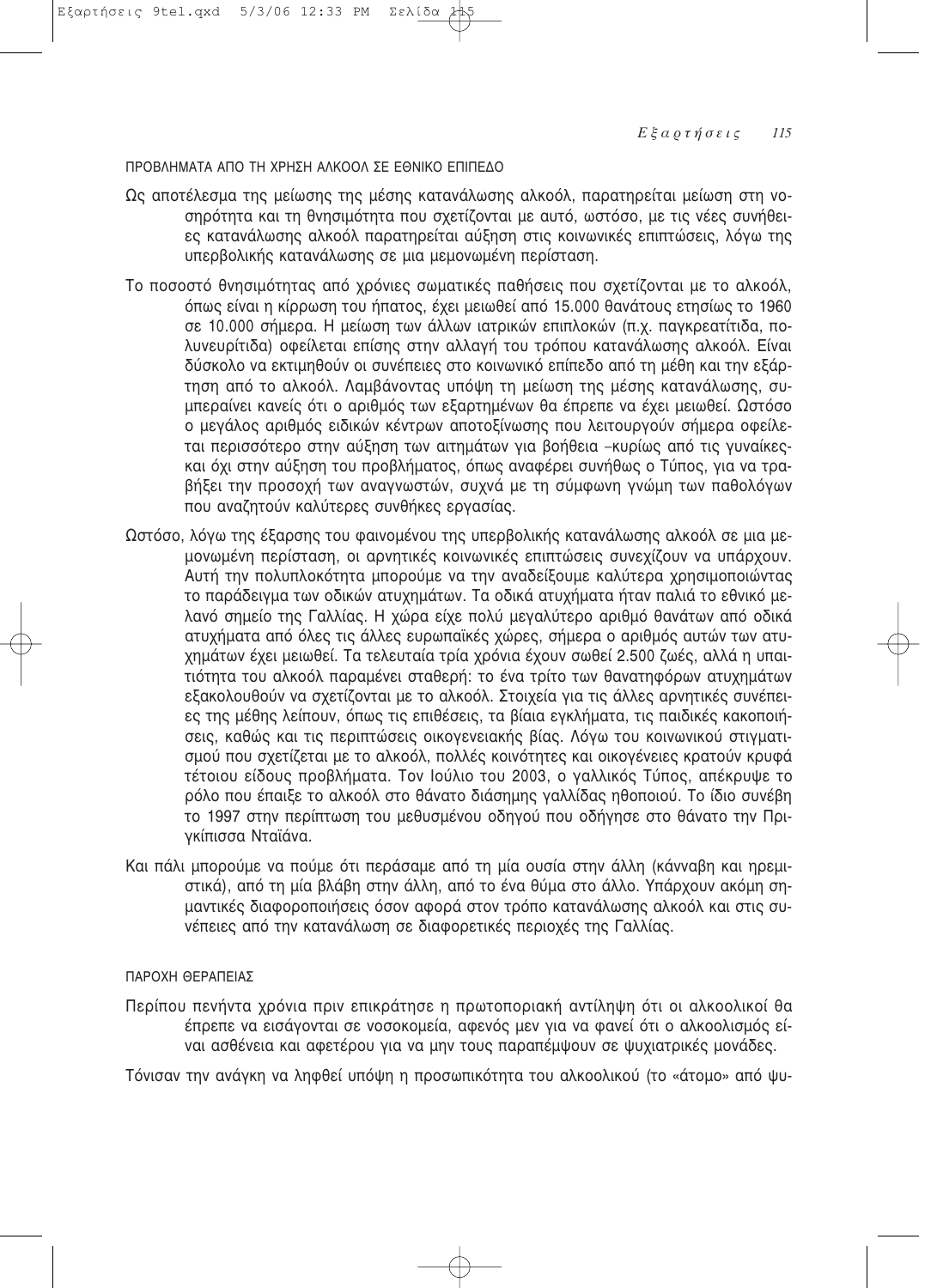χολογικής πλευράς) με τα ιατρικά του προβλήματα και τις κοινωνικές διαταραχές. Για να αντιμετωπιστεί αυτή η πολυπλοκότητα, πολλοί επιστήμονες, που ασχολούνταν με τον αλκοολισμό, συνεχίζουν να ακολουθούν με αυτή τη μέθοδο [2], να ασχολούνται με όλες τις πτυχές του χαρακτήρα και της ζωής του ασθενούς, αν και συχνά εμφανίζονται διάφορες απλοποιημένες μέθοδοι που υπόσχονται θαύματα. Τέτοιες περιπτώσεις αποτέλεσαν η δισουλφιράμη, η ψυχανάλυση, οι ανταγωνιστές των οπιοειδών -ή οι άλλες «θαυματουργές» ουσίες- καθώς και οι σύγχρονες γνωσιακές συμπεριφορικές θεραπείες. Οι πρωτοπόροι, γνωρίζοντας πόσο δύσκολο είναι να διατηρήσει κανείς την αποχή σε μία κοινωνία εμποτισμένη στο αλκοόλ, δημιούργησαν συνεργασίες με ομάδες αυτό-βοήθειας αλκοολικών σε ανάρρωση. Εκτός από τους Ανώνυμους Αλκοολικούς, υπάρχουν πολλές εθνικές και τοπικές ομάδες στη Γαλλία (Καθαρή ζωή, Χρυσός Σταυρός, Κυανός Σταυρός) που χρησιμοποιούν τη μέθοδο των ομάδων αυτό-βοήθειας και υποστήριξης. Δεν υπάρχει κεντρική διοικητική δομή στην οργάνωση των υπηρεσιών που προτείνονται από πολλούς φορείς.

- Τα κέντρα εξωτερικής παρακολούθησης –προς το παρόν ονομάζονται Κέντρα Φροντίδας για τον Αλκοολισμό (CCAA) τα οποία δημιουργήθηκαν το χρονικό διάστημα από το 1970 έως το 1990. Μέχρι σήμερα υπάρχουν 220 εξειδικευμένα κέντρα στα οποία η φροντίδα παρέχεται δωρεάν για τον ασθενή.
- Η ενδονοσοκομειακή φροντίδα μπορεί να παρέχεται σε γενικά νοσοκομεία (εξειδικευμένες μονάδες για τον αλκοολισμό), σε ψυχιατρικές πτέρυγες και σε ιδιωτικές κλινικές.
- Οι εξειδικευμένοι επαγγελματίες και τα ιδρύματα έχουν μακρόχρονη πείρα στη θεραπεία. Στηρίζουν την ολοκληρωμένη τους προσέγγιση στο βιο-ψυχοκοινωνικό μοντέλο για όλα τα προβλήματα που σχετίζονται με το αλκοόλ. Καθώς δεν υπήρχαν άλλοι επαγγελματίες φροντίδας, έπρεπε να αντιμετωπίσουν όλα τα προβλήματα που σχετίζονται με το αλκοόλ μόνοι τους, από τη μέθη μέχρι τις ιατρικές συνέπειες που προκαλούνται από την κατάχρηση αλκοόλ και την εξάρτηση. Για μεγάλο χρονικό διάστημα οι γενικοί θεραπευτές συμπεριφέρονταν σαν τους απλούς πολίτες, ταλαντεύονταν ανάμεσα σε συναισθήματα ανικανότητας, αμφιβολίας και απόρριψης όσον αφορά στα προβλήματα που σχετίζονται με το αλκοόλ. Ελπίζουμε να αλλάξουν τα πράγματα με την εκπαίδευση των γενικών γιατρών από το πρόγραμμα του ΠΟΥ (Παγκόσμιου Οργανισμού Υγείας), όπως για παράδειγμα το «Λιγότερο είναι Καλύτερα» (Less is Better, Boire moins c'est mieux, στα αγγλικά και γαλλικά αντίστοιχα), αλλά και με την εξάπλωση των προγραμμάτων βραχύχρονης παρέμβασης για άτομα που κάνουν κατάχρηση αλκοόλ.

### ΠΟΛΙΤΙΚΕΣ ΠΡΟΛΗΨΗΣ

Οι πρωτοπόροι στο χώρο της πρόληψης από καιρό διέβλεπαν την ανάγκη για μια ολοκληρωμένη προσέγγιση. Οδηγήθηκαν σε αυτή τη διευρυμένη αντίληψη λαμβάνοντας υπόψη ταυτόχρονα τις συνηθισμένες ιατρικές συνέπειες από την κατανάλωση κρασιού για αναψυχή, η οποία συναντάται σε όλες τις μεσογειακές χώρες, καθώς και τις κοινωνικές συνέπειες από την υπερβολική κατανάλωση αλκοόλ σε μια μεμονωμένη περίσταση, φαινόμενο που συναντάται στις βορειοευρωπαϊκές χώρες. Αυτή η σφαιρική προσέγγιση έχει αναζητηθεί από πολύ λίγους ειδικούς και από μη κυβερνητικούς οργανισμούς, οι οποίοι δε δεσμεύονται από τις συνέπειες που έχει η πρόληψη της χρήσης αλκοόλ στην προώθηση της αγοράς. Με έναν τρόπο ιδιαίτερα χαρακτηριστικό στους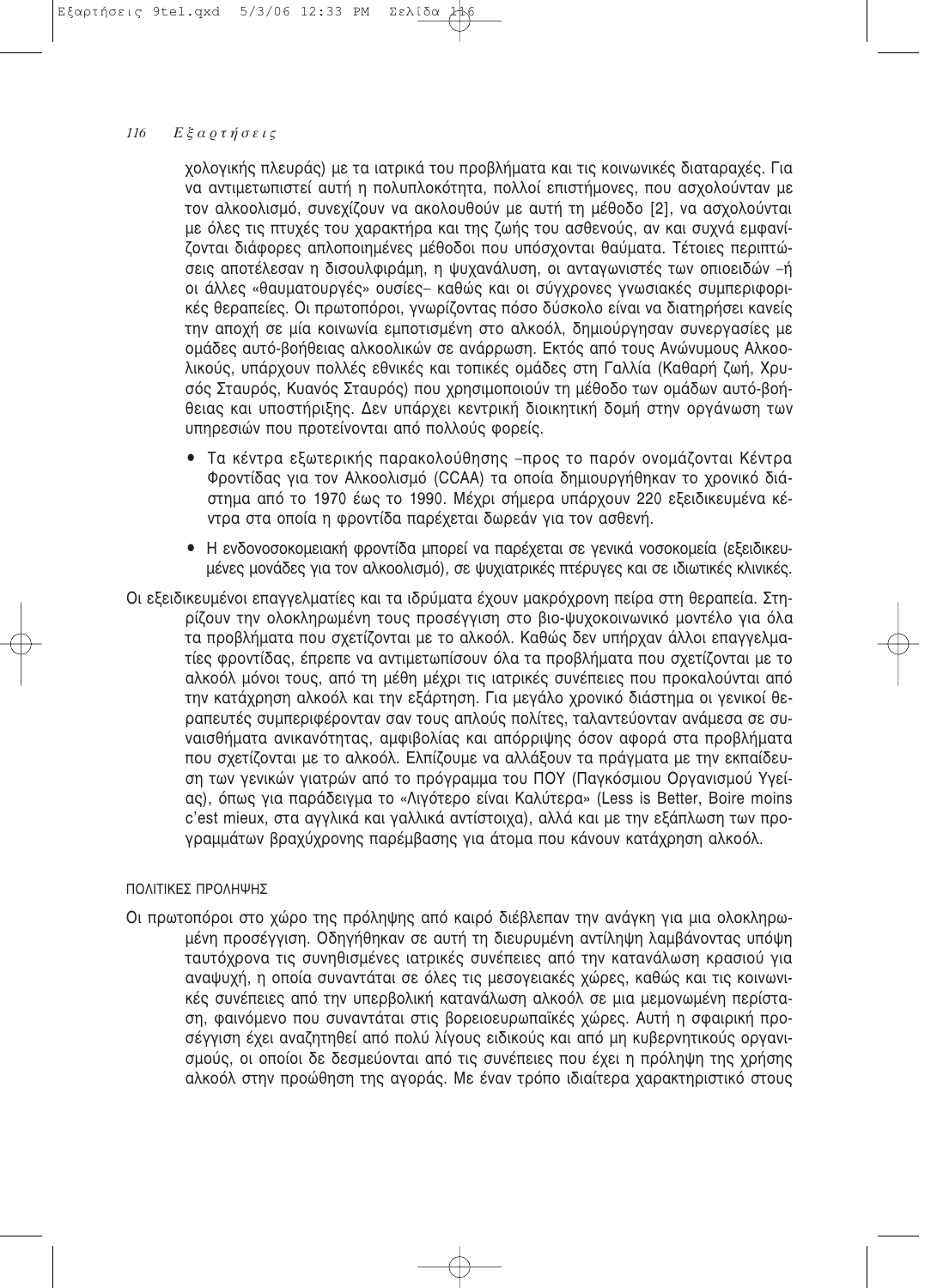Λατίνους, και ακολουθώντας μεθόδους στρουθοκαμηλισμού (για να μην αντιμετωπίσω το πρόβλημα, κρύβω το κεφάλι μου στην άμμο, και έτσι δεν βλέπω ότι υπάρχει), αυτή η οικονομική πραγματικότητα εξηγεί γιατί είναι δύσκολη η εφαρμογή των μεθόδων πρόληψης στη Γαλλία, ιδιαίτερα όσον αφορά τις πολιτικές ελένχου.

# ΠΕΡΙΟΡΙΣΜΟΙ ΣΤΗ ΔΙΑΘΕΣΙΜΟΤΗΤΑ ΤΟΥ ΑΛΚΟΟΛ

- Ευτυχώς, τη δεκαετία του 1950 ψηφίστηκαν ορισμένοι νόμοι σχετικά με τις άδειες πώλησης αλκοόλ, οι οποίοι δρουν προληπτικά ενάντια στο άνοιγμα καταστημάτων σε κάποιες περιοχές, όπως κοντά σε σχολεία, ενώ ορίζουν το μέγιστο αριθμό καταστημάτων λιανικής πώλησης αλκοολούχων ποτών στις νέες αστικές περιοχές. Ο αριθμός των καταστημάτων με άδεια πώλησης αλκοόλ μειώθηκε από 250.000 το 1960, σε 170.000 σήμερα, ενώ το ωράριο πώλησης αλκοόλ καθορίζεται από τις τοπικές αρχές. Οι περιορισμοί, ωστόσο, δεν αφορούν συγκεκριμένα στο αλκοόλ αλλά στο είδος του καταστήματος. Η πώληση αλκοόλ από αυτόματα μηχανήματα πώλησης απαγορεύεται, δυστυχώς όμως επιτρέπεται η πώληση αλκοόλ από τα βενζινάδικα κατά τη διάρκεια της ημέρας (6 πμ έως 10 μμ).
- Σύμφωνα με το Νομικό Πλαίσιο για τη Δημόσια Υγεία (Code de la Santé Publique), απαγορεύεται η είσοδος σε μπαρ σε όλους τους ανήλικους κάτω των 16 ετών, εκτός εάν συνοδεύονται από κάποιον ενήλικο. Η αγορά αλκοολούχων ποτών απαγορεύεται σε άτομα κάτω των 18 ετών, ενώ η πώληση κρασιού και μπύρας απαγορεύεται σε άτομα κάτω των 16 ετών, αποκλειστικά για κατανάλωση εκτός του χώρου πώλησης. Αν και το όριο ηλικίας τηρείται αρκετά καλά για την κατανάλωση εντός του χώρου αγοράς, ωστόσο, δεν τηρείται το ίδιο καλά για την κατανάλωση εκτός του χώρου αγοράς.
- Η φορολογία δεν έχει χρησιμοποιηθεί ποτέ ως μέσο πρόληψης. Εάν συγκριθεί ο Δείκτης Τιμών Κατανάλωσης (Consumer Price Index), γίνεται σαφές ότι η πραγματική τιμή του φόρου κατανάλωσης στα αλκοολούχα ποτά έχει μειωθεί ή σταθεροποιηθεί από το 1970 έως το 2000. Παράλληλα, ο δείκτης της πραγματικής τιμής των αλκοολούχων ποτών στη Γαλλία έχει σταθεροποιηθεί ή μειωθεί κατά κάποιες ποσοστιαίες μονάδες [3].

### ΔΙΑΦΗΜΙΣΗ

Aυτή είναι η πιο επιτυχημένη πολιτική για το αλκοόλ στη Γαλλία, όπου ψηφίστηκε ένας νόμος το 1991 που περιορίζει τη διαφήμιση του αλκοόλ (loi Evin [4]). Αυτός ο νόμος είναι πολύ αυστηρός για μια χώρα με τόσο χαλαρό έλεγχο για το αλκοόλ. Ο νόμος αυτός απανορεύει τη διαφήμιση αλκοόλ στην τηλεόραση και ελένχει το μήνυμα στις περιπτώσεις που δίνεται άδεια διαφήμισης στο ραδιόφωνο, στον Τύπο ή μέσω αφισών. Οι διαφημιστές επιτρέπεται να εμφανίζουν μόνο το προϊόν που προωθούν, ενώ δεν επιτρέπεται να προβληθούν καθόλου άτομα που κάνουν κατανάλωση αλκοόλ. Από το 1991 πολλές διαφημίσεις που παραβίασαν το συγκεκριμένο νόμο καταδικάστηκαν από τα γαλλικά δικαστήρια. Συνεπώς παρατηρήθηκε μεγάλη αλλαγή στις διαφημίσεις αλ-Κοόλ. Ο νόμος αυτός άλλαξε τη γλώσσα που χρησιμοποιείται στις διαφημίσεις και έτσι περιόρισε το σαγηνευτικό στοιχείο. Φυσικά, ο νόμος αυτός έχει δεχθεί πολλές κριτικές και επιθέσεις, ωστόσο κατάφερε να αντισταθεί στην πίεση που υπέστη από τον Anheuser Bush κατά τη διάρκεια του Παγκοσμίου Κυπέλλου Ποδοσφαίρου στη Γαλλία το 1998. Επίσης, το 2004 η ισχύς του νόμου απειλήθηκε από το λόμπι των πα-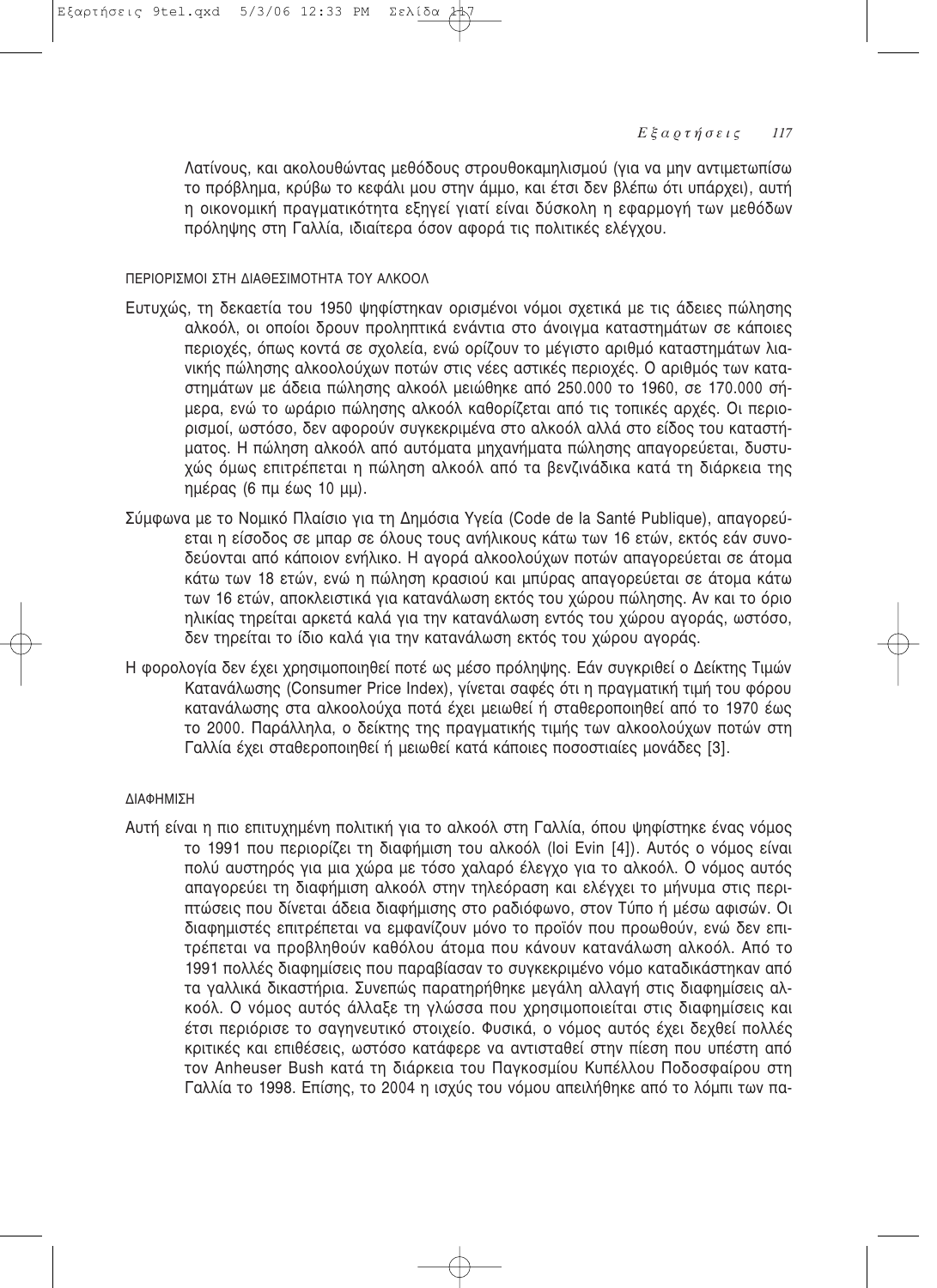ραγωγών κρασιού. Χάρη στους σθεναρούς αγώνες των ειδικών στο χώρο της δημόσιας υγείας, τον Ιανουάριο πραγματοποιήθηκαν μόνο μερικές μικρές τροποποιήσεις από τη γαλλική βουλή, και έτσι ο νόμος αυτός εξακολουθεί να είναι ένας από τους αυστηρότερους στην Ευρώπη. Με την τροποποίηση αυτή επιτράπηκε να γίνεται κάποια αναφορά στα αντικειμενικά χαρακτηριστικά του προϊόντος (συμπεριλαμβανομένων του χρώματος, της μυρωδιάς, της γεύσης). Επιπλέον, το Ευρωπαϊκό Δικαστήριο αποφάσισε το 2004 (C-262/02) ότι ο νόμος αυτός έρχεται σε συμφωνία με τις ευρωπαϊκές συμβάσεις και με τους στόχους του.

### ΟΔΙΚΗ ΑΣΦΑΛΕΙΑ

Η οδήγηση υπό την επήρεια αλκοόλ αποτελεί αδίκημα από το 1959. Το επιτρεπόμενο όριο συγκέντρωσης αλκοόλ στο αίμα (BAC) μειώθηκε από το 1,2 στο 0,8, για να φτάσει σήμερα στο 0,5. Ο τυχαίος έλεγχος της αναπνοής έχει νομική ισχύ από το 1978. Από το 2003, ο νόμος εφαρμόζεται πιο αυστηρά, οι έλεγχοι είναι πιο συχνοί και οι ποινές πιο αυστηρές. Έτσι, οι παραβάτες εκτός από το πρόστιμο και τη φυλάκιση έχουν να αντιμετωπίσουν την αναστολή του διπλώματός τους, για χρονικό διάστημα ενός έως τριών χρόνων, και μετά το πέρας αυτού του διαστήματος μπορεί ζητηθεί η έκδοση νέου διπλώματος κατόπιν ιατρικής εξέτασης. Ωστόσο, όπως υποστηρίζει ο ειδικός για τη δημόσια υγεία και την οδική ασφάλεια καθηγητής C. Got, «Υπάρχουν, ακόμη, πολλές διαφορές στην ποιότητα των προληπτικών και αποτρεπτικών ελέγχων (στις διάφορες περιοχές της χώρας)» [5].

# **FK∏AI∧FY∑H**

Στη Γαλλία, όπως και σε άλλες μεσογειακές χώρες, δίνεται έμφαση σε στρατηγικές ενημέρωσης και πειθούς. Ανά τακτά χρονικά διαστήματα οργανώνονται καμπάνιες στα μέσα μαζικής ενημέρωσης από επίσημα όργανα του Εθνικού Ινστιτούτου Πρόληψης και Ενημέρωσης για την Υγεία (INPES). Αυτές οι καμπάνιες, για να είναι πραγματικά επιτυχημένες, πρέπει να υποστηρίζονται από τοπικά προγράμματα. Ένα σημαντικό μέρος αυτής της βασικής δουλειάς πρόληψης πραγματοποιείται με μικρή οικονομική υποστήριξη από τον Εθνικό Οργανισμό Πρόληψης για το Αλκοόλ και τα Ναρκωτικά (ANPAA), ένα μη-κυβερνητικό οργανισμό που ιδρύθηκε το δέκατο ένατο αιώνα. Η έλλειψη υποστήριξης από τους κρατικούς φορείς, ωστόσο, αφήνει περιθώρια δράσης στους παραγωγούς αλκοόλ, οι οποίοι οργανώνουν καμπάνιες, για την οδική ασφάλεια για παράδειγμα, υποστηρίζοντας την ιδέα του «προκαθορισμένου οδηγού». Ωστόσο, η αποτελεσματικότητα των προνραμμάτων αυτών δεν αξιολονείται: ενώ διαδίδουν πληροφορίες για τη μείωση της βλάβης, αυτές συχνά δεν συμβαδίζουν με μια ολοκληρωμένη προσέγγιση πρόληψης.

### EPEYNHTIKH BAΣH

Το 1979 ο Πιερ Φουκέτ ίδρυσε τη Γαλλική Εταιρεία για τον Αλκοολισμό [6], με στόχο να αναπτύξει την επικοινωνία μεταξύ των μελών και των οργανισμών διαφορετικών ειδικοτήτων που ασχολούνται με το ζήτημα της χρήσης αλκοόλ. Τα τελευταία χρόνια αυτή η επιστημονική κοινότητα έχει συγκεντρώσει το αποτέλεσμα μεγάλης κλινικής πείρας, δημοσιεύοντας άρθρα συνεδρίων και εγχειρίδια με πρακτικές οδηγίες [7,8].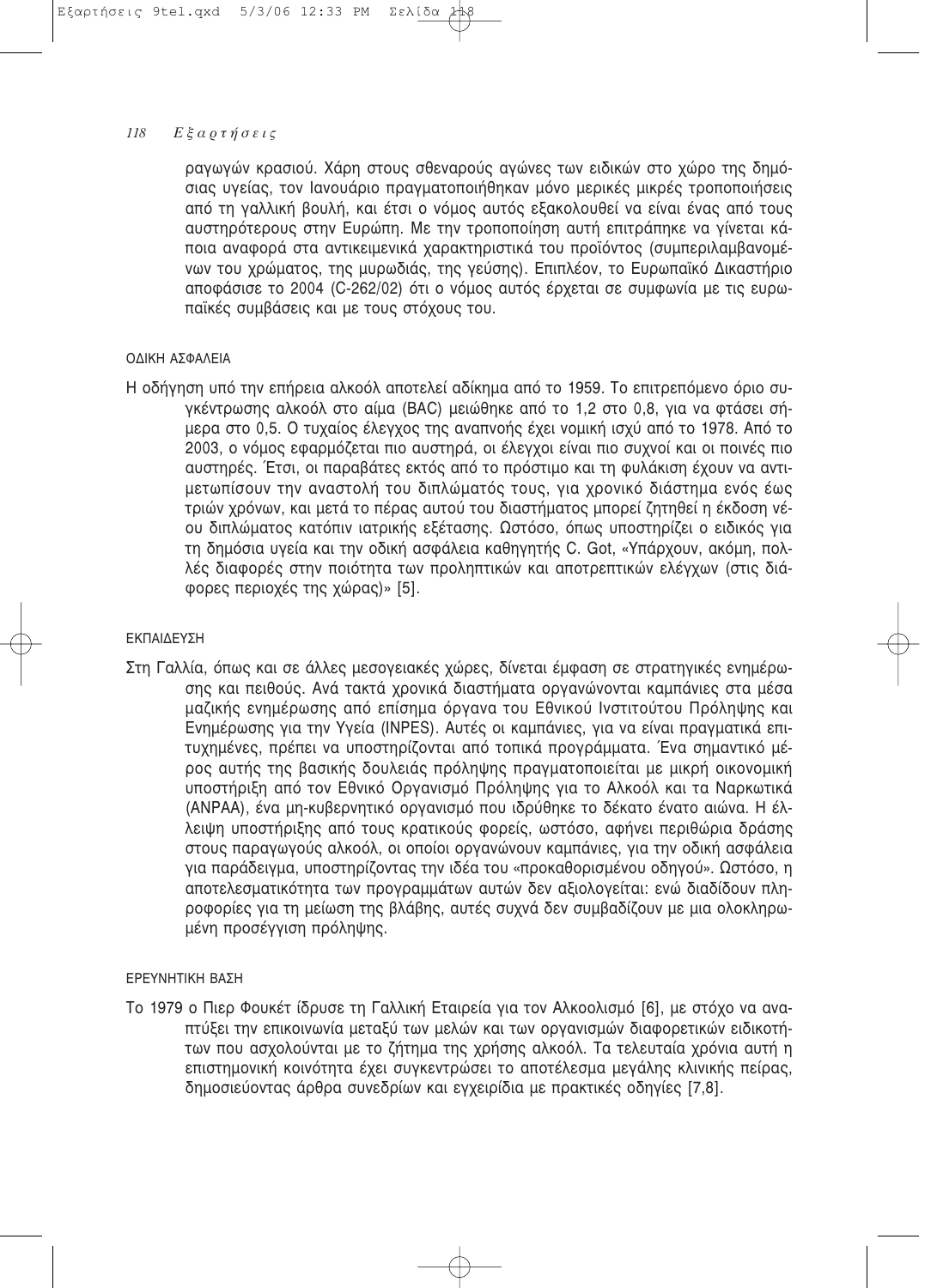Πολλοί τομείς παραμένουν υποανάπτυκτοι στη Γαλλία, όπως είναι ο χώρος των κοινωνικών και βιοϊατρικών μελετών. Παρατηρώντας την έλλειψη ενδιαφέροντος των κρατικών επιστημονικών εργαστηρίων για τα προβλήματα που σχετίζονται με το αλκοόλ, κατανοούμε για ποιο λόγο οι κοινωνιολόγοι και οι βιολόγοι στρέφονται για τη χρηματοδότηση των μελετών τους στην βιομηχανία αλκοόλ. Ωστόσο, οι ερευνητές αυτοί δεν έρχονται αντιμέτωποι στη δουλειά τους με ανθρώπους που υποφέρουν από τις ανήθικες προσπάθειες των παραγωγών να αυξήσουν τη διαθεσιμότητα και την κατανάλωση του αλκοόλ.

Εξαρτήσεις 9tel.qxd 5/3/06

ΕΥΑΙΣΘΗΤΟΠΟΙΗΣΗ ΣΕ ΣΧΕΣΗ ΜΕ ΤΟ ΠΡΟΒΛΗΜΑ ΤΟΥ ΑΛΚΟΟΛ ΣΕ ΕΠΙΠΕΔΟ ΕΠΑΓΓΕΛΜΑΤΙΩΝ, ΚΡΑΤΟΥΣ KAI ΠΟΛΙΤΙΚΗΣ

- Η Γαλλία χρειάστηκε να περιμένει μέχρι το 1950 για να φτάσει στη δημιουργία μιας ολοκληρωμένης δημόσιας πολιτικής για το αλκοόλ, η οποία ενισχύεται από μια διυπουργική επιτροπή που είναι υπόλογη στον πρωθυπουργό, την Ανώτατη Επιτροπή Μελετών και Ενημέρωσης για τον Αλκοολισμό (Haut Comité d'Etudes et d'Information sur l'Alcoolisme). Η κίνηση αυτή ξεκίνησε από ένα γενναίο πολιτικό της αριστερής πτέρυγας, τον Pierre Mendès-France, το 1954 και συνεχίστηκε από τον δεξιό Michel Debré το 1959. Την ίδια περίοδο ο δημογράφος Sully Ledermann δημοσίευσε μια μελέτη που οδήγησε σε ένα γενικό μοντέλο κατανάλωσης αλκοόλ. Ωστόσο, οι προτάσεις πολιτικής του Ledermann εφαρμόστηκαν μόνο στη βόρεια Ευρώπη και έγιναν γνωστές στη Γαλλία μέσα από τις δημοσιεύσεις σε αυτές τις περιοχές. Κανείς δεν είναι προφήτης στη δική του χώρα. Η Ανώτατη Επιτροπή Μελετών και Ενημέρωσης για τον Αλκοολισμό έχασε την εύνοια του πρωθυπουργού στη δεκαετία του 1980 και οι αρμοδιότητές της περιορίστηκαν. Σημαντικές αλλαγές έχουν πραγματοποιηθεί πρόσφατα, μέσα στη δεκαετία του 1990, όταν οι πολιτικοί επέτρεψαν επιτέλους στους ειδικούς να ορίσουν νέα πολιτική για την υγεία, σύμφωνα με την οποία τα προβλήματα που σχετίζονται με την κατανάλωση αλκοόλ βρήκαν τη θέση που τους αρμόζει μεταξύ των υπόλοιπων εξαρτήσεων. Η Διυπουργική Επιτροπή για την Καταπολέμηση των Ναρκωτικών και της Τοξικοεξάρτησης (Mission Interministerielle de Lutte contre la Drogue et la Toxicomanie) είναι ένας φορέας επίσης υπόλογος στον πρωθυπουργό, και από τον οποίο ζητήθηκε να προσθέσει στο πρόγραμμά της επιτροπής το αλκοόλ, τον καπνό και τις ψυχοτρόπες ουσίες (Τριετές Σχέδιο Δράσης για την Αντιμετώπιση της Τοξικοεξάρτησης και την Πρόληψη των Εξαρτήσεων). Δυστυχώς, όμως υπάρχουν ενδείξεις ότι η κατανάλωση αλκοόλ ευνοείται από τη νέα πολιτική πλειοψηφία, που εξελέγη το 2002, η οποία κάνει αναφορές στη γαλλική παράδοση και την «τέχνη του ευ ζειν» (art de vivre), συνδέοντάς την πάντα με τη χρήση αλκοόλ. Η νέα δεξιά πτέρυγα του κοινοβουλίου τονίζει το πρόβλημα από τη χρήση παράνομων ουσιών και εναποθέτει τις ελπίδες της περισσότερο στην καταστολή παρά στην ενημέρωση, αμελώντας και πάλι το πρόβλημα του αλκοόλ. Χωρίς έντονη πολιτική κινητοποίηση, η συνεργασία των διαφόρων κρατικών και ιδιωτικών φορέων είναι συχνά δύσκολη.
- Η αμφιθυμία των γαλλικών αρχών μπορεί να ερμηνευθεί καλύτερα μέσα από τα οικονομικά στοιχεία, καθώς η παραγωγή και η πώληση του αλκοόλ αποτελεί το 10% του ΑΕΠ της χώρας. Όμως, η ανευθυνότητα αυτής της στάσης είναι σαφής σε μια χώρα όπου το ιατρικο-κοινωνικό κόστος από τις συνέπειες της κατάχρησης αλκοόλ υπολογίζεται στα 1,2 δισεκατομμύρια ευρώ ετησίως [9].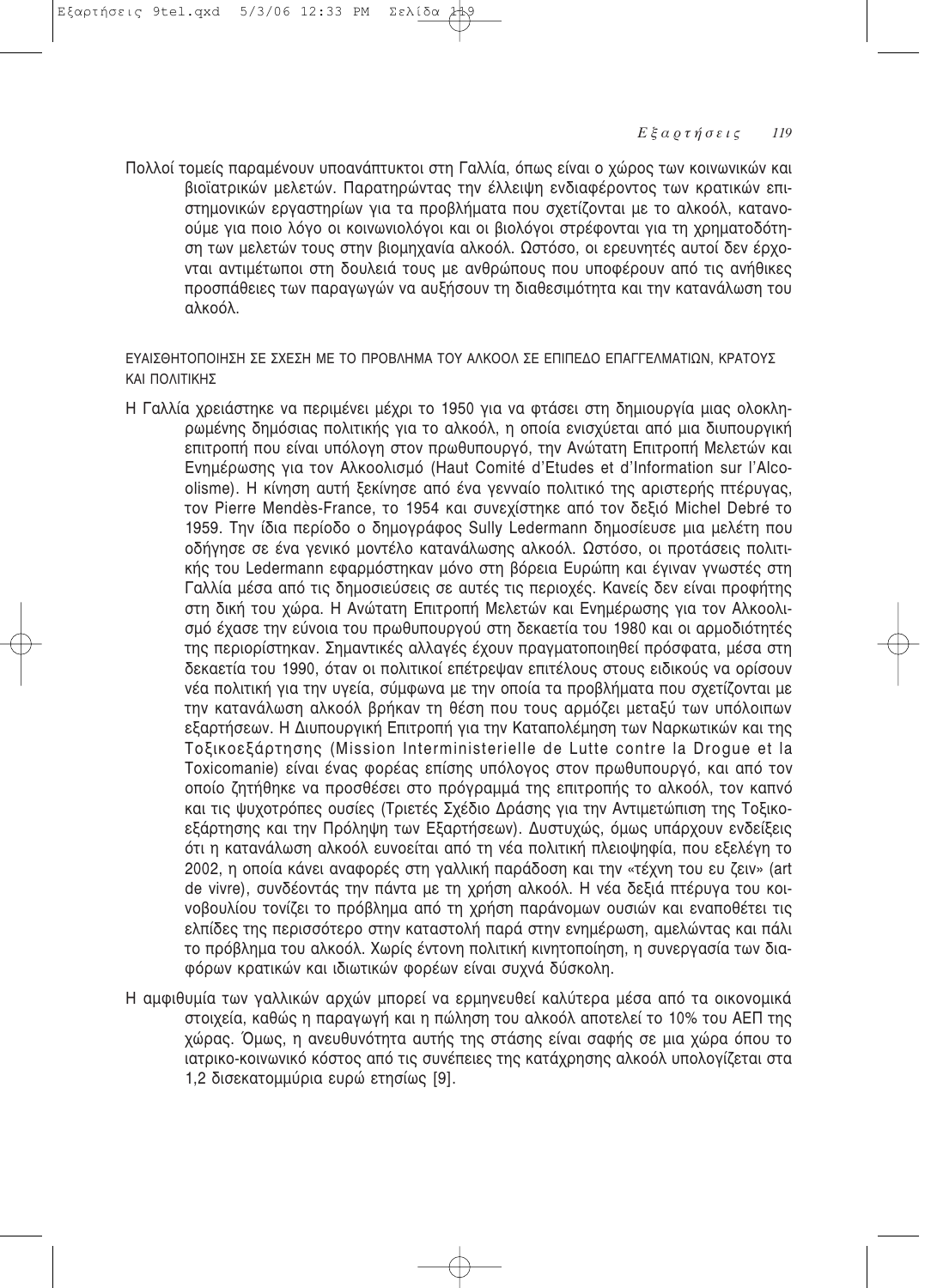### ΣΥΜΠΕΡΑΣΜΑ

Ο Thomas Babor έγραψε πρόσφατα ότι: «Αναφορικά με το πρόβλημα του αλκοόλ, η Γαλλία διατηρεί μια ενδιαφέρουσα θέση στη μέση της Ευρώπης. Οι Γάλλοι πίνουν πολλά και διαφορετικά αλκοολούχα ποτά, ενώ παράλληλα πειραματίζονται και με διαφορετικές συνήθειες συμπεριφοράς στη χρήση αλκοόλ, γεγονός που οδηγεί σε πολλά προβλήματα. Δημιουργεί αμφιθυμία ανάμεσα στις διαφορετικές αντιδράσεις, ανάμεσα δηλαδή στις πολιτικές για τον έλεγχο του αλκοόλ και στη μείωση της διάθεσής του όπως στον αγγλοσαξωνικό κόσμο, και στην ενημέρωση για την υγεία και στον περιορισμό της ζήτησης, όπως στις μεσογειακές χώρες. Αυτός είναι ο λόγος, που θεωρώ ότι οι εμπειρίες των Γάλλων πρέπει να γίνουν ευρέως γνωστές» [10]. Σύμφωνα με αυτή τη συμβουλή λοιπόν, οι γάλλοι ειδικοί για τον αλκοολισμό και τις εξαρτήσεις, όπως αυτοαποκαλούνται, θα μπορούσαν να συμβάλλουν βοηθώντας την ανθρωπότητα σε αυτό το συνεχιζόμενο πρόβλημα: πώς να ζει κανείς έχοντας συνείδηση της θνητής του ύπαρξης και αντιμετωπίζοντας συχνά άσχημες συνθήκες διαβίωσης, χωρίς να καταφεύγει στη λήψη επικίνδυνων τοξικών ουσιών.

# Παραπομπές

- 1. Craplet, M. (2001) Alcohol problems: is there a specifically French view? Addiction. 96, 805-807.
- 2. Craplet, M. (2005) A consommer avec modération. Paris: Odile Jacob.
- 3. Osterberg, E. & Karlsson, T. (2002) Alcohol Policies in EU member states and Norway, p. 182. Helsinki: Stakes.
- 4. Rigaud, A. & Craplet, M. (2004) The loi Evin, a French exception. The Globe. 1-2, p. 33-36.
- 5. Got, C. (2004) Alcohol and traffic safety: France, United Kingdom, Italy. Paris: Focus.
- 6. Fouquet, P. (1988) Journal interview 17-Conversation with Pierre Fouquet. British Journal of Addiction, 83, 7-10.
- 7. Société Française d'Alcoologie(1999) Objectifs, indications et modalités du sevrage du patient alcoolodépendant [Objectives, indications and modalities of withdrawal in alcohol dependant patients]. Alcoologie, 21 (suppl2).
- 8. Société Française d'Alcoologie (2001) Modalités de l'accompagnement du sujet alcoolodépendant après un sevrage [Modalities of supportive care after withdrawal in alcohol-dependant subjects]. Alcoologie et Addictologie, 23, (suppl 2).
- 9. Fenoglio, P., Parel, N. & Kopp, P. (2003) The social costs of alcohol, tobacco and illicit drugs in France, 1997. European Addiction Research, 9, 18-28.
- 10. Craplet, M. (2004) L'Europe, manque de souffle ou overdose d'alcool? [European Union, loss of spirit or alcohol overdose?]. Addictions, 8, 13. [ANPAA magazine].

"France: alcohol today", Addiction, Nolume 100, No 10, October 2005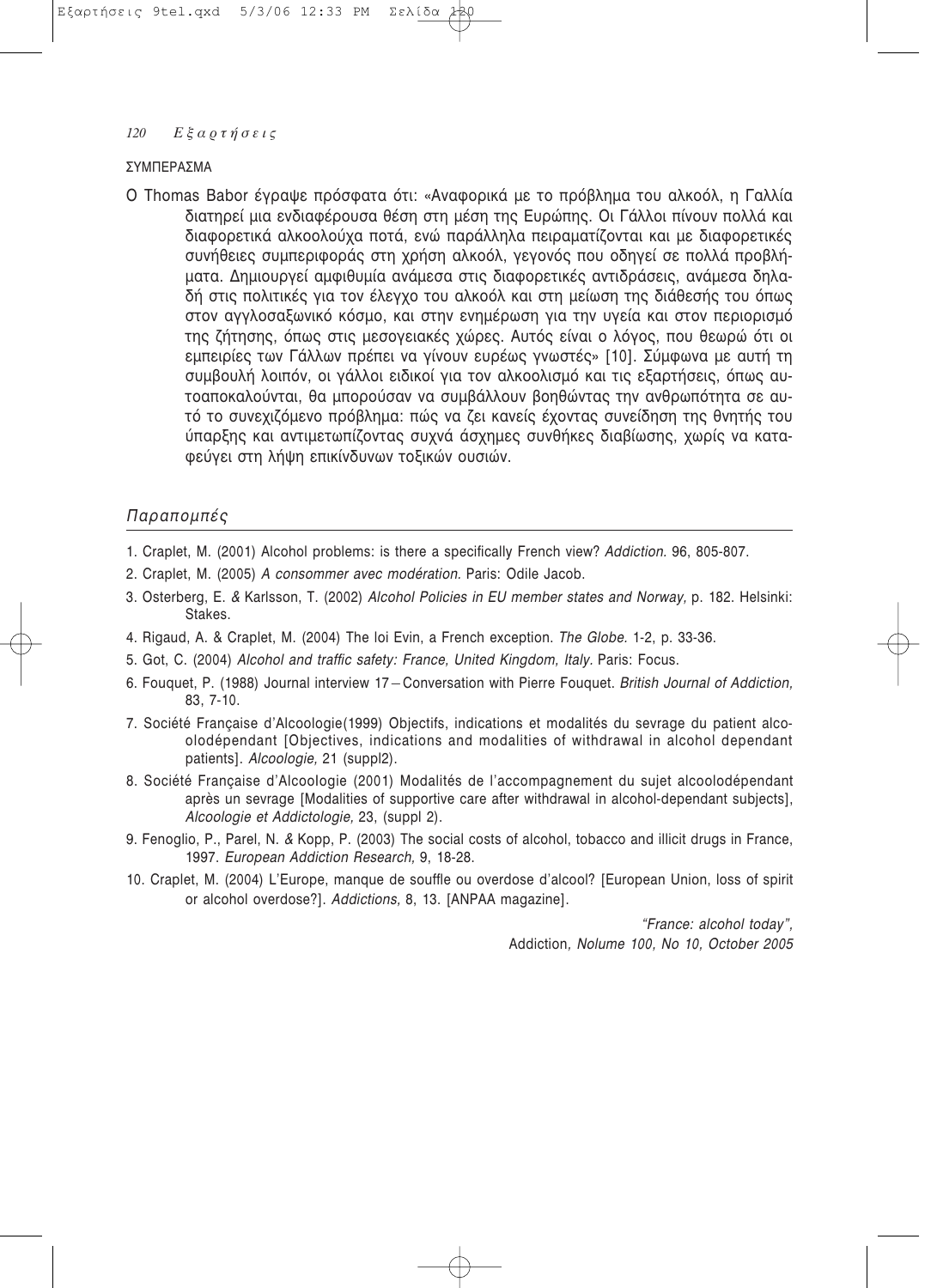*Ηνωμένο Βασίλειο: Το αλκοόλ σήμερα* DUNCAN RAISTRICK\*

*Μετάφραση Γεωργία Χριστοφίλη Translation Georgia Christofili* 

- Το Ηνωμένο Βασίλειο είναι η ένατη από τις δεκατέσσερις χώρες της Ευρωπαϊκής Ένωσης στην κατά κεφαλή κατανάλωση αλκοόλ στο τραπέζι, αλλά μόλις δεύτερη μετά τη Γερμανία στην παραγωγή μπύρας. Περίπου 1,47 εκατομμύρια άνθρωποι ασχολούνται με τη λιανική πώληση αλκοόλ, έχοντας άδεια, και με άλλες σχετικές βιομηχανίες [1]. Ο αριθμός των χώρων που έχουν άδεια πώλησης αλκοόλ, των μπαρ και των ξενοδοχείων έχει παραμείνει σταθερός τα τελευταία χρόνια, περίπου στις 88.000 [1]. Οι άνθρωποι απολαμβάνουν ιδιαίτερα να τρώνε έξω, και η κατανάλωση αλκοόλ αποτελεί μια βασική δραστηριότητα διασκέδασης. Το 2003 ξοδεύονταν για το αλκοόλ £74.766 ανά λεπτό του έτους ποσό που συνολικά έφτασε στα £13.477 εκατομμύρια σε έσοδα, ποσοστό 4,5% από το σύνολο των εσόδων του Υπουργείου Οικονομικών [1]. Η κατά κεφαλή κατανάλωση αλκοόλ στο Ηνωμένο Βασίλειο έχει αυξηθεί από τα 6,6 λίτρα το 1973 στα 9,1 λίτρα το 2003 [1], γεγονός που φάνηκε στη «Γενική Έρευνα για τα Noι-ΚΟΚυριά» [2], καθώς το 27% των ανδρών και το 17% των γυναικών υπερβαίνουν το όριο ασφαλούς κατανάλωσης αλκοόλ ανά εβδομάδα (21 και 14 μονάδες αντίστοιχα), ενώ το 7% και το 3% υπερβαίνουν τα όρια επικίνδυνης χρήσης αλκοόλ (50 και 35 μονάδες αντίστοιχα). Οι πιο αισιόδοξες εκτιμήσεις για την Αγγλία και την Ουαλία υπολογίζουν τουλάχιστον σε 7 εκατομμύρια τα άτομα που κάνουν επικίνδυνη ή επιβλαβή χρήση αλκοόλ και τουλάχιστον σε 1 εκατομμύριο τους εξαρτημένους χρήστες από το αλκοόλ. Το κόστος από τις βλάβες που σχετίζονται με τη χρήση αλκοόλ στις υπηρεσίες υγείας εκτιμάται στα £1,7 δισεκατομμύρια. Ακόμη, το αλκοόλ ευθύνεται για 11.300 έως 17.900 θανάτους, λόγω χρόνιων παθήσεων, ενώ η οικονομία επιβαρύνεται με περίπου £7,3 δισεκατομμύρια λόγω της σχετιζόμενης εγκληματικότητας και £6,4 δισεκατομμύρια για την τήρηση της δημόσιας τάξης [3]. Επιπλέον, υπάρχουν κι άλλες συνέπειες που δεν μπορούν να προσδιοριστούν, όπως είναι για παράδειγμα οι επιπτώσεις στα παιδιά καθώς και η απόγνωση που βιώνεται από τα άτομα. Το συνολικό κόστος μπορεί να φτάσει τα £20 δισεκατομμύρια, ή, εάν το εξετάσουμε από άλλη οπτική, υπερβαίνει κατά £6 δισεκατομμύρια τα έσοδα.
- Η πολιτική για το αλκοόλ έχει εξελιχθεί διαφορετικά στα διάφορα τμήματα του Ηνωμένου Βασιλείου. Το 2000 η Ουαλία τάχθηκε υπέρ μιας ολοκληρωμένης πολιτικής για το αλκοόλ και τις ουσίες που ονομάστηκε Αντιμετωπίζοντας την Κατάχρηση Ουσιών στην *Ουαλία: Μια Προσέγγιση Συνεργασίας* [4]. Στην Ουαλία ισχύουν οι ίδιοι νόμοι σχετικά με τις άδειες για το αλκοόλ με την Αγγλία. Το ίδιο έτος στη Βόρεια Ιρλανδία υιοθετήθηκε η *Στρατηγική για τη Μείωση της Βλάβης από το Αλκοόλ* [5], η οποία εστίαζε στην προαγωγή της υγείας, αλλά θα εφαρμοζόταν από ομάδες συντονισμού για τα

\* Clinical Director Leeds Addiction Unit 19 Springfield Mount Leeds LS2 9NG, UK E-mail: duncan. raistrick@nhs. net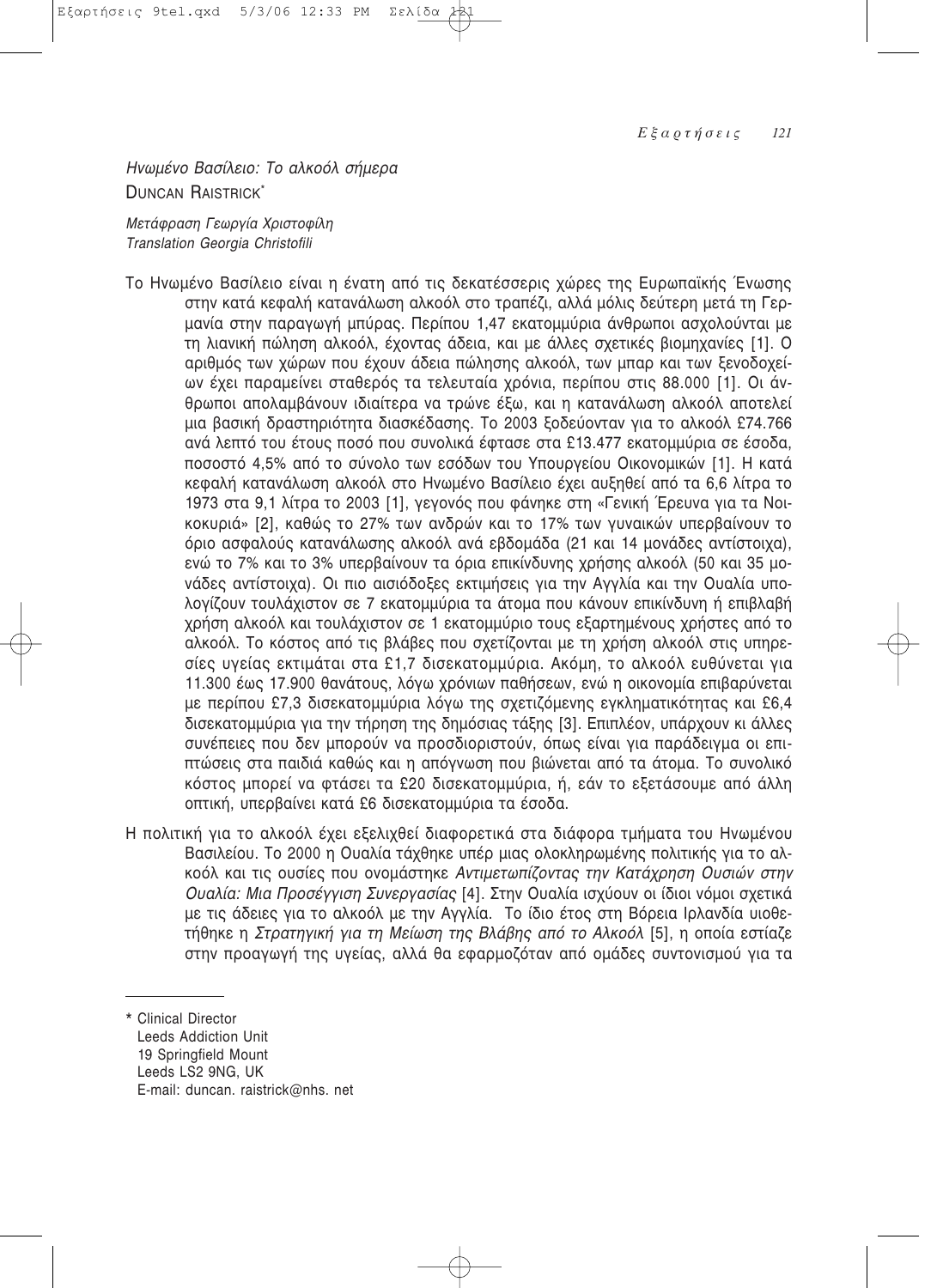ναρκωτικά και το αλκοόλ. Στη Σκοτία, το Εθνικό Σχέδιο Δράσης του 2002 [6] υποστήριξε ένα πλαίσιο υπηρεσιών σε μια δομή τεσσάρων επιπέδων για τις θεραπευτικές υπηρεσίες. Στη Σκοτία, ισχύουν διαφορετικοί νόμοι για τις άδειες για το αλκοόλ από ό,τι στην Αννλία, όμως η νέα νομοθεσία έχει τους ίδιους στόχους με το νόμο νια τις άδειες στην Αγγλία και στην Ουαλία το 2003 [7]. Στο έντυπο για την πολιτική «Επιλέγω την Υγεία» [8] από το Υπουργείο Υγείας υπάρχουν αναφορές στο αλκοόλ: είναι εντυπωσιακό ότι η ομάδα Πόρτμαν αναφέρεται ως σημαντικός συνεργαζόμενος φορέας για την αντιμετώπιση της «υπερβολικής κατανάλωσης αλκοόλ σε μία μεμονωμένη περίσταση» (binge drinking). Η δημοσίευση της πρώτης Πολιτικής για τη Μείωση της *Βλάβης που σχετίζεται με το αλκοόλ στην Αγγλία* [3] το 2004 ήταν ιδιαίτερα σημαντική, καθώς αποκάλυπτε τον τρόπο σκέψης σε κυβερνητικό επίπεδο. Υπάρχει η πεποίθηση ότι η πολιτική αυτή επηρεάστηκε σε μεγάλο βαθμό από την ομάδα Πόρτμαν, η οποία θεωρείται ότι εκπροσωπεί τα συμφέροντα της ποτοβιομηχανίας υποστηρίζο-Vτας μη αποτελεσματικά μέτρα ελέγχου [9]. Στη δημοσίευση της πολιτικής αναφέρεται ξεκάθαρα ότι δεν θα ληφθεί κανένα μέτρο για την κάλυψη της κατά κεφαλή κατανάλωσης, κάτι που ουσιαστικά αποτελεί προεκλογική κίνηση για τη στρατηγική πρόληψης, και το κείμενο εστιάζει στις δράσεις για την υπερβολική κατανάλωση αλκοόλ. Αυτή η ιδέα συζητήθηκε πρώτη φορά με τη δημοσίευση του άρθρου «Λογική χρήση αλκοόλ» [10], ενός πολύ καλού άρθρου, το οποίο όμως μετέφερε ένα μπερδεμένο μήvυμα και ερμηνεύθηκε από το κοινό περισσότερο ως πολιτική χαλάρωσης των μέτρων ασφαλείας παρά ως μέτρο περιορισμού της υπερβολικής κατανάλωσης αλκοόλ σε μια μεμονωμένη περίσταση. Η πολιτική της Αγγλίας ακολουθήθηκε με ένα συμβουλευτικό Κείμενο με τίτλο «Ευθύνη για τη χρήση αλκοόλ» [11], το οποίο σε γενικές γραμμές πεpιελάμβανε τις αρνητικές συνέπειες της επέκτασης του επιτρεπόμενου ωραρίου κατανάλωσης αλκοόλ, σύμφωνα με το νέο νόμο για τη χορήγηση αδειών.

Το Συμβούλιο της Υγείας στη Σκοτία (Health Technology Board for Scotland) κατέληξε ότι η συμπεριφορική εκπαίδευση αυτό-ελέγχου, η θεραπεία ενίσχυσης της κινητοποίησης, η θεραπεία ζευγαριών, η οικογενειακή θεραπεία και η εκπαίδευση σε δεξιότητες αντιμετώπισης και κοινωνικές δεξιότητες προτείνονται ως οι καλύτερα τεκμηριωμένες θεραπείες. Το Acamprosate και η δισουλφιράμη που χορηγείται από το στόμα προτείνονται, επίσης, ως συμπληρωματική υποστήριξη στις ψυχοκοινωνικές παρεμβάσεις. Ο Εθνικός Φορέας Θεραπείας στην Αγγλία (National Treatment Agency for England) θα δημοσιεύσει τα Μοντέλα Κοινωνικής Φροντίδας για το Αλκοόλ (Models of Care for Alcohol) το 2005, στο οποίο θα ορίζονται τέσσερα επίπεδα παροχής υπηρεσιών όμοια με την προσέγγιση στη Σκωτία ο Φορέας επίσης ανέθεσε την αναθεώρηση της αποτελεσματικότητας της θεραπείας. Τώρα υπάρχει μια καλή βάση δεδομένων που υποστηρίζει την κλινική πρακτική και μια γενική συμφωνία για τη μελλοντική πορεία των υπηρεσιών θεραπείας. Τα μοντέλα των σύντομων παρεμβάσεων, της κινητοποίησης και των κοινωνικών θεραπειών είναι τόσο ευρέως διαδεδομένα όσο και η επιστημονική πλέον τεκμηρίωση της αποτελεσματικότητάς τους [13]. Η Επιτροπή για τις θερατευτικές προσεννίσεις για το αλκοόλ στην Αννλία [14], γνωρίζοντάς το, σύνκρινε την κοινή θεραπεία κινητοποίησης με μια νέα θεραπευτική προσέγγιση κοινωνικής δι-Κτύωσης, και φάνηκε ότι και οι δύο είχαν εξίσου καλά αποτελέσματα. Αυτό το κοινό εύρημα, ότι δύο θεωρητικά διαφορετικά μοντέλα θεραπείας έχουν παρόμοια αποτελέσματα, έχει οδηγήσει σε μεγαλύτερη αμφισβήτηση όσον αφορά στις θεραπευτικές διαδικασίες, κυρίως σχετικά με τη σημασία των μεταβλητών που αφορούν στο θερα-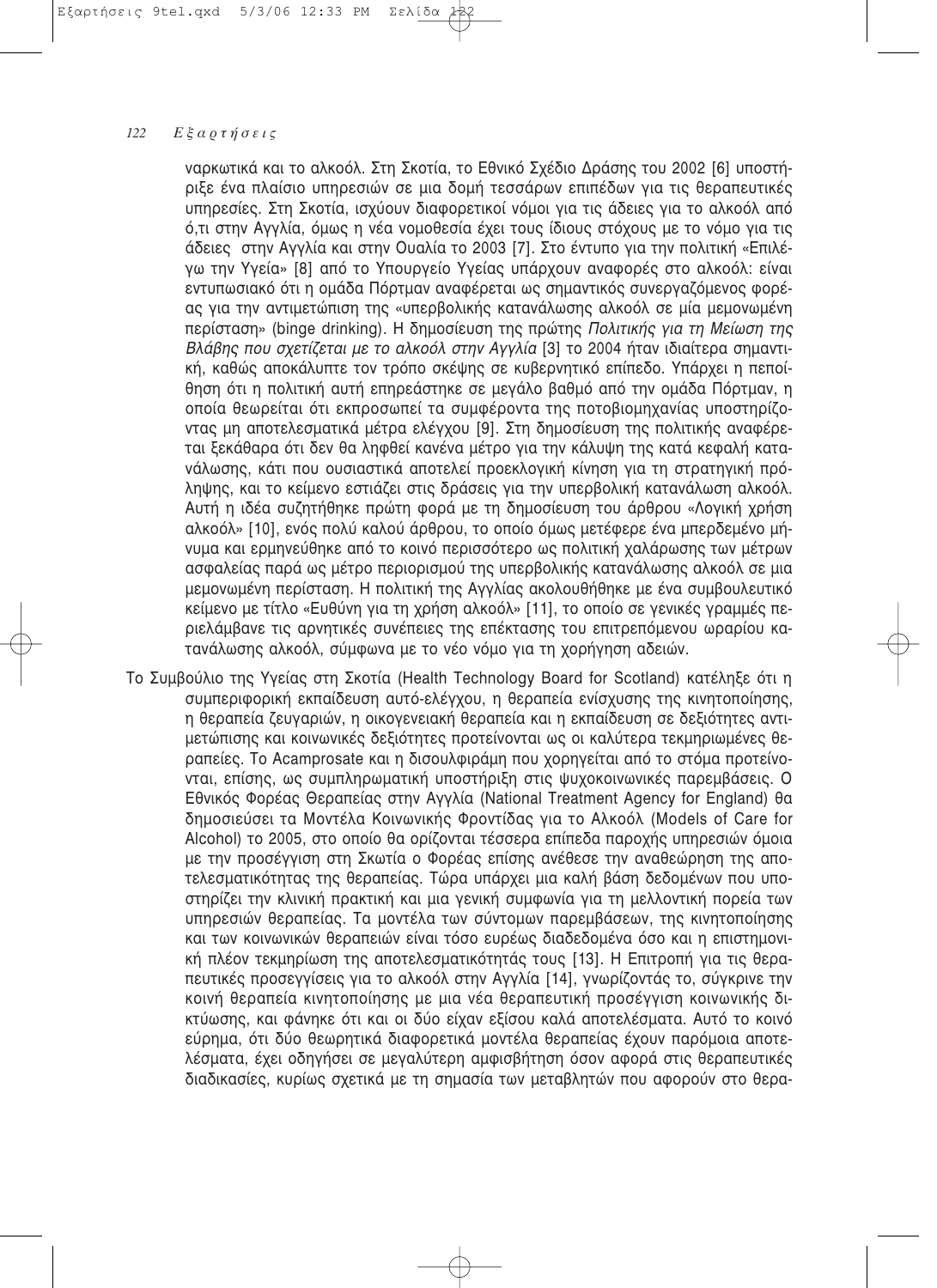πευτή [15] και στα γεγονότα ζωής, πέρα από τη συγκεκριμένη θεραπεία [16]. Ο Εθνικός Φορέας για τη Θεραπεία έχει αναλάβει τη διάδοση σημαντικών ερευνητικών ευρημάτων όπως τα παραπάνω, καθώς και την παρουσίαση των επιπτώσεων που έχουν στην πράξη. Το Υπουργείο Υνείας υποστηρίζει οκτώ ερευνητικά προνράμματα, στην Αγγλία και στην Ουαλία, με στόχο να ενισχύσει μια στρατηγική προσέγγιση στις ερευνητικές δράσεις. Ωστόσο, η ελλιπής χρηματοδότηση και ο βραχυπρόθεσμος σχεδιασμός περιορίζουν τις δυνατότητες για μια καλή ποιοτικά έρευνα [17].

Εξαρτήσεις 9tel.qxd 5/3/06 12:33 PM Σελίδα

- Στο Ηνωμένο Βασίλειο, υπάρχει μια ασυνέπεια όσον αφορά τα διαθέσιμα στοιχεία και τα στοιχεία που τελικά επιλέγονται για να ενημερωθούν εκείνοι που διαμορφώνουν τις πολιτικές. Το πρόγραμμα φροντίδας της υγείας έχει αντικατασταθεί με το πρόγραμμα δημόσιας τάξης, όπως ακριβώς συνέβη και με τα προγράμματα παράνομων ουσιών. Η τρέχουσα ενασχόληση με την υπερβολική κατανάλωση αλκοόλ σε μια μεμονωμένη περίσταση και η παράλληλη κατανάλωση αλκοόλ με υπευθυνότητα απαλλάσσουν την κυβέρνηση και τη βιομηχανία παραγωγής αλκοόλ από την επιβολή ορίων στη διαθεσιμότητα αλκοόλ. Η θεραπεία θα εστιαστεί στα άτομα που κάνουν υπερβολική κατανάλωση αλκοόλ. Στο Ηνωμένο Βασίλειο, υπάρχουν περίπου 800 υπηρεσίες για τη θεραπεία της κατάχρησης ουσιών, οι περισσότερες από τις οποίες ασχολούνται εξίσου με τη χρήση αλκοόλ και τη χρήση παράνομων ουσιών. Η αξιολόγηση της απόδοσης αυτών των υπηρεσιών όσον αφορά στους βασικούς στόχους που έχουν τεθεί είναι συ-Vεχής, όπως ακριβώς και των υπηρεσιών που τις εφαρμόζουν: του Υπουργείου Υγείας, του Εθνικού Φορέα Θεραπείας, των Ομάδων Δράσης για τις Ουσίες, των Υπηρεσιών Χάραξης Πολιτικής και του κυβερνητικού φορέα. Οι φορείς που παρέχουν αυτού του είδους τις υπηρεσίες έχουν περιορισμένες ευκαιρίες για ανεξάρτητη σκέψη. Υπάρχουν, όμως, και πλεονεκτήματα από την προσέγγιση αυτή, που γενικά εκφράζονται από μια πιο βελτιωμένη και κοινά αποδεκτή μορφή, ωστόσο, με εξαιρετικά πολλή γραφειοκρατία καθώς και με τη μετακίνηση εξειδικευμένων επαγγελματιών στο επι-Κερδές δίκτυο των διοικητικών υπηρεσιών. Ο έλεγχος και η διατήρηση των ισορροπιών στα σωματεία των επαγγελματιών των ερευνητικών ινστιτούτων και των ομάδων υποστήριξης, όπως είναι η Alcohol Concern, είναι ελάχιστοι. Η Εταιρεία για τη Μελέτη της Εξάρτησης [18] είναι εξαίρεση, στο ότι αποτελεί μια ανεξάρτητη πηγή έμπνευσης που έχει ολοκληρώσει προγράμματα όπως το «Ας αντιμετωπίσουμε το αλκοόλ μαζί» [19] και υποστηρίζει παρόμοια προγράμματα σε διεθνές επίπεδο.
- <u>Το θέμα εδώ είναι, εάν είναι προτιμότερο η κεντρική διοίκηση να οριστεί υπεύθυνη για τον</u> έλεγχο της πολιτικής για το αλκοόλ ή να οριστεί κάποιος ανεξάρτητος οργανισμός με αυτό το στόχο. Όσοι είναι ανεξάρτητοι από τον κυβερνητικό έλεγχο θα πρέπει να ασχολούνται επίσης και με τη διαμόρφωση της πολιτικής, τουλάχιστον, όσον αφορά στις στρατηγικές πρόληψης και θεραπείας. Η γραφειοκρατία που καλύπτει το συντοvισμό και τη διαμόρφωση μιας πολιτικής για την κατάχρηση ουσιών δεν έχει ακόμη αξιολογηθεί, όμως υφίσταται τόσο στο οικονομικό επίπεδο όσο και στον έλεγχο της πολιτικής. Οι Εθνικές Στρατηγικές αναπόφευκτα εμπλέκουν πολλούς διαφορετικούς τομείς, εάν όμως συμφωνηθεί, ένα Υπουργείο, πιθανότατα το Οικονομικών, πρέπει να διασφαλίζει ότι το κόστος για το αλκοόλ δε μειώνεται, ή ακόμη καλύτερα ότι η κατά κεφαλή κατανάλωση αλκοόλ δεν αυξάνεται. Σε αντίθεση με έναν κατακλυσμό νέων πρωτοβουλιών, η αποτελεσματική εφαρμογή των ήδη γνωστών θα ήταν η οικονομικότερη λύση και αυτή με τα περισσότερα αποτελέσματα. Στο Ηνωμένο Βασίλειο δε συνηθίζεται να μεταφέρεται η εμπειρία άλλων χωρών στην αγγλική κουλτούρα. Η μετά-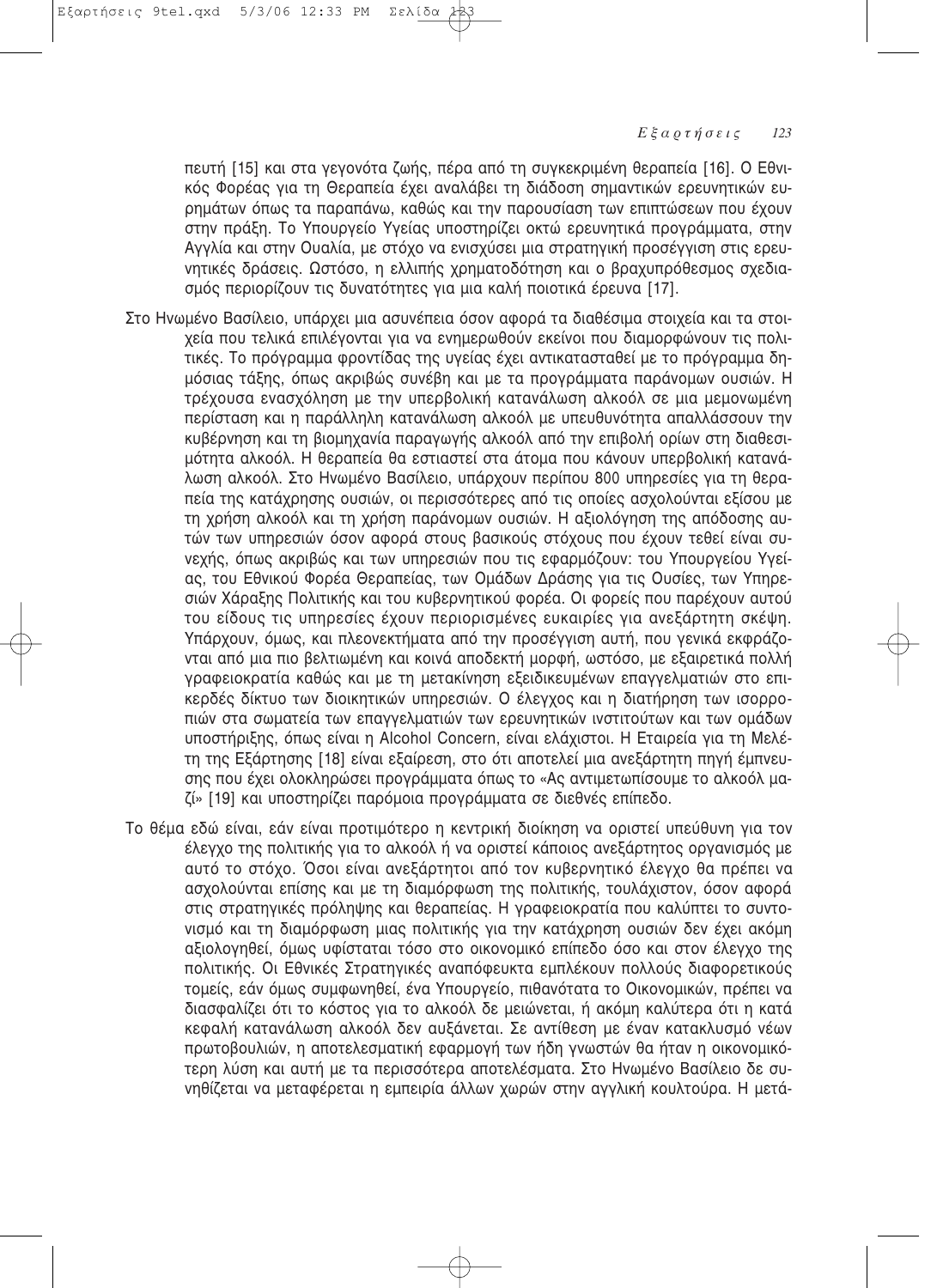δοση γνώσεων και συστημάτων με πιο ολοκληρωμένο τρόπο θα βοηθούσε σημαντικά στην οργάνωση των υπηρεσιών στο Ηνωμένο Βασίλειο. Ο τρόπος προσέγγισης των αποδεκτών των υπηρεσιών, ο τρόπος διασφάλισης της ποιότητας της θεραπείας και ο τρόπος δουλειάς με όσους δέχονται θεραπευτικές υπηρεσίες, αποτελούν ενδεικτικά παραδείγματα σύμφωνα με τα οποία το Ηνωμένο Βασίλειο θα μπορούσε να μιμηθεί την πρακτική άλλων κρατών με μεγαλύτερη εμπειρία στους συγκεκριμένους χώρους.

# ΕΥΧΑΡΙΣΤΙΕΣ

Ευχαριστώ την Clare Pace, Υπεύθυνη για τη διδασκαλία Κοινωνικής Πολιτικής στη Μονάδα για τις Εξαρτήσεις στο Leeds και για τα πρόσφατα στοιχεία σχετικά με τις πρωτοβουλίες πρόληψης.

### Παραπομπές

- 1. British Beer and Pub Association (2004) The Statistical Handbook 2004. London: Brewing Publications.
- 2. Office of National Statistics (ONS) (2004) Living in Britain No 31: Results from the 2002 General Household Survey .London: TSO.
- 3. Cabinet Office (2004) Alcohol Harm Reduction Strategy for England. London: Strategy Unit.
- 4. National Assembly for Wales (2000) Tackling Substance Misuse in Wales: a Partnership Approach. Cardiff: The National Assembly for Wales.
- 5. Department of Health, Social Services and Public Safety (2000) Strategy for Reducing Alcohol Related Harm. Belfast: Northern Ireland Assembly.
- 6. Scottish Advisory Committee on Alcohol Misuse (2002) Plan for Action on Alcohol Misuse. Edinburgh: Scottish Executive.
- 7. The Stationery Office (2003) The Licensing Act 2003. London: TSO.
- 8. Department of Health (2004) Choosing Health: Making Healthier Choices Easier. London: Department of Health.
- 9. Edwards, G., West, R., Babor, T. F., Hall, W. & Marsden, J. (2004) An invitation to an alcohol industry lobby to help decide public funding of alcohol research and professional training: a decision that should be reversed. Addiction, 99, 1235.
- 10. Department of Health (1995) Sensible Drinking. Report of an Inter Departmental Working Group. London: Department of Health.
- 11. Department for Culture, Media and Sport (DCMS), Office of the Deputy Prime Minister and The Home Office (2005) Drinking Responsibly: the Government's Proposals. London: The Home Office and DCMS Joint Alcohol Team.
- 12. Slattery, J., Chick, J., Cochrane, M., Craig, J., Godfrey, C, Kohli, H. et al. (2003) Prevention of Relapse in Alcohol Dependence. Health Technology Assessment Report 3. Glasgow: Health Technology Board for Scotland.
- 13. Miller, W. R. & Wilbourne, P. L. (2002) Mesa Grande: a methodological analysis of clinical trials of treatments for alcohol use disorders, Addiction, 97, 265-277.
- 14. UK Alcohol Treatment Trial Research Team (UKATT) (in press) Effectiveness of treatment for alcohol problems: findings of the randomised UK Alcohol Treatment Trial. BMJ.
- 15. Meier, P. S., Barrowclough, C. & Donmall, M. C. (2005) The role of the therapeutic alliance in the treatment of substance misuse: a critical review of the literature. Addiction, 100, 304-316.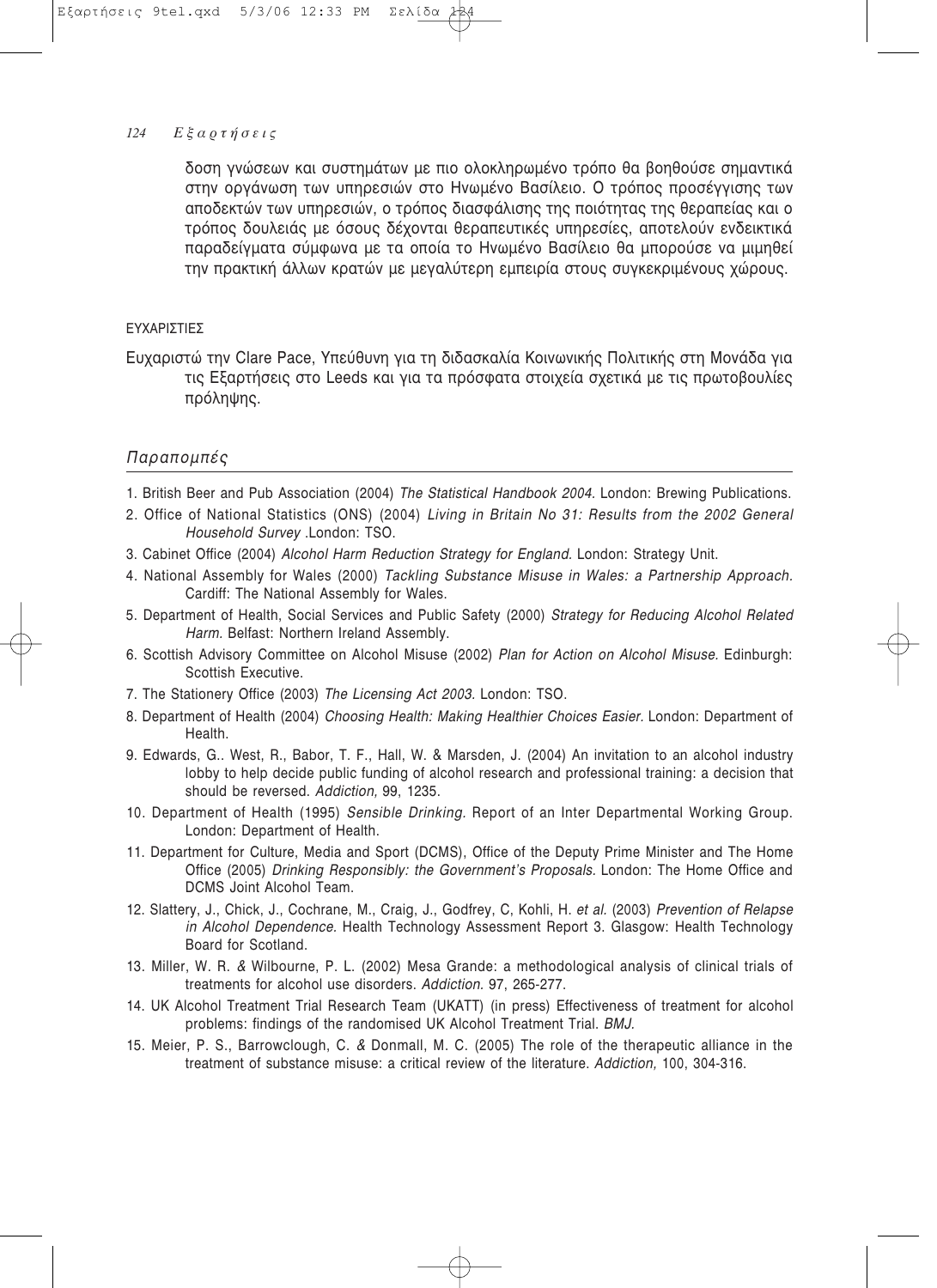- 16. Tucker, J. A. & King, M. P. (1999) Resolving alcohol and drug problems: influences on addictive behaviour change and help-seeking. In: Tucker, J. A., Donovan, D. M. & Marlatt, G. A., eds. Changing Addictive Behaviours, pp. 98-105. New York: Guilford Press.
- 17. Alcohol Concern (2002) 100% Proof. Research for Action on Alcohol. London: Alcohol Concern.
- 18. Tober, G. (2004) The Society for the Study of Addiction (SSA). Addiction, 99, 677-685.
- 19. Raistrick, D., Hodgson, R. & Ritson, B., eds (1999) Tackling Alcohol Together, London; Free Association Books.

"United Kingdom: alcohol today" Addiction, Nolume 100, No 9, September 2005

Ινδία: Αλκοόλ και δημόσια υγεία **VIVEK BENGAL**\*

Μετάφραση Γεωργία Χριστοφίλη Translation Georgia Christofili

### ΕΠΙΚΡΑΤΗΣΗ ΤΗΣ ΧΡΗΣΗΣ ΑΛΚΟΟΛ

- Ο ινδικός πολιτισμός θεωρείται παραδοσιακά «στεγνός» όσον αφορά το αλκοόλ, ή «απέχων» [1] από τη χρήση αλκοόλ. Η πρόσφατη Έρευνα σε Εθνικό Επίπεδο για τη Χρήση Αλκοόλ [2], που είναι η μόνη συστηματική προσπάθεια να καταγραφεί σε εθνικό επίπεδο η επικράτηση της χρήσης ουσιών κατέγραψε χρήση αλκοόλ τον περασμένο μόνο χρόνο από το 21% των ανήλικων ανδρών. Όπως είναι αναμενόμενο, αυτός ο αριθμός δεν αντιπροσωπεύει τις μεγάλες διαφορές που υπάρχουν σε μια χώρα τόσο μεγάλη και πολύπλοκη όσο η Ινδία. Η επικράτηση κυμάνθηκε από το χαμηλό 7% στη δυτική πολιτεία του Gujarat (όπου επισήμως το αλκοόλ απαγορεύεται) έως το 75% στη Βορειοανατολική πολιτεία του Arunchal Pradesh, ενώ υπάρχουν και πολλές διαφορές μεταξύ των δύο φύλων. Η επικράτηση του αλκοόλ στις γυναίκες σταθερά εκτιμάται σε ποσοστό χαμηλότερο του 5% [3-5], αλλά είναι αρκετά υψηλότερη στις Βορειοανατολικές πολιτείες. Σημαντικά υψηλότερη χρήση έχει καταγραφεί στις διαφορετικές φυλές, στις επαρχίες και στις χαμηλού οικονομικού και κοινωνικού επιπέδου περιοχές  $[6,7,25]$ .
- Η κατά κεφαλή κατανάλωση είναι 2 λίτρα ανά ενήλικα ανά έτος (όπως υπολογίστηκε με βάση τις επίσημες πωλήσεις του 2003 και τα στοιχεία για τον πληθυσμό). Μετά την προσαρμογή των στοιχείων, ώστε να συνυπολογιστεί και η μη καταγεγραμμένη κατανάλωση (παράνομα ποτά, καθώς και προϊόντα με φοροαπαλλαγή), τα οποία αποτελούν το 45-50% της συνολικής κατανάλωσης [8,9], το τελικό νούμερο πιθανόν να είναι τα 4 λίτρα. Το ποσοστό αυτό εξακολουθεί να είναι χαμηλό σε σχέση με το αντίστοιχο των κρατών με υψηλή κατανάλωση αλκοόλ. Τα οινοπνευματώδη που έχουν άδεια κυκλο-
- \* Associate Professor of Psychiatry **Deaddiction Centre** National Institute of Mental Health and Neurosciences Bangalore 560029 - India Email: vbenegal@nimhans.kar.nic.in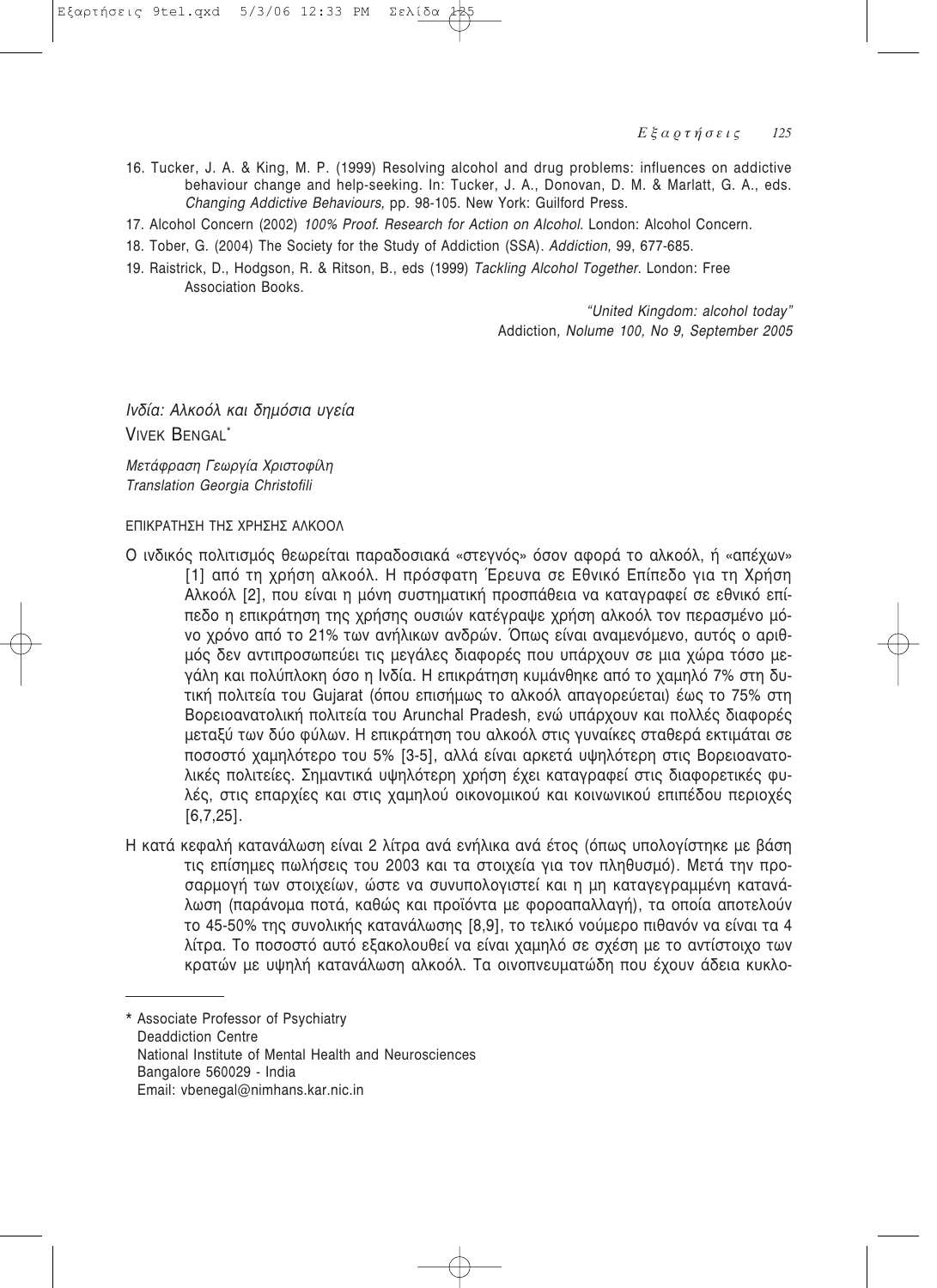φορίας από την κυβέρνηση (αποσταγμένα ποτά 33,3% βαθμών αλκοόλ, αναμεμειγμένα με νερό), τα ινδικής παραγωγής ξένα ποτά όπως το ουίσκυ, το ρούμι, η βότκα και το τζιν (περιεκτικότητας 42% βαθμών αλκοόλ) και τα παράνομα αποσταγμένα ποτά (με άννωστη περιεκτικότητα σε οινόπνευμα) αποτελούν περισσότερο από το 95% των ποτών που καταναλώθηκαν από άντρες και γυναίκες. Η μπύρα καταναλώθηκε σε ποσοστό χαμηλότερο του 5% (70% των πωλήσεων μπύρας αφορούσε δυνατές μπύρες με περιεκτικότητα πάνω από 8% βαθμούς αλκοόλ), ενώ το κρασί αποτελεί μια, εν δυνάμει, συνεχώς αυξανόμενη αγορά.

Η ΙΣΤΟΡΙΚΗ ΔΟΜΗ ΜΙΑΣ ΚΟΥΛΤΟΥΡΑΣ ΜΕ ΑΜΦΙΛΕΓΟΜΕΝΗ ΣΧΕΣΗ ΜΕ ΤΗΝ ΚΑΤΑΝΑΛΩΣΗ ΑΛΚΟΟΛ

Αυτή η εμφανής παράδοση μπορεί, ωστόσο, να είναι νέο φαινόμενο με σχετικά πρόσφατες ρίζες. Οι εκτενείς καταγραφές των διαφόρων αποσταγμένων ποτών και των ποτών από ζύμωση που παρασκευάζονται από φρούτα, σπόρους και λουλούδια [10], τα αρχαιολογικά ευρήματα για αποστακτήρια στην αρχαία Ινδία [c. 200 BCE] [11], οι λεπτομερείς κανονισμοί για την παραγωγή, τις πωλήσεις, τη φορολογία και τη δημόσια μέθη [12], η εξύμνηση από τη λαϊκή λογοτεχνία των τελετουργικών εορτασμών με κατανάλωση αλκοόλ και από τα δύο φύλα [13], η πρώιμη επίγνωση των ιατρικών συνεπειών από την υπερβολική χρήση [14] και οι συχνές προειδοποιήσεις για τη χρήση αλκοόλ από τους ανώτερους κληρικούς [15] δεν υποστηρίζουν την ύπαρξη ενός μακροχρόνιου πολιτισμού που απείχε από τη χρήση. Η ταχεία κοινωνική ανάπτυξη κατά την περίοδο των αποικιών μετέτρεψε μια κοινωνία, η οποία με εξαίρεση την ομάδα της ανώτατης ιερατικής κάστας των Ινδουιστών (brahmim), είχε μέχρι τότε υιοθετήσει μια, σχετικά, ήπια στάση απέναντι στη χρήση αλκοόλ [16,17]. Η εμφάνιση της μέσης αστικής τάξης, η οποία συμμετείχε στην ταχεία βιομηχανική ανάπτυξη του 19<sup>ου</sup> αιώνα, οδήγησε σε κοινωνικοοικονομική ενίσχυση των κατώτερων κοινωνικών στρωμάτων. Οι αλλαγές στη διατροφή ήταν μία από τις συνήθειες που κατά κύριο λόγο υιοθέτησαν τα κατώτερα κοινωνικά στρώματα, για να αποκτήσουν υψηλότερο κοινωνικό επίπεδο. Ως αποτέλεσμα του φαινομένου του Σανσκριτισμού (Sanskritization) [18], η ανερχόμενη μεσαία τάξη υιοθέτησε τις συνήθειες της χορτοφαγίας και της αποχής από το αλκοόλ της ανώτερης κοινωνικής τάξης [19]. Παράλληλα το "abkari" (η πολιτική έμμεσης φορολογίας) της κυβέρνησης των αποικιοκρατών, η οποία περιόριζε την παρασκευή αλκοολούχων ποτών, μόνο, στα κυβερνητικά αποστακτήρια, οδήγησε στην ταχεία αντικατάσταση των παραδοσιακών αλκοολούχων ποτών από τα βιομηχανικά προϊόντα μαζικής παραγωγής, με υψηλότερη περιεκτικότητα σε αλκοόλ και μικρότερη ποικιλία, των οποίων οι τιμές σταδιακά αυξήθηκαν, λόγω της συνεχώς αυξανόμενης φορολογίας [20]. Η τρομακτική αύξηση του αριθμού των αποστακτηρίων, η δημοπράτηση των δικαιωμάτων για κατοχή αποστακτηρίου καθώς και η πώληση απεριόριστων ποσοτήτων αλκοολούχων ποτών οδήγησαν στην αύξηση της κατανάλωσης και σε φαινόμενα μέθης και εγκληματικότητας [21]. Το γεγονός αυτό ταυτίστηκε ολοένα και περισσότερο με την αγγλική κυριαρχία, και έτσι, η κατανάλωση αλκοόλ εντάχθηκε στα «μειονεκτήματα» της αγγλικής κυριαρχίας [22, 23]. Η χρήση αλκοόλ άρχισε να θεωρείται από την υψηλή κοινωνία ως αταβιστικό χαρακτηριστικό των πρωτόνονων πολιτισμών και των φτωχών (η χρήση αλκοόλ στις φυλές, που λόγω των κακών κοινωνικών συνθηκών, γίνεται, για να ξεπεράσουν τη θλιβερή τους ύπαρξη) ή ως ελευθεριάζουσα συμπεριφορά από την πλευρά των ανώτερων κοινωνικών τάξεων [7, 24-27].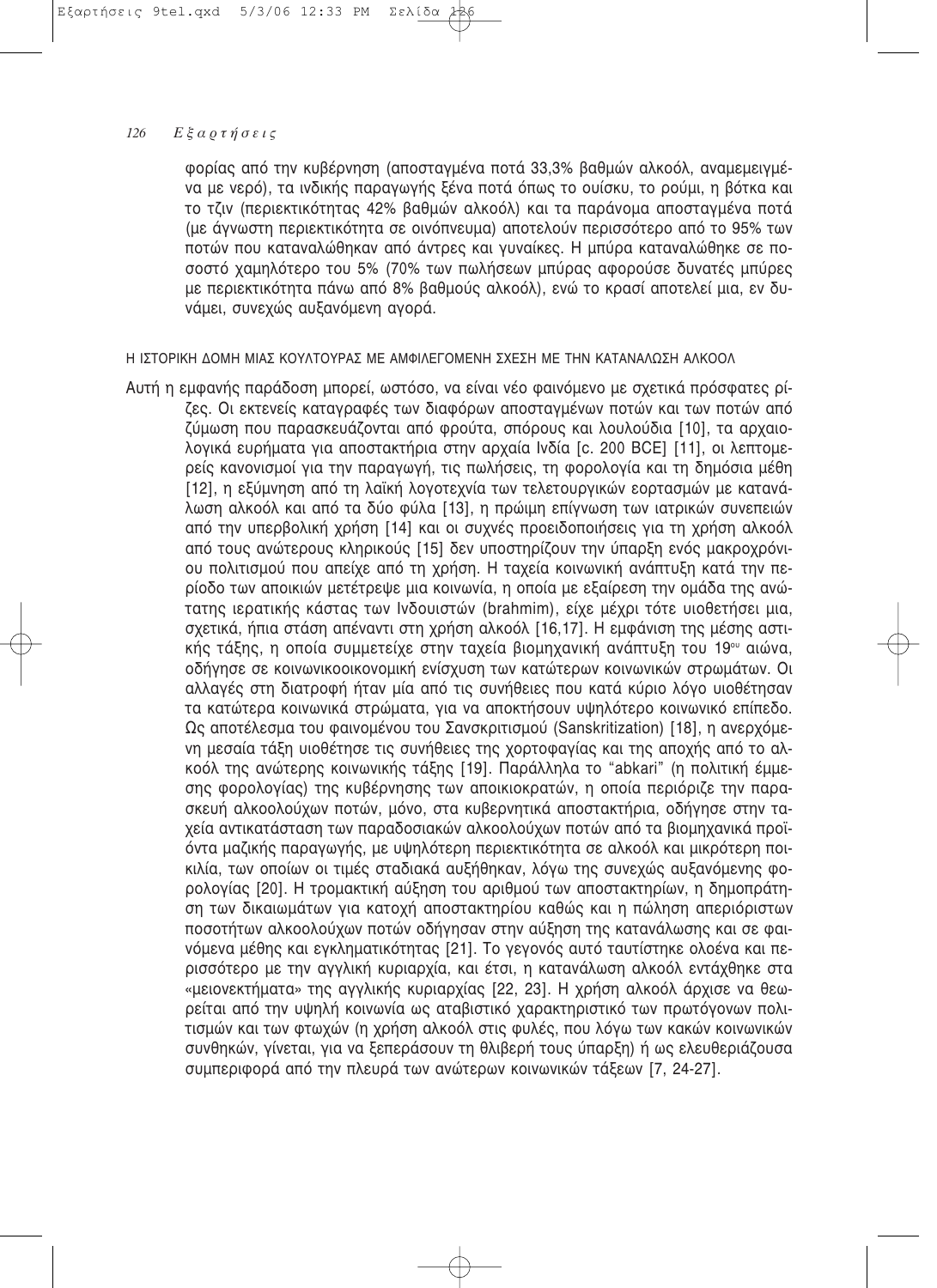- Ο Γκάντι και το εθνικιστικό κίνημα εκμεταλλεύτηκαν την τάση για εγκράτεια και αποχή από το αλκοόλ των μεσαίων κοινωνικών στρωμάτων και το μετέτρεψαν σε μαζικό κίνημα κατά της χρήσης αλκοόλ, θεωρώντας το αλκοόλ ως σύμβολο της καταπίεσης των αποικιο-Κρατών. Ορμώμενοι από την πεποίθηση ότι το ινδικό έθνος θα πρέπει να παραμείνει αγνό, πρόβαλαν το αίτημα για ολική απαγόρευση. Το Συνταγματικό Κοινοβούλιο της ανεξάρτητης Ινδίας συμπεριέλαβε την απαγόρευση στις βασικές αρχές της κρατικής πολιτικής [28].
- Στην πράξη η πολιτική για το αλκοόλ αναπτύχθηκε διαφορετικά σε κάθε περιοχή και οδήγησε σε διαφορετικούς κανονισμούς και διαφορές όσον αφορά στην επιβολή των φόρων. Οι περισσότερες πολιτείες εξοικονομούν το 15-20% των εσόδων τους από τη φορολογία που επιβάλλουν στο αλκοόλ, κάτι που αποτελεί τη δεύτερη μεγαλύτερη πηγή εσόδων στο ταμείο του κράτους μετά το φόρο κατανάλωσης [29]. Αυτό είχε ως αποτέλεσμα τη δημιουργία μιας κουλτούρας γεμάτης με αντιφάσεις σχετικά με τη χρήση αλκοόλ, ούτε υπέρ της χρήσης αλλά ούτε κατά. Η χρήση αλκοόλ προκαλεί την κοινωνική κατακραυγή, την ίδια στιγμή, που η κυβέρνηση και οι παραγωγοί αλκοόλ προωθούν τις πωλήσεις αλκοόλ επιδιώκοντας το κέρδος [30]. Σε ορισμένες πολιτείες, η ανανέωση των αδειών πώλησης αλκοόλ εξαρτώνται αυστηρά από τον όγκο των πωλήσεων, οι οποίες σημειώνουν σταθερή αύξηση σε τακτά χρονικά διαστήματα. Η ποτοβιομηχανία έχει σαφή επιρροή στις πολιτικές εξελίξεις [31], ενισχύει άμεσα τις πολιτικές παρατάξεις και αποτελεί κίνητρο για τους ψηφοφόρους κατά την προεκλονική περίοδο. Λίγα χρόνια πριν, ο νεοεκλεγμένος πρωθυπουργός της χώρας ήρθε αεροπορικώς, για να παραστεί στην τελετή ορκωμοσίας του, με το ιδιωτικό αεροπλάνο ενός από τους ισχυρότερους βιομήχανους στο χώρο παραγωγής του αλκοόλ. Παρ' όλα αυτά, η χρήση αλκοόλ εξακολουθεί να αποτελεί στίγμα για την πλειοψηφία [24].

### ΤΟ ΚΟΙΝΩΝΙΚΟ ΚΟΣΤΟΣ ΜΙΑΣ ΚΟΥΛΤΟΥΡΑΣ ΜΕ ΑΝΤΙΦΑΣΕΙΣ ΣΧΕΤΙΚΑ ΜΕ ΤΗΝ ΚΑΤΑΝΑΛΩΣΗ ΑΛΚΟΟΛ

Είναι αναμενόμενο λοιπόν, σε μια τέτοια κατάσταση, όπου οι παραδοσιακοί κοινωνικοί κανόνες για τη χρήση αλκοόλ έχουν υποσκελιστεί από αιώνες αποχής και εγκράτειας ή απαγορεύσεων, να μην υπάρχουν σαφείς τρόποι συμπεριφοράς οι οποίοι να ρυθμίζουν την κατανάλωση αλκοόλ. Αυτές οι συνθήκες ευνοούν την προδιάθεση για παραβατική και απαράδεκτη συμπεριφορά, καθώς και χρόνιο αλκοολισμό [32]. Επανειλημμένες παρατηρήσεις έχουν καταγράψει ότι ποσοστό μεγαλύτερο του 50% των ατόμων, που καταvαλώνουν αλκοόλ, πληροί τα κριτήρια για επικίνδυνη κατανάλωση. Το χαρακτηριστικό πρότυπο συμπεριφοράς είναι αυτό της σοβαρής κατανάλωσης αλκοόλ, συνήθως περισσότερα από 5 τυποποιημένα ποτά σε μια και μόνο περίσταση [31, 33, 34]. Υπάρχει εντυπωσιακά μικρή διαφορά ανάμεσα στις ποσότητες που καταναλώνουν οι άντρες σε σύγκριση με αυτές που καταναλώνουν οι γυναίκες. Παρόλο, που μεγάλο ποσοστό ατόμων που κάνουν συστηματική κατανάλωση αλκοόλ και από τα δύο φύλα, πίνουν καθημερινά ή σχεδόν καθημερινά, η συχνότητα είναι σημαντικά υψηλότερη στους άνδρες. Η μη κοινωνική χρήση αλκοόλ, δηλαδή η μοναχική κατανάλωση αλκοολούχων ποτών, καθώς και η κατανάλωση αλκοόλ σε βαθμό μέθης, αλλά και οι προσδοκίες από την απελευθέρωση που αφορά την κατανάλωση αλκοόλ και τη βία, επιβαρύνουν τα επικίνδυνα πρότυπα συμπεριφοράς (pattern) [35, 36].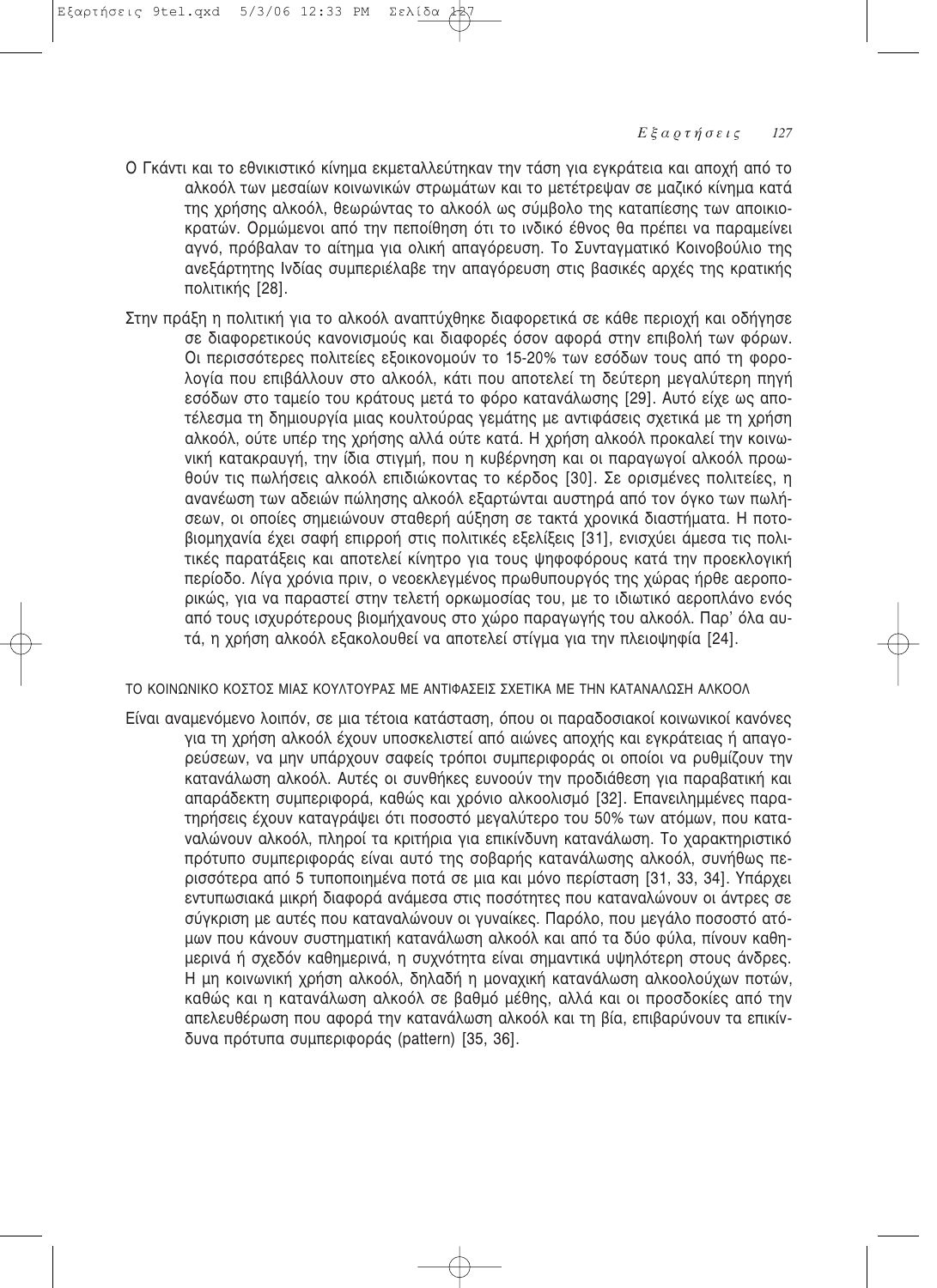ΠΡΟΒΛΗΜΑΤΑ ΠΟΥ ΣΧΕΤΙΖΟΝΤΑΙ ΜΕ ΤΟ ΑΛΚΟΟΛ

- Είναι περιττό να αναφέρει κάποιος, ότι αυτό οδηγεί σε σημαντικά παθολογική κατάσταση σχετικά με τη χρήση αλκοόλ. Τα προβλήματα που συνδέονται με τη χρήση αλκοόλ ευθύ-VOVTαι για περισσότερες από το ένα πέμπτο των εισαγωγών στα νοσοκομεία [37, 38], ωστόσο, αυτό δεν γίνεται άμεσα αντιληπτό από τα άτομα που παρέχουν υπηρεσίες πρωτογενούς φροντίδας. Η κατάχρηση αλκοόλ σχετίζεται με το 20% των τραυματικών κακώσεων του ενκεφάλου [39] και με το 60% όλων των τραυματισμών που αναφέρονται στα επείγοντα περιστατικά [40]. Υπάρχει δυσανάλογα υψηλή σχέση με την εσκεμμένη πρόκληση βλάβης στον εαυτό [41], με την εκδήλωση υψηλού κινδύνου σεξουαλικής συμπεριφοράς και τη μόλυνση από τον ιό HIV [42], με τη μόλυνση από τον ιό της φυματίωσης [43], τον καρκίνο του οισοφάγου [44], τις παθήσεις του ήπατος και το έλκος του δωδεκαδακτύλου [45, 46].
- Η κατάχρηση αλκοόλ έχει υψηλό κοινωνικό κόστος [47, 48]. Μια μελέτη που πραγματοποιήθηκε στην περιοχή Καρνάτακα, στη νότια Ινδία, έδειξε ότι το άμεσο και το έμμεσο κόστος των ατόμων που είναι εξαρτημένα από το αλκοόλ, εάν εκφραζόταν σε χρηματικό ποσό θα ήταν τουλάχιστον τρεις φορές υψηλότερο σε σύγκριση με το κέρδος από τη φορολογία του αλκοόλ και αρκετές φορές υψηλότερο από τον ετήσιο προϋπολογισμό της συγκεκριμένης πολιτείας [49].
- Όλες αυτές οι μελέτες για τη νοσηρότητα αποτελούν τοπικές προσπάθειες εκτίμησης της πανταχού παρούσας επικίνδυνης κατανάλωσης αλκοόλ [50] και θα έπρεπε να επεκταθούν σε ολόκληρη τη χώρα. Ωστόσο, δεν έχει αναγνωριστεί, αρκετά, ότι η κατάχρηση αλκοόλ αποτελεί ένα μείζον κοινωνικό πρόβλημα υγείας στην Ινδία.

ΟΙΚΟΝΟΜΙΚΗ ΑΠΕΛΕΥΘΕΡΩΣΗ, ΚΟΙΝΩΝΙΚΗ ΑΛΛΑΓΗ ΚΑΙ ΑΛΛΑΓΕΣ ΣΤΑ ΠΡΟΤΥΠΑ ΣΥΜΠΕΡΙΦΟΡΑΣ ΚΑΤΑΝΑΛΩΣΗΣ ΑΛΚΟΟΛ

- Η κοινωνία της Ινδίας περνάει ακόμη μία βασική αλλαγή στην κοινωνικοοικονομική της δομή. Η επίδραση της παγκοσμιοποίησης και της οικονομικής απελευθέρωσης (η δορυφορική τηλεόραση, η απότομη κοινωνικοοικονομική αλλαγή και τα αυξανόμενα διαθέσιμα εισοδήματα) φαίνεται να έχουν διαμορφώσει μια ευρέως διαδεδομένη αλλαγή στη συμπεριφορά χρήσης του αλκοόλ, προς μια κατεύθυνση, θεώρησης της χρήσης όλο και πιο «φυσιολογικής».
- Η ηλικία έναρξης της χρήσης αλκοόλ έχει μειωθεί σημαντικά. Τα αποτελέσματα από τη μελέτη στην περιοχή της Καρνάτακα έδειξαν μείωση του μέσου όρου ηλικίας έναρξης της χρήσης αλκοόλ, από τα 28 στα 20 έτη, για όσους γεννήθηκαν τα χρονικά διαστήματα από το 1920 μέχρι το 30, και από το 1980 μέχρι το 90 [8]. Οι πωλήσεις αλκοόλ έχουν σημειώσει σταθερή αύξηση της τάξης του 7-8% τα τελευταία 3 χρόνια. Η μεγαλύτερη αύξηση έχει πραγματοποιηθεί στη νότια Ινδία που έχει τη μεγαλύτερη οικονομική ανάπτυξη, η οποία εστιάζεται στο λιγότερο παραδοσιακό γυναικείο πληθυσμό των αστι-Κών περιοχών [5], καθώς και στους νέους, με μια εμφανή αυξητική μεταβολή στα ποσοστά κατανάλωσης αλκοόλ στη μεσαία και ανώτερη κοινωνικο-οικονομική τάξη. Στα τοπικά ποτά και το ουίσκι, που παλαιότερα αποτελούσαν το 95% της καταγεγραμμένης κατανάλωσης αλκοόλ [51], παρατηρείται στασιμότητα. Αύξηση παρατηρείται στην κατανάλωση των μη παραδοσιακών ποτών, της μπύρας, των λευκών ποτών και του κρασιού. Μια νέα ομάδα καταναλωτών εμφανίζεται και ο νέος τρόπος διασκέδασης τείνει να παραγκωνίζει τις παλαιότερες συνήθειες κατανάλωσης αλκοόλ.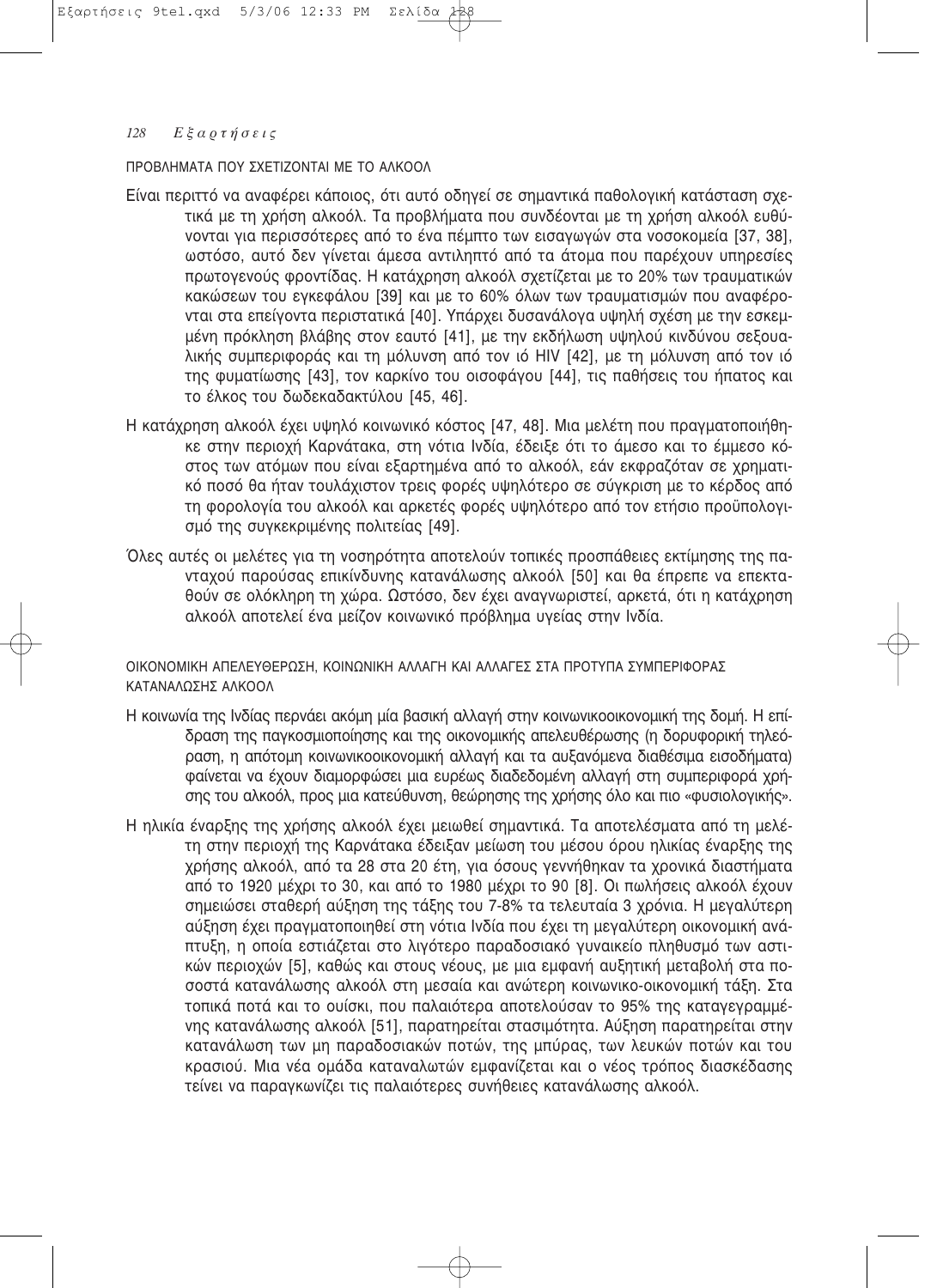- Η τοπική ποτοβιομηχανία, κινήθηκε γρήγορα, ώστε να προλάβει να κυριαρχήσει στη νέα αναπτυσσόμενη αγορά. Προχώρησε στην παραγωγή νέων προϊόντων με στόχο τα άτομα που δεν κάνουν κατανάλωση αλκοόλ, στοχεύοντας αρχικά στις γυναίκες και στους νεαρούς άντρες [52]. Η βιομηχανία αλκοολούχων ποτών παρακάμπτει τις απανορεύσεις στις διαφημίσεις, δημιουργώντας άλλου τύπου διαφημίσεις. Το αντικείμενο των διαφημίσεων (το περιεχόμενο και ο στόχος αγοράς) έχει αλλάξει από τις αισθησιακές κοπέλες (που είχαν ως στόχο την παραδοσιακή αγορά των μεσήλικων ανδρών καταναλωτών), σε διαφημίσεις που προάγουν έναν τρόπο ζωής ο οποίος συνδέεται με την καλοπέραση και στοχεύει ξεκάθαρα στις γυναίκες και στους νέους. Οι πολυεθνικές εταιρείες παραγωγής αλκοόλ μετακινούνται, από τις αγορές στον αναπτυγμένο κόσμο που συρρικνώνονται, στην Ινδία, με τη συνεχώς αυξανόμενη καταναλωτική βάση, την πολύ μεγάλη ανεξερεύνητη αγορά και τη δέσμευση με τον Παγκόσμιο Οργανισμό Εμπορίου (World Trade Market) ότι θα άρει τους ποσοτικούς περιορισμούς στις εισαγωγές αλκοόλ, καθώς αποτελεί τον πλέον ελκυστικό χώρο για επενδύσεις [51]. Αυτή την εποχή οι εμπορικές εφημερίδες αναφέρουν πληθώρα εξαγορών των τοπικών βιομηχανιών αλκοόλ από πολυεθνικές εταιρείες. Οι εισοδηματικοί στόχοι των κυβερνήσεων βρίσκονται σε σύγκρουση με εκείνους που αφορούν στην υγεία και στην πρόνοια, καθώς προωθούν τις πωλήσεις επιβάλλοντας ετήσιους αυξανόμενους φόρους στην παρανωνή και στις πωλήσεις.
- Καθώς η αυξανόμενη επικράτηση του αλκοόλ τείνει να καθιερώσει τη συχνότητα βαριάς κατανάλωσης αλκοόλ, η επιβάρυνση στη δημόσια υγεία λόγω της υπερβολικής κατανάλωσης αλκοόλ θα αυξηθεί σημαντικά. Συχνά, θεωρούμε ότι οι μη μεταδιδόμενες ασθένειες επηρεάζουν δυσανάλογα τα υψηλά κοινωνικά στρώματα, καθώς μειώνεται η θνησιμότητα και αυξάνεται το εθνικό εισόδημα. Σε χώρες με χαμηλό εισόδημα, όπως η Ινδία, η επικράτηση της χρήσης αλκοόλ και καπνού είναι αυξημένη στις χαμηλότερες ΚΟΙΥΦΥΙΚΟ-ΟΙΚΟΥΟμΙΚές τάξεις, με άμεση συνέπεια την αύξηση του κινδύνου για καρδιαγγειακές παθήσεις, καρκίνο, παθήσεις του ήπατος και τραυματισμούς σε αυτό τον πληθυσμό σε σύγκριση με τις πιο εύπορες κοινωνικές τάξεις [53]. Επιπλέον, υπάρχει στενή σχέση ανάμεσα στη χρήση καπνού και αλκοόλ και στην οικονομική επιδείνωση, εξαιτίας του δανεισμού και της αναγκαστικής πώλησης περιουσιακών στοιχείων, λόγω του υψηλού κόστους της νοσοκομειακής περίθαλψης [54].

### Η ΕΠΙΣΗΜΗ ΑΝΤΙΔΡΑΣΗ ΣΤΟ ΠΡΟΒΛΗΜΑ ΤΟΥ ΑΛΚΟΟΛ

### *Πολιτικές πρόληψης*

- Δυστυχώς, η επίσημη αντίδραση εξακολουθεί να εστιάζει στην επιφάνεια του προβλήματος, στα άτομα που είναι εξαρτημένα από το αλκοόλ (ποσοστό περίπου 4% του ενήλικου ανδρικού πληθυσμού), και όχι στην επικείμενη κρίση, λόγω της επικίνδυνης κατανάλωσης αλκοόλ που ξεπερνάει το 20% του ενήλικου πληθυσμού. Αυτό αντικατοπτρίζεται στον τρόπο προσέγγισης που ακολουθείται στις πολιτικές ελέγχου του αλκοόλ σε ομοσπονδιακό και κρατικό επίπεδο, οι οποίες εστιάζουν αποκλειστικά στη μείωση της ποσότητας που καταναλώνεται στοχεύοντας στην απαγόρευση και στην τριτογενή πρόληψη.
- Οι δράσεις πρόληψης κάθε πολιτείας, ξεχωριστά, με στόχο την αντιμετώπιση της κατάχρησης, μέσω της απαγόρευσης της χρήσης, έχουν ανατραπεί από τα συνεχώς αυξανόμενα οικονομικά ελλείμματα και από το κόστος της πολιτικής για την αντιμετώπιση του λα-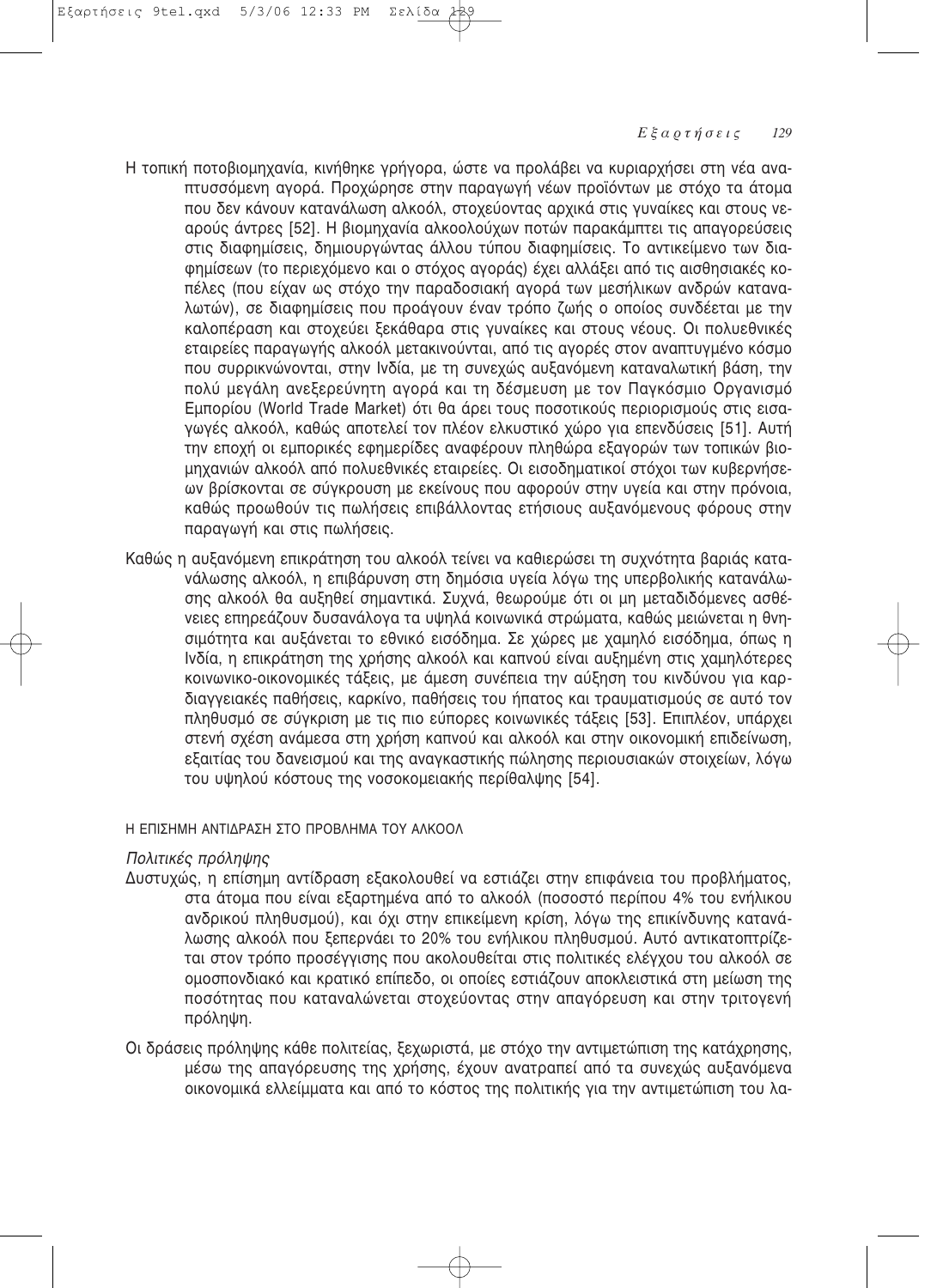θρεμπορίου από τις γειτονικές πολιτείες. Αυτό έχει οδηγήσει στη δημιουργία ενός συστήματος παραοικονομίας που στηρίζεται στο αλκοόλ, παρά τα στοιχεία για μειωμένη κατανάλωση αλκοόλ [3, 36] και για βελτιωμένους δείκτες οικονομικής ανάπτυξης (προσωπική επικοινωνία, Excise Commissioner, Andhra Pradesh), Στην πραγματικότητα οι περισσότερες κυβερνήσεις έχουν αποκηρύξει δημόσια την επίσημη δέσμευση για απαγόρευση, αν και αυτή εξακολουθεί να αποτυπώνεται στο σύνταγμα. Σε άλλες χώρες, χρησιμοποιήθηκαν οι πολύ υψηλοί φόροι ως μέτρο μείωσης της κατανάλωσης. Στην Ινδία αυτό το μέτρο στάθηκε ανεπιτυχές, καθώς οι καταναλωτές αλκοόλ έχουν εύκολη πρόσβαση σε παράνομα παρασκευασμένο αλκοόλ, που ξεφεύγει από την επιβολή των φόρων. Ακόμη, υπάρχει η ανησυχία ότι, επειδή το αλκοόλ από άποψη τιμής είναι προϊόν με σχετικά ανελαστική τιμή, η αύξηση της τιμής του θα είχε ως αποτέλεσμα την αύξηση των εξόδων όσων αγοράζουν αλκοόλ για κατανάλωση. Αυτό θα επιδείνωνε τις οικονομικές δυσκολίες των ήδη επιβαρημένων νοικοκυριών και των μελών τους, χωρίς απαραίτητα να περιορίζει κάποια από τις άλλες αρνητικές συνέπειες [26,30]. Οι νόμοι που αφορούν στη ρύθμιση του ωραρίου της πώλησης αλκοόλ σε ανηλίκους και της οδήγησης υπό την επήρεια αλκοόλ έχει παρατηρηθεί ότι δεν τηρούνται. Ο Νόμος για τα Μηχανοκίνητα Οχήματα στην Ινδία ορίζει, ως ανώτατο όριο αλκοόλ στο αίμα του οδηγού τα 30mg%, το οποίο θεωρείται ένα από τα αυστηρότερα σε ολόκληρο τον κόσμο. Ωστόσο, μια πρόσφατη μελέτη στην πόλη Bangalore που διήρκησε έναν ολόκληρο ημερολογιακό μήνα έδειξε ότι το 40% των οδηγών ξεπερνούσαν αυτό το νόμιμο όριο [55].

# Παροχή θεραπείας

- Η κυβέρνηση στην Ινδία έχει ιδρύσει 483 κέντρα αποτοξίνωσης και 90 Συμβουλευτικούς Σταθμούς σε ολόκληρη τη χώρα, υπό την αιγίδα του Εθνικού Προγράμματος Απεξάρτησης από τις Ουσίες (National Drug Deaddiction Programme) για την αντιμετώπιση των ατόμων με διαταραχές κατάχρησης ουσιών. Ποσοστό 45% των ατόμων που ζητούν θεραπεία σε αυτά τα κέντρα έχουν ως αίτημα την απεξάρτηση από το αλκοόλ. Τα περισσότερα όμως από αυτά τα κέντρα δεν λειτουργούν, καθώς έλαβαν μία και μοναδική επιχορήγηση. Παραδόξως, το ποσοστό των ατόμων που ζητούν βοήθεια σε αυτά τα κέντρα είναι χαμηλότερο στις πολιτείες με υψηλότερη επικράτηση της χρήσης αλκοόλ [2], ενώ η συνολική αποτελεσματικότητα των ήδη διαθέσιμων προγραμμάτων θεραπείας είναι χαμηλή [56].
- Τα στοιχεία στην Ινδία δείχνουν ότι η κατεύθυνση της πολιτικής εστιάζει στα μακρο-περιβάλλοντα, με στόχο να τα καταστήσει ικανότερα να προάγουν υγιείς συμπεριφορές, παρά να στοχεύουν στην αλλαγή της συμπεριφοράς του ατόμου [57]. Παρόλαυτά, οι κρατικές κυβερνήσεις αποκηρύσσουν τις πεποιθήσεις τους για την απαγόρευση και τον έλεγχο του αλκοόλ, και προσπαθούν να απαγκιστρωθούν από τη δημόσια χρηματοδότηση της φροντίδας της υγείας. Οι ιδιωτικές δαπάνες ήδη καλύπτουν το 82% των συνολικών δαπανών για την υγεία.

# Η ΚΟΙΝΗ ΓΝΩΜΗ ΓΙΑ ΤΟ ΠΡΟΒΛΗΜΑ ΤΟΥ ΑΛΚΟΟΛ

Η κοινή γνώμη για το πρόβλημα του αλκοόλ περιορίζεται στις προσφιλείς στον Τύπο φρικιαστικές λεπτομέρειες που αφορούν τη βία η οποία σχετίζεται με το αλκοόλ και στις ηρωικές αναφορές των μεμονωμένων, βραχυπρόθεσμων κινητοποιήσεων κατά του αλ-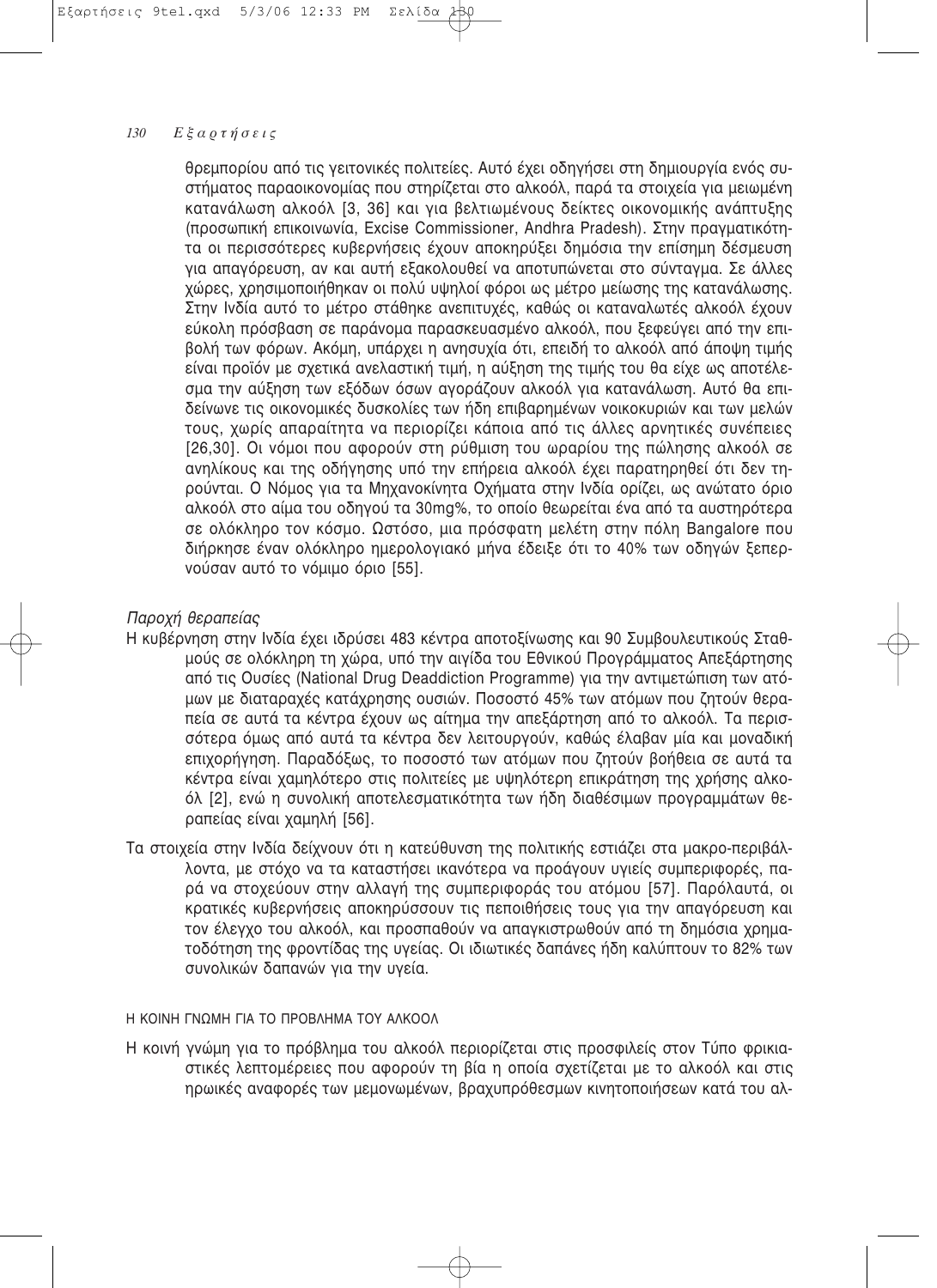κοόλ από ομάδες γυναικών [58]. Αυτά, παραδόξως, οδηγούν στην περαιτέρω περιθωριοποίηση του ζητήματος και αμαυρώνουν τον ισορροπημένο κοινωνικό διάλογο. Επειδή το θέμα είναι χαμηλής προτεραιότητας, η χρηματοδότηση για έρευνες είναι επίσης χαμηλή: Υπάρχει σχετικά μικρή δημοσιευμένη βιβλιογραφία για την ενημέρωση του κοινού που θα πρόβαλε την κοινωνικο-οικονομική επίδραση της κατάχρησης αλκοόλ σε εθνική κλίμακα. Οι οργανισμοί κοινωνικής μέριμνας των μεγαλύτερων βιομηχανιών αλκοόλ, που υποστηρίζουν την ασφαλή κατανάλωση αλκοόλ, και ένα μέρος του αγγλόφωνου Τύπου που εξυμνεί τα πλεονεκτήματα του αλκοόλ, έχουν καταλάβει αυτόν το χώρο. Καθώς δεν υπάρχουν ενδείξεις ότι η ασφαλής και με μέτρο κατανάλωση αλκοόλ είναι εφικτή συνολικά, υπάρχει φόβος, ότι τέτοιες κινήσεις μπορεί να μην ευοδωθούν, ή ακόμη και να θεωρηθεί ότι ενισχύουν την κατανάλωση αλκοόλ σε έναν πληθυσμό που δεν πίνει [59]. Ελπίζουμε, η κατεύθυνση προς μια λογική προσέγγιση της πολιτικής για το αλκοόλ να προέλθει από τις προσπάθειες μη-κυβερνητικών οργανώσεων οι οποίες τονίζουν τη μεγάλη αρνητική επίδραση που έχει η βλαβερή χρήση αλκοόλ, καθώς και την παροχή προγραμμάτων ανάπτυξης και υγείας.

# MIA ΠΟΛΙΤΙΚΗ ΓΙΑ ΤΟ ΑΛΚΟΟΛ ΓΙΑ ΤΟΝ 21° ΑΙΟΝΑ

- Ο συνδυασμός (α) μιας προσέγγισης στον πληθυσμό για τη μείωση της συνολικής κατανάλωσης καθώς και (β) μιας προσέγγισης των ομάδων υψηλού κινδύνου, που θα έχει ως στόχο τις συμπεριφορές υψηλού κινδύνου, είναι σημαντικός για τον περιορισμό της συμπεριφοράς επικίνδυνης χρήσης αλκοόλ.
- Aυτό απαιτεί επείγουσα αλλαγή στην προσέγγιση δημόσιας υγείας για τη χρήση αλκοόλ. Τα συστήματα υγείας, ιδιαίτερα στο επίπεδο της πρωτοβάθμιας φροντίδας, οφείλουν να παίζουν πιο σημαντικό ρόλο στον έγκαιρο εντοπισμό και στη μείωση της βλάβης, που σχετίζεται με το αλκοόλ, ενδεχομένως, μέσα από σύντομες, οικονομικές παρεμβάσεις που έχουν αποδειχθεί χρήσιμες [38]. Το σύστημα της κοινωνικής πρόνοιας και το σύστημα της ποινικής δικαιοσύνης είναι, συχνά, τα πρώτα συστήματα, τα οποία αντιμετωπίζουν τα προβλήματα που σχετίζονται με το αλκοόλ. Είναι σημαντικό να ευαισθητοποιηθούν στην αναγνώριση και στη βοήθεια ατόμων και οικογενειών, που κινδυνεύουν από τη βαριά χρήση αλκοόλ, και να λειτουργούν ως πρωταρχικά συστήματα παραπομπής. Προσφέρονται πολλές ευκαιρίες αντιμετώπισης των προβλημάτων που σχετίζονται με το αλκοόλ μέσω της ενημέρωσης της κοινότητας, της πρόληψης της οδήγησης υπό την επήρεια αλκοόλ και της βίας στην οικογένεια, των ακούσιων τραυματισμών και των εγκληματικών βλαβών [55].
- Θα ήταν χρήσιμο να υλοποιηθούν στο μέλλον κοινοτικά προγράμματα τα οποία θα υποστηρίζουν πιο υγιείς τρόπους ζωής, καθώς και διαφημιστικές εκστρατείες των μέσων μαζικής ενημέρωσης, που θα προβάλουν τα πλεονεκτήματα της μειωμένης κατανάλωσης αλκοόλ κι όχι τους κινδύνους από τη σοβαρή χρήση αλκοόλ. Γενικότερα, τα κοινοτικά προγράμματα συμβάλλουν στην ανάπτυξη της κοινότητας (στη δημιουργία θέσεων εργασίας, στην ανάπτυξη δεξιοτήτων, στην αναβάθμιση της υποδομής ή των εγκαταστάσεων αναψυχής στις κοινωνίες με υψηλή κατάχρηση αλκοόλ) και προωθούν εναλλακτικούς τρόπους επίλυσης των προβλημάτων έναντι της κατανάλωσης αλκοόλ από τους νέους και κοινωνικά υποβαθμισμένους πληθυσμούς. Η υλοποίηση δράσεων, στο πλαίσιο της κοινότητας, μπορεί επίσης να συμβάλει στη διαμόρφωση στάσεων, αξιών και κανόνων σχετικά με την κατανάλωση αλκοόλ. Πρόσφατα αρκετά αποτελεσματικές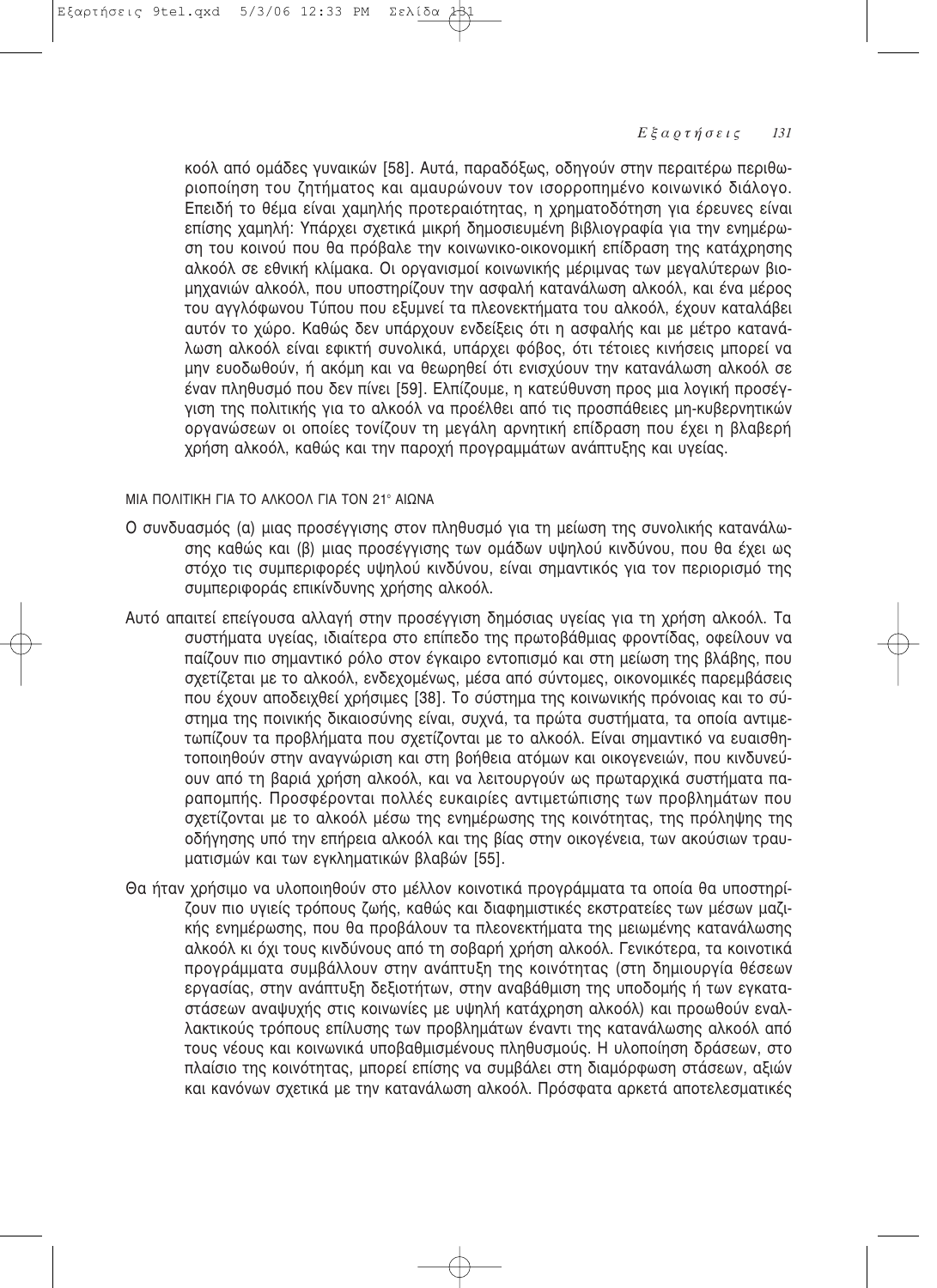εκστρατείες για έλεγχο της κατανάλωσης έχουν υλοποιηθεί από επικεφαλής των Ινδουιστών, αν και η αποτελεσματικότητά τους περιορίστηκε στους οπαδούς αυτού του συγκεκριμένου δόγματος.

- Η υπάρχουσα νομοθεσία σχετικά με τον έλεγχο της διαθεσιμότητας και της διαφήμισης, τους περιορισμούς στις διαφημίσεις και, ιδιαίτερα, το ελάχιστο όριο ηλικίας για την κατανάλωση αλκοόλ, πρέπει να γίνουν πιο αυστηροί. Προσομοιώσεις έχουν δείξει ότι η εφαρμονή σε ολόκληρη τη χώρα του ορίου ηλικίας κατανάλωσης αλκοόλ στα 21 έτη μπορεί να επιφέρει ποσοστό μείωσης της κατανάλωσης αλκοόλ περίπου στο 50-60%, περιορίζοντας την επίδραση της απαγόρευσης [29]. Κάθε έτος, που καθυστερείται η έναρξη της χρήσης αλκοόλ, περιορίζει σημαντικά την πιθανότητα ανάπτυξης αλκοολισμού, καθώς και την επικράτηση στη διάρκεια της ζωής του κινδύνου κατάχρησης αλκοόλ [60].
- Η ανάπτυξη διαλόγου και η επίτευξη κάποιου βαθμού συμφωνίας ανάμεσα στα προγράμματα υγείας και των οικονομικών της κυβέρνησης (δηλαδή, των ομοσπονδιακών και κρατικών φορέων που ουσιαστικά βρίσκονται σε αντιπαράθεση) είναι πολύ σημαντικά στοιχεία για τη μείωση των αντικρουόμενων στόχων ανάμεσα στο κέρδος και στην κοινωνική πρόνοια. Ένα σημαντικό ποσοστό από τα έσοδα από το αλκοόλ θα πρέπει να επιστρέφεται στη θεραπεία και στην έρευνα. Προτεραιότητα για τους ερευνητές στην Ινδία δίνεται ασφαλώς στην κοινωνική διάσταση της κατάχρησης ουσιών καθώς και στην υλοποίηση κατάλληλων θεραπευτικών παρεμβάσεων. Είναι εξίσου σημαντικό τα ερευνητικά δεδομένα να δημοσιεύονται και να προβάλλονται. Ενδεχομένως, το επικείμενο κεντρικό οικονομικό σύστημα καθορισμού του ΦΠΑ να περιορίσει τις ανισότητες στη φορολογία του αλκοόλ μεταξύ των κρατών, και έτσι να μειώσει το λαθρεμπόριο στο εσωτερικό της χώρας, το οποίο εκμηδενίζει τα ενδεχόμενα οφέλη από την αύξηση των τιμών με στόχο τη μείωση της κατανάλωσης. Η φορολογία βάσει του όγκου (σύμφωνα με την οποία ένα λίτρο μπύρας έχει την ίδια φορολογία με ένα λίτρο άλλου αλκοολούχου ποτού) που προωθεί την υπερβολική κατανάλωση αλκοολούχων ποτών, απαιτεί ορθολογισμό και αυστηρότερο έλεγχο για την είσοδο παράνομων (συχνά τοξικών) αλκοολούχων ποτών στην κυκλοφορία. Επίσης, πρέπει να ληφθούν σοβαρά υπόψη τα συμφέροντα της δημόσιας υγείας σε θέματα που αφορούν τις εμπορικές συμφωνίες. Οι επενδύσεις στην παραγωγή αλκοόλ και στη διανομή του από δια-κρατικές (Trans-national) επιχειρήσεις στην Ινδία καθώς και η παραγραφή των ορίων των τιμών είναι πιθανό να αυξήσει τη διαθεσιμότητα και την κατανάλωση αλκοόλ και να περιορίσει την αποτελεσματικότητα των προγραμμάτων πρόληψης.
- Για να πραγματοποιηθούν όλα αυτά, όμως, πρέπει να γίνει ένα σημαντικό πρώτο βήμα, οι υπεύθυνοι για το σχεδιασμό και όλοι οι ενδιαφερόμενοι να συζητήσουν και να συμφωνήσουν σε μια συγκεκριμένη και λογική πολιτική για το αλκοόλ, κατάλληλη για την Ινδία [61] η οποία διασχίζει το αβέβαιο κατώφλι του 21ου αιώνα.

# $\Pi$ αραπομπές

- 1. Bennett, L. A., Janca, A Grant, B. F. & Sartorius, N. (1993) Boundaries between normal and pathological drinking: a cross-cultural comparison. Alcohol *Health and Research World*, 17, 190-195.
- 2. Ray, R., Mondal, A. B., Gupta, K., Chatterjee, A. & Bajaj, P. (2004) *The Extent, Pattern and Trends of Drug Abuse in India: National Survey.* New Delhi: United Nations Office on Drugs and Crimes and Ministry of Social Justice and Empowerment, Government of India.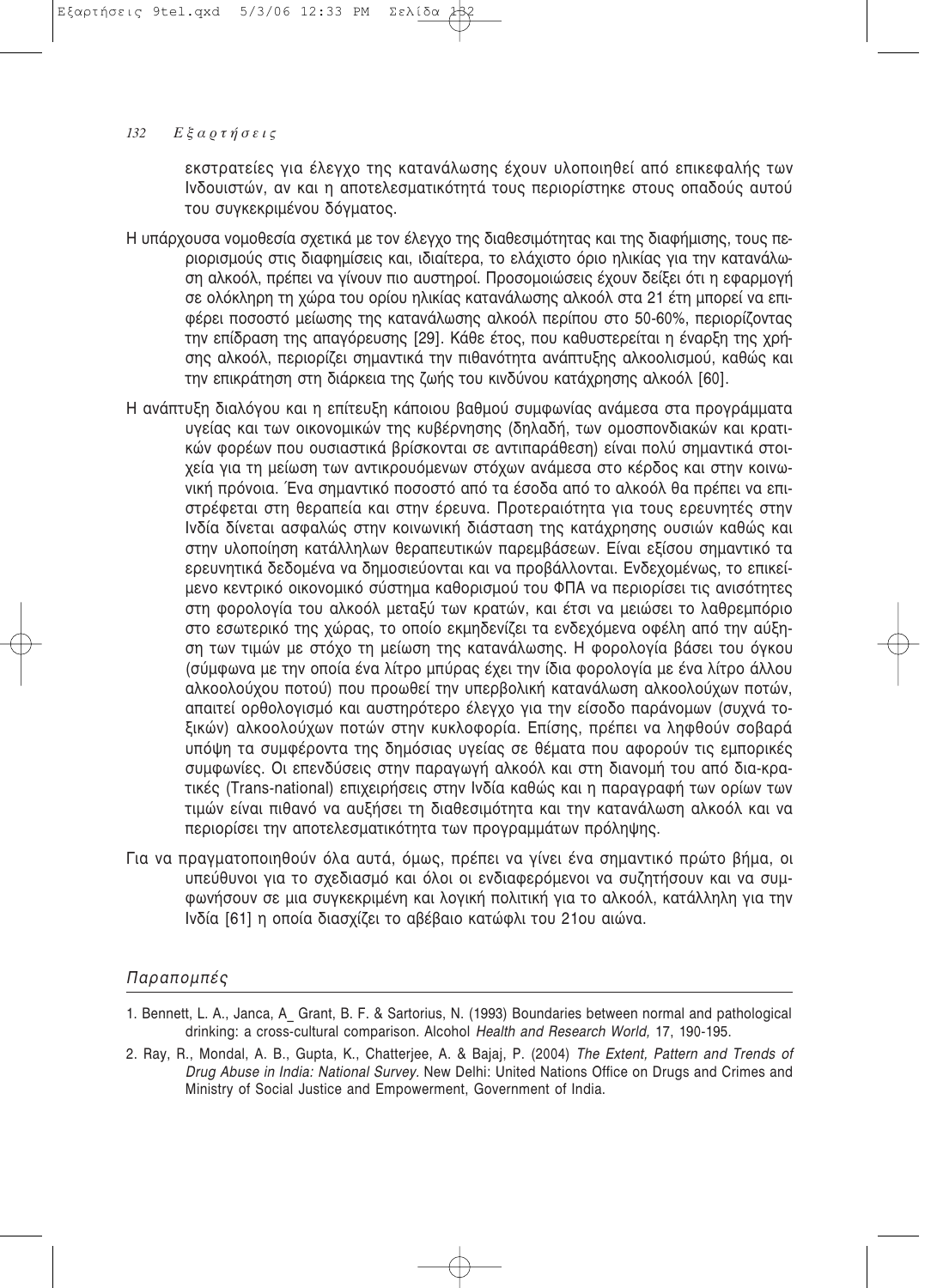Εξαρτήσεις 9tel.qxd 5/3/06 12:33 PM Σελίδα

- 3. Isaac, M. (1998) India. In: Grant, M., ed. Alcohol and Emerging Markets: Patterns, Problems and Responses, pp. 145-175. Philadelphia: Brunner/Mazel.
- 4. Sundaram, K. R., Mohan, D., Advani, G. B., Sharma, H. K. & Bajaj, J. S. (1984) Alcohol abuse in a rural community in India. Part I: Epidemiological study. Drug and Alcohol Dependence, 14, 27-36.
- 5. Benegal, N., Nayak, M., Murthy, P., Chandra, P. & Gururaj, G. (in press) Women and alcohol use in India. In: Obot, I. & Room, R., eds. Gender, Alcohol and Culture in Low Income Countries. Geneva: World Health Organization.
- 6. Ray, R. & Sharma, H. K. (1994) Drug addiction an Indian perspective. In: Bashyam, N. P., ed. Souvenir of ANCIPS, pp. 106-109. Madras: Indian Psychiatric Society.
- 7. Thimmaiah, G. (1979) Socio-Economic Impact of Drinking, State Lottery and Horse-Racing in Karnataka, pp. 43, 120. New Delhi: Sterling.
- 8. Benegal, N., Gururaj, G. & Murthy, P. (2003) Report on a WHO Collaborative Project on Unrecorded Consumption of Alcohol in Karnataka, India [monograph on the Internet]. Available at: http://www.nimhans.kar.nic.in/Deaddiction/\_lit/UNDOC\_Review.pdf. Accessed 10 April 2005.
- 9. Singh, G. (1986) Epidemiology of alcohol abuse in India. In: Ray, R. & Pickens, R. W., eds. Proceedings of the Indo US Symposium on Alcohol and Drug Abuse. Publication no. 20, pp. 3-11. Bangalore: NIMHANS.
- 10. Achaya, K. T. (1998) Indian Food: A Historical Companion. Delhi: Oxford University Press.
- 11. Habib, 1.(2000) Joseph Needham and the history of Indian technology. Indian Journal of History of Science, 35, 245-274.
- 12. Rangarajan, L. N. (1992) Kautilya: the Arthashastra, pp. 348-350, 805-806. New Delhi: Penguin Classics
- 13. Iyengar, P. T. S. (1932) History of the Tamils, pp. 253-300. New Delhi: Asian Educational Services (reprinted 1983).
- 14. Sharma, P. (1984) Charaka Samhita, vols I, III. Naranasi, India: Chaukhambha Orientalia.
- 15. Doniger, W. (1992) The Laws of Manu. New Delhi: Penguin Classics.
- 16. Dorschner, J. (1983) Rajput alcohol use in India. Journal of Studies on Alcohol, 44, 538-544.
- 17. Hardiman, D. (1985) From custom to crime: the politics of drinking in colonial South Gujarat. In: Guha, R., ed. Writings on South Asian History and Society. Subaltern Studies no. 4, pp. 165-228. Delhi: Oxford University Press.
- 18. Srinivas, M. N. (1997) Social Change in Modern India, p. 6. New Delhi: Orient Longman.
- 19. Turin, M. (1997) Too many stars and not enough sky 1. Language and ethnicity among the Thakali of Nepal. Contributions to Nepalese Studies, 24, 187-199.
- 20. Hurst, J. F. (1889) The temperance question in India. The Century, 38 (issue 3). Available at: http://cdl.library.cornell.edu/cqi-bin/moa/moa-cqi?notisid=ABP2287-0038-93.Accessed 10 April 2005.
- 21. Saldanha, I. M. (1995) 'On drinking and drunkenness': history of liquor in Colonial India. Economic and Political Weekly, 16 September, 2323-2331.
- 22. Hassan, B. (1922) The Drink and Drug Evil of India. Madras: Ganesh.
- 23. Tekchand(1972) Liquor Menace inlndia. New Delhi: Gandhi Peace Foundation.
- 24. Room, R., Janca, A., Bennett, L. A., Schmidt, L. & Sartorius, N. (1996) WHO cross-cultural applicability research on diagnosis and assessment of substance use disorders, an overview of methods and selected results. Addiction, 91, 199-220.
- 25. Musgrave, S. & Stern, N. (1988) Alcohol demand and taxation under monopoly and oligopoly in South India in the 1970s. Journal of Development Economics, 15, 15-16.
- 26. Rahman, L. (2002) Alcohol Prohibition and Addictive Consumption in India [monograph on the Available at: http://www.nottingham.ac.uk/economics/leverhulme/ Internet]. conferences/postgrad conf 2 003 /Rahman paper.pdf. Accessed 10 April 2005.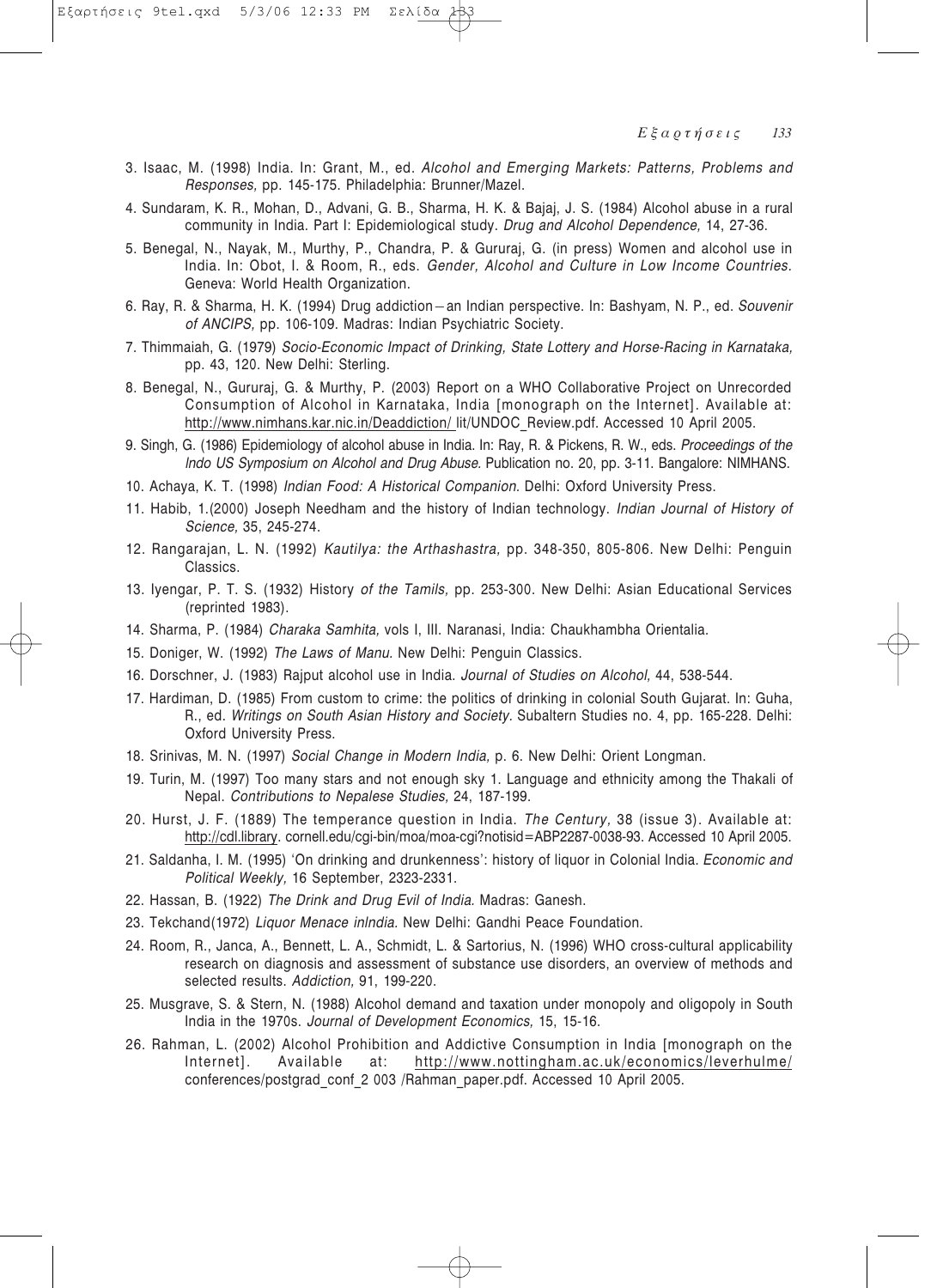- 27. Nimmagadda, J. (1999) A. pilot study of the social construction of the meanings attached to alcohol use: perceptions from India. Substance Use and Misuse, 4, 251-267.
- 28. Debate of the Constituent Assembly of India on Alcohol Prohibition 1948 Constituent Assembly of India-Nolume NII. 24 November 1948. Available at: http://parliamentofindia. nic.in/ls/debates/vol7pl2.htm. Accessed 10 April 2005.
- 29. Mahal, A. (2000) What works in alcohol policy? Evidence from rural India. Economic and Political Weekly, 35, 3959-3968.
- 30. Mohan, D. & Sharma, H. K. (1985) Alcohol and alcohol problems research, 6. India. International Review series. British Journal of Addiction, 80, 351-355.
- 31. Manor, J. (1993) Power, Poverty, and Poison. Disaster and Response in an Indian City. New Delhi: Sage Publications.
- 32. Blum, R. H. &Blum, E. M. (1969) A cultural case study. In: Blum, R. H. & Associates, eds. Drugs: Nol. I. Society and Drugs, pp. 188-227. San Francisco: Jossey-Bass.
- 33. Mohan, D., ChopraA., Ray, R. & Sethi, H. (2001) Alcohol consumption in India: a cross-sectional study. In: Demers, A., Room, R. & Bourgault, C. eds. Surveys of Drinking Patterns and Problems in Seven Developing Countries, pp. 103-114. Geneva: World Health Organization.
- 34. Gaunekar, G Patel, N Jacob, K. S., Nankar, G Mohan, D., Rane, A. et al. (2004) Drinking patterns of hazardous drinkers: a multicenter study in India. In: Haworth, A. & Simpson, R., eds. Moonshine Markets: Issues in Unrecorded Alcohol Beverage Production and Consumption, pp. 125-144. New York: Brunner-Routledge.
- 35. Gupta, P. C. Saxena, S., Pednekar, M. S. & Maulik, P. K. (2003) Alcohol consumption among middleaged and elderly men: a community study from western India. Alcohol and Alcoholism, 38, 327-331.
- 36. Saxena, S. (1999) Country profile on alcohol in India. In: Riley, L. & Marshall Mac, eds. Alcohol and Public Health in 8 Developing Countries, pp. 37-60. Geneva: World Health Organization.
- 37. Sri, E. N., Raguram, R. & Srivastava, M. (1997) Alcohol problems in a general hospital–a prevalence study. Journal of the Indian Medical Association, 95, 505-506.
- 38. Benegal, N. A., Shantala, Murthy, P. & Janakiramaiah, N. (2001) Report on Development of a Model District Programme for Prevention of Drug and Alcohol Problems: WHO-NIMHANS Project [monograph on the Internet]. Available at: http://www.nimhans.kar.nic.in/Deaddiction/ lit/Mandya distt WHO.pdf. Accessed 10 April 2005.
- 39. Gururaj, G. (2002) Epidemiology of traumatic brain injuries: Indian scenario. Neurology Research, 24, 24-28.
- 40. Benegal, N., Gururaj, G. & Murthy, P. (2002) Project Report on a WHO Multi Centre Collaborative Project On Establishing and Monitoring Alcohol's Involvement in Casualties; 2000-01 [monograph on the Internet]. Available at: http://www.nimhans.kar.nic.in/Deaddiction/lit/ Alcohol%20and%20%20Injuries WHO%20Collab.pdf. [accessed 10 April 2005].
- 41. Gururaj, G. & Isaac, M. (2001) Epidemiology of Suicides in Bangalore City. NIMHANS Publication no. 43, p. 34. Bangalore: NIMHANS.
- 42. Chandra, P. S., Krishna, N. A., Benegal, N. & Ramakrishna, J. (2003) High-risk sexual behaviour and sensation seeking among heavy alcohol users. Indian Journal of Medical Research, 117,88-92.
- 43. Rajeswari, R., Chandrasekaran, N., Suhadev, M., Siva-subramaniam, S., Sudha, G. & Renu, G. (2002) Factors associated with patient and health system delays in the diagnosis of tuberculosis in South India. International Journal of Tuberculosis and Lung Disorders, 6, 789-795.
- 44. Chitra, S., Ashok, L., Anand, L., Srinivasan, N. & Jayanthi, N. (2004) Risk factors for esophageal cancer in Coimbatore, southern India: a hospital-based case-control study. Indian Journal of Gastroenterology, 23, 117-118.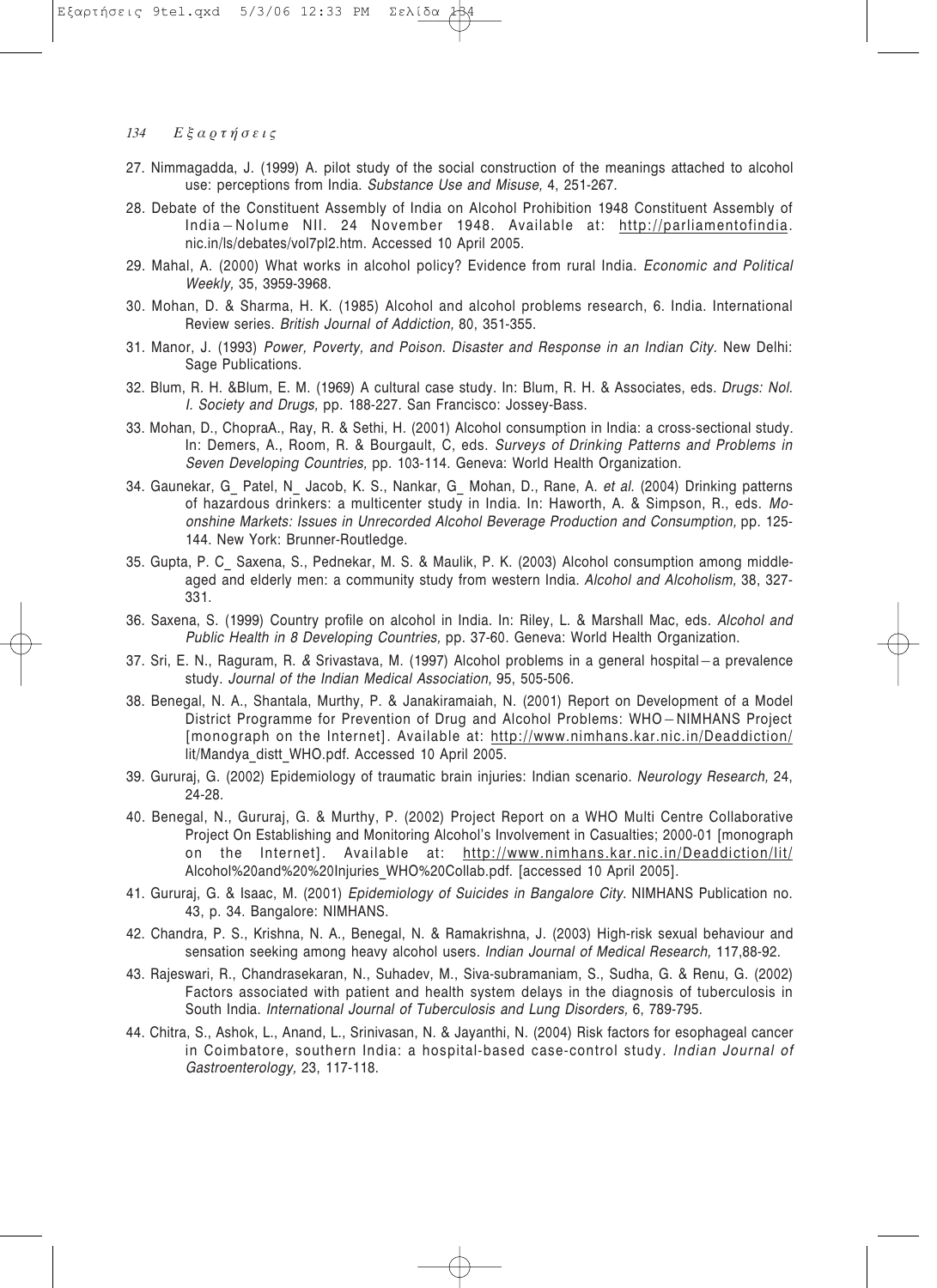45. Sarin, S. K Bhatt, A., Malhotra, N., Sachdev, G Jiloha, R. C. & Munjal, G. C. (1988) Pattern of alcoholrelated liver disease in dependent alcoholics: the Indian dimension. Britishjournal of Addiction, 83, 279-284.

Σελίδα

Εξαρτήσεις 9tel.qxd

5/3/06 12:33 PM

- 46. Jain, A., Buddhiraja, S., Khurana, B., Singhal, R., Nair, D., Arora, P. etal (1999) Risk factors for duodenal ulcer in north India. Tropical Gastroenterology, 20, 36-39.
- 47. Bhatt, R. N. (1998) Domestic violence and substance abuse. International journal of Gynaecology and Obstetrics, 63, 25-31.
- 48. Rao, K. N., Begum, S., Nenkataramana, N. & Gangadharappa, N. (2001) Nutritional neglect and physical abuse in children of alcoholics. Indian Journal of Pediatrics, 68, 843-845.
- 49. Benegal, N Nelayudhan, A. & Jain, S. (2000) Social costs of alcoholism: a Karnataka perspective. NIMHANS journal, 18,6-7.
- 50. Chagas Silva, M. C, Gaunekar, G., Patel, N., Kukalekar, D. S. & Fernandes, J. (2003) The prevalence and correlates of hazardous drinking in industrial workers: a study from Goa, India. Alcohol and Alcoholism, 38, 79-83.
- 51. Naik, S. (2002) Indian Spirits Market: Regulatory Shackles Easing, pp. 1-3. Mumbai: Rabo India Finance Pvt. Ltd. Available at: http://www.rabobank.com/Images/rabobank publication\_indian\_spirits\_market\_2002\_tcm2 5-151 .pdf. Accessed 10 April 2005.
- 52. CEO Talk (2004) Lalit Khaitan, Chairman and Managing Director, Radico Khaitan Limited. Available at: http://www.myiris.com/shares/company/ceo/indexPage.php?icode=radkhait&cat=detail. Accessed 10 April 2005.
- 53. World Bank (2001) Report on A Nision for India's Health System, pp. 111-112. Available at: http://Inwebl8. worldbank.org/sar/sa.nsf/Attachments/six/\$File/hCh6.pdf. Accessed 10 April 2005.
- 54. Bonu, S., Rani, M., Peters, D. FL, Jha, P. & Nguyen, S. N. (2005) Does use of tobacco or alcohol contribute to impoverishment from hospitalization costs in India? Health Policy and Planning, 20,  $41 - 49.$
- 55. Gururaj, G. & Benegal, N. (2002) Report on Project on Prevention of Drunken Driving in Bangalore City. A Collaborative Project of NIMHANS with the Bangalore Action Task Force and Bangalore Police Force [monograph on the Internet]. Available at: http://www.nimhans.kar.nic.in/ Deaddiction/lit/dwijratf. Accessed 10 April 2005.
- 56. Ray, R. (2004) Substance abuse and the growth of de-addiction centres: the challenge of our times. In: Agarwal. S. P. ed. Mental Health: An Indian Perspective, 1946-2003, pp. 284-289. New Delhi: Elsevier.
- 57. Subramanian, S. N., Nandy, S., Kelly, M., Gordon, D. & Davey Smith, G. (2004) Health behaviour in context: exploratory multi-level analysis of smoking, drinking and tobacco chewing in four states. Economic and Political Weekly, 39, 684-693.
- 58. Reddy, D. N. & Patnaik, A. (1993) Anti-arrack agitation of women in Andhra Pradesh. Economic and Political Weekly, 22, 1059-1066.
- 59. Emblad, H. (1995) What would happen in the world if 'sensible drinking' was adopted as a reasonable concept and advertised universally? Addiction, 90, 169-171.
- 60. Grant. B. F., Stinson, F. S. & Harford, T. C. (2001) Age at onset of alcohol use and DSM-IN alcohol abuse and dependence: a 12-year follow-up. Journal of Substance Abuse, 12, 493-504.
- 61. Saxena, S. (1997) Alcohol, Europe and the developing countries. Addiction, 92, S43-S48.

"India: alcohol and public health", Addiction, Nolume 100, No 8, August 2005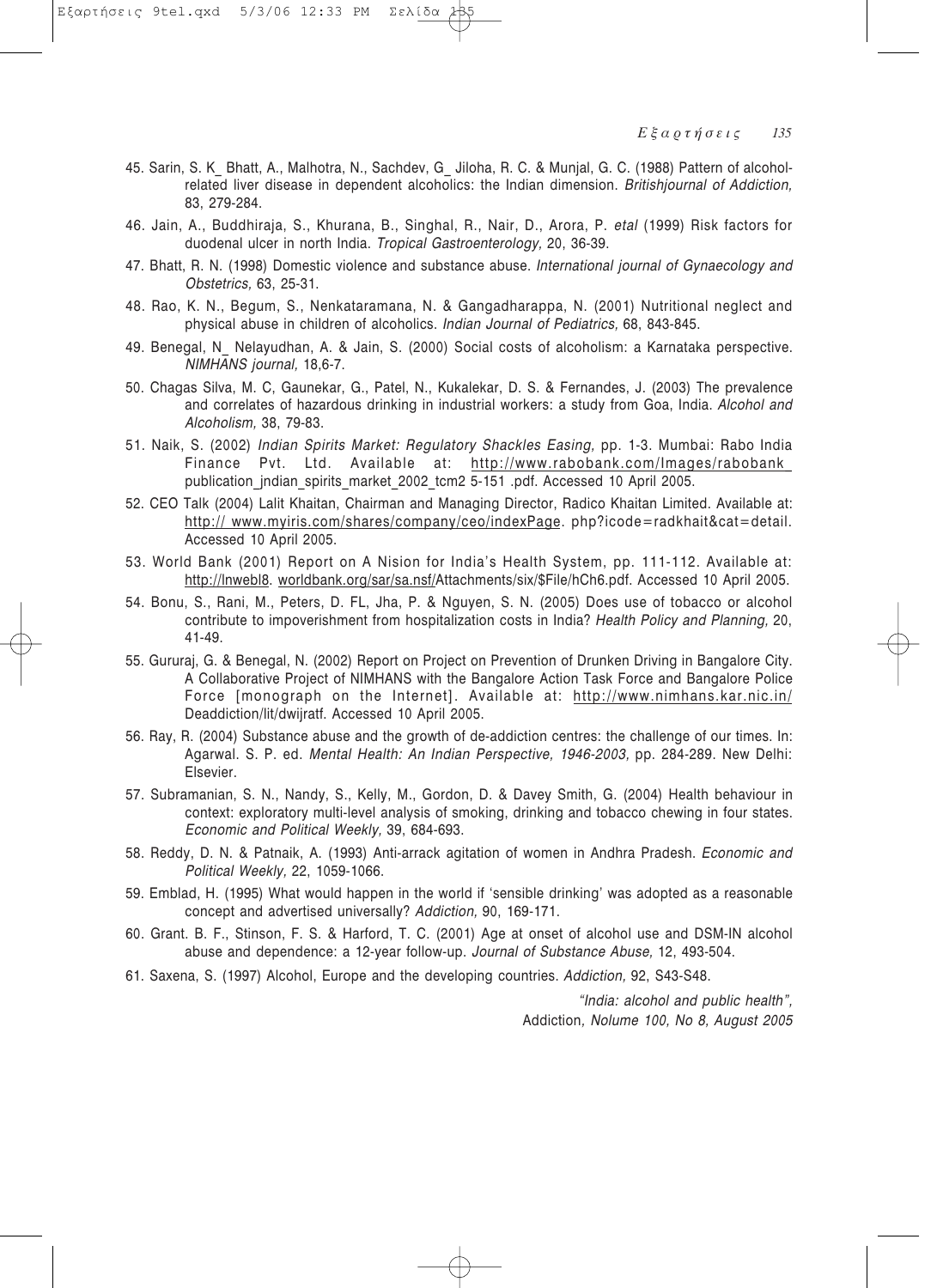*Aνάπτυξη αποτελεσματικών παρεμβάσεων με βάση τα ερευνητικά δεδομένα* για εφήβους που αντιμετωπίζουν διαταραχές από τη χρήση αλκοόλ CHERRY LOWMAN<sup>\*</sup>

*Μετάφραση Γεωργία Χριστοφίλη* **Translation Georgia Christofili** 

- <u>Το 2002 εκτιμήθηκε ότι περίπου 10,7 εκατομμύρια νέοι στην Αμερική, ποσοστό 28,8% του συ-</u> νολικού πληθυσμού ηλικίας 12 έως 20 ετών, κάνουν χρήση αλκοόλ. Αυτό σημαίνει ότι είχαν καταναλώσει τουλάχιστον ένα ποτό τις τελευταίες 30 ημέρες. Αυτό το εύρημα καθώς και άλλα που αναφέρονται σε αυτό το άρθρο στηρίζονται στα στοιχεία που συγκεντρώθηκαν από τη συγχρονική έρευνα με στοιχεία αυτό-αναφοράς που πραγματοποιήθηκε το 2002 με τίτλο Εθνική Έρευνα για τη Χρήση Ναρκωτικών και την Υγεία στις Ηνωμένες Πολιτείες [US National Survey on Drug Use and Mental Health, NSDUH] (NSDUH: US Substance Abuse and Mental Health Services Administration/ SAMSHA 2003). Περίπου 7,2 εκατομμύρια από τους ανηλίκους αυτούς που καταναλώvouv αλκοόλ εκτιμήθηκε ότι ήταν "binge drinkers". Έτσι ορίστηκε από την έρευνα NSDUH το άτομο που έχει καταναλώσει πέντε ή περισσότερα ποτά σε μια μεμονωμένη περίσταση τουλάχιστον μία φορά τις τελευταίες 30 ημέρες. Από αυτή την ομάδα περίπου 2,3 εκατομμύρια ανήλικοι χαρακτηρίστηκαν ως άτομα που κάνουν σοβαρή κατανάλωση αλκοόλ. Νέοι, δηλαδή, οι οποίοι ήπιαν πέντε ή περισσότερα ποτά σε μια μόνο φορά και αυτό συνέβη σε τουλάχιστον πέντε διαφορετικές περιστάσεις τις τελευταίες 30 ημέρες. Στο σχήμα 1 παρουσιάζονται αυτά τα στοιχεία κατανεμημένα, ανά ηλικία, στη διάρκεια ζωής. Αυτά τα στοιχεία δεν μας ενημερώνουν μόνο σχετικά με τη φύση των προτύπων συμπεριφοράς των σύνχρονων αμερικανών που καταναλώνουν αλκοόλ, αλλά τονίζουν και την ταχεία αύξηση της κατανάλωσης αλκοόλ που παρατηρείται ευρέως στους πληθυσμούς νέων στις Ηνωμένες Πολιτείες. Η κατανάλωση αλκοόλ στους νέους στις Ηνωμένες Πολιτείες φαίνεται να ξεκινά στην ηλικιακή ομάδα των 12-13 ετών και να αυξάνει απότομα με κορύφωση την ηλικιακή ομάδα των 21-25 ετών. Τα ποσοστά υπερβολικής κατανάλωσης αλκοόλ σε μια μεμονωμένη περίσταση (binge drinking) έχει εκτιμηθεί ότι είναι αυξανόμενα: από 0,8% στην ηλικία των 12 ετών σε 2,8% στην ηλικία των 13 ετών, 7,0% στην ηλικία των 14 ετών, 11,6% στην ηλικία των 15 ετών, 17,9% στην ηλικία των 16 ετών, 25,0% στην ηλικία των 17 ετών και Κορυφώνονται στο 50,2% στην ηλικία των 21 ετών.
- Τα στοιχεία από την έρευνα NSDUH σχετικά με την υπερβολική κατανάλωση αλκοόλ σε μια μεμονωμένη περίσταση και τη σοβαρή κατανάλωση αλκοόλ υποδεικνύουν ένα πρόβλημα της δημόσιας υγείας σημαντικών διαστάσεων. Αυτοί οι νέοι άνθρωποι είναι σε κίνδυνο όχι μόνο για σοβαρά ατυχήματα και αρνητικές κοινωνικές συνέπειες, αλλά κάποιοι από αυτούς είναι σε κίνδυνο για ανάπτυξη πολλαπλών διαταραχών συμπεριφοράς, συμπε-

<sup>\*</sup> Διεύθυνση Αλληλονραφίας: Division of Treatment and Recovery Research *National Institute on Alcohol Abuse and Alcoholism* 5635 Fishers Lane, Room 2051 *Bethesda, MD 20892-9304, USA E-mail: clowman@willco.niaaa.nih.gov*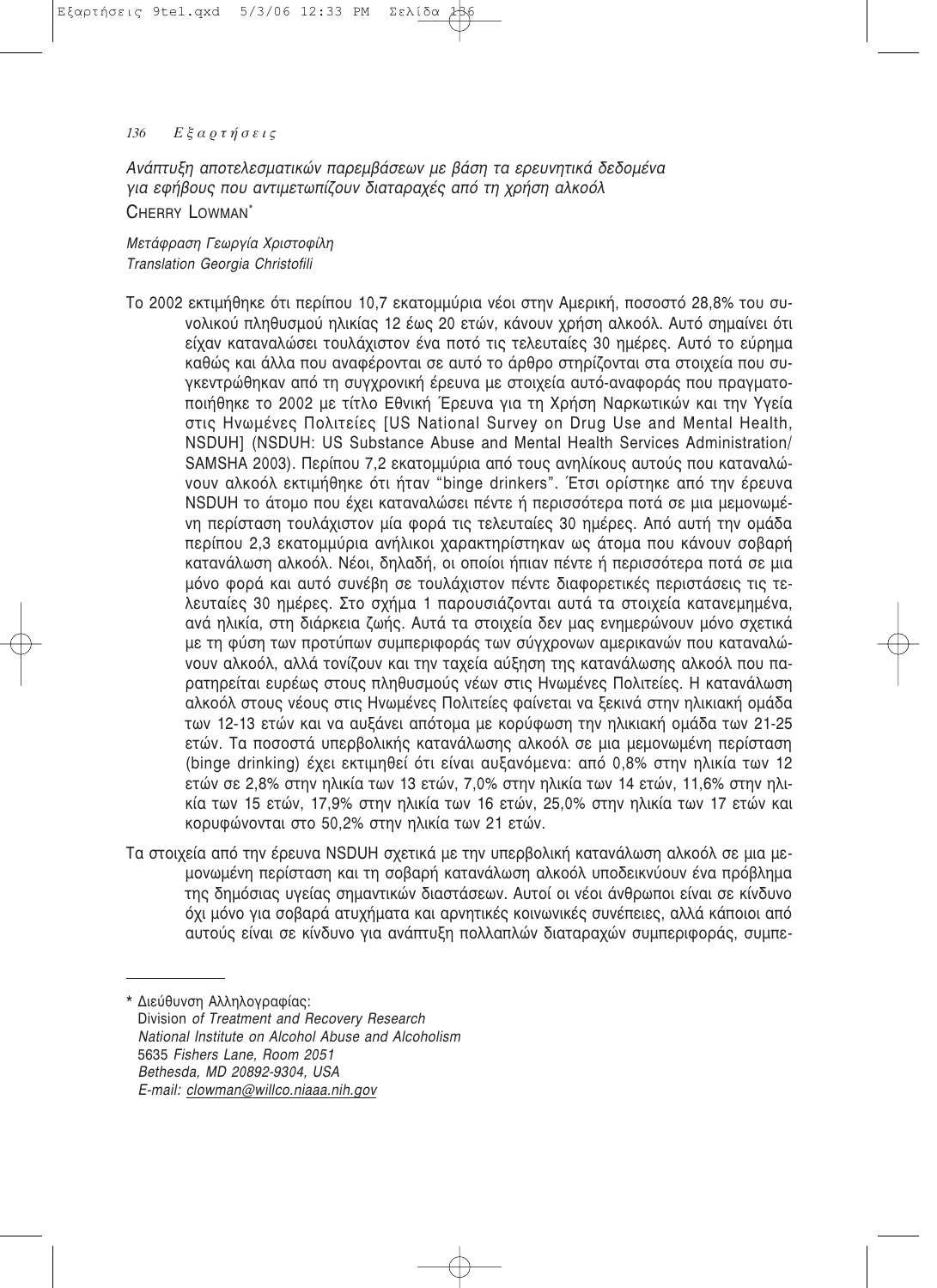

### ΣΧΗΜΑ 1: ΧΡΗΣΗ ΑΛΚΟΟΛ ΤΟΝ ΠΕΡΑΣΜΕΝΟ ΜΗΝΑ ΑΝΑ ΗΛΙΚΙΑ: 2002

ριλαμβανομένων της κατάχρησης αλκοόλ και του αλκοολισμού. Οι έρευνες για την εφηβεία σήμερα δείχνουν ότι υπάρχουν δύο συνηθισμένες πορείες ανάπτυξης των εφήβων και εμπλοκής τους με την κατανάλωση αλκοόλ. Μια από αυτές τις πορείες είναι η «κανονική», με την έννοια ότι η ιδιαίτερα μεγάλη διαθεσιμότητα αλκοόλ στις Ηνωμένες Πολιτείες καθιστά εύκολο τον πειραματισμό και την κοινωνική χρήση του αλκοόλ σε μεγάλες και ετερογενείς ομάδες νέων. Τα προβλήματα του αλκοόλ και οι διαταραχές που εμφανίζονται από ορισμένους νέους, σε αυτή την ομάδα, φαίνεται να είναι περιοδικά και δεν εξελίσσονται σε σοβαρό βαθμό. Η δεύτερη σημαντική πορεία ανάπτυξης αποτελείται από νέους οι οποίοι εμφανίζουν νωρίς στην ανάπτυξή τους συμπεριφορικά και συναισθηματικά συμπτώματα και διαταραχές, κάτι που αυξάνει την πιθανότητα ανάπτυξης σοβαρών διαταραχών χρήσης αλκοόλ και άλλων ουσιών αργότερα στην εφηβική ηλικία. Οι διαταραχές από τη χρήση αλκοόλ σε αυτή την ομάδα εφήβων φαίνεται να είναι πιθανότερο να γίνουν χρόνιες και να παραμείνουν και κατά την ενήλικη ζωή από ό,τι στην προηγούμενη ομάδα. Στο σχήμα 1 περιλαμβάνονται τόσο τα άτομα που κάνουν υπερβολική κατανάλωση αλκοόλ σε μια μεμονωμένη περίπτωση όσο και τα άτομα που κάνουν σοβαρή χρήση αλκοόλ και από τις δύο προαναφερθείσες ομάδες νέων. Ενώ σημειώνονται, επίσης, ότι και οι δύο αυτές ομάδες νέων που μπορούν να ωφεληθούν από παρεμβάσεις προσαρμοσμένες στις ιδιαίτερες ανάγκες κάθε κατηγορίας ανάπτυξης, καθώς και των υποομάδων που εμπεριέχονται σε αυτές.

Τα στοιχεία από το NSDUH δείχνουν ότι η χρήση παράνομων ουσιών το 2002 από νέους ηλικίας 12-17 ετών ήταν πολύ υψηλότερη για αυτούς που ανέφεραν ότι έκαναν υπερβολική κατανάλωση αλκοόλ σε μια μεμονωμένη περίσταση (ποσοστό 67%), ή για αυτούς που έκαναν σοβαρή χρήση αλκοόλ (ποσοστό 44%), κατά τη διάρκεια των τελευταίων

Πηγή US Substance Abuse and Mental Health Services Administration, Office of Applied Studies (2003)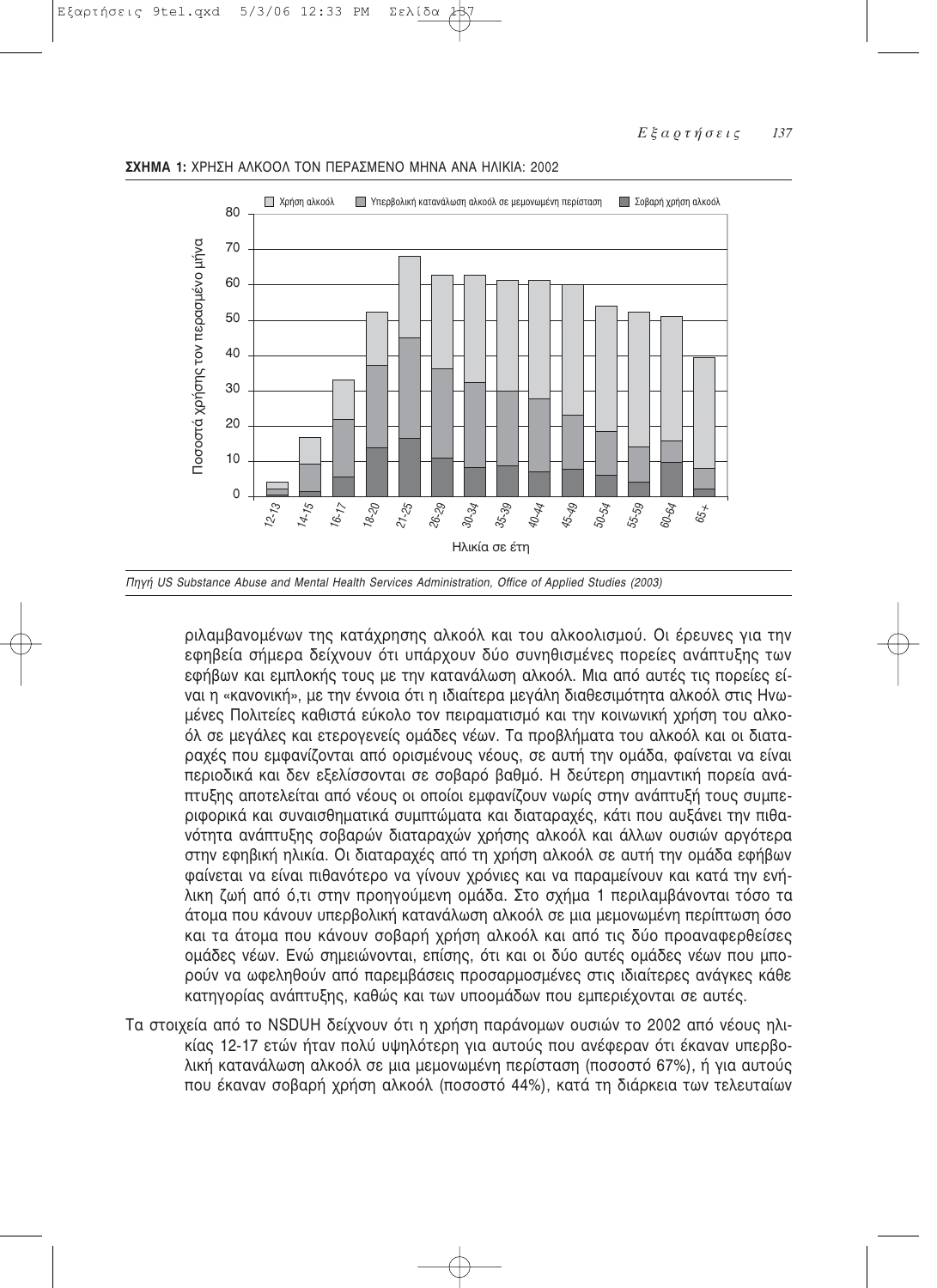30 ημερών από ό,τι για τα άτομα που ανέφεραν ότι έπιναν λιγότερο (ποσοστό 25,5%). Πολλοί από τους εφήβους που εντάχθηκαν σε θεραπευτικό πρόγραμμα για τη θεραπεία από τη χρήση ουσιών στις Ηνωμένες Πολιτείες είναι πιθανό να έχουν περισσότερες από μία διαταραχές χρήσης ουσιών, ενώ μπορεί επίσης να εμφανίζουν και ψυχιατρική συννοσηρότητα. Από αυτούς, πολλοί ήδη διανύουν μια πορεία που τελικά, εάν δεν διακοπεί, θα μπορούσε να τους οδηγήσει σε πιο επιβλαβή τρόπο ζωής, με χειρότερες συνέπειες ιατρικής και κοινωνικής φύσης.

- Αν και έχουν δημιουργηθεί δημόσια και ιδιωτικά συστήματα παροχής φροντίδας για την υγεία με στόχο να μπορούν να προσφέρουν μεγάλο εύρος υπηρεσιών για τη θεραπεία της τοξικοεξάρτησης σε εφήβους, η θεραπεία συχνά μετατρέπεται από φροντίδα ενηλίκων σε φροντίδα εφήβων. Επιπλέον, μέχρι πρόσφατα η αποτελεσματικότητα αυτών των προγραμμάτων σπάνια αξιολογούνταν αυστηρά σε σχέση με τους εφήβους. Αν και οι έρευνες για τη θεραπεία την τελευταία δεκαετία έχουν δείξει βελτιωμένα αποτελέσματα όσον αφορά τη θεραπεία για εφήβους, οι έφηβοι που συμμετέχουν σε θεραπεία εμφανίζουν ποσοστά υποτροπής 50-70% μέσα στους 3 πρώτους μήνες μετά τη θεραπεία (π.χ. Godley et. Al. 2002; Cornelius et al. 2003). Αυτό υποστηρίζει τη συνειδητή, συστηματική αναγνώριση, ανάπτυξη και δοκιμή των θεραπειών που έχουν σχεδιαστεί, ώστε να αντιμετωπίζουν αναπτυξιακά ζητήματα, και τα οποία είναι προσαρμοσμένα στις δεξιότητες, τους περιορισμούς και τις ανάγκες των νέων που βρίσκονται σε διαφορετικά στάδια ανάπτυξης και έχουν διαφορετικά επίπεδα ιατρικών προβλημάτων και προβληματικών συμπεριφορών. Υποστηρίζει επίσης την ενσωμάτωση των ερευνών για τη θεραπεία της τοξικοεξάρτησης για εφήβους και την έρευνα για την ανθρώπινη ανάπτυξη, συμπεριλαμβάνοντας τόσο τις πρότυπες, φυσιολογικές όσο και τις ψυχοπαθολογικές πτυχές.
- Μόνο τα τελευταία δέκα περίπου χρόνια τα ιδρύματα και τα εθνικά ινστιτούτα ερευνών ξεκίνησαν να ζητούν την εφαρμογή ερευνητικών προγραμμάτων, τα οποία θα αναπτύξουν και θα αξιολογήσουν παρεμβάσεις αναπτυξιακά κατάλληλες για εφήβους. Τώρα, αυξάνουν ολοένα και περισσότερο οι ερευνητές που ασχολούνται με την κατάχρηση ουσιών από εφήβους και οι οποίοι καταβάλουν προσπάθειες να αναπτύξουν και να δοκιμάσουν θεραπείες κατάλληλες για εφήβους. Πολλά από αυτά τα προγράμματα μελετούν μόνο τις πιο σοβαρές περιπτώσεις βλάβης στους εφήβους και, συχνά, δεν κάνουν κανένα διαχωρισμό ανάμεσα στις διάφορες υποκατηγορίες ή συνδυασμούς των διαταραχών από τη χρήση ουσιών. Καθώς η χρήση αλκοόλ είναι τόσο διαδεδομένη στους νέους και ξεκινά σε τόσο νεαρή ηλικία στις Ηνωμένες Πολιτείες, το Εθνικό Ινστιτούτο για την Κατάχρηση Αλκοόλ και τον Αλκοολισμό (National Institute on Alcohol Abuse and Alcoholism, NIAAA) ξεκίνησε ένα πρόγραμμα ερευνών το 1997, για να ενισχύσει τις έρευνες, που θα ασχολούνταν με την ανάπτυξη και αξιολόγηση προγραμμάτων θεραπείας για εφήβους που αντιμετώπιζαν ως σημαντικότερο πρόβλημα τις διαταραχές ή τα προβλήματα από τη χρήση αλκοόλ. Πολλά από τα προγράμματα που χρηματοδοτήθηκαν σε αυτό το διάστημα βρίσκονται ακόμη στους χώρους μελέτης ή στα εργαστήρια. Ωστόσο, κάποιες έρευνες έχουν ολοκληρωθεί και μπορούν να αποτελέσουν τη βάση για εξαιρετικές αναφορές.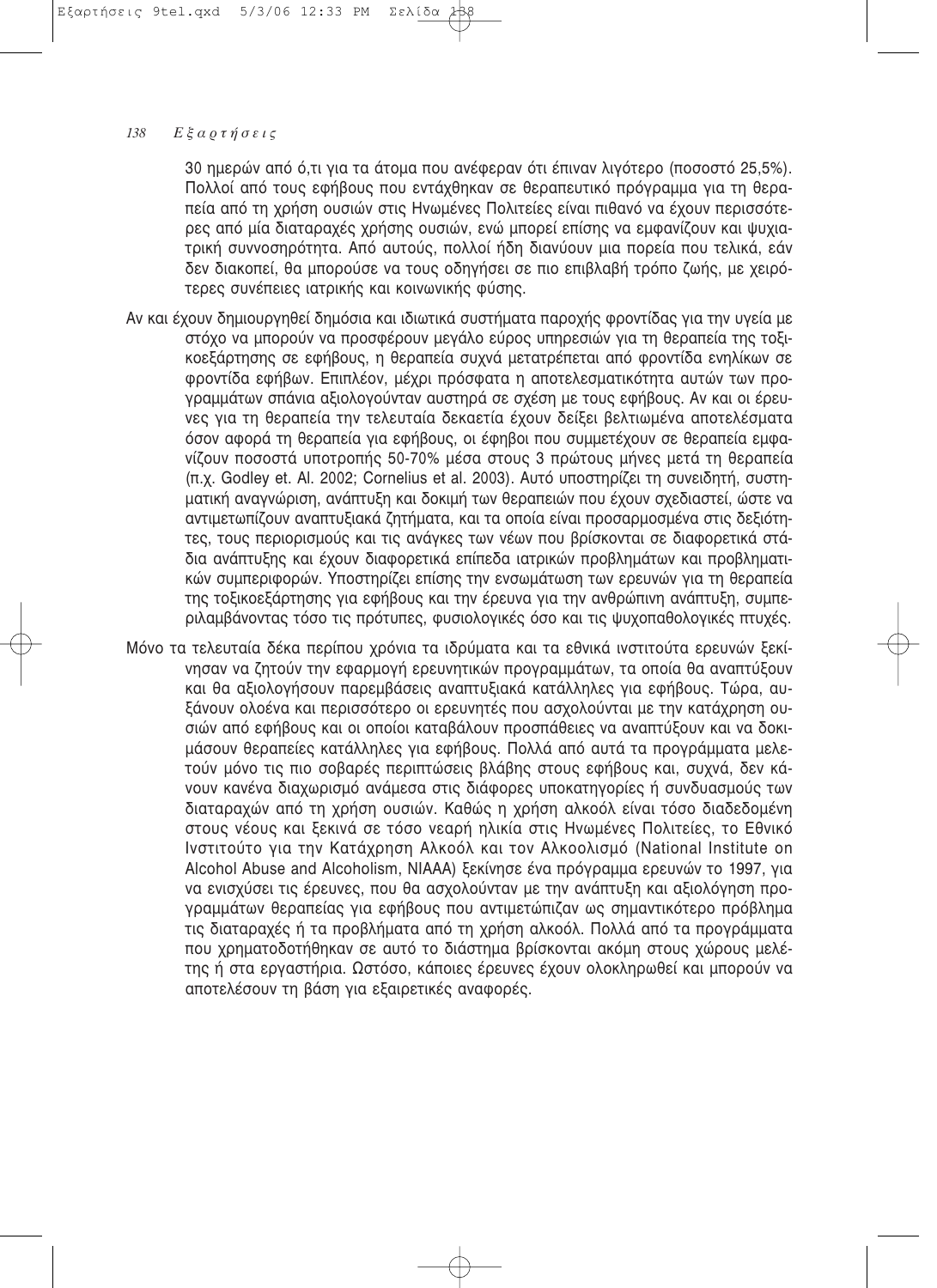# Παραπομπές

- Bloomfield, K., Stockwell, T., Gmel, G. & Rehn, N. (2003) International comparisons of alcohol consumption. Alcohol Research and Health, 27, 95-109.
- Brown, S. A., (2004) Measuring youth outcomes from alcohol and drug treatment. Addiction, 99 (Suppl. 2), 38-46.
- Bukstein, O.G. & Winters, K. (2004) Salient variables for treatment research of adolescent alcohol and other substance use disorders. Addiction, 99 (Suppl. 2), 23-37.
- Clark, D. B. (2004) The natural history of adolescent alcohol use disorders. Addiction, 99 (Suppl. 2), 5-22.
- Colby, S. M., Lee, C. S., Lewis-Esquerre, J., Esposito, C. &Monti, P. M. (2004) Adolescent alcohol misuse: methodological issues for enhancing treatment research. Addiction, 99 (Suppl. 2), 47-62.
- Cornelius, J. R., Maisto, S. A., Pollock, N. K., Martin, C. S\_ Salloum, I. M., Lynch, K. G. & Clark, D. B. (2003) Rapid relapse generally follows treatment for substance use disorders among adolescents. Addictive Behaviors, 28, 381-386.
- Dennis, M. L., Funk, R., Godley, S. H. Godley, M. D. & Waldron, H. B. (2004) Cross-validation of the alcohol and cannabis use measures in the Global Appraisal of Individual Needs (GAIN) and the Timeline Followback (TLFB: Form 90) among adolescents in substance abuse treatment. Addiction, 99 (Suppl. 2), 120-138.
- Gil, A. G., Wagner, E. F. & Tubman, J. G. (2004) Culturally sensitive substance abuse intervention for Hispanic and African-American adolescents: empirical examples from the 'Alcohol Treatment Targeting Adolescents in Need' (ATTAIN) project. Addiction, 99 (Suppl. 2), 140-150.
- Godley, S. H Dennis, M. L., Godley, M. D. & Funk, R. (2004) Thirty-month relapse trajectory cluster groups among adolescents discharged from out-patient treatment. Addiction, 99 (Suppl. 2), 129-139
- Godley, M. D., Godley, S Funk, R., Dennis, M. L. & Loveland, D. (2002) A randomized field trial of an assertive aftercare protocol for adolescents following discharge from residential substance abuse treatment: preliminary outcomes. Journal of Substance Abuse Treatment, 23, 21-32.
- Liddle, H, A. (2004) Family-based therapies for adolescent alcohol and drug use: research contributions and future research needs. Addiction, 99 (Suppl. 2), 76-92.
- Substance Abuse and Mental Health Services Administration (SAMHSA), Office of Applied Studies (2003) Results from the 2002 National Survey on Drug Use and Health: National Findings, Part 3. Alcohol. Rockville, MD: SAMHSA [available at: http://www.samhsa.gov/oas/nhsda/2k2nsduh/Results/ 2k2Results.htm].
- Tevyaw, T. O. & Monti, P. M. (2004) Motivational enhancement and other brief interventions for adolescent substance abuse: foundations, applications and evaluations. Addiction, 99 (Suppl. 2), 63-75.
- Wagner, E. F., Tubman, J. G. & Gil, A. G. (2004) Implementing school-based substance abuse interventions: methodological dilemmas and recommended solutions. Addiction, 99 (Suppl. 2), 106-119.
- Waldron, H. B. & Kaminer, Y. (2004) On the learning curve: the emerging evidence supporting cognitivebehavioral therapies for adolescent substance abuse. Addiction, 99 (Suppl. 2), 93-105.

"Developing effective evidence based interventions for adolescents with alcohol use disorders", Addiction, Nolume 99, Supplement 2, November 2004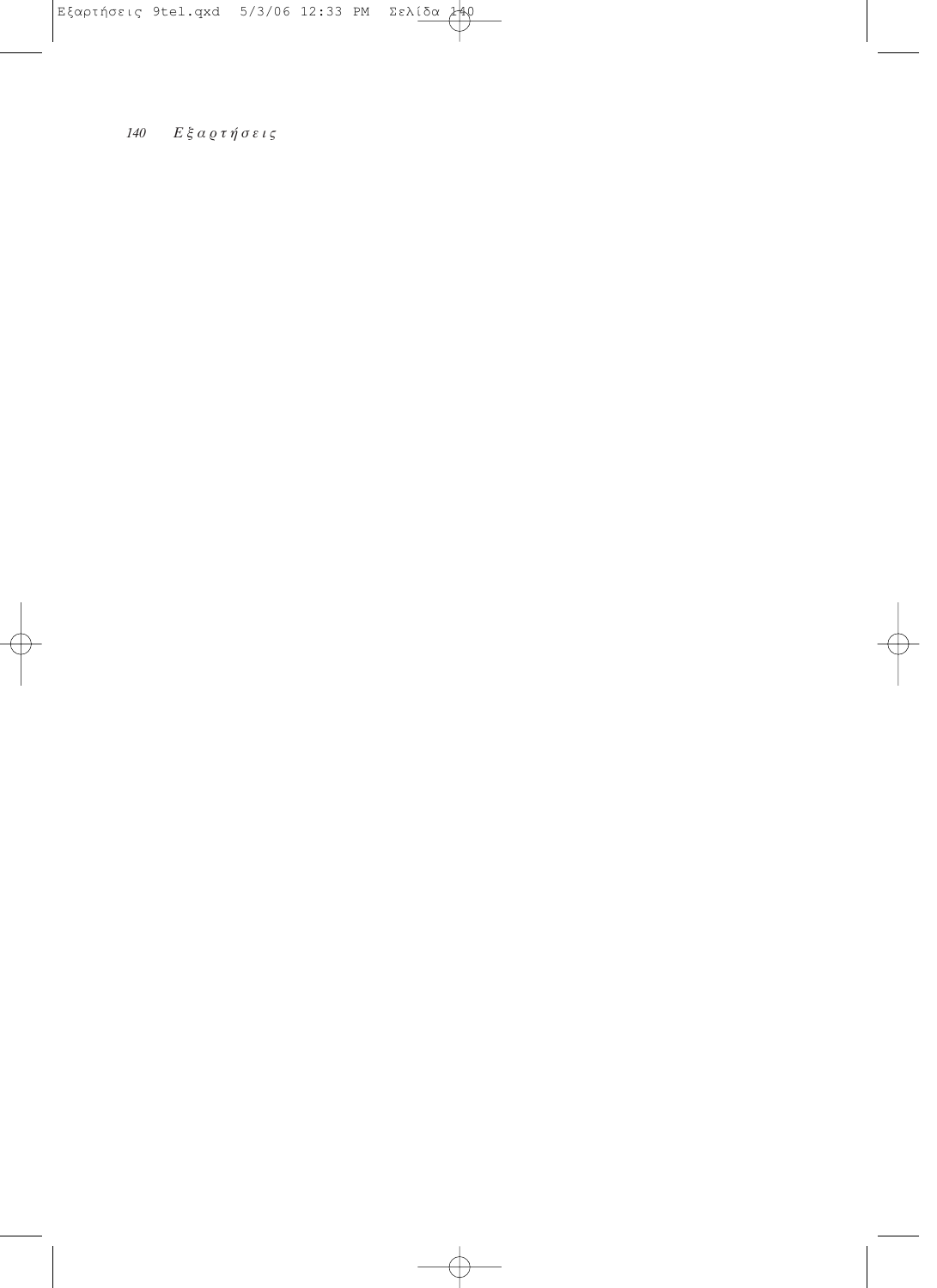Εξαρτήσεις 9tel.qxd 5/3/06 12:33 PM Σελίδα

 $E \xi a \varrho \tau \eta \sigma \varepsilon \iota$  *(41)* 

# ΓΙΑ ΤΗΝ ΕΝΗΜΕΡΩΣΗ ΤΟΥ ΑΝΑΓΝΩΣΤΗ<br>FOR THE READER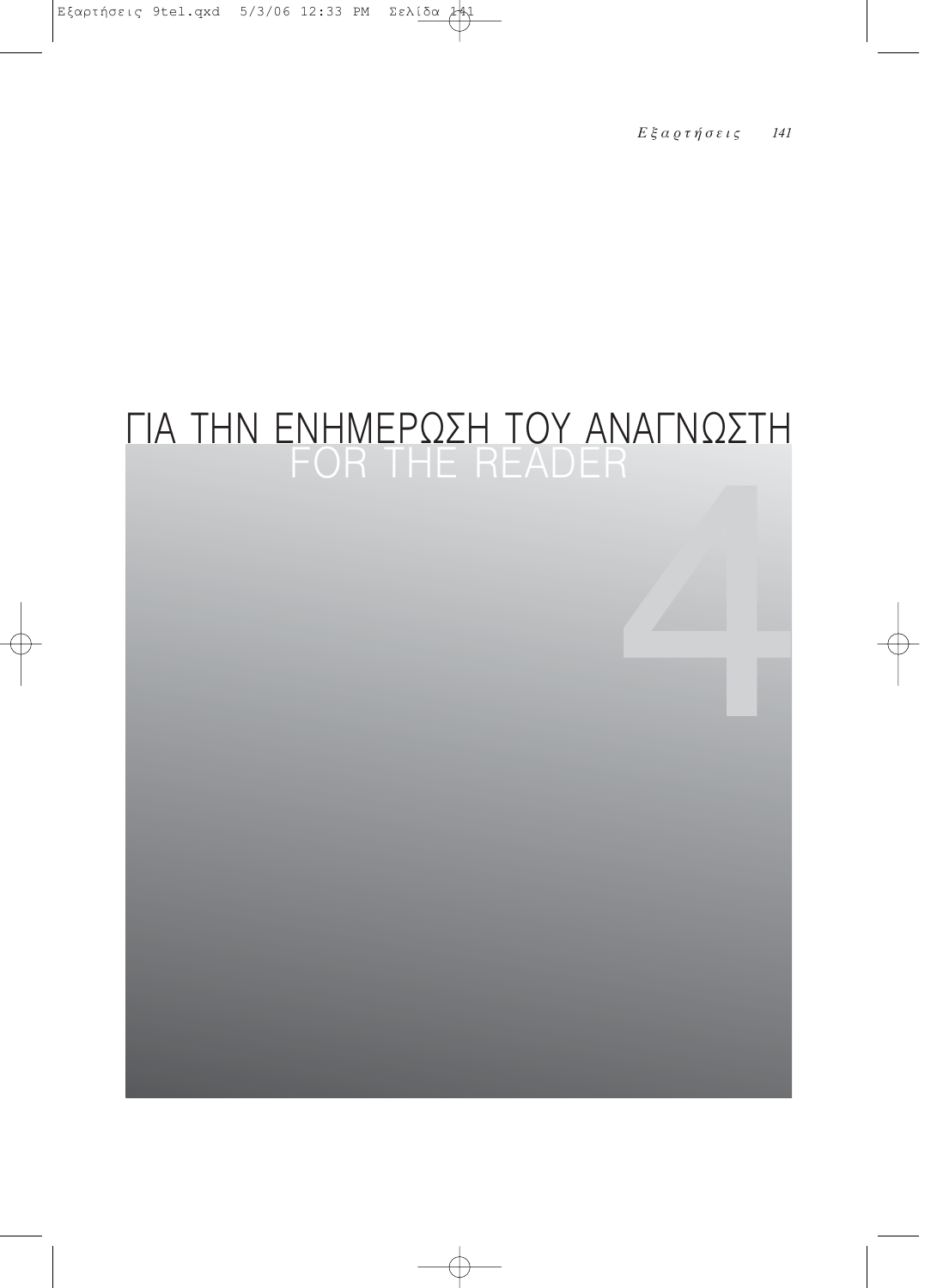$E$  ξ α  $\varrho$  τ ή σ ε ι ς 142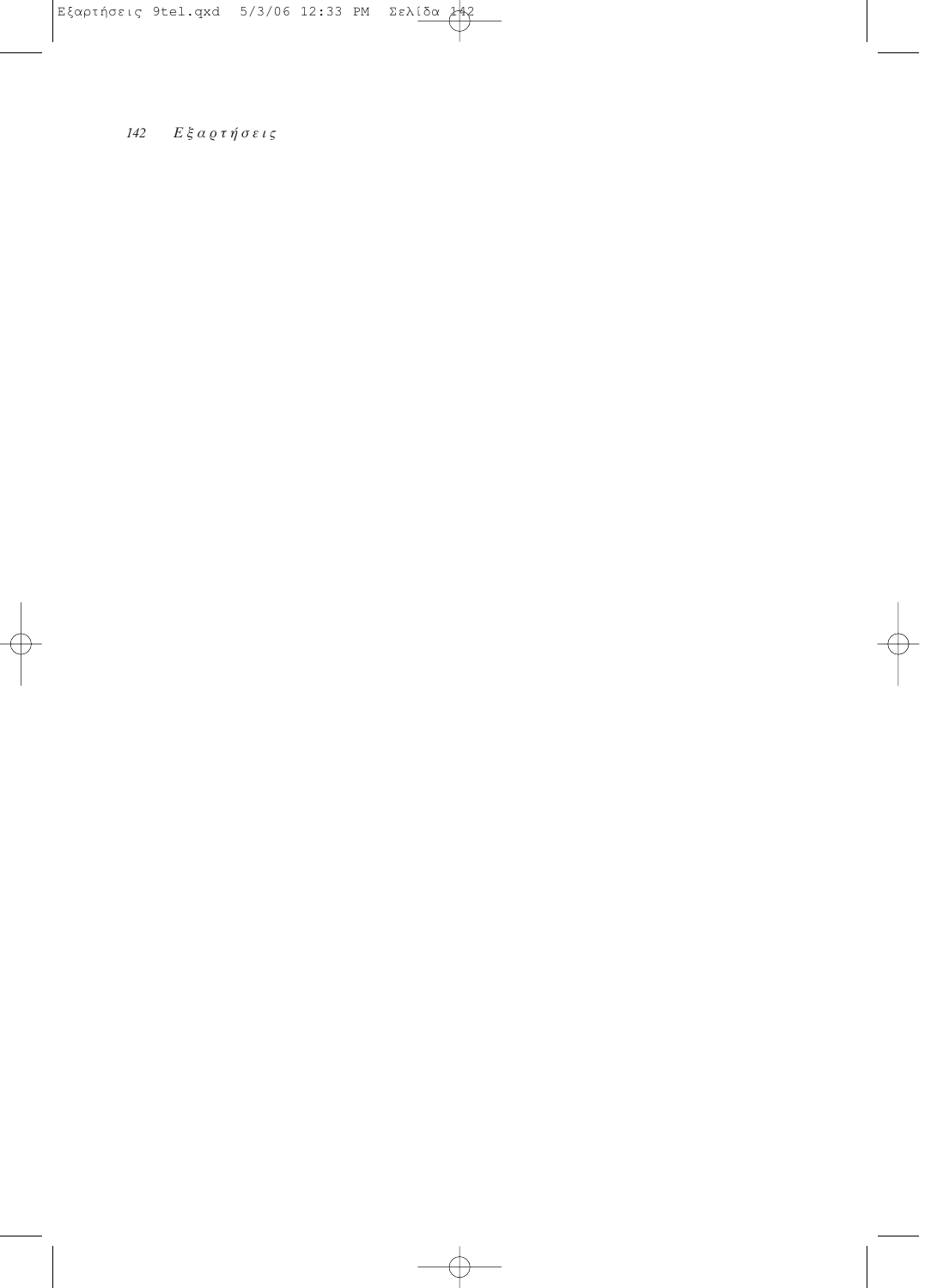# **NEA KAI FEFONOTA**

ΑΠΟ ΤΟ ΡΕΜΟ ΑΡΜΑΟ, ΤΗ ΜΑΡΙΝΑ ΔΑΣΚΑΛΟΠΟΥΛΟΥ, ΤΟΝ ΞΕΝΟΦΩΝΤΑ ΣΕΛΠΕΣΑΚΗ ΚΑΙ ΤΗΝ ΚΩΝΣΤΑΝΤΙΝΑ ΥΦΑΝΤΗ BY REMOS ARMAOS, MARINA DASKALOPOULOU, XENOFON SELPESAKIS AND KONSTANTINA FANTI

Στα Νέα και Γεγονότα αυτού του τεύχους μπορείτε να ενημερωθείτε για εκπαιδευτικά σεμινάρια και επικείμενες επιστημονικές συναντήσεις της Ελλάδας και του εξωτερικού γύρω από διάφορα θέματα εξαρτήσεων, και όχι μόνο, να διαβάσετε τα κύρια σημεία της πα-

# γκόσμιας ετήσιας έκθεσης του ΟΗΕ για τα ναρκωτικά, καθώς και μια σειρά από ενδιαφέρουσες ειδήσεις και νέα. Η στήλη κλείνει με τη βιβλιοπαρουσίαση δύο σημαντικών εκδόσεων γύρω από την εγκληματολογία και την ψυχολογία των ομάδων.

# ΝΑΡΚΩΤΙΚΑ: Η ΠΑΓΚΟΣΜΙΑ ΚΑΤΑΣΤΑΣΗ

- Την 1η Μαρτίου παρουσιάστηκε η ετήσια έκθεση του 2005 της Διεθνούς Επιτροπής του ΟΗΕ για τον Έλεγχο των Ναρκωτικών (INCB). Ταυτόχρονα με την ανακοίνωση της έκθεσης από την Επιτροπή στη Βιέννη, πραγματοποιήθηκε η παρουσίασή της στην Αθήνα από το ΚΕ.Θ.Ε.Α., σύμβουλο οργανισμό του Οικονομικού και Κοινωνικού Συμβουλίου (ECOSOC) του ΟΗΕ. Στη συνέχεια, σταχυολογούμε μερικά χαρακτηριστικά σημεία της έκθεσης:
	- Ζε μια εκτενή κριτική ανασκόπηση των προγραμμάτων εναλλακτικής ανάπτυξης (για την αντικατάσταση παράνομων καλλιεργειών από τις οποίες προέρχονται ναρκωτικά). η Επιτροπή αναλύει το πλέγμα των παραγόντων που καθορίζουν την αποτελεσματικότητά τους και προτείνει την ένταξή τους σε έναν ευρύτερο, μακροπρόθεσμο σχεδιασμό, που να συνδυάζει την παροχή νόμιμων μέσων βιοπορισμού στους καλλιεργητές, την ανάπτυξη των υποδομών και των υπηρεσιών στους τομείς εμπορίου, υγείας και εκπαίδευσης, τη συστηματική επιβολή του νόμου και μέτρα πρόληψης και θεραπείας για τους χρήστες ουσιών.
	- Με ιδιαίτερη ανησυχία η Επιτροπή επισημαίνει την ραγδαία αύξηση σε παγκόσμιο επίπεδο της παραγωγής μεθαμφεταμινών. Η αύξηση αυτή σε μεγάλο βαθμό συνδέεται με τη διοχέτευση της εφεδρίνης και την ψευδοεφερδρίνης, πρόδρομων ουσιών των μεθαμφεταμινών, στο παράνομο εμπόριο.
	- ν Πολύ διαδεδομένη πρακτική για την παράκαμψη του νόμου συνιστά η διακίνηση παράνομων ή νόμιμων ουσιών μέσω ταχυδρομείου. Σύμφωνα με την Παγκόσμια Οργάνωση Τελωνείων, το φαινόμενο παρουσιάζει αύξηση σε όλες τις περιοχές του πλανήτη τα τελευταία 5 χρόνια.
	- ∕ Τα παράνομα διαδικτυακά φαρμακεία που πουλούν χωρίς συνταγή γιατρού φαρμακευτικά σκευάσματα με ναρκωτικές ή ψυχοτρόπες ιδιότητες απασχόλησαν άλλη μια χρονιά την Επιτροπή. Με κόστος έως και 18 φορές υψηλότερο από αυτό που θα πλήρωνε ένας ασφαλισμένος μέσω της δημόσιας ή ιδιωτικής του ασφάλισης, τα σκευάσματα αυτά είναι στις μισές τουλάχιστον περιπτώσεις απομιμήσεις και μερικές φορές χορηγούνται ύστερα από τηλεσυμβουλευτική (βάσει της συμπλήρωσης ενός ερωτηματολογίου) με συνεργαζόμενους γιατρούς.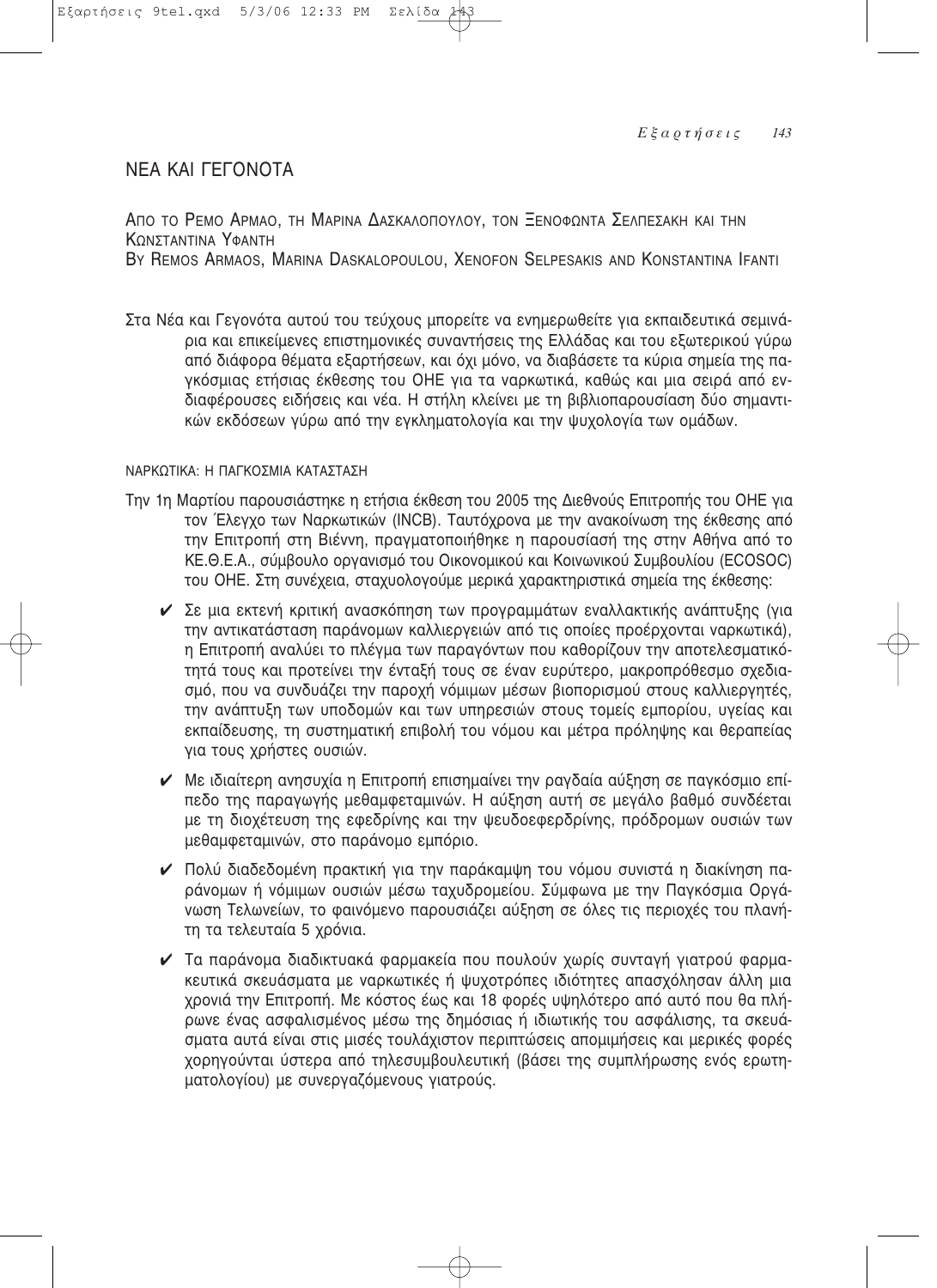- γ Η έκθεση περιλαμβάνει, όπως πάντα, παγκόσμια ανασκόπηση του φαινομένου, παρουσιασμένη ανά γεωγραφική ήπειρο. Εκεί, μεταξύ άλλων, μπορείτε να διαβάσετε: Για την παραγωγή και κατανάλωση οπιοειδών και συνθετικών ουσιών στην Ασία και την αύξηση του επιπολασμού της μόλυνσης από HIV σε κάποιες περιοχές της, όπως την Κίνα, λόγω ενδοφλέβιας χρήσης ουσιών· για τις προσπάθειες ελέγχου των ναρκωτικών στο Αφγανιστάν, από όπου προήλθε το 2005 το 87% της παγκόσμιας παραγωγής οπίου· για την κατάχρηση συνταγογραφούμενων φαρμάκων με ψυχοδραστικές ιδιότητες στις Η.Π.Α., όπου το φαινόμενο συναγωνίζεται αυτή τη στιγμή σε σοβαρότητα τη χρήση όλων των άλλων ναρκωτικών ουσιών· για τη μεγάλη διαθεσιμότητα στην Αφρική -ακόμα και σε υπαίθριες αγορές- παράνομα παρασκευασμένων φαρμακευτικών προϊόντων με ναρκωτικές και ψυχοδραστικές ιδιότητες αλλά και τη συχνή έλλειψη φαρμάκων για την ιατρική αντιμετώπιση του πόνου· για την παράνομη παραγωγή διεγερτικών τύπου αμφεταμίνης στην Ωκεανία, καθώς και στοιχεία σχετικά με την εξάπλωση της κάνναβης, της κοκαΐνης και του έκστασι (MDMA) στην Ευρώπη με δύο αναφορές στην Ελλάδα.
- Πηγές: Στο www.incb.org υπάρχει το πλήρες κείμενο της έκθεσης και τα εκτενή σχετικά δελτία Τύπου στα αγγλικά, γαλλικά και ισπανικά. Στη στήλη NEA του www.kethea.gr υπάρχουν τα δελτία Τύπου μεταφρασμένα στα ελληνικά.

ΟΙ ΓΥΝΑΙΚΕΣ ΚΑΙ ΤΟ ΑΛΚΟΟΛ: ΔΙΑΤΗΡΩΝΤΑΣ ΤΟΝ ΕΛΕΓΧΟ Από τις εκδόσεις του Harvard. Health Publication

Γιατί ειδικά οι γυναίκες χρειάζεται να προσέχουν

- Οι γυναίκες είναι πιο ευαίσθητες στη χρήση αλκοόλ σε σχέση με τους άντρες. Στην ίδια δόση ποτού το επίπεδο του αλκοόλ στο αίμα τους θα είναι υψηλότερο από εκείνο των αντρών. Υπάρχουν δύο λόγοι που δικαιολογούν αυτή την αντίδραση. Ο ένας είναι γιατί το γυναικείο σώμα έχει υψηλότερη ποσότητα λίπους και μικρότερη ποσότητα νερού, έτσι το αλκοόλ διαλύεται δυσκολότερα όταν πίνουν. Ο άλλος είναι ότι το στομάχι του άντρα εκκρίνει περισσότερη ποσότητα αλκοολικής διϋδρογενάσης, ενός ενζύμου που διασπά το αλκοόλ προτού φτάσει στο κυκλοφορικό.
- Μία έρευνα της Νοσηλευτικής Σχολής για την Υγεία σημειώνει ότι οι γυναίκες που πίνουν ένα ποτό την ημέρα μειώνουν το ρίσκο για καρδιακή προσβολή και ισχαιμικό επεισόδιο περίπου σε ποσοστό 50% σε σύγκριση με εκείνες που απέχουν από τη χρήση αλκοόλ. Αυτό πιθανόν συμβαίνει, επειδή το αλκοόλ μπορεί να μειώσει την κακή χοληστερίνη, να αυξήσει την καλή, και έτσι να μειώσει τη δημιουργία θρόμβων. Ωστόσο οι ερευνητές ανακάλυψαν επίσης ότι ο κίνδυνος για καρκίνο του στήθους αυξάνει ελαφρώς από τη χρήση μισού ποτηριού κάθε μέρα και συνεχίζει να αυξάνεται κατά 10% με κάθε επιπλέον ποτό.
- Το αλκοόλ φαίνεται να αυξάνει τον κίνδυνο για καρκίνο του στήθους στις γυναίκες εκείνες που καταναλώνουν τη λιγότερη ποσότητα βιταμίνης Β και φολικού οξέος. Εάν πίνετε και είστε γυναίκα, πρέπει, σύμφωνα με το άρθρο, να παίρνετε επιπλέον ποσότητα φολικού οξέος (400 mcg την ημέρα) από το φαγητό ή από συμπληρώματα διατροφής.

Πληροφορίες www.health.msn.com/womenshealth/articlepage.aspx?cp-documentid=100100465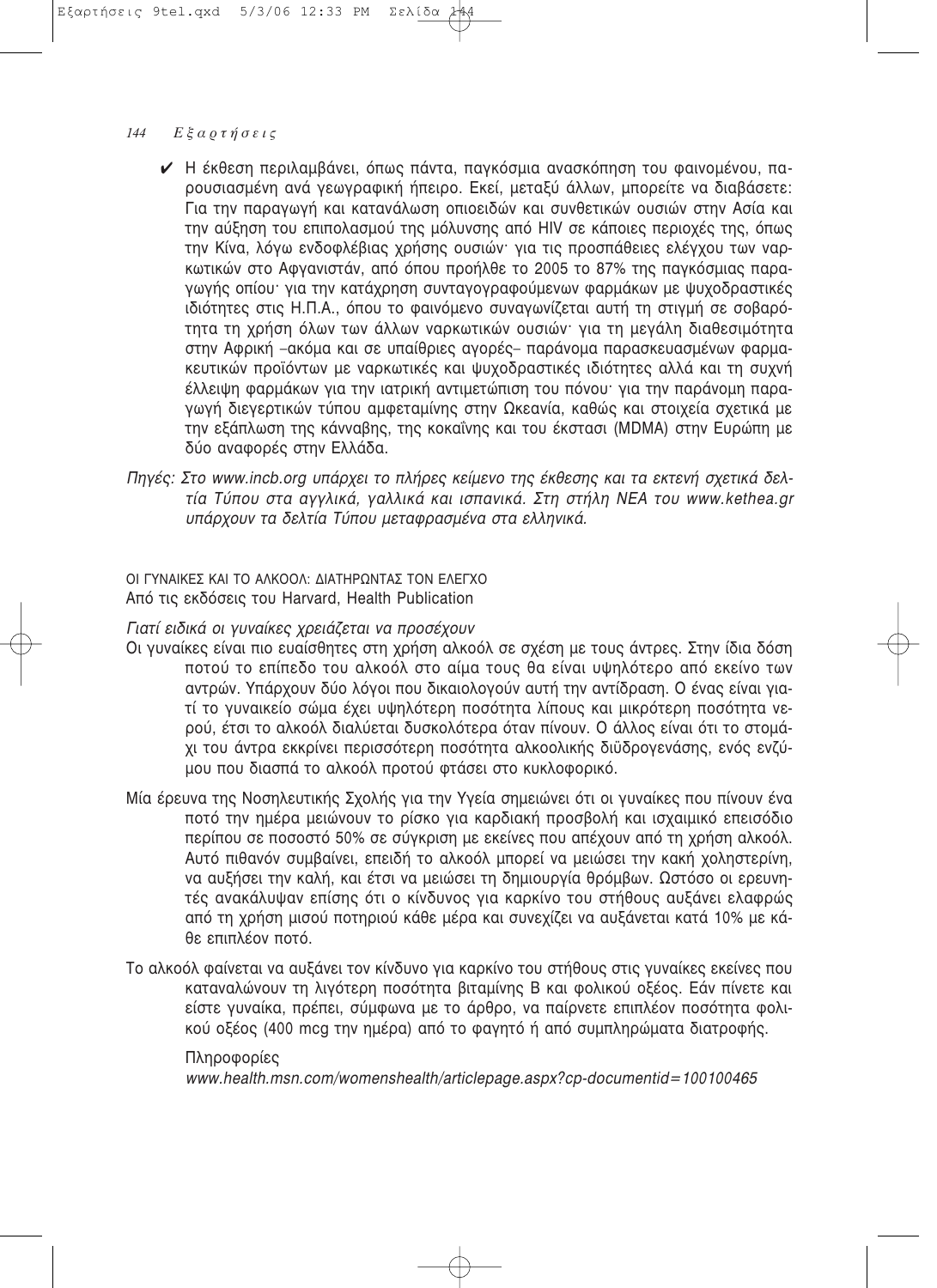#### Ο ΕΠΙΜΟΝΟΣ ΠΟΔΗΛΑΤΗΣ

Ο Rogélio Gonzales, ένας 75χρονος αργεντινός, συνταξιούχος καθηγητής Φυσικής Αγωγής, πραγματοποιεί την προσωπική του εκστρατεία (Μάρτιος-Απρίλιος 2006) για την ευαισθητοποίηση της κοινής γνώμης κατά των ναρκωτικών και υπέρ ενός υγιούς τρόπου ζωής, διανύοντας με το ποδήλατό του 5.200 χιλιόμετρα από την πόλη Ushuaia μέχρι το Μπουένος Άιρες. Την προσπάθειά του υποστηρίζει μια θεραπευτική κοινότητα για τοξικομανείς, τα μέλη της οποίας πραγματοποιούν ενημερωτικές ομιλίες και εκδηλώσεις στις περιοχές από τις οποίες περνάει ο 75χρονος. Με μόνη συντροφιά τον άνεμο της Παταγονίας, ο Rogélio Gonzales ποδηλατεί οκτώ ώρες κάθε μέρα και κοιμάται τα βράδια σε μια σκηνή στο ύπαιθρο. Αφού ολοκληρώσει την αποστολή του, θα βρεθεί ξανά στο σπίτι του και κοντά στη γυναίκα, τα τέσσερα παιδιά του και τα δύο εγγόνια του, ταξιδεύοντας με τον προσφιλή του τρόπο: ποδηλατώντας.

### «ΠΡΟΣΦΥΓΕΣ. ΜΙΑ ΣΥΝΑΝΤΗΣΗ»

Τέσσερα χρόνια μετά την έκδοση της Αρχαιολογίας του χθες, τη γοητευτική φωτογραφική καταγραφή παλαιών βιομηχανικών κτηρίων του Πειραιά, το θεραπευτικό πρόγραμμα ΝΟΣΤΟΣ (KE.Θ.Ε.Α.) μάς προσκαλεί σε μια συνάντηση με τους πρόσφυγες που ζουν στη χώρα μας. Η ομάδα φωτογραφίας του ΝΟΣΤΟΥ περιηγήθηκε στους καταυλισμούς, τους ξενώvες, τα στέκια, τα εγκαταλελειμμένα σπίτια και τα καταστήματα όπου ξετυλίγεται το υφάδι της ζωής των προσφύγων, τους γνώρισε από κοντά και επιχείρησε να αποτυπώσει πρόσωπα, βλέμματα, χειρονομίες, χώρους και καθημερινές στιγμές. Ευαίσθητη, ανθρώπινη και καλλιτεχνικά άρτια καταγραφή μιας πραγματικότητας που υπάρχει δίπλα μας, η δουλειά των μελών του ΝΟΣΤΟΥ είναι το απόσταγμα μιας σημαντικής προσωπικής διαδρομής: Μέσα από αυτήν τα μέλη της ομάδας είχαν την ευκαιρία να αναθεωρήσουν στερεότυπα και προκαταλήψεις για τον «ξένο», να διαμορφώσουν πρότυπα αλληλεγγύης και να αναστοχαστούν πάνω στη δική τους προσπάθεια για ζωή και κοινωνική ένταξη. Το ασπρόμαυρο λεύκωμα του ΝΟΣΤΟΥ *Πρόσφυγες. Μια συνάντηση* τυπώθηκε από το ΣΧΗΜΑ & ΧΡΩΜΑ του ΚΕ.Θ.Ε.Α. και διατίθεται σε κεντρικά βιβλιοπωλεία της Αθήνας, του Πειραιά και επαρχιακών πόλεων. Για πληροφορίες: Πρόγραμμα ΝΟΣΤΟΣ: 210 4220708

# ΕΔΩ ΡΑΔΙΟ ΘΚ

To δικό τους διεθνές ραδιοφωνικό βήμα έχουν αποκτήσει οι θεραπευτικές κοινότητες από τα τέλη Μαρτίου 2006, με τη συνδρομή της νέας τεχνολογίας. Με την επωνυμία «Radio TC International» και τη φιλοδοξία να αποτελέσει «ένα παράθυρο στο δραστήριο και γεμάτο προκλήσεις κόσμο των θεραπευτικών κοινοτήτων», ο διαδικτυακός ραδιοφωνικός σταθμός αποτελεί πρωτοβουλία του TC-OF (Therapeutic Community Open Forum), μιας ιστοσελίδας γνωστών βρετανικών οργανισμών του χώρου με στόχο την αλληλοενημέρωση και το διάλογο. Θέλοντας να είναι ένα ραδιόφωνο για και από τους ανθρώπους των θεραπευτικών κοινοτήτων σε όλο τον κόσμο, το Radio TC International τούς προσκαλεί να φτιάξουν και να αποστείλουν τη δική τους ραδιοφωνική εκπομπή στο σταθμό. Το πρόγραμμά του θα περιλαμβάνει νέα, συνεντεύξεις, συζητήσεις, προσωπικές μαρτυρίες, παρουσιάσεις υπηρεσιών και ερευνών και ό,τι άλλο μπορεί να αποτυπώσει τον παλμό των θεραπευτικών κοινοτήτων, να ενισχύσει το μεταξύ τους διάλονο Και να φωτίσει του στόχους και τη λειτουργία τους για το ευρύ κοινό. «Συντονιστείτε» ÛÙÔ http://www.tc-of.org.uk/wiki/index.php/RadioTC\_International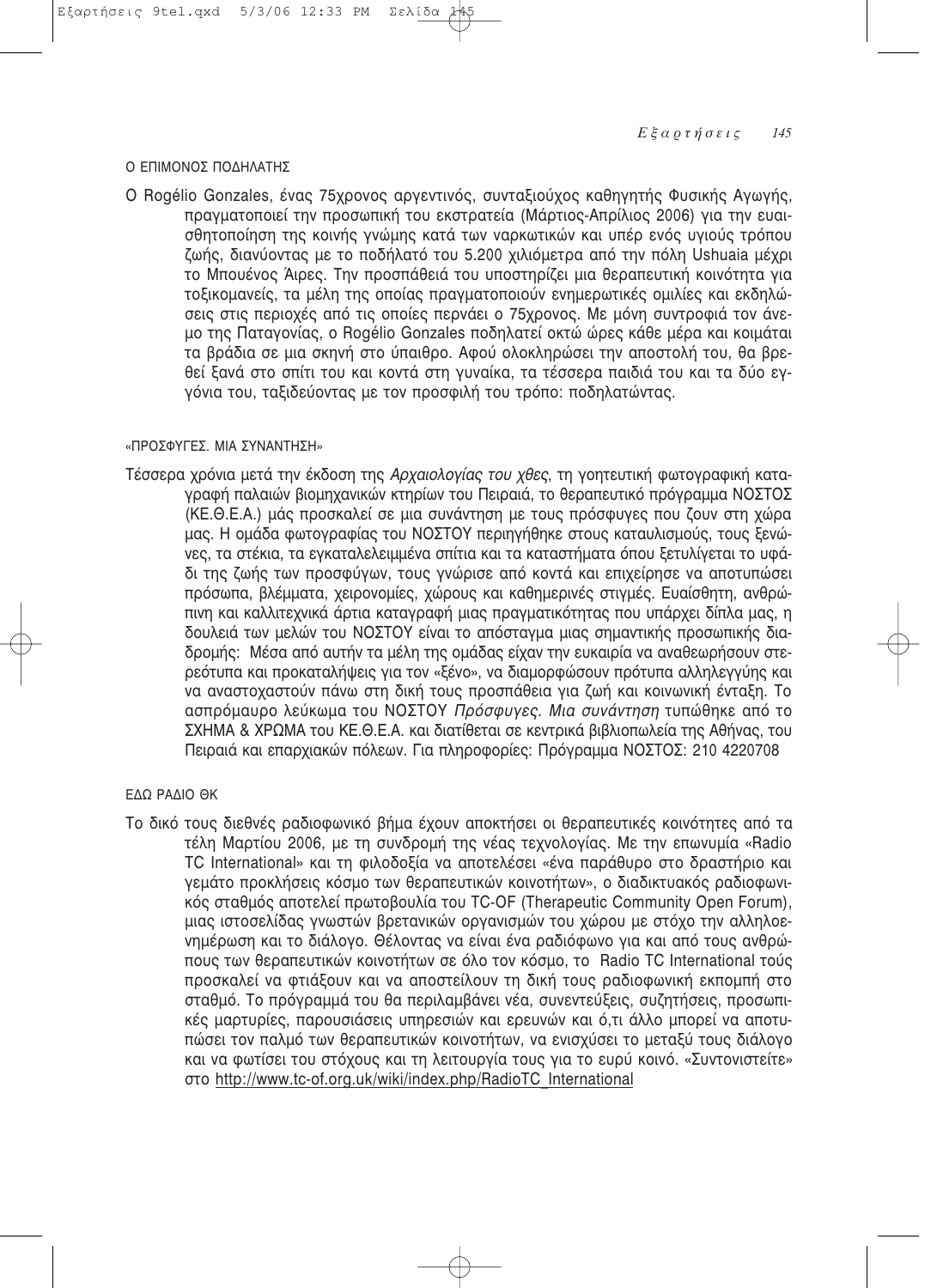# ΒΙΒΛΙΟΠΑΡΟΥΣΙΑΣΕΙΣ

Ψυχολογία των ομάδων ΚΛΗΜΗΣ ΝΑΥΡΙΔΗΣ Εκδόσεις Παπαζήση, 2005

- Ο Κλήμης Ναυρίδης είναι καθηγητής Ψυχολογίας στο Εθνικό και Καποδιστριακό Πανεπιστήμιο Αθηνών. Είναι επίσης ψυχαναλυτικός, ψυχοθεραπευτής και ομαδικός αναλυτής, μέλος της Ελληνικής Εταιρείας Ψυχαναλυτικής Ψυχοθεραπείας και της Ελληνικής Εταιρείας Ομαδικής Ανάλυσης και Οικογενειακής Θεραπείας. Έχει γράψει μεταξύ άλλων τα βιβλία: Η Αλίκη στη χώρα των πραγμάτων, Το παιδί ως διαφημιστικό αντικείμενο, Κλινική Κοινωνική Ψυχολογία.
- Η βιβλιογραφία για την ψυχολογία των ομάδων και ιδιαίτερα της ομαδικής ψυχαναλυτικής ψυχοθεραπείας είναι ιδιαίτερα φτωχή στην Ελλάδα. Το βιβλίο αυτό έρχεται να καλύψει ένα βασικό κενό στη χώρα μας. Αποτελεί καρπό της μακρόχρονης πείρας του Κλήμη Ναυρίδη στην ομαδική θεραπεία με ποικίλους πληθυσμούς. Ο συγγραφέας θέτει ως αφετηρία τη θεωρία της διαπροσωπικής επικοινωνίας και παρουσιάζει τις σημαντικότερες σύγχρονες ψυχοδυναμικές και κυρίως ψυχαναλυτικές θεωρίες. Ο θεωρητικός λόγος διανθίζεται με πλούσιο κλινικό υλικό από συνεδρίες, κάτι που προσδίδει στο κείμενο ιδιαίτερη αμεσότητα. Η Ψυχολογία των ομάδων είναι ενχειρίδιο που απευθύνεται εξίσου σε φοιτητές, σε εκπαιδευόμενους ομαδικούς θεραπευτές και στο ευρύτερο επιστημονικό κοινό. Περιλαμβάνει ορισμένα κεφάλαια, όπως εκείνα για τα ομαδικά όνειρα, τη διαμεσολάβηση και τη μεταβατικότητα, τα οποία μπαίνουν στην καρδιά των πιο κρίσιμων ζητημάτων που απασχολούν σήμερα τη διεθνή κοινότητα των ειδικών αυτού του κλάδου.
- Στην ουσία, πρόκειται για ένα πολυπολιτισμικό βιβλίο με την έννοια ότι, αν και ο συγγραφέας σπούδασε στη Γαλλία και επηρεάσθηκε σημαντικά από το γαλλικό τρόπο σκέψης, συγκεράζει θεωρίες και ιδέες που αναπτύχθηκαν σε διάφορες χώρες και ιδιαίτερα στον αγγλοσαξονικό χώρο.
- Η γραφή είναι χυμώδης, απλή, ζωντανή και κατανοητή, χαρακτηριστική του δάσκαλου Ναυρίδη, που σκέφτεται και σέβεται τον αναγνώστη: πώς θα τον κάνει να προσλάβει και να κατανοήσει τον ειδικό κι όχι πώς θα τον εντυπωσιάσει.
- Όπως σημειώνει και ο ίδιος εξάλλου: «Ενα βιβλίο είναι αναπτυσσόμενος οργανισμός. Όπως ένας άνθρωπος, που γράφεται σιγά-σιγά, και ενώ γράφεται από τους άλλους, εκείνος είναι που απροσδόκητα γράφει τον εαυτό του, με τα ίδια του τα χέρια, προσπαθώντας απεγνωσμένα να ανακαλύψει κάποιο νόημα σε αυτή την ακατανόητη, αλλά και ακατανόμαστη περιπέτεια, δίνοντας κάποτε μορφή και ενοποιώντας σε μια ιστορία τα αποσπάσματα της ζωής του, που μερικές φορές μπορεί και να του φαίνονται εντελώς ασύνδετα μεταξύ τους, ώστε να καταφέρει επιτέλους να διαβάζει αυτό που γράφει και έχει γραφτεί, να το καταλαβαίνει και να το αφηγείται στους άλλους. Γιατί, ας μην ξεχνάμε, ένα βιβλίο, γράφεται για να μπορεί να διαβαστεί. Πρώτα απ' όλα από τον ίδιο του το συγγραφέα. Κυρίως όμως από τους άλλους».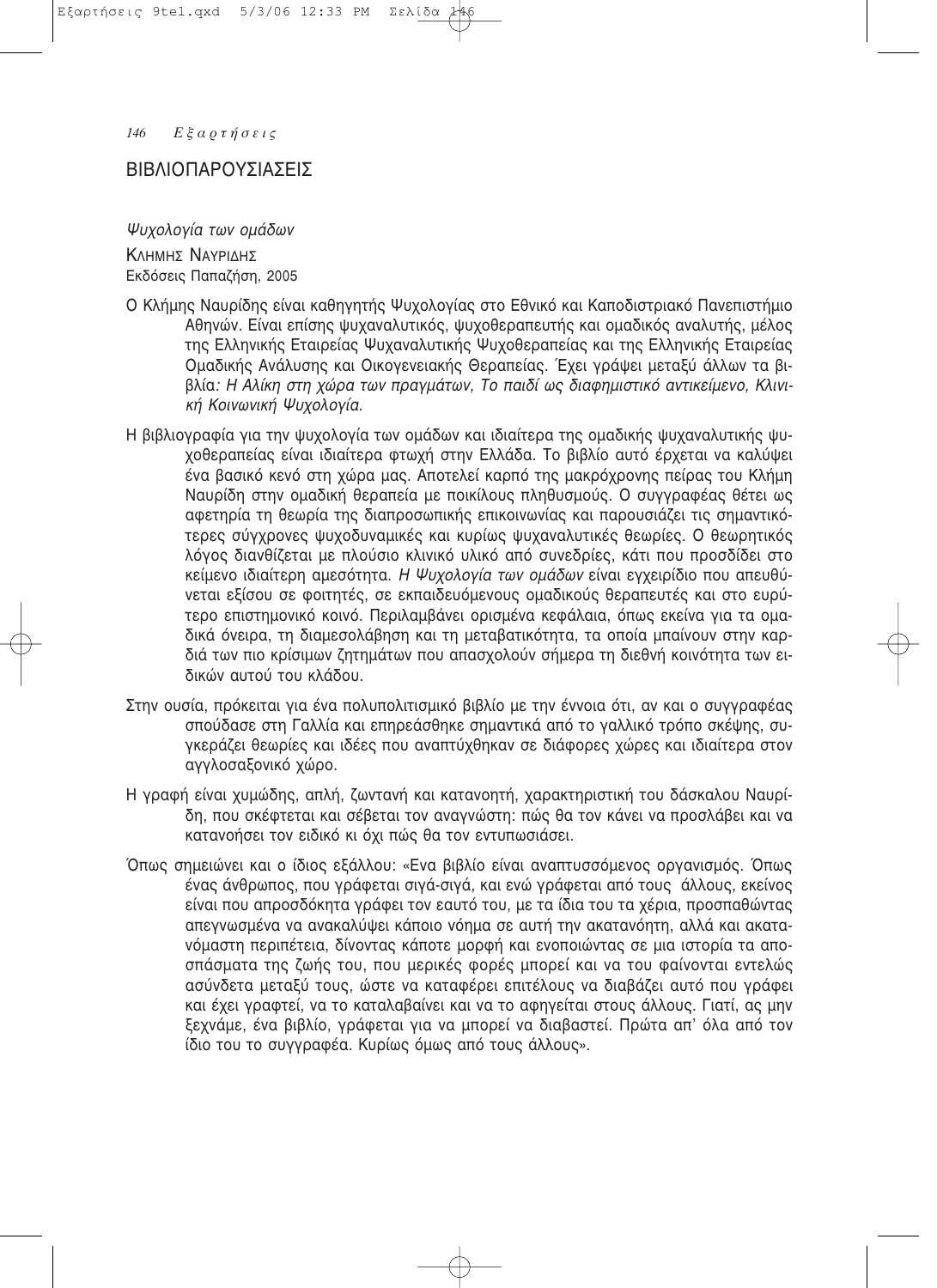Εξαρτήσεις 9tel.qxd 5/3/06 12:33 PM Σελίδα

*Eγκληματολογία- Σύγχρονες και παλαιότερες κατευθύνσεις* 

K. Δ. ΣΠΙΝΕΛΛΗ Δεύτερη ανανεωμένη έκδοση, Εκδόσεις Αντ. Ν. Σάκκουλα, 2005

- Επανακυκλοφόρησε πρόσφατα πλήρως ανανεωμένο από τις εκδόσεις Α.Ν. Σάκκουλα το βιβλίο της ομότιμης καθηγήτριας Εγκληματολογίας-Σωφρονιστικής του Νομικού Τμήματος Πανεπιστημίου Αθηνών Κ.Δ. Σπινέλλη «Εγκληματολογία. Σύγχρονες και παλαιότερες κατευθύνσεις». Ο νέος αυτός τόμος είναι πλέον καρπός της πολύχρονης επιστημονικής και διδακτικής εμπειρίας της συγγραφέως. Το βιβλίο αποτελεί μια μεστή, σφαιρική εισαγωγή στην επιστήμη της εγκληματολογίας. Όπως αναφέρει η ίδια στον πρόλογό του: «...μέσα από το διάλογο μου με τους φοιτητές που άρχισε το 1976 – και συνεχίζεται ακόμη- ξεπήδησε η ανάγκη να συλλέξω, να ταξινομήσω και να τους προσφέρω μερικές σύγχρονες θεωρητικές απόψεις, εμπειρικά δεδομένα και εγκληματολογικές στατιστικές μαζί με κάποιες δικές μου αντιλήψεις γι' αυτά τα θέματα».
- Το βιβλίο χωρίζεται σε τέσσερα κεφάλαια. Το πρώτο κεφάλαιο έχει εισαγωγικό χαρακτήρα στην επιστήμη της εγκληματολογίας και αναφέρεται, μεταξύ άλλων, στις διαφορές της με τις άλλες ποινικές επιστήμες, τους ειδικότερους κλάδους της, την εξέλιξη της στην Ελλάδα καθώς και στις σύγχρονες, πολλές και ενδιαφέρουσες, κατευθύνσεις της. Το δεύτερο κεφάλαιο είναι αφιερωμένο σε ζητήματα μεθοδολογίας της εγκληματολογίας, στις ερευνητικές δυσχέρειες και τα δεοντολογικά θέματα που αντιμετωπίζει ο ερευνητής εγκληματολόγος καθώς και στα διαφορετικά είδη έρευνας και αξιολόγησης που εφαρμόζονται. Τα δύο τελευταία κεφάλαια παρουσιάζουν τις βασικές θεωρίες, σχολές και ρεύματα γύρω από την αναζήτηση των αιτιών ή των γενεσιουργών παραγόντων των εγκλημάτων, καθώς και μερικά από τα θέματα που συνιστούν ουσιαστικές προκλήσεις για τη σύγχρονη εγκληματολογία, όπως την πορνεία, την κατάργηση των ασύλων για τους ψυχικώς ασθενείς και την ευθανασία.
- Το βιβλίο αποτελεί μια σύγχρονη και ελληνικά προσανατολισμένη παρουσίαση της επιστήμης της εγκληματολογίας. Έχει πολλές αναφορές σε πρόσφατες ελληνικές έρευνες και εκτενή ελληνική και ξένη βιβλιογραφία. Πράγματι, «...τεκμηριώνει την ανανέωση της εγκληματολογικής επιστήμης αλλά και την προσπάθεια να συλλάβει η συγγραφέας τα ουσιώδη και να τα συμπυκνώσει κατά τρόπο εύληπτο». Ο τόμος κλείνει με ένα λεπτομερές λημματικό ευρετήριο, που τον κάνει ιδιαίτερα χρήσιμο και χρηστικό.

# ΕΚΠΑΙΔΕΥΤΙΚΑ ΣΕΜΙΝΑΡΙΑ ΤΗΣ Ε.Ψ.Υ.Π.Ε.

Η Εταιρία Ψυχοκοινωνικής Υγείας του Παιδιού και του Εφήβου (Ε.Ψ.Υ.Π.Ε.) ιδρύθηκε το 1991 στο πλαίσιο της προσπάθειας για την ψυχιατρική μεταρρύθμιση στην Ελλάδα. Αποτελεί μη κυβερνητική οργάνωση, στα μέλη της οποίας περιλαμβάνονται έγκριτοι επιστήμονες με πολύχρονη και διακεκριμένη θητεία στον τομέα της ψυχικής υγείας του παιδιού και του εφήβου. Οι κύριοι στόχοι της Ε.Ψ.Υ.Π.Ε. εστιάζονται στην προαγωγή της πρόληψης μέσω της ανάπτυξης δραστηριοτήτων ψυχικής υγείας της κοινότητας, στην παροχή φροντίδας μέσω της οργάνωσης και λειτουργίας σύγχρονων υπηρεσιών (διάγνωσης, θεραπείας και ψυχοκοινωνικής αποκατάστασης) στην κοινότητα, καθώς και στην ανάπτυξη της έρευνας σε εθνικό και διακρατικό επίπεδο.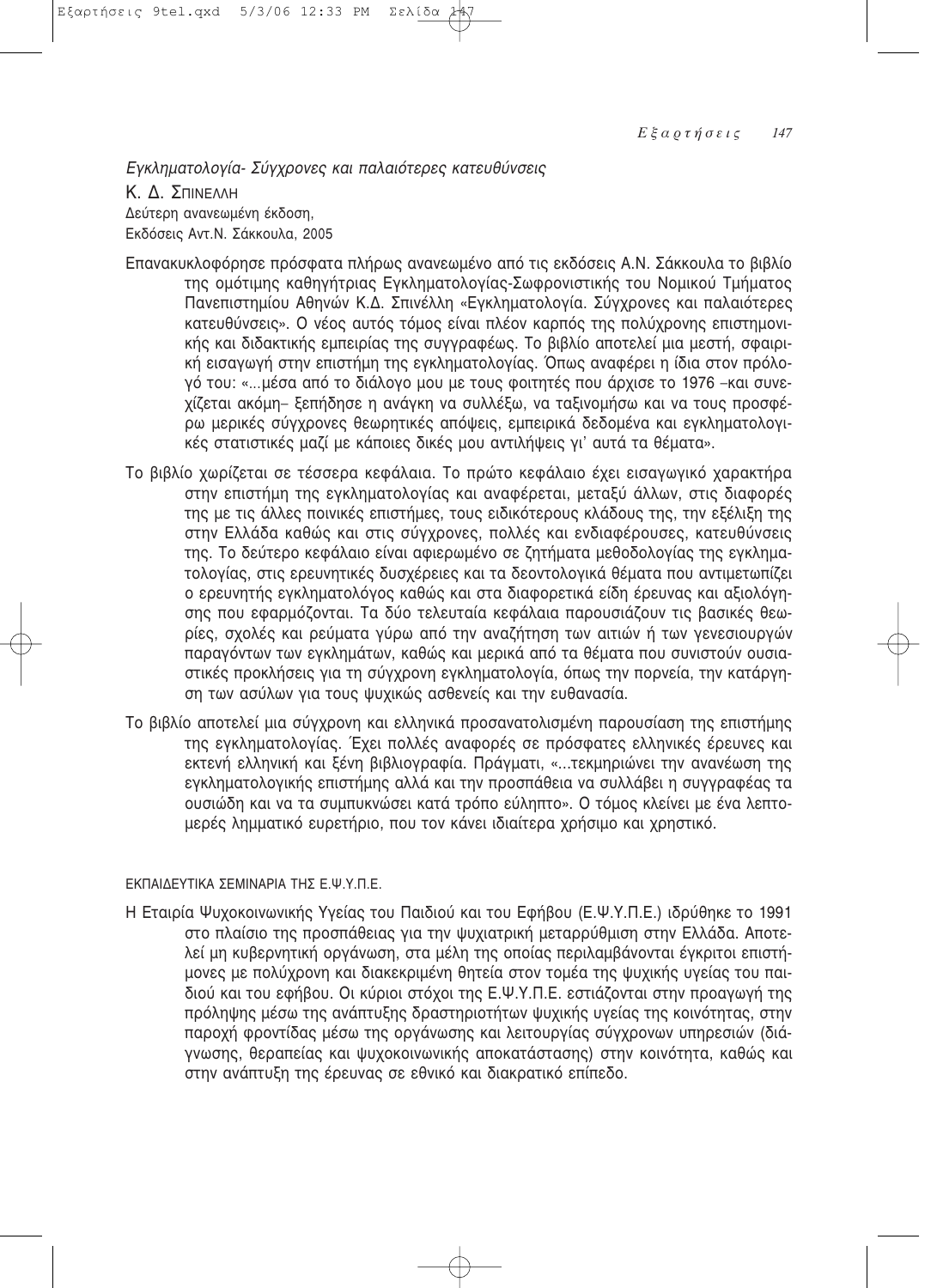Η Ε.Ψ.Υ.Π.Ε., με σκοπό να συμβάλλει στην προώθηση της εκπαίδευσης των επαγγελματιών υγείας στον τομέα της ψυχικής υγείας του παιδιού και του εφήβου, προσφέρει σειρά εκπαιδευτικών σεμιναρίων σε διάφορες θεματικές ενότητες, όπως μεταξύ άλλων στην αξιολόγηση της νοημοσύνης του παιδιού και του εφήβου, στη διάγνωση και συμβουλευτική ατόμων με μαθησιακές δυσκολίες, σε θέματα ψυχικής υγείας βρεφών, νηπίων και παιδιών, καθώς και για την ψυχική υγεία, τη νοητική καθυστέρηση και την ψυχοκοινωνική αποκατάσταση.

 $\Pi$ ληροφορίες: Ε.Ψ.Υ.Π.Ε., Αγ. Ιωάννη Θεολόγου 19, 155 61 Χολαργός,  $τηλ: 210 6546524, φαξ: 210 6522396, www.epsype.gr email: info@epsype.gr$ 

# ΣΥΝΕΔΡΙΑ

Το Κέντρο Γνωστικών Επιστημών του Πανεπιστημίου του Άμστερνταμ διοργανώνει θερινό εκπαιδευτικό πρόγραμμα για το αλκοόλ, τα ναρκωτικά και την εξάρτηση (Summer Institute on Alcohol, Drugs and Addiction) από 10 έως 27 Ιουλίου 2006 στο Άμστερ-Vταμ της Ολλανδίας. Πρόκειται για πρόγραμμα διάρκειας τριών (3) εβδομάδων που εστιάζει στη μελέτη της εξάρτησης στους διάφορους πολιτισμούς. Την εκπαίδευση έχει αναλάβει ομάδα καθηγητών από όλο τον κόσμο.

*¶ÏËÚÔÊÔڛ˜: ÙËÏ: +31 20 5253776 fax:+31 20 5253778, email: summerinstitute-ishss@uva.nl, www.ishss.uva.nl/addiction*

Η Διεθνής Ένωση των Εκδοτών Επιστημονικών Περιοδικών για τις Εξαρτήσεις (International Society of Addiction Journal Editors – ISAJE) διοργανώνει την ετήσια συνάντησή της από 31 Αυγούστου έως 2 Σεπτεμβρίου 2006, στο Ελσίνκι της Φινλανδίας. Η συνάντηση διεξάγεται με στόχο την προώθηση της επικοινωνίας και τη διάδοση της γνώσης σχετικά με θέματα εξαρτήσεων και των σχετικών επιστημών μεταξύ των επαγγελματιών που εργάζονται στο χώρο της πρόληψης, της θεραπείας και της επαγγελματικής ανάπτυξης στον τομέα αυτόν.

# $\Pi$ ληροφορίες:

*ISAJE, fax: +44 (0)20 7703 5787, www-users.york.ac.uk/~sjp22/isaje.isaje.htm*

Η Διεθνής Ομοσπονδία Θεραπευτικών Κοινοτήτων (WFTC) διοργανώνει το 23° Παγκόσμιο Συνέδριό της με θέμα: «Συνεχίζοντας το Ταξίδι» από 1 έως 5 Σεπτεμβρίου 2006 στη Νέα Υόρκη. Το συνέδριο θα καλύψει θέματα που αφορούν την εξέλιξη, τη διαχείριση και τη διοίκηση των θεραπευτικών κοινοτήτων, ζητήματα πρόληψης και παρέμβασης στην οικογένεια και στην κοινότητα.

 $\Pi$ ληροφορίες: www.wftc.org/WFTC\_conference/index\_nyc.html

Το Διεθνές Συμβούλιο για το Πρόβλημα του Αλκοόλ και των Εξαρτήσεων (ICAA-CIPAT) διοργανώ-VEL ΤΟ 49° διεθνές συνέδριο για τις εξαρτήσεις με θέμα: «Καλές πρακτικές» από 3 έως 7 Σεπτεμβρίου 2006 στο Εδιμβούργο της Σκωτίας. Το συνέδριο φιλοδοξεί να αποτελέσει ένα ευρύ πεδίο διαλόγου και προβληματισμού για επαγγελματίες από το χώρο της πρόληψης, της θεραπείας, της έρευνας και της χάραξης πολιτικής στον τομέα των εξαρτήσεων.

 $\Box$ ληροφορίες: www.icaa-uk.org και www.icaa.ch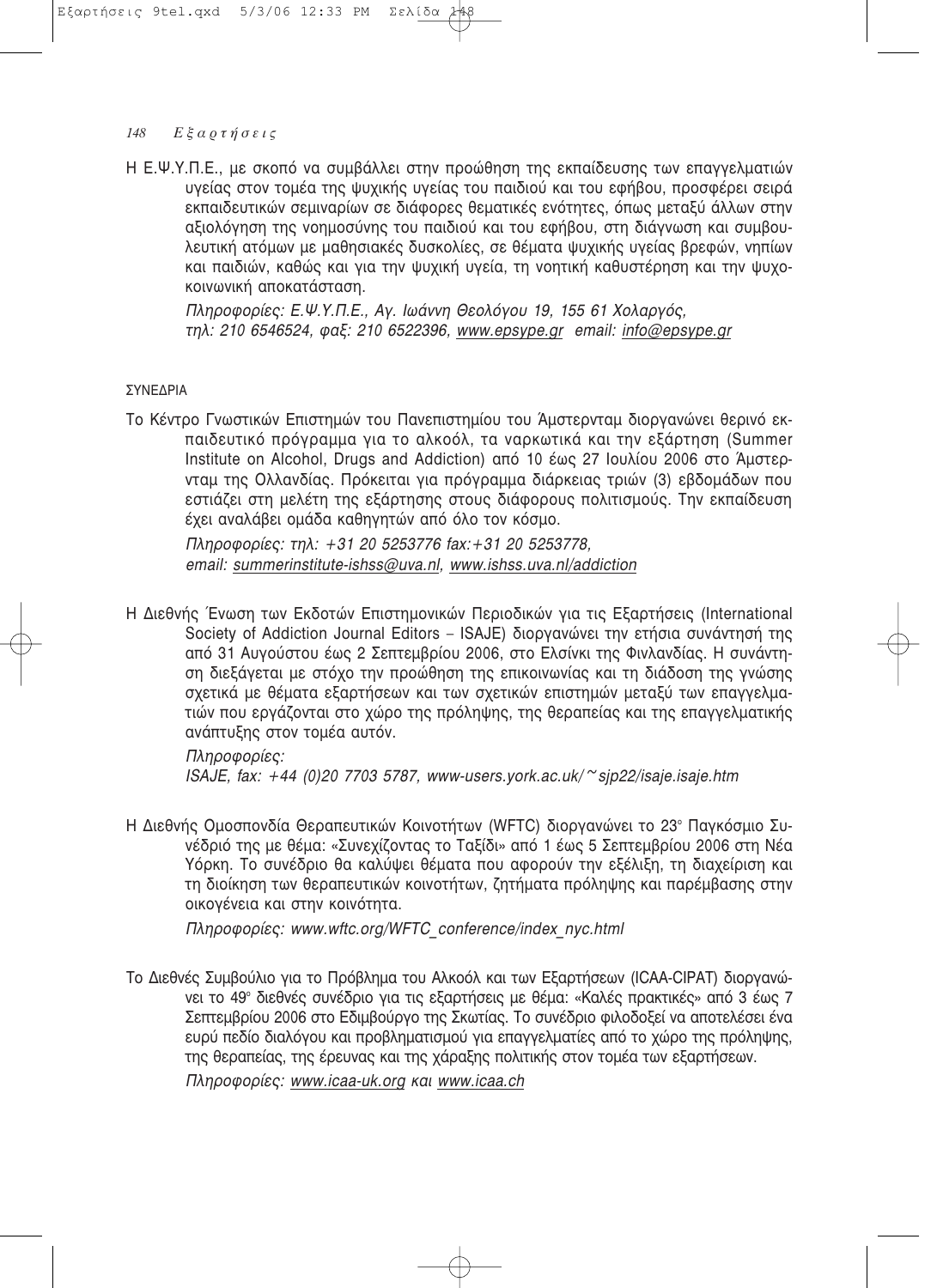#### $E$ ξαρτήσεις 149

Το Διεθνές Δίκτυο για την Πρόληψη των Ναρκωτικών και των Μολυσματικών Ασθενειών στις Φυλακές (ENDIPP) διοργανώνει το 9° ευρωπαϊκό του συνέδριο με θέμα: «Από την αρχή της ισοδυναμίας στην πρακτική της φροντίδας: Γεφυρώνοντας το χάσμα» από 5 έως 7 Οκτωβρίου 2006 στη Λιουμπλιάνα της Σλοβενίας.

Πληροφορίες: ENDIPP Warsaw Office τηλ/fax: +48(0) 22 640 8271, email: info@endipp.net, http://ljubljana2006.endipp.net

# ΕΠΙΚΟΙΝΩΝΙΑ

Μπορούμε να δημοσιεύσουμε, με τη σύμφωνη γνώμη του εκδότη, πληροφορίες και σχόλια που εσείς θα μας στείλετε για τη στήλη ΝΕΑ ΚΑΙ ΓΕΓΟΝΟΤΑ, ΚΕ.Θ.Ε.Α., Σορβόλου 24, 116 36, Αθήνα. Φαξ: +30 210 9241986, email: exartisis@kethea.gr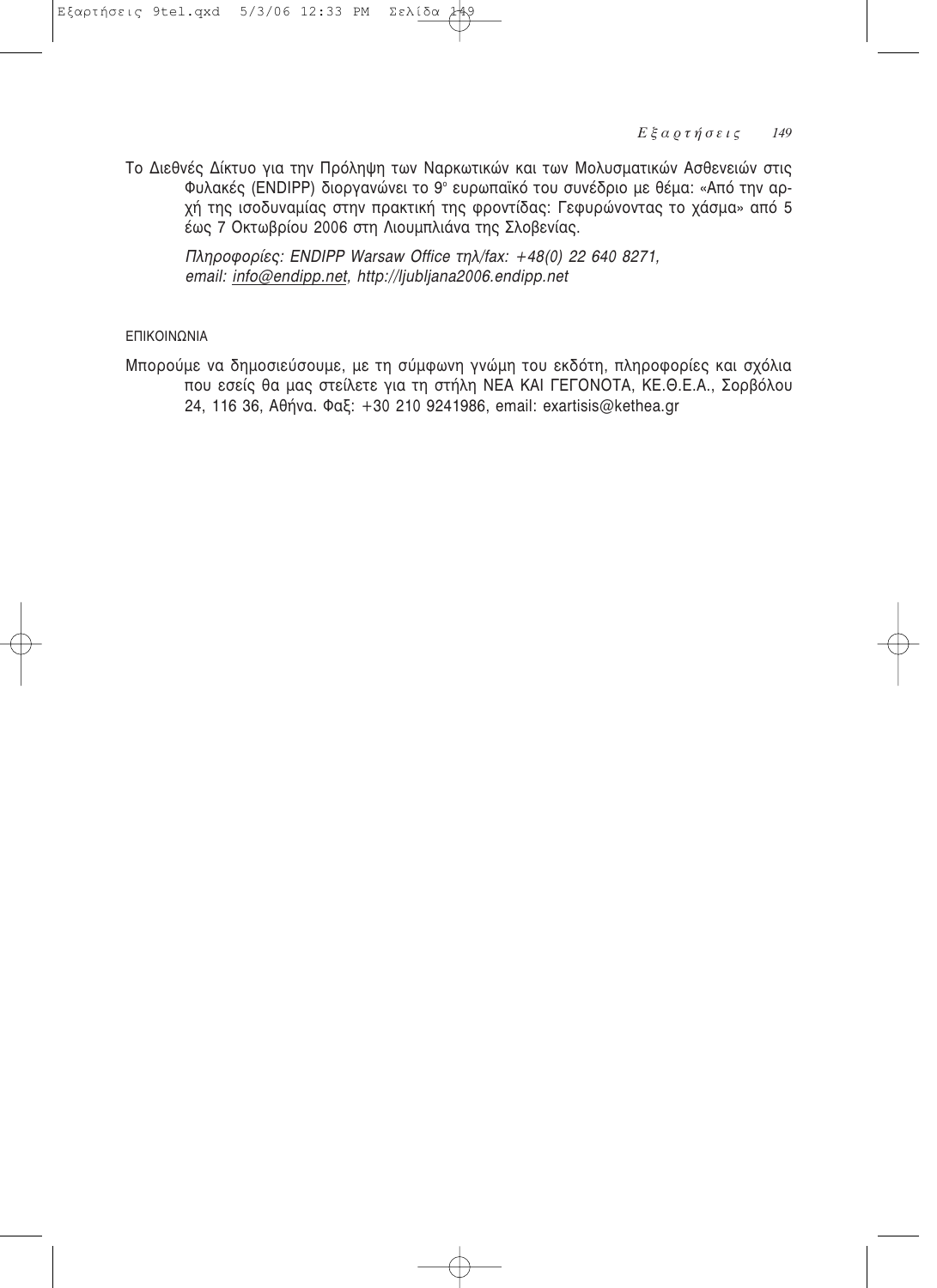# ΟΔΗΓΙΕΣ ΠΡΟΣ ΤΟΥΣ ΣΥΓΓΡΑΦΕΙΣ

Το προσωπικό της ομάδας σύνταξης σας ευχαριστεί εκ των προτέρων για τη βοήθειά σας στα ακόλουθα ζητήματα. Παρακαλείστε να διαβάσετε προσεκτικά τις οδηγίες που ακολουθούν όταν προετοιμάζετε το άρθρο και την περίληψή σας για υποβολή στο περιοδικό. Οι οδηγίες αυτές ακολουθούνται από όλα τα περιοδικά τα οποία συμμετέχουν στο ISAJE (Διεθνής Επιτροπή των Εκδοτών Περιοδικών για τις Εξαρτήσεις).

### *ΓΕΝΙΚΑ ΘΕΜΑΤΑ*

Στόχος του περιοδικού «Εξαρτήσεις» είναι να υπηρετήσει την διεθνή διεπιστημονική επικοινωνία ανάμεσα σε ακαδημαϊκούς και κλινικούς, να ενδυναμώσει τους δεσμούς μεταξύ επιστήμης και πολιτικής, να ενισχύσει και να εμπλουτίσει την ποιότητα των απόψεων. Βιβλία και σημαντικές αναφορές μπορούν να υποβληθούν για ανασκόπηση. Θα πρέπει ωστόσο να σας ενημερώσουμε εκ των προτέρων πως τα κείμενα δεν επιστρέφονται.

### ΖΗΤΗΜΑΤΑ ΗΘΙΚΗΣ ΚΑΙ ΔΕΟΝΤΟΛΟΓΙΑΣ

Τα άρθρα γίνονται αποδεκτά με την προϋπόθεση πως υπόκεινται σε έλεγχο από την συντακτική επιτροπή. Όλα τα υποβληθέντα άρθρα πρέπει απαραιτήτως να συνοδεύονται από δήλωση υπογεγραμμένη από όλους τους συγγραφείς στην οποία θα αναφέρεται ότι:

(α) το υλικό που συμπεριλαμβάνεται στο άρθρο δεν έχει δημοσιευθεί εξ ολοκλήρου ή τμηματικά σε άλλο έντυπο.

(β) το κείμενο που υποβάλλεται για δημοσίευση δεν βρίσκεται ήδη υπό έκδοση.

(γ) όλοι οι συγγραφείς που υπογράφουν το άρθρο έχουν συμμετάσχει προσωπικά στη διαδικασία συγγραφής του και αναλαμβάνουν εξίσου την ευθύνη για το περιεχόμενό του,

(δ) έχουν τηρηθεί όλες οι αρχές ηθικής και δεοντολογίας που αφορούν στην προστασία των πελατών ή των συμμετεχόντων στις έρευνες, και στα πειράματα με ζώα. Στη δήλωση πρέπει επίσης να αναφέρονται ρητώς οι πηγές χρηματοδότησης, άμεσης και έμμεσης, καθώς και οποιαδήποτε σχέση με φαρμακευτικές βιομηχανίες, καπνοβιομηχανίες και βιομηχανίες παραγωγής αλκοόλ. Σχετικά με τα σημεία (α) και (β): εάν στοιχεία από τη συγκεκριμένη έρευνα παρουσιάζονται σε περισσότερες από μία δημοσιεύσεις, αυτό θα πρέπει να αναφερθεί στο άρθρο και/ή σε επιστολή προς τον εκδότη με σαφή επεξήγηση των διαφορών που υπάρχουν στο άρθρο και με συνημμένα αντίτυπα όλων των κειμένων στα οποία αναφέρεται η συγκεκριμένη έρευνα. Εάν, σε οποιοδήποτε στάδιο, οι συγγραφείς αποφασίσουν να αποσύρουν το άρθρο τους, καλούνται να ενημερώσουν εγκαίρως τον εκδότη.

# ΕΚΤΑΣΗ

Οι συγγραφείς πρέπει να είναι όσο το δυνατόν πιο συνοπτικοί και στην περίπτωση που ο περιορισμός του άρθρου κριθεί σκόπιμος για τη διευκόλυνση της επικοινωνίας, το θέμα θα συζητηθεί με τον εκδότη. Η ανάλυση περιστατικών είναι αποδεκτή αλλά δεν θα πρέπει σε καμία περίπτωση να υπερβαίνει τις έξι σελίδες. Οι επιστολές δεν θα πρέπει να υπερβαίνουν τις δύο σελίδες.

#### ΥΠΟΒΟΛΗ ΚΑΙ ΜΟΡΦΗ

Η υποβολή των εγγράφων πρέπει να γίνεται σε ηλεκτρονική μορφή ή δισκέτα. Θα πρέπει να είναι με διπλό διάστημα και περιθώρια τουλάχιστον 25 mm. Στην πρώτη σελίδα θα πρέπει να αναγράφεται ο τίτλος του άρθρου, ο οποίος δεν πρέπει να υπερβαίνει τους 45 χαρακτήρες, τα ονόματα των συγγραφέων, ο χώρος και η διεύθυνση διεξαγωγής της εργασίας και η πλήρης ταχυδρομική διεύθυνση του συννραφέα, στον οποίο θα αποσταλούν τα σχόλια, η σχετική αλληλογραφία και τα αντίτυπα της έκδοσης. Στη δεύτερη σελίδα θα αναγράφονται μόνο ο τίτλος και τα ονόματα των συγγραφέων και η περίληψη. Παρακαλήστε να αποστείλετε ένα επιπλέον αντίγραφο της περίληψης μαζί με το υποβληθέν άρθρο. Ολόκληρο το άρθρο, συμπεριλαμβανομένων παραπομπών, πινάκων, στοιχείων,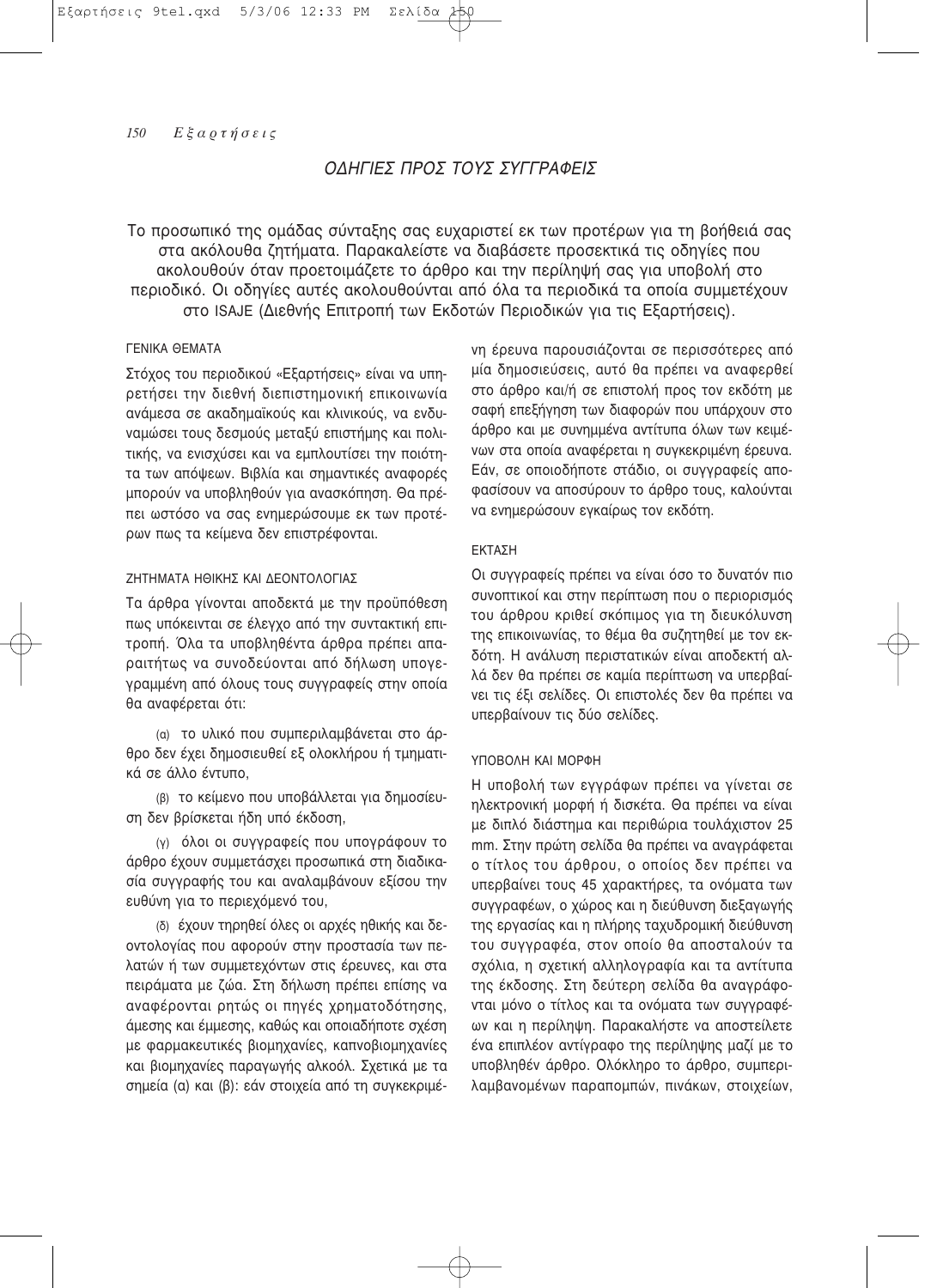και λοιπού υλικού, θα πρέπει να έχει συνεχή αρίθμηση από την πρώτη σελίδα του τίτλου ως το τέλος. Στο κάτω μέρος της σελίδας του τίτλου παρακαλήστε να αναφέρεται τον συνολικό αριθμό σελίδων του άρθρου. Επίσης είναι σκόπιμο να αποφεύγονται οι υποσημειώσεις, όπου είναι δυνατόν.

Παρακαλήστε να αποστέλλεται τα άρθρα στην ακόλουθη διεύθυνση:

Για το Περιοδικό Εξαρτήσεις  $KE.\Theta.E.A$ 

Σορβόλου 24, 116 36 Αθήνα είτε με email: exartisis@kethea.gr

# ПЕРІЛНФН

Όταν πρόκειται για περιγραφές ερευνών, οι περιλήψεις θα πρέπει να περιλαμβάνουν τις ακόλουθες κατηγορίες: Στόχοι, Σχεδιασμός, Πλαίσιο, Συμμετέχοντες, Παρέμβαση (για τις πειραματικές δοκιμές μόνο), Μετρήσεις, Ευρήματα, και Συμπεράσματα. Τα Συμπεράσματα πρέπει να αναφέρονται με σαφήνεια, επειδή αυτά θα καθορίσουν σε μεγάλο μέρος την απόφαση του εκδότη. Κάθε εύρημα θα αποτιμηθεί σύμφωνα με την εγκυρότητα και την αξιοπιστία του. Όσον αφορά άλλου είδους κείμενα, δεν υπάρχουν συγκεκριμένοι κανόνες για τη δομή των περιλήψεων, αλλά πρέπει να είναι εμφανή τα συμπεράσματα της αποτίμησης καθώς αυτά θα αποτελέσουν κεντρικό θέμα στη διαδικασία του σχολιασμού. Οι περιλήψεις κυμαίνονται συνήθως στις 250 λέξεις.

# ΠΑΡΑΠΟΜΠΕΣ

Οι παραπομπές μπορούν να γίνονται είτε με το σύστημα Harvard είτε με το σύστημα Vancouver. Όταν ακολουθείται το σύστημα Harvard στις παραπομπές πρέπει να τηρούνται τα ακόλουθα: πρώτο το όνομα του συγγραφέα, ακολουθεί η χρονολογία δημοσίευσης σε παρένθεση π.χ. Smith (1984). Εάν οι συγγραφείς είναι έως τρεις π.χ. Smith, Green & Jones (1984), τότε στην πρώτη παραπομπή αναφέρονται και οι τρεις ενώ στις υπόλοιπες αναφέρεται Smith et.al. (1984). Στην περίπτωση που οι συγγραφείς είναι περισσότεροι από τρεις, τότε σε όλες τις παραπομπές αναγράφεται: Smith et.al. (1984). Εάν υπάρχουν πολλές δημοσιεύσεις από τους ίδιους συγγραφείς μέσα στο ίδιο έτος, οι πα-

ραπομπές πρέπει να περιέχουν (α) (β) (γ) κ.λπ. μετά τη χρονολογία δημοσίευσης. Οι παραπομπές παρατίθενται μετά το τέλος του άρθρου με αλφαβητική σειρά, π.χ:

Abrams, D.B. & Wilson, G.T. (1979) Effects of alcohol on social anxiety... 88, 161-173. Blane, H.T. & Leonard, K.E. (1987) Psychological Theories.... (New York Guildford Press).

Όταν ακολουθείται το σύστημα Vancouver οι παραπομπές αριθμούνται σύμφωνα με τη σειρά που απαντώνται στο κείμενο. Σημειώστε τις παραπομπές στο κείμενο, στους πίνακες, στις λεζάντες βάζοντας διαδοχική αρίθμηση εντός παρενθέσεως (1, 2, 3, κ.λπ.). Οι παραπομπές που βρίσκονται μόνο μέσα σε πίνακες, ή λεζάντες σχημάτων θα πρέπει να αριθμούνται σύμφωνα με τη σειρά που απαντώνται στο κείμενο.

Η αριθμητική απαρίθμηση των παραπομπών πρέπει να παρατίθεται στο τέλος του άρθρου, παράδειγμα:

- 1. Cotton, N. (1987) The familial incidence of Alcoholism. Journal of Studies on Alcohol. 40, 89-116.
- 2. Merikangas, K.R. (1989) Genetics of alcoholism: a review of Human studies...

Ανεξάρτητα από το ποιο από τα δύο συστήματα θα επιλέξετε, για τους τίτλους των εφημερίδων, των περιοδικών και λοιπών εντύπων δεν πρέπει να χρησιμοποιούνται συντομογραφίες. Δεν είναι απαραίτητο να αναφέρεται ο αριθμός του τεύχους ή του τόμου, θα πρέπει όμως να αναφέρονται οπωσδήποτε όλοι οι συγγραφείς. Ο κατάλογος των παραπομπών δεν πρέπει να είναι ασκόπως μακροσκελής και πρέπει να περιλαμβάνει μόνο βιβλία και έντυπα στα οποία είναι δυνατή η πρόσβαση διά μέσου των συνηθισμένων βιβλιογραφικών πηγών. Όταν πρόκειται για ξενόγλωσσα άρθρα, ή βιβλία, θα πρέπει να δίνεται ο τίτλος και στα ελληνικά σε παρένθεση μετά τον πρωτότυπο τίτλο.

#### ΑΠΕΙΚΟΝΙΣΕΙΣ

Οι απεικονίσεις δεν πρέπει να είναι ενταγμένες στο κείμενο αλλά θα πρέπει να κατατεθούν χωριστά στο τέλος με το όνομα του συγγραφέα και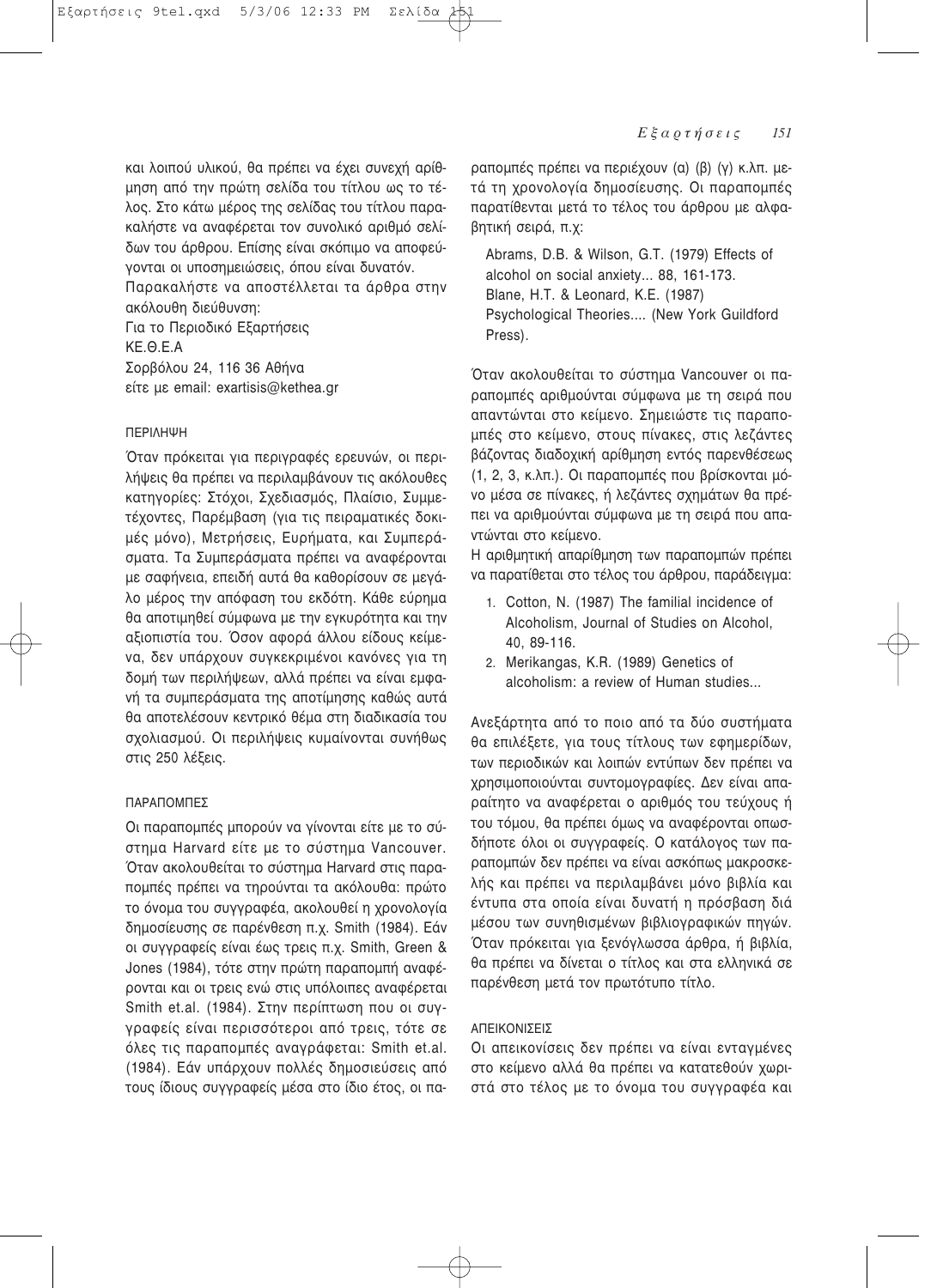σχετική αρίθμηση. Όλες οι απεικονίσεις θα πρέπει να είναι διπλάσιες από το τελικό τους μέγεθος. Όλες οι φωτογραφίες, τα γραφήματα, και τα διαγράμματα θα αναφέρονται ως «σχήματα» και θα πρέπει να έχουν διαδοχική καταχώρηση στο κείμενο με αριθμούς (π.χ. Σχήμα 1, Σχήμα 2). Η θέση των σχημάτων μέσα στο κείμενο θα πρέπει να υποδεικνύεται σαφώς. Οι τίτλοι για όλα τα σχήματα θα πρέπει να αναγράφονται σε χωριστή σελίδα και να εξηγούνται χωρίς αναφορά στο κείμενο. Στους τίτλους θα πρέπει επίσης να συμπεριλαμβάνονται και επεξηγήσεις για όλα τα σύμβολα που χρησιμοποιούνται.

### ΠΙΝΑΚΕΣ

Οι πίνακες θα πρέπει να εκτυπώνονται σε χωριστή σελίδα, και η θέση τους στο κείμενο πρέπει να υποδεικνύεται σαφώς. Οι μονάδες πρέπει να αναγράφονται εντός παρενθέσεως στην πρώτη γραμμή της εκάστοτε στήλης και όχι στο κυρίως σώμα του πίνακα. Οι λέξεις ή οι αριθμοί πρέπει να επαναλαμβάνονται σε όλες τις γραμμές, ενώ τα ομοιωματικά, και λέξεις όπως: ομοίως, βλέπε, ως άνω κ.λπ. δεν πρέπει να χρησιμοποιούνται. Ακόμη οι πίνακες δεν θα πρέπει να έχουν διανράμμιση.

#### ΕΠΙΜΕΛΕΙΑ

Η επιμέλεια γίνεται για έλεγχο και διευκόλυνση κάποιων βασικών διορθώσεων, όχι για γενική αναθεώρηση ή μετατροπή. Τα σχόλια επιμέλειας πρέπει να λαμβάνονται υπόψη και να επιστρέφεται το διορθωμένο κείμενο στον εκδότη μέσα σε τρεις ημέρες από την παραλαβή τους.

### ANATYΠA

Ένα αντίτυπο του περιοδικού, που περιέχει το άρθρο σας, θα σας αποσταλεί περίπου τρεις εβδομάδες μετά την έκδοση του τεύχους.

#### ΣΧΟΛΙΑΣΜΟΣ

Τα άρθρα αποστέλλονται από τον εκδότη στον αναπληρωτή της έκδοσης για αναθεώρηση. Ο τελευταίος αφού συμβουλευτεί τη συντακτική επιτροπή στέλνει τις προτάσεις του στον εκδότη. Ο εκδότης λαμβάνει την τελική απόφαση και επικοινωνεί με τους συγγραφείς. Τέλος, ο εκδότης και ο αναπληρωτής διατηρούν το δικαίωμα να επιστρέψουν κάποιο άρθρο πριν ακόμη φτάσει στους σχολιαστές, εάν κρίνουν πως το περιεχόμενό του δεν είναι κατάλληλο για το περιοδικό εξαιτίας μεθοδολογικών περιορισμών, θεματολογίας ή προβλημάτων στην παρουσίαση των στοιχείων.

### ΠΝΕΥΜΑΤΙΚΗ ΙΔΙΟΚΤΗΣΙΑ

Είναι όρος της παρούσας έκδοσης οι συννραφείς να διατηρούν τα πνευματικά δικαιώματα από τα άρθρα που προσκομίζουν. Αυτό παρέχει κάθε δικαίωμα στον οργανισμό, για πλήρη δημοσίευση και διάδοση του άρθρου και του περιοδικού σε όσο το δυνατόν ευρύτερο αναγνωστικό κοινό, τόσο σε έντυπη όσο και σε ηλεκτρονική μορφή. Φυσικά, οι συγγραφείς μπορούν να χρησιμοποιήσουν αλλού το άρθρο μετά από τη δημοσίευσή του από το περιοδικό και χωρίς να ζητηθεί ένκριση, υπό τον όρο πως θα αναφερθεί ως πρωτότυπη πηγή της δημοσίευσης το παρόν περιοδικό. Οι συγγραφείς ευθύνονται αποκλειστικά για την παραχώρηση των δικαιωμάτων αναπαραγωγής στοιχείων που βρήκαν από άλλες πηγές.

ΟΣΟΙ ΑΠΟ ΤΟΥΣ ΑΝΑΓΝΩΣΤΕΣ ΤΗΣ ΣΤΗΛΗΣ ΕΠΙΘΥΜΟΥΝ ΝΑ ΑΝΑΚΟΙΝΩΣΟΥΝ ΠΛΗΡΟΦΟΡΙΕΣ ΓΙΑ ΜΕΛΛΟΝΤΙΚΑ ΣΥΝΕΔΡΙΑ, ΝΕΕΣ ΕΚΔΟΣΕΙΣ, ΕΡΕΥΝΕΣ Η ΑΛΛΑ ΣΗΜΑΝΤΙΚΑ ΓΕΓΟΝΟΤΑ, ΤΑ ΟΠΟΙΑ ΑΦΟΡΟΥΝ ΘΕΜΑΤΑ ΣΧΕΤΙΚΑ ΜΕ ΤΗΝ ΕΞΑΡΤΗΣΗ ΑΠΟ ΨΥΧΟΤΡΟΠΕΣ ΟΥΣΙΕΣ, ΜΠΟΡΟΥΝ ΝΑ ΤΙΣ ΑΠΟΣΤΕΙΛΟΥΝ ΣΤΟ ΠΕΡΙΟΔΙΚΟ ΣΕ ΗΛΕΚΤΡΟΝΙΚΗ ΜΟΡΦΗ.

# ΕΞΑΡΤΗΣΕΙΣ

Το περιοδικό υιοθετεί πλήρως τη "Συμφωνία του Farmington" (Addiction, 1997, 92, 1617-1618).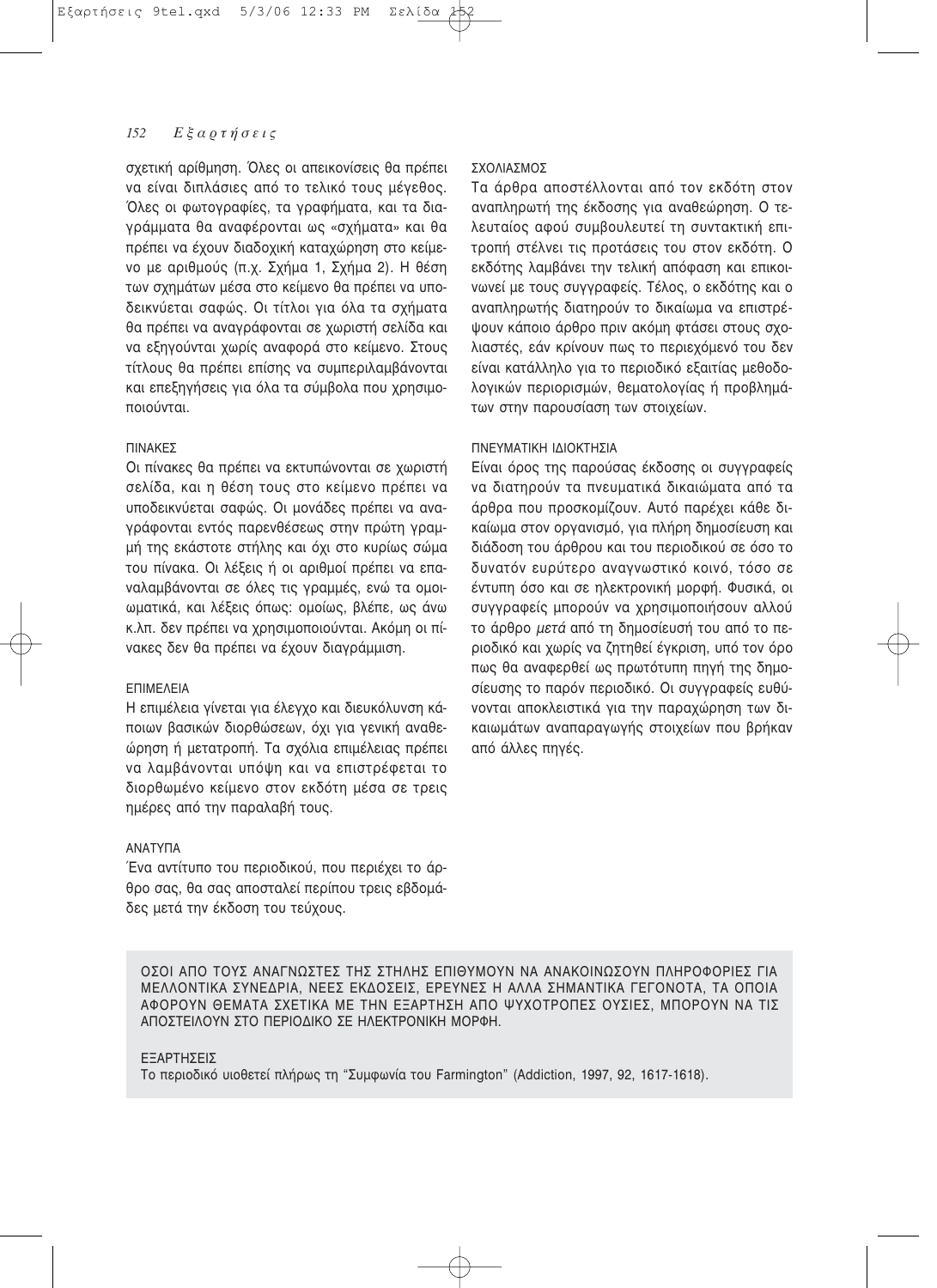# *INSTRUCTIONS FOR AUTHORS*

#### **SUBMISSION**

For submissions by email and Letters to the Editor, please send at exartisis@kethea.gr

Please read below for further details on submitting your paper.

# SUBMISSION GUIDELINES

The Journal fully supports the **Farmington** Consensus.

The editorial staff would be most grateful for your assistance in relation to the matters listed below. Please follow these guidelines carefully when preparing a submission.

# ETHICAL STANDARDS

Manuscripts are accepted on the understanding that they may be are subject to editorial revision. Submissions must be accompanied by a signed statement from all authors saying that:

(a) the material has not been published in whole or in part elsewhere;

(b) the paper is not currently being considered for publication elsewhere;

(c) all authors have been personally and actively involved in substantive work leading to the report, and will hold themselves jointly and individually responsible for its content;

(d) all relevant ethical safeguards have been met in relation to patient or subject protection, or animal experimentation.

This statement must also declare sources of funding, direct or indirect, and any connection with the tobacco, alcohol or pharmaceutical industries. With regard to points (a) and (b): if data from the same study are reported in more than one publication, this should be stated in the manuscript and/or covering letter to the Editor, along with a clear explanation as to how the submitted manuscript differs, and copies of closely related manuscripts reporting these data should be enclosed. If at any stage during the handling of their submission, authors decide to withdraw it, we ask them to notify the Editor.

#### **LENGTH**

We ask authors to be as concise as possible and will negotiate with you personally and sympathetically if we feel shortening would improve communication. Case reports are welcomed but should not be more than 6 pages long. Letters should not be more than 2 pages long.

#### LANGUAGE

*Exartiseis'* expectation is that when the authors of a paper do not have Greek as a first language, they will have their text checked before submission. *Exartiseis* welcomes submissions from all parts of the world and may on occasion assist with language editing.

#### SUBMISSION AND LAYOUT

*Exartiseis* welcomes submissions in either hard copy or electronic form. For hard-copy submissions, please send two paper copies plus a Word disk version. They should be typed on one side of the paper, double spaced, with margins of at least 25 mm. The first sheet should contain the title of the paper, a short title not exceeding 45 characters, a total page and word count, names of authors, the address where the work was carried out, and the full postal and e-mail addresses of the author who will check proofs and receive correspondence and off-prints. Any Conflict of Interest declaration should be included on this page. The second sheet should contain only the title, names of authors and an abstract. Please state any sources of funding in the Acknowledgments section. The entire manuscript, including all references, tables, figures and any other material, should be numbered in one sequence from the title page onwards. Footnotes to the text should be avoided where possible.

# ELECTRONIC SUBMISSIONS

When sending a final, revised version of an *accepted* article, it is essential that the hard copy exactly matches the material on disk. Save all files on a standard 3.5 inch high-density disk. We prefer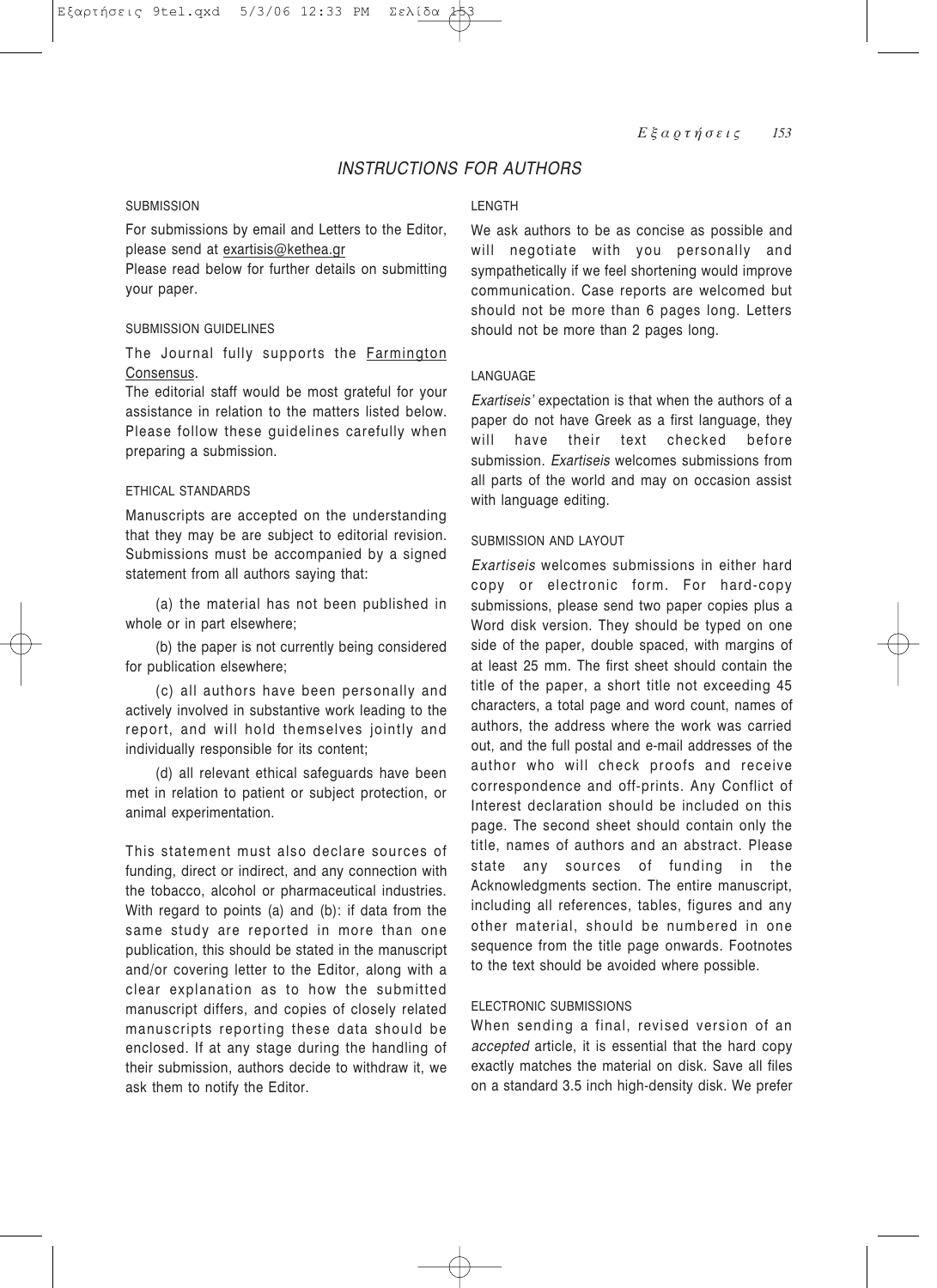to receive disks in Microsoft Word in a PC format, but can translate from most other common wordprocessing programs. Please specify which program you have used. Do not save your files as 'text only' or 'read only'.

# ABSTRACT

In the case of research reports, abstracts should use the following headings: Aims, Design, Setting, Participants, Intervention (experimental trials only), Measurements, Findings and Conclusions. The findings should be clearly listed because it is these that will form the main basis for the editorial decision. Abstracts should normally be no more than 250 words long. Please include keywords.

# **REFERENCES**

The reference list should not be needlessly profligate and should include only items that are retrievable through standard bibliographic sources. Either the Harvard or the Vancouver reference system should be followed.

When following the Harvard system, references should be indicated in the typescript by giving the authors name, with the year of publication in parentheses, e.g. Smith (1984); if there are three authors Smith, Green & Jones (1984) on the first citation and Smith *et al*. (1984) subsequently; or if there are more than three authors Smith *et al*. (1984) throughout. If several papers from the same authors and from the same year are cited, (a), (b), (c), etc. should be put after the year of publication. References should be listed at the end of the paper in alphabetical order.

When following the Vancouver system, references should be numbered consecutively in the order in which they are first mentioned in the text. Identify references in text, tables and legends using bracketed arabic numerals. References cited only in tables or in legends to figures should be numbered in accordance with a sequence established by the first mention in the text of the particular table or figure. Please include the references in the main text rather than embedding them as footnotes.

All authors should be included. Journal titles

should not be abbreviated. Please include first and last pages of book chapters. Where foreign language papers or books are cited, the title in English needs to be included in brackets after the foreign language version. Examples are:

# Harvard

Abrams, D. B. & Wilson, G. T. (1979) Effects of alcohol on social anxiety in women: cognitive versus physiological processes. *Journal of Abnormal Psychology*, **88**, 161-173.

Blane, H. T. & Leonard, K. E. (1987) *Psychological Theories of Drinking and Alcoholism*. New York: Guilford Press.

#### Vancouver

- 1. Cotton, N. (1987) The familial incidence of alcoholism. *Journal of Studies on Alcohol*, **40**, 89–116.
- 2. Merikangas, K. R. (1989) Genetics of alcoholism: a review of human studies. In: Wetterberg, I., ed. *Genetics of Neuropsychiatric Diseases*, pp. 21–28. London: Macmillan.

#### ILLUSTRATIONS

These should not be inserted in the text but each provided separately and numbered on the back with Figure numbers, title of paper and name of author. All photographs, graphs and diagrams should be referred to as Figures in the text and should be numbered consecutively in Arabic numerals (e.g. Fig. 3). A list of legends for the figures should be submitted on a separate sheet; legends should include keys to any symbols.

#### ELECTRONIC ARTWORK

We would like to receive your artwork in electronic form. Please save graphics in any format embedded within the body of the text file. Always enclose a hard copy of digitally supplied figures.

#### TABLES

These should be typed on separate sheets and should be cited in the text. Words or numerals should be repeated on successive lines. Tables should not be ruled.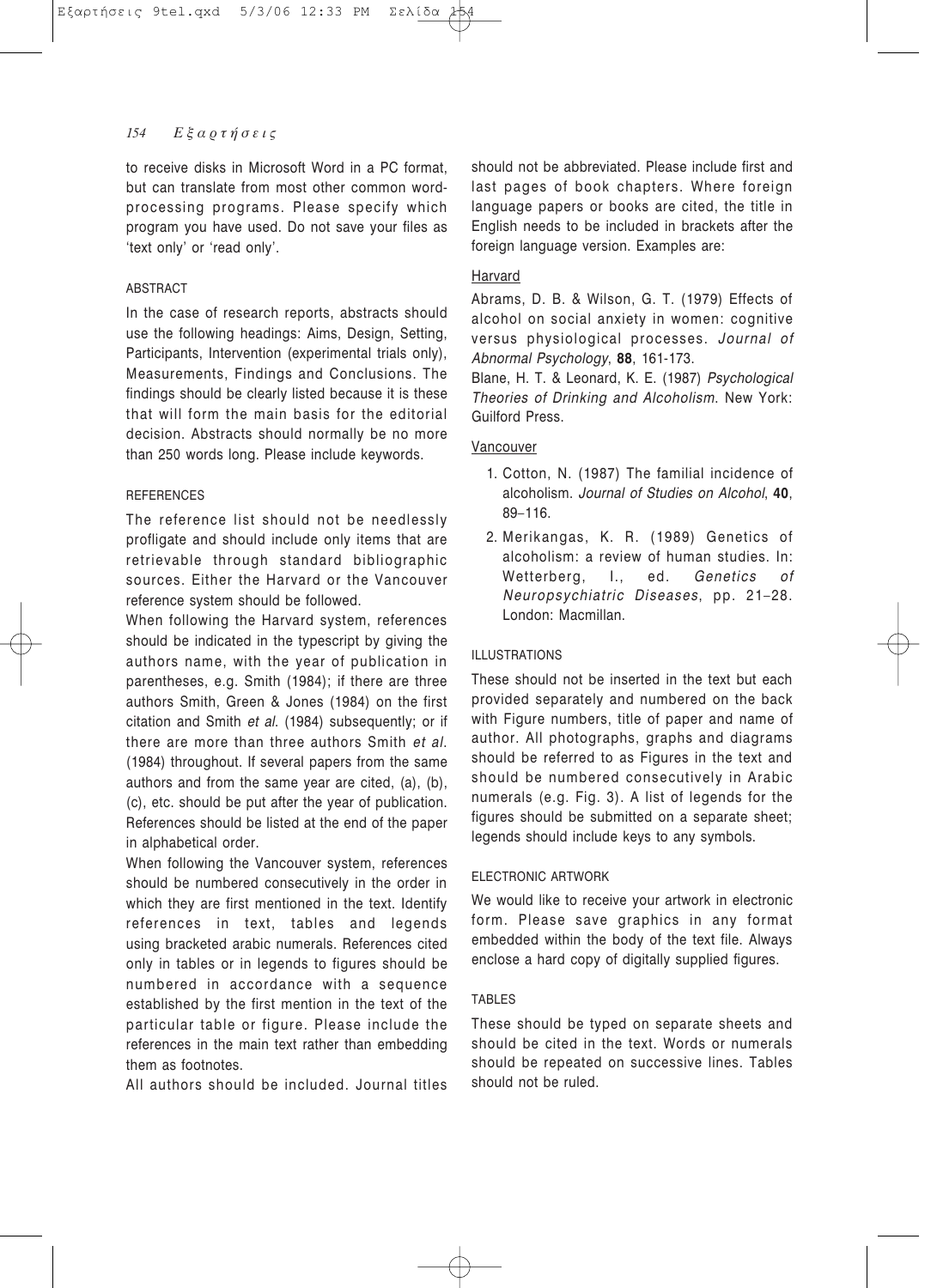# REFEREEING POLICY

Papers will normally be sent by the Editor for review to an Assistant Editor, who will solicit referees reports and make a recommendation to the Editor. The Editor will make a decision on the paper and communicate this with the authors. The Editor or the Assistant Editor may return a paper unrefereed if in their judgement it is not suitable for the Journal.

# COPYRIGHT

It is a condition of publication that authors vest copyright in their articles, including abstracts, in the Society for the Study of Addiction to Alcohol

## *Εξαρτήσεις 155*

and Other Drugs. Authors are themselves responsible for obtaining permission to reproduce copyright material from other sources. Authors will be required to assign copyright in their paper to the Journal Title. Copyright assignment is a condition of publication and papers will not be passed to the publisher for production unless copyright has been assigned. To assist authors an appropriate copyright assignment form will be supplied by the editorial office.

# OFFPRINTS

Corresponding authors will receive a free copy of the issue in which their article appears.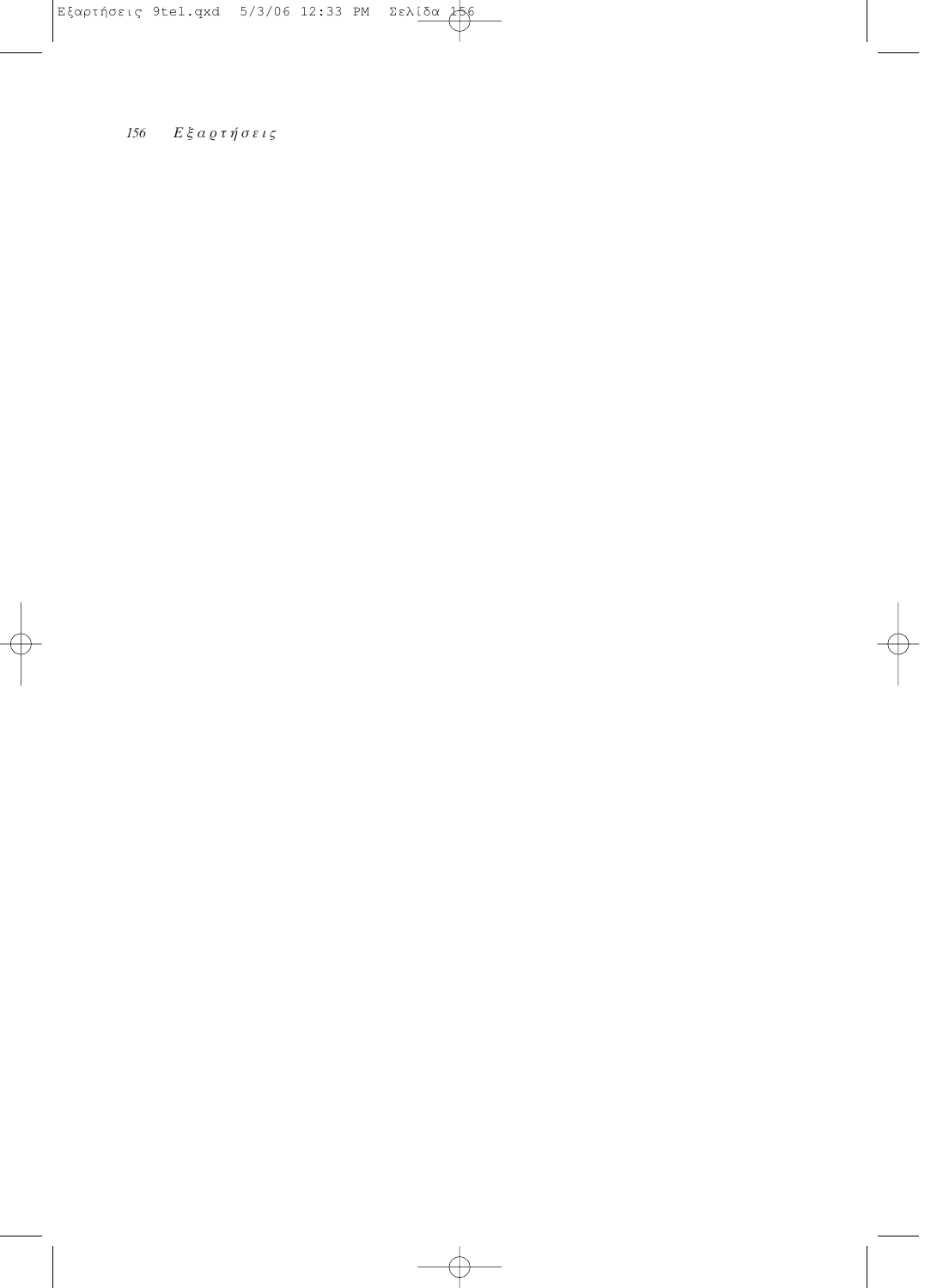Εξαρτήσεις 9tel.qxd 5/3/06 12:33 PM Σελίδα

TO ENATO TEYXOΣ ΤΟΥ ΕΠΙΣΤΗΜΟΝΙΚΟΥ ΠΕΡΙΟΔΙΚΟΥ *ΕΞΑΡΤΗΣΕΙΣ* **ΤΥΠΩΘΗΚΕ ΤΟΝ ΑΠΡΙΛΙΟ ΤΟΥ 2006** ΣΕ 700 ΑΝΤΙΤΥΠΑ ΑΠΟ ΤΗΝ ΠΑΡΑΓΩΓΙΚΗ ΜΟΝΑΔΑ ΤΟΥ ΚΕΝΤΡΟΥ ΘΕΡΑΠΕΙΑΣ ΕΞΑΡΤΗΜΕΝΩΝ ΑΤΟΜΩΝ  $(KE. \Theta.E.A.)$ *™X∏MA KAI XPøMA*

*Εποπτεία Έκδοσης* Γεράσιμος ΝΟΤΑΡΑΣ Πληκτρολόγηση Κειμένων Τομέας Εκπαίδευσης ΚΕ.Θ.Ε.Α. *Επιμέλεια Κειμένων - Διορθώσεις* Κωνσταντίνα ΥΦΑΝΤΗ *Καλλιτεχνική Επιμέλεια Έκδοσης* Βουβούλα ΣΚΟΥΡΑ *Σχεδιασμός Λογότυπου* Τέτη ΚΑΜΟΥΤΣΗ *Hλεκτρονική Επεξεργασία - Σελιδοποίηση* Σταύρος ΜΠΕΛΕΣΑΚΟΣ *Eκτύπωση - Βιβλιοδεσία* ΣΧΗΜΑ ΚΑΙ ΧΡΩΜΑ

*Editing supervision* Gerassimos NOTARAS *Typing* KETHEA Department of Education *Proofreading* Konstantina YFANTI *Illustration was by* Vouvoula SKOURA *Logo* Teti KAMOUTSI *Typeset - Layout* Stavros BELESSAKOS *Publication - Binding* SCHEMA AND CHROMA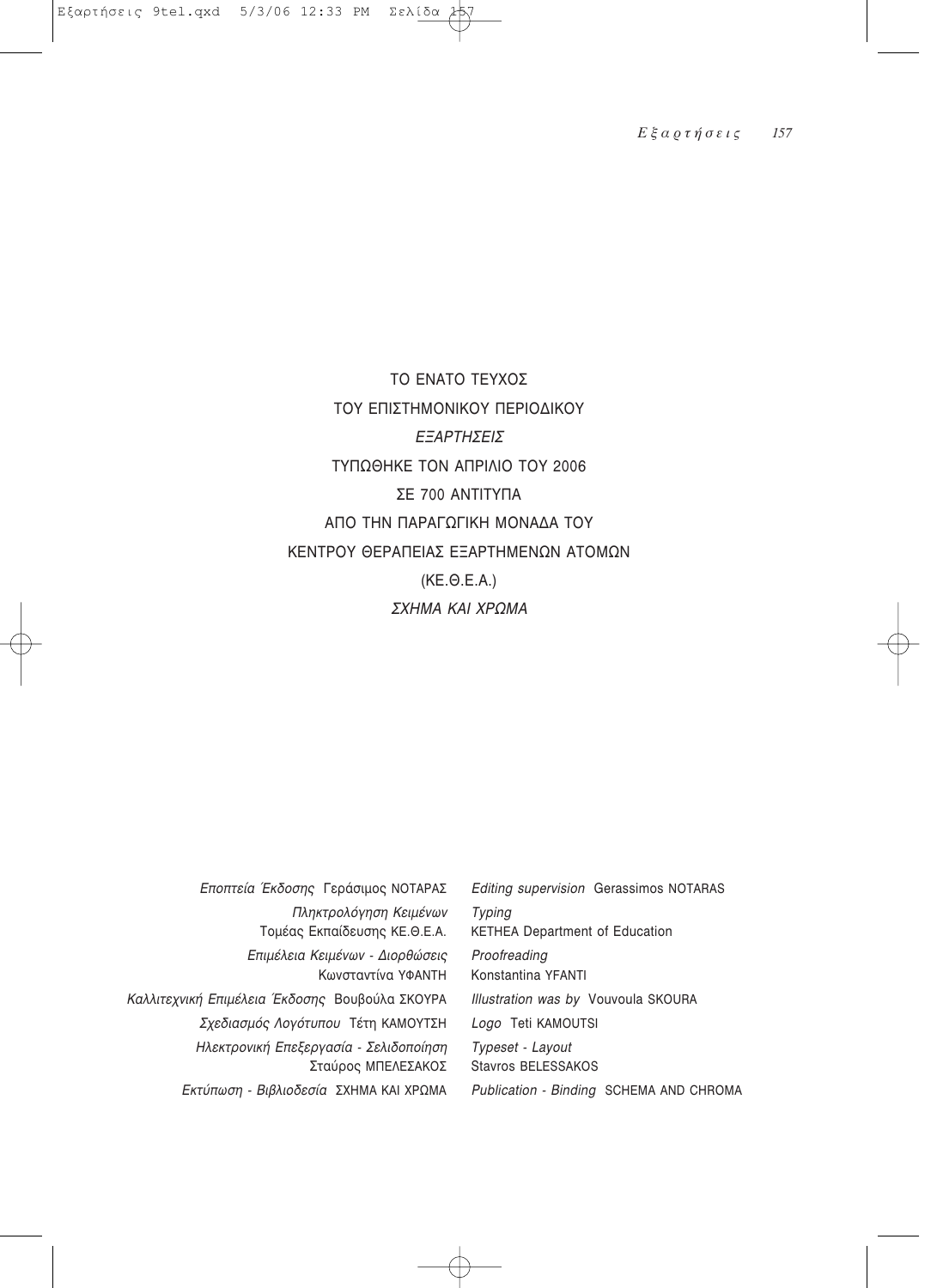$E \, \xi \, \alpha \, \varrho \, \tau \, \acute{\eta} \, \sigma \, \epsilon \, \iota \, \varsigma$  $158\,$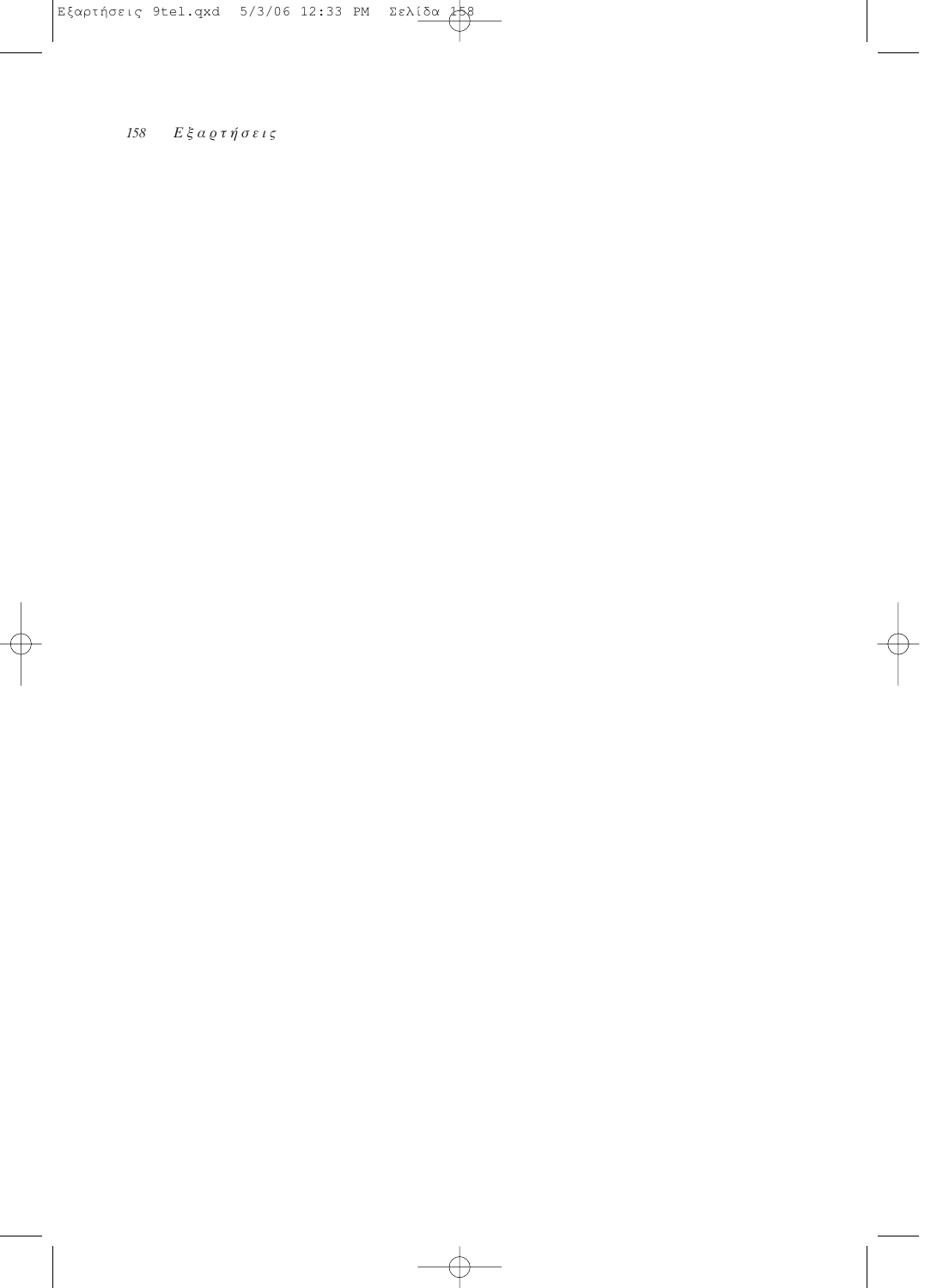# Δελτίο Παραγγελίας

Εξαρτήσεις 9tel.qxd

5/3/06 12:33 PM

Σελίδα

| ΕΙΔΟΣ ΣΥΝΔΡΟΜΗΣ                                    |                                         |                                                                                                                                                                                                                                                                            |
|----------------------------------------------------|-----------------------------------------|----------------------------------------------------------------------------------------------------------------------------------------------------------------------------------------------------------------------------------------------------------------------------|
|                                                    |                                         |                                                                                                                                                                                                                                                                            |
| ΤΡΟΠΟΣ ΠΛΗΡΩΜΗΣ<br><b>Δ</b> Με ταχυδρομική επιταγή |                                         |                                                                                                                                                                                                                                                                            |
| ■ Με τραπεζική επιταγή στο όνομα KE.Θ.E.A.         |                                         |                                                                                                                                                                                                                                                                            |
|                                                    | ραγγελίας στη διεύθυνση του περιοδικού. | □ Με τραπεζική κατάθεση στο λογαριασμό 117/296000-12 της Εθνικής Τράπεζας της Ελλάδος,<br>όπου θα σημειώνεται η ένδειξη «για Εξαρτήσεις». Αντίγραφο της κατάθεσης όπου θα φαί-<br>νεται ευκρινώς το όνομα του καταθέτη, θα πρέπει να αποσταλεί μαζί με το παρόν δελτίο πα- |
| <b>I</b> Με κάρτα πληρωμής                         |                                         |                                                                                                                                                                                                                                                                            |
|                                                    |                                         |                                                                                                                                                                                                                                                                            |
| Επιλέξτε τύπο κάρτας:                              |                                         |                                                                                                                                                                                                                                                                            |
| Mastercard $\Box$ VISA $\Box$                      |                                         |                                                                                                                                                                                                                                                                            |
|                                                    |                                         |                                                                                                                                                                                                                                                                            |
|                                                    |                                         |                                                                                                                                                                                                                                                                            |
|                                                    |                                         | Όσοι επιθυμείτε την έκδοση τιμολογίου παρακαλώ συμπληρώστε τα παρακάτω στοιχεία:                                                                                                                                                                                           |
|                                                    |                                         |                                                                                                                                                                                                                                                                            |
|                                                    |                                         |                                                                                                                                                                                                                                                                            |
|                                                    |                                         |                                                                                                                                                                                                                                                                            |
|                                                    |                                         |                                                                                                                                                                                                                                                                            |
|                                                    |                                         |                                                                                                                                                                                                                                                                            |

Το παρόν έντυπο καθώς και το αποδεικτικό πληρωμής θα πρέπει να σταλούν στην παρακάτω διεύθυνση: ΚΕ.Θ.Ε.Α., Σορβόλου 24, Αθήνα, 116 36

Για περισσότερες πληροφορίες μπορείτε να απευθυνθείτε στο τηλέφωνο 210 9241993-6 εσωτερικό 238, να στέλνετε φαξ στο 210 9241986, ή email στο exartisis@kethea.gr